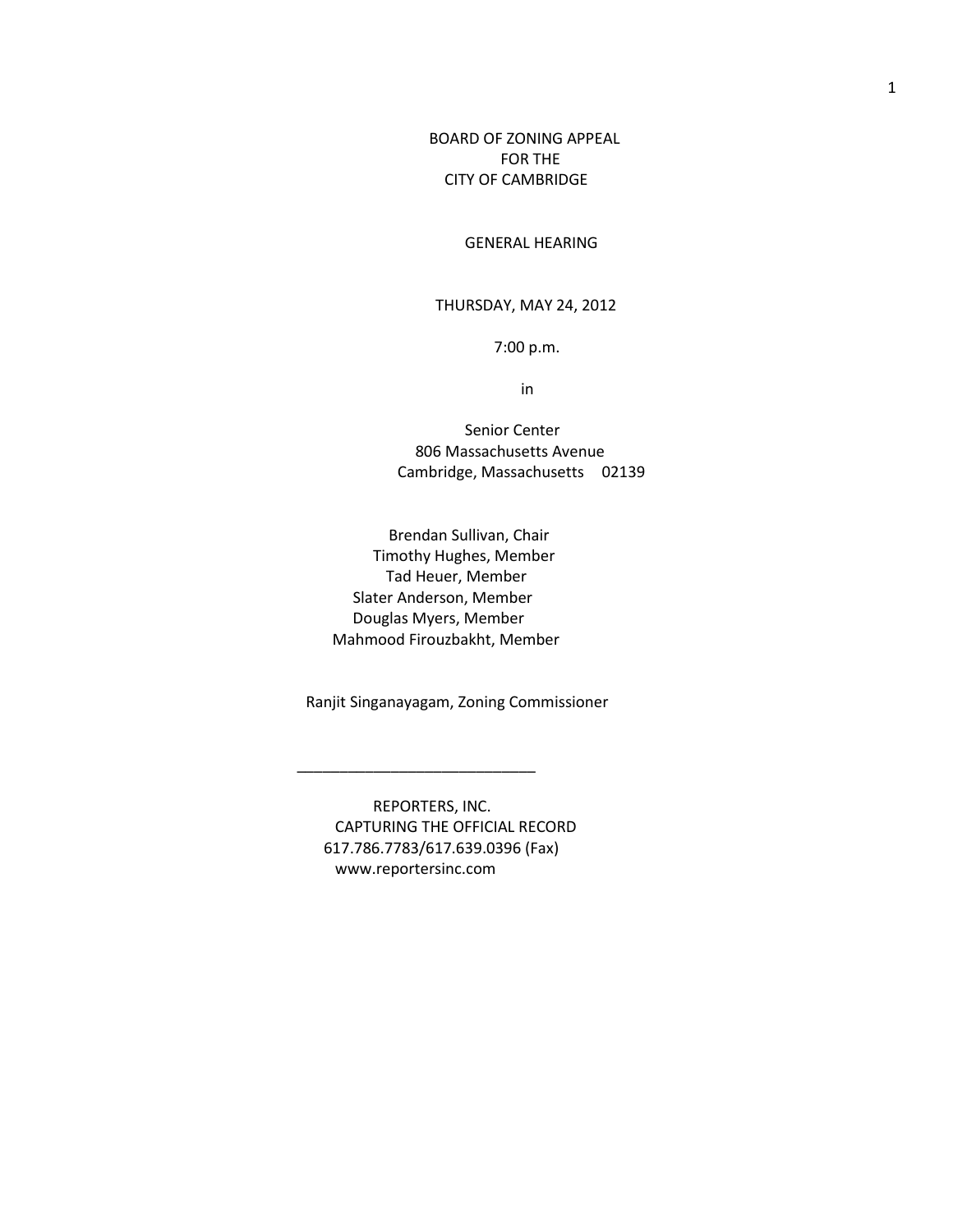**I N D E X**

| <b>CASE</b> |       | <b>PAGE</b> |
|-------------|-------|-------------|
| 10214       |       | 3           |
| 10224       |       | 6           |
| 10235       |       | 8           |
| 10238       |       | 13          |
| 10215       |       | 166         |
| 10256       |       | 88          |
| 10257       |       | 123         |
| 10258       |       | 126         |
| 10259       |       | 167         |
| 10260       |       | 198         |
| 10261       |       | 233         |
| 10262       | $- -$ | 249         |
| 10263       |       | 260         |
| 10264       |       | 274         |

**P R O C E E D I N G S**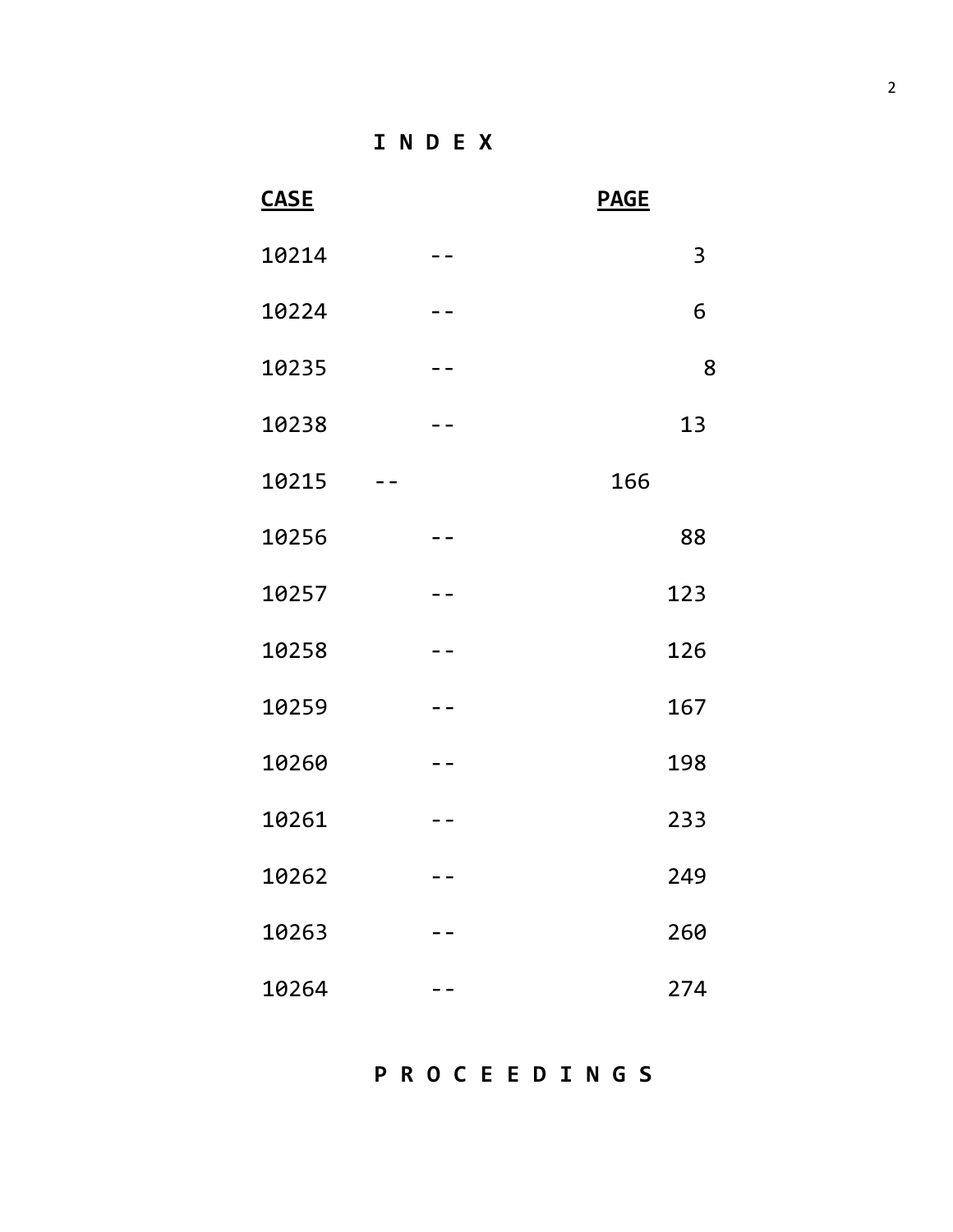$(7:00 \text{ p.m.})$ 

(Sitting Members: Brendan Sullivan Timothy Hughes, Tad Heuer, Douglas Myers, Slater Anderson.)

BRENDAN SULLIVAN: Let me call the Board of Zoning Appeal for May 24, 2012, to order. The first case is going to be case No. 10214, 28 Garfield Street.

Is there anybody here interested in that matter?

(No Response.)

BRENDAN SULLIVAN: I see nobody.

The Board's in receipt of a letter addressed dated May 21st. (Reading) To the Board of Zoning Appeal: I respectfully request that the Variance hearing for the work at 28 Garfield be continued preferably until June 28, 2012. The Variance hearing on the plans for the residential renovation at 28 Garfield is currently scheduled for Thursday, May 24th, however, due to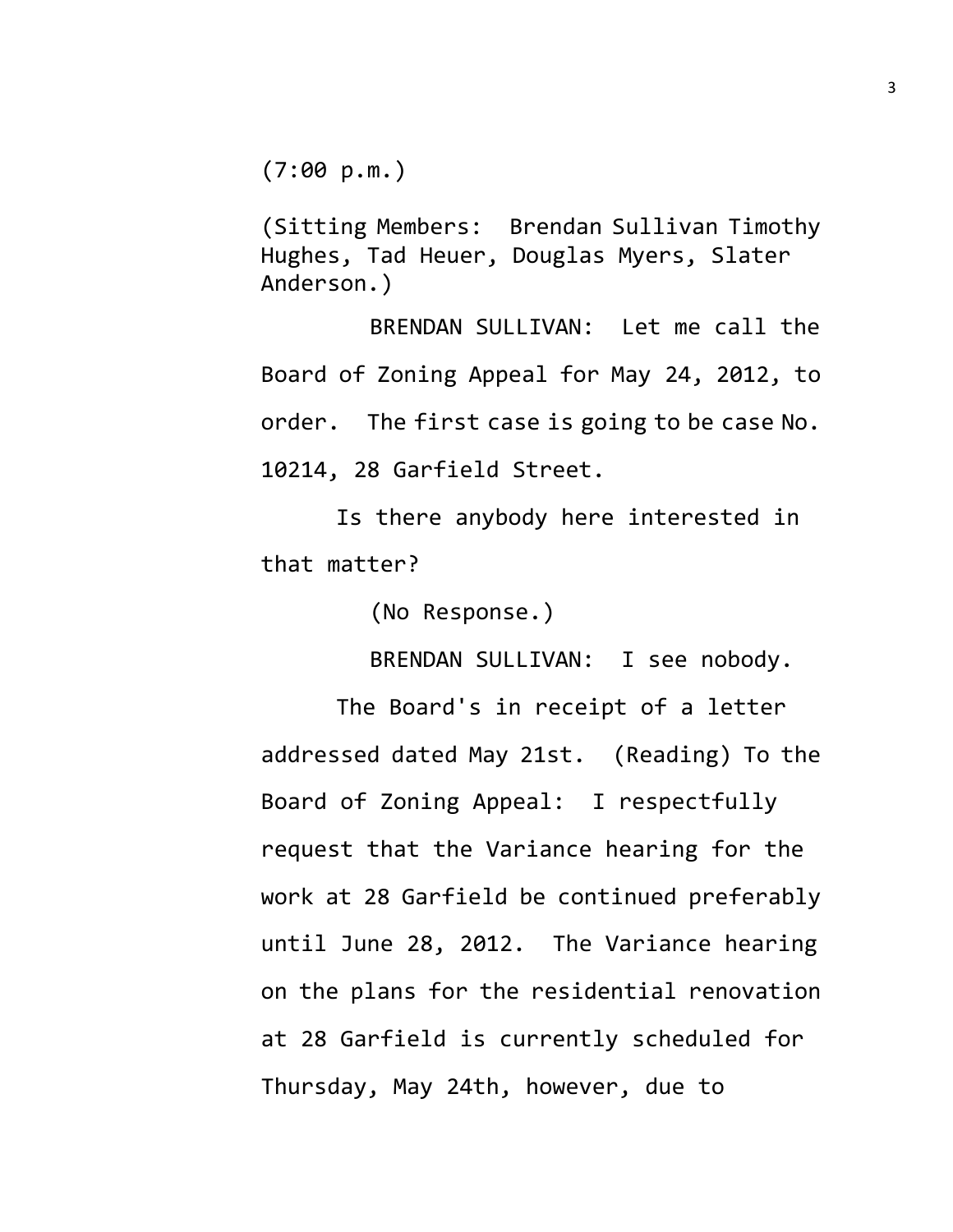unforeseen events, a new architect has recently been hired to complete necessary design plans for the home and continue with the renovation. I apologize for the inconvenience. Thank you for your time and consideration. Rishi Reddi.

This is case No. 10214. All those in favor of accepting the request for a continuance until the 28th -- actually, I'm sorry, until June 28, 2012, at seven p.m. on the condition that the Petitioner change the posting sign reflecting case No. 10214, maintain that sign as per the Ordinance requirement, and that any addition, changes to the plans, be in the file by five p.m. on the Monday prior to the June 28th hearing.

All those in favor of accepting the continuance.

(Show of hands).

BRENDAN SULLIVAN: Five in favor. (Sullivan, Hughes, Heuer, Myers,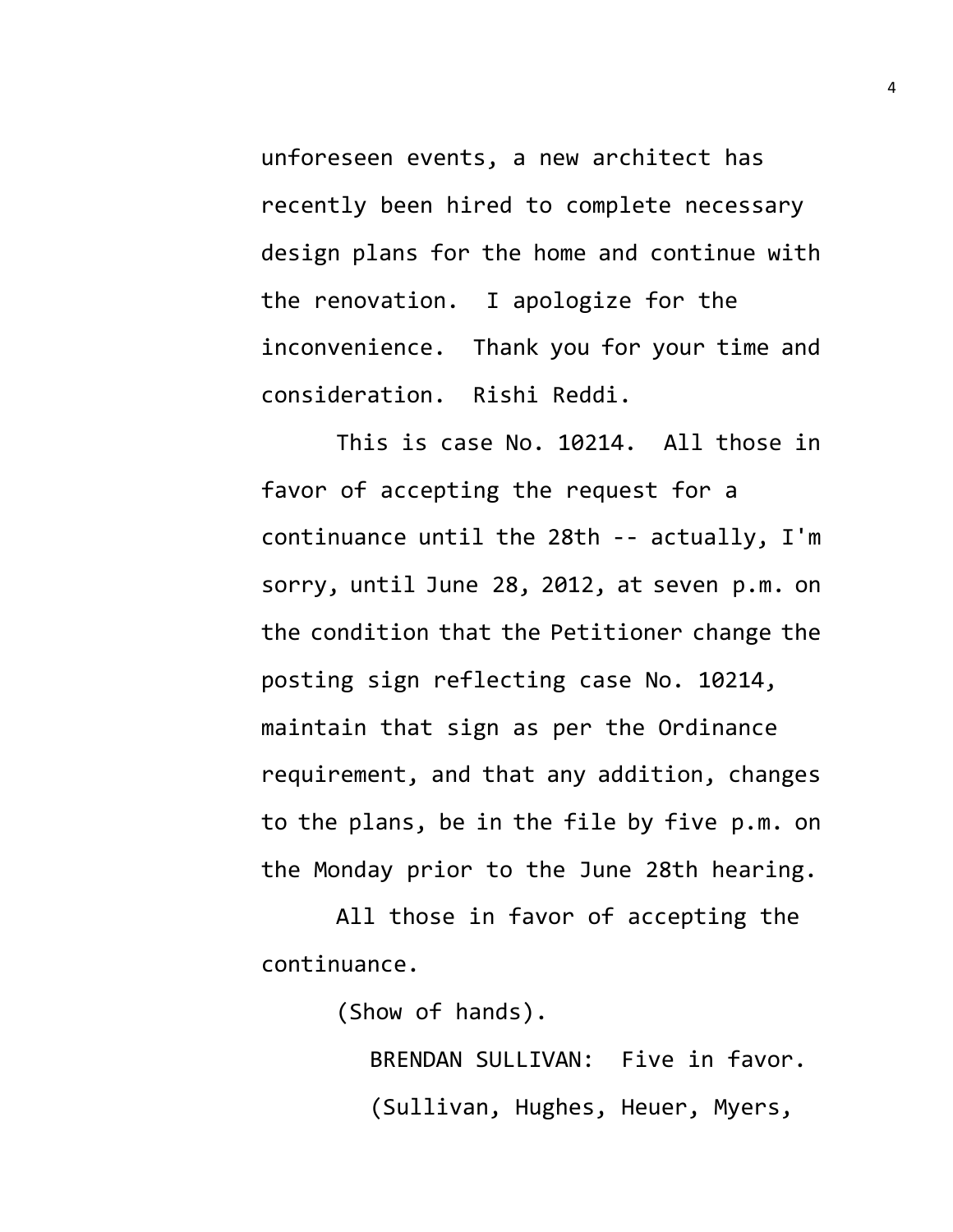Anderson.)

(7:00 p.m.)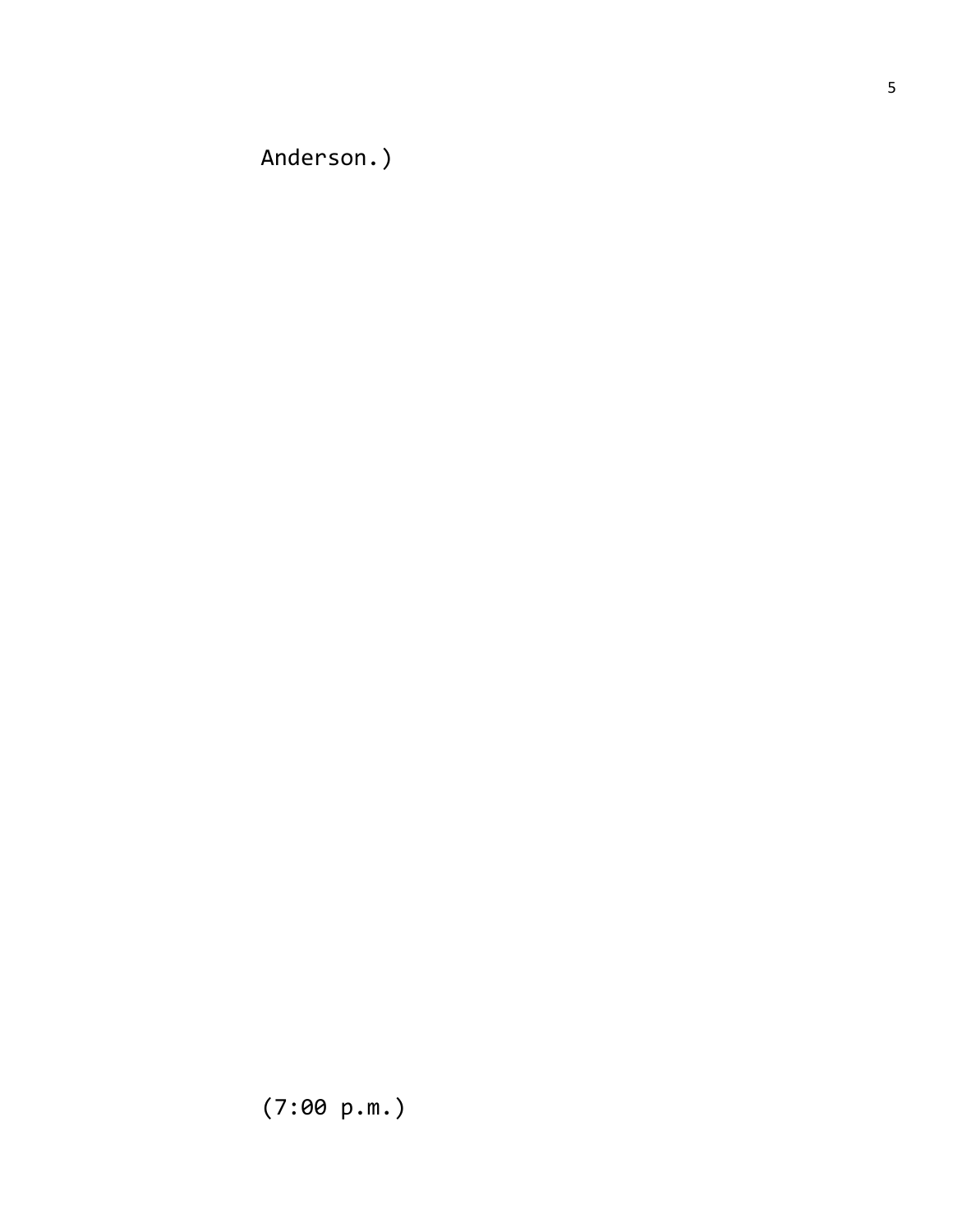(Sitting Members: Brendan Sullivan,

Timothy Hughes, Tad Heuer, Douglas Myers, Slater Anderson.)

BRENDAN SULLIVAN: The Board will hear case No. 10224, 28 Garfield.

Anybody interested in that matter?

(No Response.)

BRENDAN SULLIVAN: I see nobody in attendance. The Board is in receipt of correspondence dated May 21st. (Reading) To the Board of Zoning Appeal: I respectfully request that the Variance hearing for the work at 28 be continued preferably until June 28th. Due to unforeseen events, a new architect has recently been hired to complete necessary design plans for the home and continue with the renovation. I apologize for the inconvenience. Regards, Rishi Reddi, R-i-s-h-i R-e-d-d-i.

On the motion to continue the matter until June 28th on the condition that the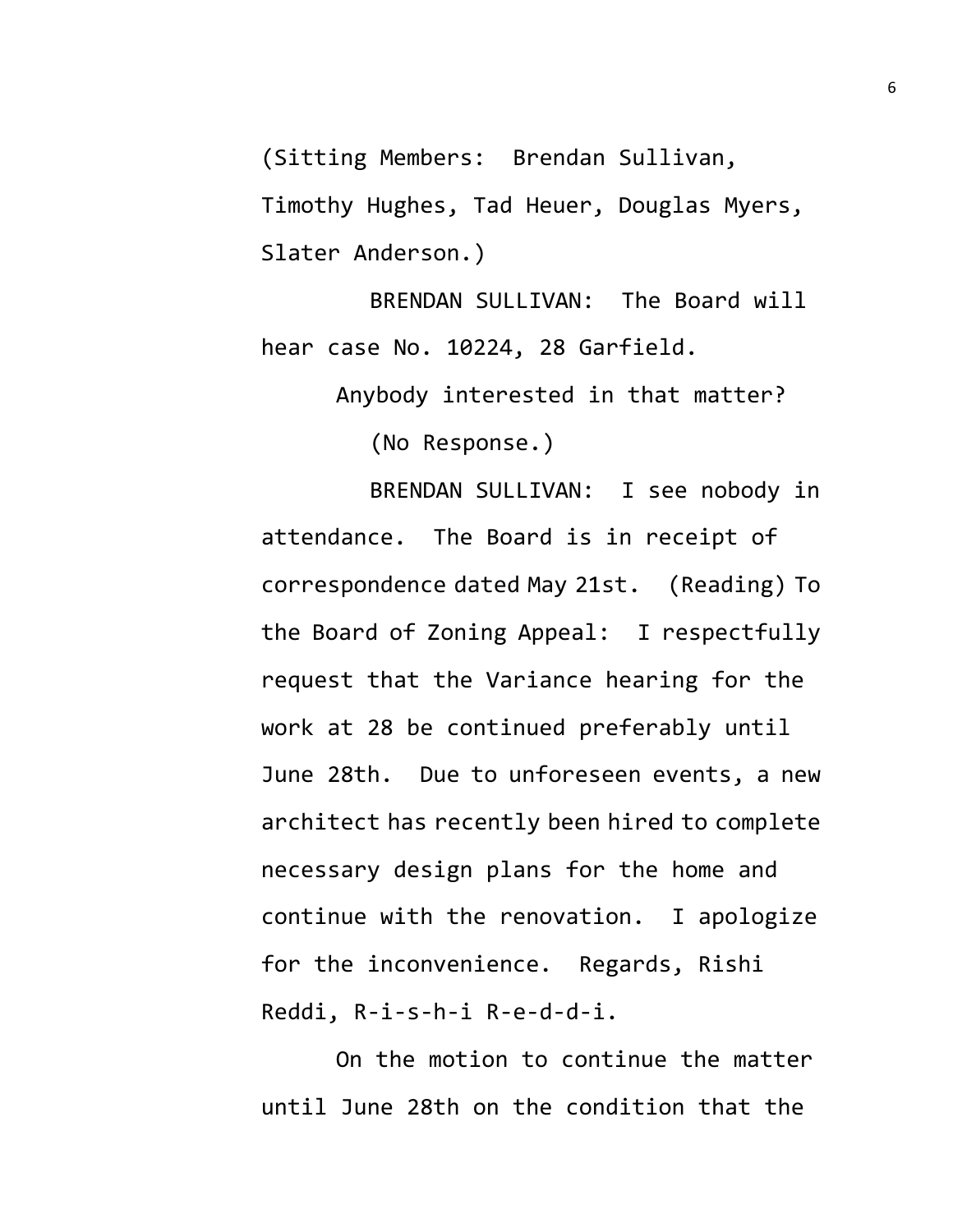Petitioner change the posting sign reflecting case 10224 to reflect the new date of June 28th and time of seven p.m. Any changes to the file be in the file -- any changes to the documents already in the file be resubmitted by five p.m. on the Monday prior to the June 28th hearing.

And there is waiver of the statutory requirement for a hearing in the file.

All those in favor of accepting.

(Show of hands.)

BRANDON SULLIVAN: Five in favor. And the matter is continued.

(Sullivan, Hughes, Heuer, Myers, Anderson.)

(7:05 p.m.)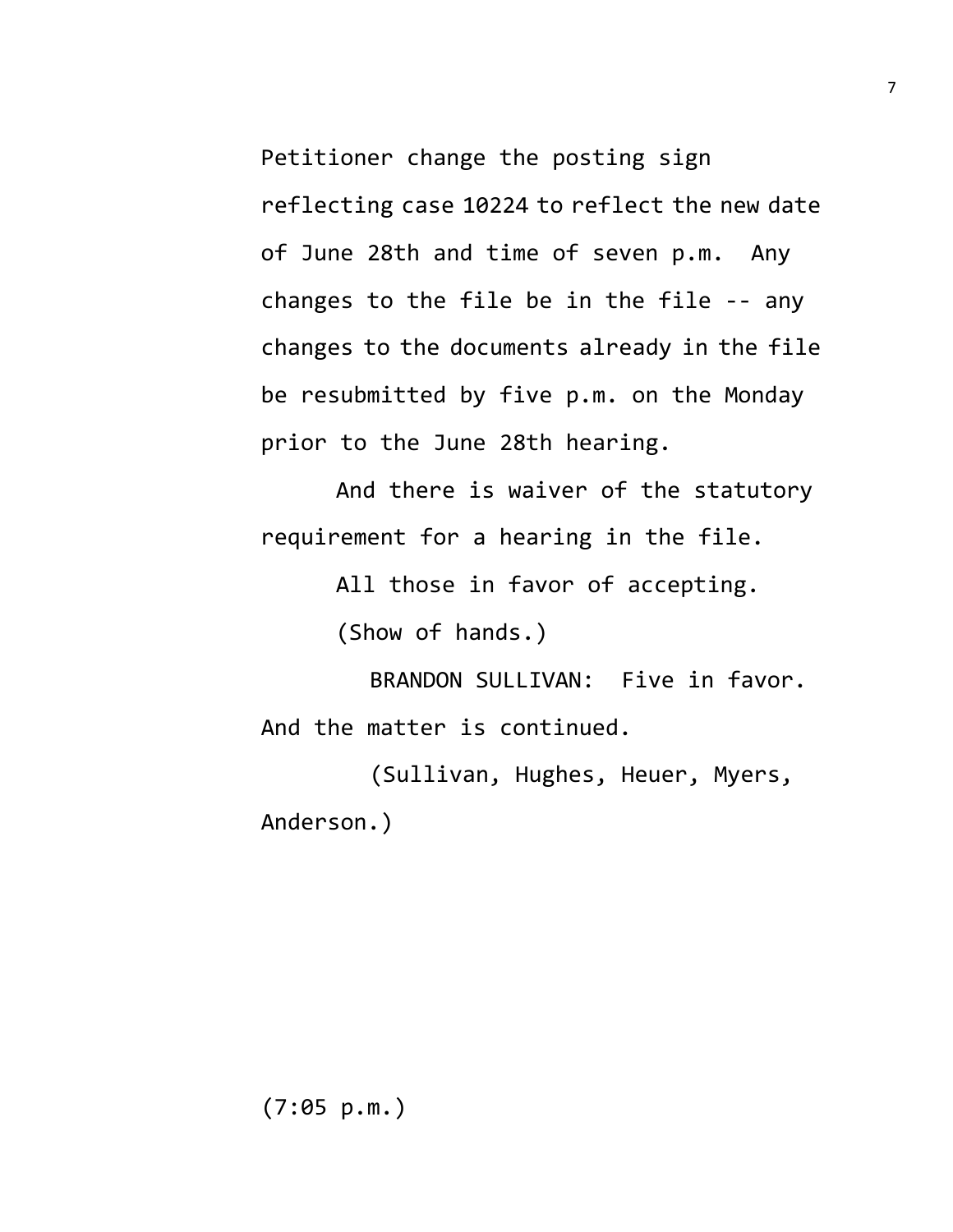(Sitting Members: Brendan Sullivan,

Timothy Hughes, Tad Heuer, Douglas Myers, Slater Anderson.)

BRENDAN SULLIVAN: 498 Franklin Street. The Board will hear case No. 10235, 498 Franklin Street.

Is there anybody here interested in that matter?

(No Response.)

BRENDAN SULLIVAN: The Board sees nobody. The Board is in receipt of correspondence dated May 15th to Mr. Sean O'Grady. (Reading) Per our discussion, we are hereby withdrawing our application for a Variance to excavate our basement at 498 Franklin Street into habitable space. We want to continue our request for a Variance Special Permit for the bay window. There has been confusion both on whether it requires a Variance or a Special Permit, leading me to believe that a Special Permits do not require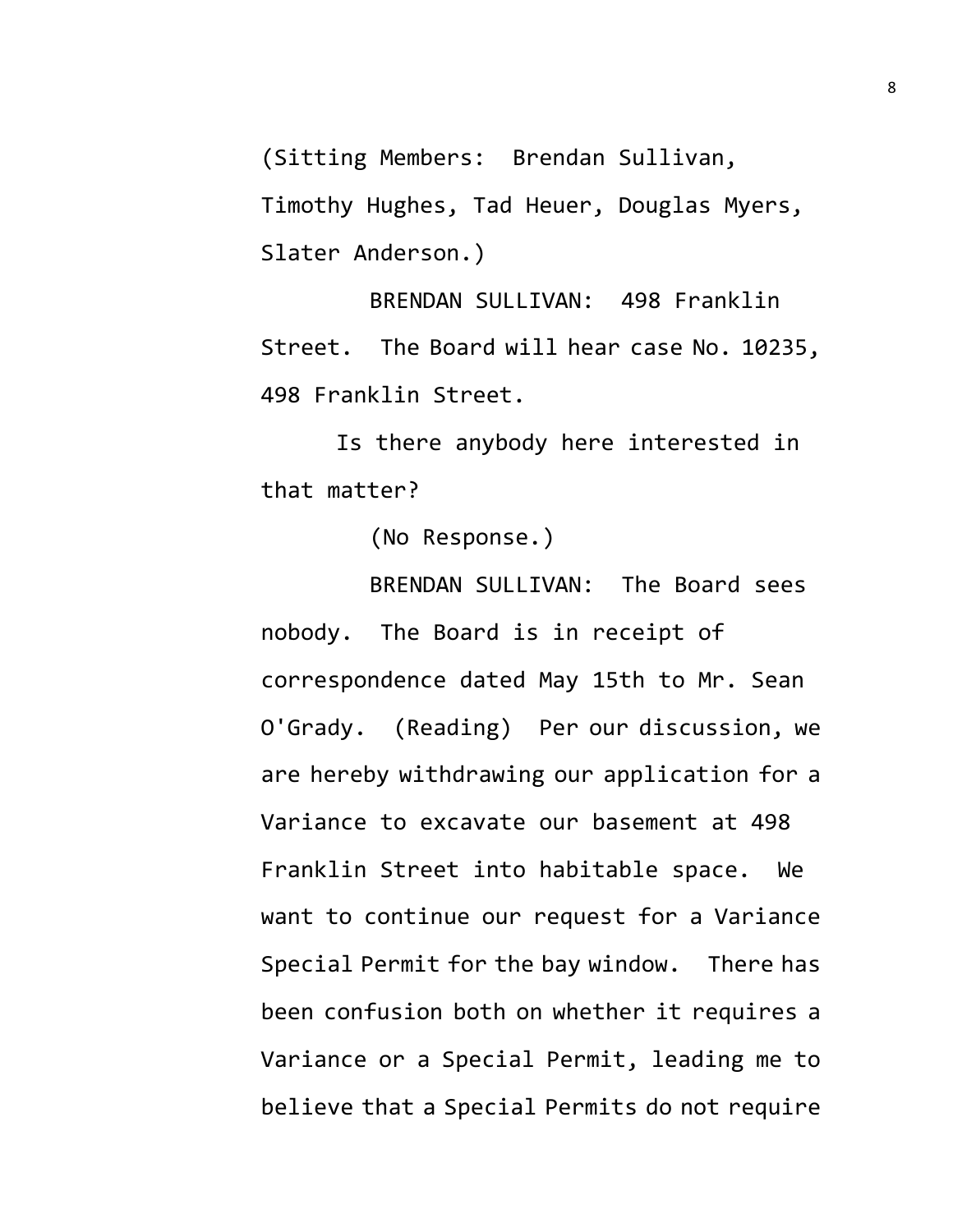advertisements.

Which is not correct.

(Reading) We kindly request that we are continued to the earliest date possible after our originally scheduled May 24th hearing. As discussed, our neighbors are familiar with our plans and have been completely supportive from the start so there should not be any surprises. Many thanks, Joshua Meyers, M-e-y-e-r-s. And --

TAD HEUER: Sorry. Are they withdrawing the Variance request because they think they need a Special Permit for the basement or the basement is off the table?

BRENDAN SULLIVAN: The Special Permit to alter the windows and a door in the setback is still on the table. The Variance to excavate the basement is off the table. They're asking to withdraw the Variance, but they're asking to keep the Special Permit part alive.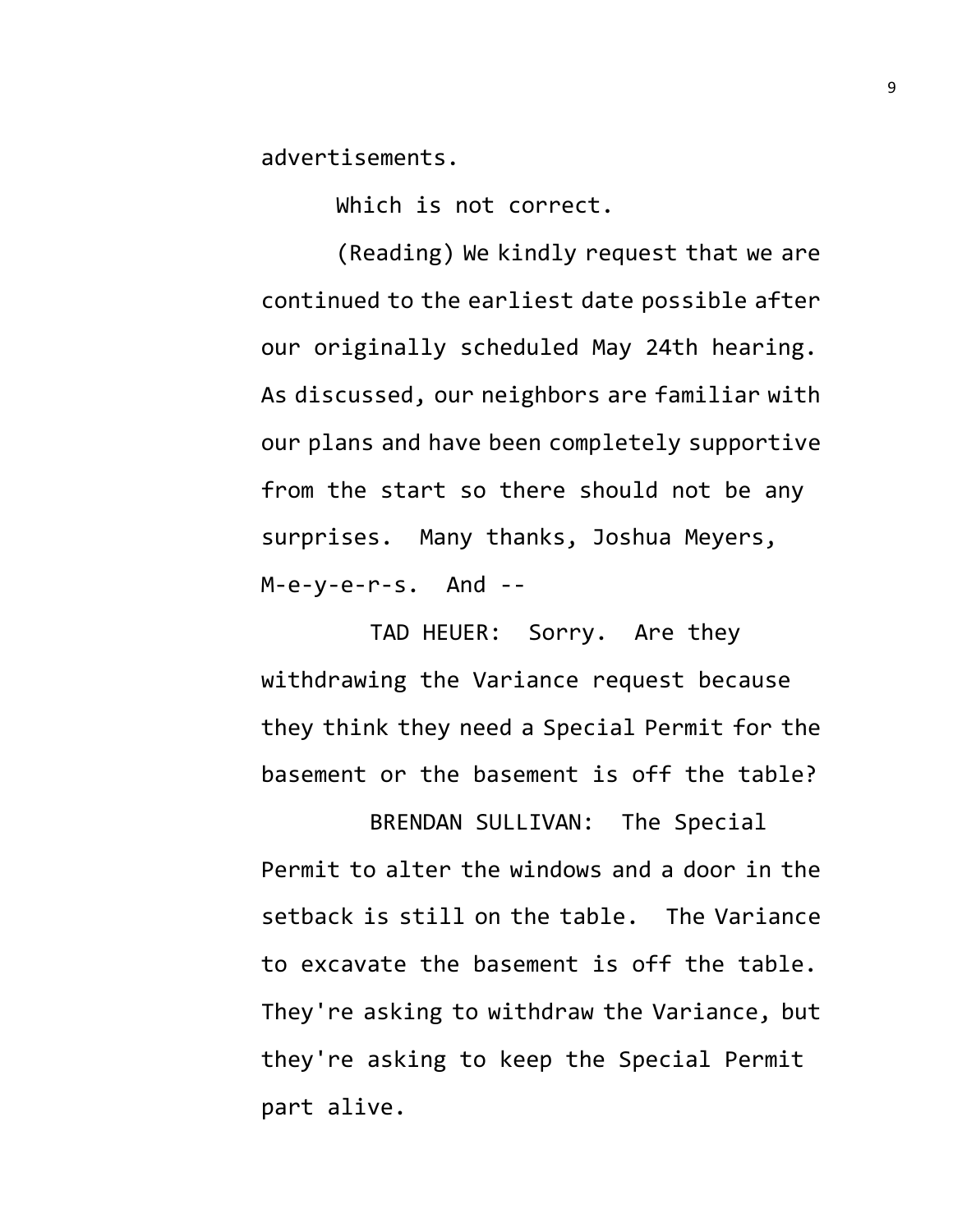TAD HEUER: Right. And they're not suggesting that they think they need a Special Permit for the basement?

BRENDAN SULLIVAN: There was some confusion and some discussion which is going on.

TAD HEUER: Okay.

BRENDAN SULLIVAN: Ranjit, do you know of an available date for --

RANJIT SINGANAYAGAM: Actually, yes.

BRENDAN SULLIVAN: -- we're talking 498 Franklin Street. There are three continued cases on June 14th. 1, 2, 3, 4, 5 on the 28th. And we could do July 12th.

RANJIT SINGANAYAGAM: You've got four cases. Three of them are same.

BRENDAN SULLIVAN: And three of them may go away. So why don't we put in 498 Franklin on July 12, 2012, as a case not heard.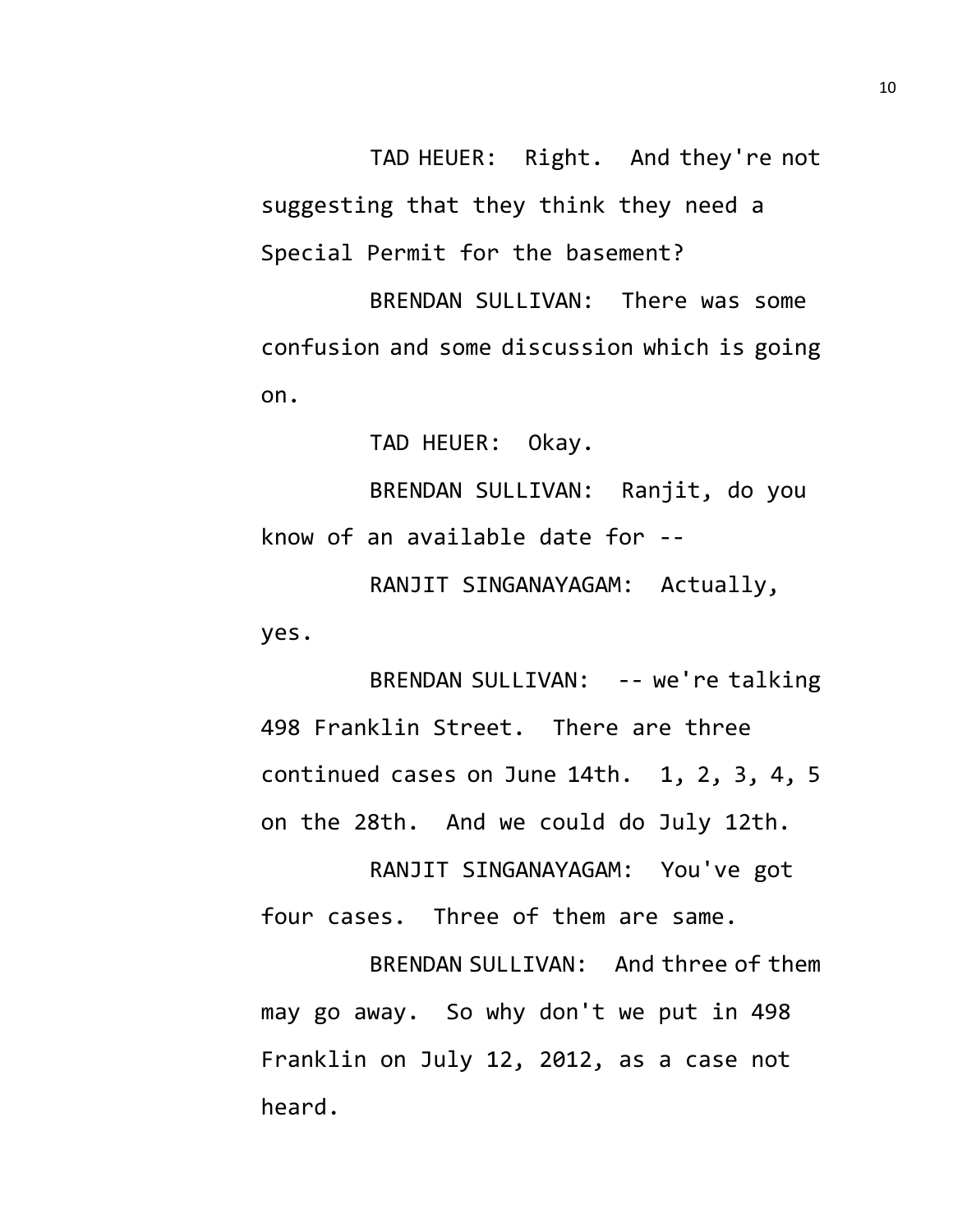On the motion, then, to continue this matter until July 12, 2012, at seven p.m. on the condition that the Petitioner again change the posting sign to reflect the new date of July 12, 2012, and the time of seven p.m. And that the sign be maintained as per the requirements of the Ordinance.

That any changes to the documents now in the file be submitted in the file by five p.m. on the Monday prior to the July 12th hearing.

There is a waiver in the file.

RANJIT SINGANAYAGAM: Should be.

BRENDAN SULLIVAN: I'm sure there is from the last time, too.

TIMOTHY HUGHES: Maria usually marks it on the front of the file.

BRENDAN SULLIVAN: Letter of waiver we have, yes. Okay.

On the motion, then, to continue this matter until July 12th.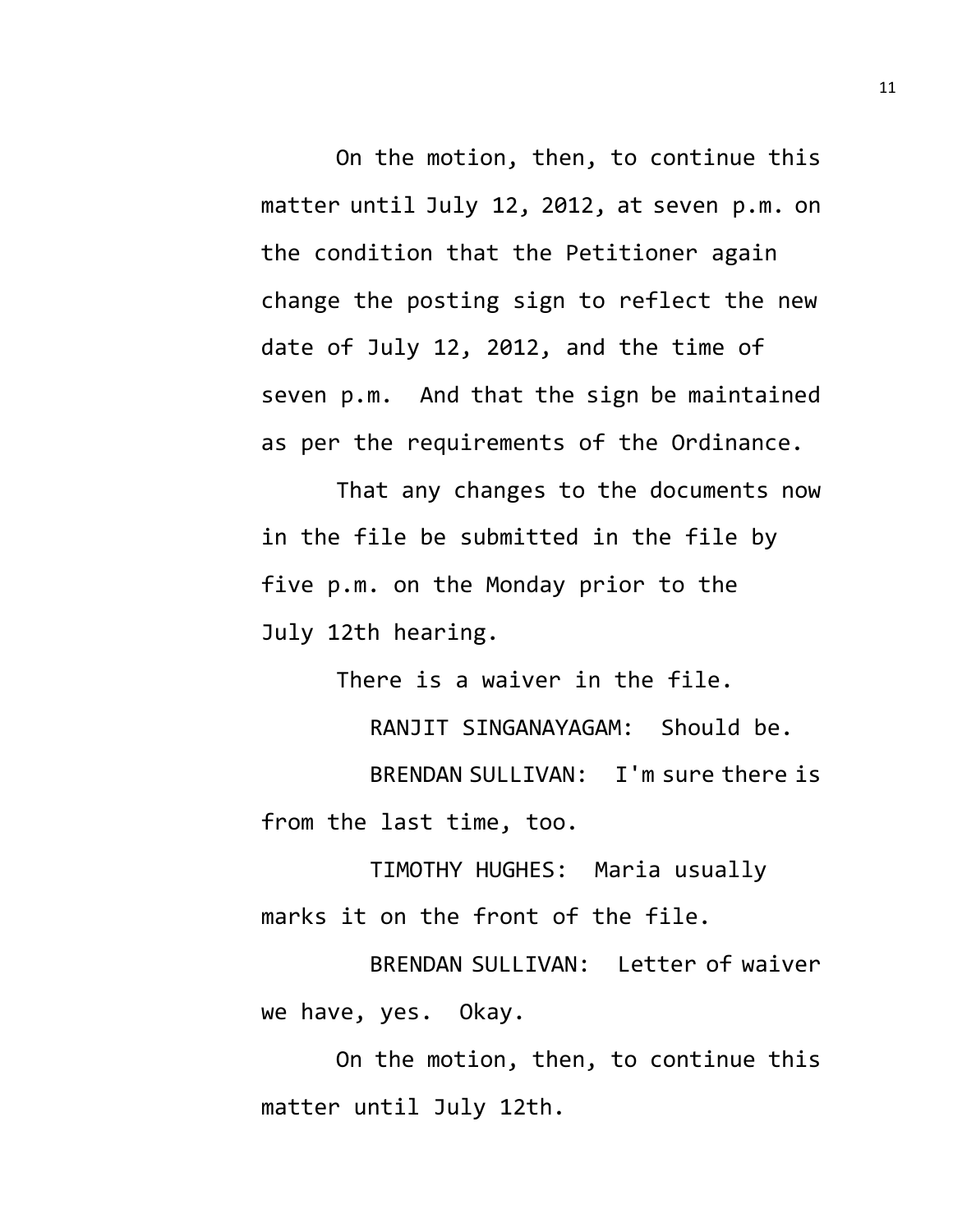(Show of hands).

BRENDAN SULLIVAN: Five in favor.

(Sullivan, Hughes, Heuer, Myers, Anderson.)

BRENDAN SULLIVAN: The matter is continued and is a not heard.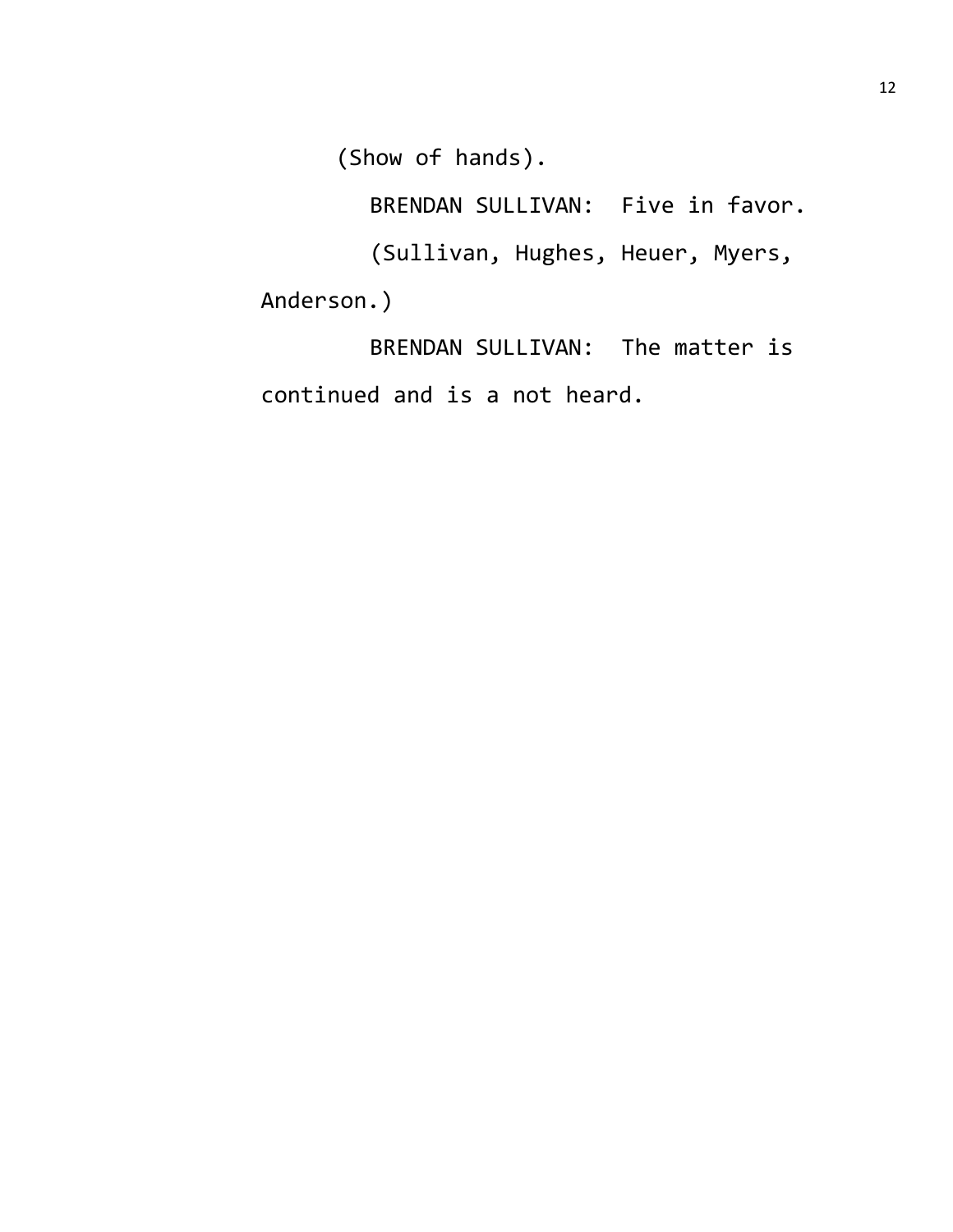$(7:10 \text{ p.m.})$ 

(Sitting Members: Brendan Sullivan, Timothy Hughes, Tad Heuer, Douglas Myers, Slater Anderson.)

BRENDAN SULLIVAN: The Board will hear case No. 10238, 69 Thorndike Street.

If you will introduce yourself for the record.

EDRICK VAN BEUZEKOM: My name is Edrick Van Beuzekom, V-a-n B-e-u-z-e-k-o-m from EVB Design. I'm the architect for the project and I'm with my clients here, Lynne Reilly. Lynne with an e L-y-n-n-e and Paul Koner, K-o-n-e-r.

This project is at 69 Thorndike Street. It's a Greek revival house that Paul and Lynne have restored very nicely over the years since they've owned the house. They approached me initially with an issue they have. It's a two-family and we've gone back and checked the records through the -- with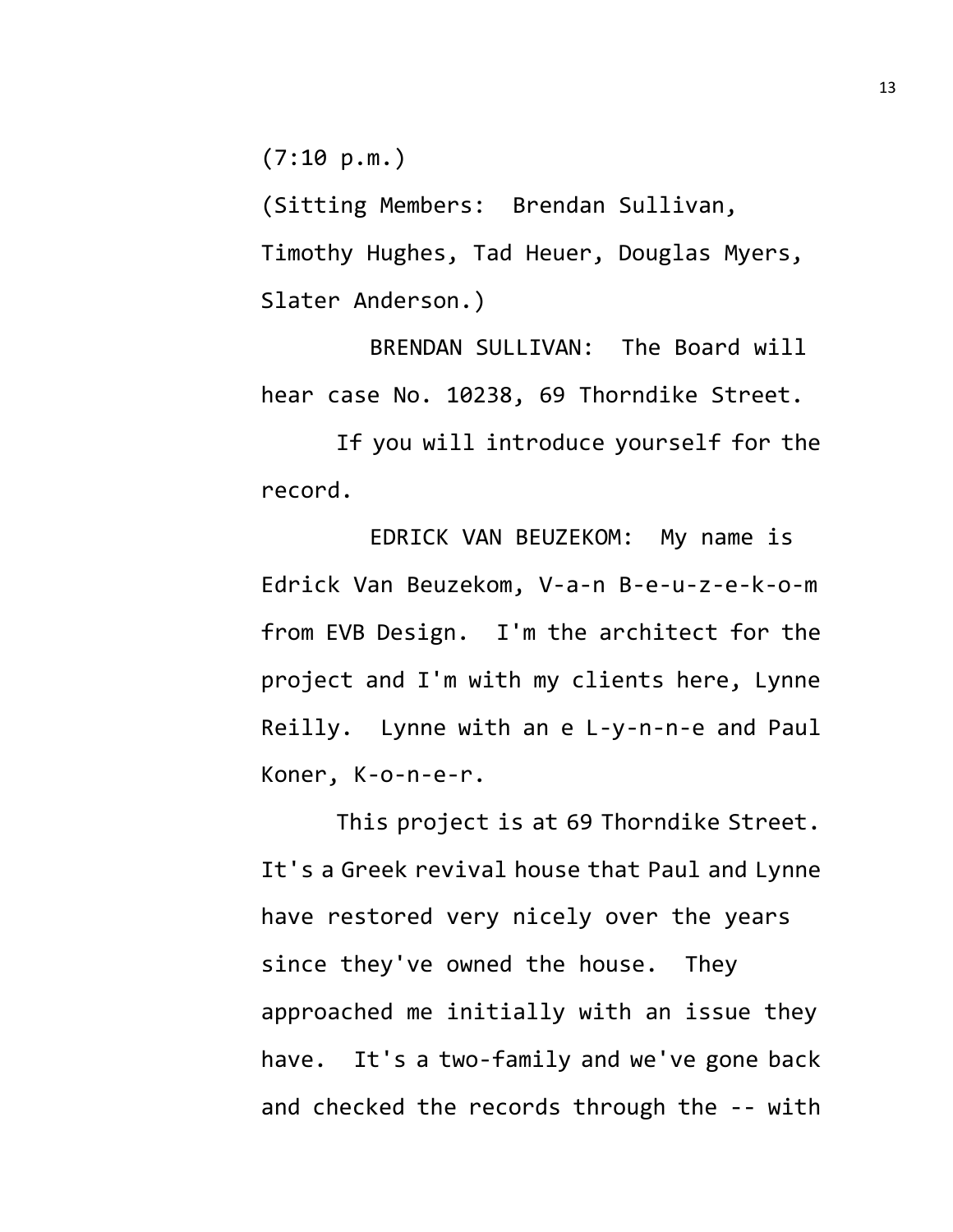the Historic Commission and downstairs, the Building Department, and it looks like it -- at least as far back as the 1940s it's listed as a two-family.

The second unit, which is a rental unit, which is in the rear of the house, only has one means of egress. There's only one stair out. So, basically they approached me to look at how can we get a second means of egress out of there? The -- because of the historic nature of the house, we really tried to look at ways to do it without impacting the exterior adversely, tried to do something sympathetic with it. And as part of that work, we're restoring a few things.

We're taking care of a few odd things that were on the house previously. I have some photos. I'll pass these around. The photos show, the -- let me just explain. On the lot, basically it's a very long and narrow lot, and it's a long and narrow house. So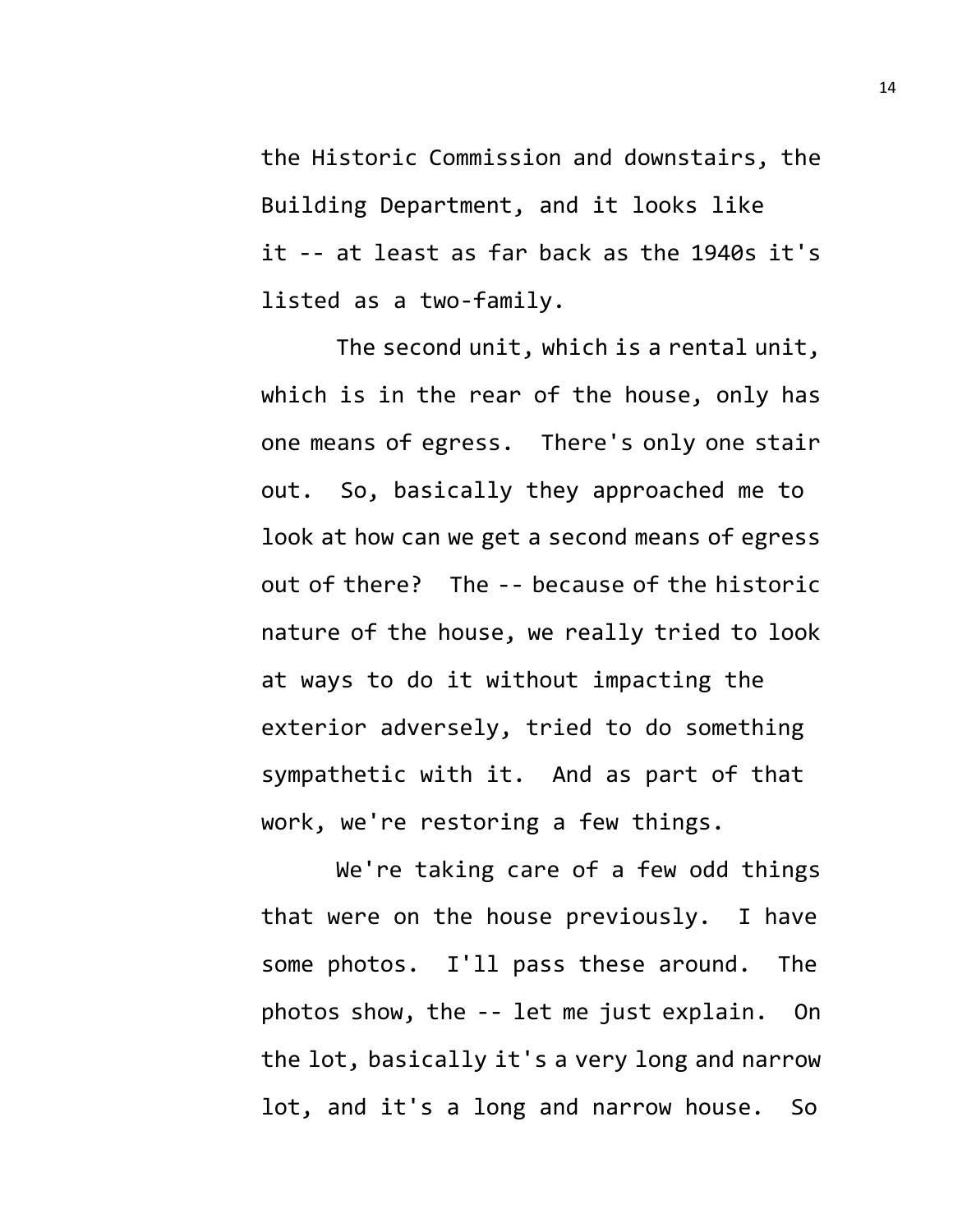there's a fairly big yard on one side of the house is located entirely up against the property line on one side. There's also a big open space adjacent to where their yard area is. So the house faces into that open space. This is a view showing from the street looking down into that corridor area. This is a view of the house from the other side. And this is a view of the house from the street showing the open space to that side of the house. And this is just a closer up view of that side of the house. There's at least two bay windows here which we basically want to get rid of and replace with windows as part of the work. And anyway so the approach we've taken to getting the second means of egress is to come out of the -- and I have some 3-D views here that explain it as clearly as we can. Basically to put in a door and to get out to a balcony. And over the rear entrance, which currently has a very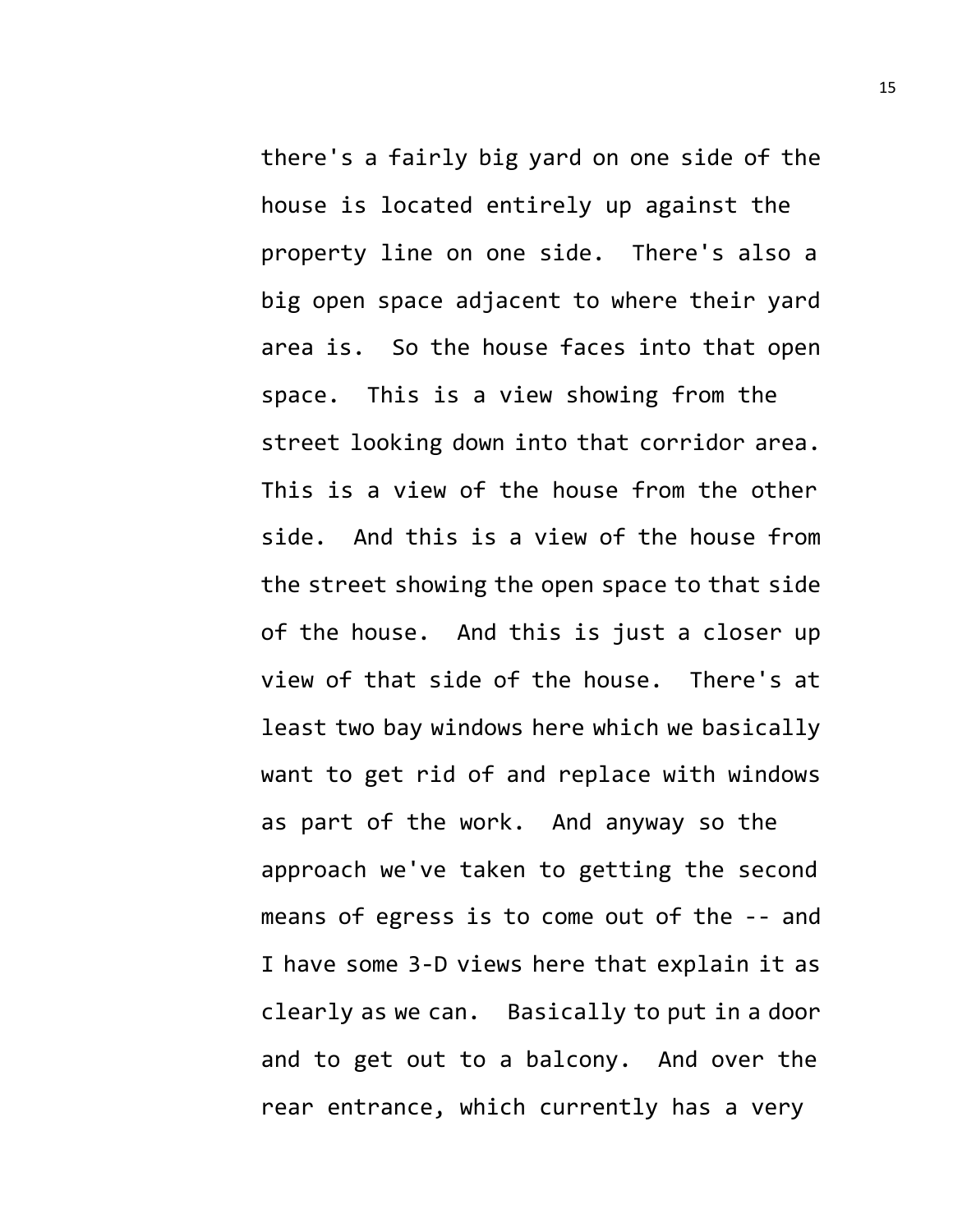small sort of roof bumped out over the door there, to replace that with a new entrance porch that's more in keeping with the character of the house. Basically get over to there and then take a spiral stair from there and down into the backyard.

Coming outside of the house, the rear stair actually comes down in this back area here. So the idea was to get out, separate the access as much as we can. And then once you're outside, we looked at possibly bringing the stair down in the middle here, but felt that that impacted the side really in a way that was unattractive and also impacts the yard area here, too. So we really -- we wanted to push it towards the back here.

TAD HEUER: Where is your first means of egress?

EDRICK van BEUZEKOM: The first means of egress is an interior stair that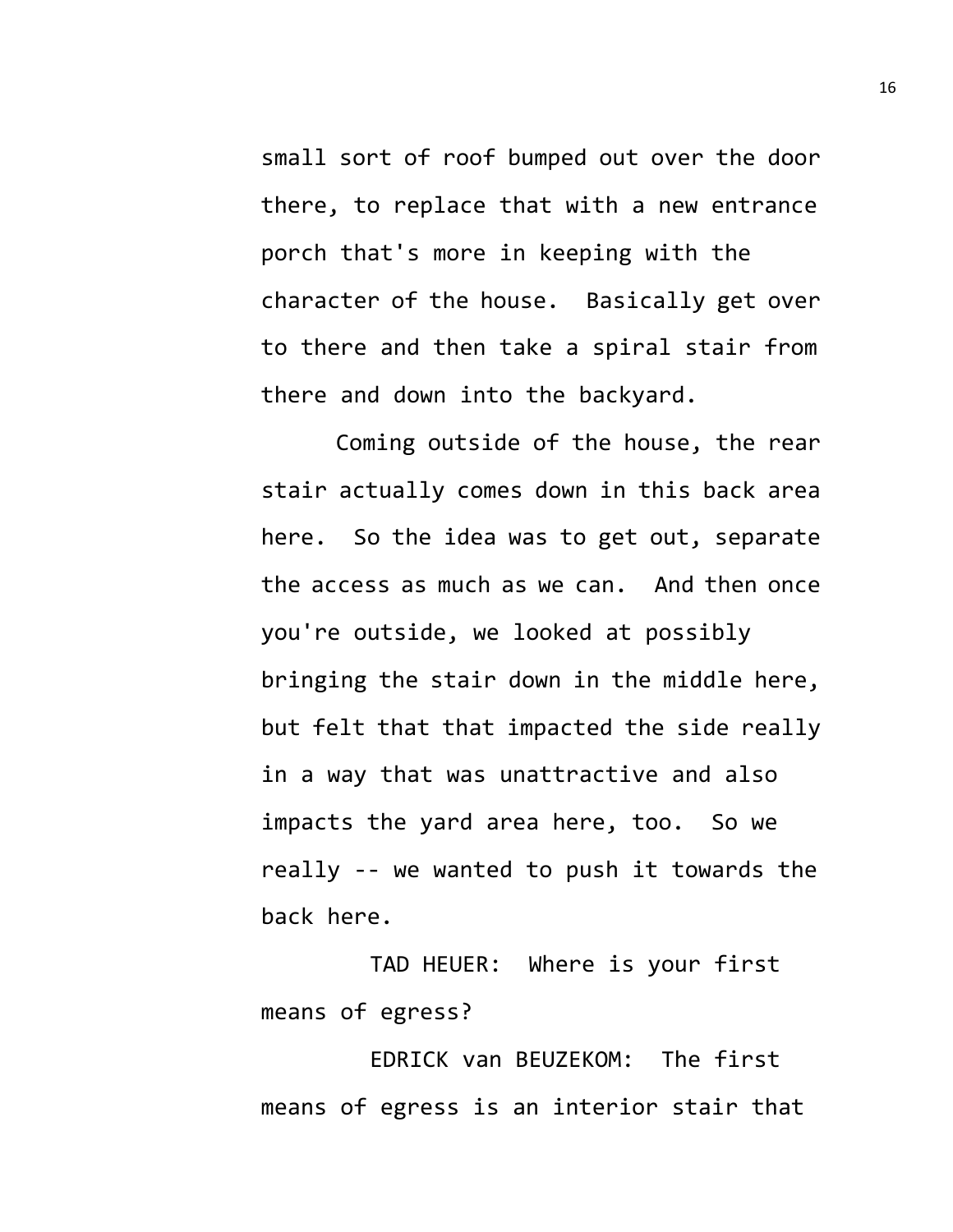comes out the stair.

TAD HEUER: Just so I have a sense because on the plans, A-12, sorry, A1-1. You're showing that the new egress deck to run the length of the house in the rear from the kitchen through the living room is, there a door there?

EDRICK van BEUZEKOM: It's right there?

TAD HEUER: Yes.

EDRICK VAN: Yeah, that's an opening.

TAD HEUER: So the opening runs through to here and out here; right?

EDRICK van BEUZEKOM: It does also, yes. We're putting in a door here so you can get out here to get out. Yes, so you can also get out there and come down the stairs there.

TAD HEUER: Okay. So can you just show me which rooms are part of unit one and which rooms are part of unit two?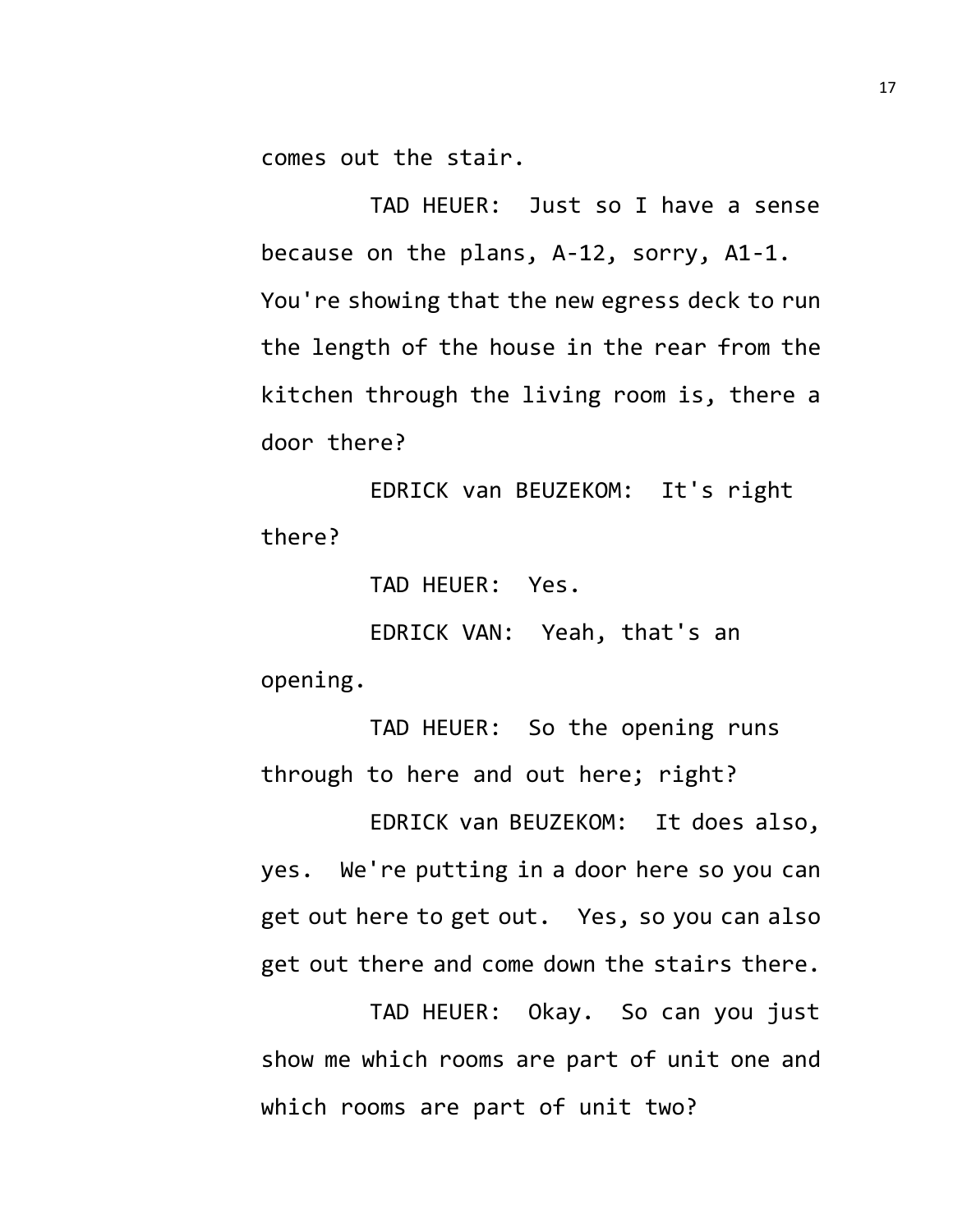EDRICK van BEUZEKOM: These views. DOUGLAS MYERS: Why don't you hold up the plan? Excuse me for interrupting because I have the same question.

EDRICK van BEUZEKOM: Okay. Yeah, unit two, the rental unit, the second floor which has this room which is a bedroom with a bathroom here. Kitchen here, and another -- a living space over here. So it's basically it's -- that's the unit on this floor.

TAD HEUER: Right.

EDRICK van BEUZEKOM: So you have one exit, existing exit here. And what we're trying to do is get it one that's away from that over here.

TAD HEUER: And on the ground floor, what's part of unit two, anything?

EDRICK van BEUZEKOM: Ground floor, this is all part of unit one except for -- well, there's the entrance here with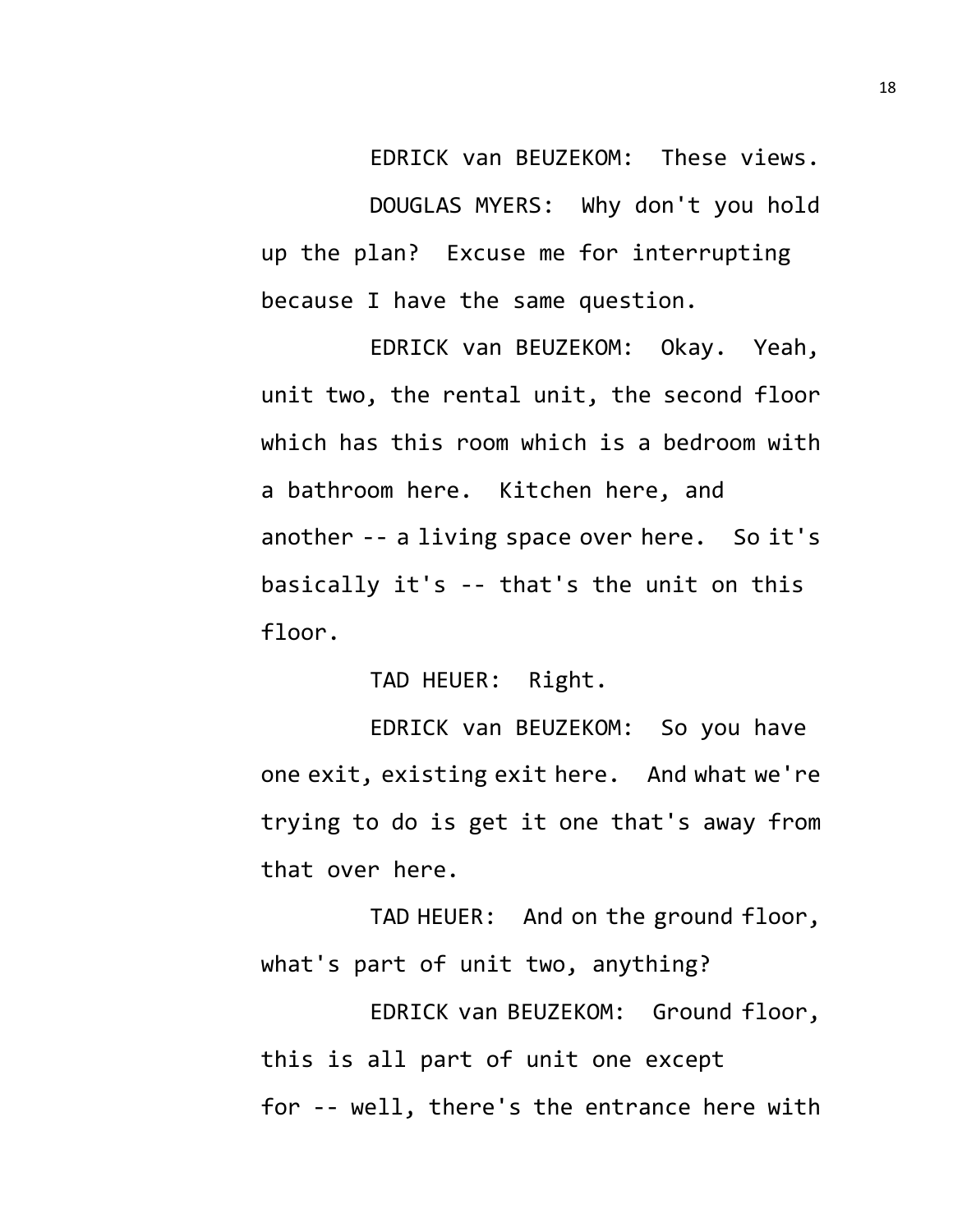the -- and I guess you can consider this part of unit two. So there's this room and then there's this stair up, so it's basically that plus this.

TAD HEUER: All right. So it's the room marked office at the rear of the first floor?

EDRICK van BEUZEKOM: Yeah.

TAD HEUER: The stairway up, and then the room marked on the second floor on the rear of the house, living room?

EDRICK van BEUZEKOM: Living room.

TAD HEUER: -- kitchen/breakfast and a bedroom.

EDRICK van BEUZEKOM: Yes.

TAD HEUER: And it's one bedroom.

It's a one bedroom unit with four rooms?

EDRICK van BEUZEKOM: Yeah.

TAD HEUER: In terms of the need for the long running deck out from the kitchen -- EDRICK van BEUZEKOM: Out from here?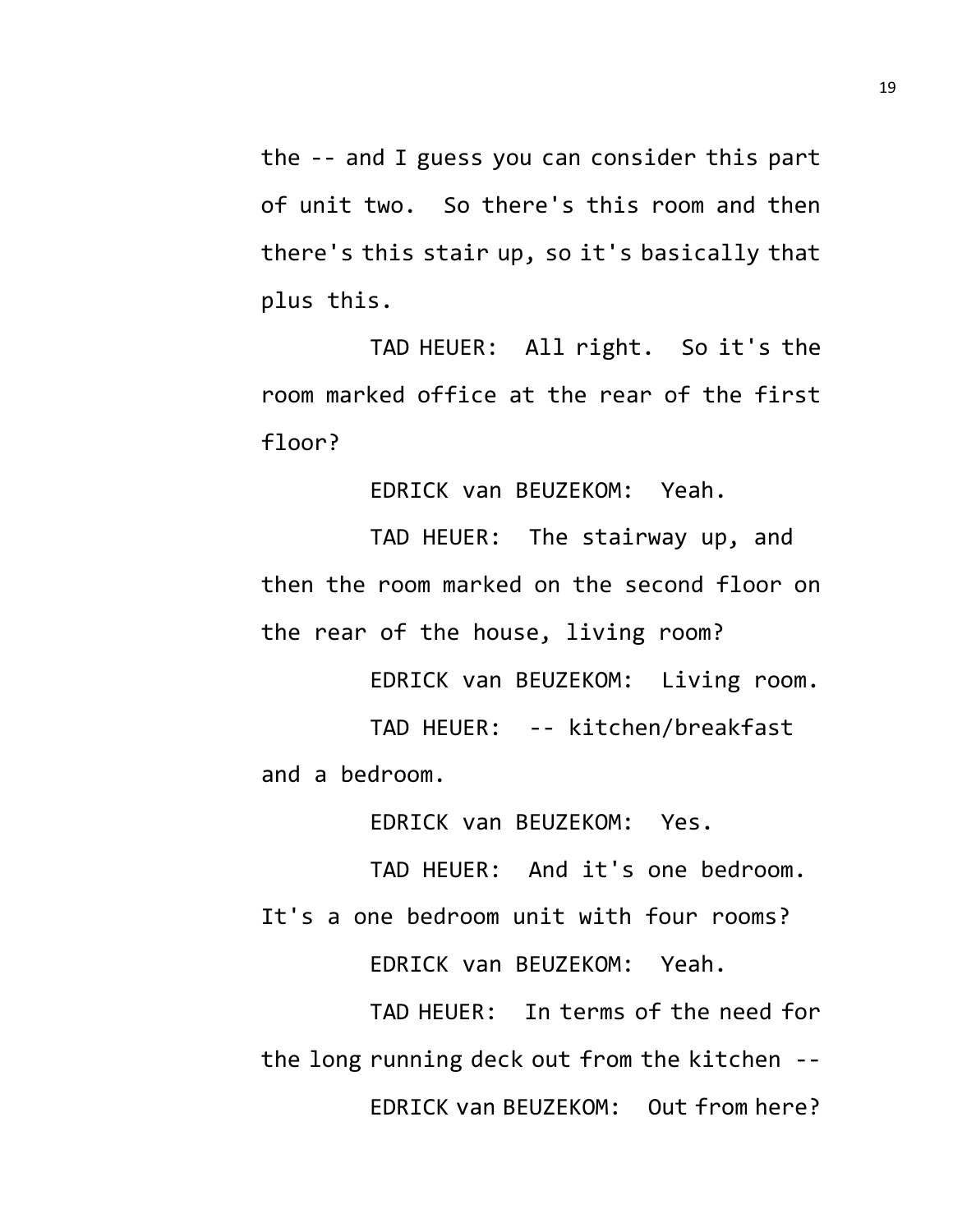Yeah.

TAD HEUER: It seems like it would make -- if this is all connected through, that it would make more sense to minimize the amount of FAR you need --

EDRICK van BEUZEKOM: And just come out here?

TAD HEUER: -- to just come out the living room onto that space down the spiral. What's the need for that?

EDRICK van BEUZEKOM: The reason is the remoteness. I mean, it's not very remote, but it's a little bit more remote. This is something we went through with -- at the Building Department with the inspectors. That they felt that if we just exited here, that was not -- that you'd have to cross in front of the exit to this. If you're in the bedroom, you'd have to cross in front of this exit to get to that one.

SLATER ANDERSON: Does that have a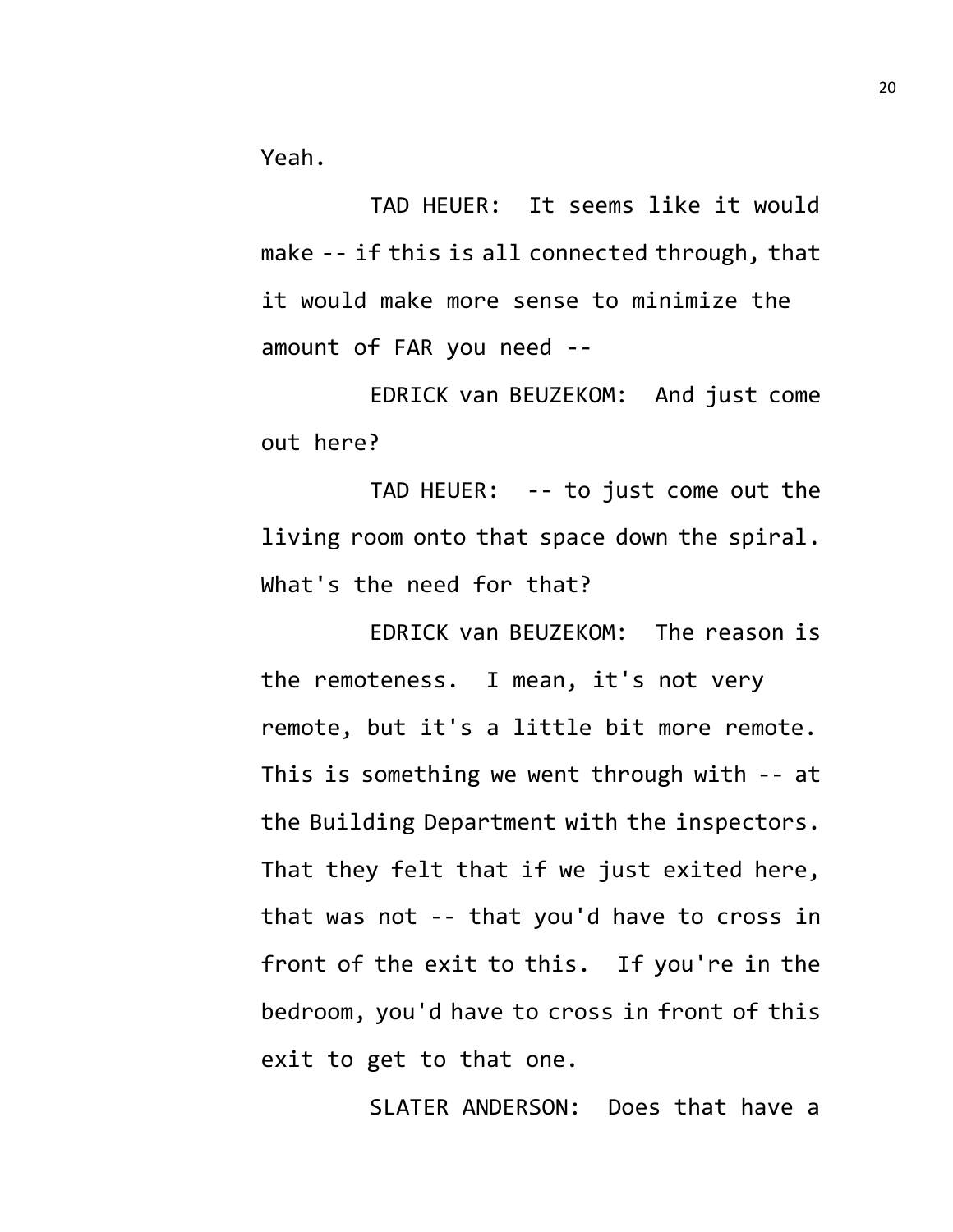door on it, that stair going down?

EDRICK van BEUZEKOM: The stair going down, yes. So they were saying, they wanted us to, you know, to push it out here. We originally we thought we were gonna have to put it out from the bedroom here. And they said if we moved it into this kitchen space, that that was still, that was remote enough because you got out before you reached the stair here.

BRENDAN SULLIVAN: And it's the area below that which is added to the FAR?

EDRICK van BEUZEKOM: Exactly, yeah.

TIMOTHY HUGHES: That's all the additional FAR is underneath that run of --

EDRICK van BEUZEKOM: It's under this, and the fact that the rear porch is a little bit bigger than the existing. And then the other FAR, which the other part of the project which I haven't presented yet,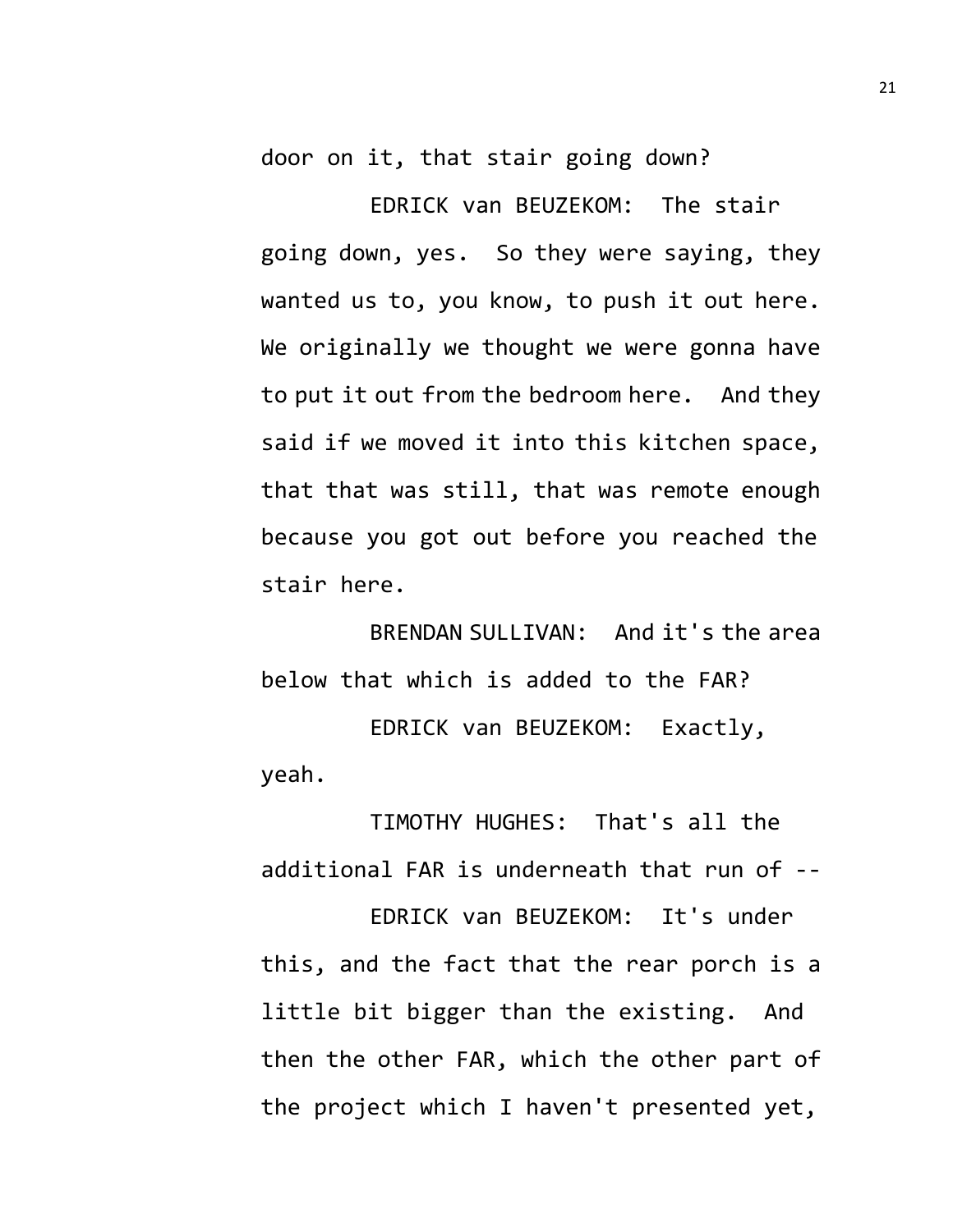which is for the existing stair to the third floor there's a headroom issue there. The owners would like to basically use the bedrooms up here as a master bedroom. So we're proposing a small dormer, shed dormer back here on this side to get adequate headroom over the stair and as part of that to squeeze in a little bathroom here.

BRENDAN SULLIVAN: What are the rooms being used for now up there?

LYNNE RILEY: This is my office and that's my daughter's bedroom.

BRENDAN SULLIVAN: All right, so everyday you go up and down the existing stair?

EDRICK van BEUZEKOM: Yeah. But it's a head banger. It's -- there's probably five feet of headroom where you make the turn here.

> BRENDAN SULLIVAN: At the landing? EDRICK van BEUZEKOM: Yes. So you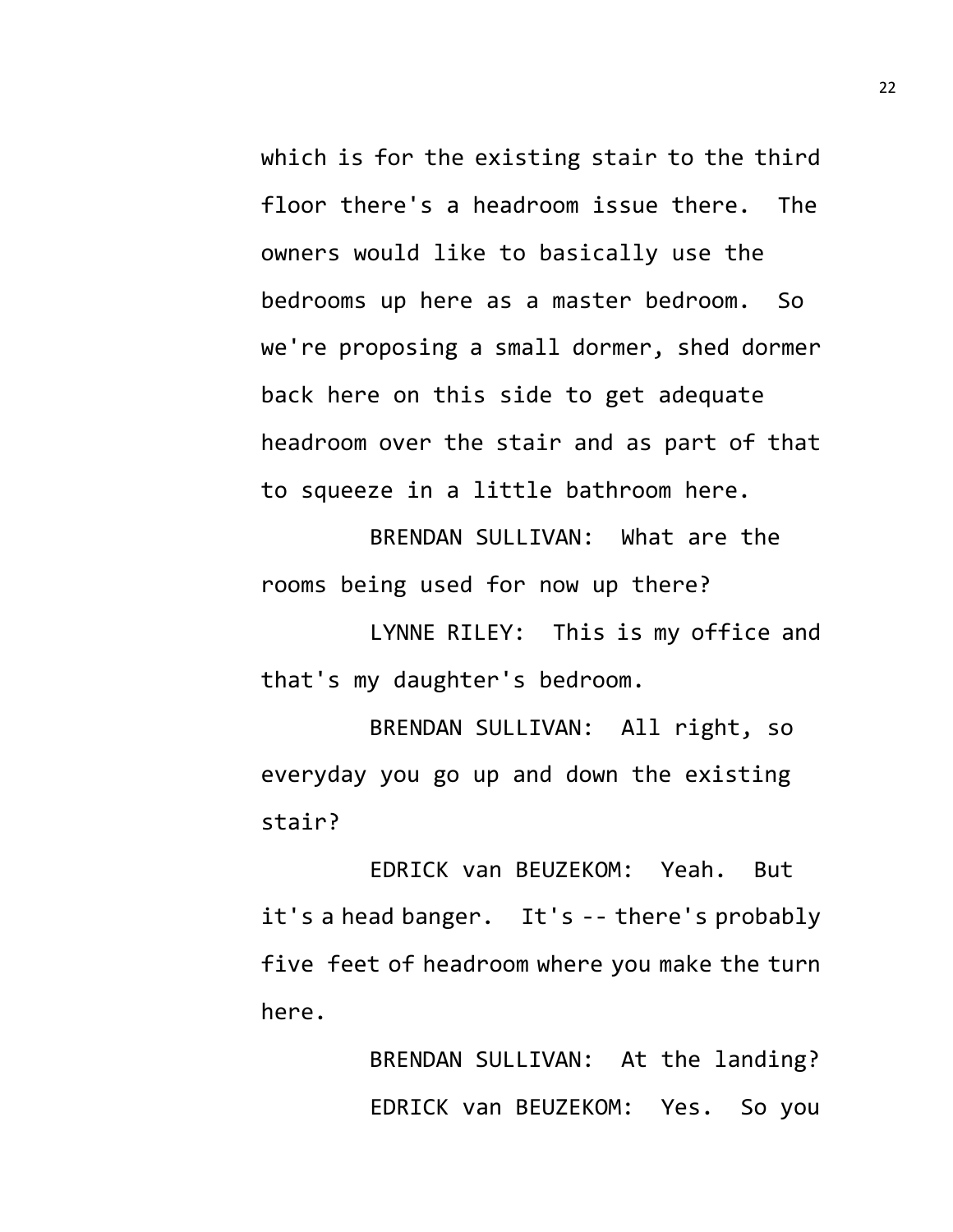have to duck right there.

LYNNE RILEY: Or you go in very close to the edge here. And if you notice these stairs, it's like a hairpin turn here when you go around the edge.

BRENDAN SULLIVAN: And that doesn't look like it conforms to the dormer guideline at all.

EDRICK van BEUZEKOM: It does in width, but it does not in pulling it back. Again, because of trying to get the headroom for the stair, we needed to come out to the exterior wall rather than holding back from the exterior wall.

TIMOTHY HUGHES: The stair hugs the wall, the exterior wall?

EDRICK van BEUZEKOM: Yeah, I think the dormer guidelines ask you to be back 18 inches from the rear wall.

DOUGLAS MYERS: What are your side wall measurements on the dormer? Your side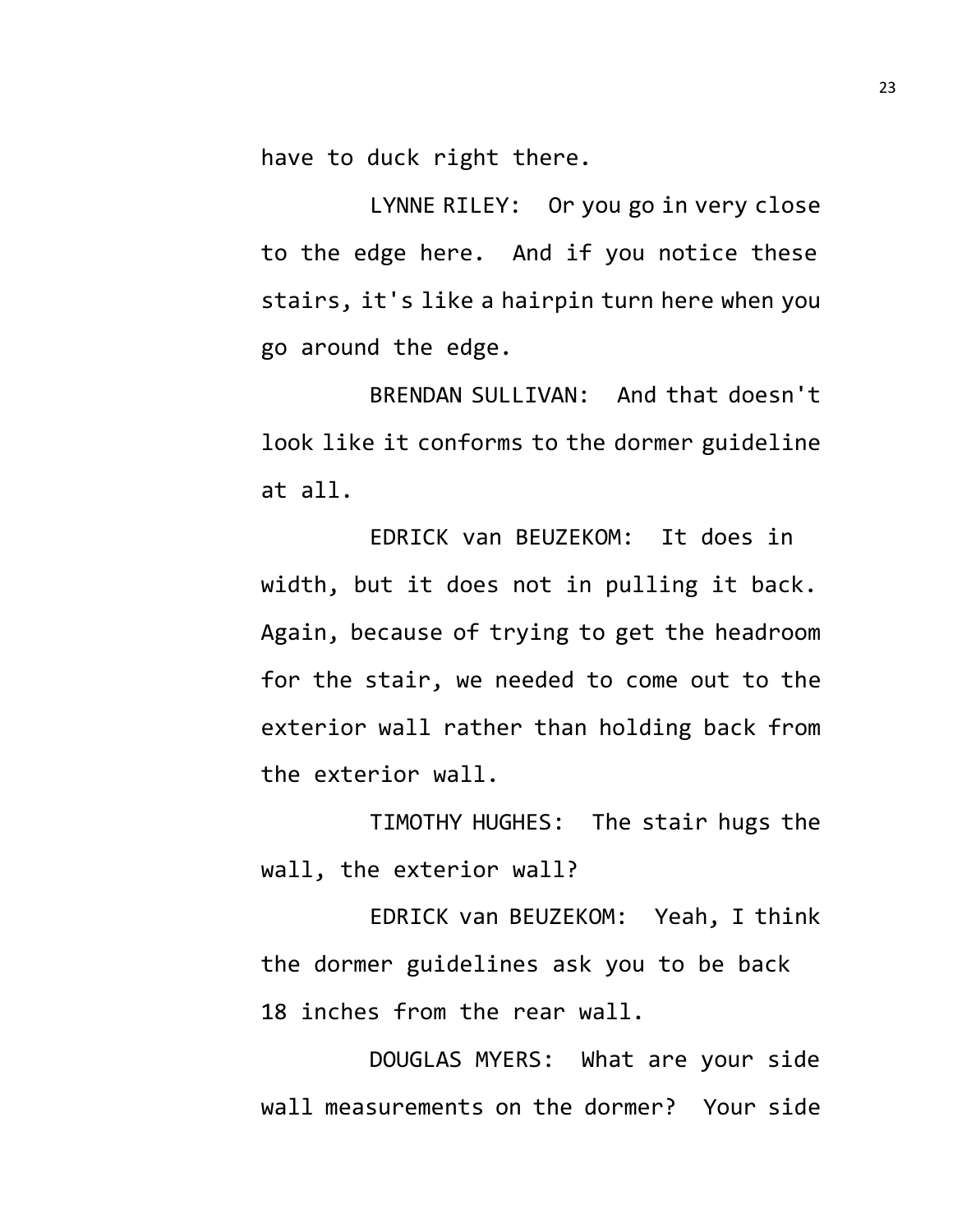wall setback.

EDRICK van BEUZEKOM: In terms of the height?

DOUGLAS MYERS: From the side walls? Is it three feet, six inches as required by the  $-$ 

EDRICK van BEUZEKOM: We're really.

DOUGLAS MYERS: -- guidelines.

SLATER ANDERSON: Two feet, eleven. Maybe less.

TIMOTHY HUGHES: I hate to use the word required when you're talking about guidelines.

DOUGLAS MYERS: Recommended.

EDRICK van BEUZEKOM: We're about eight inches from the property line on that edge. So seven and a quarter. So we're really right at the property line.

TAD HEUER: Doug, is your question about the property line or is it about from the rear of the gable?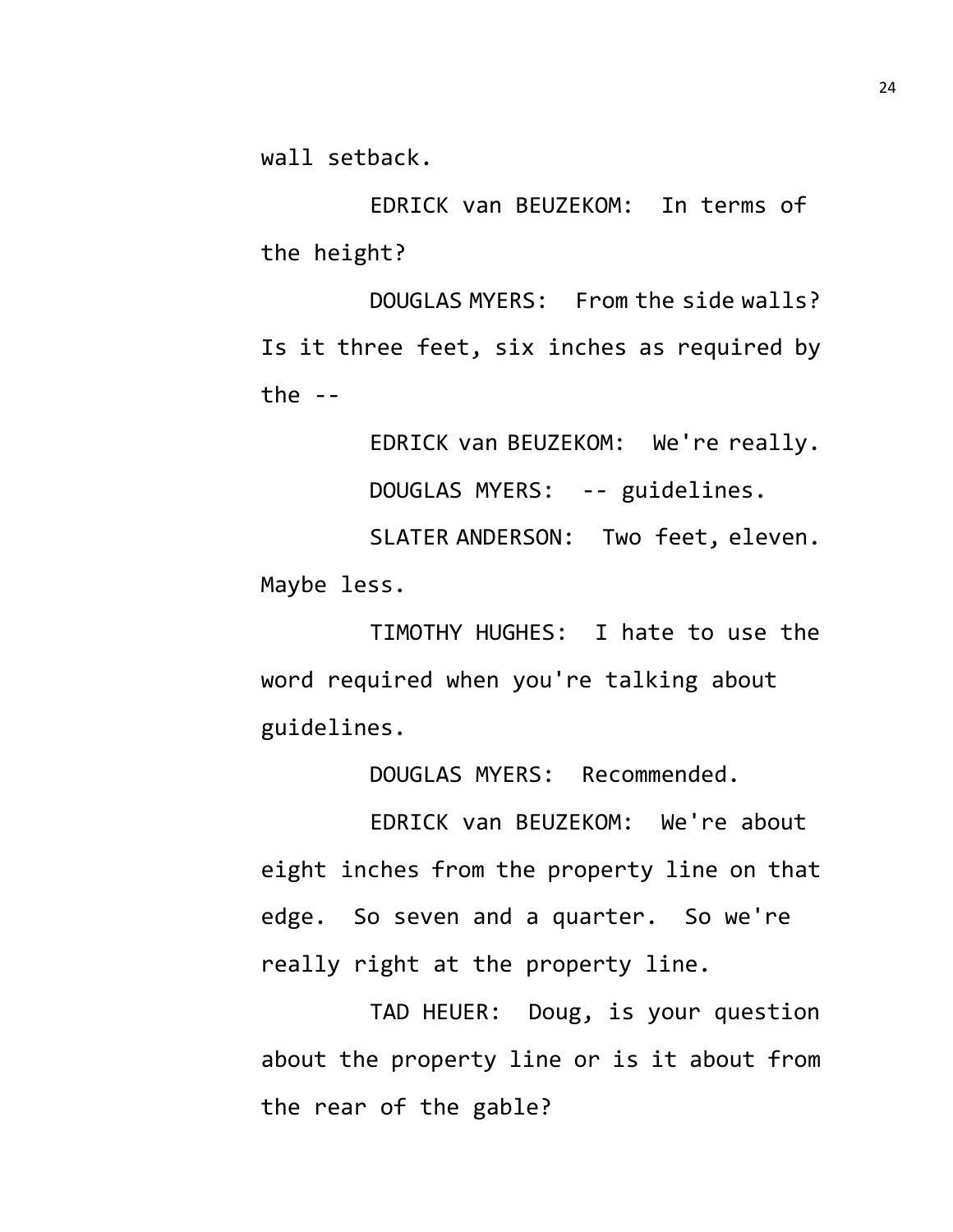DOUGLAS MYERS: The side wall, the  $-$ 

SLATER ANDERSON: The gable end.

DOUGLAS MYERS: What the guidelines refer to as a side wall.

EDRICK van BEUZEKOM: There we are -- I guess I didn't put a dimension there, but that's approximately 18 inches in from the rear wall. So, I mean part of the idea was to push this, you know -- we're getting it over the stairs, but we were pushing back from there in order again to go forward of it because of the visibility of the street. If you look at the photo of the house from the street, you'll see. I'll show you a 3-D view here. And here's a 3-D view which matches up with the photo there.

DOUGLAS MYERS: Thank you.

BRENDAN SULLIVAN: Would that work if you took the bathroom and flipped it on the other side of the stairwell?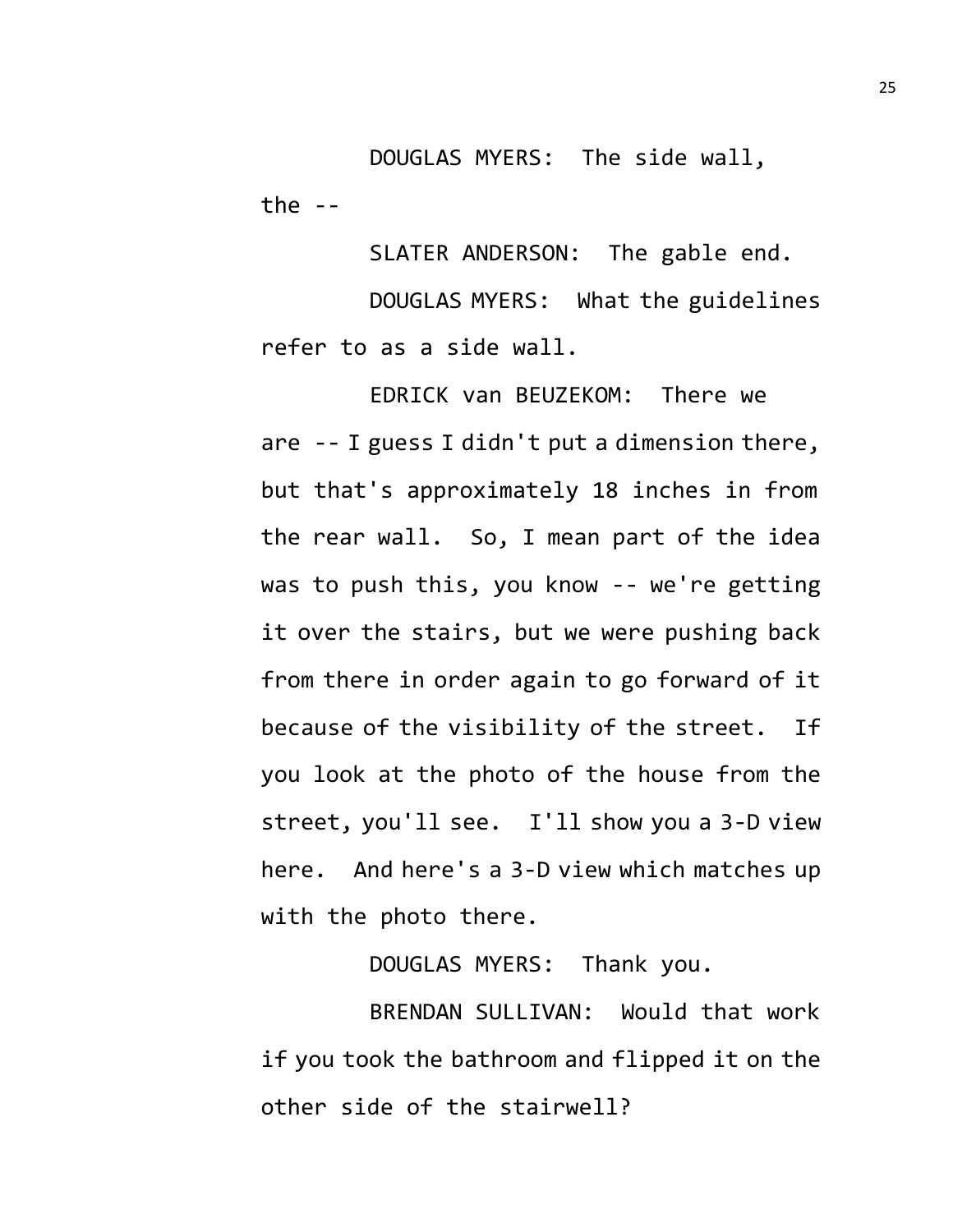EDRICK van BEUZEKOM: It could potentially, although we have a plumbing stack that we can pick up over here. So that's one of the main reasons for that. The other part is I got the impression from speaking with Charles Sullivan at the Historical Commission who came out and took a look at the house with us. He was happy to see we had kept it back as far as possible so it minimized the view of it from the street.

TAD HEUER: Tangential question, bedroom forward, do you have a closet for that?

LYNNE RILEY: Bedroom four is where the existing bathroom is now.

EDRICK van BEUZEKOM: So we haven't really gotten into any changes in the rooms up there.

TAD HEUER: Right. So you'd need  $a - -$ 

EDRICK van BEUZEKOM: We probably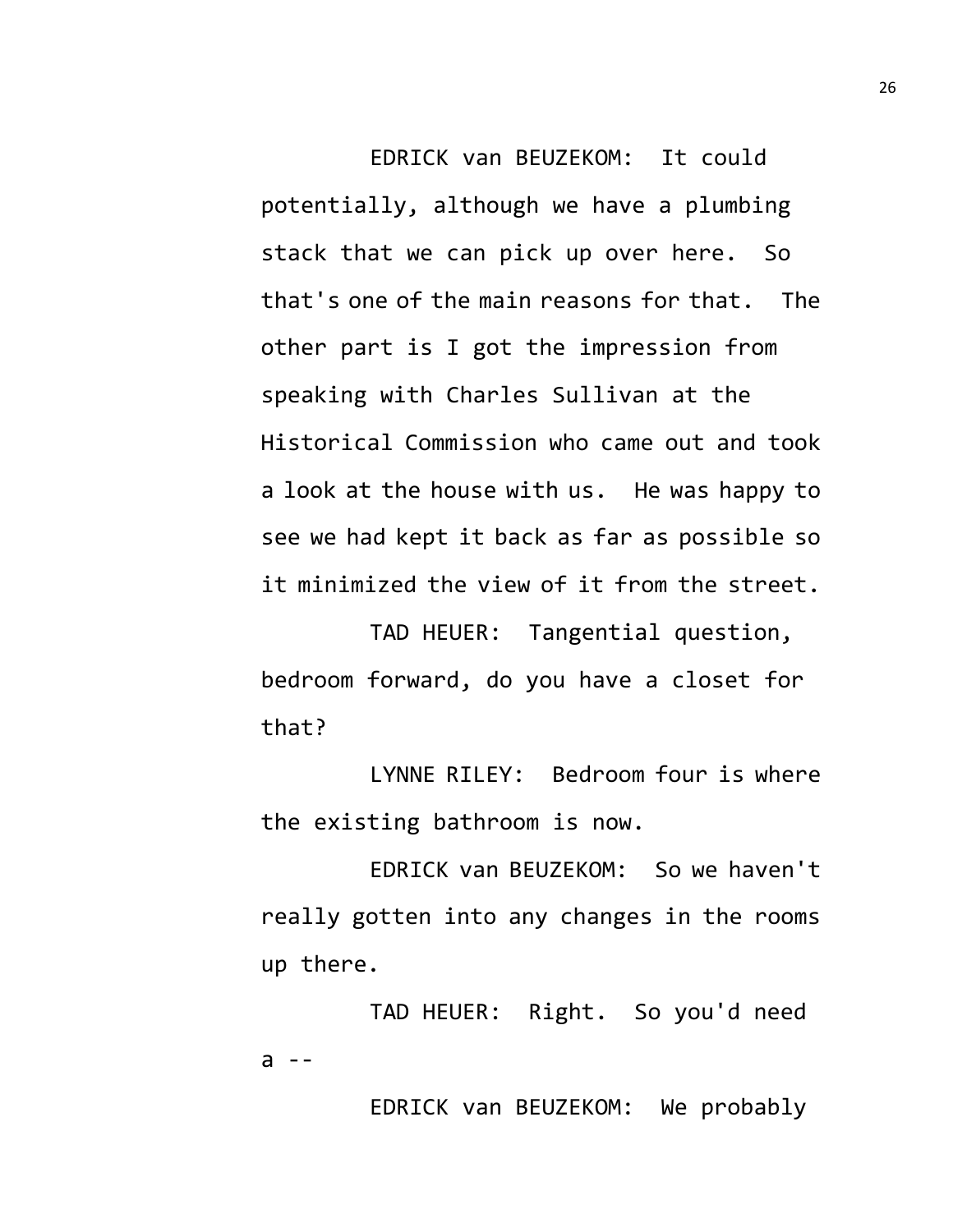will be putting in a closet for it.

TAD HEUER: Well, would you have to if you want to keep it as a legal bedroom?

EDRICK van BEUZEKOM: Yeah. Well, we'll probably take it out of bedroom three if this becomes the new master bedroom. But, yeah, we haven't gotten into that.

LYNNE RILEY: Well, this would be the bedroom. Right here there is an opening already, but we Boarded it up in order to give privacy to my daughter and for my Home Office. But you can take down that partition, but this will remain sort of a sitting room office area and this will become the bedroom section. So we would plan a closet in this section.

BRENDAN SULLIVAN: Just doing some numbers. Right now you're at 3419 square feet and you're proposing 3613.

> EDRICK van BEUZEKOM: Yes. BRENDAN SULLIVAN: Which is 200. EDRICK van BEUZEKOM: Just under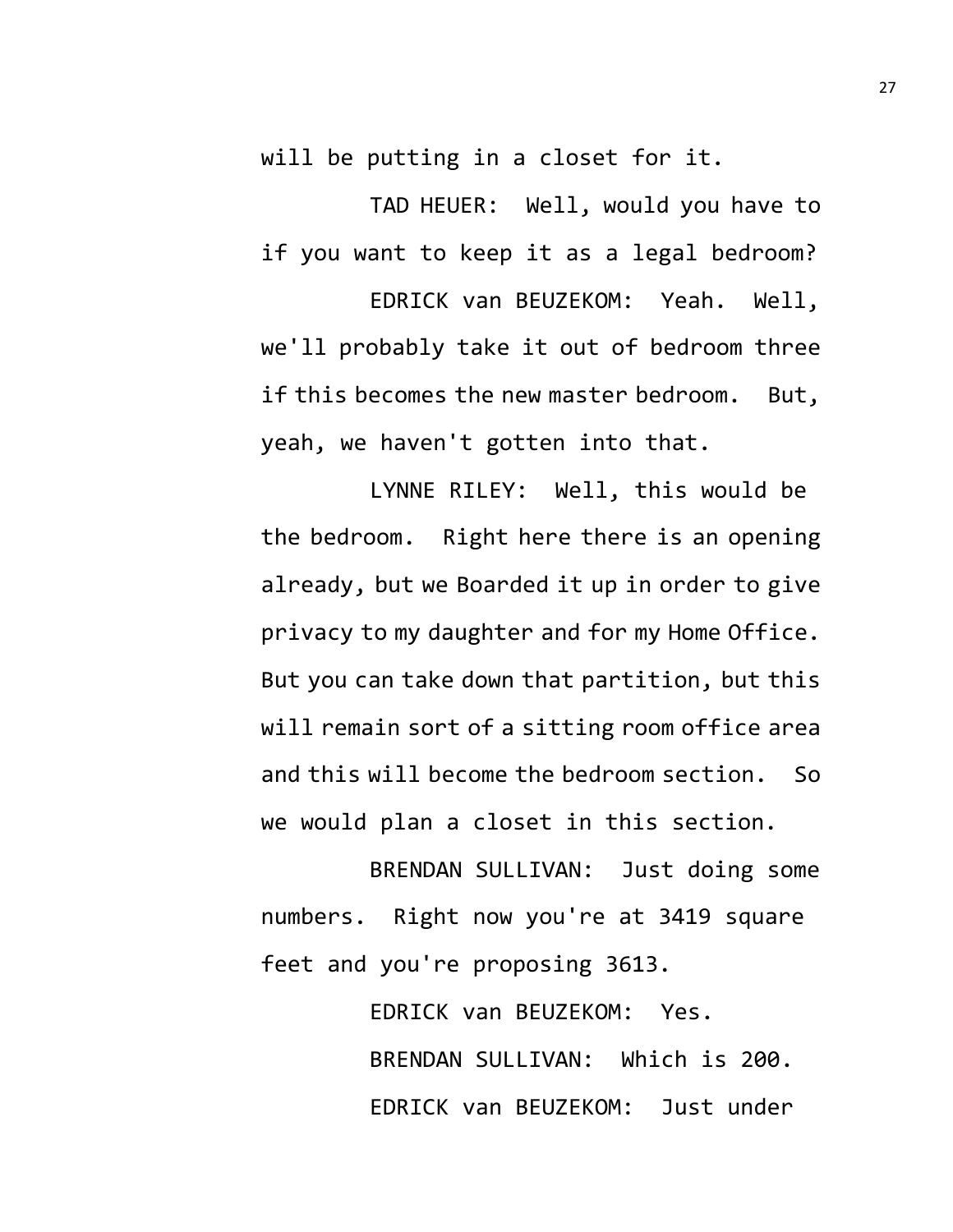200.

TIMOTHY HUGHES: 194?

BRENDAN SULLIVAN: 195. 0.85 to a 0.90 in a 0.75 district.

EDRICK van BEUZEKOM: Yeah.

BRENDAN SULLIVAN: Okay. And the hardship?

EDRICK van BEUZEKOM: The hardship is owing to the configuration of the house on the lot, being a narrow lot, the options for where to get egress out from the --

BRENDAN SULLIVAN: Is there no evidence of another stairway out of that?

EDRICK van BEUZEKOM: A previous stair?

BRENDAN SULLIVAN: Yes.

EDRICK van BEUZEKOM: No, I think what.

BRENDAN SULLIVAN: That maybe was taken out and captured for interior space or something?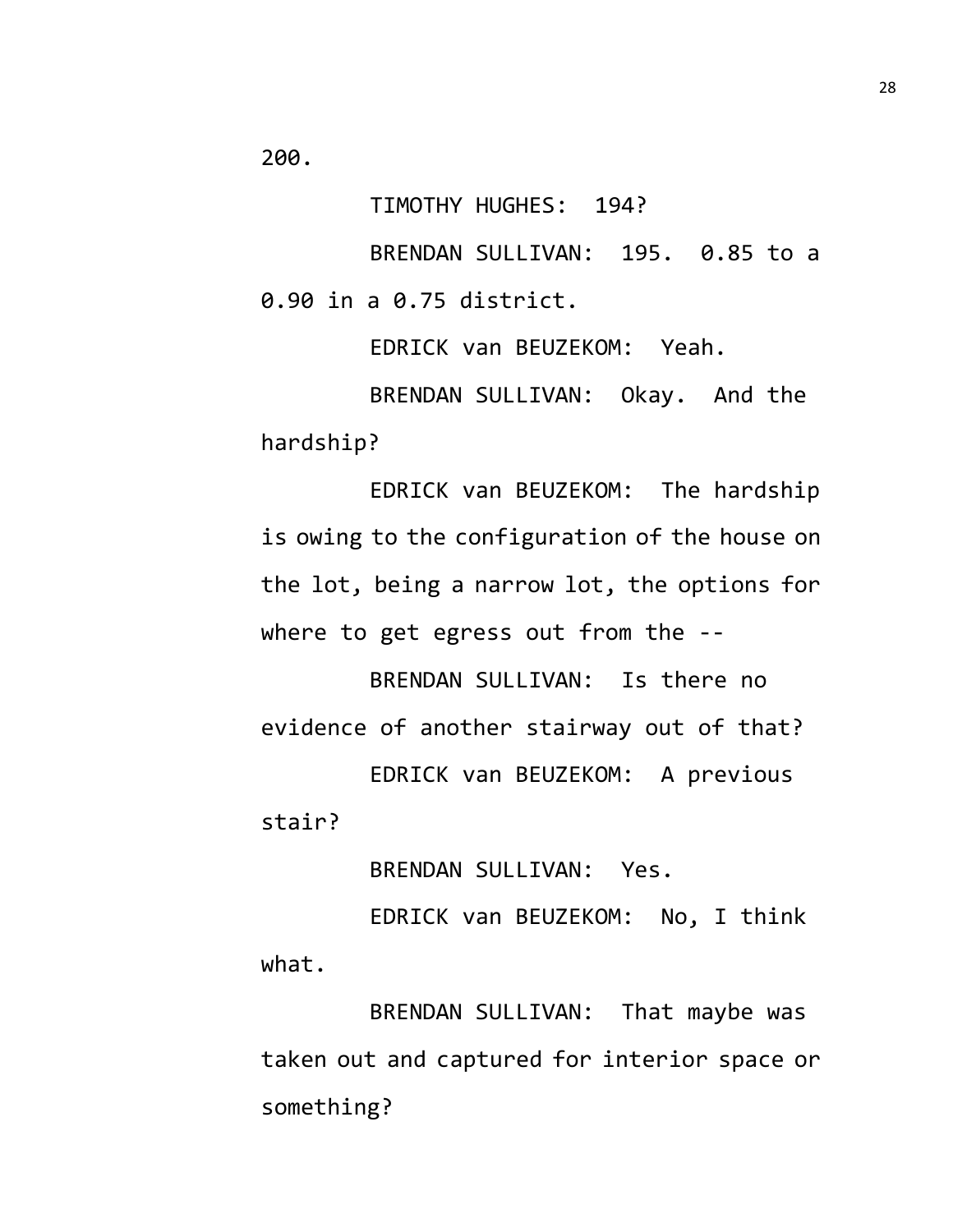EDRICK van BEUZEKOM: No. I think what had always been done is that the exit had been through the -- where the bathroom is here and in through the exit was in through the other unit basically.

BRENDAN SULLIVAN: Has it always been a two-family?

EDRICK van BEUZEKOM: Yes.

BRENDAN SULLIVAN: I mean always

used as a two-family?

LYNNE RILEY: Yes.

BRENDAN SULLIVAN: Will it always

remain a two-family?

LYNNE RILEY: Yes.

BRENDAN SULLIVAN: You intend to

live in the front part and rent the back? LYNNE RILEY: Yeah, this is the

rental unit.

BRENDAN SULLIVAN: It's going to remain a rental?

SLATER ANDERSON: It's occupied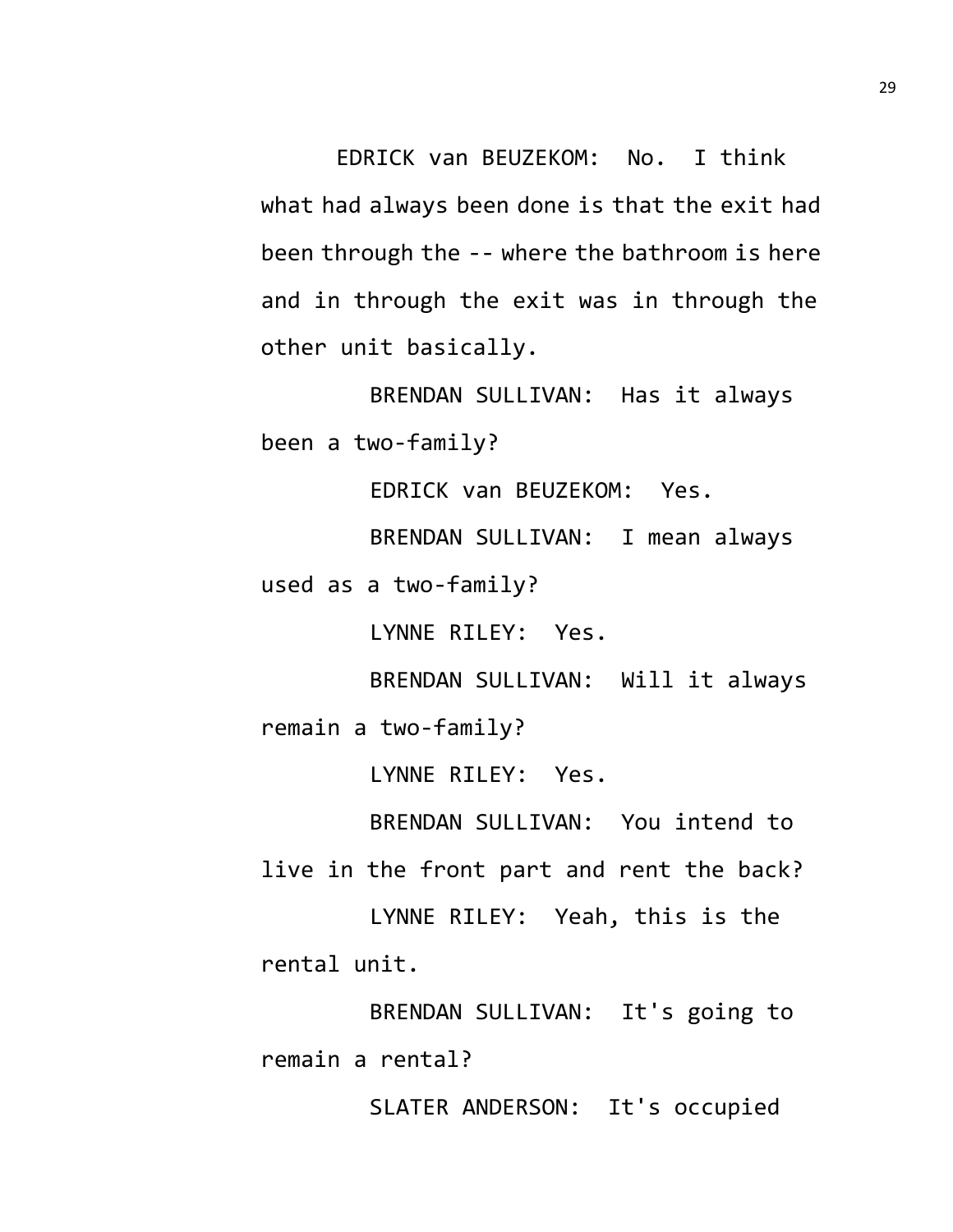currently?

LYNNE RILEY: It's been a rental. BRENDAN SULLIVAN: Okay, any questions? Doug?

DOUGLAS MYERS: Well, how would you apply your hardship argument for the creation of a roof deck?

EDRICK van BEUZEKOM: The roof deck. Well, the roof deck is basically an area of refuge from the third floor here. And there's, again, there's no -- we're trying to get a little bit of private space up there. Because of the configuration of the house being so close to the lot on one side and it being such a narrow lot, there's no way to do that without violating the side yard setback. So, that's basically our argument on the hardship there.

TAD HEUER: How tall is the wall on your left side for that deck? Right here. EDRICK van BEUZEKOM: That wall?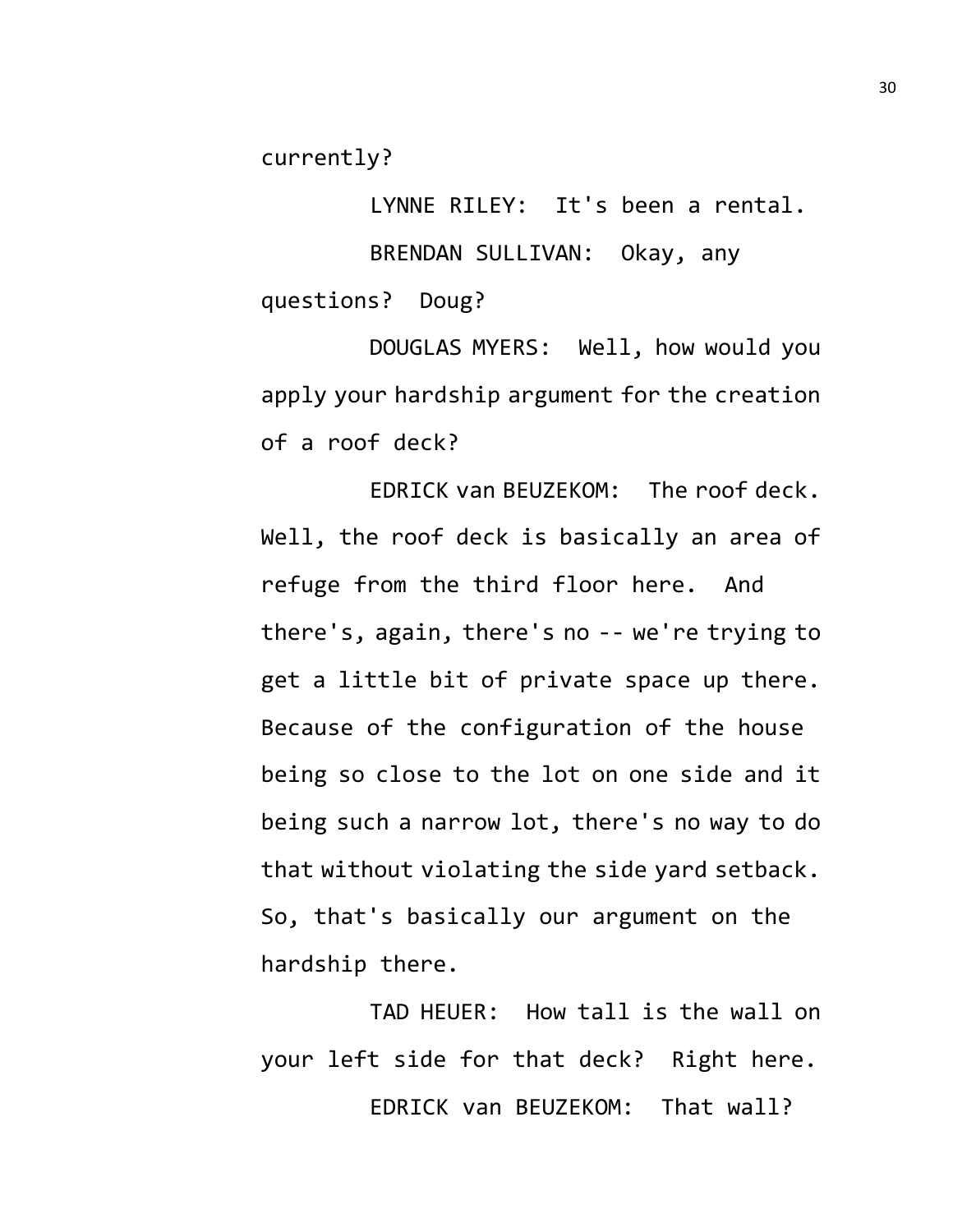We're trying to make that approximately --

LYNNE RILEY: Five.

EDRICK van BEUZEKOM: Five feet tall I think we had it. The idea being to provide privacy so that the -- you're not looking into the neighbors on the other side of the deck. And we're also holding it away from that side for that reason. You can see it here in the view from that side.

TAD HEUER: Doesn't that kind of extend the line of the house out another --

EDRICK van BEUZEKOM: Well, it's set back considerably from that.

TAD HEUER: It can't be set back --

PAUL KRONER: It's set back

five feet, four inches from the edge of the house.

EDRICK van BEUZEKOM: This wall.

TAD HEUER: Well, it can't be set back really conservatively because we're talking about a side yard setback.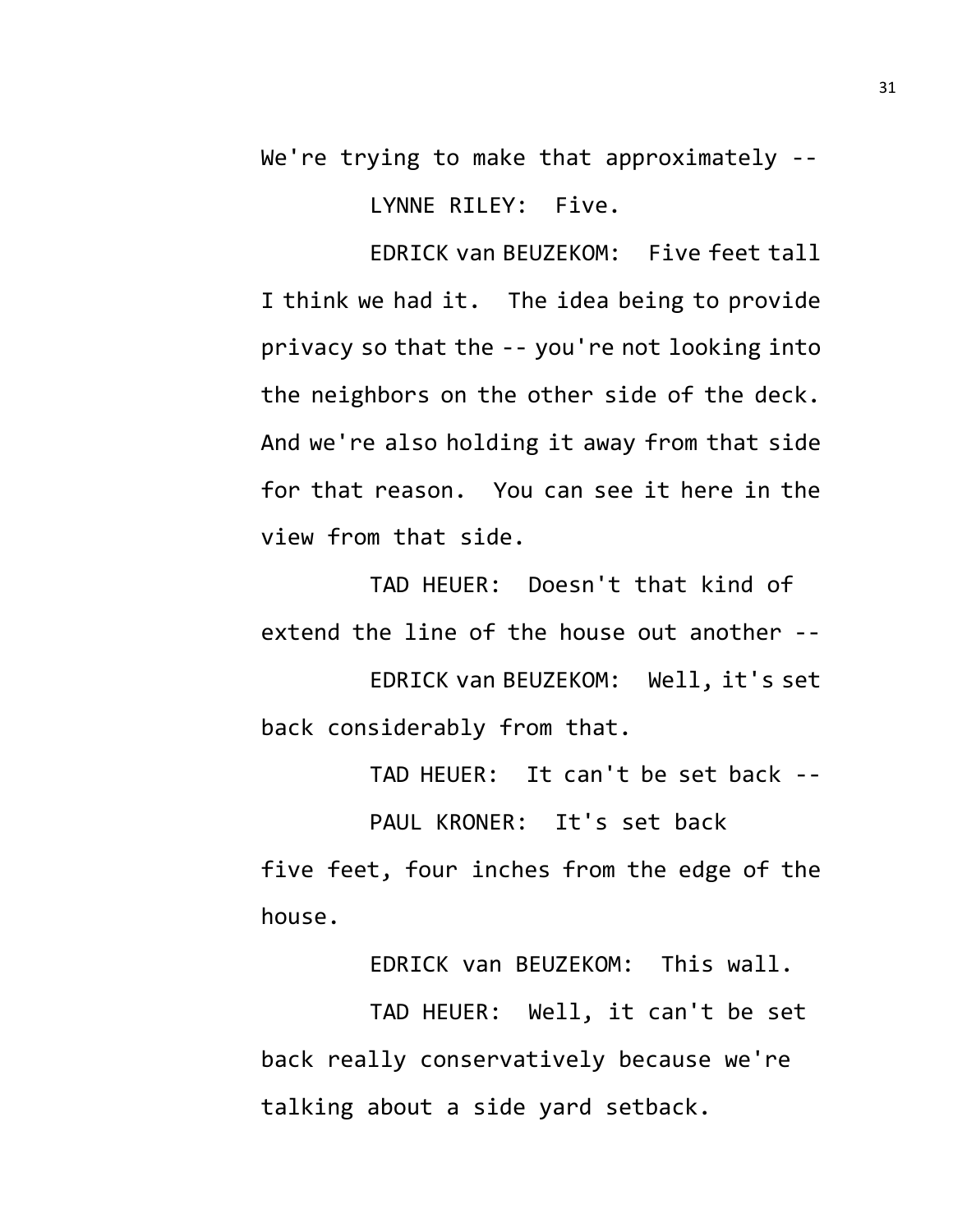EDRICK van BEUZEKOM: Yeah. Well, I mean we're trying to move it as far away as we can, but still give a usable space out there.

SLATER ANDERSON: So it's nine feet, two inches wide. About --

EDRICK van BEUZEKOM: Yeah.

SLATER ANDERSON: -- two feet of which are the inside yard.

EDRICK van BEUZEKOM: This might be helpful to see.

TAD HEUER: It's a rather substantial area of refuge.

DOUGLAS MYERS: Roughly nine by ten.

EDRICK van BEUZEKOM: My idea is to just be able to put a couple chairs out there and, you know.

TAD HEUER: Is that refuge in the emergency sense or refuge in the pleasurable sense?

EDRICK van BEUZEKOM: I think it's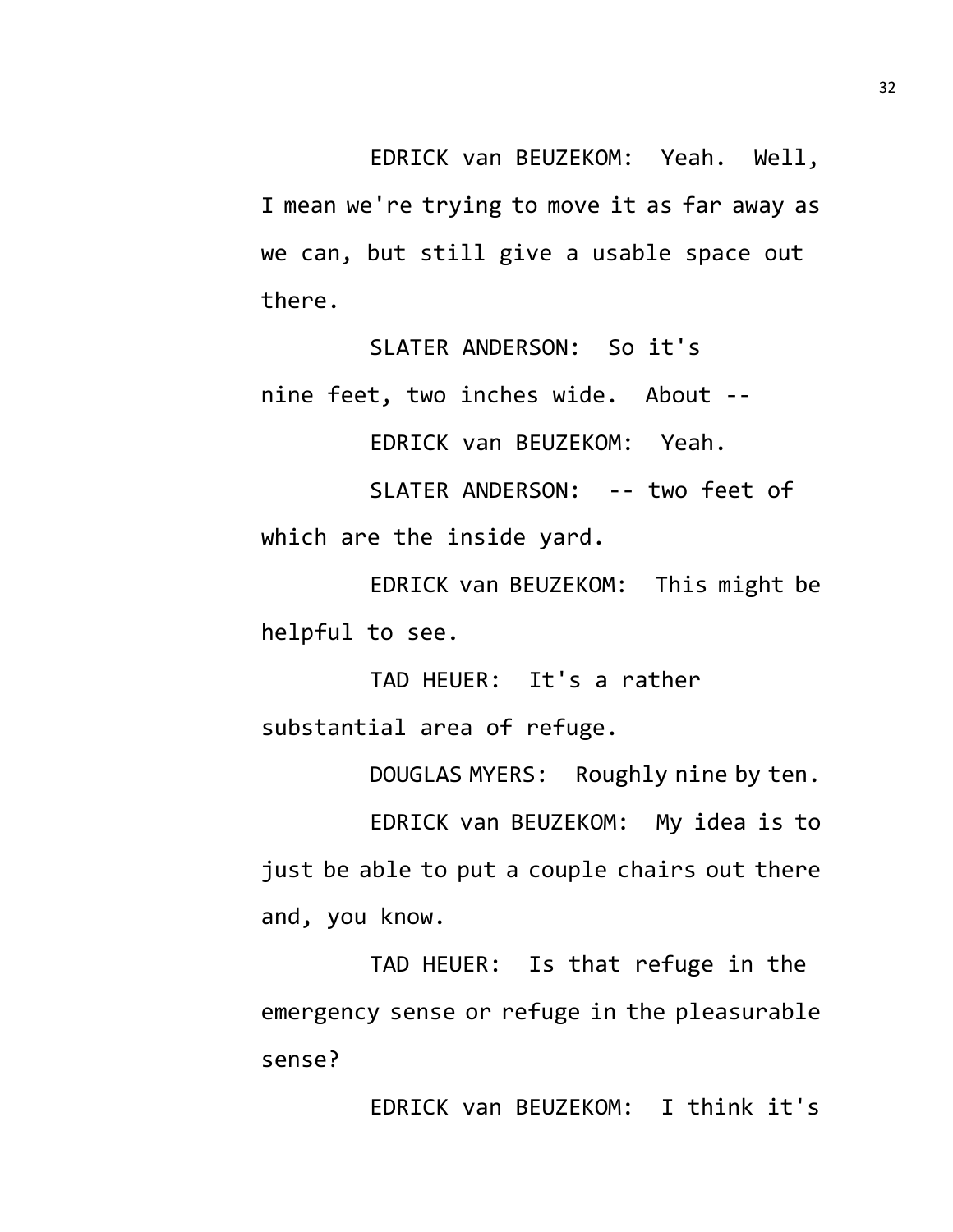both. It is both.

TIMOTHY HUGHES: A place to hang until the helicopter picks you up? Yes.

EDRICK van BEUZEKOM: The other piece of this is we're proposing to go do a green roof on the flat roof. So we wanted to have a door on the back to get access onto the roof as a way to get out there and maintain it. So --

LYNNE RILEY: I mean, you're overlooking a very beautiful area. I mean, Joe and Susan Kirylo my neighbors, have a beautiful garden area. We have a beautiful garden area. And really we have a photo that shows the view from the roof which is very -- you know, those are the trees. Those are -- this is Joe's yard and Joe's here.

PAUL KRONER: Looking down the Third Street deck down behind those trees, you can't see it.

LYNNE RILEY: It's very thickly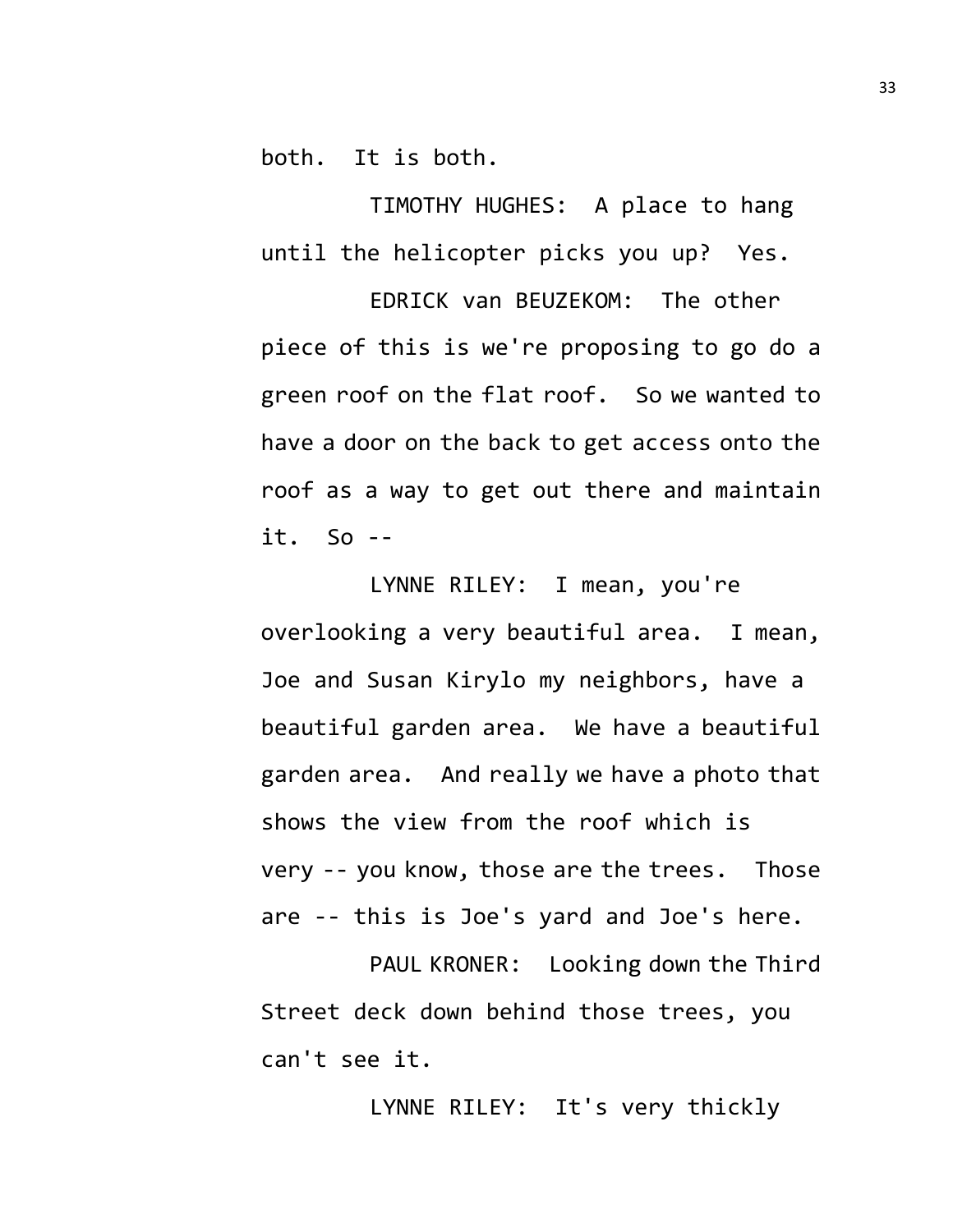foliaged.

DOUGLAS MYERS: Does he have a roof deck?

LYNNE RILEY: He does, yes. Well, it's not a roof deck --

DOUGLAS MYERS: It's a balcony on the second floor.

LYNNE RILEY: A balcony, yeah, which is about the same size, I thin, the balcony or deck that we're proposing.

EDRICK van BEUZEKOM: There are a number of roof decks in this neighborhood.

LYNNE RILEY: Yeah, there's two further behind that.

EDRICK van BEUZEKOM: It seems to be a common --

BRENDAN SULLIVAN: I would be careful about the green roof, if Google gets wind of it and they want to expand into it.

PAUL KRONER: They said they'd give us a dog park.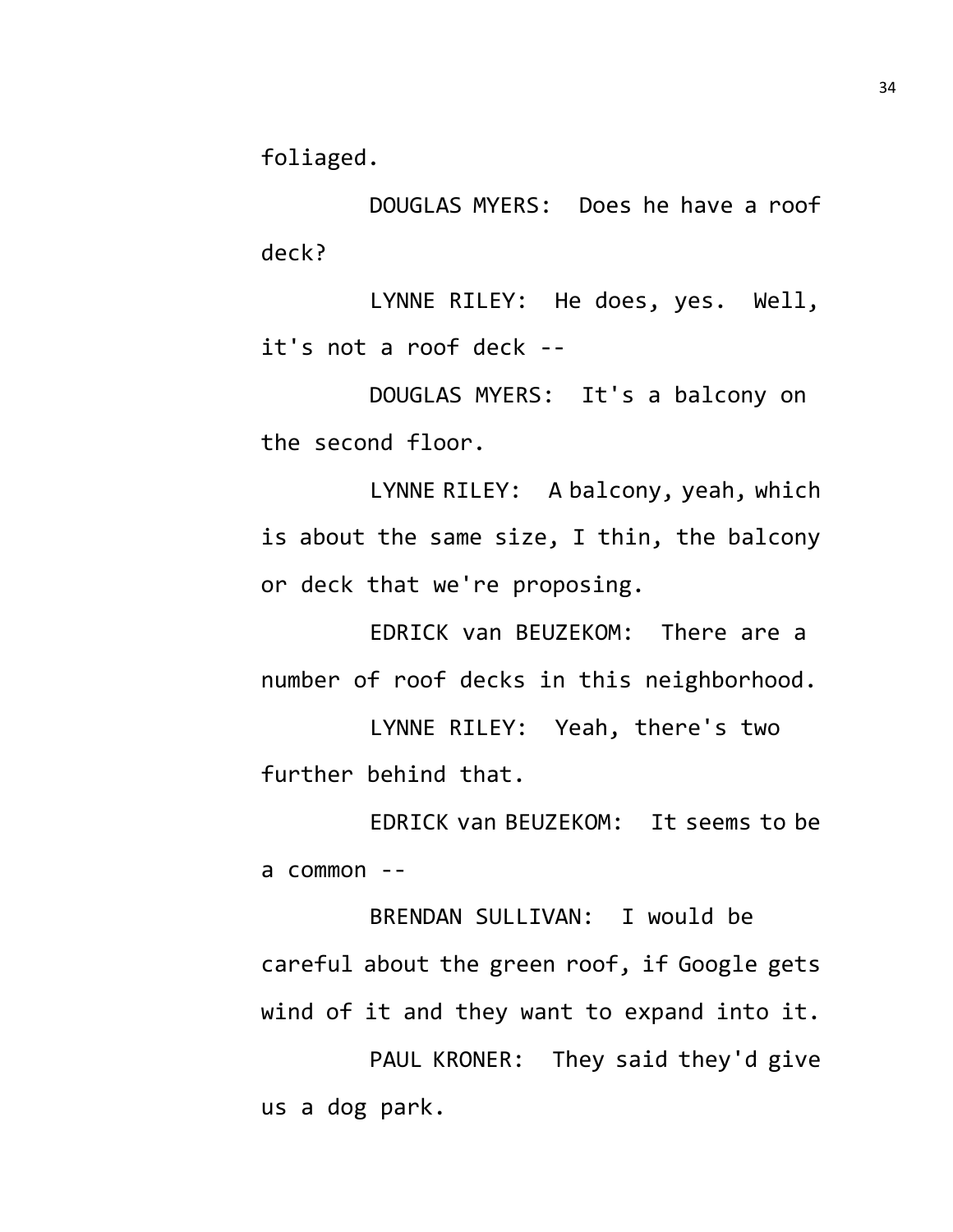BRENDAN SULLIVAN: They'd be looking for the capture of that area.

Okay, anything else at this -- I'm sorry, you had some questions anyhow.

DOUGLAS MYERS: Are there any other shed dormers on Thorndike Street?

LYNNE RILEY: Yes, right across the street. Kevin's house has a shed dormer.

DOUGLAS MYERS: Is that the large white house?

LYNNE RILEY: No, it's a yellow house with brown trim.

PAUL KRONER: There's a -- it's not on Thorndike, but when you go to Otis, there's a grey Greek revival that has dormer sheds on both sides of the house.

LYNNE RILEY: On both sides.

PAUL KRONER: Between Sciarappa and Sixth done by a couple of architects who live in that house. So they're quite beautifully done, the dormer sheds.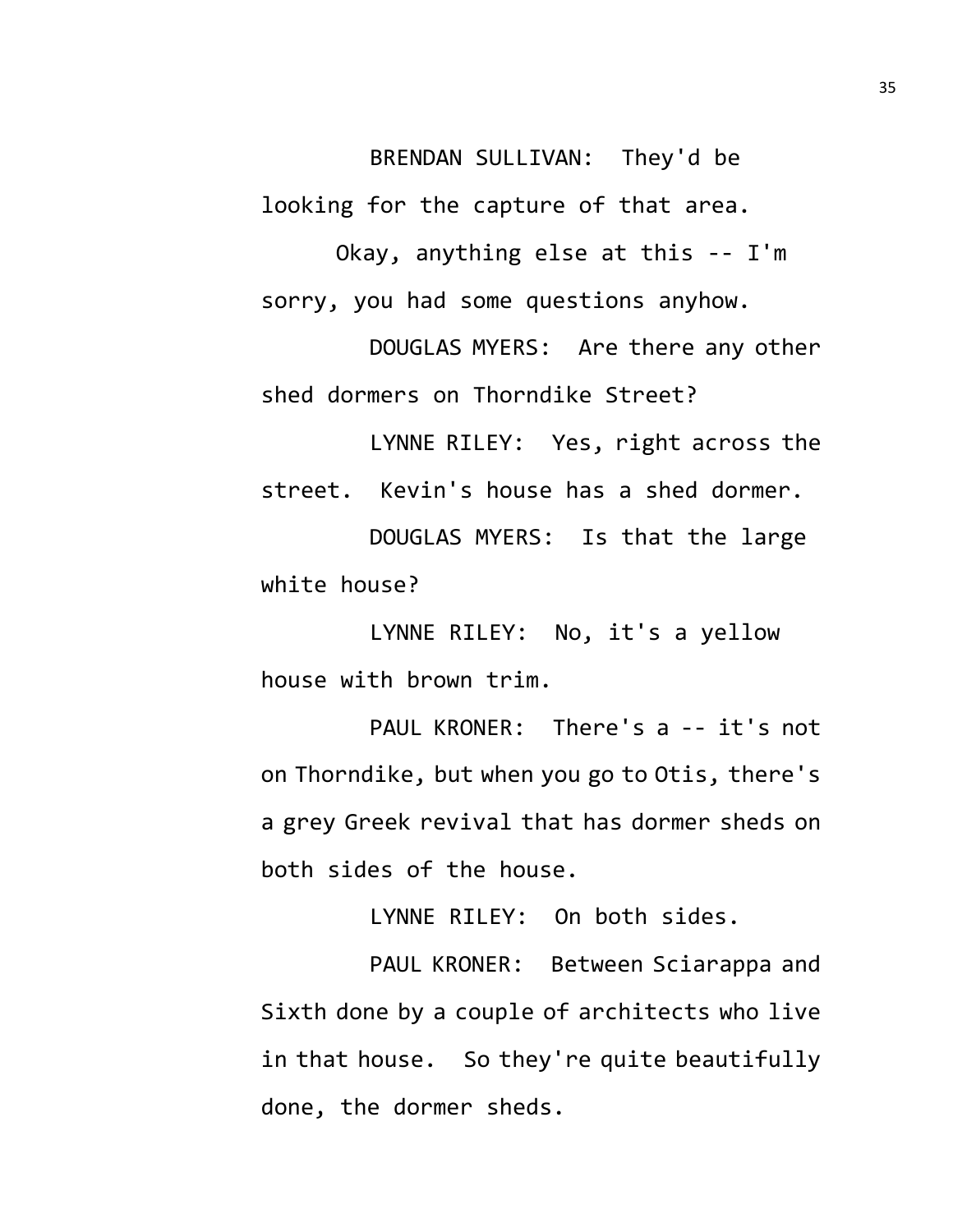TAD HEUER: Did you explore the option of a gable dormer at all?

EDRICK van BEUZEKOM: We didn't because of the width of it and the roof is relatively low so the gable would have been a very flat pitch basically on the main house.

TAD HEUER: What's your pitch? EDRICK van BEUZEKOM: The pitch on the main house?

TAD HEUER: Yes.

EDRICK van BEUZEKOM: I think it's about eight and 12 maybe. It's between -- I think we pulled it out. It's between a six and 12-pitch. It's pretty shallow. I mean, it's a typical Greek revival. It's between seven and 12, somewhere in that range. But, yeah, I mean you often see the small gable dormers on Greek revivals which gives you the ability of a steeper roof on it, but once you get this width, it's hard to do that.

BRENDAN SULLIVAN: Okay. Anything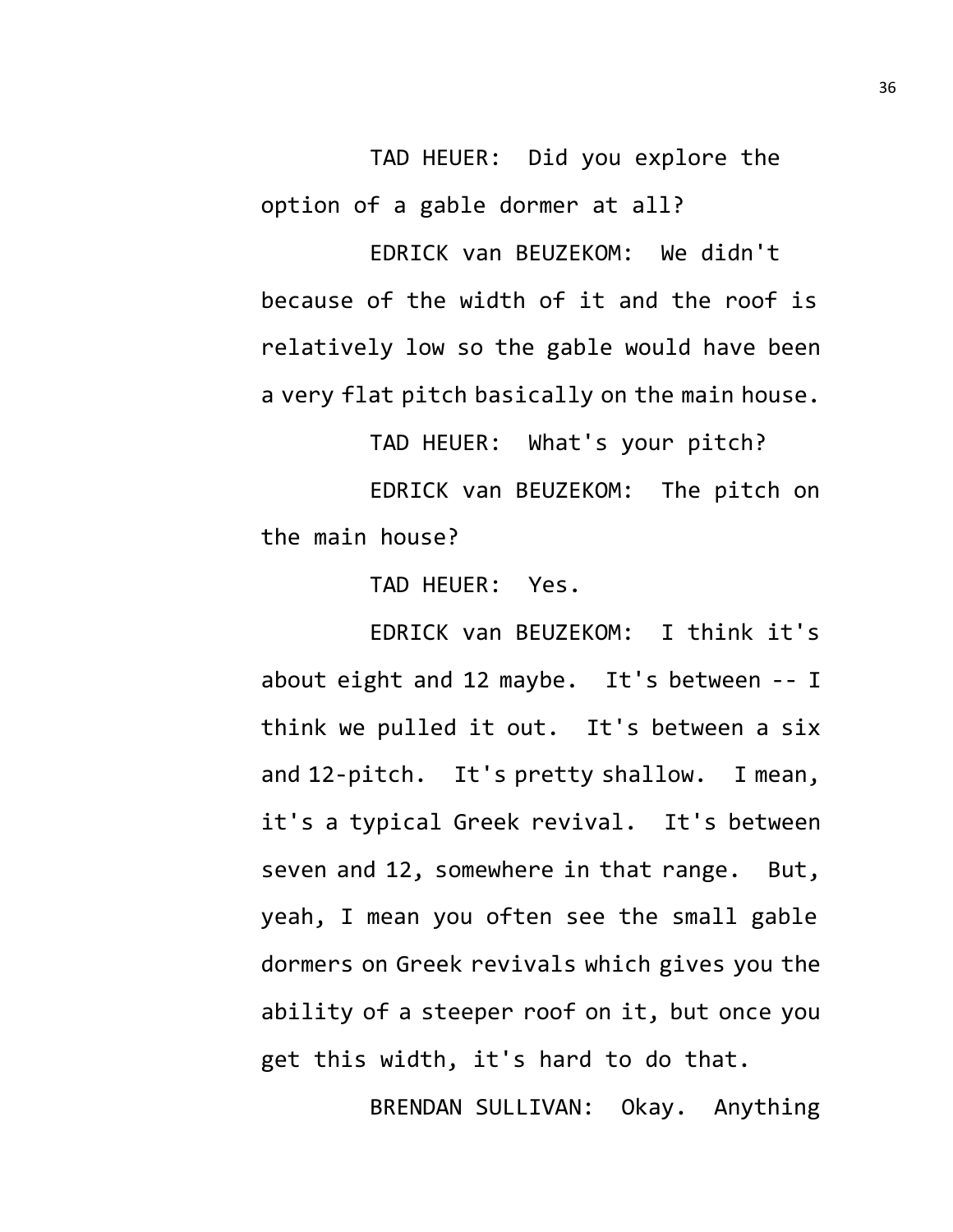else, Doug, at this time?

DOUGLAS MYERS: No.

BRENDAN SULLIVAN: Slater, any questions?

SLATER ANDERSON: Is there a Special Permit needed for the windows in the dormer in the side yard?

BRENDAN SULLIVAN: It would be all as part of the Variance request.

SLATER ANDERSON: Part of the Variance?

LYNNE RILEY: It will be frosted glass, and our neighbors on that side are here as well.

PAUL KRONER: And the neighbors on both sides are here to support us tonight.

TIMOTHY HUGHES: Can you show me the elevation with the dormer side?

> EDRICK van BEUZEKOM: Yes. TIMOTHY HUGHES: Thanks. BRENDAN SULLIVAN: Okay, Slater,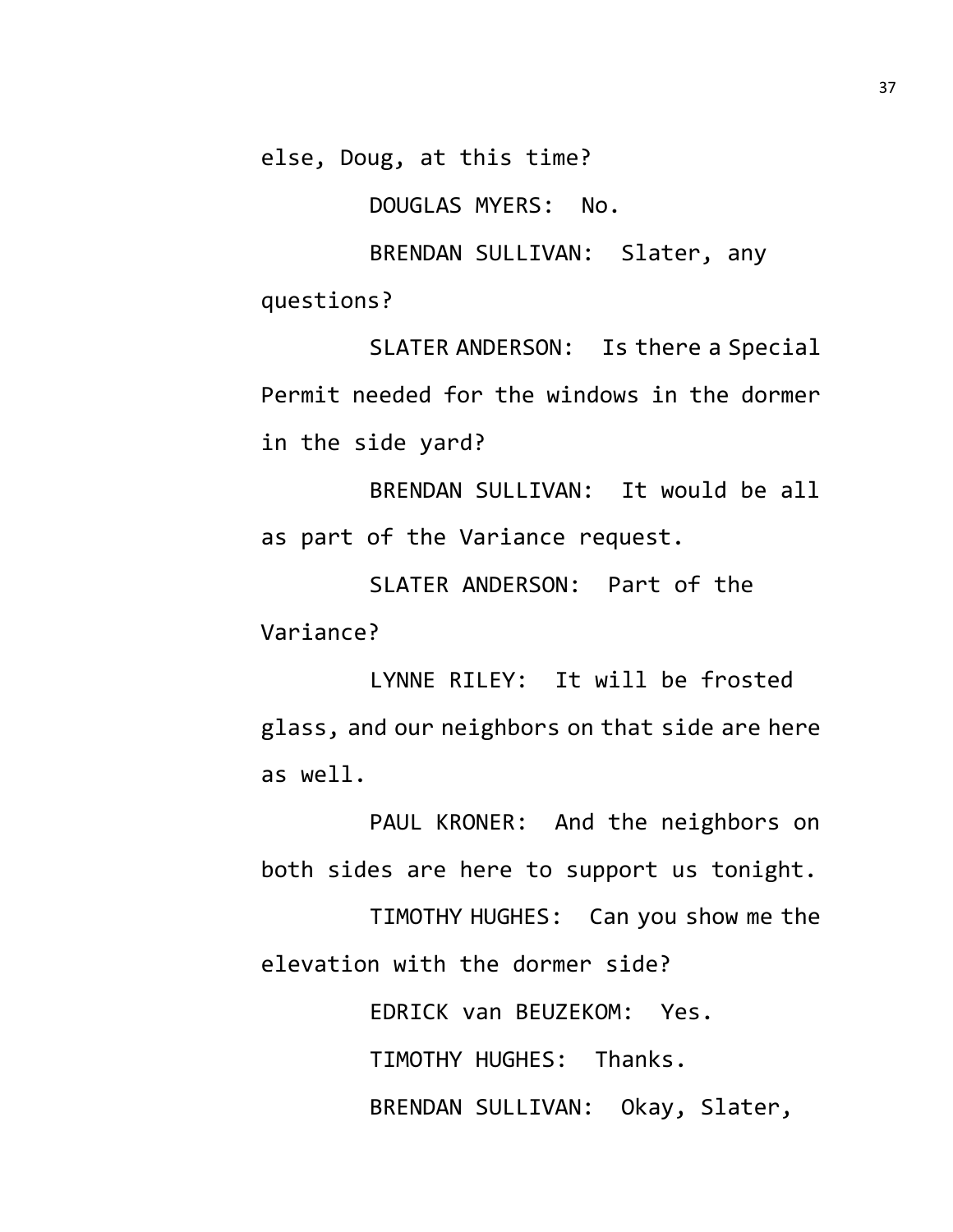anything else at this time?

SLATER ANDERSON: Not right now.

BRENDAN SULLIVAN: Tim, any questions?

TIMOTHY HUGHES: No, I'm ready to hear public testimony.

BRENDAN SULLIVAN: Tad?

TAD HEUER: No.

BRENDAN SULLIVAN: Let me open it to public comment.

Is there anybody here who would like to speak on case No. 10238, 69 Thorndike Street? If you would please identify yourself, spell your last name and give us your address for the record.

RHODA FANTASIA: My name is Rhoda Fantasia. I'm the owner of record of at 93 Third Street and an abutter to the property at 69 Thorndike Street, and I am in opposition to the petition granting requesting of a Variance for the construction of a dormer and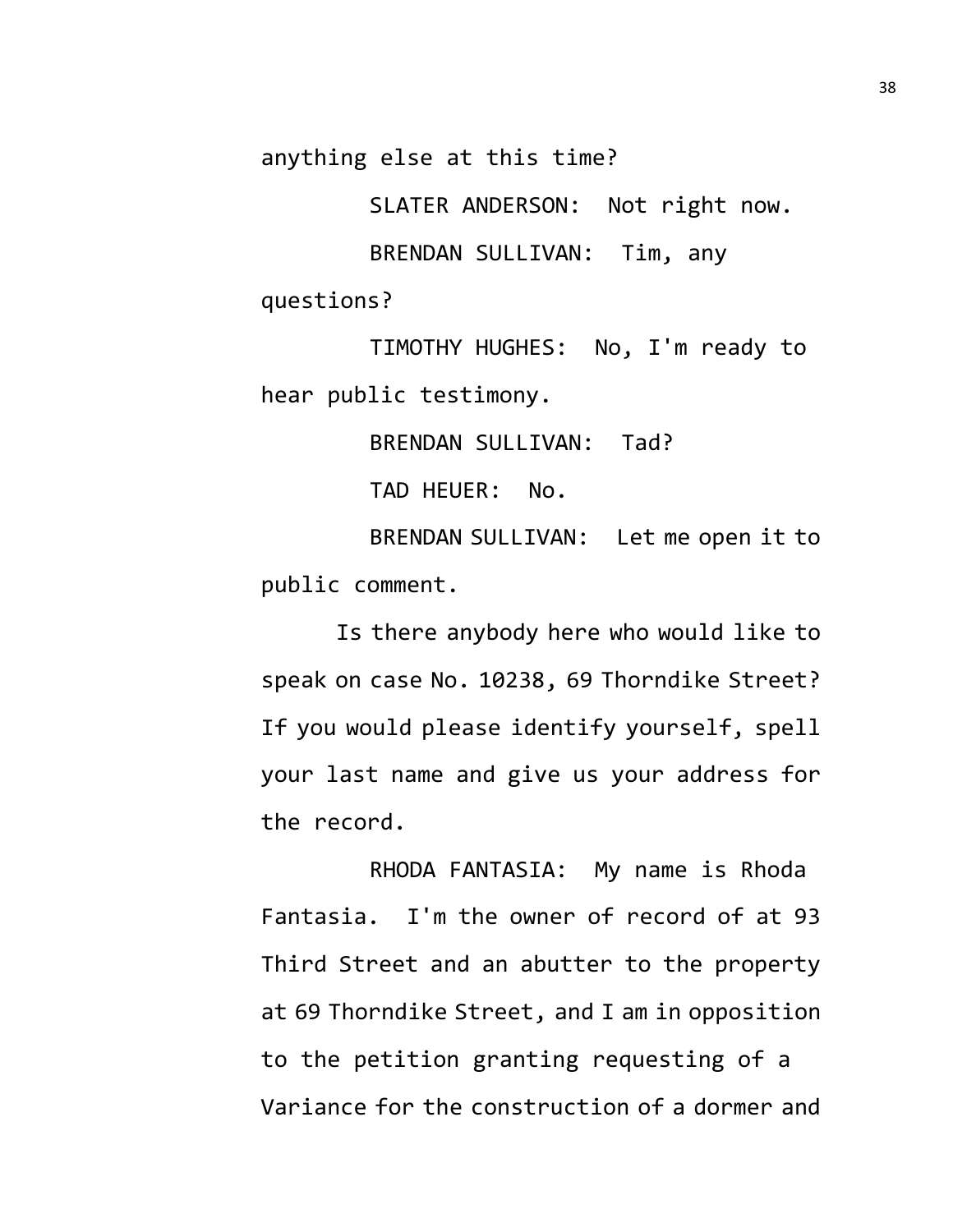a roof deck. The dormer, I feel, will have -- will be a negative impact visually on a house that has very lovely classical lines of smooth and sleek roof line unencumbered at the moment. I don't think it's in keeping with the original design of the house.

As for the roof deck, I'll be able to see -- it's more a personal issue. I'll be able to see the roof deck from the second and third floor of our back windows from the townhouse. And I expect there should be social gatherings, ambient noise. Basically I'm opposed to roof decks in a dense area like East Cambridge and would rather not see a roof deck on the second level of this structure.

BRENDAN SULLIVAN: Okay.

RHODA FANTASIA: Thank you.

BRENDAN SULLIVAN: We have your letter in the file which we have already reviewed.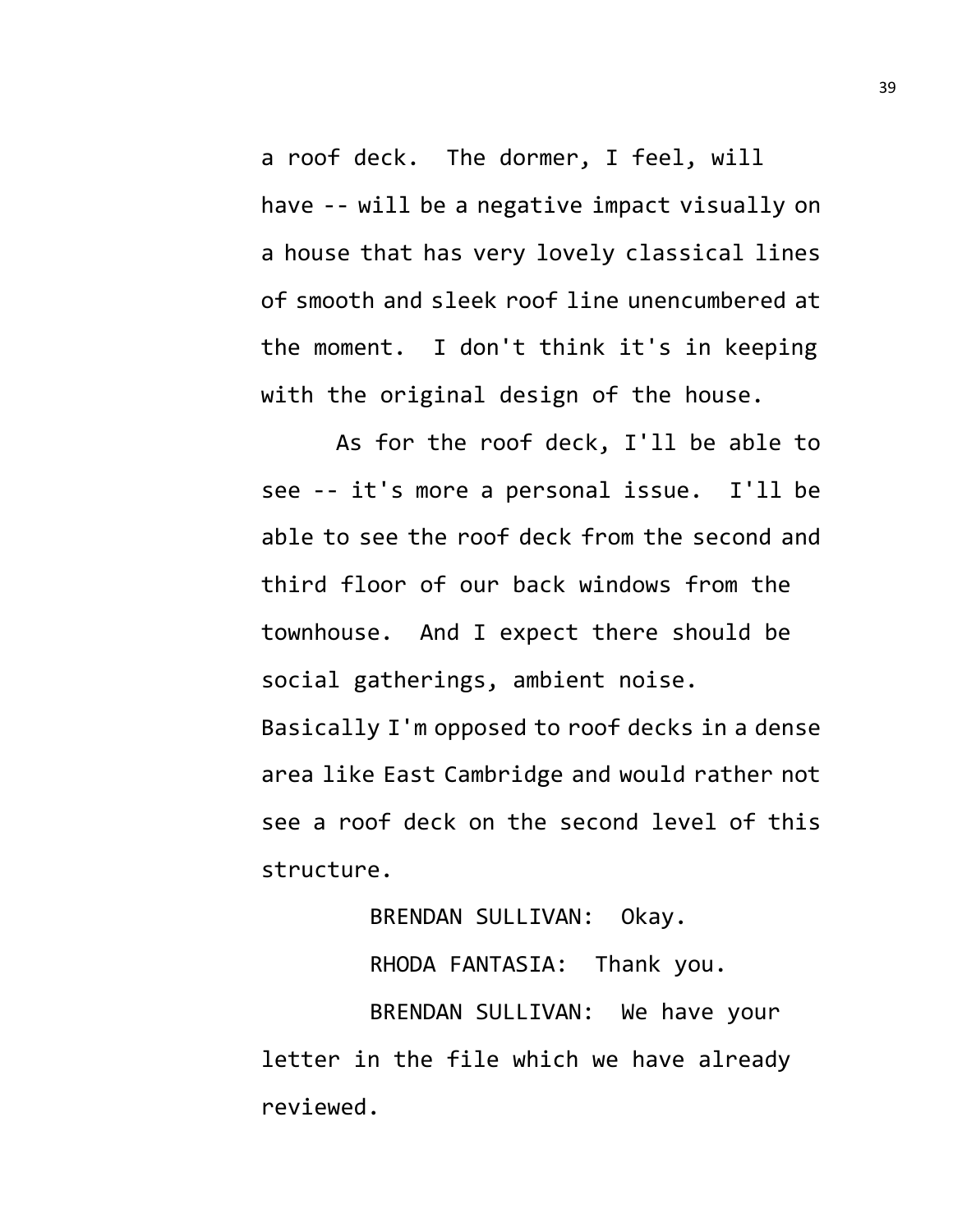RHODA FANTASIA: Thank you.

BRENDAN SULLIVAN: Is there anybody else who wishes to speak?

MARIA SACCOCCIO: Maria Saccoccio, S-a-c-c-o-c-c-i-o. I'm an owner of 55 Otis Street. It's just right around the corner from this particular building. I also am opposed to the dormer which is, I think, an immense one, and the roof deck. Every time I've signed on for someone who petitioned for a roof deck, within a year the house is for sale. So there's no -- although this particular owner I'm sure is very reliable and she's done a beautiful job with her restoration, but there's no guarantee. I mean, this runs with the land no matter who's the owner. We're gonna have that roof deck and we're gonna have that dormer so there's no guarantee that anyone as responsible five years from now is gonna be in the premises. We live in a historic row. It's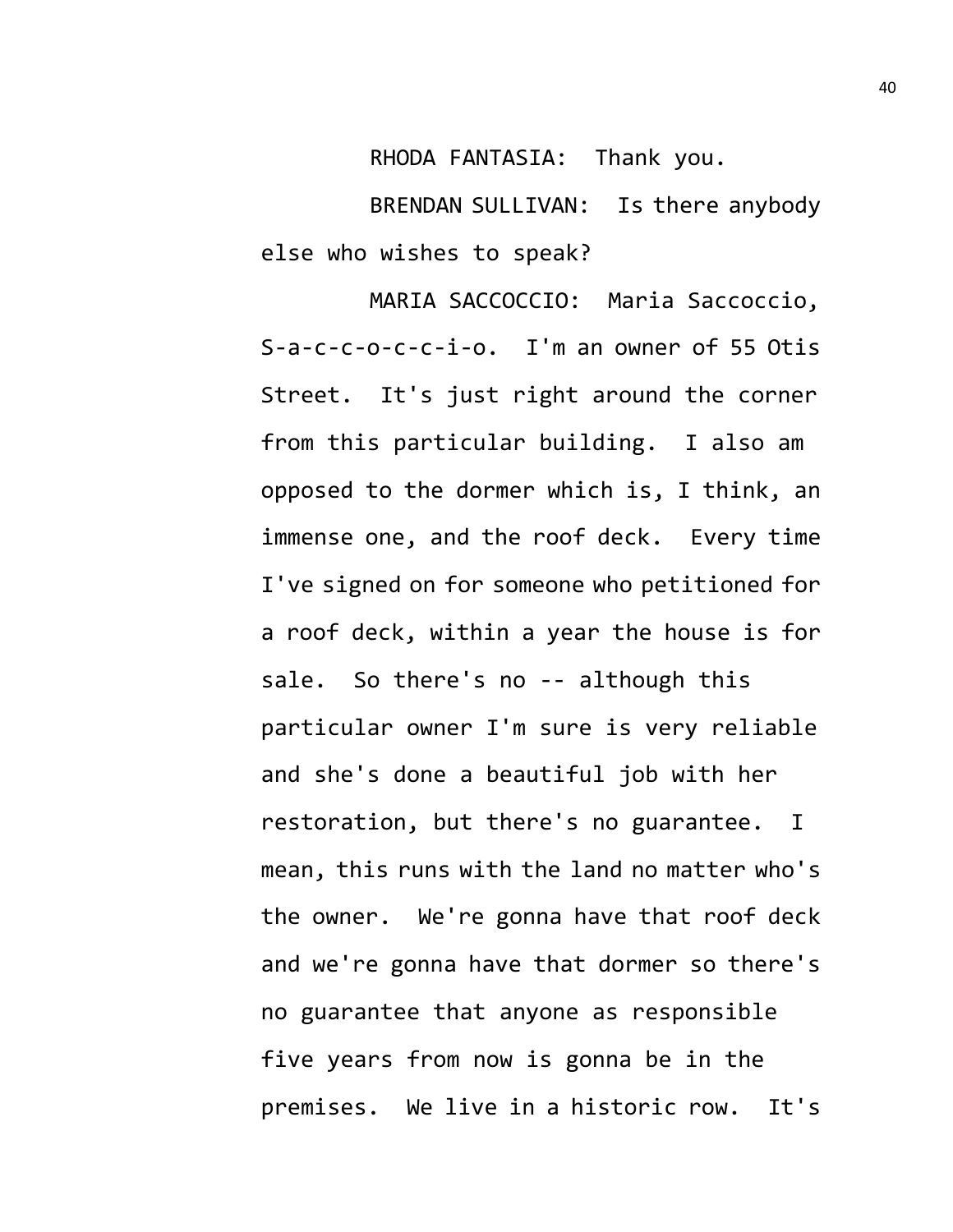a brick Greek revival. Immediately next door, I mean, people have great aspirations. Now we have a frat house. Everyone's from MIT. You don't know what's gonna happen. This is something that's going to be based on hardship. I mean, I've heard the architect here saying it's an incredibly narrow lot. All of our lots in East Cambridge are incredibly narrow. All of us could use a little more space in our attics. I'm not here asking for it. I mean, if you really are encumbered because the space is too small, just don't rent the second apartment, that's it. I'm not opposed to a second means of egress or anything else.

BRENDAN SULLIVAN: Anybody else wishes to speak on the matter?

Yes.

JOE KIRYLO: My name is Joe Kirylo, K-i-r-y-l-o. I reside next-door. I have the largest lot, and I would like to say that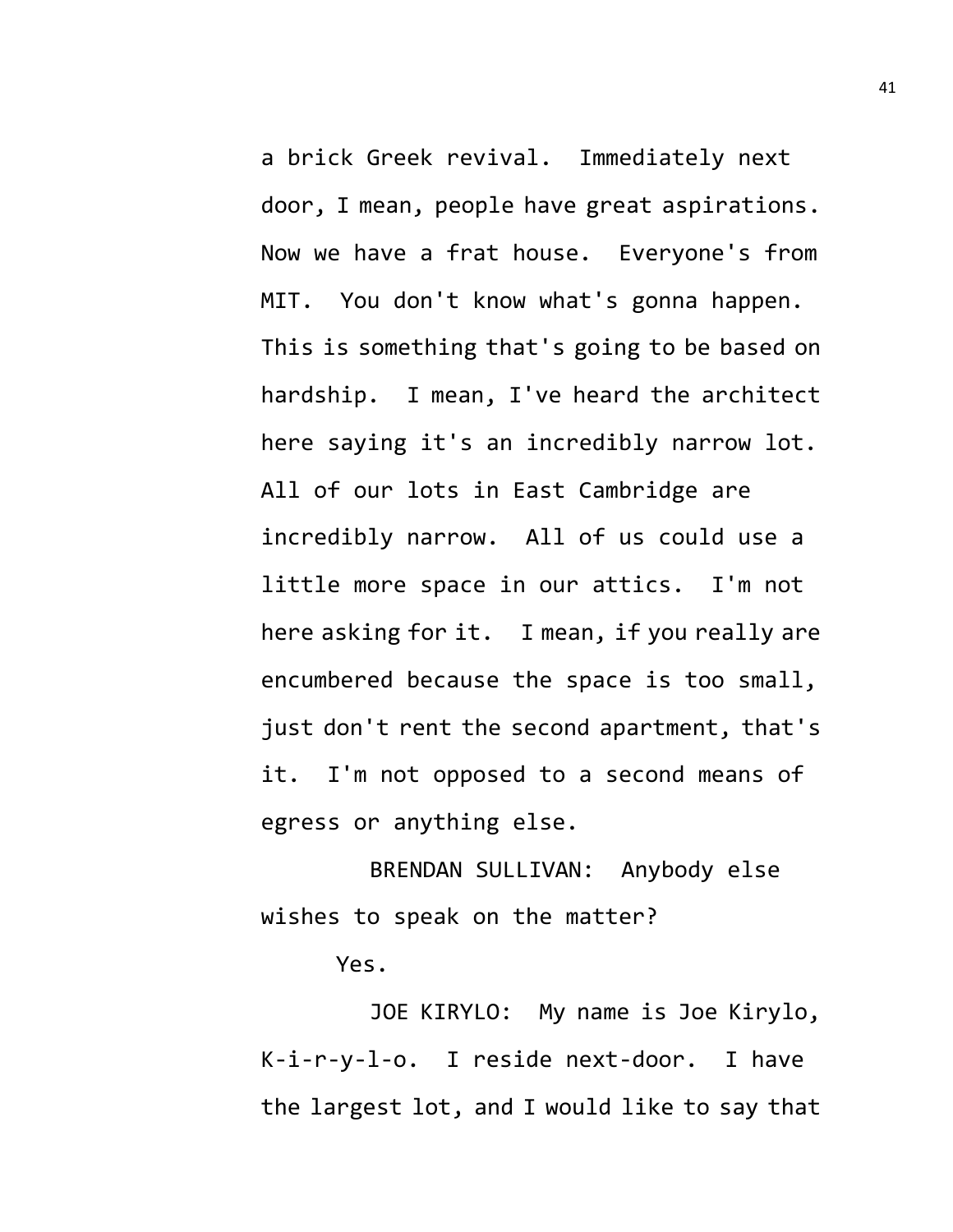over the years or close to two decades these people have taken excellent, excellent care of their property. And they're gonna remove those bay windows up there, I believe, and put something in there that will look more in tune with the character of the house which I think is an -- extremely a plus. And as far as from where I sit, looking across at the house, it's a beautiful house. There's a lot of trees there. I don't expect really to see anybody out there because of the greenery and what not. And why in God's name wouldn't anybody want people to sit outside or have a roof deck or whatever in this gorgeous weather? I find it mind boggling. And the other thing, too, is there is really no noise coming from that direction. The noise would come from the rear of my house towards Third Street where I hear noise. And the other thing that I can say, too, is just a point of information, I believe I look at 93 out the rear of my window,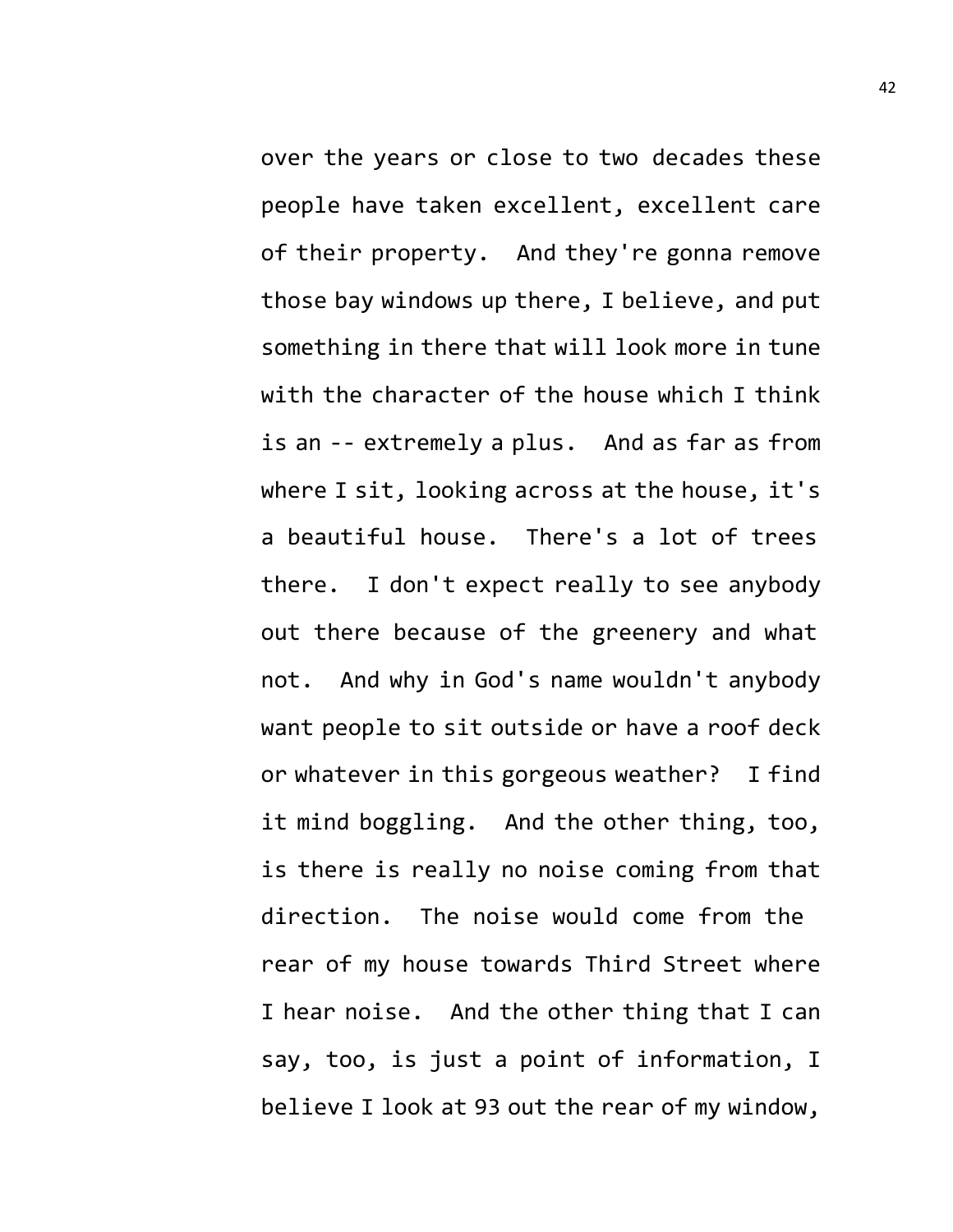and there's graffiti all over the house and I don't understand why such concerns would take place over improvement of the neighborhood, you know? I think it's just -- I think it's crazy. I think these people should get the permit and be allowed to do what they want to do. And I'll be living with it for the rest of my life there next to these people I'm sure.

BRENDAN SULLIVAN: Yes.

BETTY SACCOCCIO: My name is Betty Saccoccio and I live at 55 Otis Street in Cambridge. It's, again, a Greek revival brick building. It is on Otis Street. The corner of Otis and Third, and next-door to us -- I will echo again what we went through three, four years ago with renovations being created and what not, and then a frat house. I'll say it again, it's nothing but a frat house. Noises, whatever we get. Decks are being built in our neighborhood whether they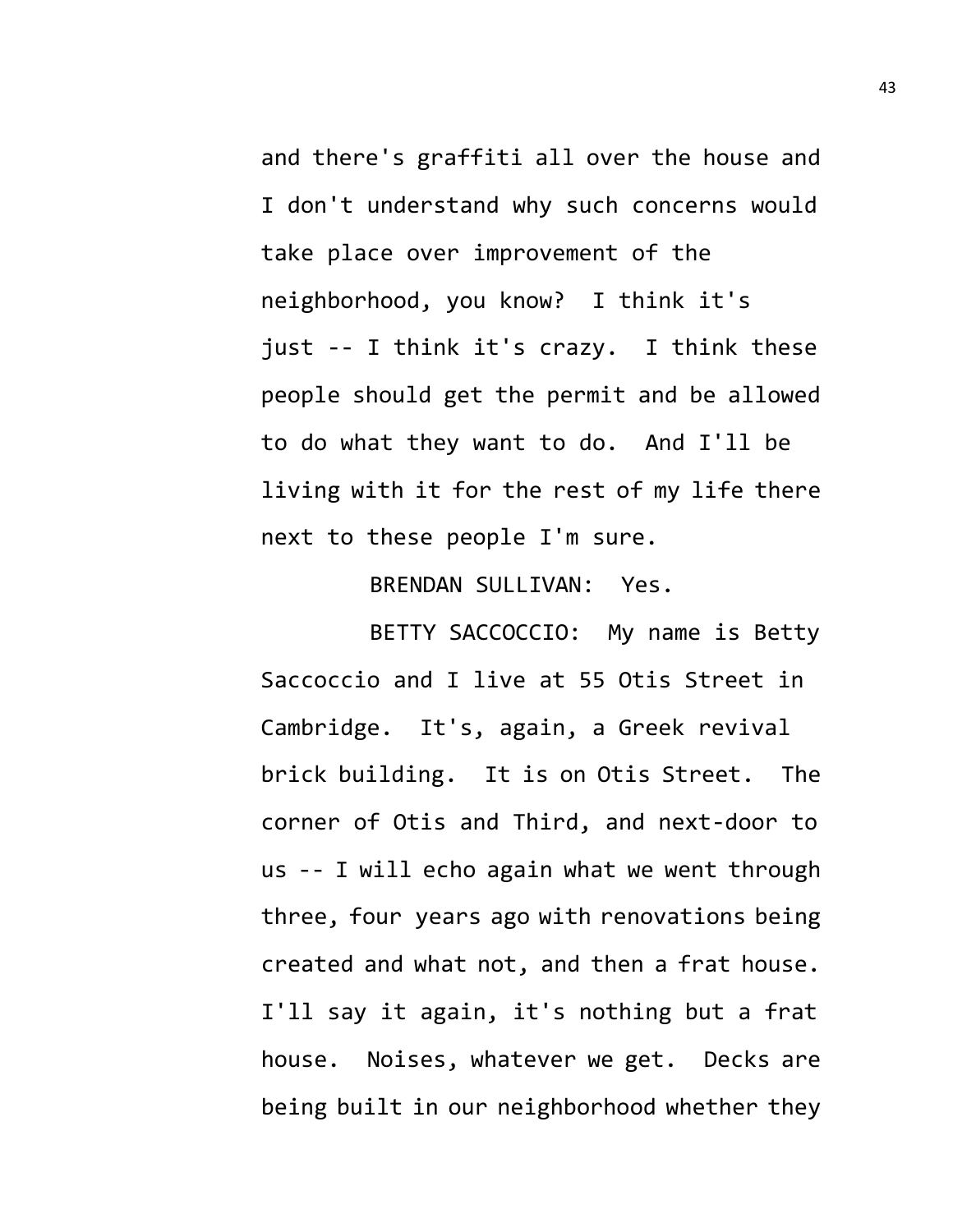come through you people or not, that's two different things, maybe people need to go down and look and see who pulled a permit and who did not. But there are decks. And with those decks come safety. For instance, in a windstorm, for instance, we have particles blowing all over the place from people's roofs and what not. We have noise to be considered. We also have had occasion where we have had to call the fire departments with the roof decks because people decided that they wanted to have a barbecue in this lovely, lovely weather. So, you know, we're at, you know, a standstill maybe as to, you know, maybe we have a small area, that's correct. We have small areas, small yards, whatever, and there's nowhere to expand. That's the reality of it. So what do you do in a case like that? You just can't go further and further. And plus I have a problem with people building up high. There are shadows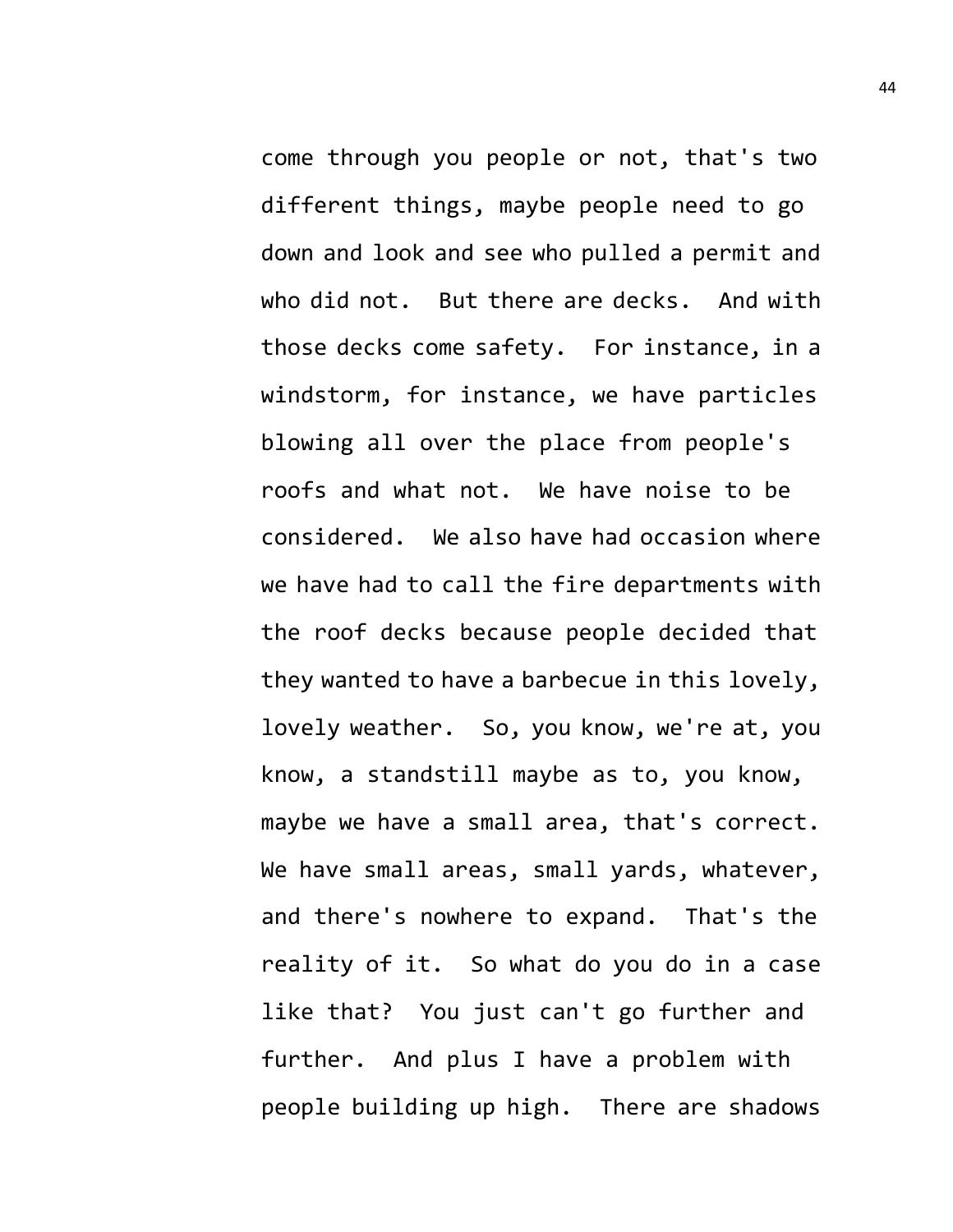that are created, different wind tunnels are created. I think that's all I'm going to say.

BRENDAN SULLIVAN: Okay, thank you.

MARYANN NUGENT: My name is Maryann Nugent, and I am one of the three owners of the property directly on the short side where the house sits right on the property line, and we had some concerns when we, when we first looked at the plan. And my brother and I met with Lynne and they agreed to make that roof deck smaller. Because originally the deck was supposed to be much larger, and we had concerns because it sits on the second floor of their home, but looks at the whole side of our house, and they were willing to work with us and make it smaller. And they do have a curtain wall. But the other thing was the dormer is on our side of the house, and Lynne has agreed to frost those windows that would be in the bathroom. And I just think that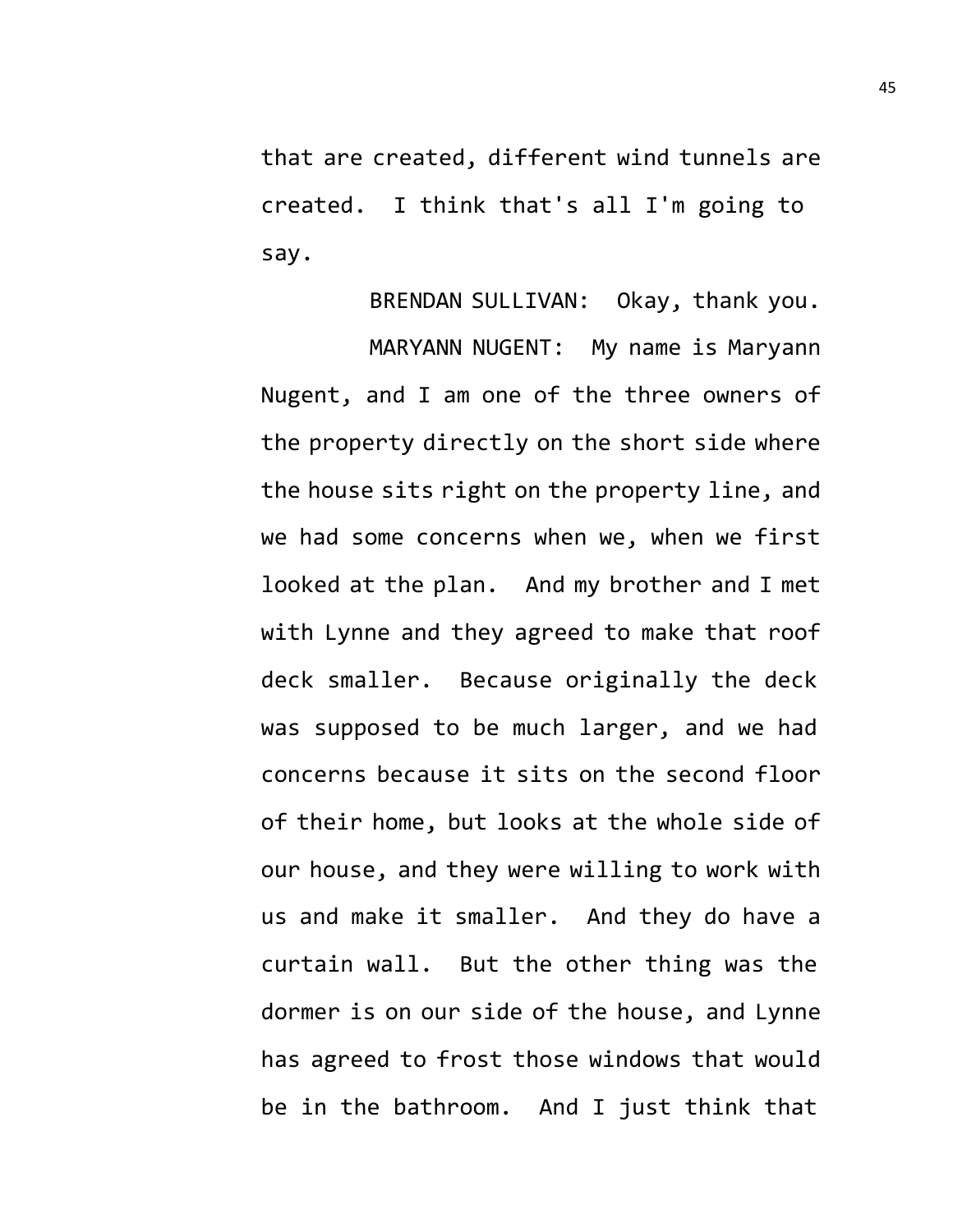Lynne and Paul have done a great job restoring that house, and I, I wouldn't want to see them stopped.

BRENDAN SULLIVAN: Okay.

MARYANN NUGENT: I think it would be the same.

BRENDAN SULLIVAN: Anybody else?

PETER CROWLEY: My name is Peter Crowley and I live at 88 Thorndike Street just down the block from Lynne and Paul, and I bought there in 2005 and I have always admired the upkeep and stewardship of the Kroner-Riley home. It is one of the prettiest homes in the neighborhood. They've done a great job restoring it. I think this level of care and design sensitivity going into these improvements assures that it is done in the sensitivity to the historic nature of the house, to the betterment of the whole community, and I would hope that the Board would encourage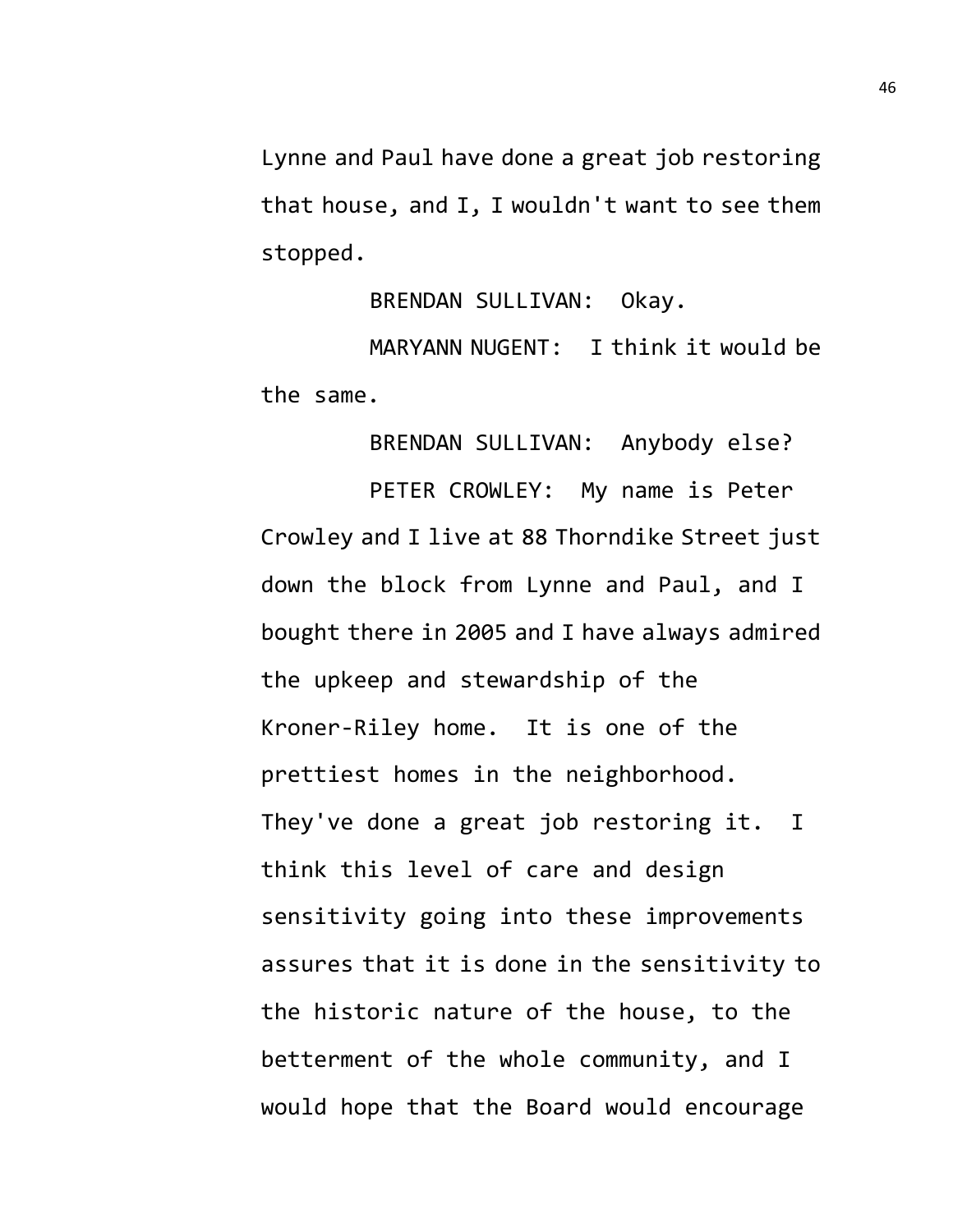this type of improvement and investment in our community. We do live in a city. East Cambridge is part of the city, and we have to build community and share in each other's lives. So if you see somebody having a barbecue in their backyard, I don't think that's cause for your personal hardship. So I really don't understand why people oppose other people improving their properties for things like open space. And as far as I have seen from the drawings, this is, you know, a highly tasteful presentation. And I'll say one last thing: I sit on the Cambridge Climate Protection Action Committee and we spend a lot of time with city planners trying to get homeowners to invest in green aspects for their homes. We -- the city spends a lot of time and it burns up a lot of time. Here are citizens who are doing this voluntarily at their own cost and I think the city and the city board should support this.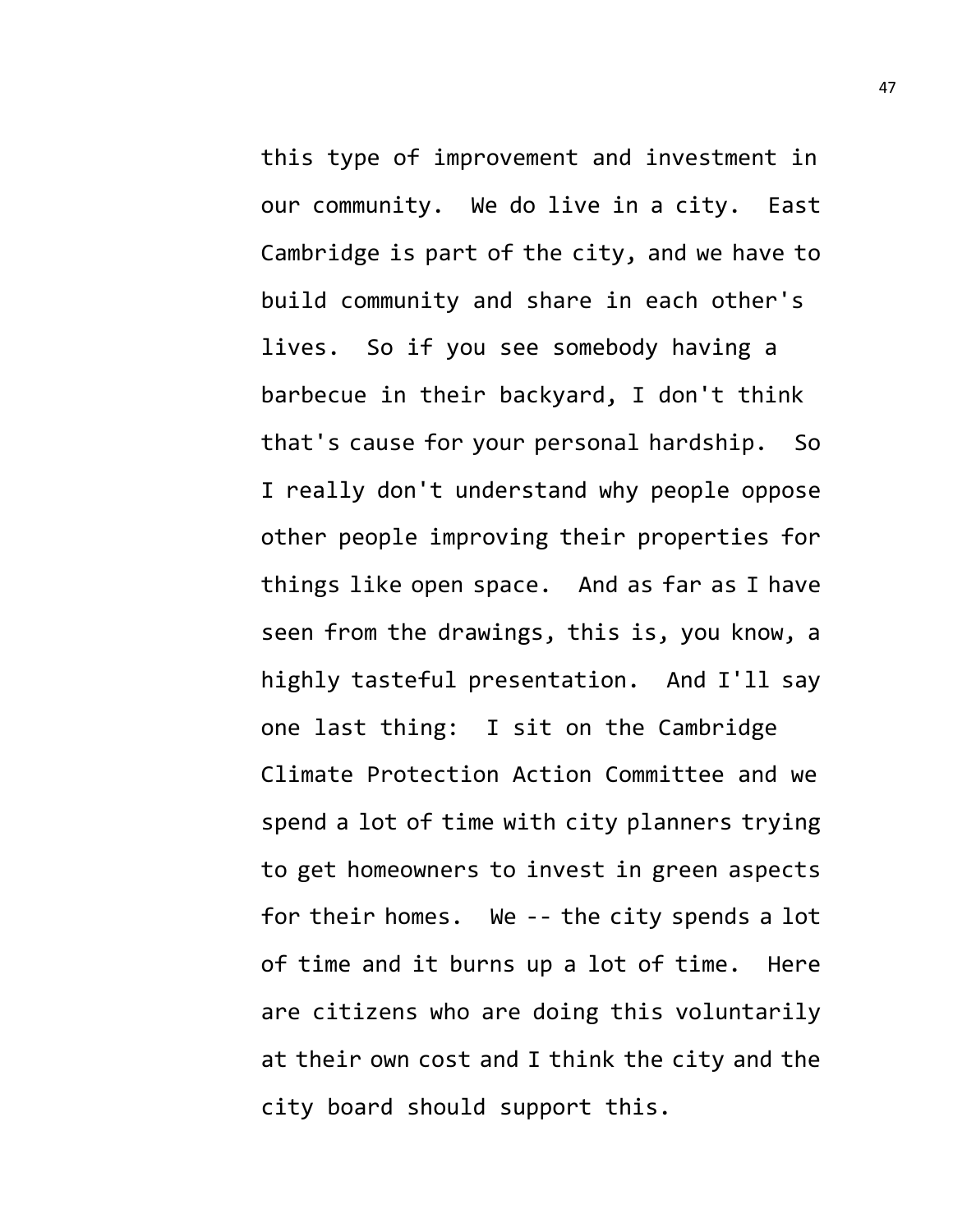BRENDAN SULLIVAN: All right, thank you.

Anybody else wishes to speak on the matter?

LYNNE RILEY: Can I respond? BRENDAN SULLIVAN: In a minute. Let me go through this and you'll have a chance to respond.

There is correspondence in the file from Ann and Richard Taylor who live at 66 Thorndike. (Reading) We're neighbors of Paul Kroner and Lynne Riley. We have reviewed their plans for adding a second egress to the rental unit, a dormer to accommodate a bathroom with water source to roof, a small roof deck, and a green roof. We support their plans and believe it will provide needed egress while significantly enhancing the historical appearance of the size of the property. A green roof benefits the sustainability of our community and we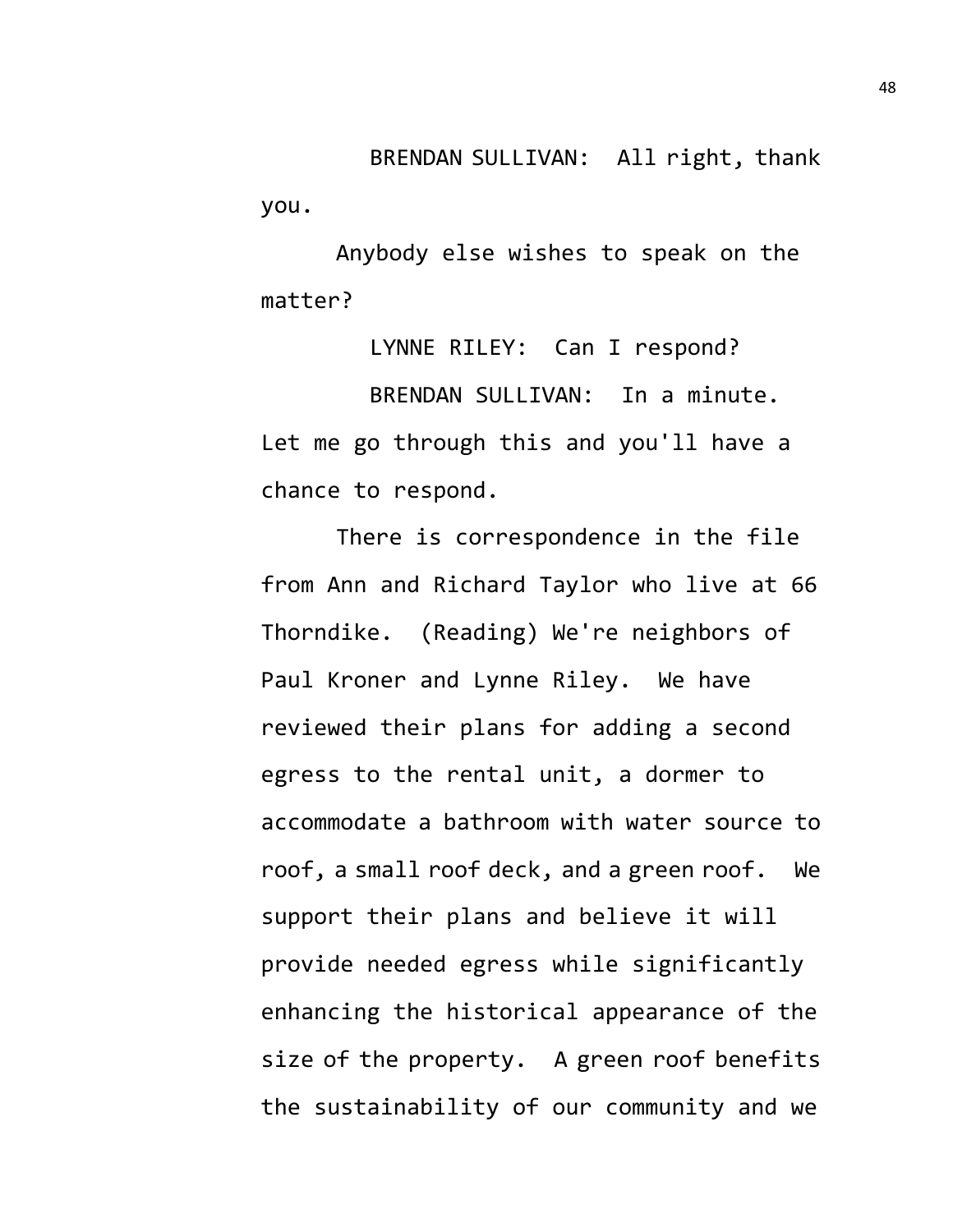support their plans.

There is correspondence from a Matthew Wolfe, W-o-l-f-e of 89 Thorndike Street. (Reading) The purpose of the letter is to support the application of Paul Kroner and Lynne Riley. I'm a neighbor of Paul and Lynne. Our family lives at 89. I'm writing in support. They are great neighbors. They have owned 69 for a number of years. Mr. Kroner and Ms. Riley. And they have made significant improvements to their property and they would encourage -- Mr. Wolfe would encourage it as long as it's not detrimental to their surroundings and so he would voice his support.

There is correspondence from David Deswaam, D-e-s-w-a-a-m; Arons, A-r-o-n-s, and Peggy Martheze, M-a-r-t-h-e-z-e, 102 Thorndike. We live at 102 Thorndike and writing to express our support of the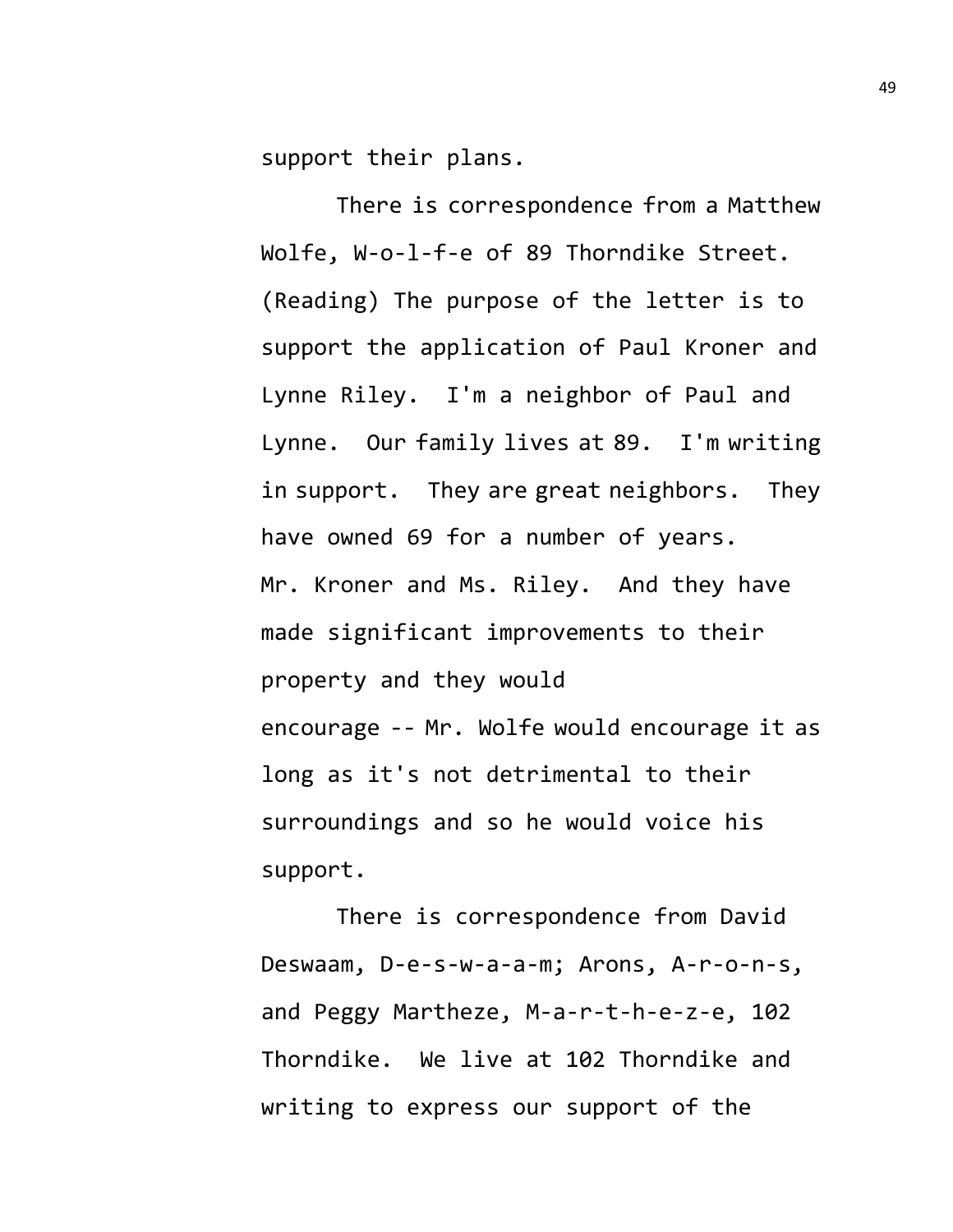proposed project at 69 Thorndike. They strongly support the proposed changes and think it will enhance the property 100 percent in a positive manner for the community as well as for the owners.

There is correspondence from Allister and Abigail Lewis Bowen, B-o-w-e-n. They live at 158 Thorndike Street. Writing in support of the application. I'm just sort of paraphrasing here because it's much the same sympathies and expression of gratitude for the work that they've done at the house and feel that this will enhance the property.

There is correspondence from Fred Mirliani, M-i-r-l-i-a-n-i, 79 Thorndike Street, and he and Mr. Kroner and Ms. Riley are both committed to maintaining and improving our neighborhood and both live in late 19th century Greek revival houses. They also show an admiration for the design and an infinity for maintaining our houses in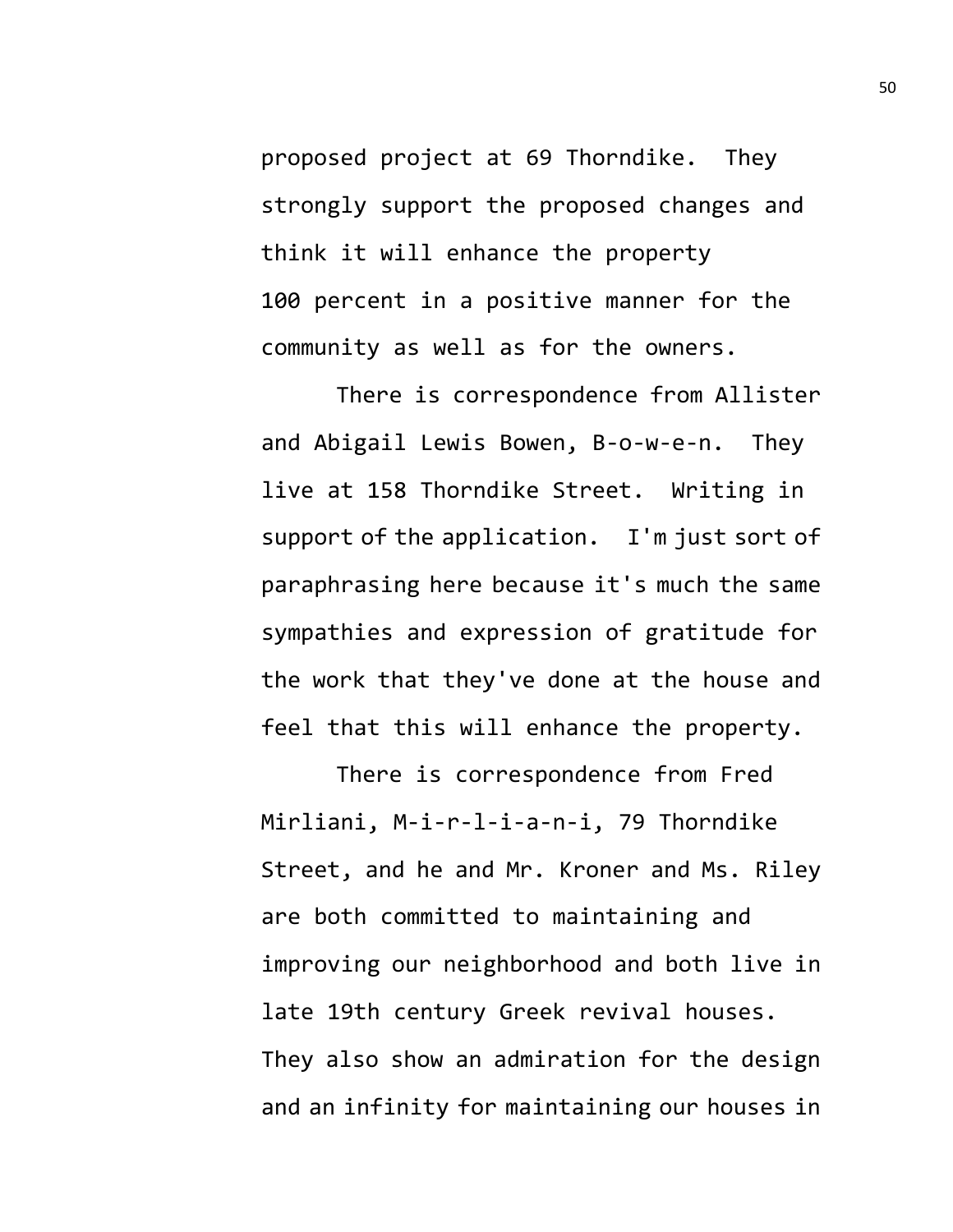their historical elegance. And that the proposal would be an aesthetic improvement to their house and add value to the neighborhood.

There is correspondence from Jim and Colleen Sleeper, S-l-e-e-p-e-r, 85 Third Street, who also voice their support. They have reviewed the plans, and that what they propose maintains the historic integrity of the home and it will address the hardship, the egress hardship. Once again we feel the architectural drawings provided are thoughtfully and carefully done and reflect the plans Lynne and Paul have in maintaining the historical integrity of the their house.

There is correspondence from James McAvoy, 109 Thorndike who he's the neighbor and he asked the Board to vote in favor of the Permit for the relief that is being requested.

There is correspondence in the file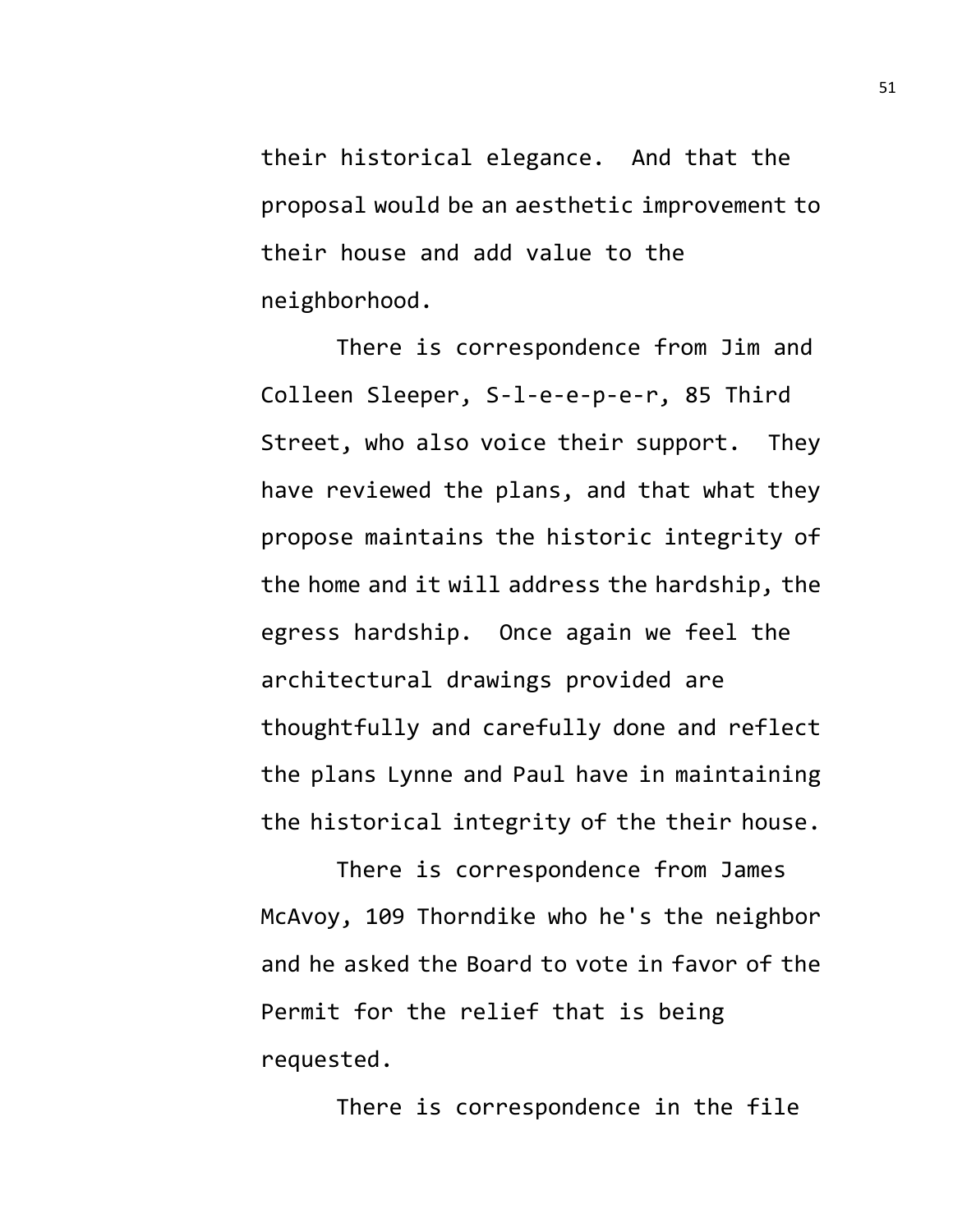from Paul Fiore, F-i-o-r-e, 534 Cambridge Street, writing in support of the application which will be heard. He's a resident of East Cambridge and a neighbor of the applicant. He was present when the applicant presented the proposed project to the East Cambridge Planning Team. He's also an architect and has undergone similar renovations to his home at 98 Otis Street. He appreciates that the applicant has taken great care to maintain the original detail for the main body of the house over the years and is utilizing like detailing for the addition in the rear of thereby improving it from its present state. I view the proposed alterations as improving the streetscape of our neighborhood and adding to the overall public good.

There is correspondence from Peter Crowley and Wen-Hao Tien, W-e-n-H-a-o T-i-e-n. 88 Thorndike Street. They're neighbors and they're writing in support of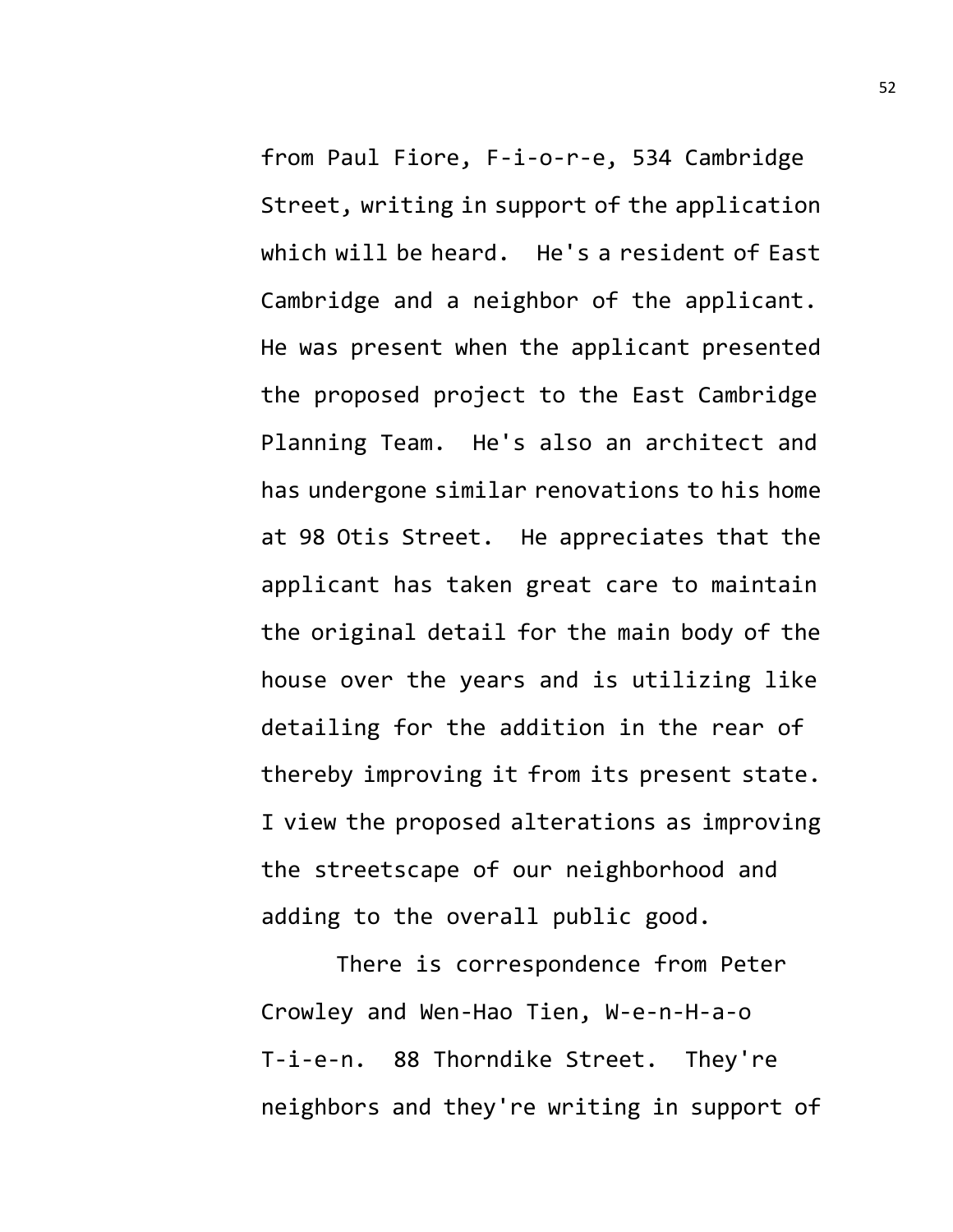the petition at 69 Thorndike. (Reading) We support the modest and tasteful changes proposed by Paul Kroner and Lynne Riley to their home and petition you to grant them the Zoning relief that they require.

There's also correspondence from Rhoda Fantasia which is in the record, the Board has reviewed and also she was here and spoke.

There's also correspondence from Joe Kirylo who also spoke.

There is correspondence on the letterhead of the Cambridge City Council. (Reading) Dear Board Members: I'm writing in support of case No. 10238, an application of Paul Kroner and Lynne Riley to expand the existing house with the addition of a third floor dormer to accommodate a new bathroom, to construct an addition of a second floor deck, and egress stair in order to provide second means of egress for an existing dwelling unit. Paul and Lynne are long-time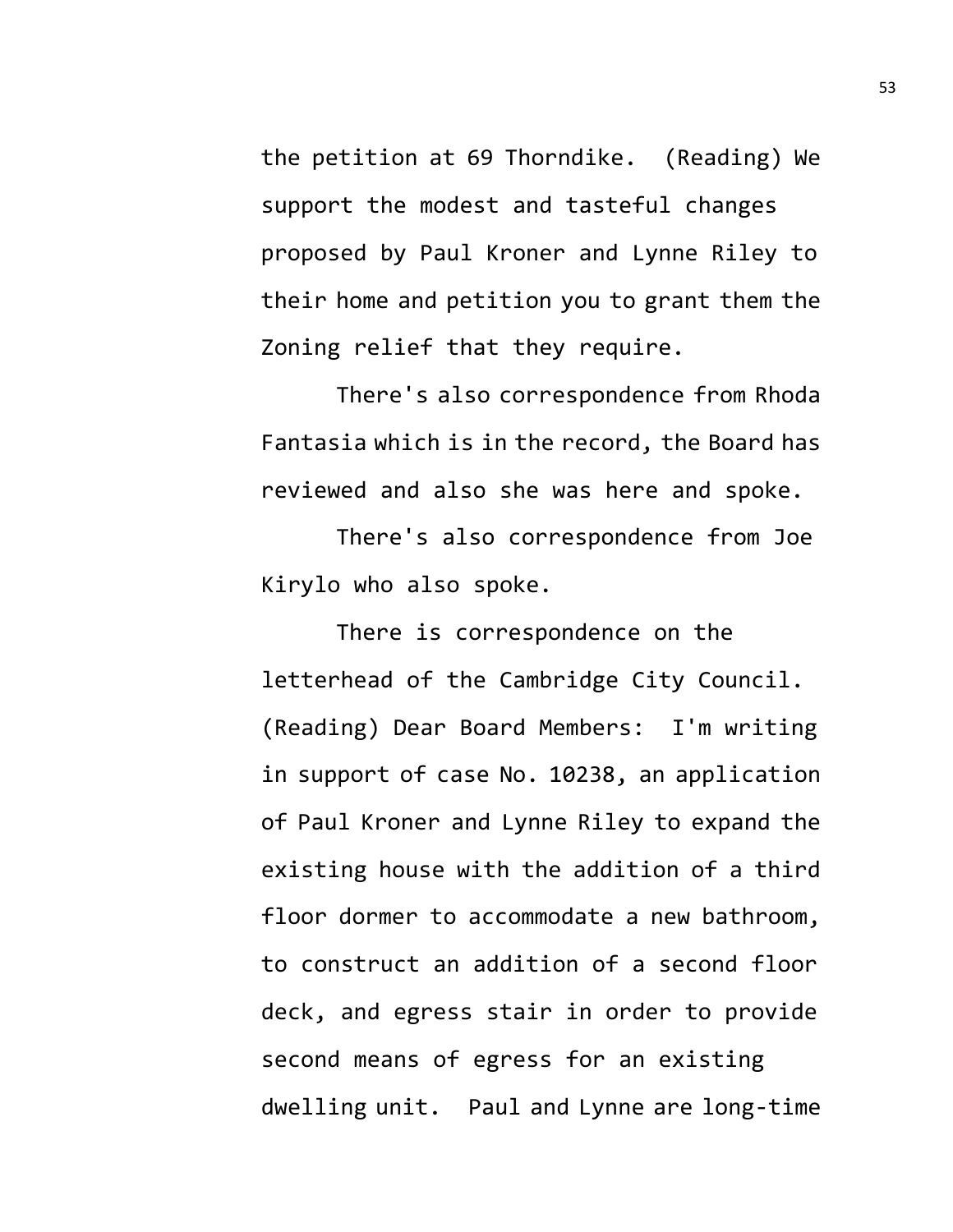Cambridge residents and are committed to the neighborhood. They're looking to improve their property and are doing so with an eye to historical integrity of their home. The Variance will also allow them to improve the safety of the existing unit by adding a second means of egress. Thank you for your attention and I hope you find in favor the applicant's request. Tim Toomey.

There is correspondence from the Cambridge Historic Commission to Mr. Singanayagam. (Reading) Several parties, including the applicant have asked me to comment on the application of Lynne Riley and Paul Kroner the above-referenced case, 69 Thorndike. The Greek revival George Stevens house at 69 Thorndike was built in 1844 and is one of the several important buildings from that period that make up East Cambridge National Register District. It was recorded by the Historic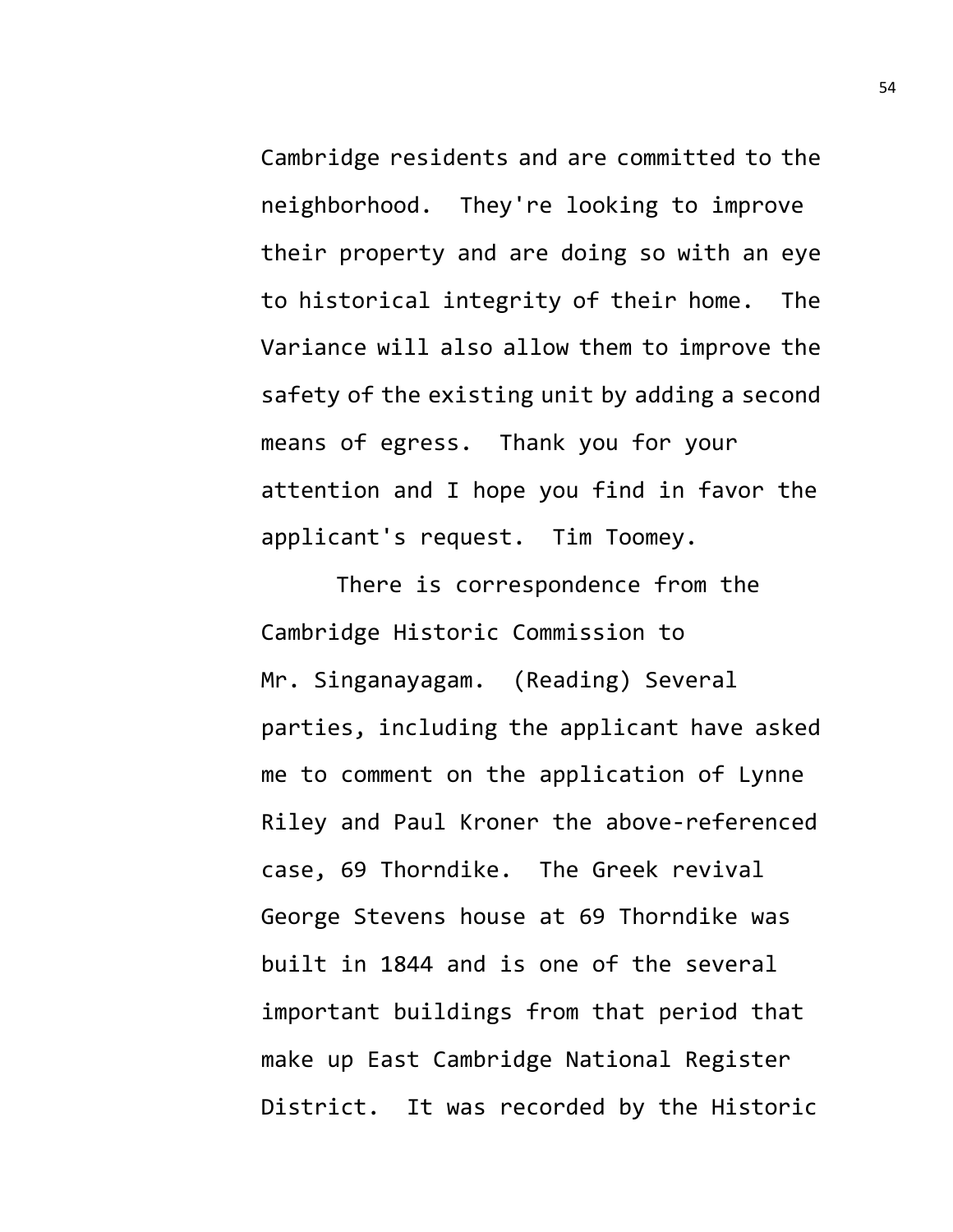American Building Survey in 1963. The current owners have been good stewards of the house. They have preserved the exterior, restored important interior features, and landscaped the yard to the benefit of passerby. Their current project seeks to add a dormer on the north slope of the roof, a roof deck, and an egress balcony and staircase. Two disfiguring bay windows will be replaced with appropriate sash windows. In my opinion the alterations will not significantly detract from the character of the house as seen from the street, and I have no objections to the work proposed Charles Sullivan, Executive Director.

And that's all the correspondence.

Did you receive any opinion from the East Cambridge Planning Team at all on this?

LYNNE RILEY: No. They never followed through. I did go and present it to them, but I have not had any correspondence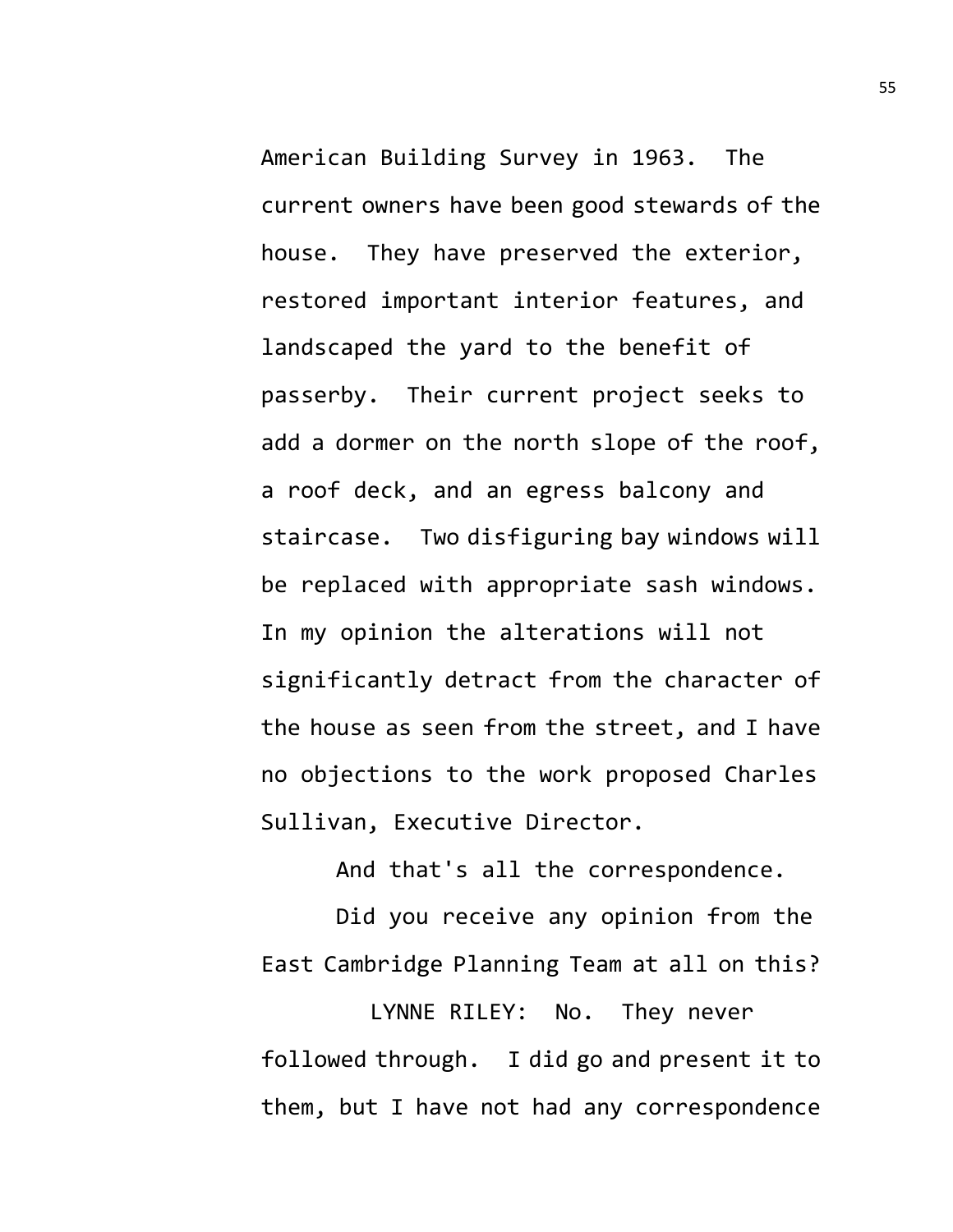or communication with them since.

BRENDAN SULLIVAN: Okay.

All right, I will close public comment part and if you wanted to --

LYNNE RILEY: I just wanted to address the concerns of my neighbors regarding the roof deck and also just expand upon Charles Sullivan's comments about being the stewards of an historic home. I've lived in this home for 25 years, since 1987. I've lived in the neighborhood for 31 years. I have a long list of things that I have done over the years in the home. We bought that property and it was vinyl sided. All of the detail work had been hacked off in order to accommodate the vinyl. We rebuilt all the corner columns. We replaced all the windows with six-over-six and nine-over-nine wood windows. The shutters, the original wood shutters were painted into the walls. We removed them. We sanded them down to the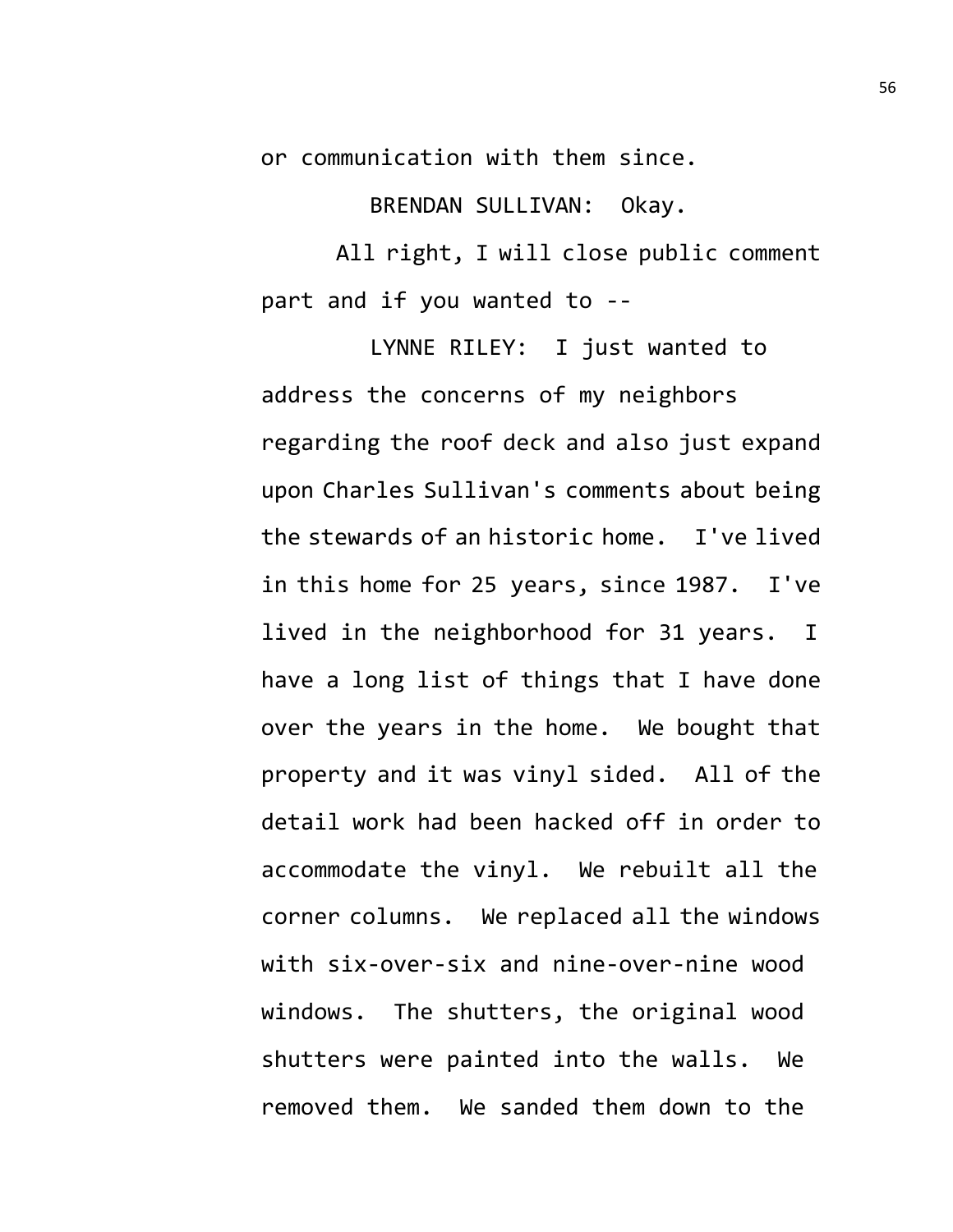milk paint, restored all the hardware, and now they are a functioning feature of our home. They close in the winter. They are energy conserving. We restored the beehive oven that again had been painted, layers and layers of red paint. Sanded that down. Restored the fireplace that was in the original kitchen. The blanket warmer. The water urn. The pumpkin pine floors had all been, you know, layered with layers and layers of paint. We've restored those. We've hunted down, you know, old pumpkin pine to replace the planks. You know, every year that property has required something, and it is a stewardship, and I look at living in that home as a privilege. And I would not do anything to -- do anything to detract from the beauty of that home.

In terms of what we want in the attic space, I -- you know, I work very hard. I'm an attorney. I teach at two law schools, and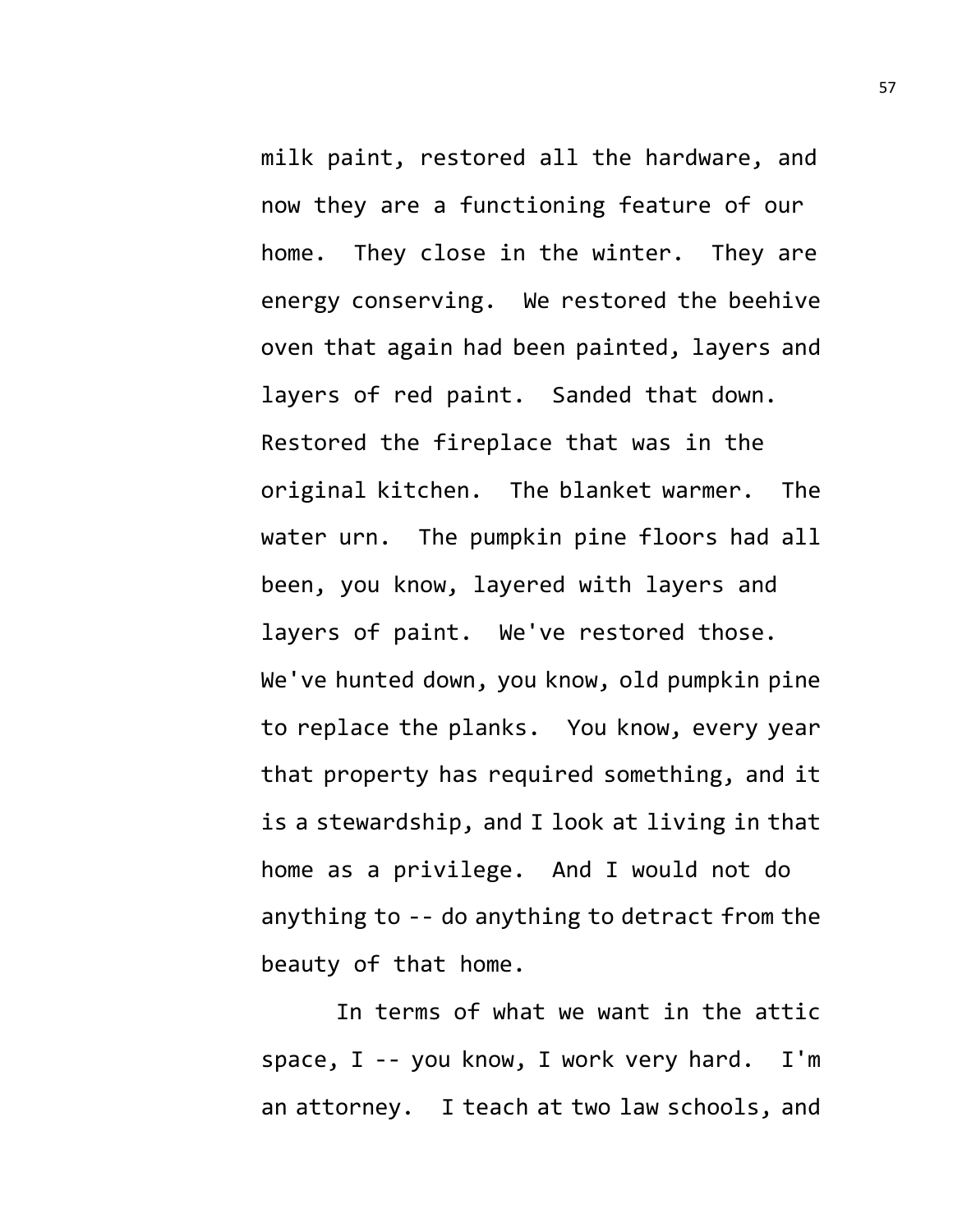I work at home sometimes. And I'm not going to be going out on my roof and entertaining anybody out of Paul's and my bedroom. I work up there, you know, but I also work outside of the house probably 60 to 70 hours a week between my teaching and my practice downtown. So I do want to ensure, you know, neighbors who would be concerned about that, it is I believe a 90-square foot deck. We -- in terms of the green space, I mean Paul and I have looked into putting a green roof on this property for the last, you know, five years. We at first were very concerned about the load and we have, you know, met with the company that we intend to utilize, but we do still need to meet with the structural engineer to ensure that the roof can accommodate the load that a green roof would place upon it. So, you know, I am looking for a place of tranquility, not a place of partying. I just want to be able to go out in the morning, you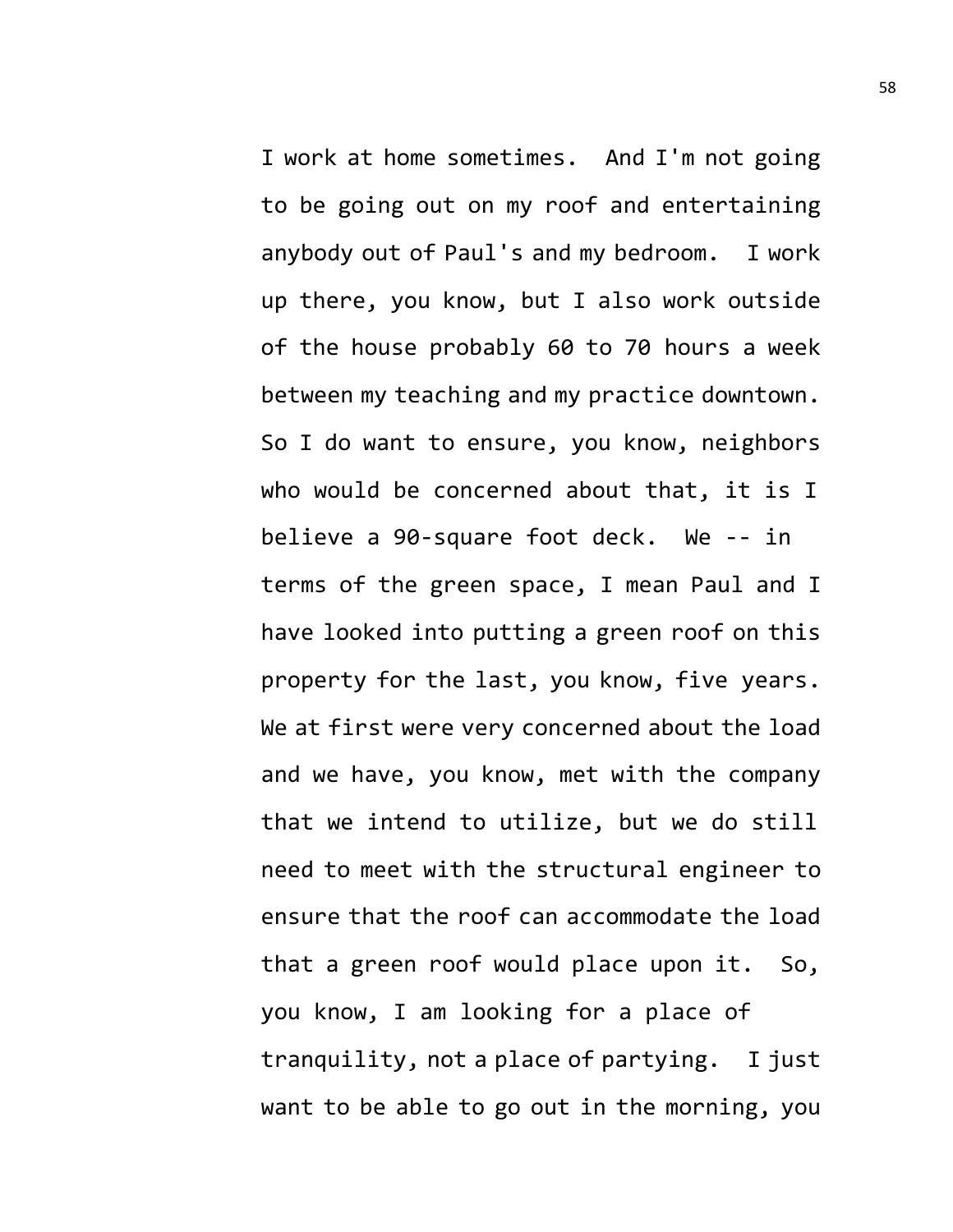know, keep the coffeepot upstairs and sit outside and maybe late at night when we're done working -- and Paul also has an art studio outside of the house. So he spends a lot of time there. So there is not going to be traffic on this roof other than to sit and maybe have a cup of coffee in the morning, have a glass of wine in the evening, and to take care of the green roof. I mean that's basically what we're looking for. I am not moving from this house. I've been in that -- I love this house. So it's -- I want to be able to enjoy it. You know, we work hard, and to me that's an aspect the house that can only bring, you know, some like I said, tranquility and appreciation, more appreciation than I already have for that property.

BRENDAN SULLIVAN: Edrick, on the 194 additional square feet --

EDRICK van BEUZEKOM: Yeah.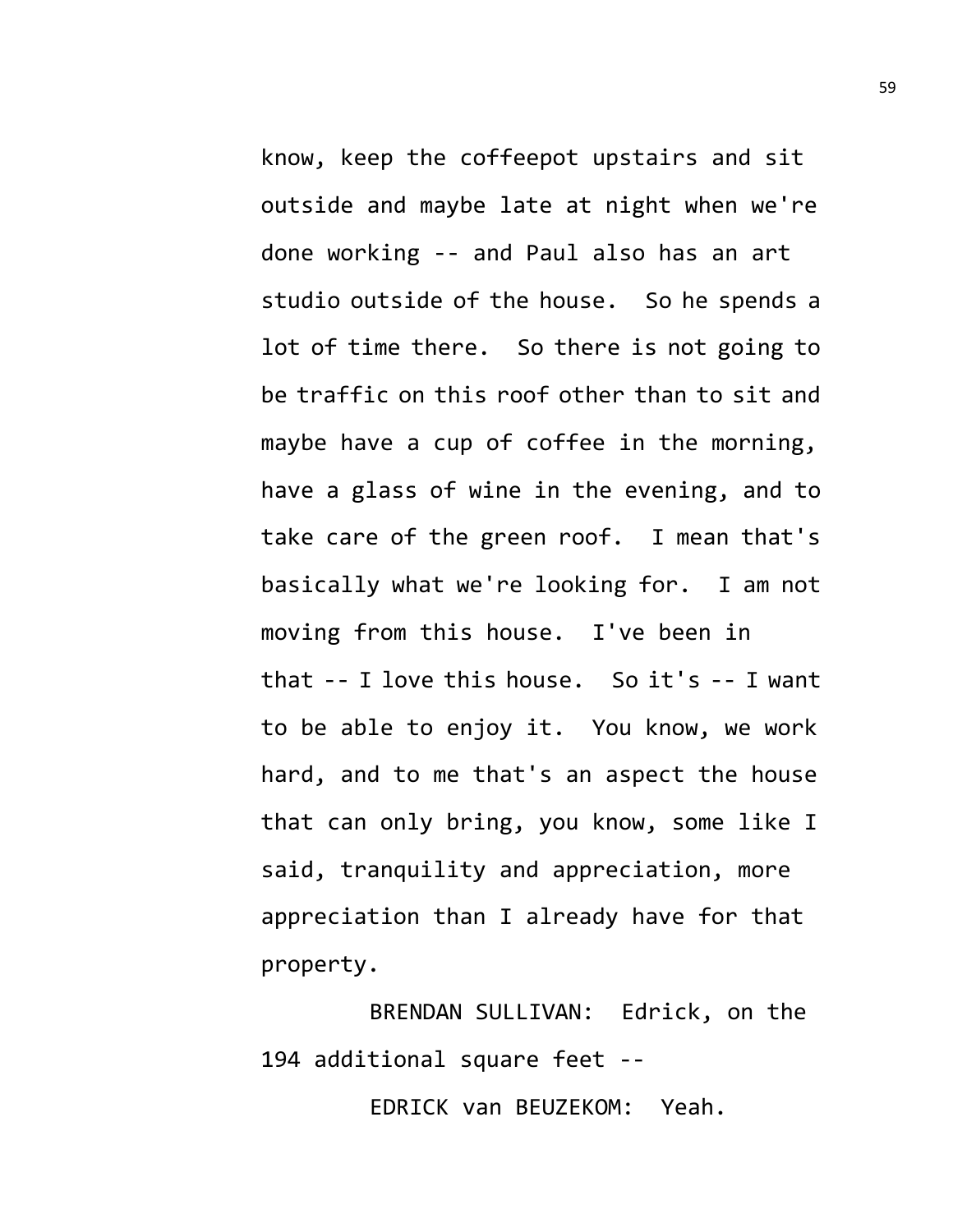BRENDAN SULLIVAN: -- just breaking it down to the egress balcony at the second floor, if we can just -- I'm trying to get the numbers to add up to that 174. If you can just run it through.

TAD HEUER: 194.

BRENDAN SULLIVAN: 194. I don't know if you have those.

EDRICK van BEUZEKOM: You know, I do in the office but I don't have those numbers here. I believe -- let's see, I think the dormer is adding approximately 40 square feet in FAR, and the balance of the FAR is all from the balcony and the porch.

BRENDAN SULLIVAN: Okay. Does a deck above the second level --

RANJIT SINGANAYAGAM: It's not FAR. BRENDAN SULLIVAN: Does not add FAR? RANJIT SINGANAYAGAM: I don't think the dormer is FAR because under the definition of count floor areas, the count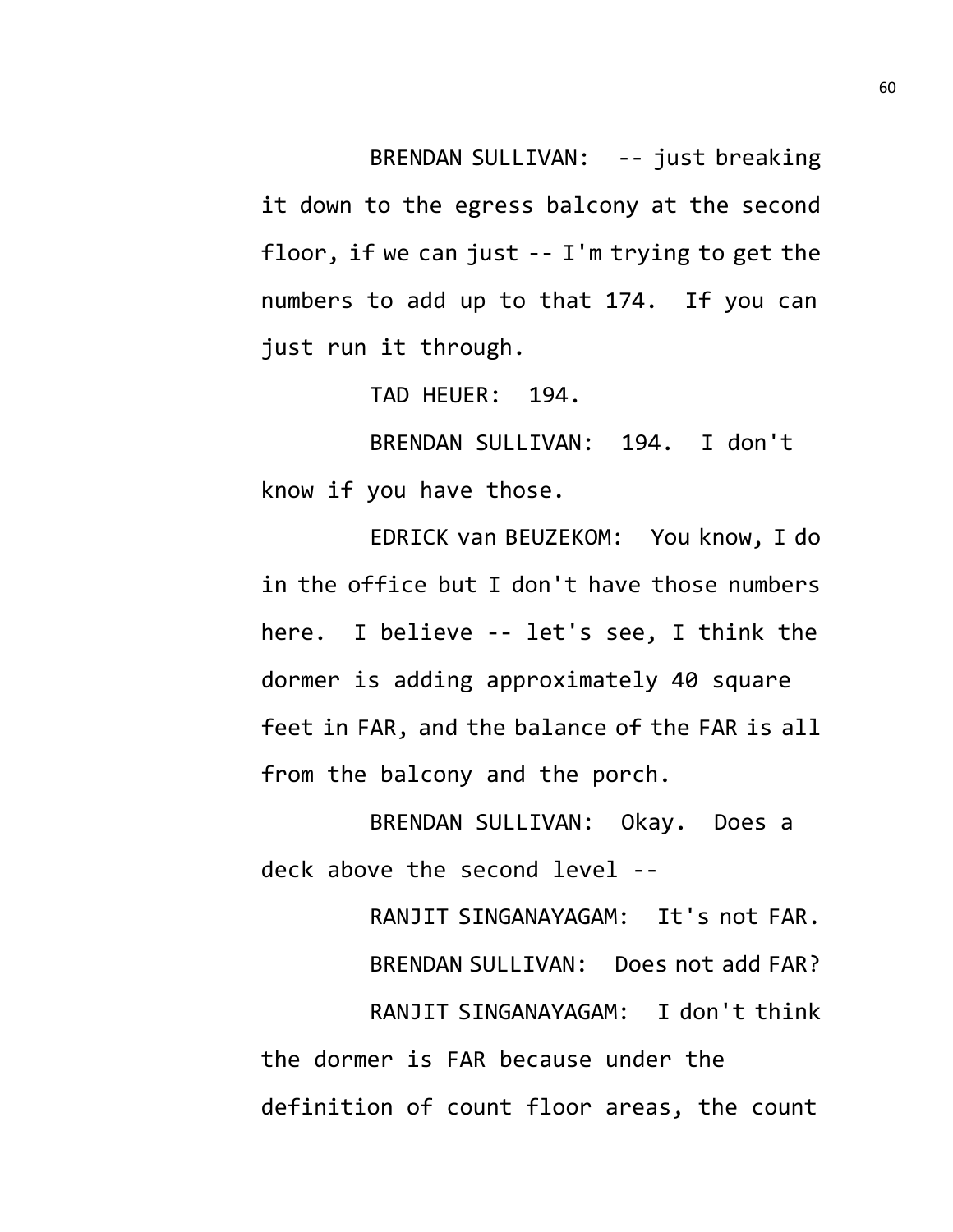stairways which leads to areas where is FAR.

TAD HEUER: But the bathroom would? RANJIT SINGANAYAGAM: The bathroom, yes.

EDRICK van BEUZEKOM: I counted the stairs. I guess that would reduce it by another 20 square feet or so.

BRENDAN SULLIVAN: Right.

SLATER ANDERSON: So the second level that the -- is the area below the second egress considered --

BRENDAN SULLIVAN: Correct. That's FAR.

EDRICK van BEUZEKOM: Yes, that's what counts.

BRENDAN SULLIVAN: Plus the expanded roof over the first floor deck. The first floor deck is not, but it's the roof area over that which is expanding.

> EDRICK van BEUZEKOM: Exactly. TAD HEUER: But you have some net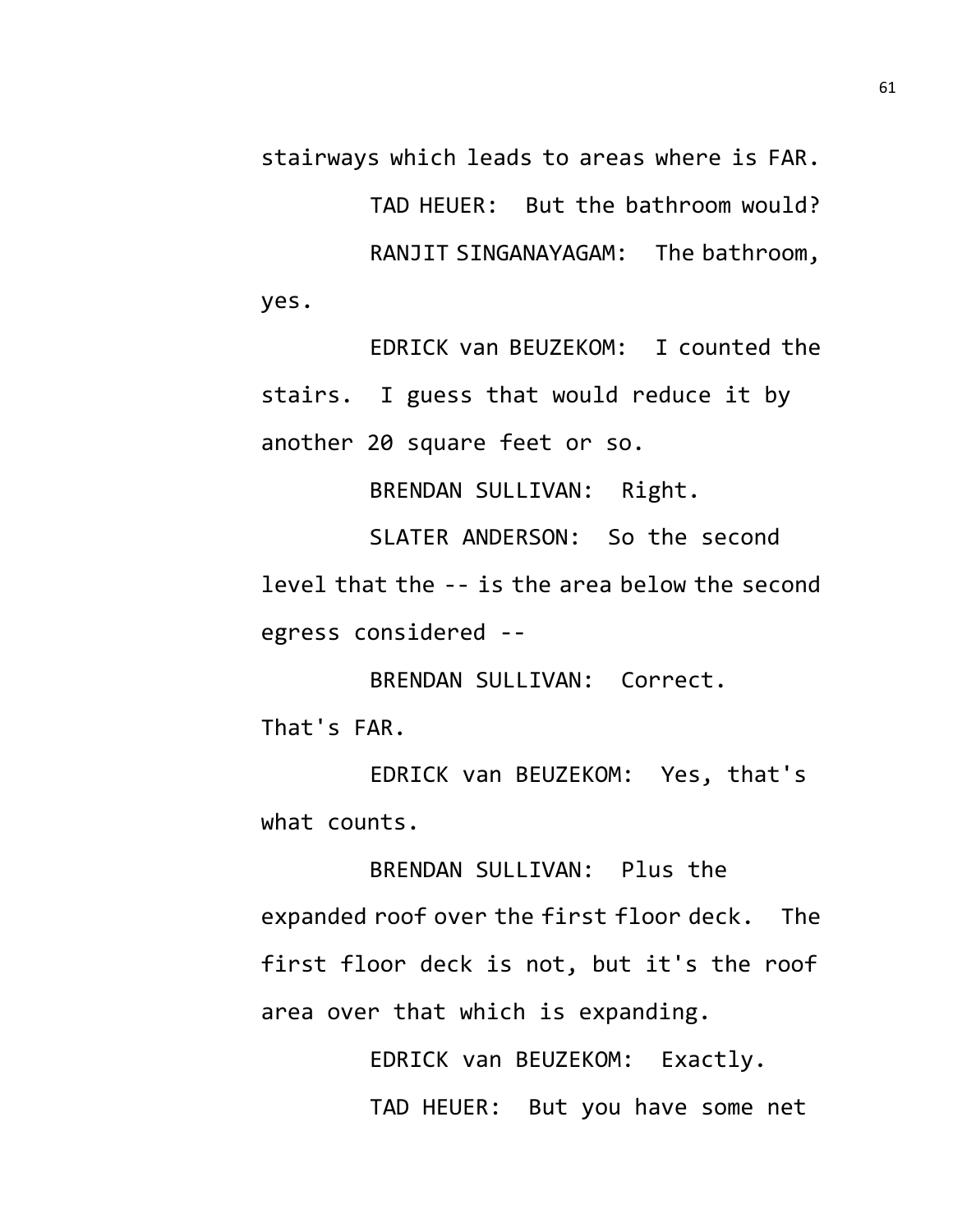from that because you're already covering the first floor deck with something smaller; right?

EDRICK van BEUZEKOM: Yes.

TAD HEUER: So it's not gross what we see here on the second floor --

EDRICK van BEUZEKOM: That's right.

TAD HEUER: -- and a net out whatever you're taking off?

EDRICK van BEUZEKOM: Right. It's three-by-three.

BRENDAN SULLIVAN: Okay.

EDRICK van BEUZEKOM: And we --

BRENDAN SULLIVAN: And I mean the net effect is a .05 increase to the existing house.

EDRICK van BEUZEKOM: Yeah. And the spiral stair, I included that actually in that number, so does that have to count?

RANJIT SINGANAYAGAM: I don't in the spiral stairs there's no roof as such.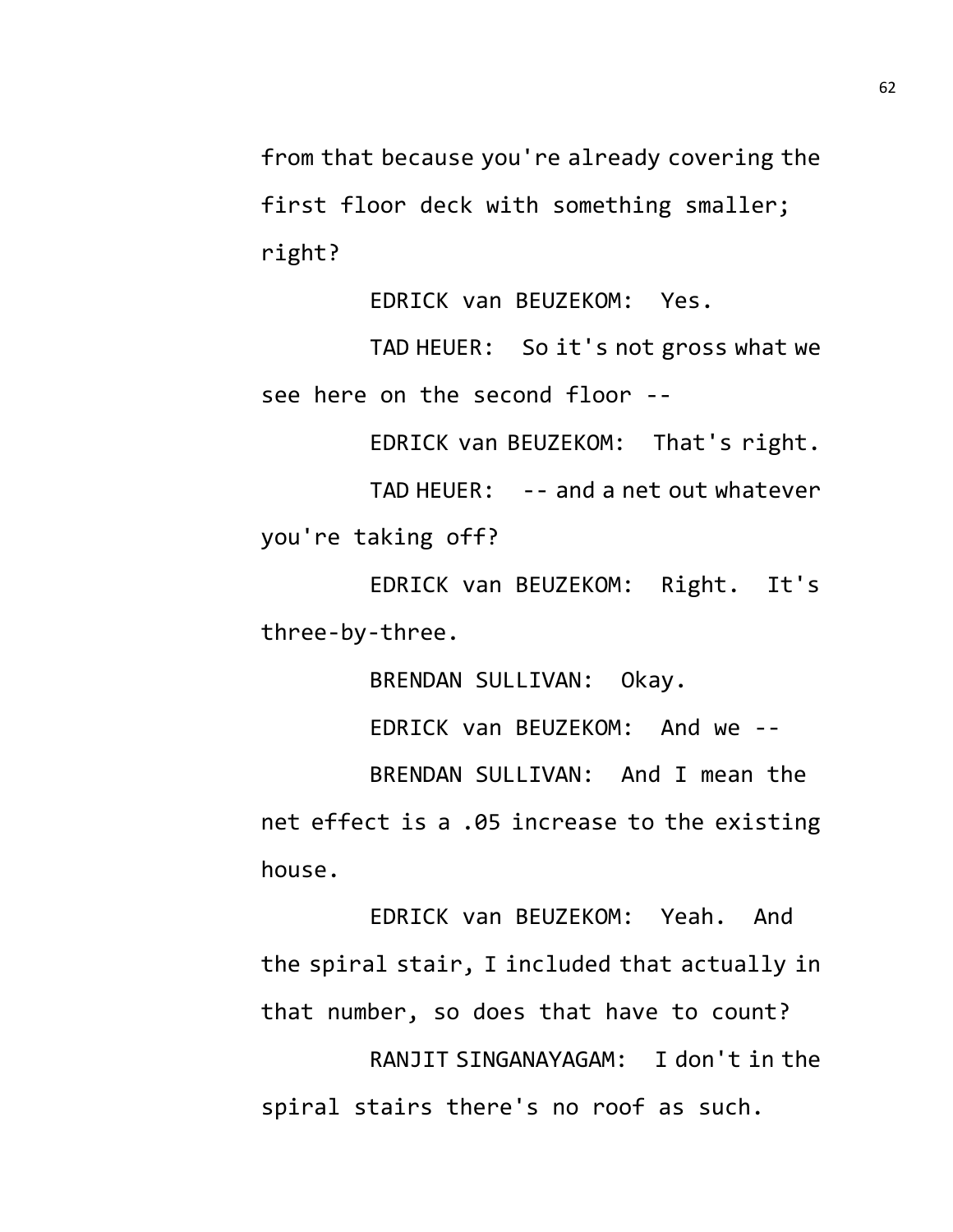EDRICK van BEUZEKOM: So that's part of the number that I included, too. I take the footprint of that whole thing.

BRENDAN SULLIVAN: It may be an exercise should this be granted, that the dimensional form be fine tuned to reflect just so that the numbers are totally accurate. The number that's before us is a high number.

EDRICK van BEUZEKOM: Yeah.

BRENDAN SULLIVAN: And that may be reduced by some refinement of pulling out certain areas.

EDRICK van BEUZEKOM: Okay. I'd be happy to do that.

BRENDAN SULLIVAN: So I think that would be -- I just I would want the dimensional form to reflect the relief that's granted. That's all.

> EDRICK van BEUZEKOM: Yeah, okay. BRENDAN SULLIVAN: And going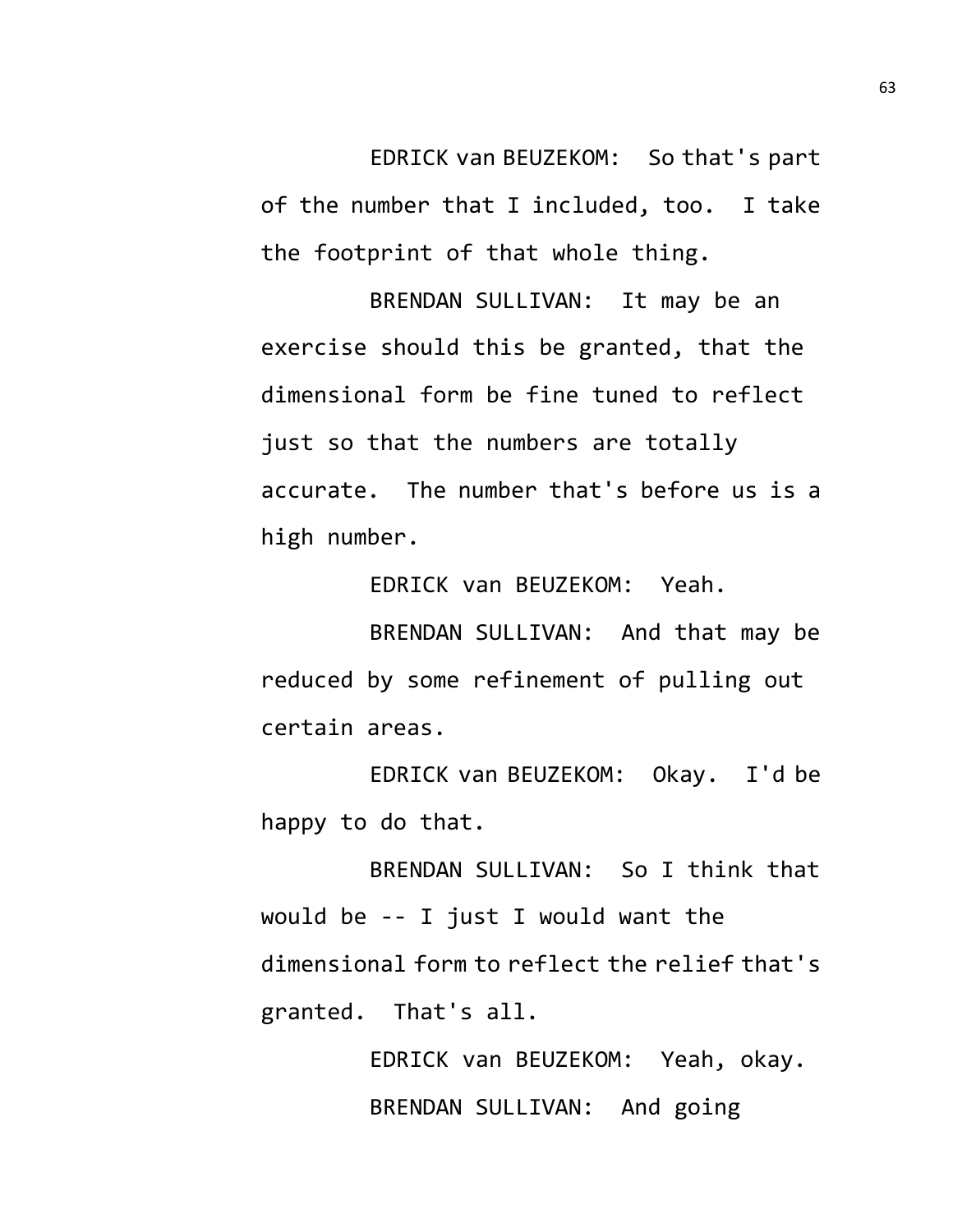forward, that number may come into play down the road or something like that, you never know. It's just that it should be accurate.

EDRICK van BEUZEKOM: Yes, understood.

BRENDAN SULLIVAN: And it can be done.

Okay, anything else to add?

PAUL KRONER: I just want to make sure you saw this. This is the view from the roof looking over to Joe's house which is this structure right here, and then back over to Third Street which is another, you know, 30 or 40 feet back there. This is what it looks like from now until the fall. There's very little visibility down through those trees. It provides a beautiful canopy and a sense of privacy from us -- for us and our neighbors. So I just wanted to --

BRENDAN SULLIVAN: You don't have a January 22nd picture, huh?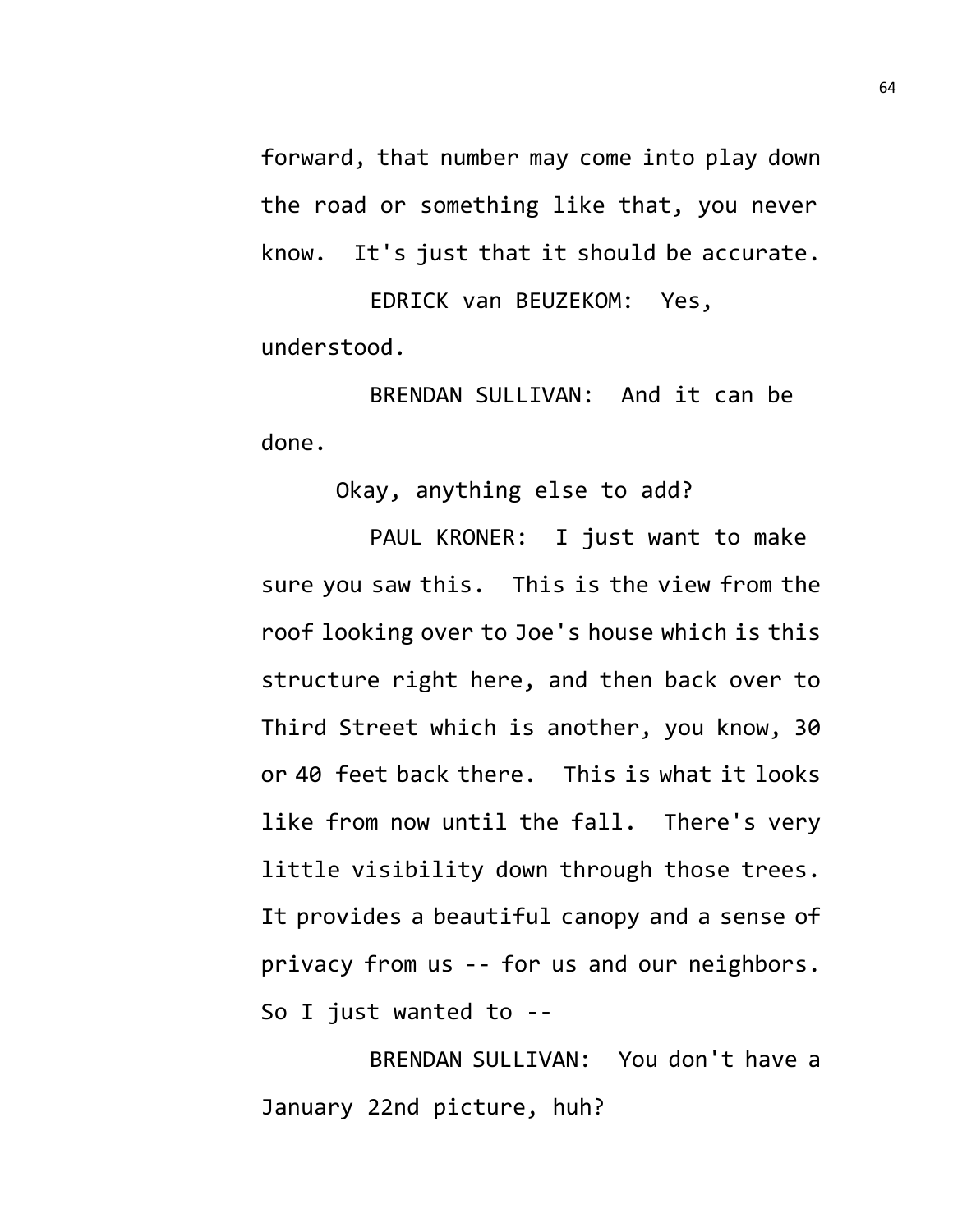PAUL KRONER: We're not really planning to have social gatherings in January.

TIMOTHY HUGHES: You're not going to sit in the deck on January? Oh, you faint of heart.

TAD HEUER: So if I'm right, the intrusion for the deck is into the side yard setback. What can you do as of right up there?

EDRICK van BEUZEKOM: As of right we can probably take another two feet off -- I think because of the narrow lot, we can go with a side yard setback as a minimum of seven-foot, six. So we're at about five-foot, six now I think.

TAD HEUER: Right.

EDRICK van BEUZEKOM: So, yeah, if we knocked another two feet off of that, it makes it pretty narrow, but yeah, you could.

SLATER ANDERSON: What's at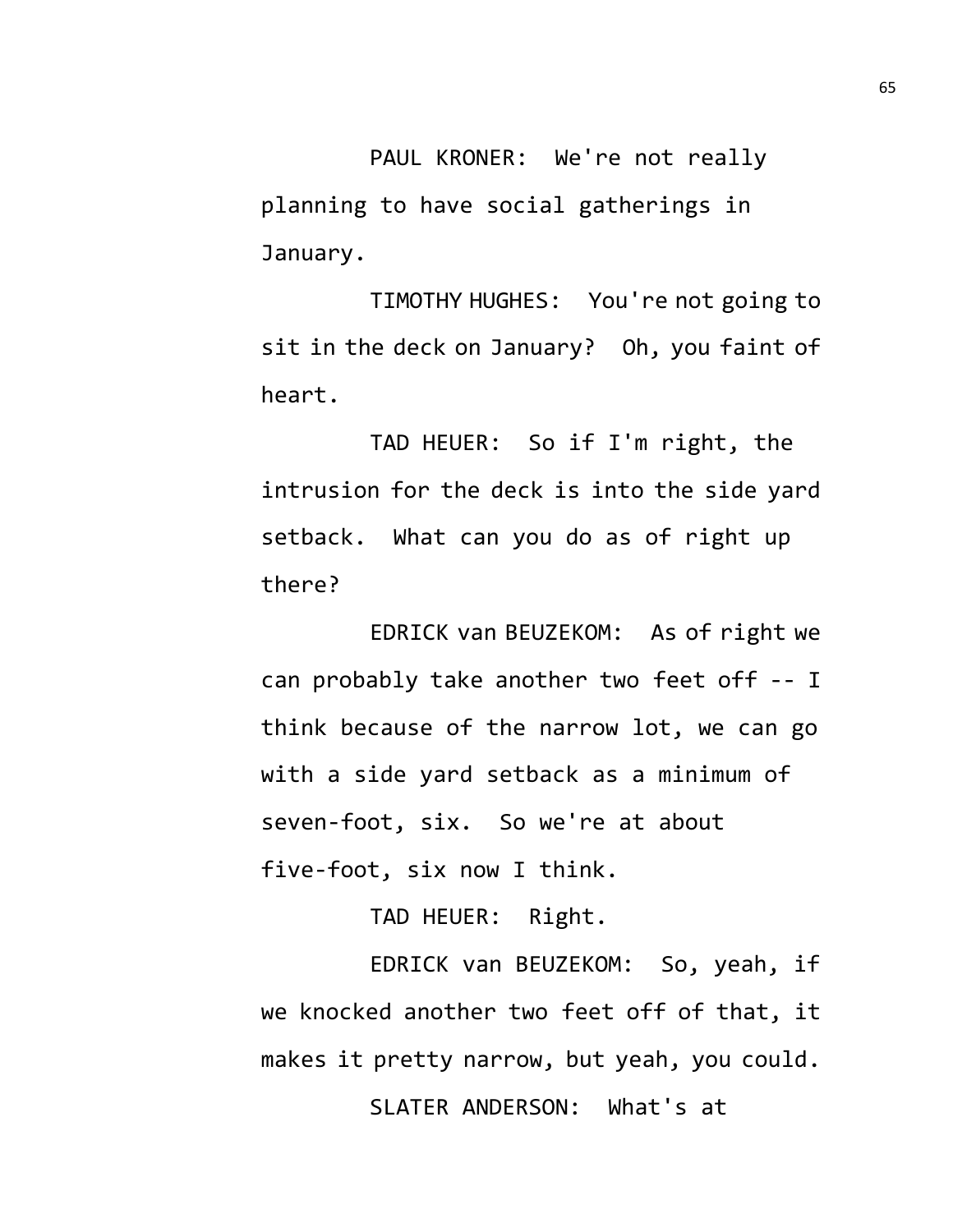seven feet?

PAUL KRONER: What's this?

EDRICK van BEUZEKOM: If we pull this out --

PAUL KRONER: It's already five-foot, two in.

TAD HEUER: I understand. I'm asking what could you do without us granting you any relief by right?

PAUL KRONER: Okay, gotcha.

TAD HEUER: I mean, the point is you can put a deck up there of some size without any relief from this Board whatsoever. And my question is what is that? And if that, you know, if you're saying I think --

EDRICK van BEUZEKOM: That would end up about seven feet wide.

TAD HEUER: Right, seven-by-ten.

TIMOTHY HUGHES: So basically we're granting relief on a deck of about 20 square feet in the side yard setback?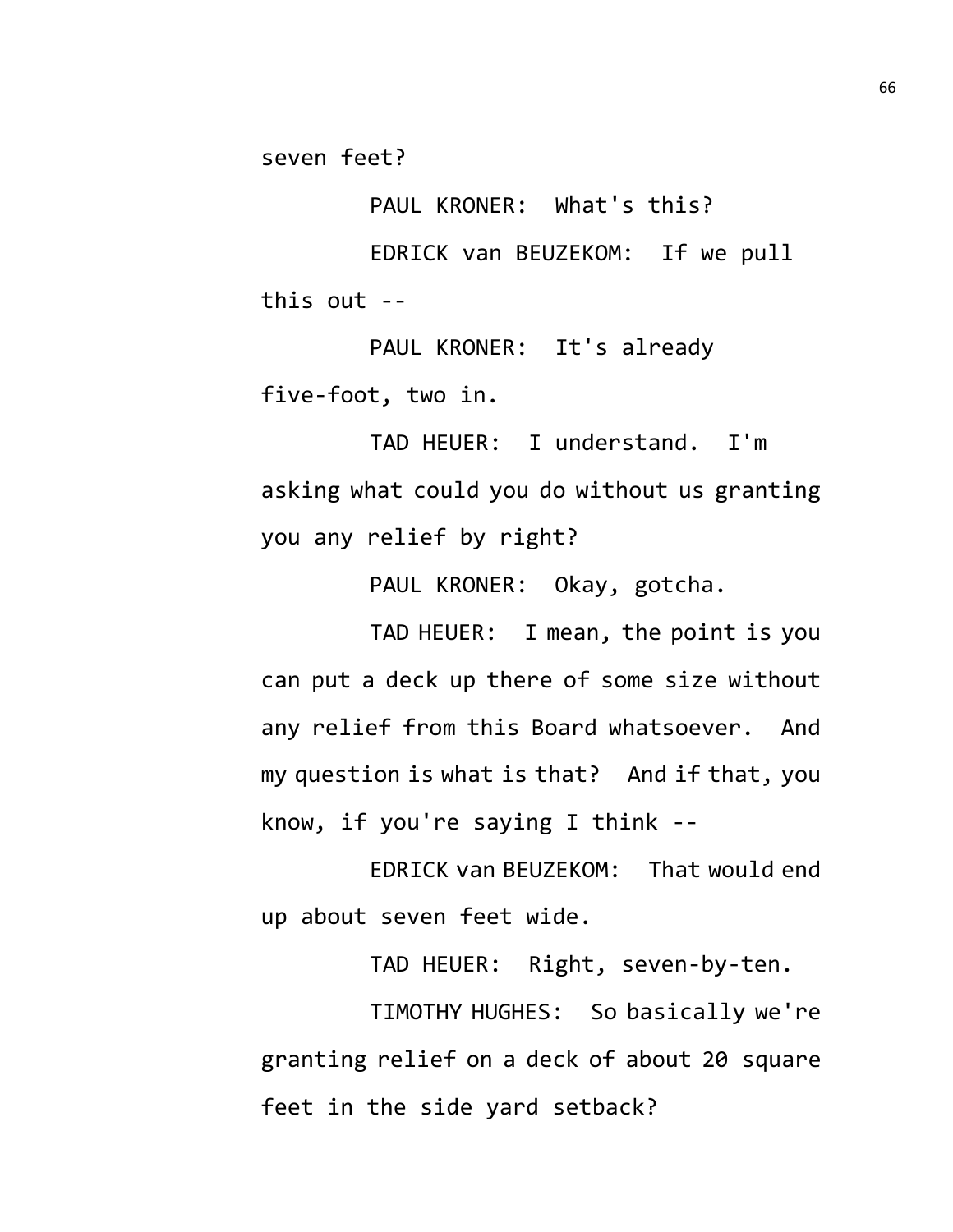TAD HEUER: Yes.

TIMOTHY HUGHES: Out of 90, right?

TAD HEUER: Yes. I mean my own personal initial thought is that it's certainly not a, you know, a ten-by-nine deck is nice. We frequently see people coming in asking for a ten-by-seven deck because what they've got off the back of their porch is ten-by-four or a ten-by-five. And they say what I really want is a ten-by-seven, because that way I can get a couple of chairs and a table out there, and, you know, that's going to be exactly what I want. Which leads me to believe having heard that numerous times, that ten-by-seven is a reasonably sized outdoor space. Like do it by right, for me the hardship is going to be a bit difficult getting to why you need setback relief for a Variance for a deck that size when you can have a reasonably sized but smaller deck by right which would still allow you what you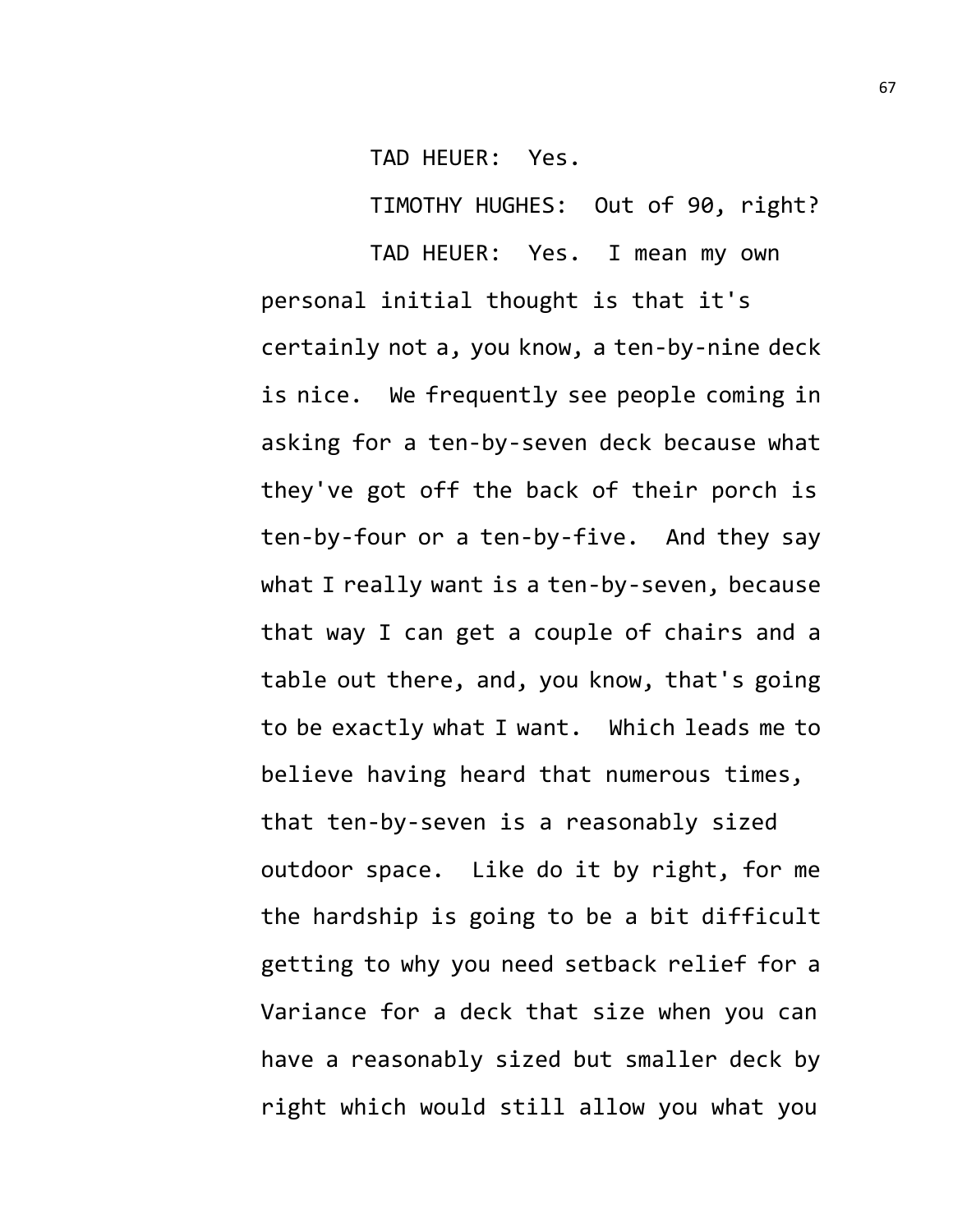want which is a place to sit, a way to access the green roof. So that's my initial thought on the deck.

My other question is about the dormer in the bathroom. Mr. Myers may come back to this if he wants to. So am I right that the guidelines for distance from the rear wall of the property should be three and a half?

SLATER ANDERSON: Three feet.

DOUGLAS MYERS: Three feet,

six inches.

TAD HEUER: Three feet, six inches, right.

BRENDAN SULLIVAN: From the edge of the roof which is basically the -- would be the edge of that portion of the building.

TIMOTHY HUGHES: Right.

BRENDAN SULLIVAN: If you're taking from here.

> TAD HEUER: It's the rear gable. EDRICK van BEUZEKOM: So is that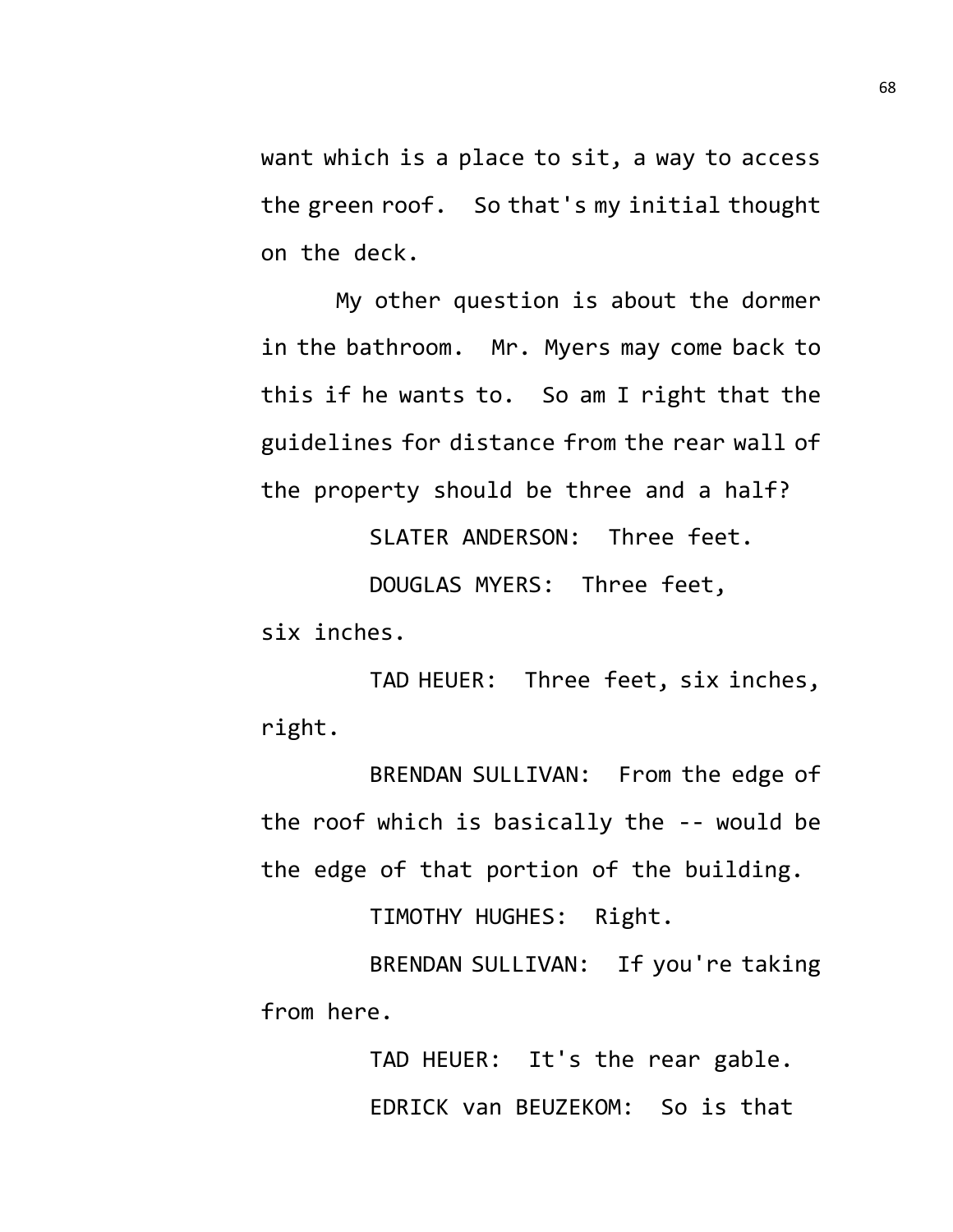from the edge of the roof or from the wall? Because that's the roof has a one foot overhang there as well.

TAD HEUER: I think it's from the -- SLATER ANDERSON: It's from the roof.

BRENDAN SULLIVAN: The edge of the roof.

TIMOTHY HUGHES: We're talking more about the way it looks more than we're talking about the actual structure.

TAD HEUER: Right.

So right now it looks like you're two-eleven.

TIMOTHY HUGHES: Two-eleven. Is it about an inch off?

TAD HEUER: No, it's about seven inches off.

TIMOTHY HUGHES: Is it three and a half? I thought it was three feet.

TAD HEUER: I'm hearing three and a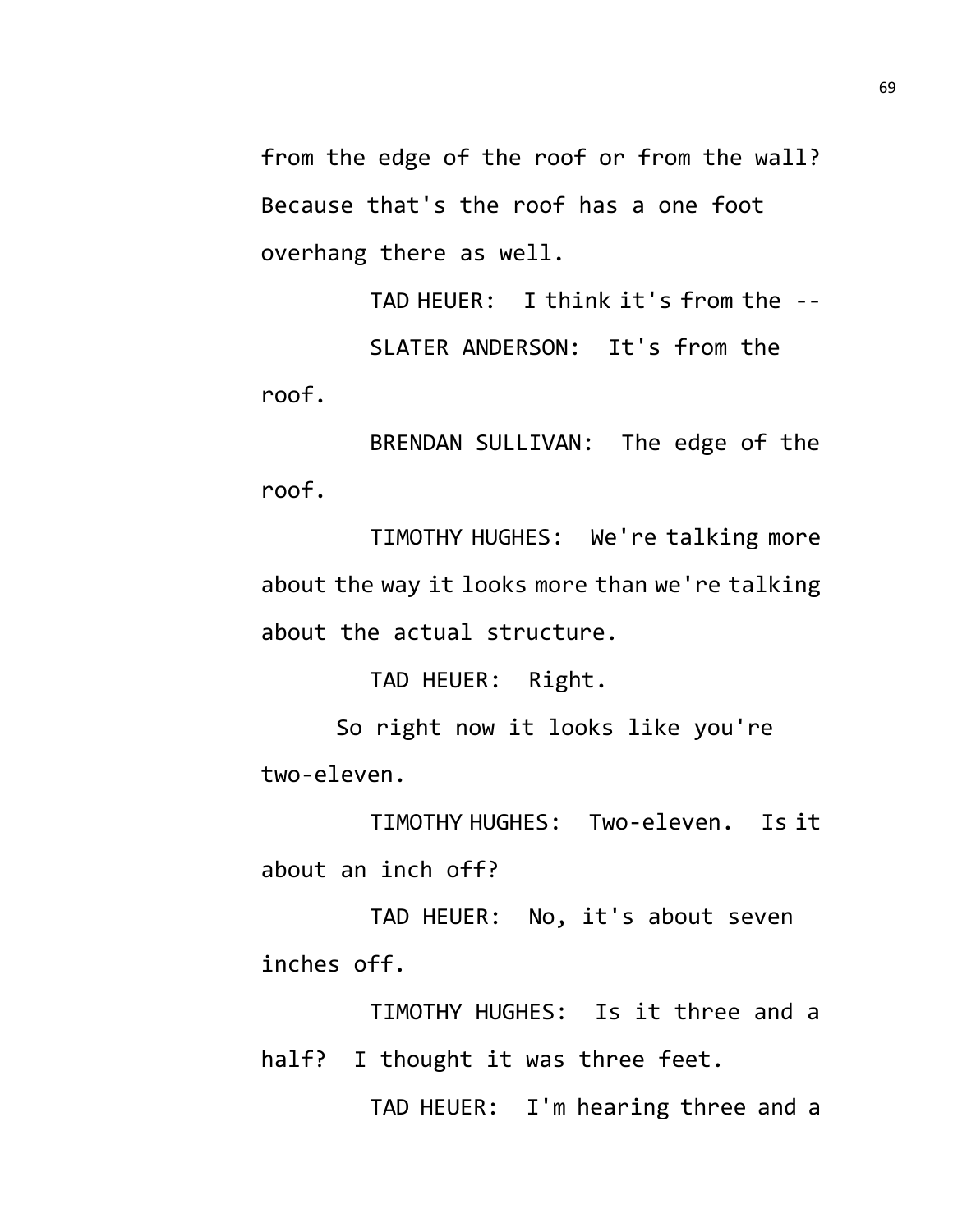half, I'm hearing three. Anybody want to give me three and a quarter?

TIMOTHY HUGHES: Okay, seven inches off.

## TAD HEUER: Right.

My question is is it possible to get that -- see, we're already going to the side wall and I understand that because you're trying to cover your stair. So you're already violating one of the dormer guideline requirements. My question is can you avoid violating another one? And my question is can you move the shower to where the sink is, put the sink where the shower is, and put your toilet in six inches? You say you have a 30-by-48 shower. If I'm doing my math right, you've got four-foot six-and-a-half where your sink is. So that gives you enough space to put in the shower. Sink on the other side you can get your seven inches back pushing this way and avoid a violation.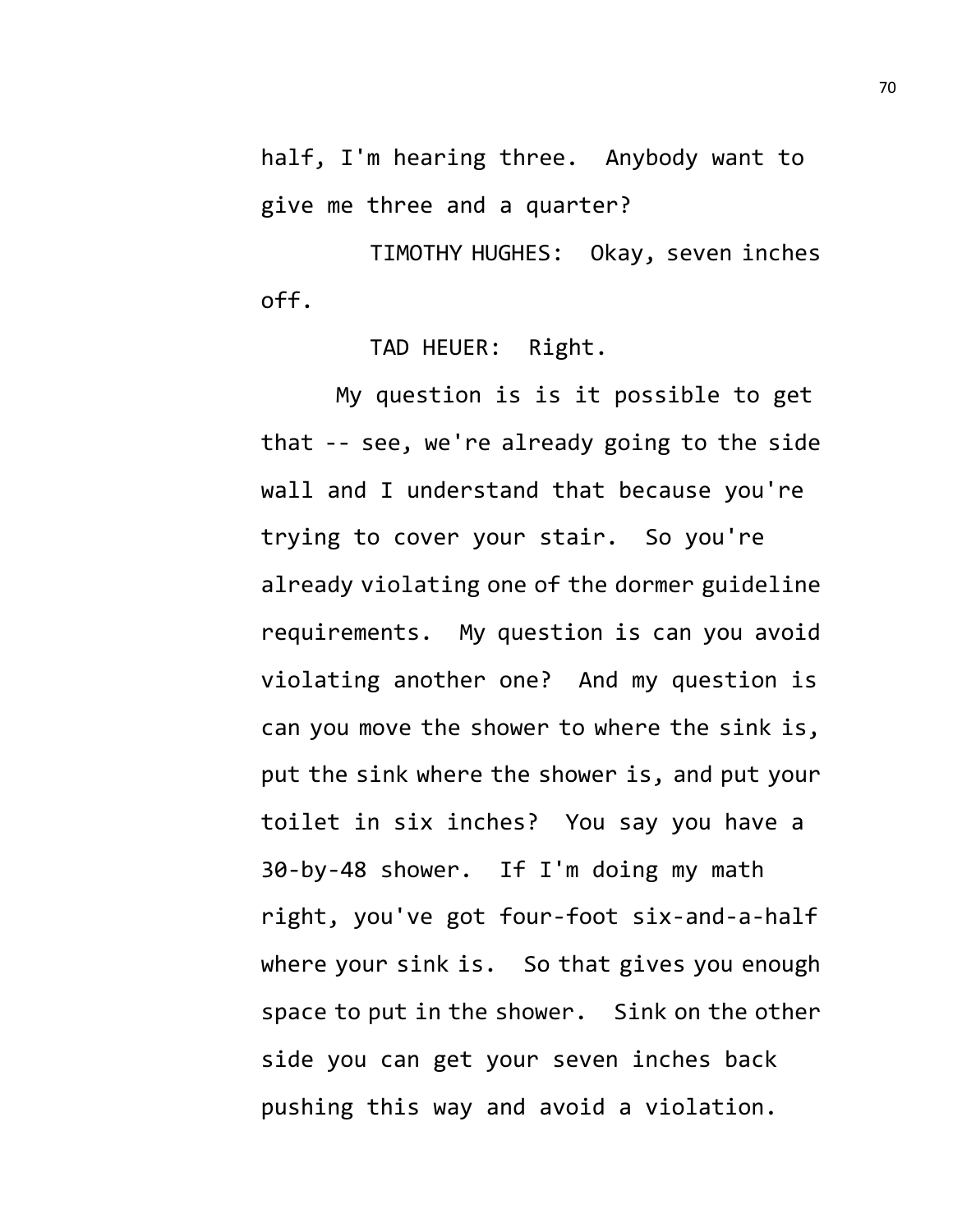EDRICK van BEUZEKOM: I'm not sure if you put the shower in that location it leaves you enough room to get comfortably into this area, but it's pretty tight.

TAD HEUER: You can flip your toilet let 90 degrees; right?

EDRICK van BEUZEKOM: Yeah.

LYNNE RILEY: So we're talking moving the shower where?

EDRICK van BEUZEKOM: Bring the sink over there.

PAUL KRONER: Moving the sink over here, the toilet here, and scooting this in seven inches.

TAD HEUER: Right, and I don't know if that's doable, but if it would, it would make me a bit more comfortable because then you only have the one violation of the dormer guidelines, which is the one I think is kind of necessary because you're trying to cover the existing stair.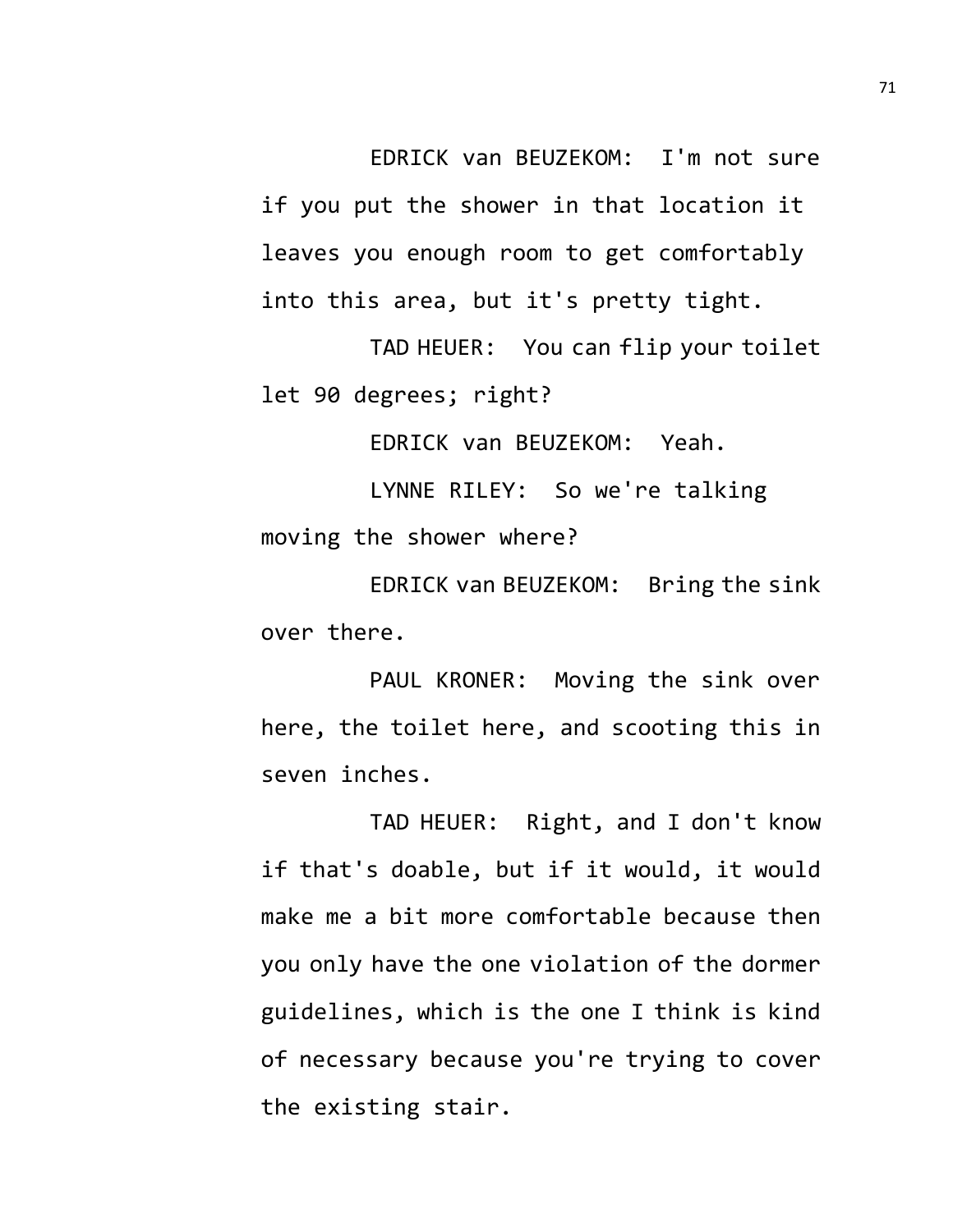EDRICK van BEUZEKOM: Right.

LYNNE RILEY: That doesn't give enough space coming in.

EDRICK van BEUZEKOM: If we put the shower there I'm just worried we won't have enough room. I mean, I suppose if we flip it around, it's tight but we might be able to make that work.

TAD HEUER: Yes, yes.

And my other -- my third question on that, I understand the need for the rest and I get that. My question is did you or historic have any comments about the length of it? And my question is only if I'm looking at your plan, the kitchen plan, all the appliances are on the far side away from that.

EDRICK van BEUZEKOM: Uh-huh.

TAD HEUER: Is it possible to switch the windows and the door which would make your balcony shorter, or was there an expressed desire for that length being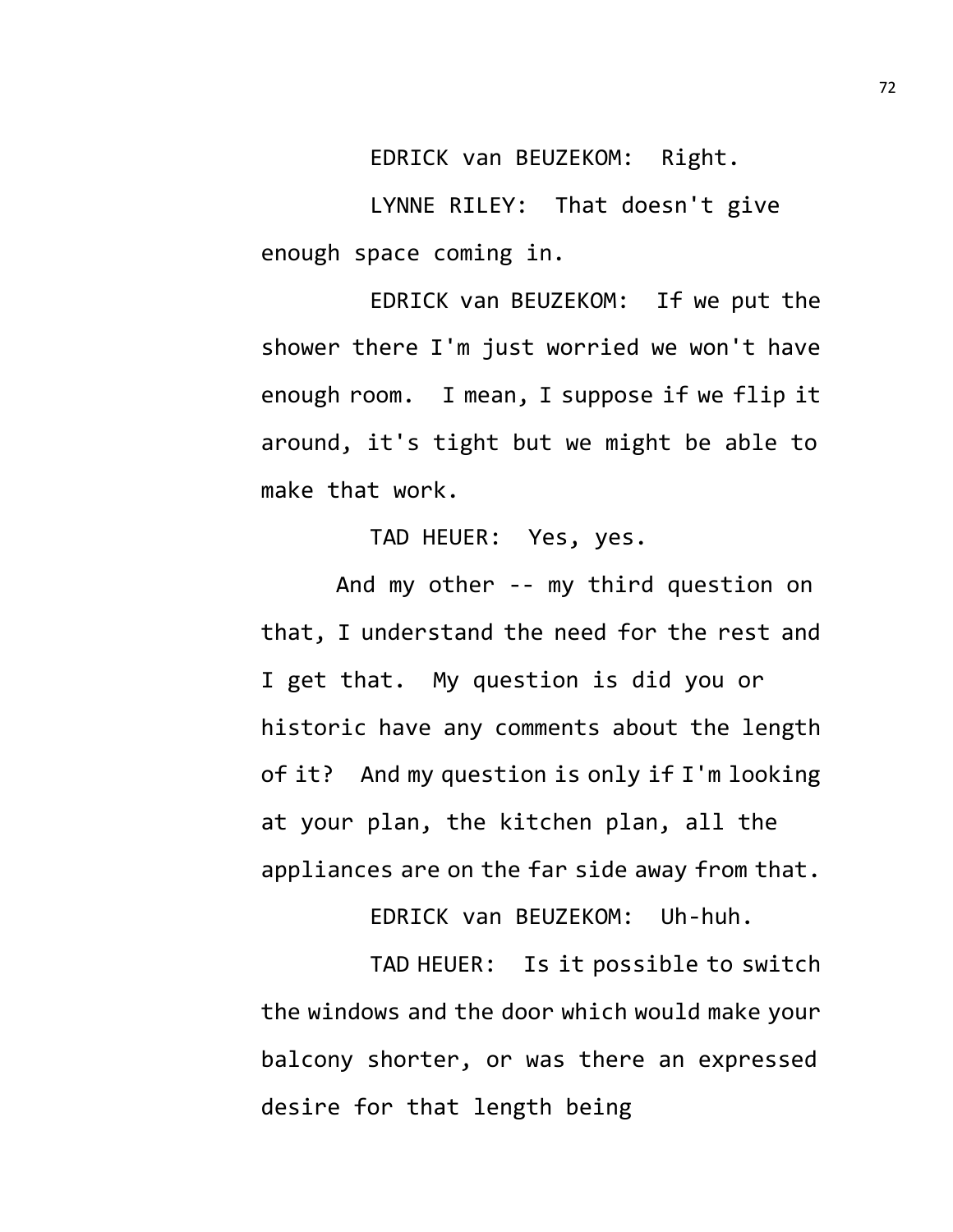aesthetically --

EDRICK van BEUZEKOM: Well, I think that if the balcony ended over the windows below instead of going to the end of the windows, that would be pretty awkward. But it's also just trying to get that door closer to the bedroom. So it's that issue of remoteness.

LYNNE RILEY: We were surprised we were even able to do -- we thought we were going to have take it all the way over to --

TAD HEUER: Right, you were going to have to run the length of the L.

LYNNE RILEY: Yeah, that's what we were originally told. But they were able  $to -$ 

TAD HEUER: Okay.

BRENDAN SULLIVAN: Mr. Myers, any questions?

DOUGLAS MYERS: No. Are we at the point of Board discussion?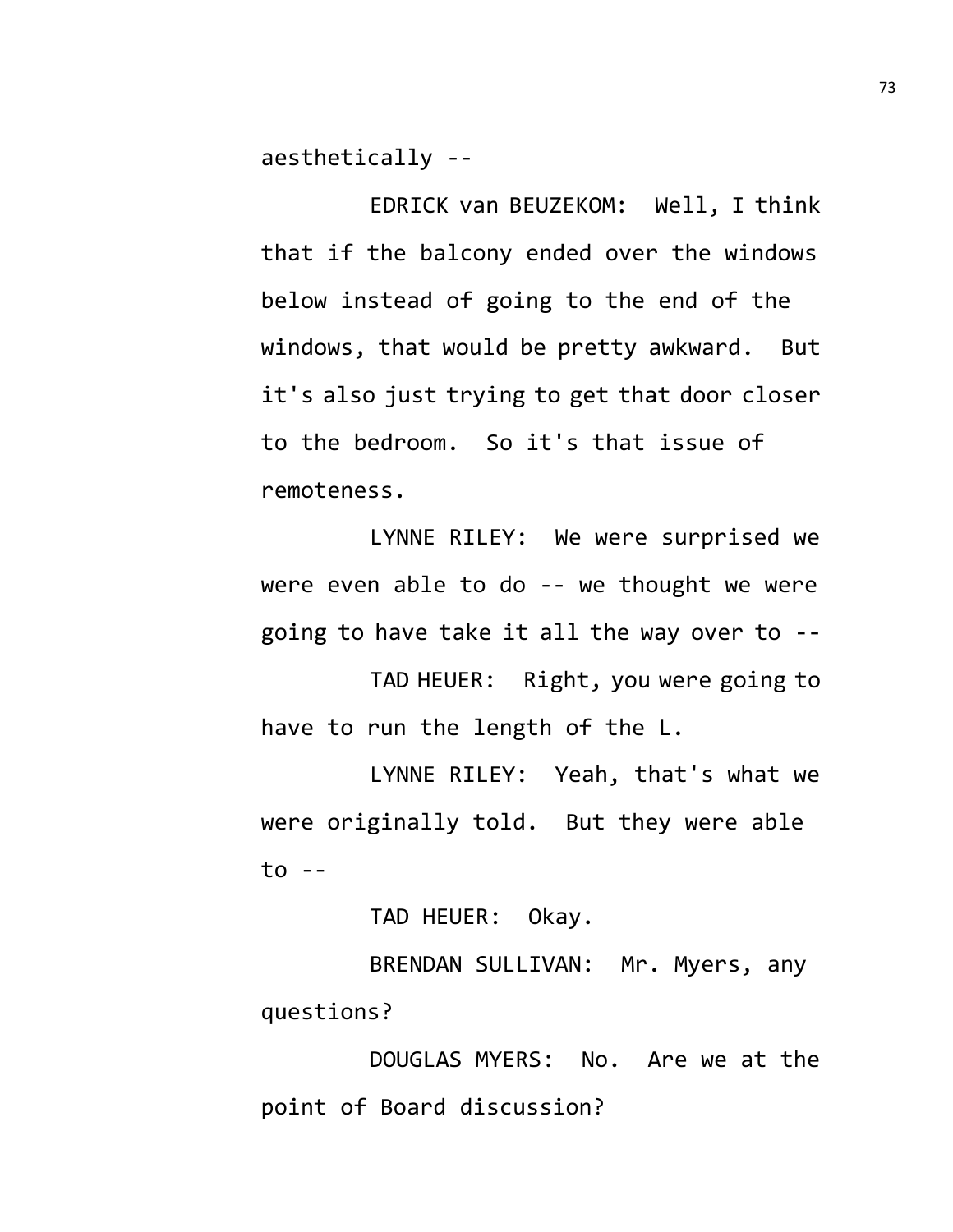## BRENDAN SULLIVAN: Yes.

DOUGLAS MYERS: We are at the point of Board discussion. Well, I'd like to proceed constructively based on Mr. Heuer's last questions to you. And rather that -- I mean, I had intended to kind of make remarks explaining my position in a formal way and with a conclusion that I was prepared to vote against it. With the conclusion I was prepared to vote against your application, however, wanting to be constructive and focusing on what was -- what were my primary concerns and listening to Mr. Heuer, and in order to save time. Although I ask you and the public to realize this is the only chance we as a Board have a chance to talk among ourselves. We've never talked about this case among ourselves in any way prior to this, so I'm not only commenting to you, I'm discussing it with the Board at the same time. But, if you were able to modify your proposal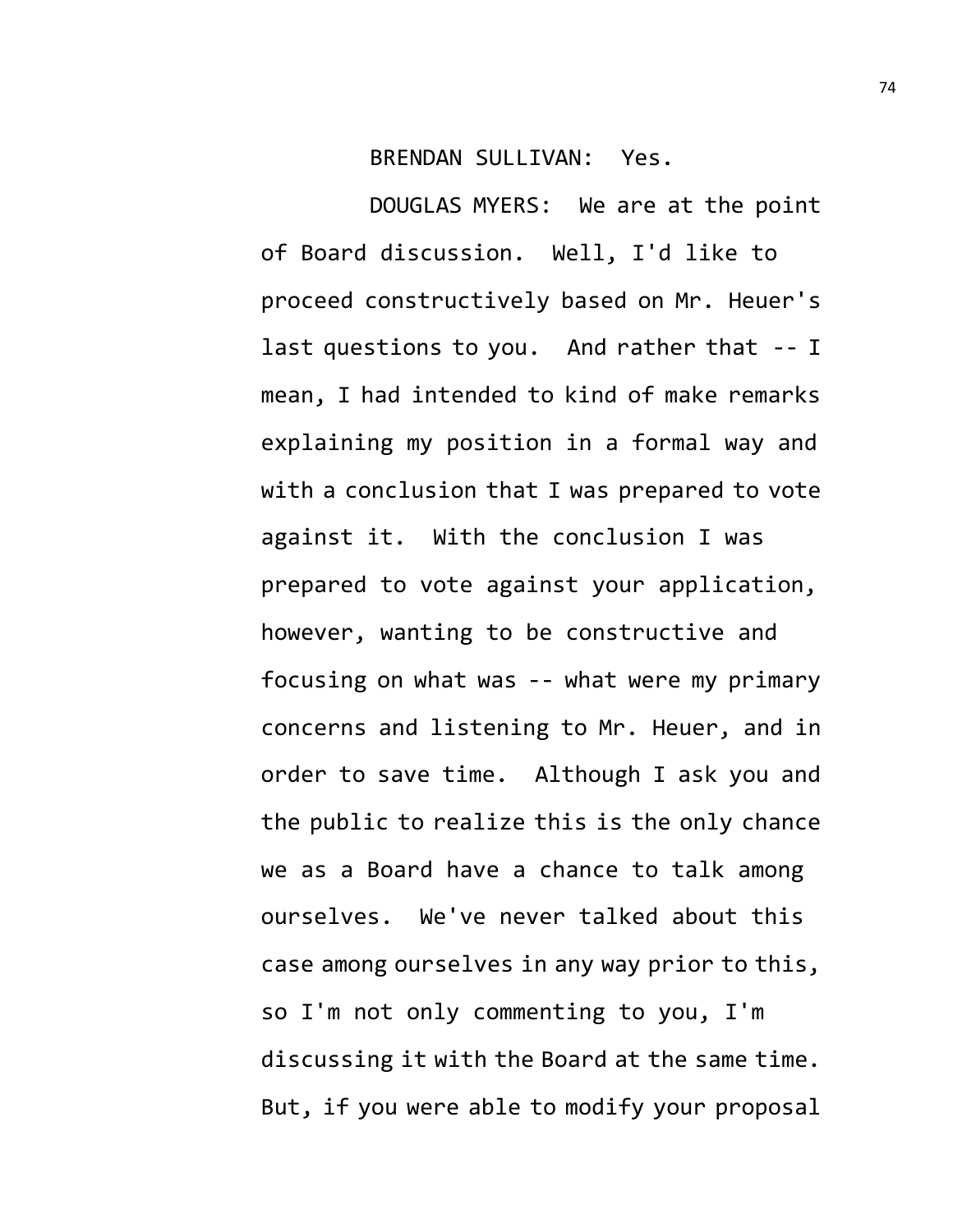both with respect to the shed dormer in terms of the distance from the side wall and the reconfiguration suggested by Mr. Heuer and to proceed as of right with as-of-right dimensions for the roof deck that you wish to build, that would obviate my objections and I would vote to approve. If not, then I would just simply state my position more elaborately and we would have more discussion. That doesn't mean I'm adamant to oppose it, but that's how I would see the proceedings from that point.

BRENDAN SULLIVAN: Okay.

SLATER ANDERSON: Well,

I'm -- Mr. Heuer covered the three points I was going to make which is there's a way to do the dormer I think. I understand the need for it, but to do it within the guidelines. There's a way to do the roof deck by right. And the second egress, you know, I don't -- the building inspectors, the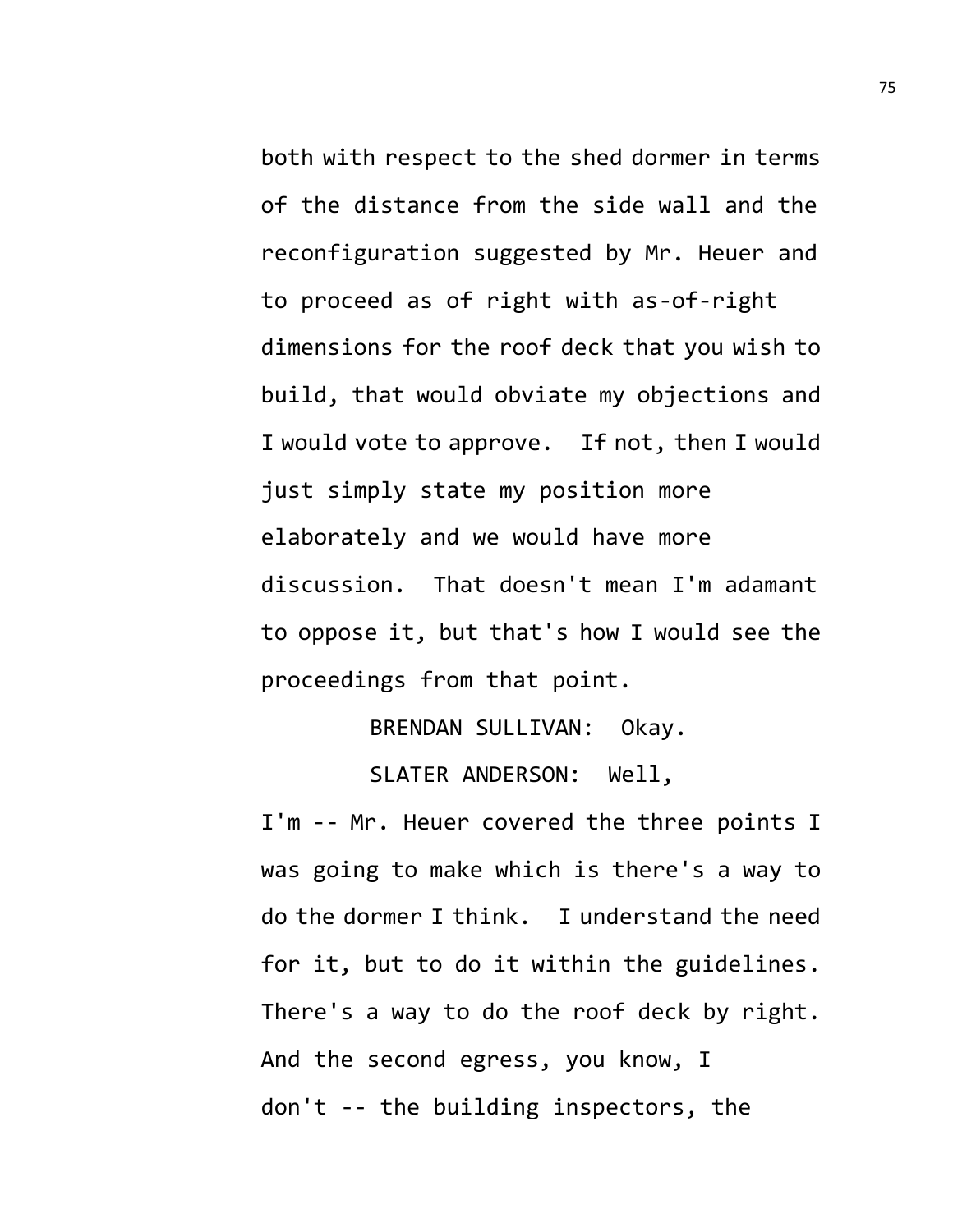Building Department, if they're saying that we want this second egress to be in a particular place, it seems to me in looking at the floor plan, that, you know, if you put a few more feet down the wall and you already have a door blocking that stair going down which, you know, I don't know if that's a fire door, but could be a fire door, that run of balcony, it seems sort of unnecessary to me. That's my view of it. You know, I think we're giving some leeway on the redevelopment of this creation of this egress and redevelopment of that back door with the roof and the small deck below it, you know, into the rear yard. You know, whereas -- and I respect not pushing it into that courtyard area that you have. I mean, that's an attractive element, but I don't totally get the extension. So what I sort of feel cumulatively is that there's sort of three, three modest overreaches. The egress one,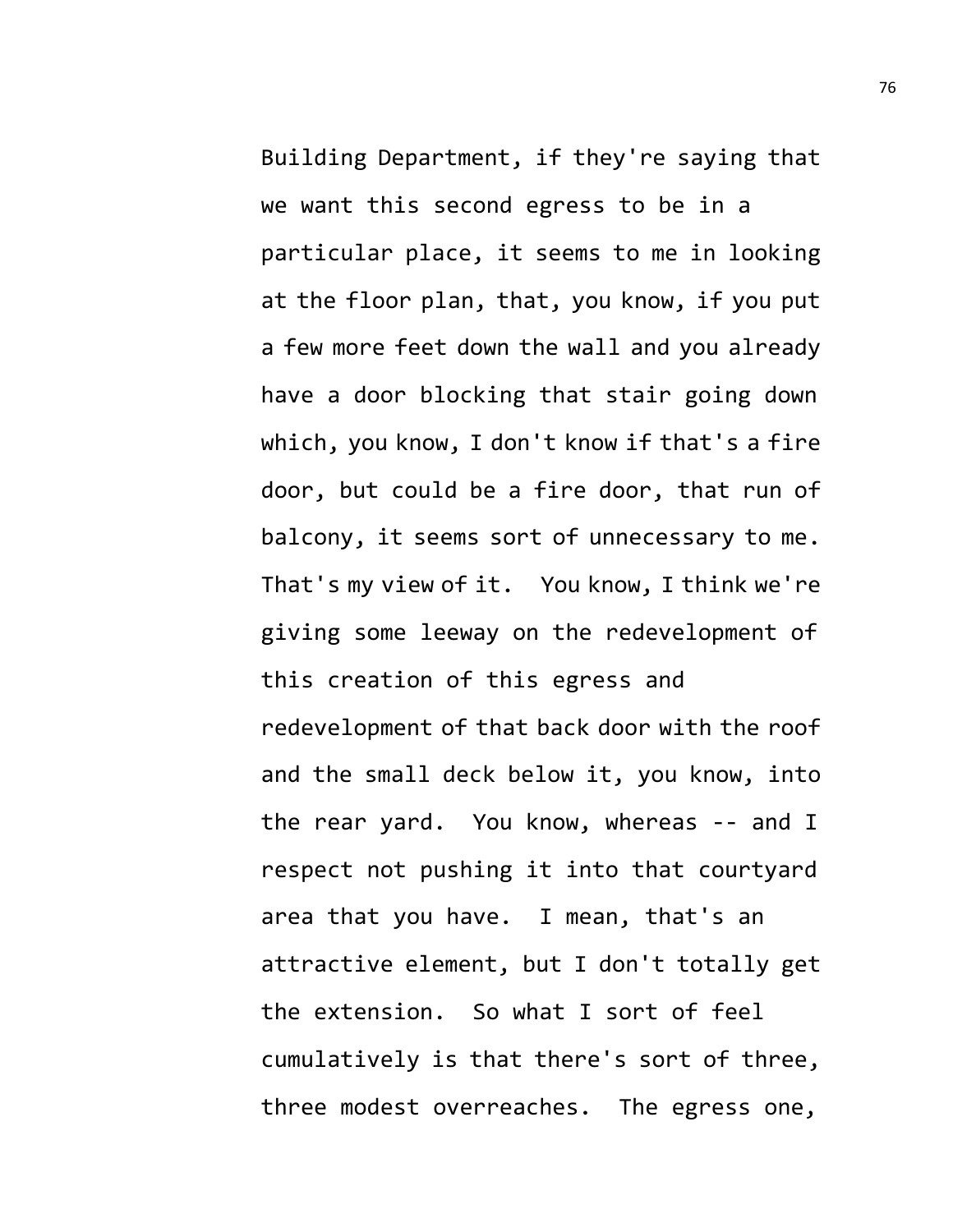I, you know, potentially defer to the Inspectional Services. If that's really saying what they want to see, fair enough. I feel like it needs to be scaled back and still achieve what you're doing. And I respect what you've done with the home obviously. And but we're, you know, we're here to see if there's a way to do this in the most -- the least non-conforming, you know, creating a few non-additional non-conforming issues as possible. I tend to confer with both Doug and Tad on their perspectives on it.

BRENDAN SULLIVAN: Okay. Tim, what's your --

TIMOTHY HUGHES: You know, I think that the hard sell on this one is the roof deck. I don't have a problem with the dormer. We already know how I feel about the guidelines. They're guidelines. And it's obvious that one of the guidelines has to be superseded in order to build this thing. It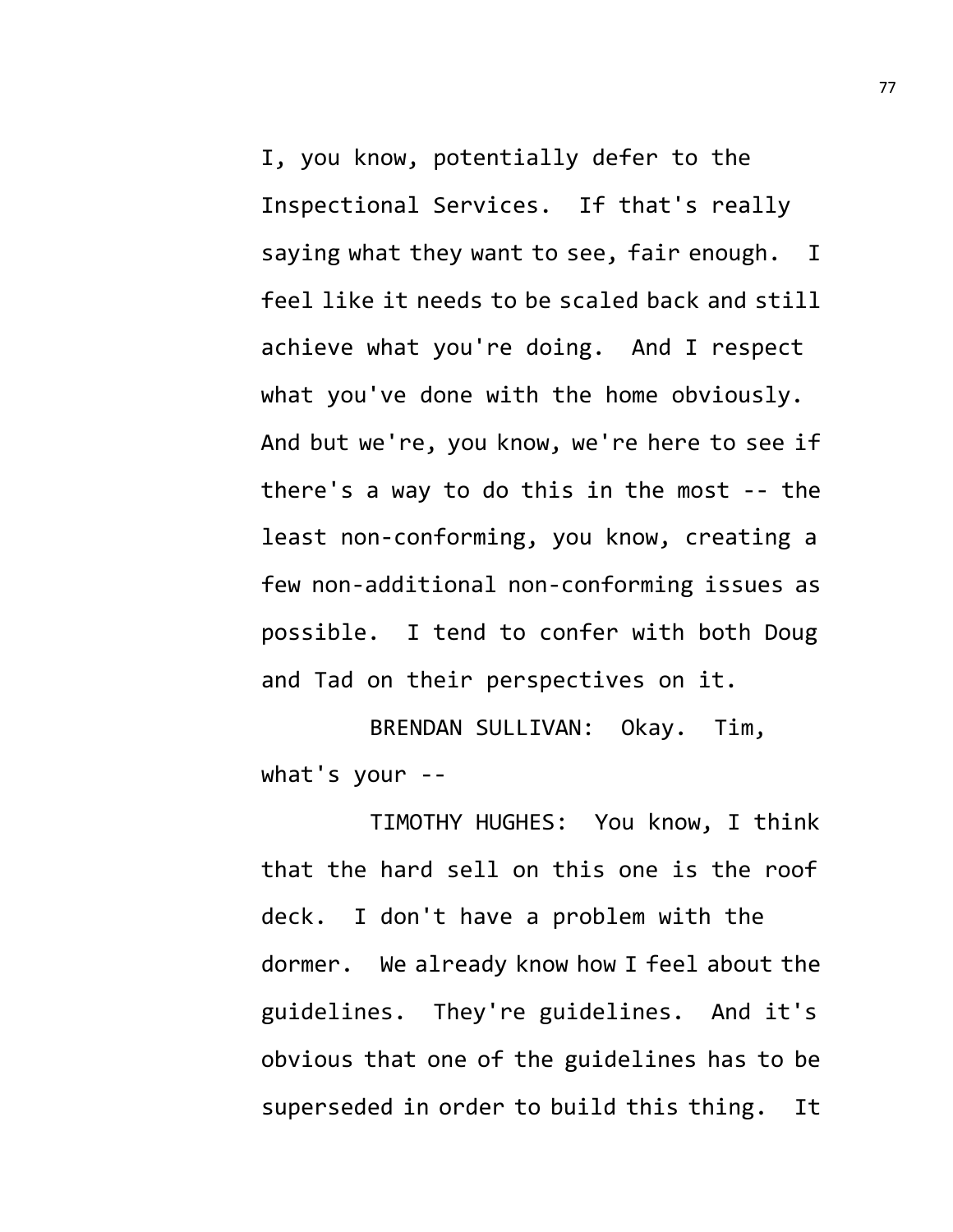has to go out to the side wall because that's where the staircase is. It's already hugging the wall. The extra six inches I think is just being picky. You know, that's me. I would give them the six inches. You know, let them build it the way it's constructed. But if they can redesign it and it makes the Board members happy in order to get this passed, then that's fine. I wouldn't belabor that point, that six inches.

As far as the deck is concerned, because it's, you know, the neighbors most immediately affected are in support of it and because it's designed in part for the maintenance of a green roof, I think there's a tradeoff there for the community which I like. And because it's an accessory to, you know, not living space, not dining room space or kitchen space but sleeping area of the house, I don't see that as a problem in terms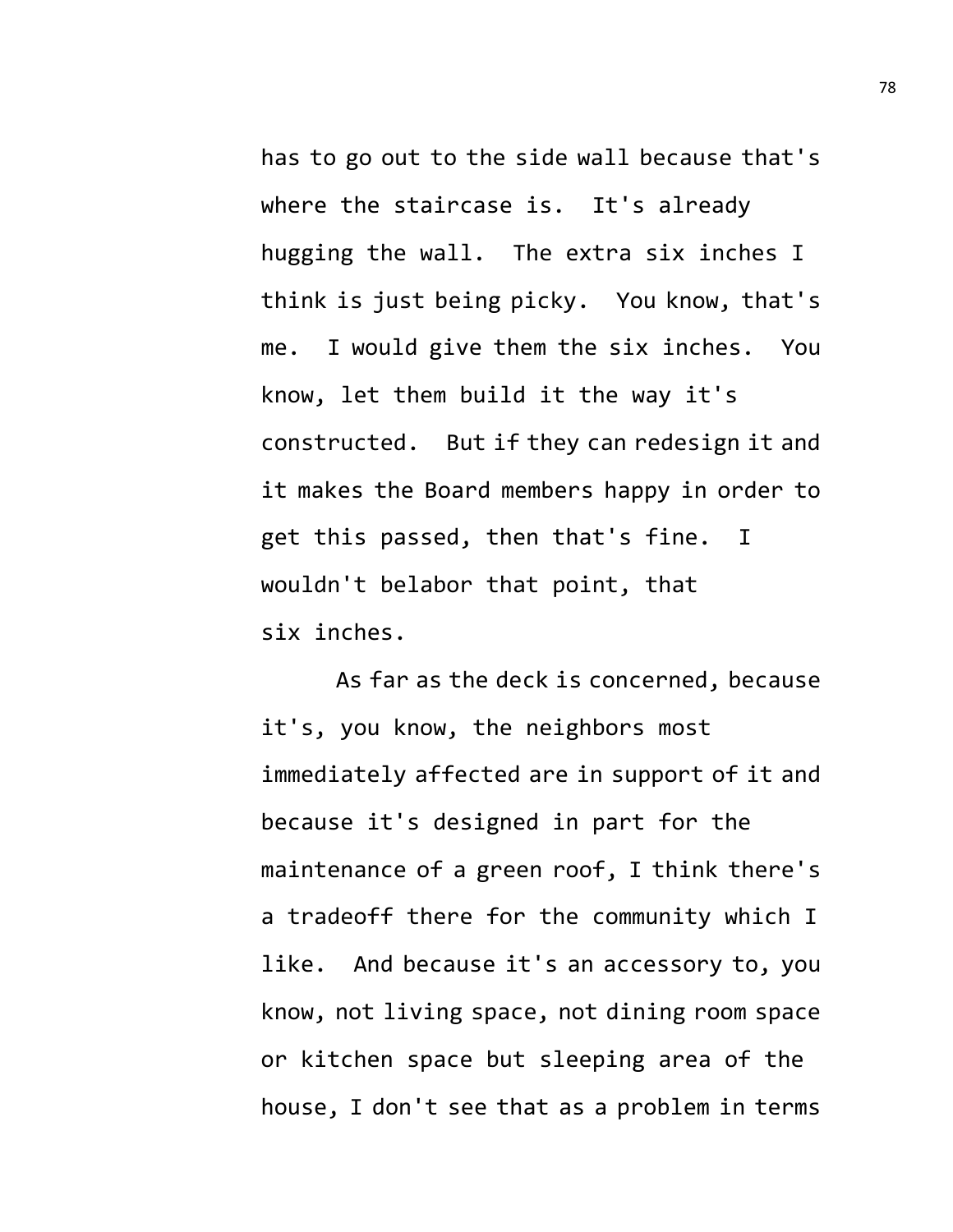of what traditionally could be a problem with a deck. You know? Like overcrowding, cooking, parties, and stuff like that.

So I'd be willing to grant the whole thing as is, but I want to see them get what they need out of this and so, you know, I'd be willing to compromise, too.

BRENDAN SULLIVAN: Are you willing to vote with some modifications?

> TIMOTHY HUGHES: Oh, yes, indeed. BRENDAN SULLIVAN: Okay.

Mr. Heuer.

TAD HEUER: I stated my position. BRENDAN SULLIVAN: Okay. Can we take the stated positions and markup a drawing just so that we are clear?

Let me just throw this out: Did you want to have us go on to the next case, have you huddle in the back room and come back?

EDRICK van BEUZEKOM: No, I think we're prepared to agree to some changes here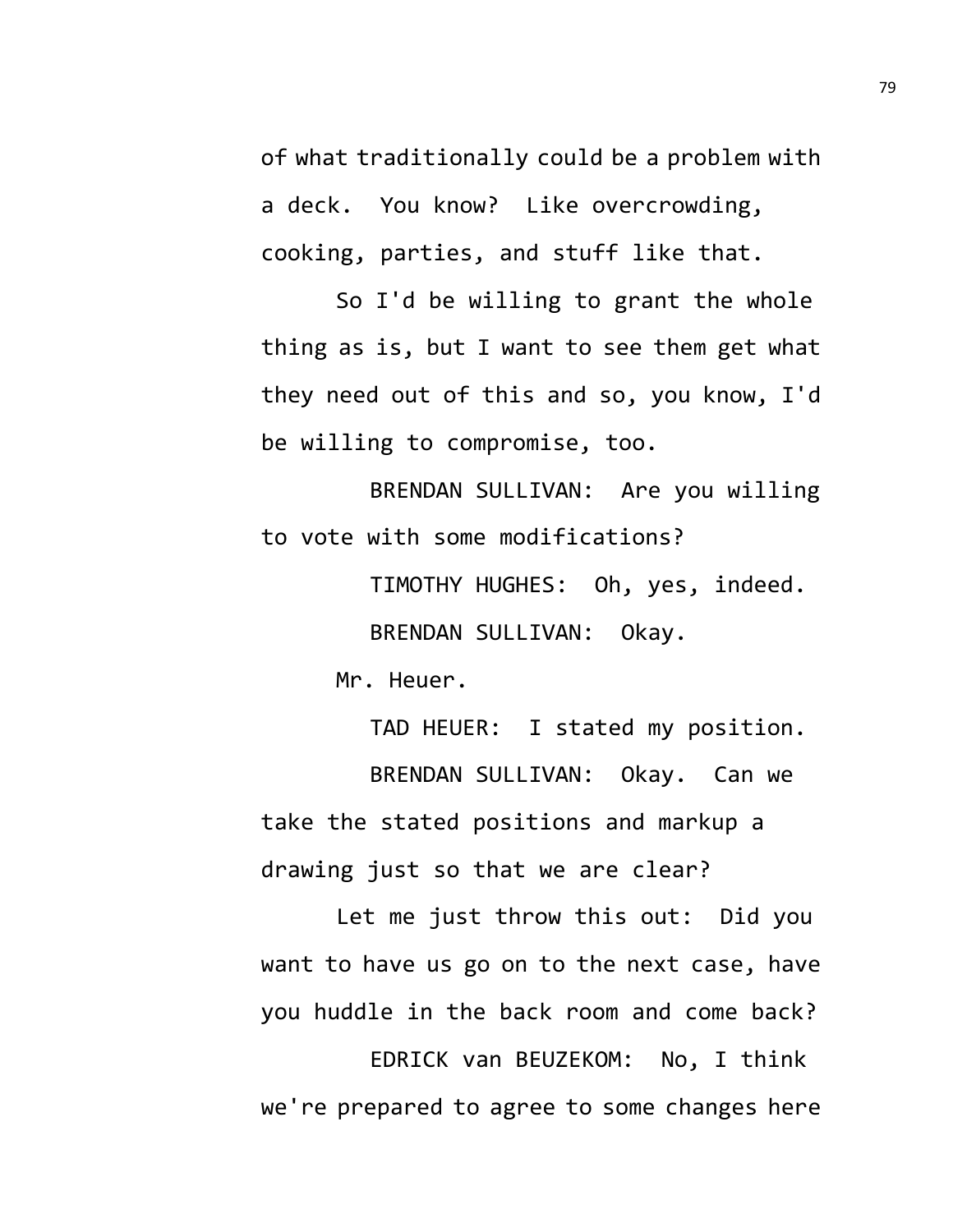and we can mark it up. You know, we're willing to try to redesign the bathroom and fit it into a shorter dormer.

BRENDAN SULLIVAN: With reference to sheet No. A1.2, the length of the dormer now at 12-foot, six and one half inches, the revised dimension would be?

TAD HEUER: It's less that and more that the dimension from the rear wall now reading two feet, eleven inches would be three feet, six inches.

SLATER ANDERSON: Is it from the rear wall or fascia?

TAD HEUER: The edge of the roof. EDRICK van BEUZEKOM: The edge of the roof.

TIMOTHY HUGHES: The side wall of the dormer to the edge of the roof.

EDRICK van BEUZEKOM: Yeah.

SLATER ANDERSON: So we want three and a half feet of exposed shingle is what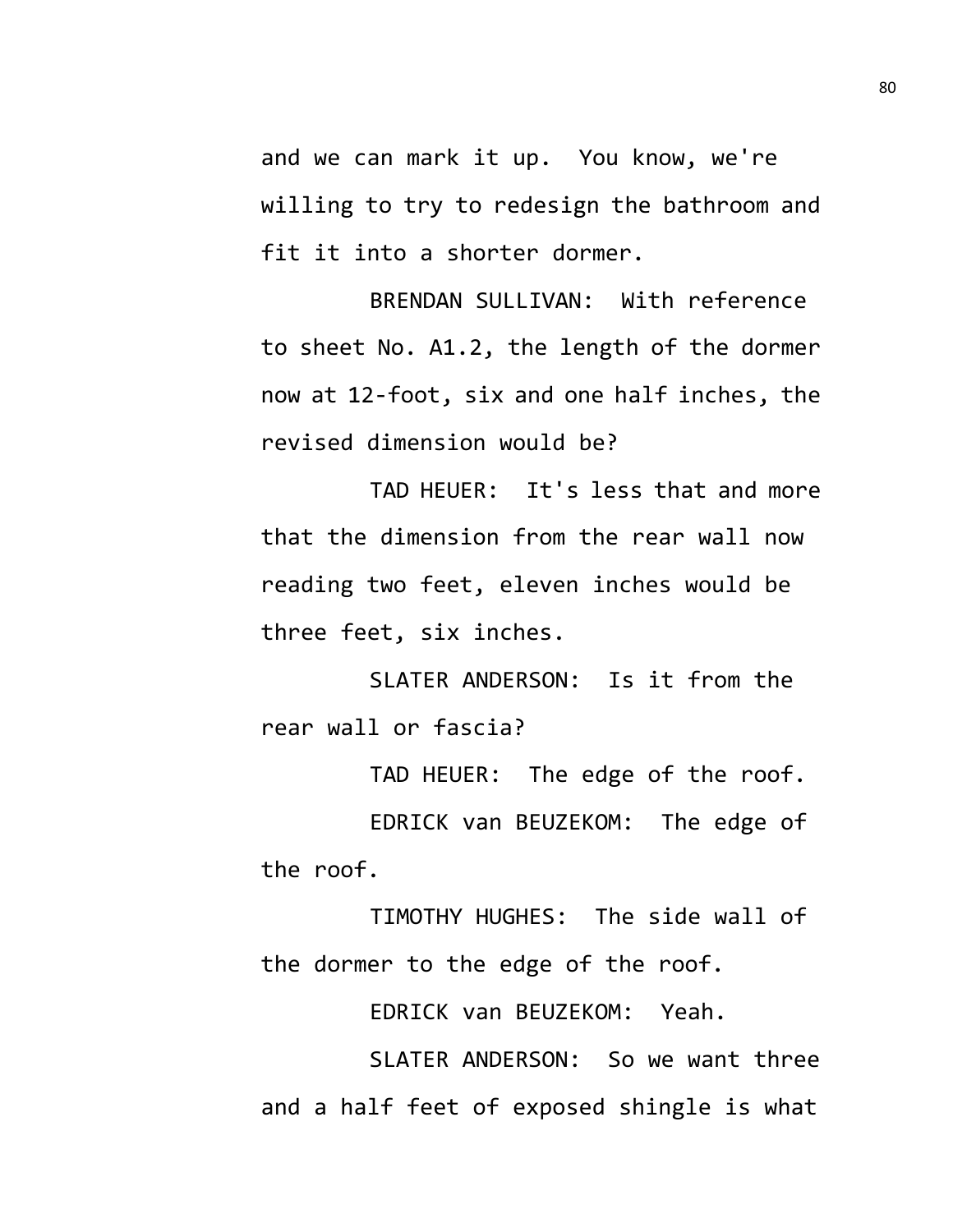we're talking about?

TAD HEUER: Yes.

TIMOTHY HUGHES: Correct.

TAD HEUER: And what you choose to do with the configuration inside is not our concern.

BRENDAN SULLIVAN: Then on the new roof deck, we're pulling --

PAUL KRONER: Just before we move on from that, if we look at this and it just seems to work better the way it is, what's the process for us dealing with that?

BRENDAN SULLIVAN: I'm sorry, if you --

EDRICK van BEUZEKOM: In terms of --

PAUL KRONER: If the reconfiguring just doesn't work out, what is the redress or how do we deal with that from a process standpoint?

LYNNE RILEY: If they don't approve it?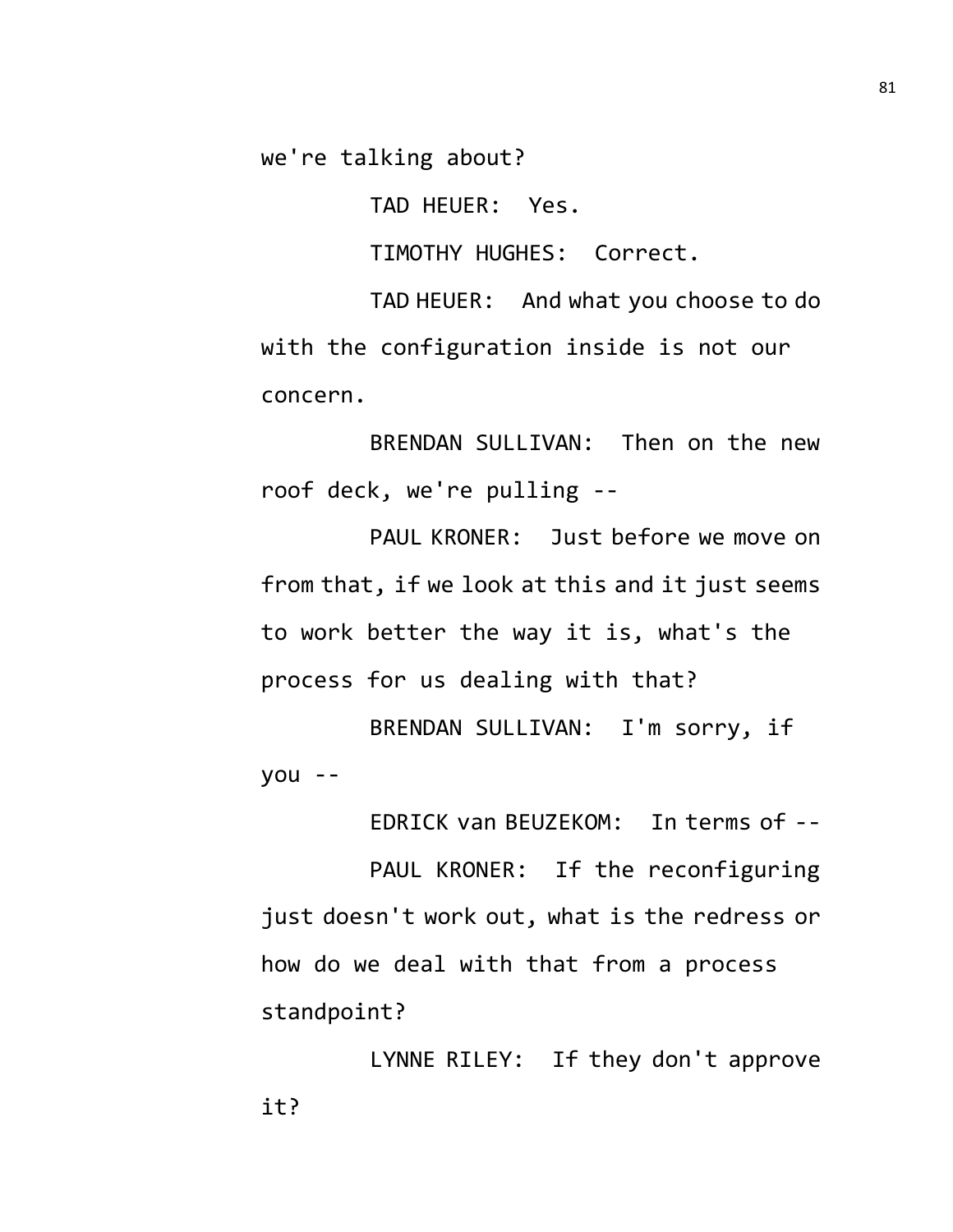TIMOTHY HUGHES: If we approve the Variance with the proviso that it's three-foot six from the back, then you don't have any other process.

TAD HEUER: You can come back.

TIMOTHY HUGHES: Or you can come back with another proposal.

PAUL KRONER: I just want to make sure I understand.

TAD HEUER: I mean, the alternative is to come back, you know, a month from now with a redesigned plan.

TIMOTHY HUGHES: Even longer.

EDRICK van BEUZEKOM: Yeah.

BRENDAN SULLIVAN: Now, on the new roof deck.

EDRICK van BEUZEKOM: For the roof deck what I would suggest is that we say that it will be setback seven-foot, six from the side yard property line.

TAD HEUER: In which case you're not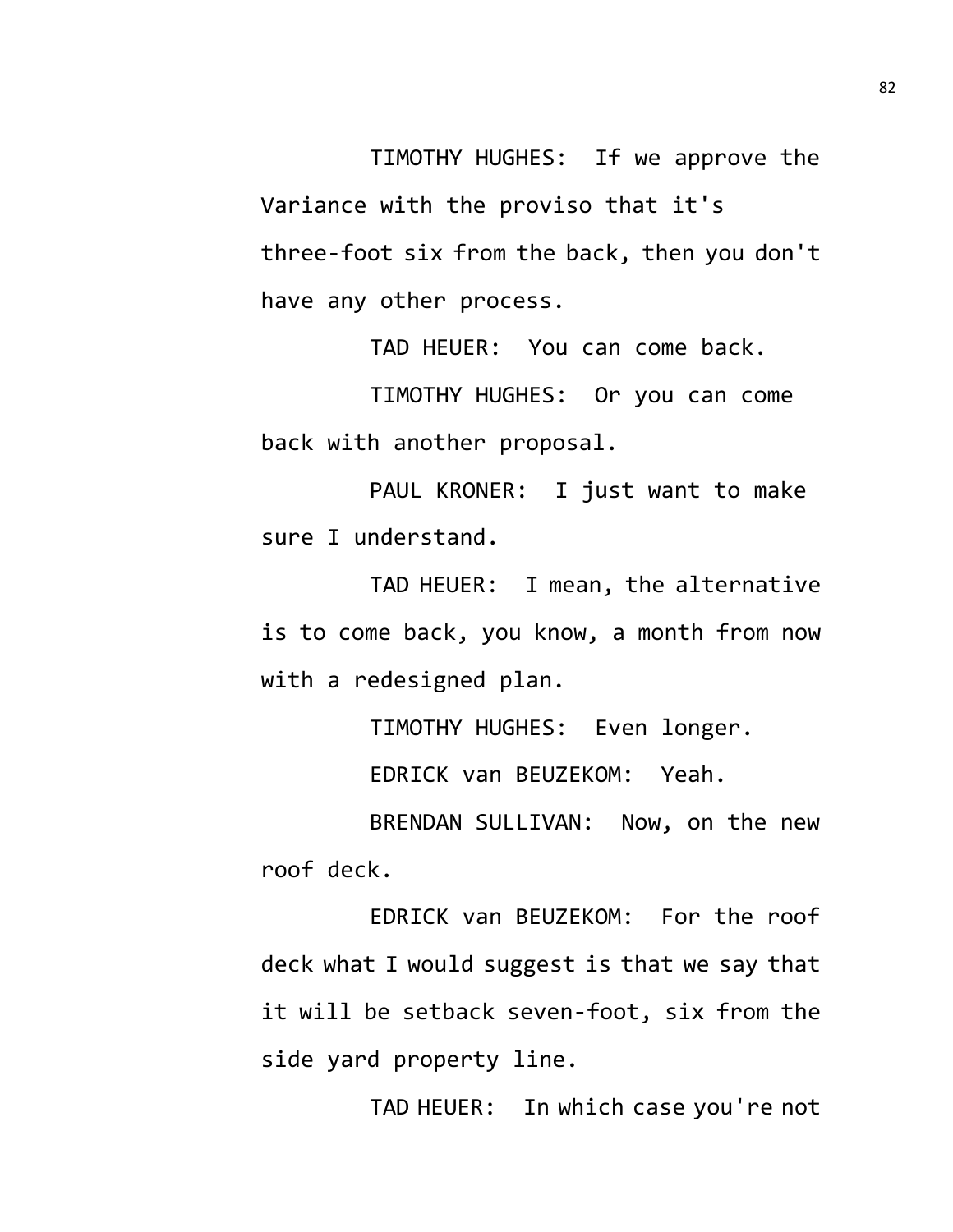requesting relief at all.

EDRICK van BEUZEKOM: Exactly.

TAD HEUER: And quite frankly I think you can go as long as you want out as long as you're within your setback.

EDRICK van BEUZEKOM: Okay.

TAD HEUER: So essentially that's being removed from your request because you're going to make it conforming.

EDRICK van BEUZEKOM: Exactly. BRENDAN SULLIVAN: Okay, those are the only two changes? Doug, you're -- DOUGLAS MYERS: I'm satisfied. BRENDAN SULLIVAN: Slater? SLATER ANDERSON: I'm satisfied. BRENDAN SULLIVAN: And, Tim, you're

good.

TIMOTHY HUGHES: I'm good with it. BRENDAN SULLIVAN: And you approve? TAD HEUER: Yes. BRENDAN SULLIVAN: Let me make a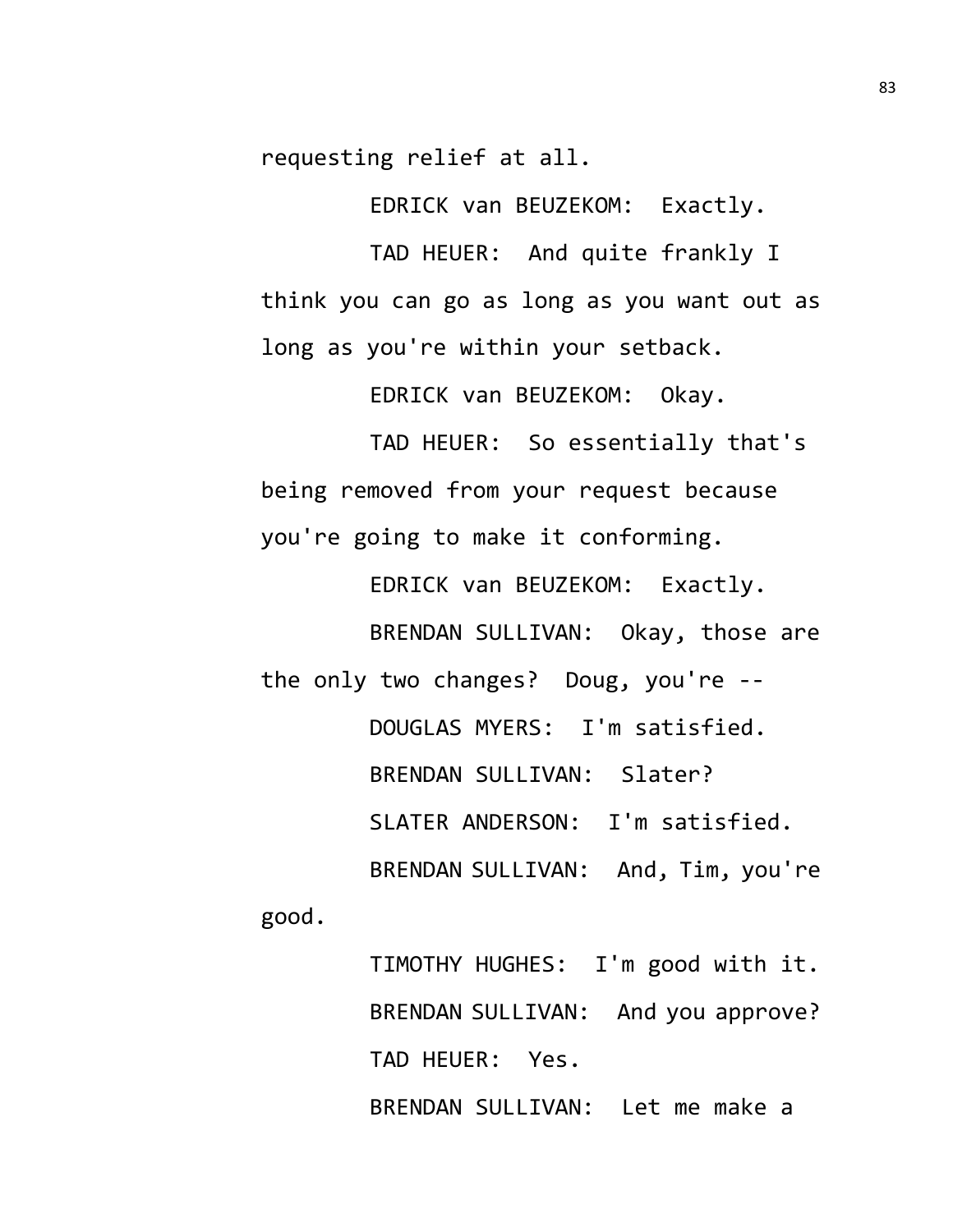motion to grant the relief requested to expand the existing house with the addition of a third floor dormer to accommodate a new bathroom and some additional height in the stairway to construct an addition of a second floor deck and an egress stair in order to provide a second means of egress for the existing dwelling unit.

And that the roof deck is being done as of right.

The Board finds that a literal enforcement of the provisions of the Ordinance would involve a substantial hardship to the Petitioner as it would preclude the Petitioner from providing a reasonable and yet code-compliant second means of egress out of the second unit of the house.

It would also preclude the Petitioner from providing adequate headroom at the stairway. And in conjunction with this to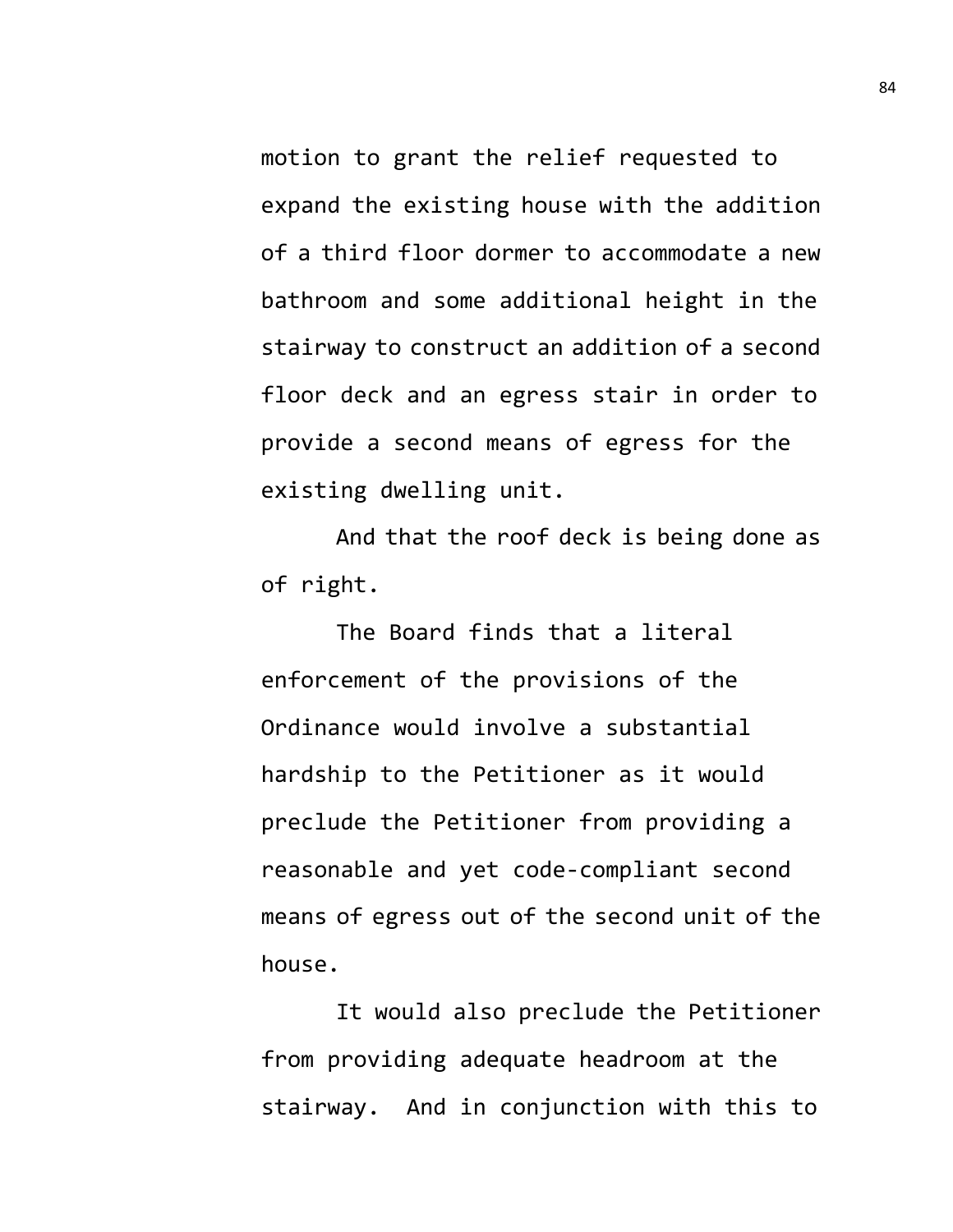providing an additional bathroom at the third floor level of the house, which is a fair and reasonable request seeing that there are bedrooms up at that level.

The Board finds that the hardship is owing to the siting of the house on the lot which is fairly narrow in shape and is inherent, non-conforming nature, so that any work of this type would require some relief from this Board.

The Board finds that the relief is also very necessary in some aspects and also de minimus in other aspects.

The Board finds that desirable relief may be granted without substantial detriment to the public good.

The Board notes the letters of support from the neighbors, and also a letter of support from the Cambridge Historical Chairman.

The Board finds that relief may be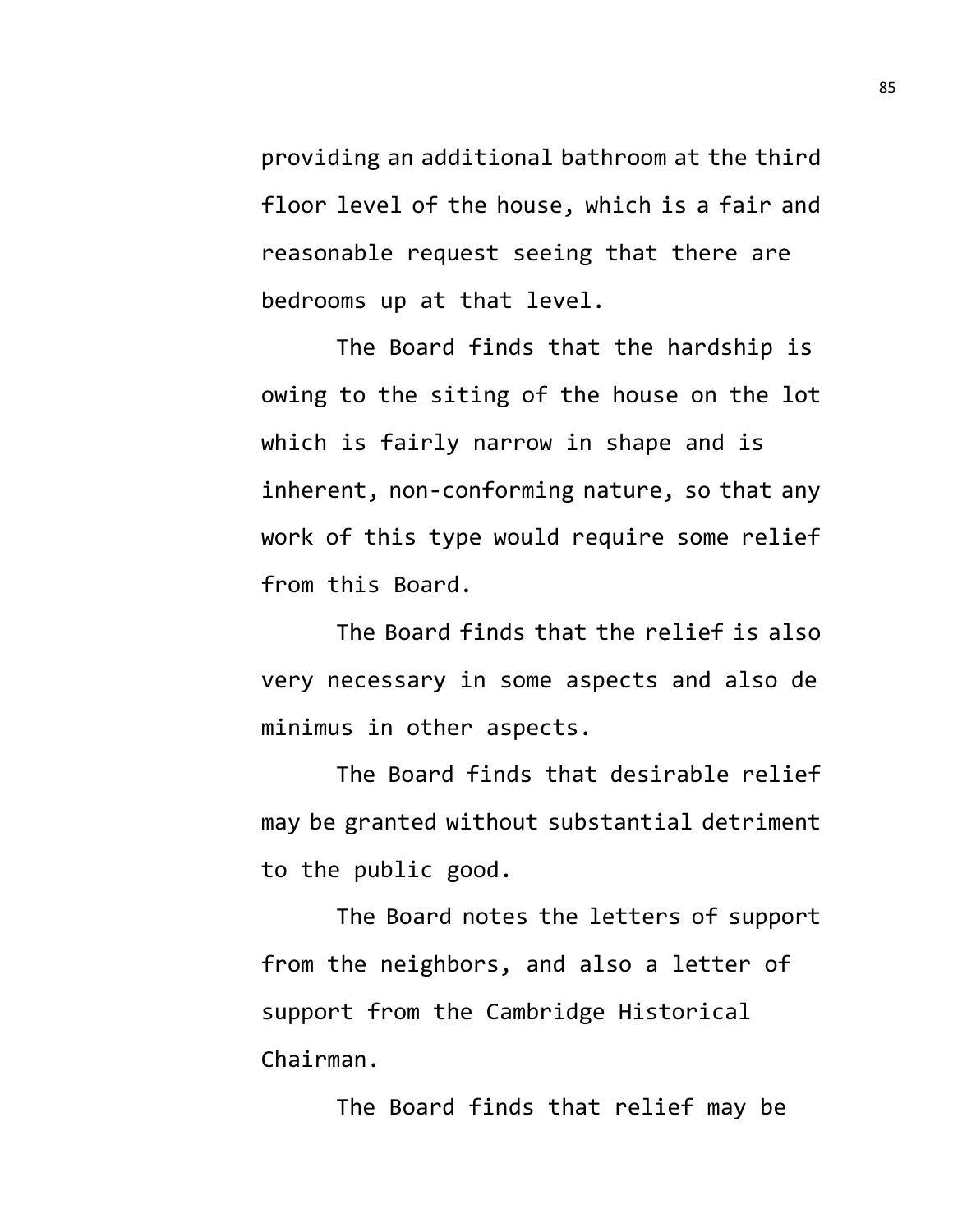granted without nullifying or substantially derogating from the intent and purpose of the Ordinance.

The Petition is approved with the notations, the adjustments to the length of the dormer. The fact that the dormer must comply with the three-foot-six setback as noted on the drawing, and also that the roof deck has been pulled inward to comply with the side yard setback requirement not needing any relief from this Board.

> So noted and initialed by the Chair. Anything else?

TAD HEUER: You want to correct the dimensional form.

BRENDAN SULLIVAN: And a corrected dimensional form reflecting those changes and also a remarked up sheet No. A-12 to reflect the changes as part of the granting of the relief.

Anything else? All those in favor of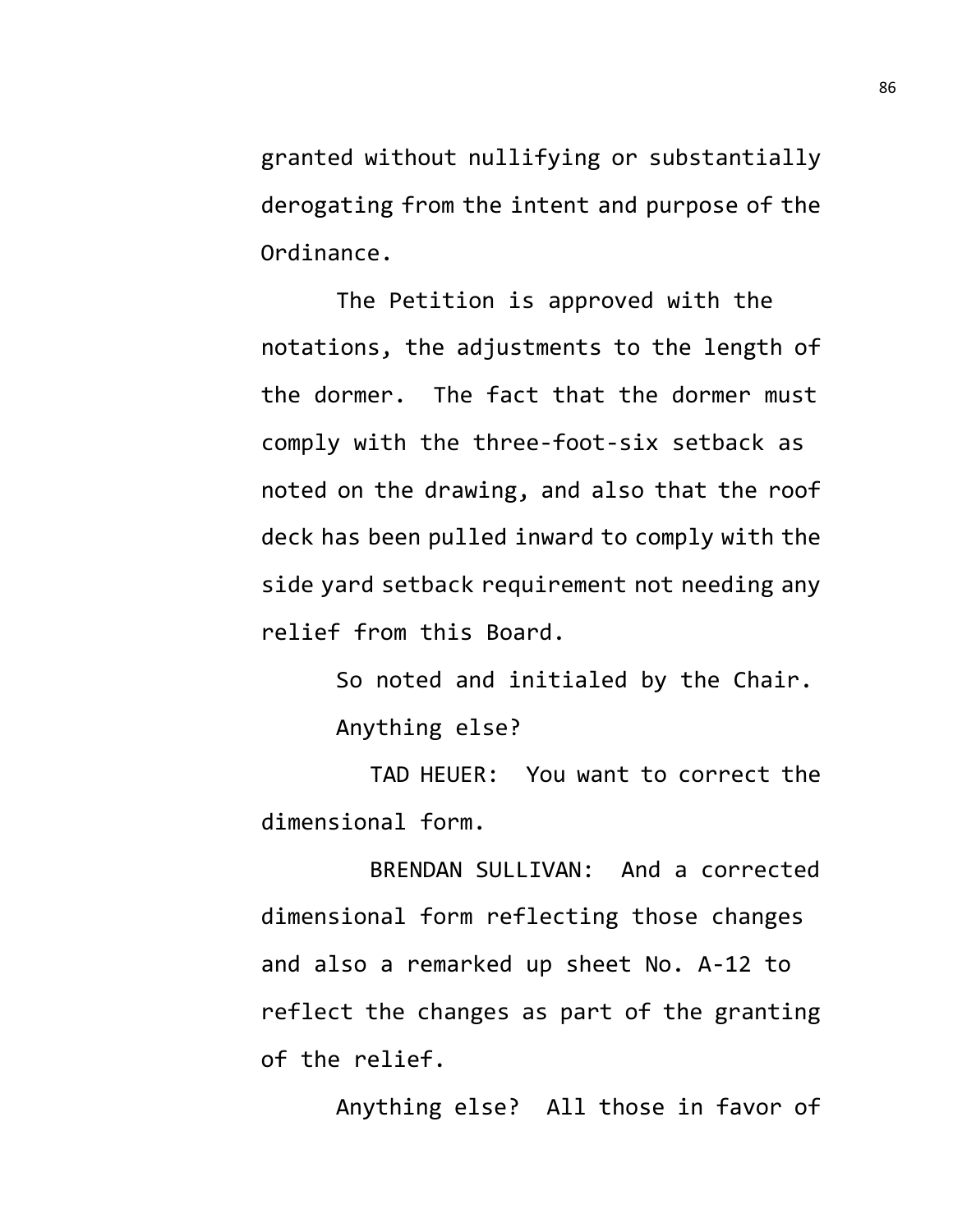granting.

(Show of hands).

BRENDAN SULLIVAN: Five in favor.

(Sullivan, Hughes, Heuer, Myers, Anderson.)

BRENDAN SULLIVAN: So the drawings and the dimensional form should come in before I sign the decision. That may hold it up.

EDRICK van BEUZEKOM: Thank you.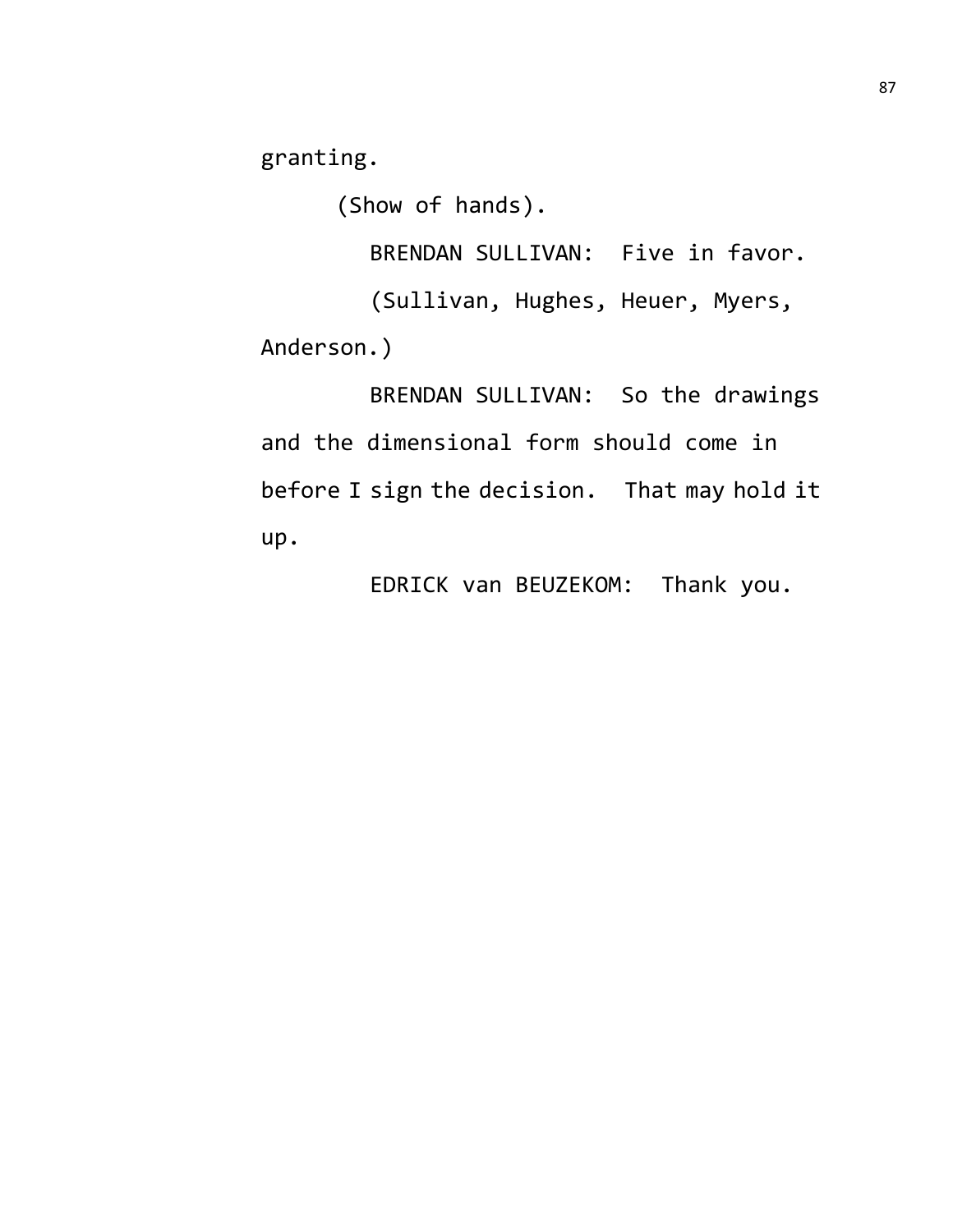(8:15 p.m.)

(Sitting Members: Brendan Sullivan, Timothy Hughes, Tad Heuer, Douglas Myers, Slater Anderson.)

BRENDAN SULLIVAN: The Board will hear case No. 10256, 38 Union and 369 Windsor.

ATTORNEY JAMES RAFFERTY: Good evening, Mr. Chairman. I believe this is the continued case, is it?

BRENDAN SULLIVAN: No. We're going to go to the regular agenda one; is that correct? Because we cannot go to the continued case because Gus is not here and he sat on that. Unless you want to go with four.

RANJIT SINGANAYAGAM: They withdraw the first case.

ATTORNEY JAMES RAFFERTY: No, we haven't --

TAD HEUER: You don't want to do that yet.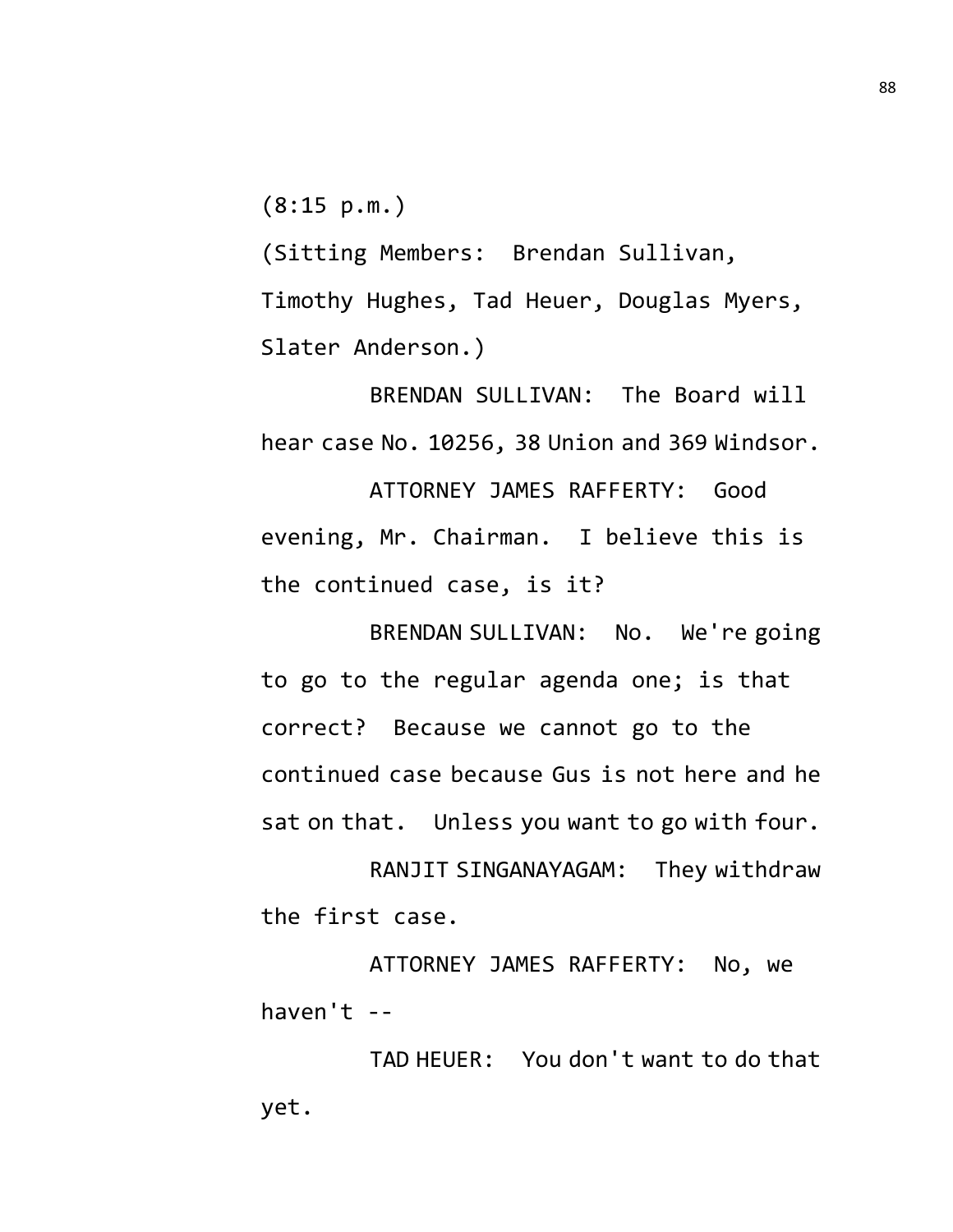TIMOTHY HUGHES: Gus isn't here.

ATTORNEY JAMES RAFFERTY: When we re-filed, the dimensional relief for the parking wasn't in the earlier application, so I think the successor case probably requests all the relief that the prior case did and has  $-$ 

TAD HEUER: The successor case, the subdivision?

TIMOTHY HUGHES: Yes.

ATTORNEY JAMES RAFFERTY: I believe it does, yes.

BRENDAN SULLIVAN: Yes, it does.

ATTORNEY JAMES RAFFERTY: That's my only question.

BRENDAN SULLIVAN: We're doing the 10256 which is the successor case.

ATTORNEY JAMES RAFFERTY: Right. And I think what we did is we took everything and added parking. So yes, I think the new case, the successor case is the subdivision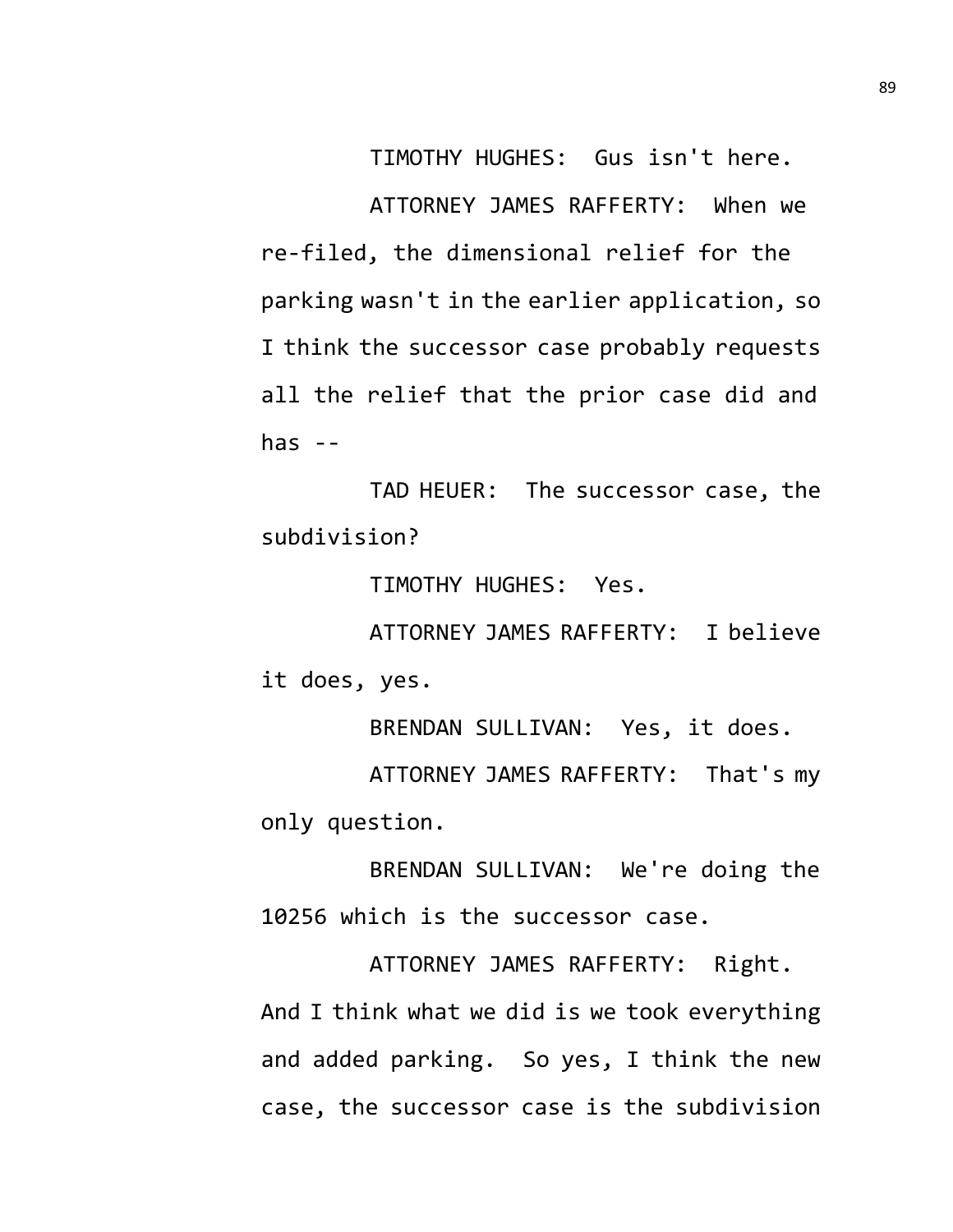and the dimensional relief for the single-family dwelling and the dimensional relief for the parking. And the case that's been continued was only the subdivision and the dimensional relief for the dwelling. We hadn't -- we had a different parking layout there that wasn't looking for relief.

BRENDAN SULLIVAN: Correct.

ATTORNEY JAMES RAFFERTY: So four of the Board -- of this Board sat on the prior case.

BRENDAN SULLIVAN: Correct.

ATTORNEY JAMES RAFFERTY: And that case was continued because if you voted to continue, you would --

BRENDAN SULLIVAN: It was somewhat deficient.

ATTORNEY JAMES RAFFERTY: That's how we landed here.

 $So - -$ 

BRENDAN SULLIVAN: On case No.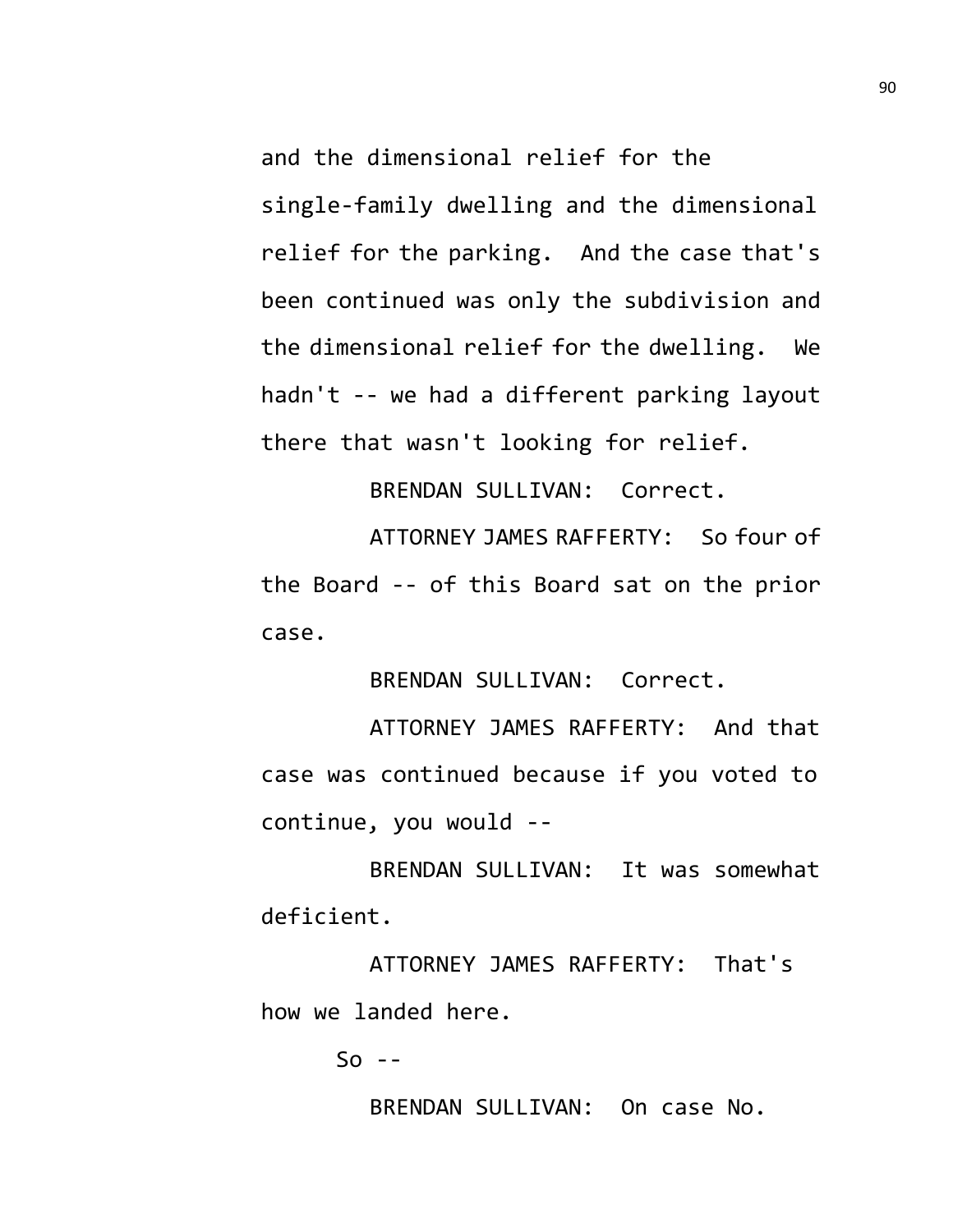10256.

ATTORNEY JAMES RAFFERTY: 10256, good evening, Mr. Chairman, members of the Board, James Rafferty on behalf of the Applicant. Seated to my right Jayakanth Srinivasan, J-a-y-a-k-a-n-t-h S-r-i-n-i-v-a-s-a-n. And Mrs. Srinivasan, whose first name I always forget.

NAIRA SRINIVASAN: N-a-i-r-a.

ATTORNEY JAMES RAFFERTY: These Applicants, you'll recall, are the perspective owners. They have a contract to purchase this lot. This is a property that was merged as a result of some title changes where the owner of property on Windsor Street inherited this property from her father, and because there is a point where they are contiguous, for Zoning purposes have been a merger. So we filed an application in a prior case seeking to subdivide and to allow for construction of a home. We've come up

91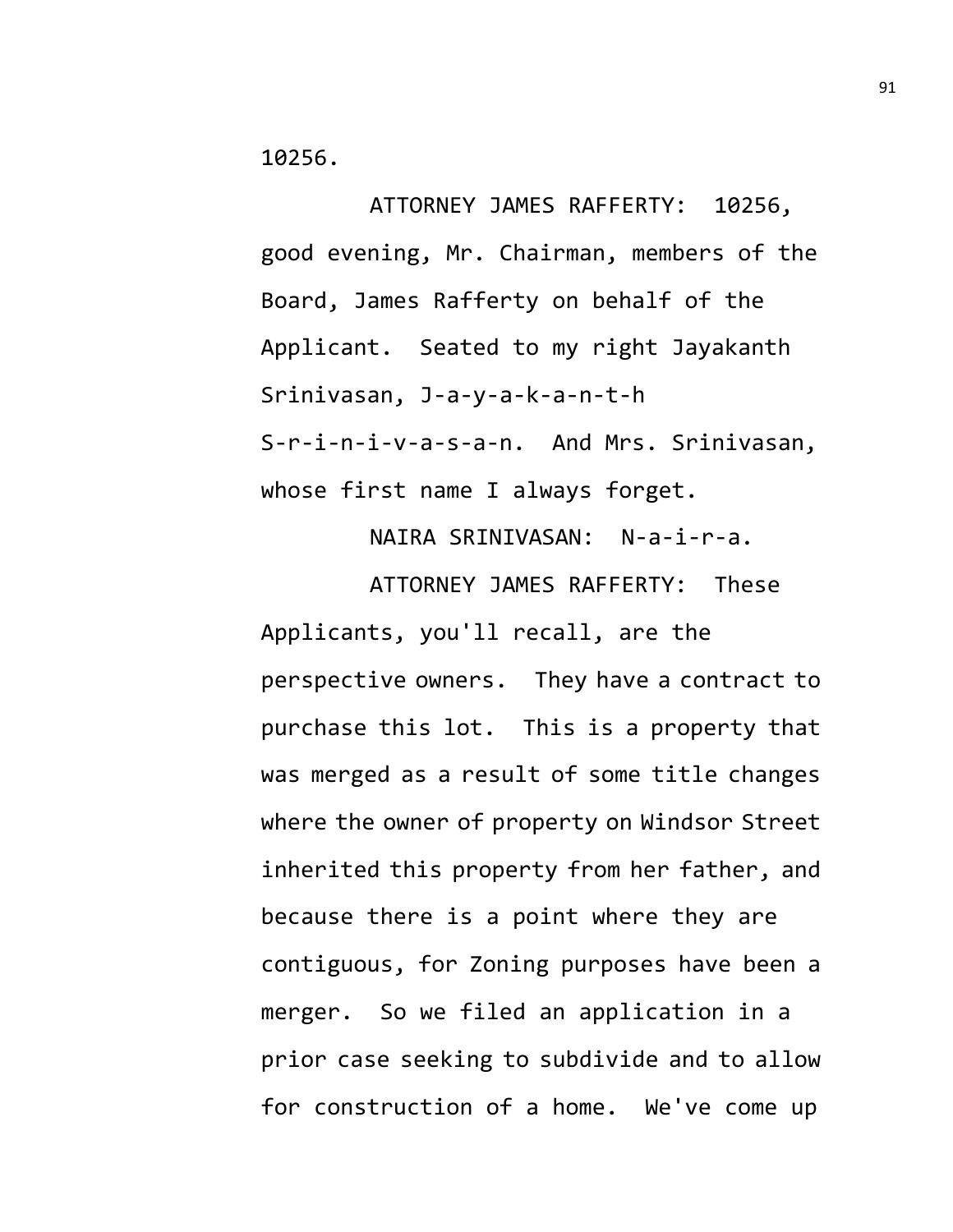with a revised design for the home that essentially, from a dimensional perspective, would have the effect of treating this property as though the merger had not occurred, and essentially allowing it to avail itself of the provision in the Ordinance that says undersized lots which are less than the minimum width and less than the minimum lot area, can have the benefit of seven and a half foot side yard setbacks.

The earlier house was in the original application had a somewhat unconventional design. It wasn't particularly well detailed. The Srinivasans hired an architect. In this exercise they provided I think a very well detailed and scaled home that fits nicely into the context of the neighborhood. The front elevation, I think, is particularly helpful in allowing the Board to see the relationship of the proposed house to the two abutting structures. Both of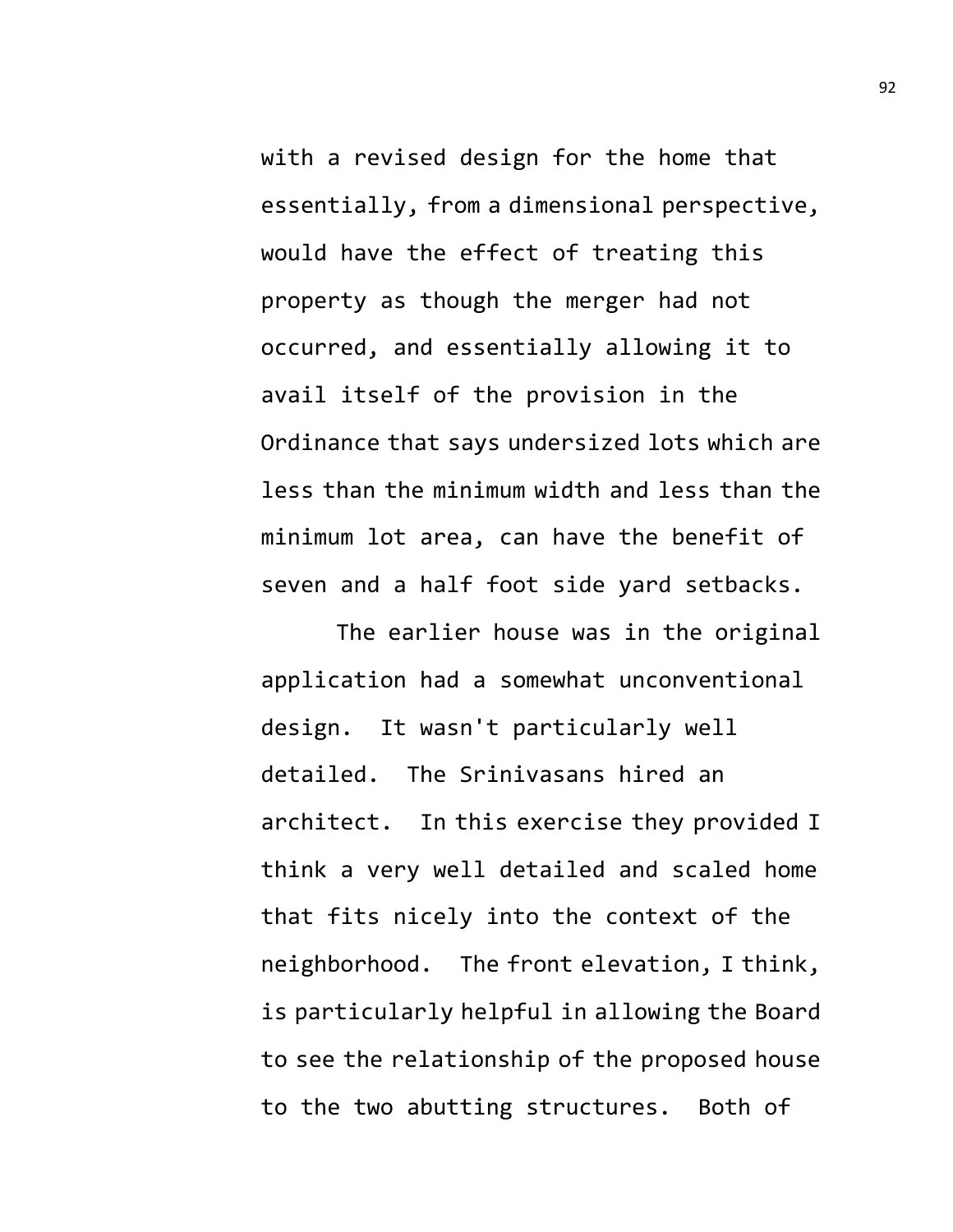those abutters are in favor. One of those abutters is here today. This will be a single-family house. It will be within the FAR allowed for the lot if the subdivision were to be approved. The new form of dimensional relief asks that the existing driveway, a curb cut be utilized for a parking space. As the Board knows, the minimum width of a parking space in Article 6 is eight and a half feet, although compact cars can be seven and a half feet, but to qualify for compact cars, you have to have at least five spaces before you can take advantage. So, I offer that by way of suggesting that it's not -- it's not the case where a seven and a half feet has been found to be an unworkable dimension for a space. It just so happens that compact spaces all around the city are allowed at seven and a half feet. So the request is for a Variance to allow for one foot reduction in the eight and a half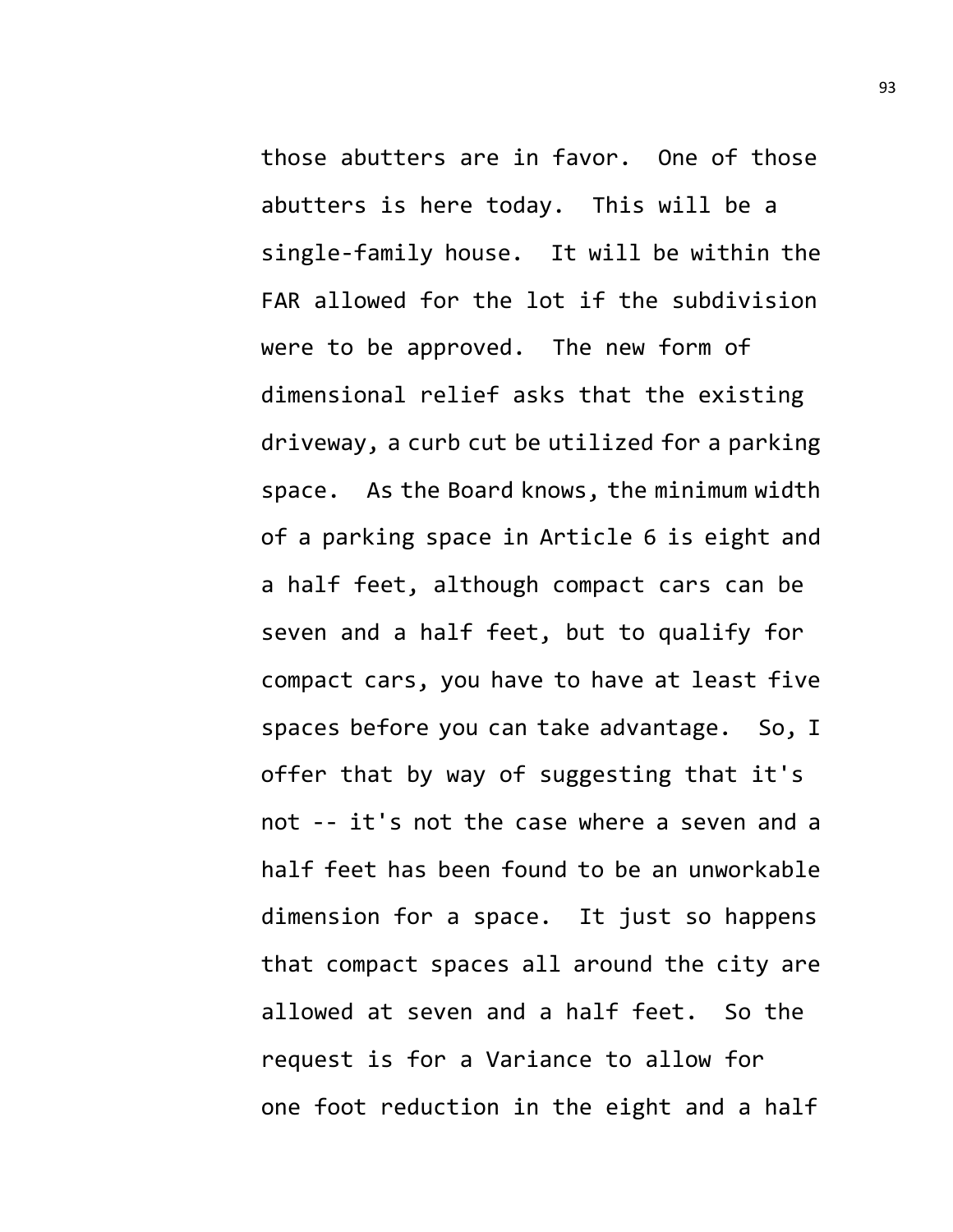foot width requirement. The parking is not within this front setback, and it can be located in this area because it's a single-family home with relationship to the side yards. This was the driveway in the location. The curb cut is existing when the prior house was there.

So, the application before you seeks essentially three things. It seeks to allow for a subdivision that will result in some non-conformities to the Windsor Street, lot because today the FAR of the structure on Windsor Street is determined by the entire lot size. None of those dimensions has changed.

This structure, if the subdivision were allowed, would be essentially conforming in terms of FAR, height. The front and rear setbacks conform. We're looking to have seven and a half foot side yard setbacks which I noted would have been the setback had this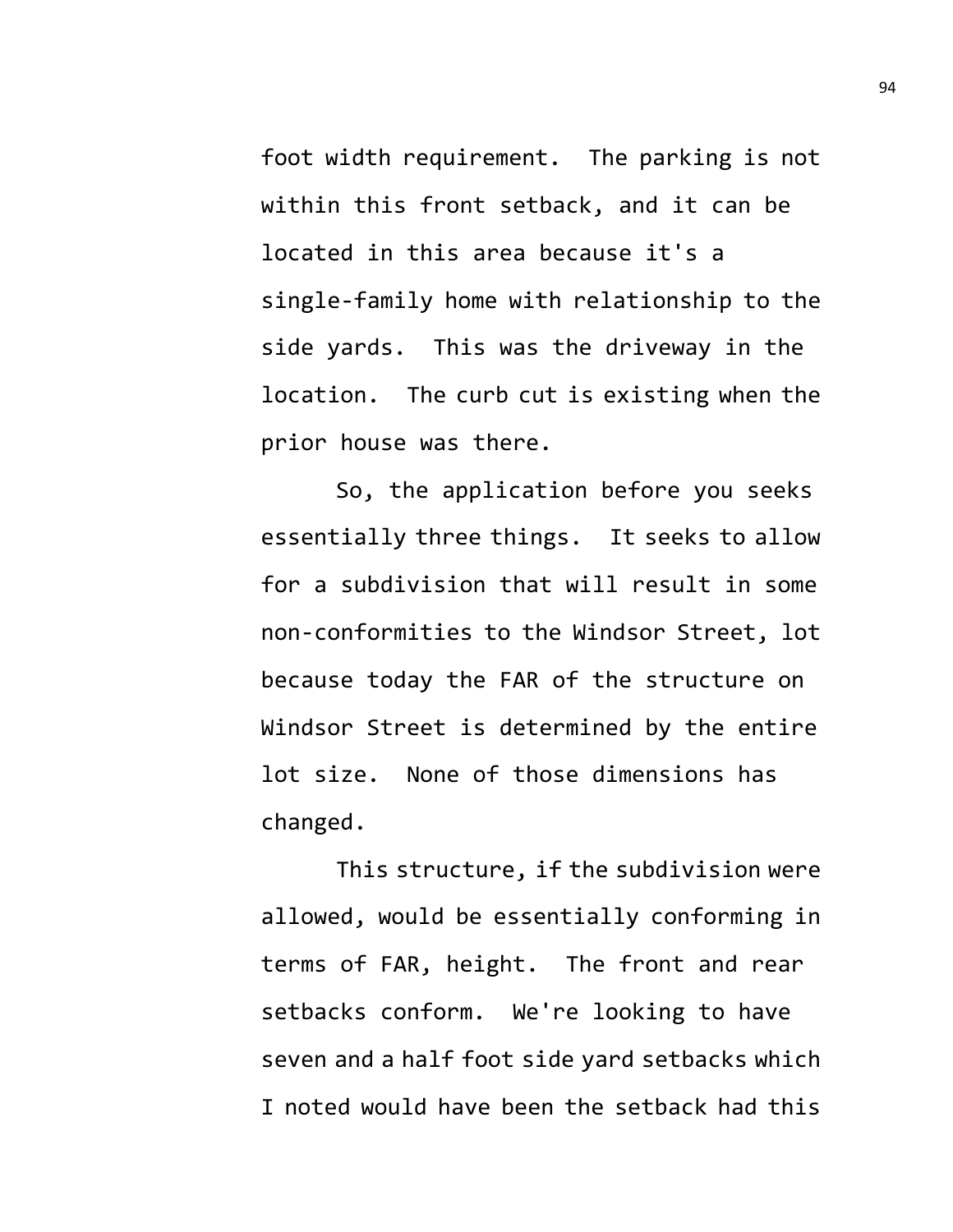lot, had these lots not merged because it was a lot that was on record prior to the adoption of Zoning Ordinance.

So the relief, then, is related to the side yard setbacks on this lot, plus whatever dimensional relief is needed for the Windsor Street property and also dimensional relief for the parking space to have the width of that space at seven and a half feet.

BRENDAN SULLIVAN: So if you can just run through, again, very briefly the relief. It's obviously an undersized lot and the --

TAD HEUER: Or it will be once we grant.

BRENDAN SULLIVAN: Once the subdivision goes through, you're going to -- right now the existing lot is 5528 with a subdivision. This particular lot on Union Street, 38 Union Street, will be 2697 of -- the Ordinance requires 5,000 square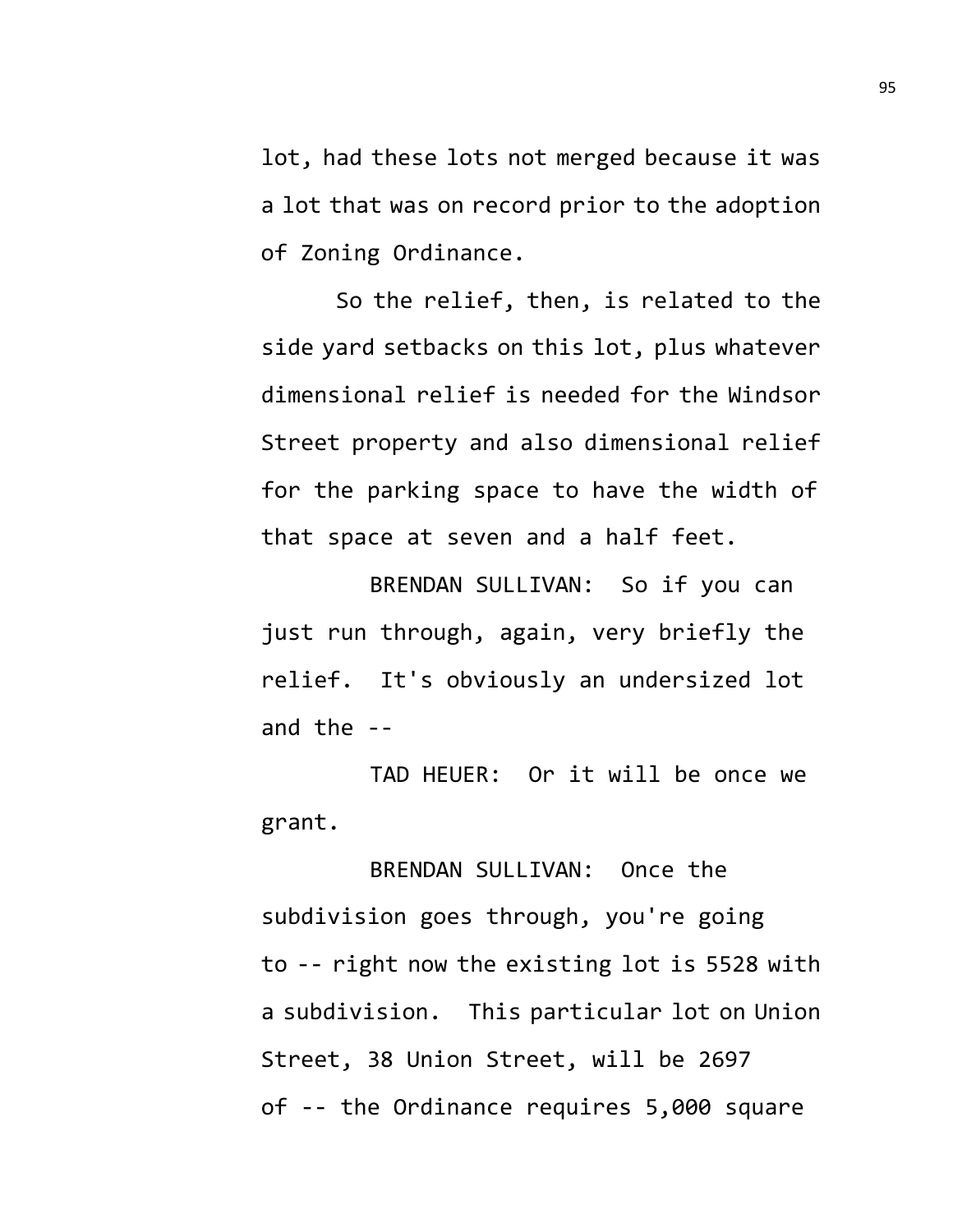feet.

ATTORNEY JAMES RAFFERTY: It would be 2728 or 2627?

SLATER ANDERSON: This plan says 2697.

ATTORNEY JAMES RAFFERTY: I apologize, 2697 for the Union Street, yes.

BRENDAN SULLIVAN: So after the subdivision, then you have a substandard lot at 38 Union Street. The ratios are at 0.72 in a 0.75 so we're in compliance there.

The lot area lot dwelling unit, the Ordinance required 1500 and you're providing 26, so you're fine there.

The width of the lot, and the Ordinance requires 50 feet, but you're providing 33.

ATTORNEY JAMES RAFFERTY: Well, that's unchanged essentially because the width is the width.

BRENDAN SULLIVAN: The width is the width. Okay.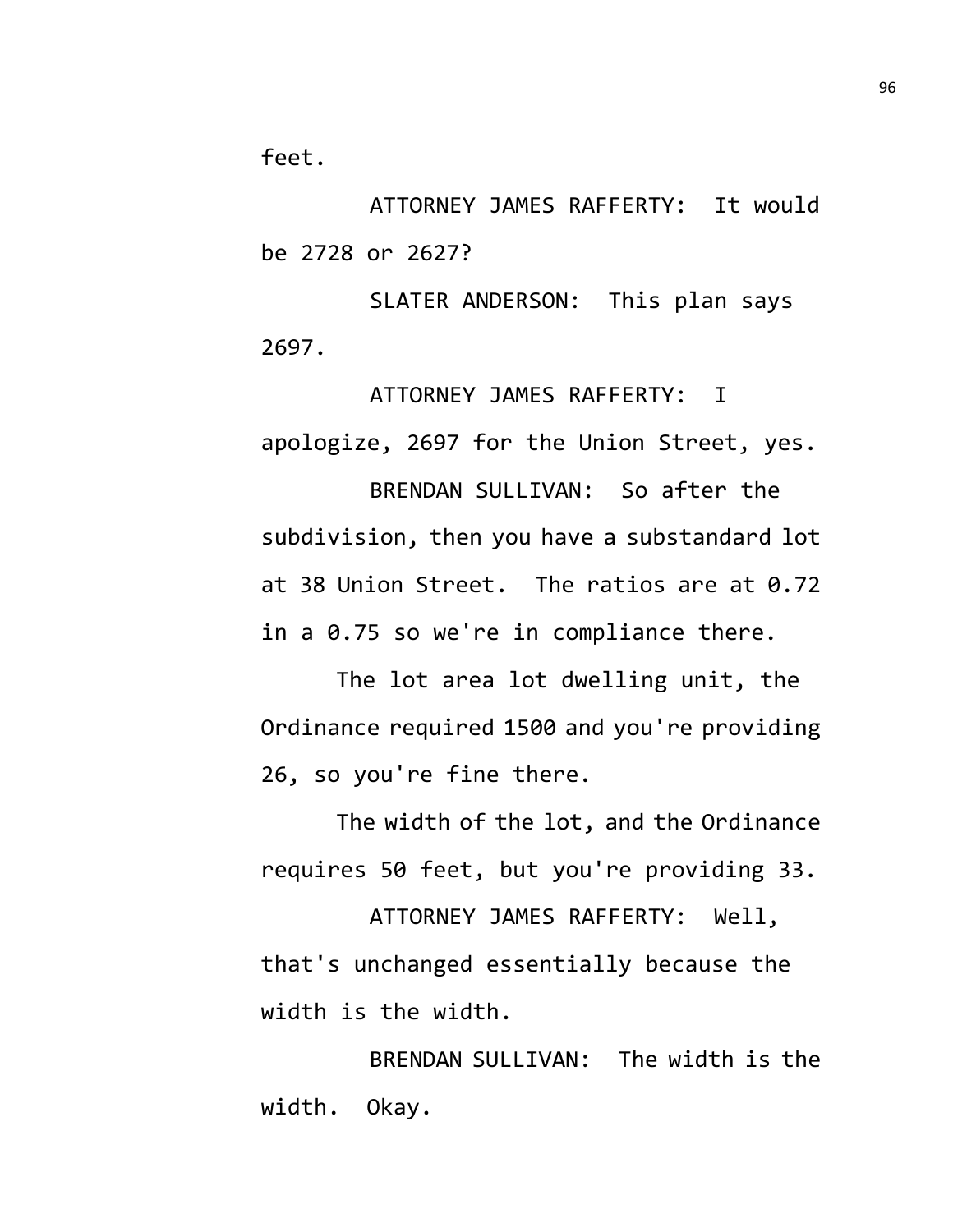And the depth of the lot is? ATTORNEY JAMES RAFFERTY: It is changed but there's no dimensional requirement associated with depth.

BRENDAN SULLIVAN: Okay.

The front of the setback is in a 10-foot -- the Ordinance requires 10-foot eight, and you're providing 10 feet. And I'm just wondering why that be in compliance.

ATTORNEY JAMES RAFFERTY: I'm not sure why the Ordinance requires 10. Is it, because of the formula.

RANJIT SINGANAYAGAM: Ordinance was 10 feet minimum.

ATTORNEY JAMES RAFFERTY: Ten feet, I think that's a misprint on our part.

BRENDAN SULLIVAN: Ten foot, eight is not correct?

ATTORNEY JAMES RAFFERTY: You're correct.

BRENDAN SULLIVAN: The rear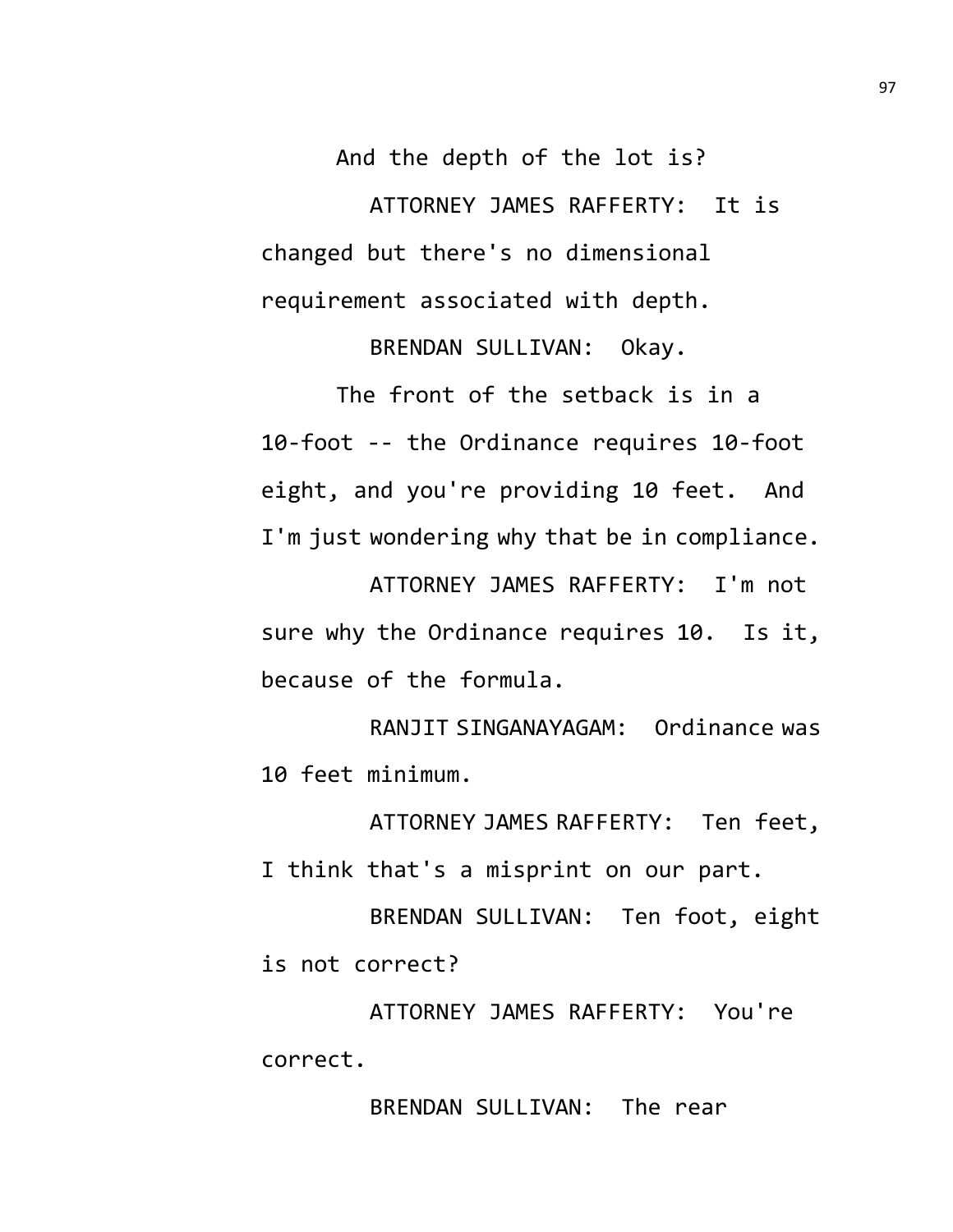proposes 34. The requirement is 25.

ATTORNEY JAMES RAFFERTY: Correct.

BRENDAN SULLIVAN: The left side, the Ordinance requires nine-foot, one, and you're providing seven-foot five. And on the right side, the Ordinance requires nine-foot, one and you're providing seven-foot, five.

And is there any particular reason not to be compliant with that?

ATTORNEY JAMES RAFFERTY: Well, it's a question of function. The house, if you look at the footprint of the house now, it's exceptionally narrow. And the floor plan of the house, then, is only 18 feet wide now. The thinking behind the seven-and-a-half foot side yard setback is that that is the permitted side yard setback for an undersized lot. So the relief has the effect of essentially undoing the merger that occurred as a result of the conveyance. So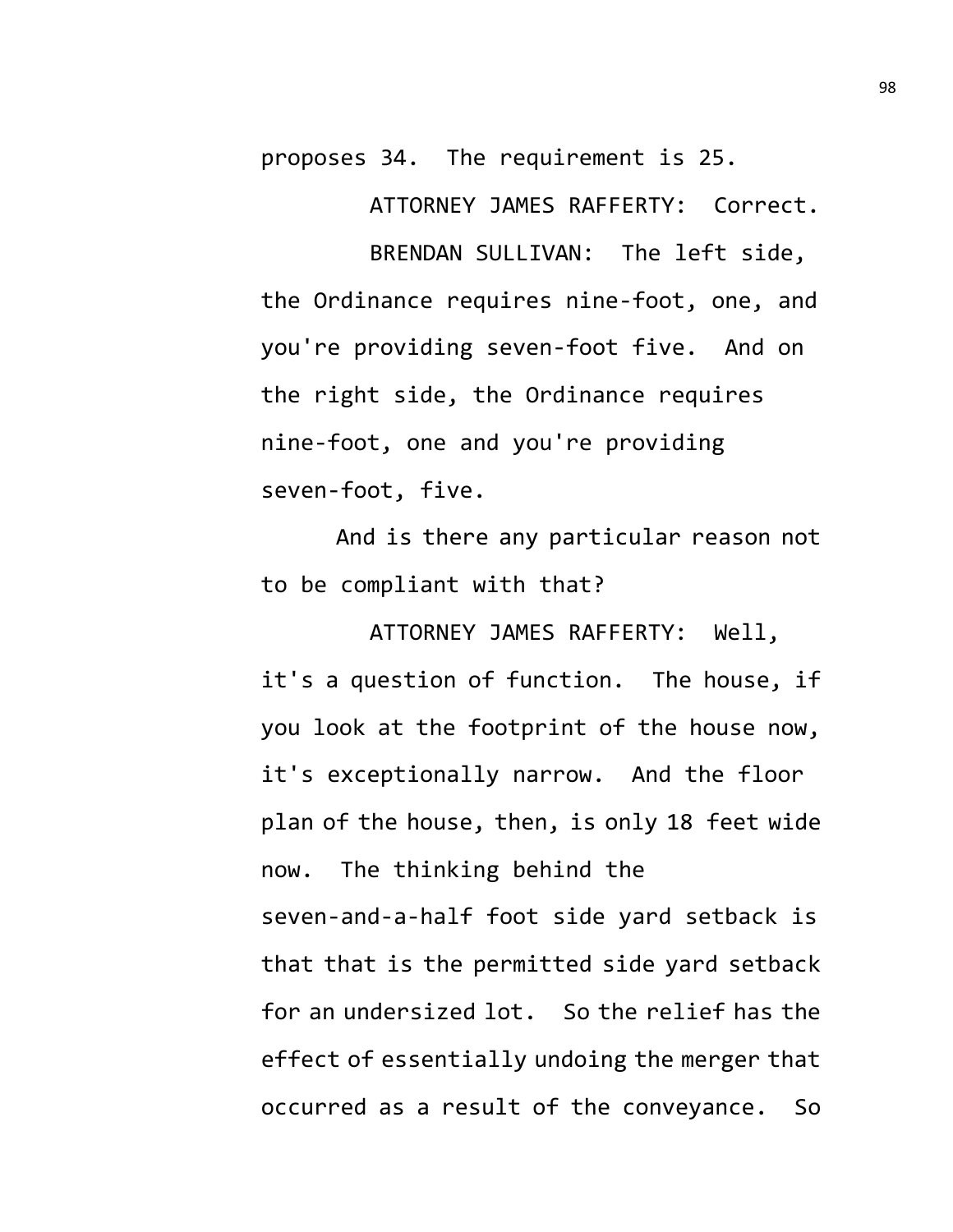when we were here last time, and we discussed this, we said we think we can come up with a footprint and a plan that has the effect of meeting the dimensional requirements as if the merger had not occurred, and that is what we've done here. So the seven -- the prior house had three and a half foot proposed side yard setbacks with parking occurring on the front. So we left here last time with the understanding that the seven and a half feet side yard setback that is permitted for lots of less than the required width and the required lot area, would be the benchmark that we would attempt to arrive at.

BRENDAN SULLIVAN: And where is that in the Ordinance?

RANJIT SINGANAYAGAM: 5.22.1. ATTORNEY JAMES RAFFERTY: 5.22.1. BRENDAN SULLIVAN: 5.22.1 is useable open space. Am I reading the wrong? ATTORNEY JAMES RAFFERTY: I always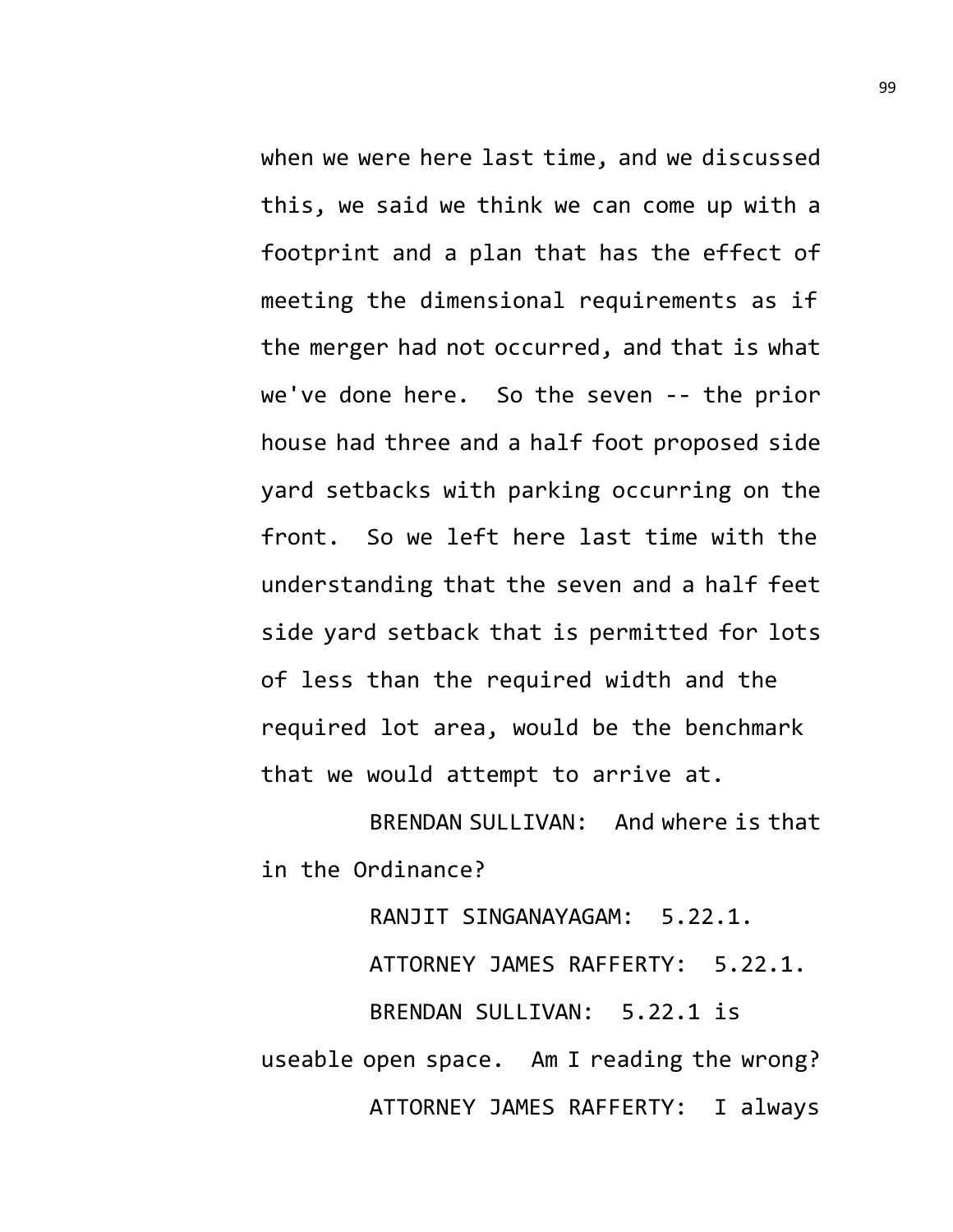bring my Ordinance and I didn't today.

BRENDAN SULLIVAN: All right. Okay, in cases of such lots of less than the required width, the sum of the two required side yards may not be more than 30 percent of a lot width except that each side yard shall be a minimum of seven feet, six inches. In case such lots of less than the required width, which is his, the sum of the required need not be more than 30 percent of the lot width. Which would be --

ATTORNEY JAMES RAFFERTY: 15 feet of 33.

BRENDAN SULLIVAN: Right. And so except that each shall be a minimum of seven feet, six inches.

ATTORNEY JAMES RAFFERTY: We meet the 30 percent but the minimum seven and a half. So that's -- so we designed to that standard based upon the deliberations at the last hearing that the lot would have but for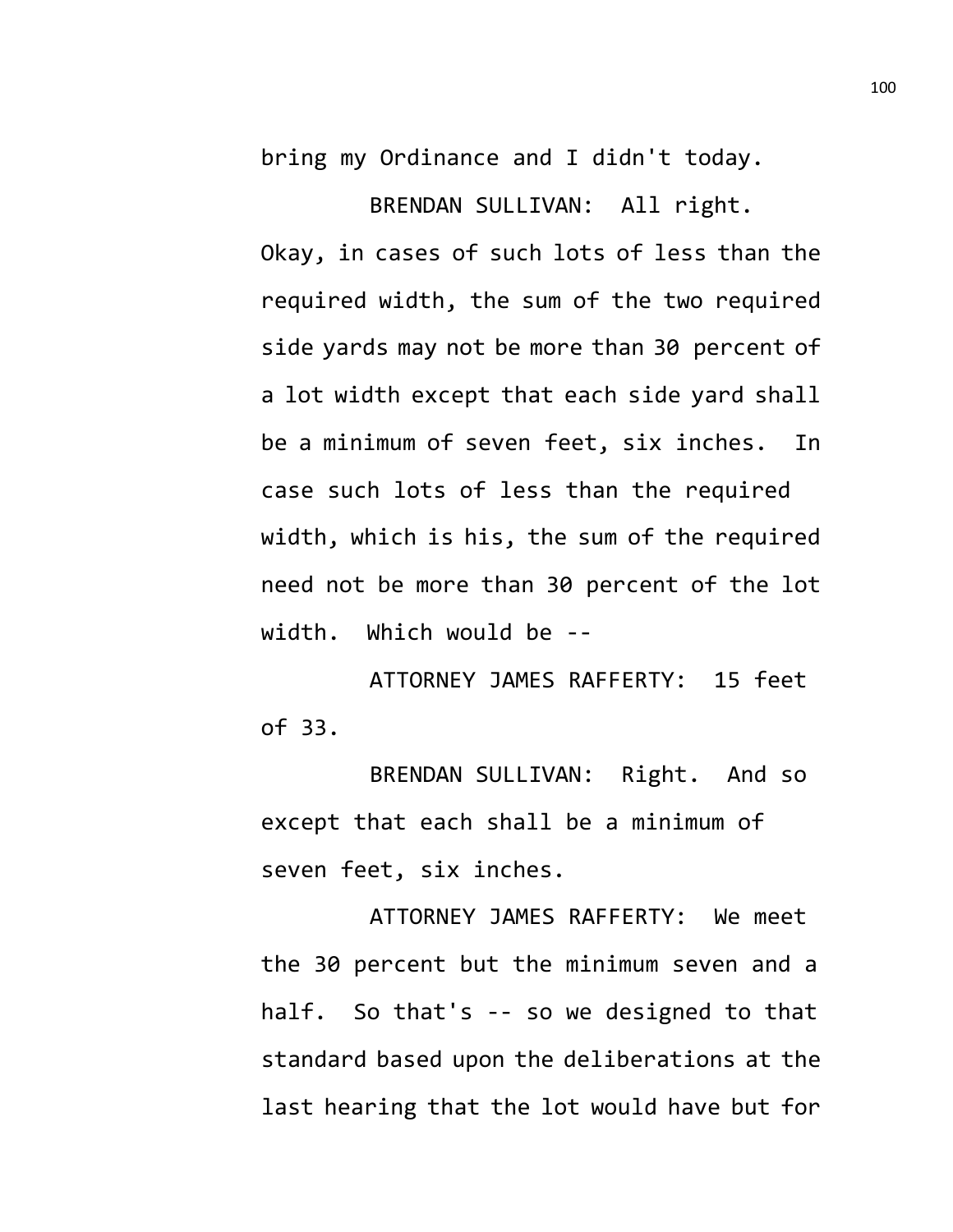the conveyance where the current owner included her husband's as a tenant by the entirety on this lot in the mid-nineties, had that not occurred, this lot would have qualified. We had the conversation, you recall, as to whether it was a buildable or unbuildable lot. In reality it was a buildable lot until such time as it's merged not withstanding its small size because it qualified for that exception.

BRENDAN SULLIVAN: Okay.

The height you're in compliance, 34 feet proposed and the Ordinance requires 35. The length, again, is the length. And so -- well, the length of the structure is at 38 and there was no Ordinance requirement. It's a math of the side yard setbacks. And the width is at 18 feet which, again, taking the seven-foot, five under 5.22.1 brings you to the 18-foot width. You take the width of the lot, come in seven-foot, five on the side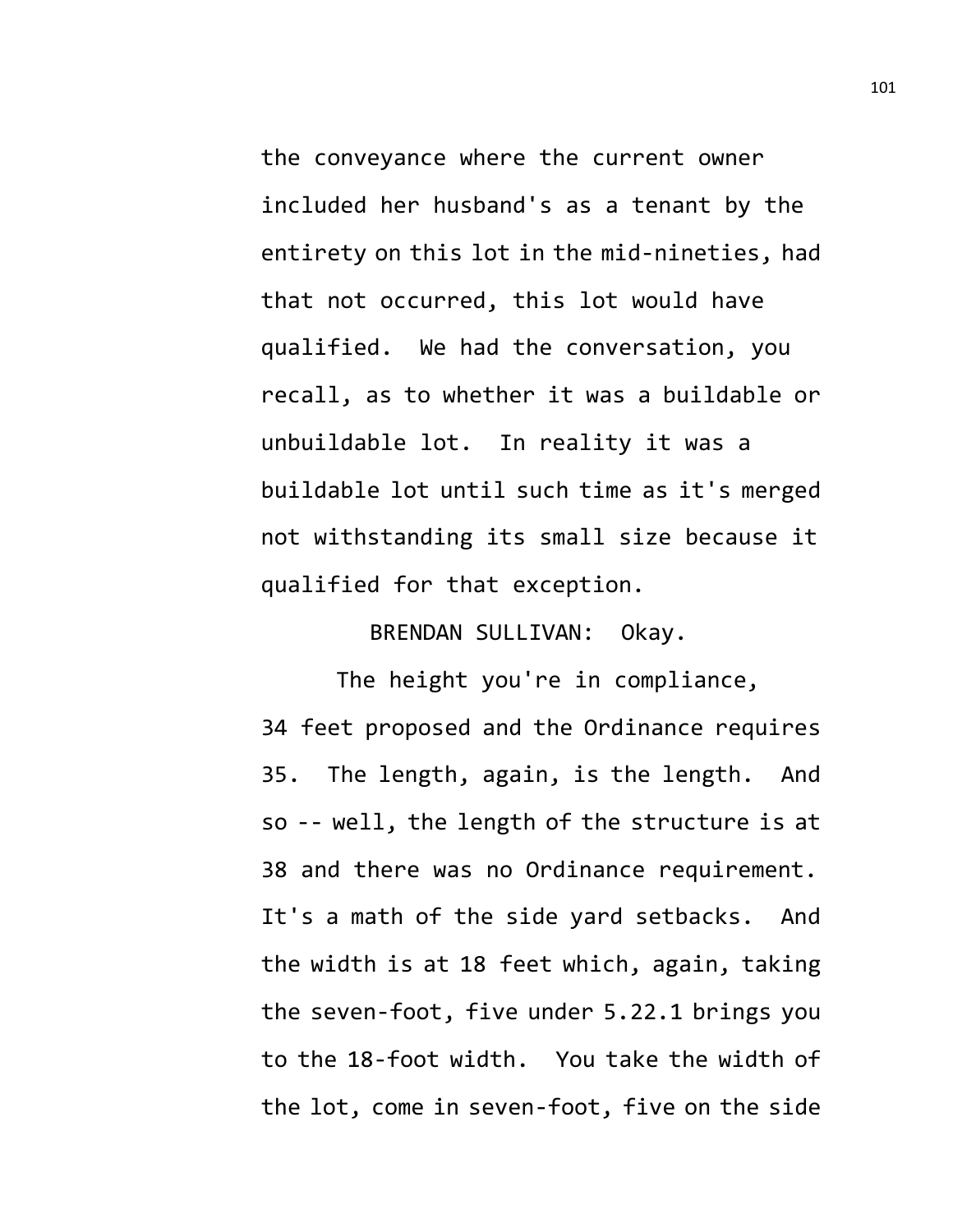yard and except for the front -- well, no, it would be the same. It's seven-foot.

SLATER ANDERSON: Seven-foot six. BRENDAN SULLIVAN: Seven and a half

feet. It says here 7.5 feet. So that's seven-foot, six inches.

ATTORNEY JAMES RAFFERTY: Right.

BRENDAN SULLIVAN: And the other one is at some at 7.8 inches.

ATTORNEY JAMES RAFFERTY: Right, it's not --

BRENDAN SULLIVAN: Or 7.8.

TAD HEUER: Can I ask about that? So you have a number of parking spaces; existing two, requested one, Ordinance requires two?

ATTORNEY JAMES RAFFERTY: Well, no. I mean, two is when it's a single lot because the other property has a two-car driveway. And then required is two, one for each dwelling. But on the lot itself it's only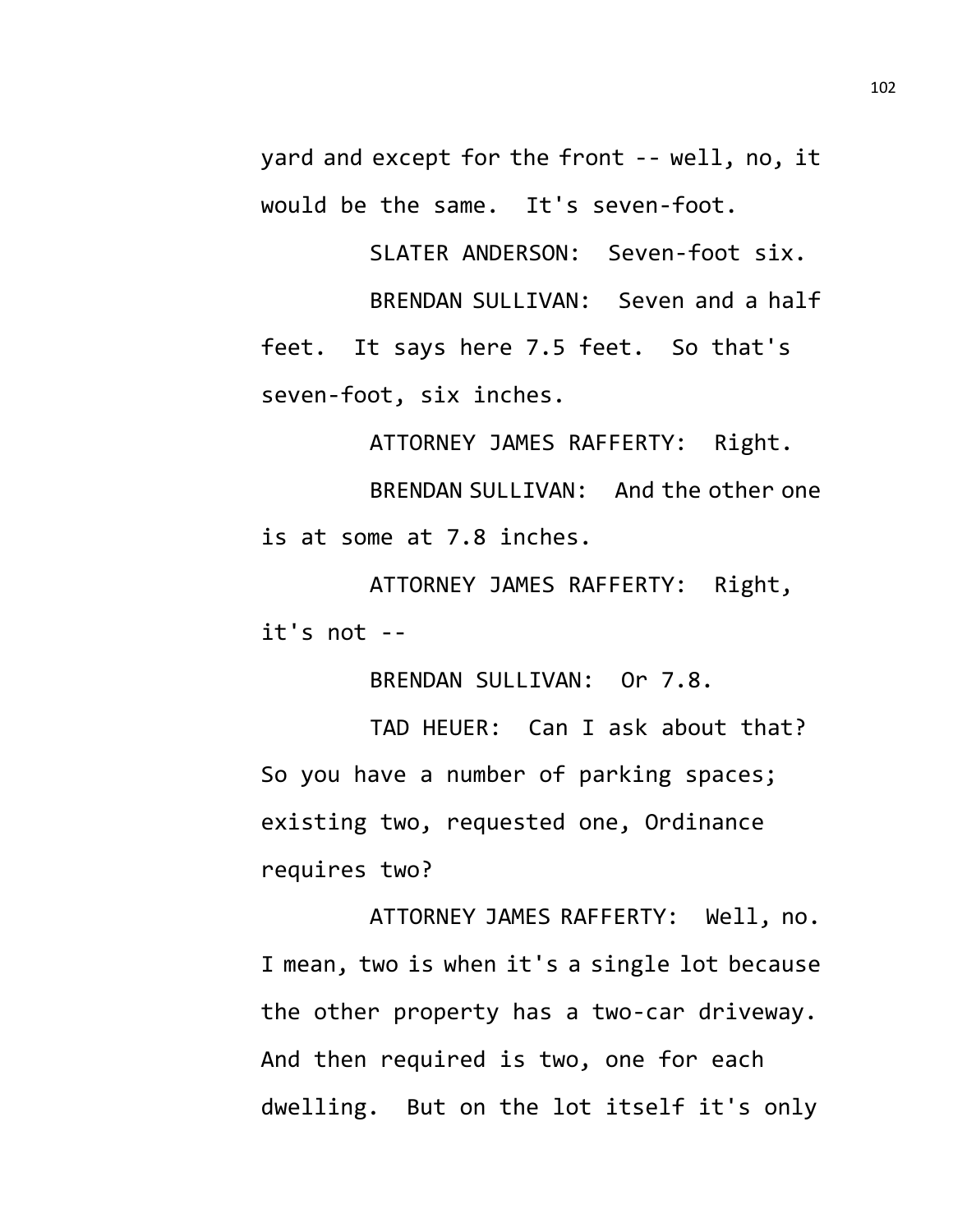one. So we're only proposing to have one.

TAD HEUER: And the same with the number of dwelling units. You're requesting two, that's the two on Windsor Street; is that right? You're requesting an additional one which will lead to three for the combined lots if they remain combined but they won't be two on Windsor Street and one on Union.

ATTORNEY JAMES RAFFERTY: Correct. But the combined lots can have three. So the density doesn't change. Because when you treat it as a combined lot of 4100 square feet, they can have three.

TAD HEUER: Would the Petitioners be open to submitting a dimensional form that clearly lists what the existing is for the merged lots and then what the existing are for the unmerged lots just for future reference should anyone go back to this file and not have the case history so they would see -- ATTORNEY JAMES RAFFERTY: Yes,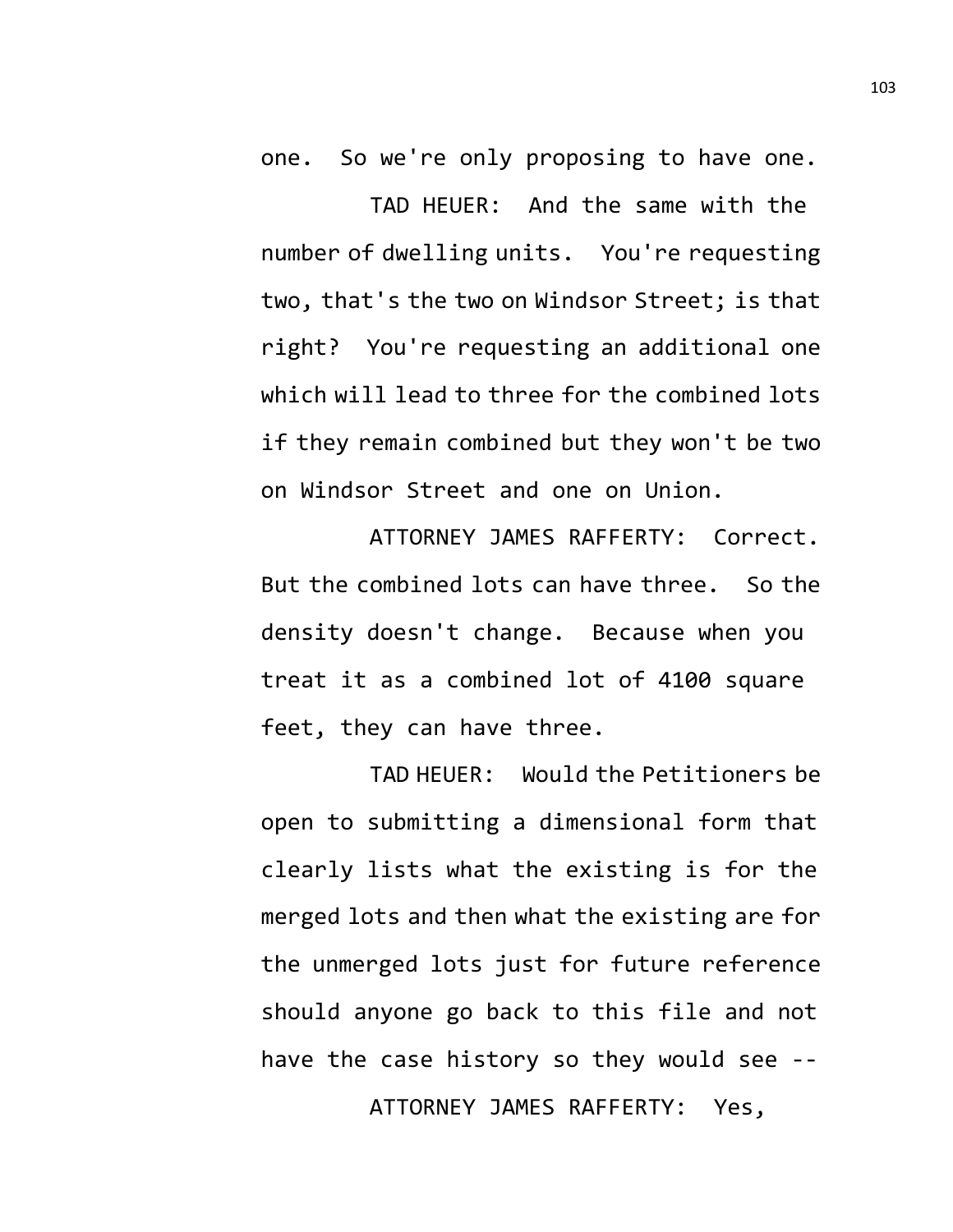well, I would have hoped that this does that. The first column is existing. It's treating the combined lots.

TAD HEUER: Yes.

ATTORNEY JAMES RAFFERTY: The second column as requested, separates the column into the Union Street lot and the Windsor Street lot.

TAD HEUER: It does? Well, I guess my question is really can there be a second column for Windsor Street because Windsor Street's numbers are going to change?

ATTORNEY JAMES RAFFERTY: I'm using it from the other case. I think that dimensional form is only modified for the parking. I apologize. Maybe I should submit this.

TAD HEUER: That would be great.

ATTORNEY JAMES RAFFERTY: That's in the other case just what you suggested. The two.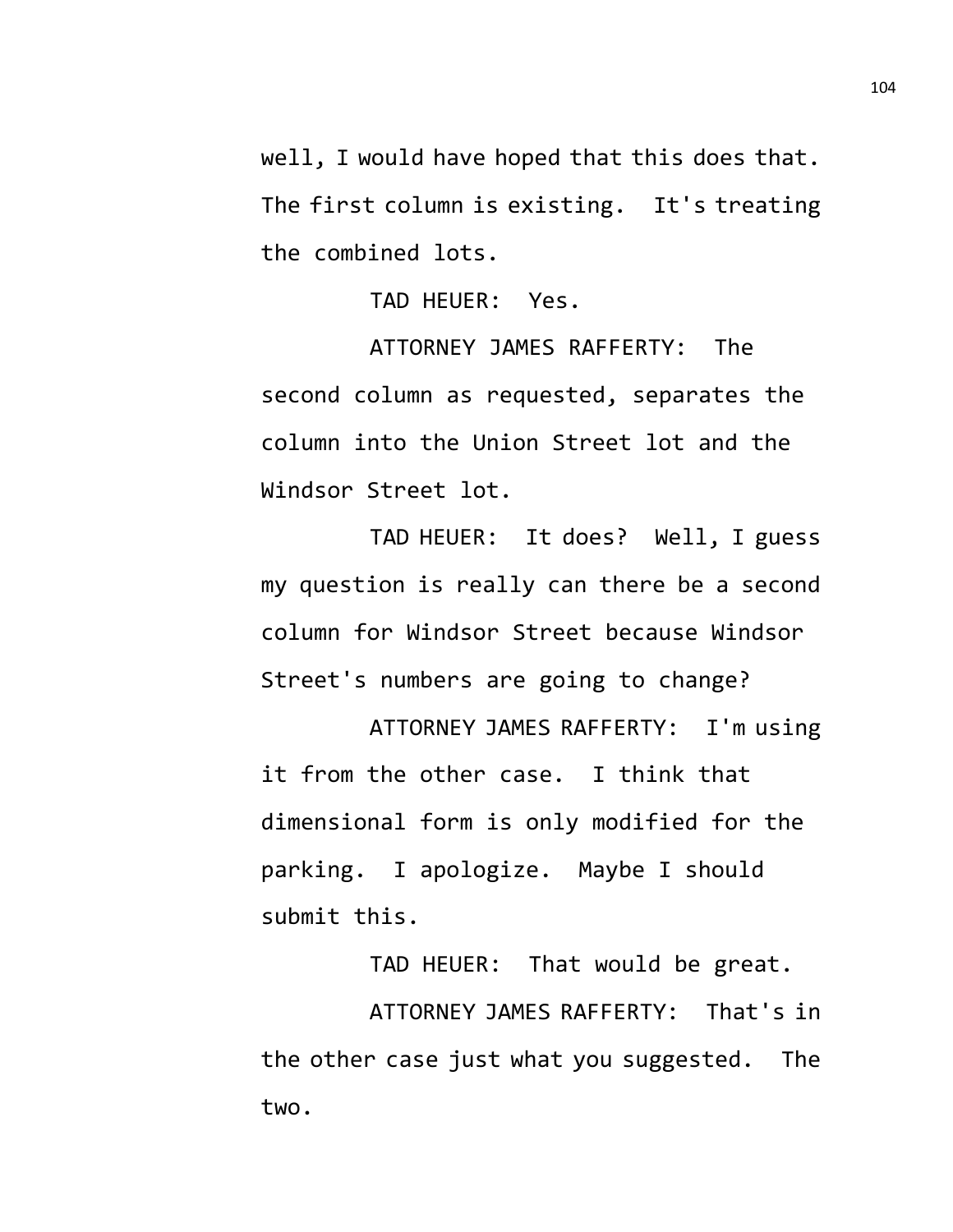TAD HEUER: Yes, that's much more usable.

BRENDAN SULLIVAN: All right, so, these numbers are reflective of the both plot plans and subdivision plans?

ATTORNEY JAMES RAFFERTY: Yes.

BRENDAN SULLIVAN: Both Windsor and also for Union Street.

ATTORNEY JAMES RAFFERTY: And the only change -- can I see that for a minute? I'm noticing when we got the survey back, the lot area, we have here -- I just want to make a change. The proposed lot area that is on this dimensional form is off by two or three feet from the subdivision plan.

I apologize. So the lot area on this form should be --

BRENDAN SULLIVAN: For which house? Which lot?

ATTORNEY JAMES RAFFERTY: For both. It's 2821 for Windsor and 2697 for....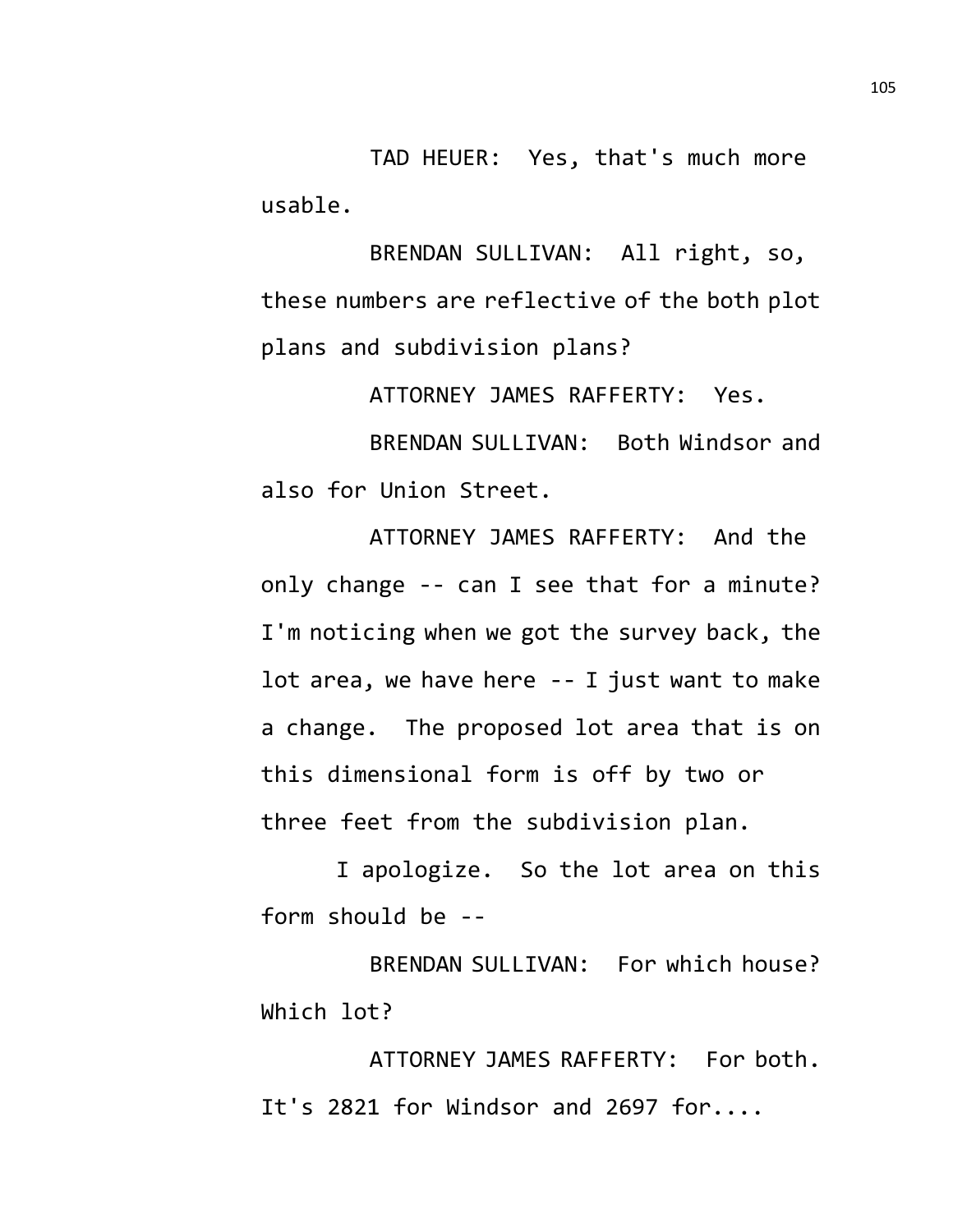BRENDAN SULLIVAN: For Union. ATTORNEY JAMES RAFFERTY: For Union.

BRENDAN SULLIVAN: Okay. Any questions, Doug, at this point?

DOUGLAS MYERS: Just one. You mentioned, Mr. Rafferty, earlier in connection with tonight's ruling there would be relief for the Windsor Street lot. Aside from not enforcing the merger doctrine, what other -- under what relief do you contemplate for the Windsor Street lot tonight?

ATTORNEY JAMES RAFFERTY: Well, what happens then is the FAR of the Windsor Street lot gets reduced because the size of the structure remains the same, but the lot area gets reduced.

TAD HEUER: Increased. FAR increased.

ATTORNEY JAMES RAFFERTY: I apologize. The FAR becomes increased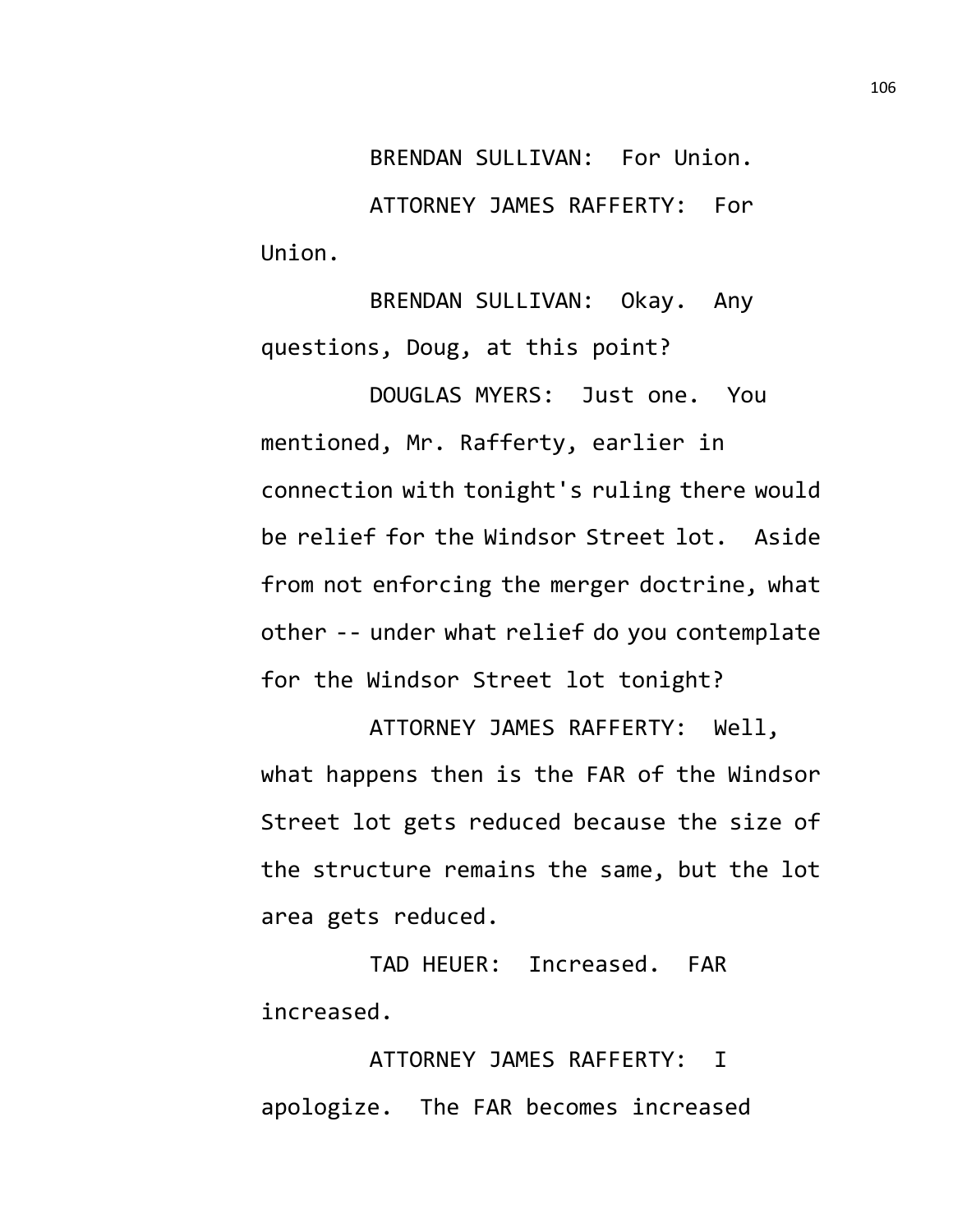because right now that structure sits on the combined lots. Nothing happens to that structure in terms of alterations, but by reducing the size of the lot, there are two changes. That lot in its current form, I'm not sure has a rear setback because it runs between the two streets between Union and Windsor. There might be a little piece where it does, but that setback changed. The sides and the front don't change. I'd say the significant change to the Windsor Street lot is it returns to the FAR it had prior to the merger of the lots.

DOUGLAS MYERS: Okay.

BRENDAN SULLIVAN: So the number goes up because the land comes away?

ATTORNEY JAMES RAFFERTY: Exactly. The denominator gets reduced and thus the FAR.

> DOUGLAS MYERS: That's all. ATTORNEY JAMES RAFFERTY: But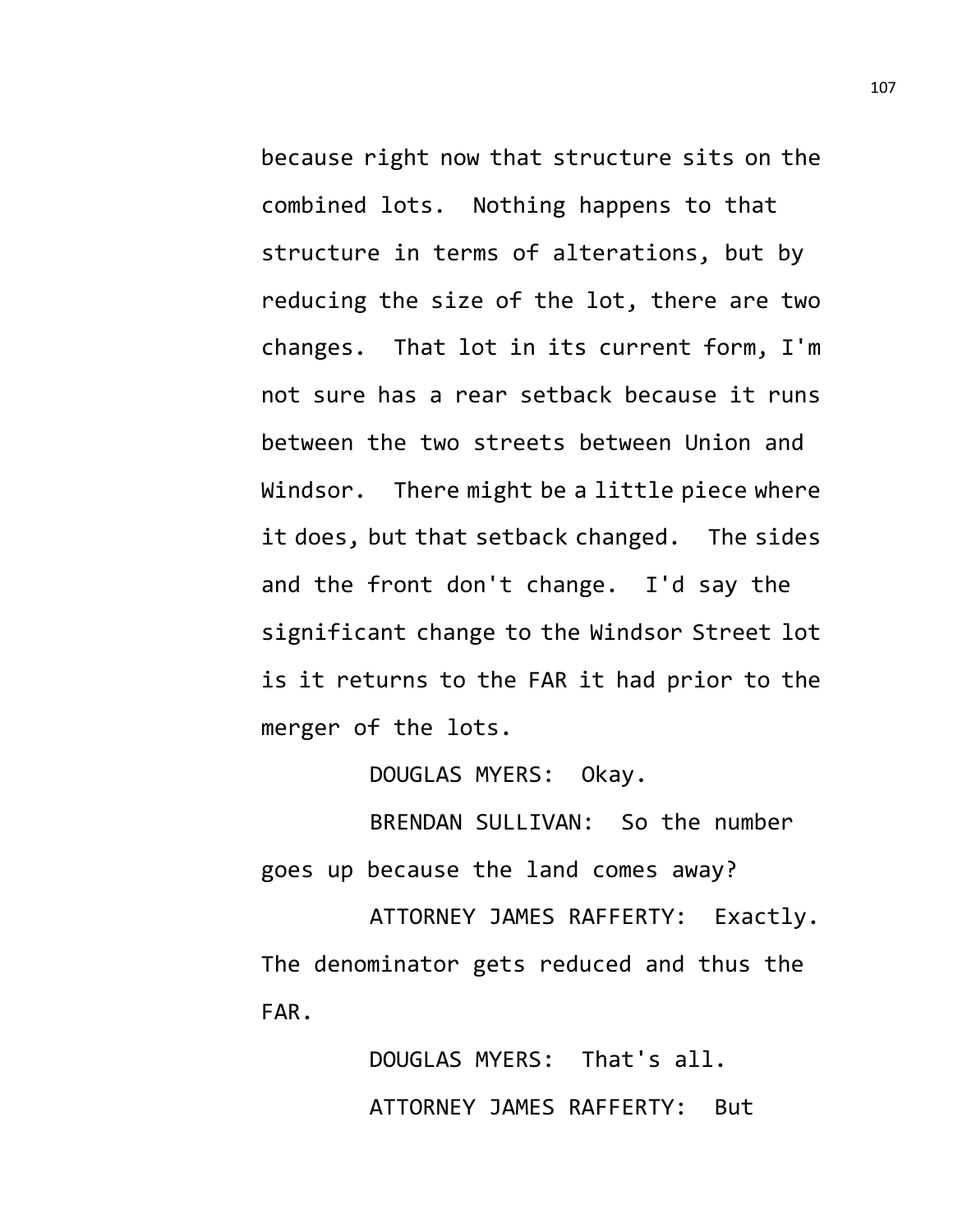overall not by much. I mean, if you see the numbers, it's pretty -- I mean, it does get reduced but....

BRENDAN SULLIVAN: All right. Slater?

SLATER ANDERSON: No comments.

BRENDAN SULLIVAN: Tim, anything?

TIMOTHY HUGHES: No.

BRENDAN SULLIVAN: Tad, anything at this point?

TAD HEUER: No.

BRENDAN SULLIVAN: Let me open it to public comment.

Is there anybody here who would like to speak on the matter case No. 10256, 38 Union and 369 Windsor Street.

(No Response.)

ATTORNEY JAMES RAFFERTY: There was an abutter present, but she had to leave.

BRENDAN SULLIVAN: Abutters's name and address.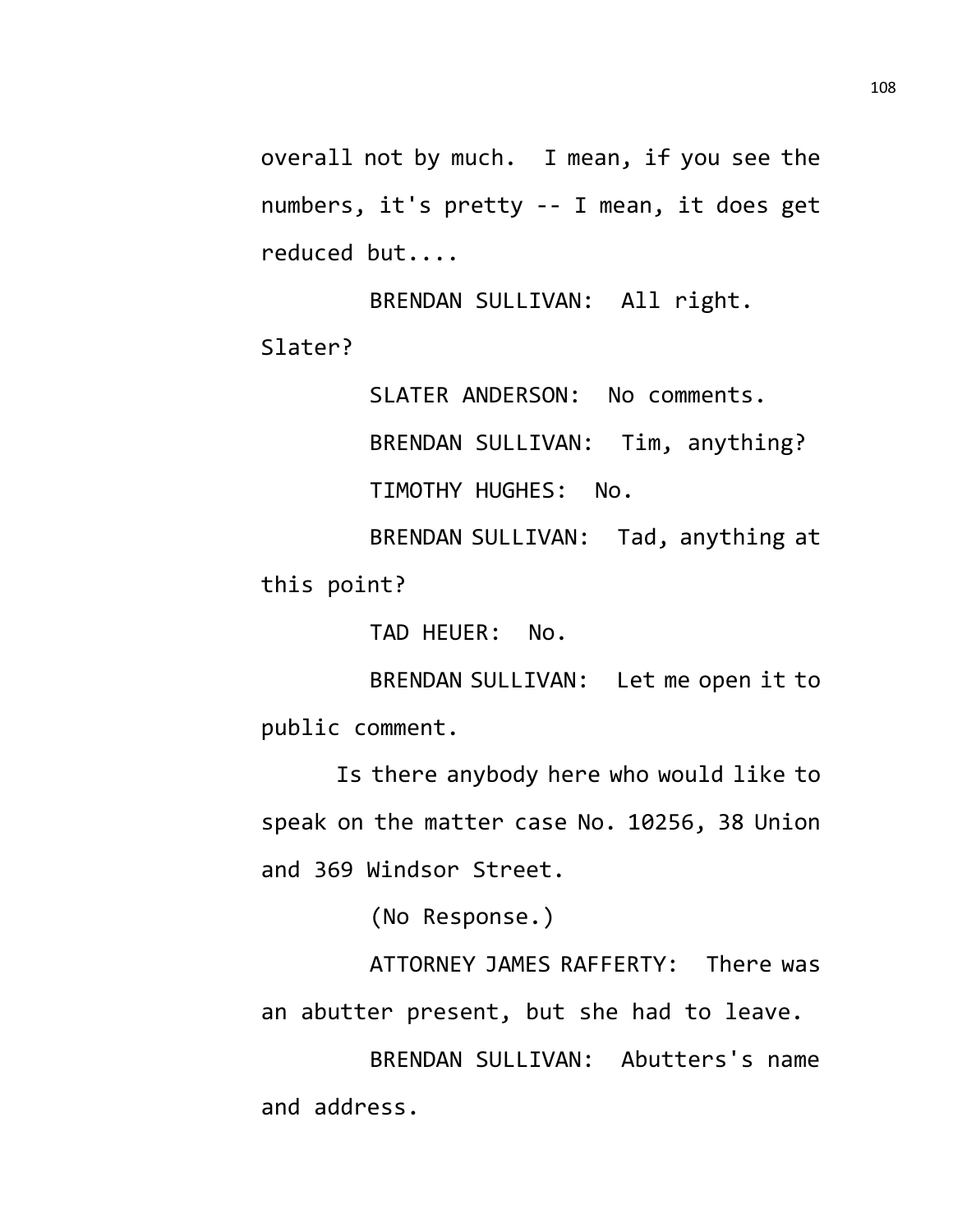ATTORNEY JAMES RAFFERTY: Do you have a name? We have a rendering of her home. NAIA SRINIVASAN: Jayakanth has it. ATTORNEY JAMES RAFFERTY: She was present.

BRENDAN SULLIVAN: Was it 34 Union? JAYAKANTH SRINIVASAN: 36 Union, sir.

BRENDAN SULLIVAN: I'm sorry, the one at 36 Union?

JAYAKANTH SRINIVASAN: Yes, sir. BRENDAN SULLIVAN: Nuien van Thnah,  $T-h-n-a-h$ .

JAYAKANTH SRINIVASAN: Yes, sir.

BRENDAN SULLIVAN: Let the record show that the abutter at 36 Union Street was present, did not voice any opposition.

ATTORNEY JAMES RAFFERTY: And we would represent, and the Board can attach whatever weight they choose appropriate to this representation, but we were sitting with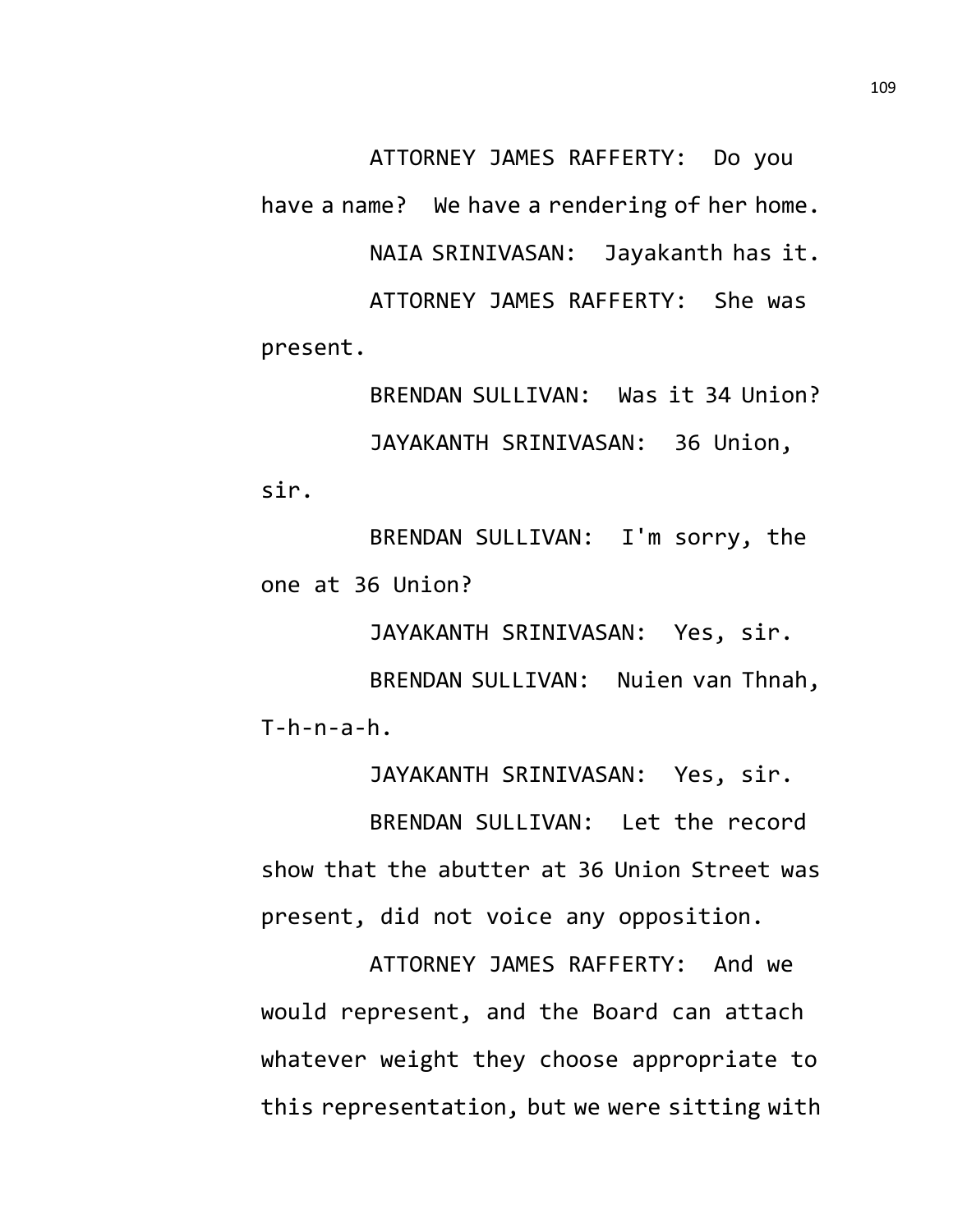the abutter and she was supportive but did have a time constraint and wasn't sure she would be able to remain.

BRENDAN SULLIVAN: All right. And there's no other correspondence in the file. Let me close public comment at the point.

And Mr. Rafferty, any last comments?

ATTORNEY JAMES RAFFERTY: Only that I appreciate -- I know the Board has spent a considerable amount of time in this case. It is a case that I think because of the unique shape of this lot, we had extensive conversation in the prior case that I would think is relevant here in terms of the unique shape. This, the contiguous nature of this lot is limited. It does not line up as a perfect rectangle. It does result in a strange configuration. It was commented upon by other Board members that it creates a gap in the streetscape. It's not as though it's a side yard. In some neighborhoods when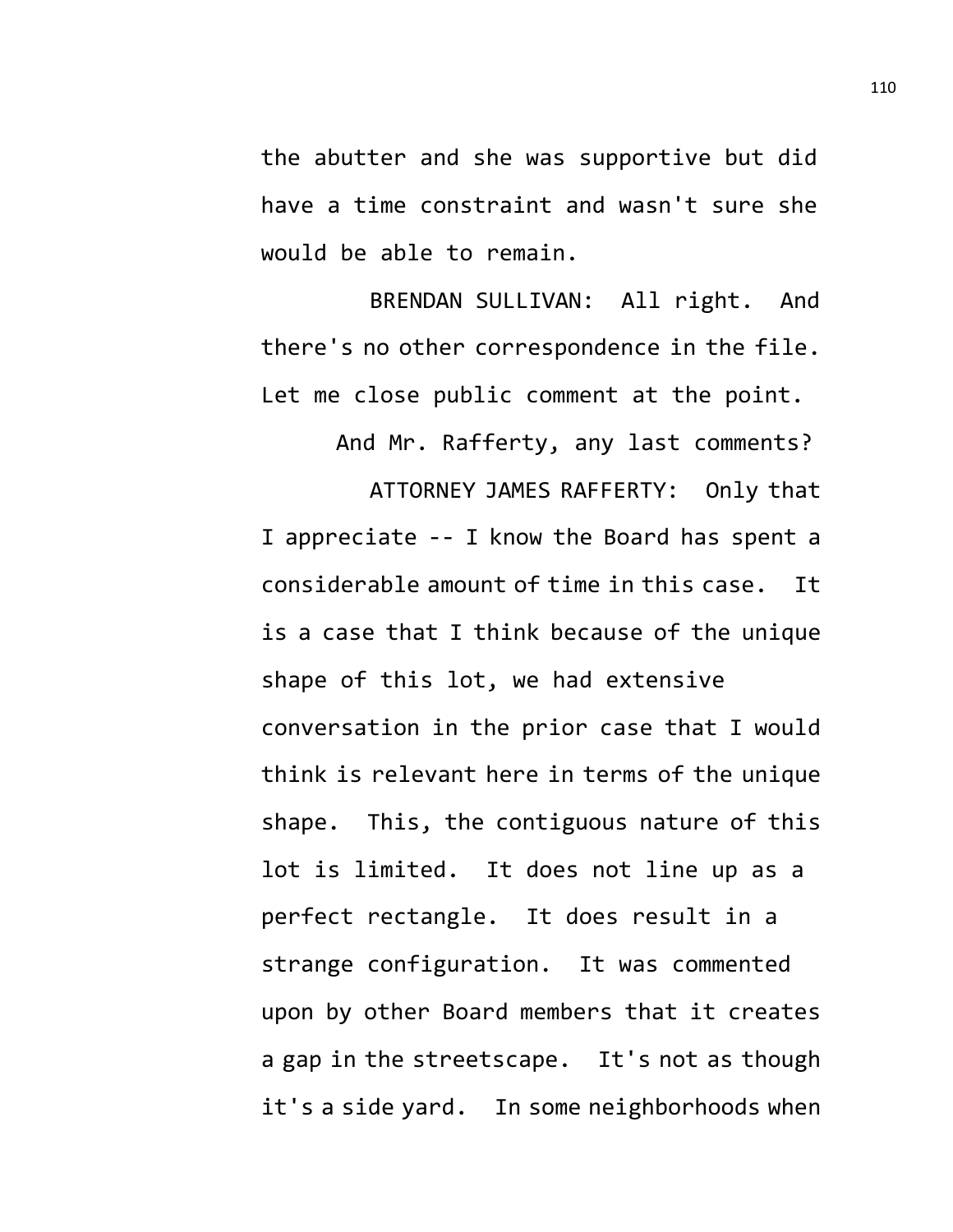a merger occurs, it provides a nice open space and separation in properties. Such is not the case here. And for the reasons that the Board -- four members of this Board found it compelling to continue this case, I would ask that the Board find that there's a necessary hardship here to grant the relief for the subdivision for the construction of the new home and for the reduction in the size of the parking space.

BRENDAN SULLIVAN: Okay.

All right. Mr. Myers anything?

DOUGLAS MYERS: Always me.

BRENDAN SULLIVAN: I always turn to the right first.

DOUGLAS MYERS: Well, no, let's hope I'm right on this one. This is a good example of the series of lesser evil choices that arise once the Board decides not apply the merger doctrine. But given that I was not in favor of applying the merger doctrine in this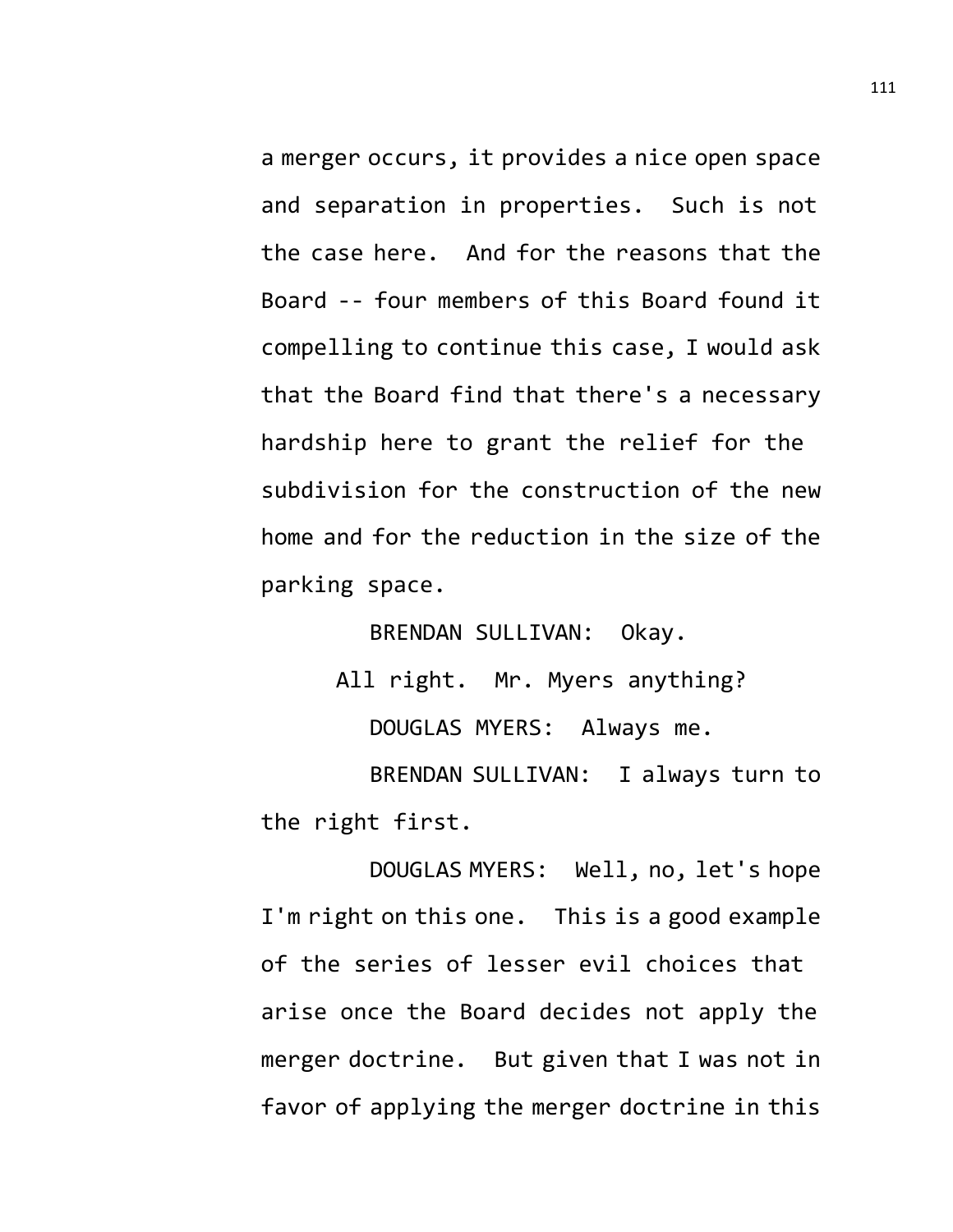case, I am content with where the series of lesser evil choices have brought us, and I believe that the designs submitted for this house at 38 Union Street is consistent with what the Board has said and asked for in previous hearings and I believe the it's very attractive and it will add to the streetscape of Union Street on a lot that has historically supported the building of similar stature so I would be in favor.

BRENDAN SULLIVAN: Slater.

SLATER ANDERSON: This has been a process, and I think it's come to a good conclusion. I think the redesign of the house is favorable, and I think it's a reasonable house for an undersized lot, and happy to undo a mistake in merger that occurred in the past as a good outcome I think of this. And I think it will improve the streetscape and add favorably to the city's housing stock. So I'm in favor.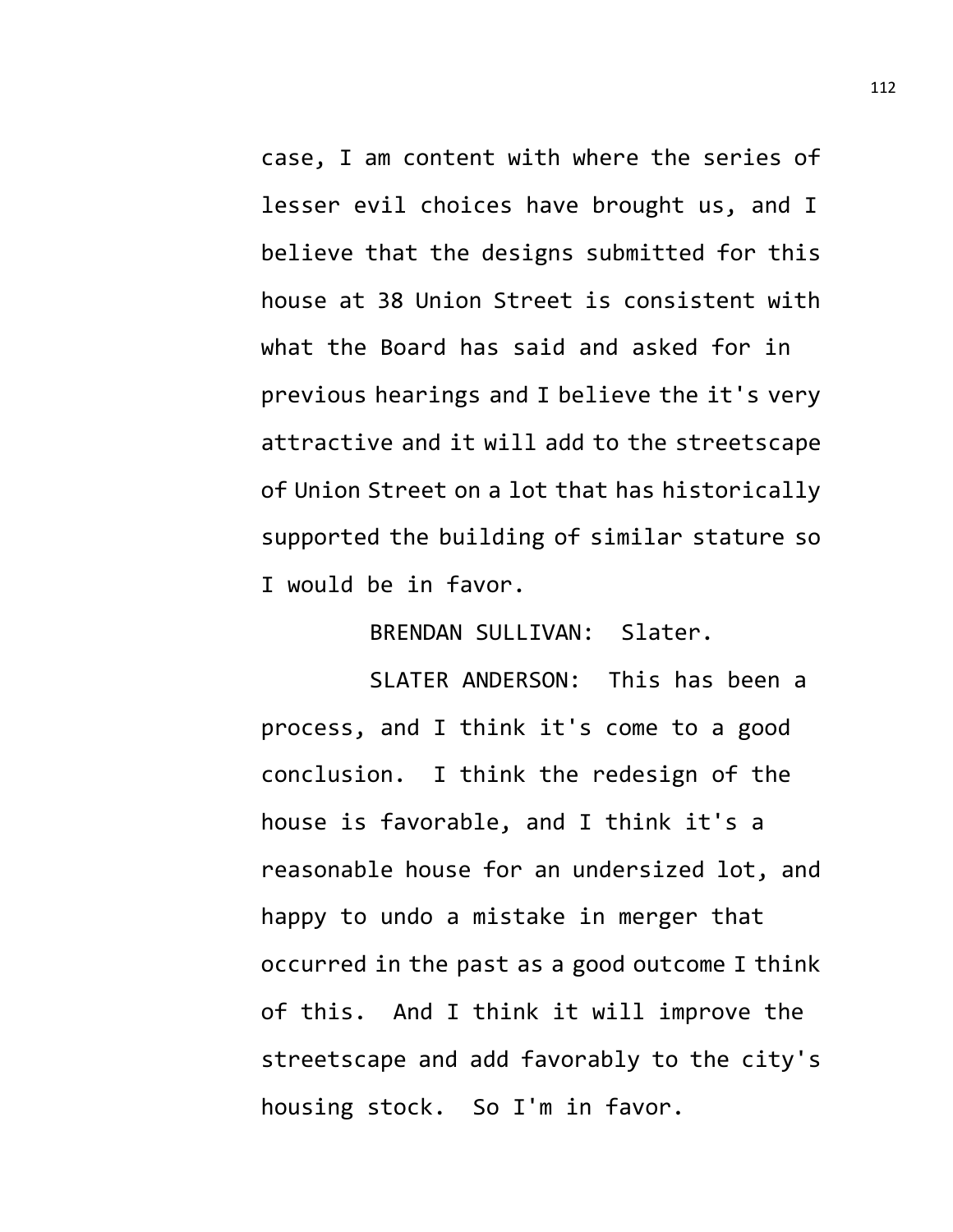BRENDAN SULLIVAN: Okay. Tim.

TIMOTHY HUGHES: I'm in favor of, it too, for all those reasons that were already said. And rest assured I live about four blocks away and it's not going to be the smallest house in this neighborhood. And you can raise kids in the house this size, too, if you're so inclined.

JAYAKANTH SRINIVASAN: That's our wish.

ATTORNEY JAMES RAFFERTY: Well, they've started with one. But depending how late the hearing goes....

TIMOTHY HUGHES: Once they graduate from college, the house becomes down right spacious again.

NAIA SRINIVASAN: Looking forward to that.

ATTORNEY JAMES RAFFERTY:

Six months old?

BRENDAN SULLIVAN: Mr. Heuer.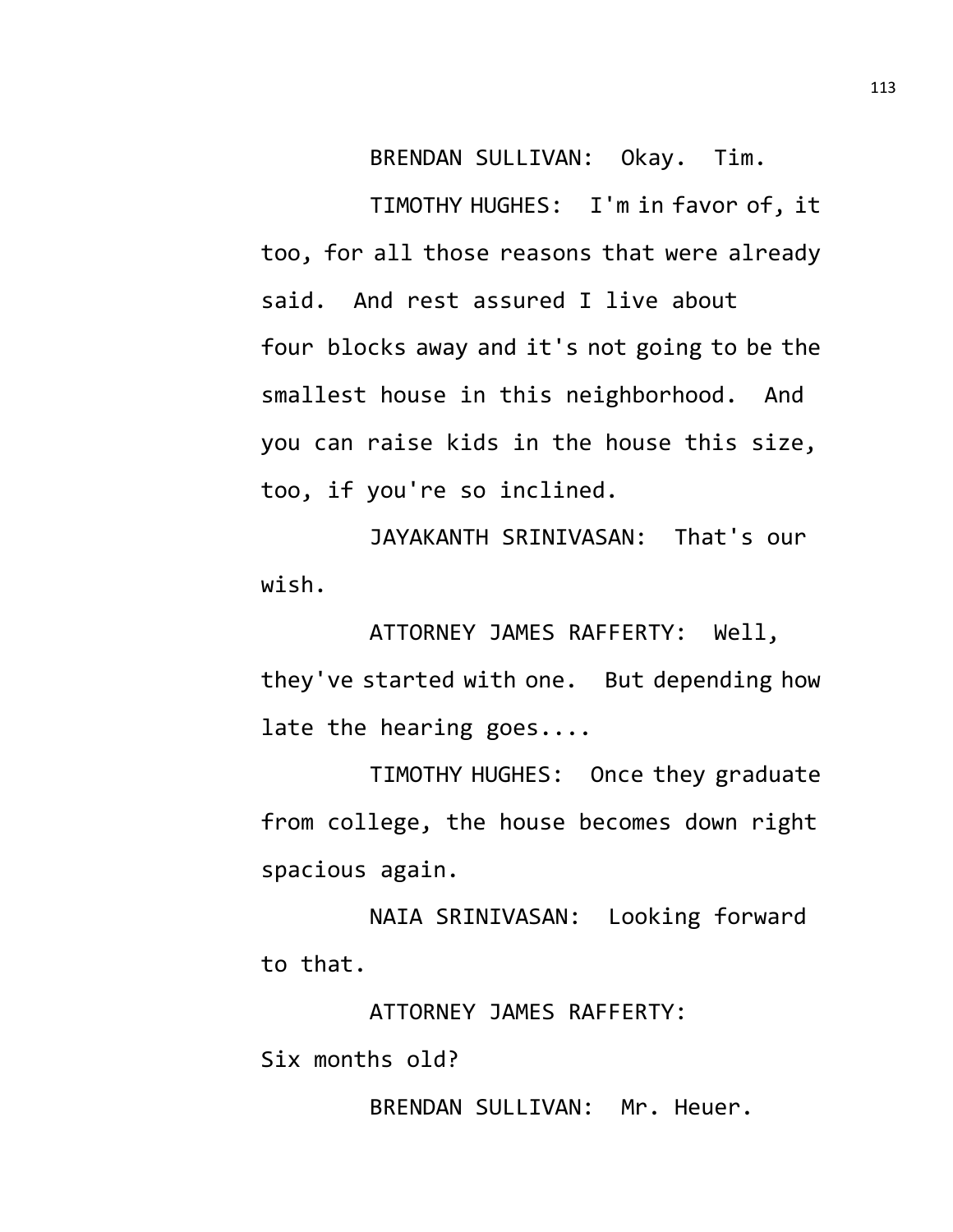TAD HEUER: I'm in favor of it. As I said in the previous hearing, my preference would be to minimize the amount of relief required from this Board and it would be to condoize the lot instead of creating an unmerger of a merger that makes conformity out of lot that was previously nonconforming. That being said, I understand the practicalities that's been represented that the neighbor who owns the existing structure would find it difficult to comprehend through a firmity. If I'm recalling correctly, why condoization of a two structure single lot would at all be desirable or possible. And because there is a gap in the streetscape, I think that in this case equitable grant of a de-merger is preferable to the potential complications created what I would prefer which is a condoization.

I would say that, you know, the design of the structure is much improved from the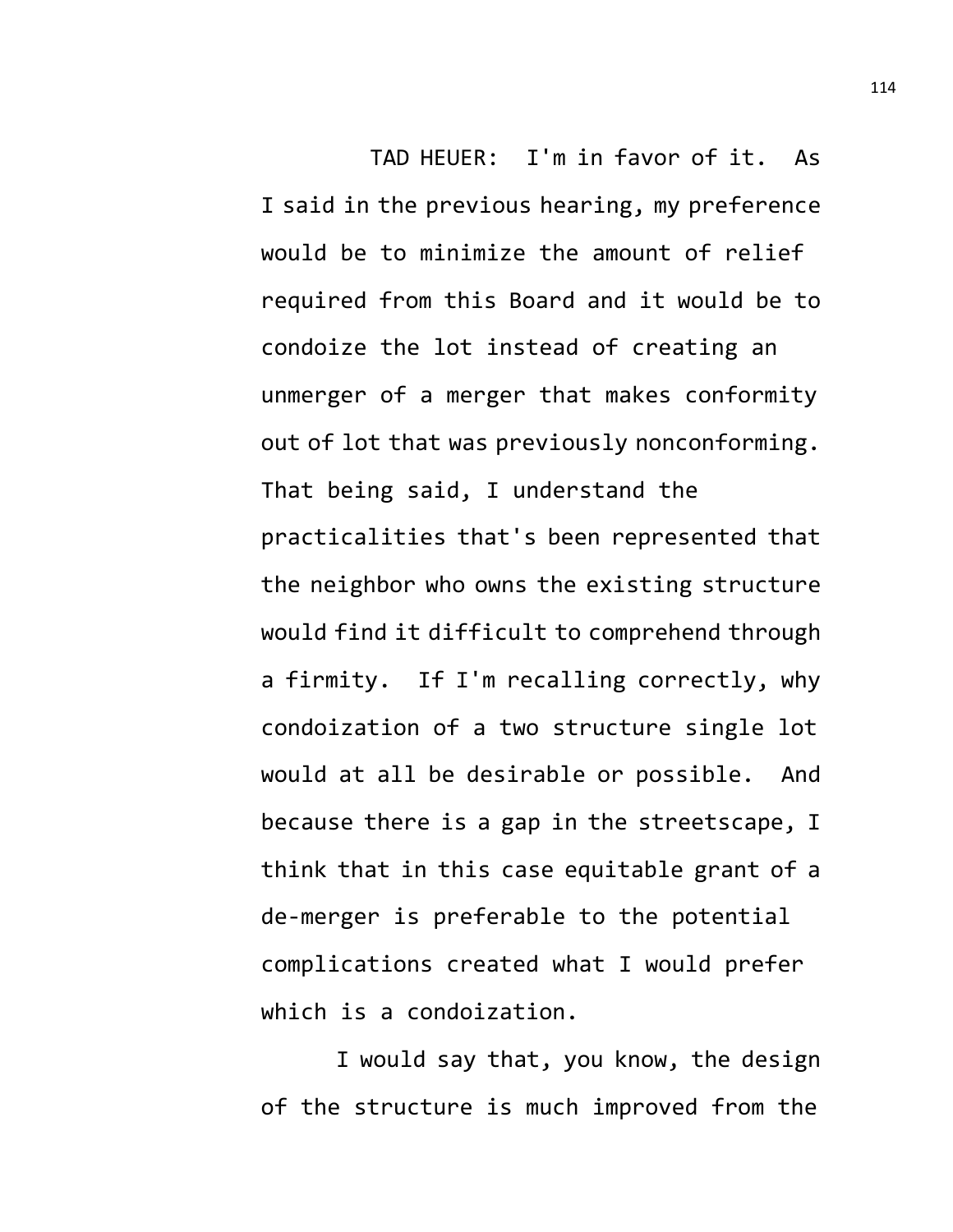utilitarian large shed that was proposed the first time. It's a very nice design. I'm very impressed that you were able to come into this and respond to the concerns of the Board, and also to be able to present us with a plan that only invades side setbacks. And even then as Mr. Rafferty pointed out, if this lot had not been demerged, it would be a practically conforming house that would be difficult to constrict anywhere in the city of Cambridge. So I'm just very impressed in that respect.

BRENDAN SULLIVAN: Let me make a motion. It will be two forms of relief: One is the Variance to subdivide the two lots that were merged as a result of the title conveyance in 1999. So let me make a motion to grant that Variance to subdivide the two lots, and subsequently to construct a single-family dwelling on the lot at 38 Union Street with insufficient setbacks, and to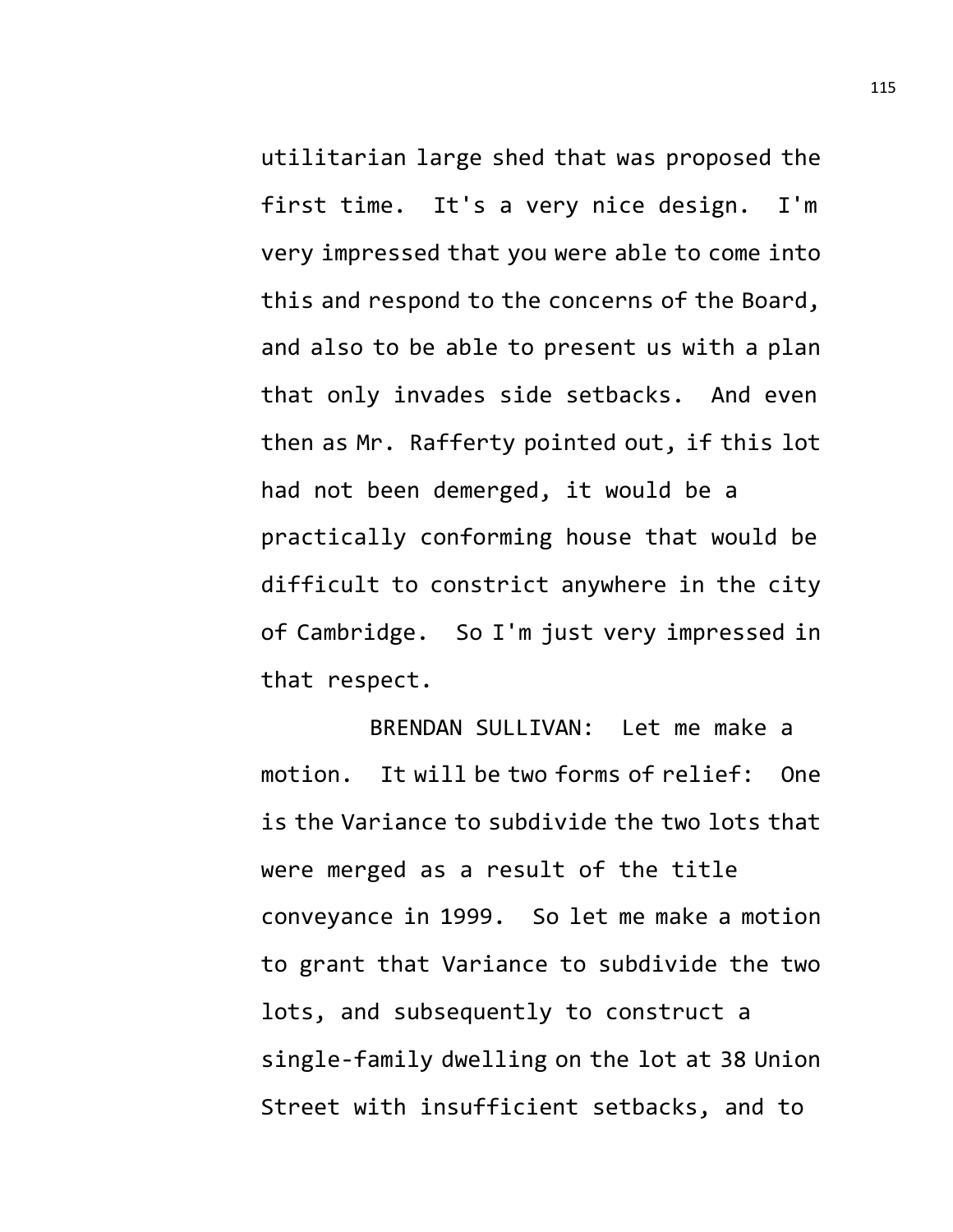install parking within, an insufficient width.

The Board finds that a literal enforcement of the provisions of the Ordinance would involve a substantial hardship to the Petitioner because it would require that these two lots at Union Street and also Windsor to be permanently joined which would severely limit their value, their marketability, and that the Ordinance hopes to alleviate.

The Board finds that the hardship is owing to the unintentional merger of the lots which created the single lot under common ownership, and as such requires some relief from this Board in order to have two structures on two separate lots having their own standing alone.

The hardship is owing to the narrow width of the lot and the unintended merger of the two lots into one.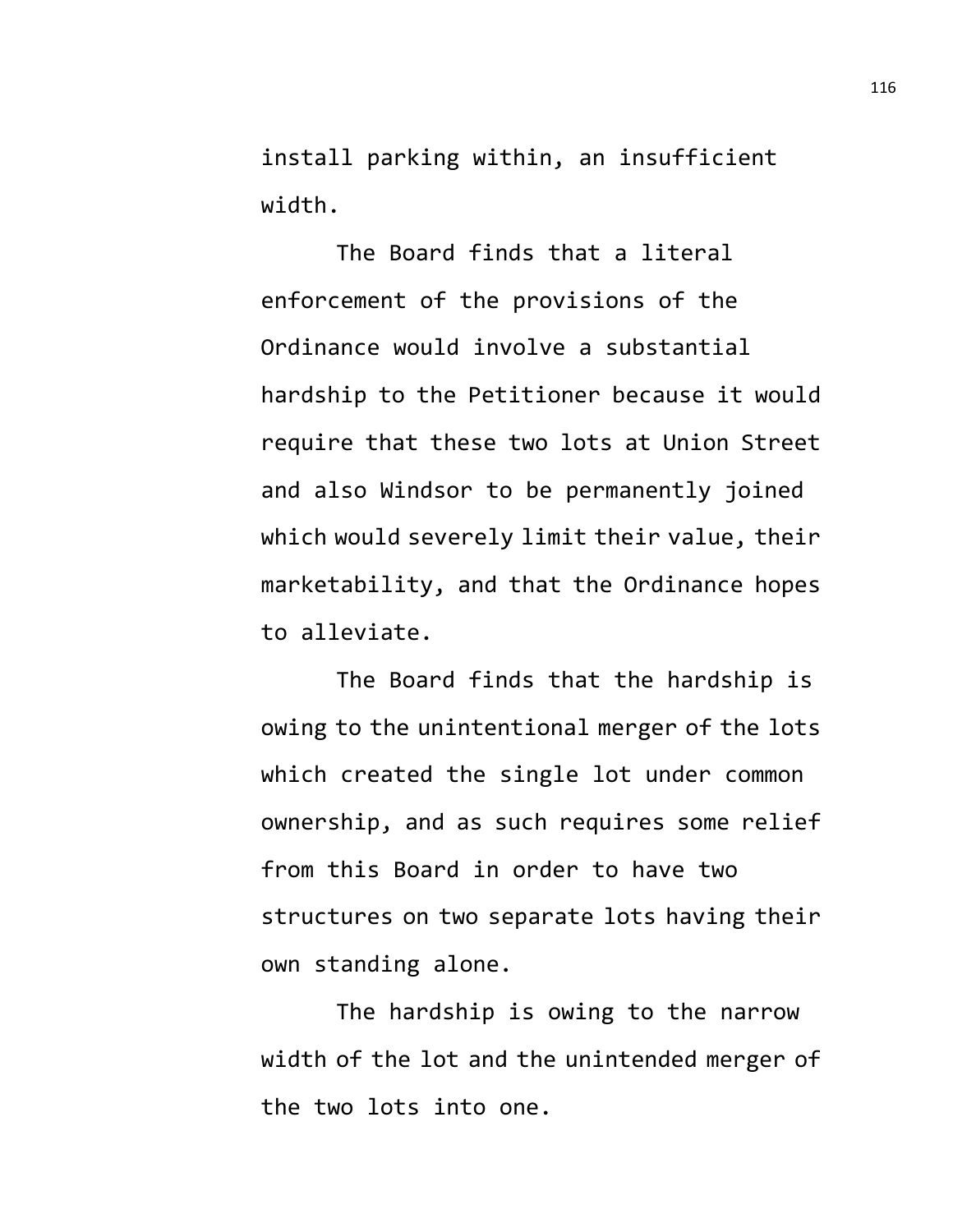The Board finds that desirable relief may be granted without substantial detriment to the public good, and that the granting of this relief will not nullify or substantially derogate from the intent and purpose of the Ordinance.

The Board notes that the Petitioner has made a substantial and good faith effort to bring the proposed two-story house into as much compliance with the Ordinance as is practical and possible.

Anything else to add to that relief? ATTORNEY JAMES RAFFERTY: Could I inquire? Because it's a Variance case, the windows on the seven and a half foot walls, I think these walls may theoretically be non-conforming not withstanding this relief, but in Variance cases it's subject to the plans submitted. Would the Board's position be that the Variance to allow for the construction of the house of this dimension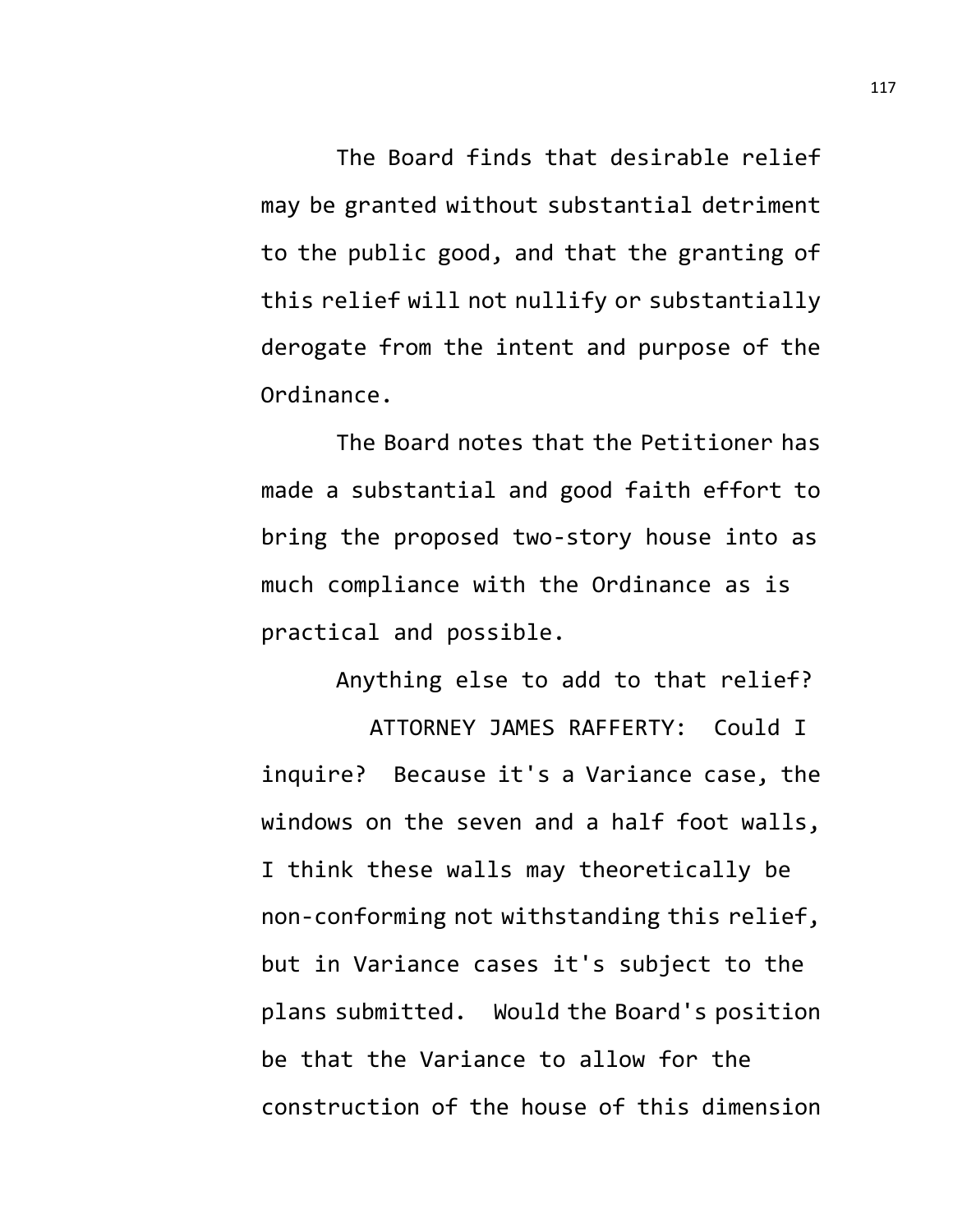and with elevations which show windows in those locations, that the dimensional relief of that Variance is adequate to construct the house as submitted with those windows?

BRENDAN SULLIVAN: I think that would be my feeling.

TAD HEUER: You say you've spoken to the neighbors on both sides?

ATTORNEY JAMES RAFFERTY: Yes.

TAD HEUER: So, you can represent that both of them seen the plans, where the windows sited and where they are and voiced no objection?

ATTORNEY JAMES RAFFERTY: Yes.

DOUGLAS MYERS: Windows per plan?

ATTORNEY JAMES RAFFERTY: Windows per plan as part of the Variance relief. And I think that's the general principle. I mean, if you -- a Variance can -- I don't think you need a Special Permit if you get a Variance and you approve -- the Variance is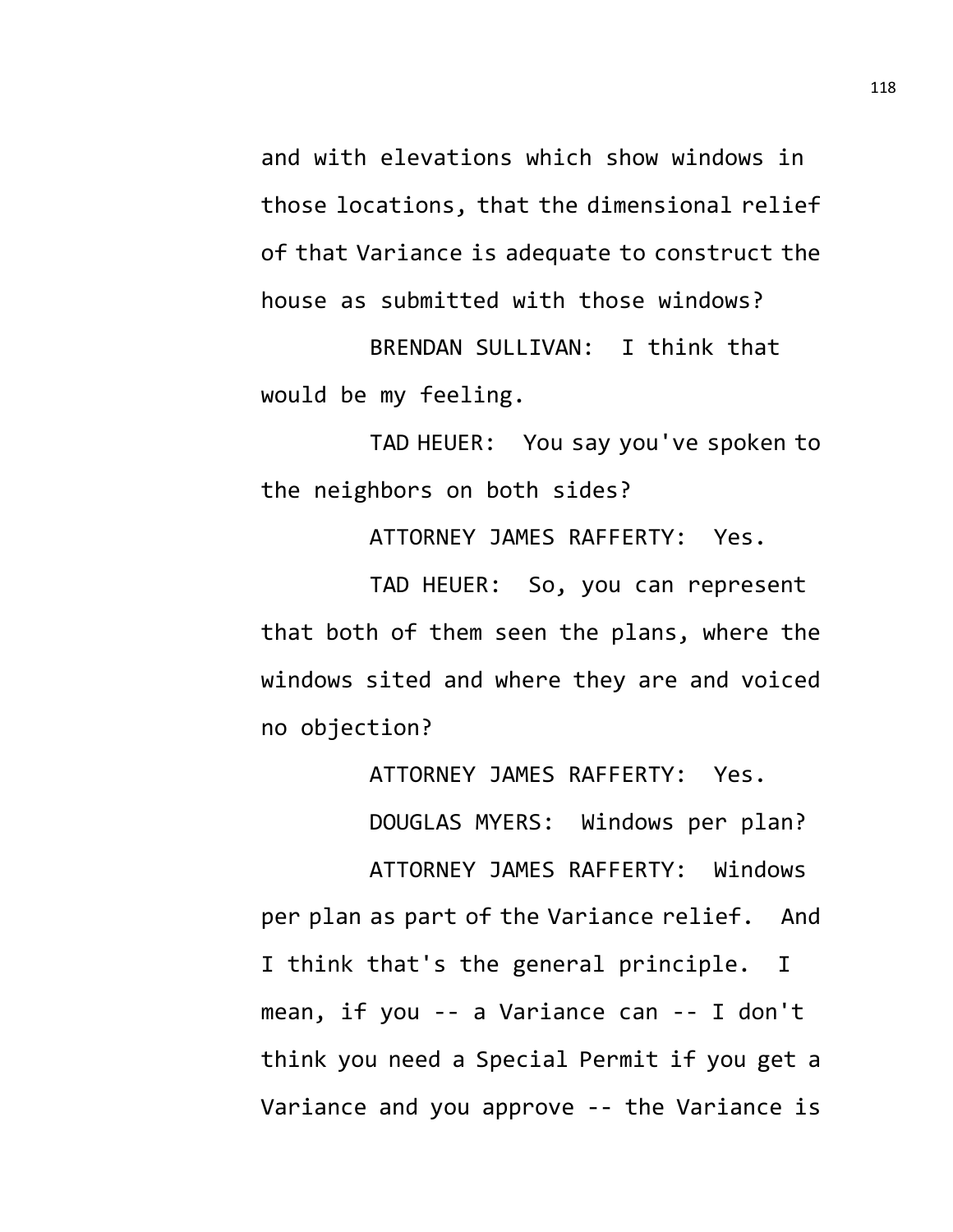a higher form of relief. The Variance is a higher form of relief.

BRENDAN SULLIVAN: As per the plans submitted. Correct.

Okay. And the granting of the Variance granted as provided that the work be in compliance with the drawings as proposed, entitled Haydon H-a-y-d-o-n Design, LLC for 38 Union Street. And it's dated 5/8/12, initialed by the Chair.

On the Variance, all those in favor of granting the Variance.

(Show of hands.)

BRENDAN SULLIVAN: Five in favor granting the Variance.

(Sullivan, Hughes, Heuer, Myers, Anderson.)

BRENDAN SULLIVAN: On the Special Permit, to locate the driveway in the compact care parking space within the setback.

The Board finds that the requirements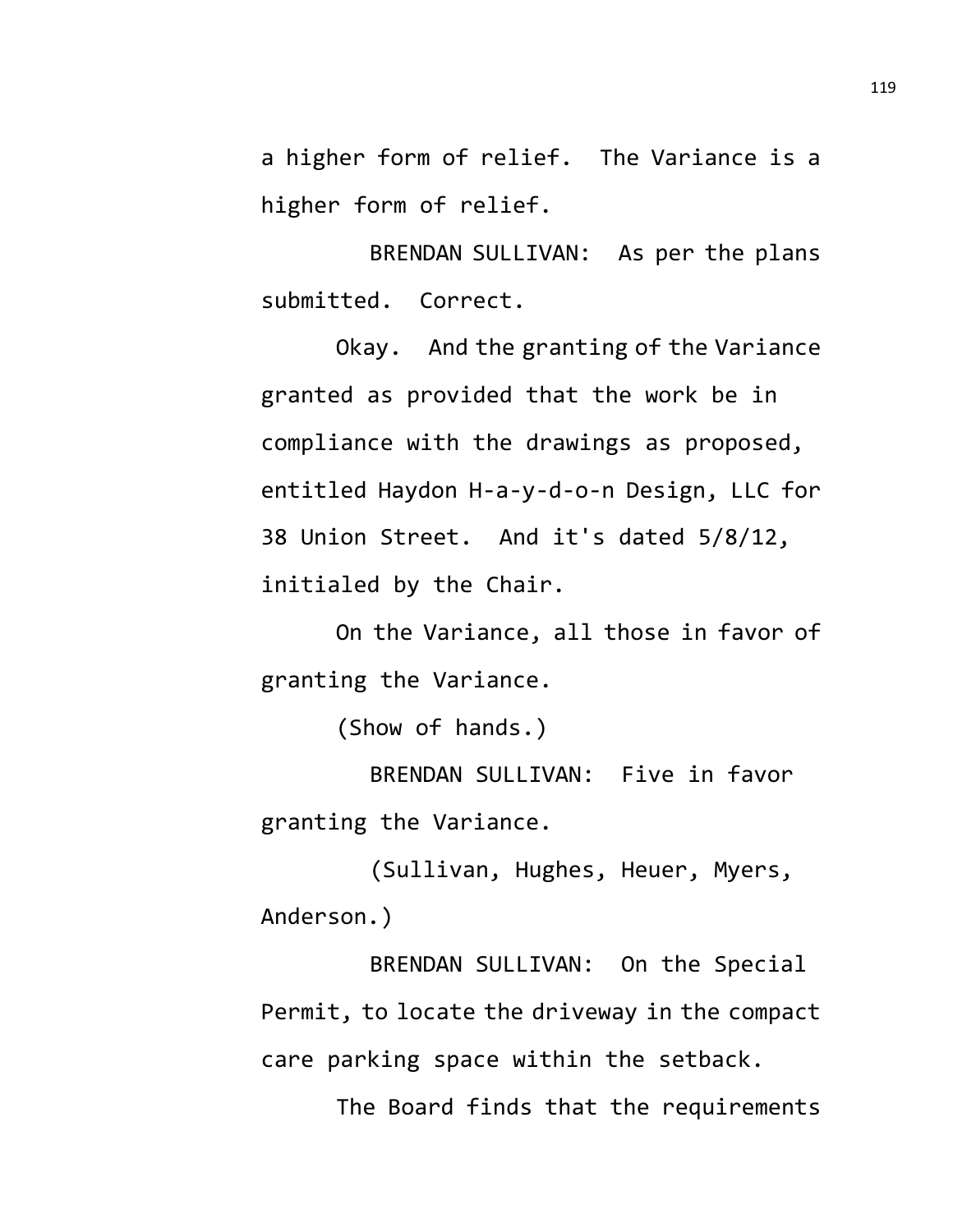of the Ordinance can be met. That Section 6.44.1G allows for modification to the parking setback requirement upon the issuance of a Special Permit, when such as in this case, where the lot is exceptionally narrow, site specific factors favor such modifications.

The Board find that traffic generated or patterns of access or egress would not cause congestion, hazard, or substantial change in the established neighborhood character. The established neighborhood character contains many lots where the driveways are located within five feet of the property line.

That the Board finds that the continued operation of or development of adjacent uses as permitted to the Zoning Ordinance would not be adversely affected by the nature of the proposed use, and that there would not be any nuisance or hazard created to the detriment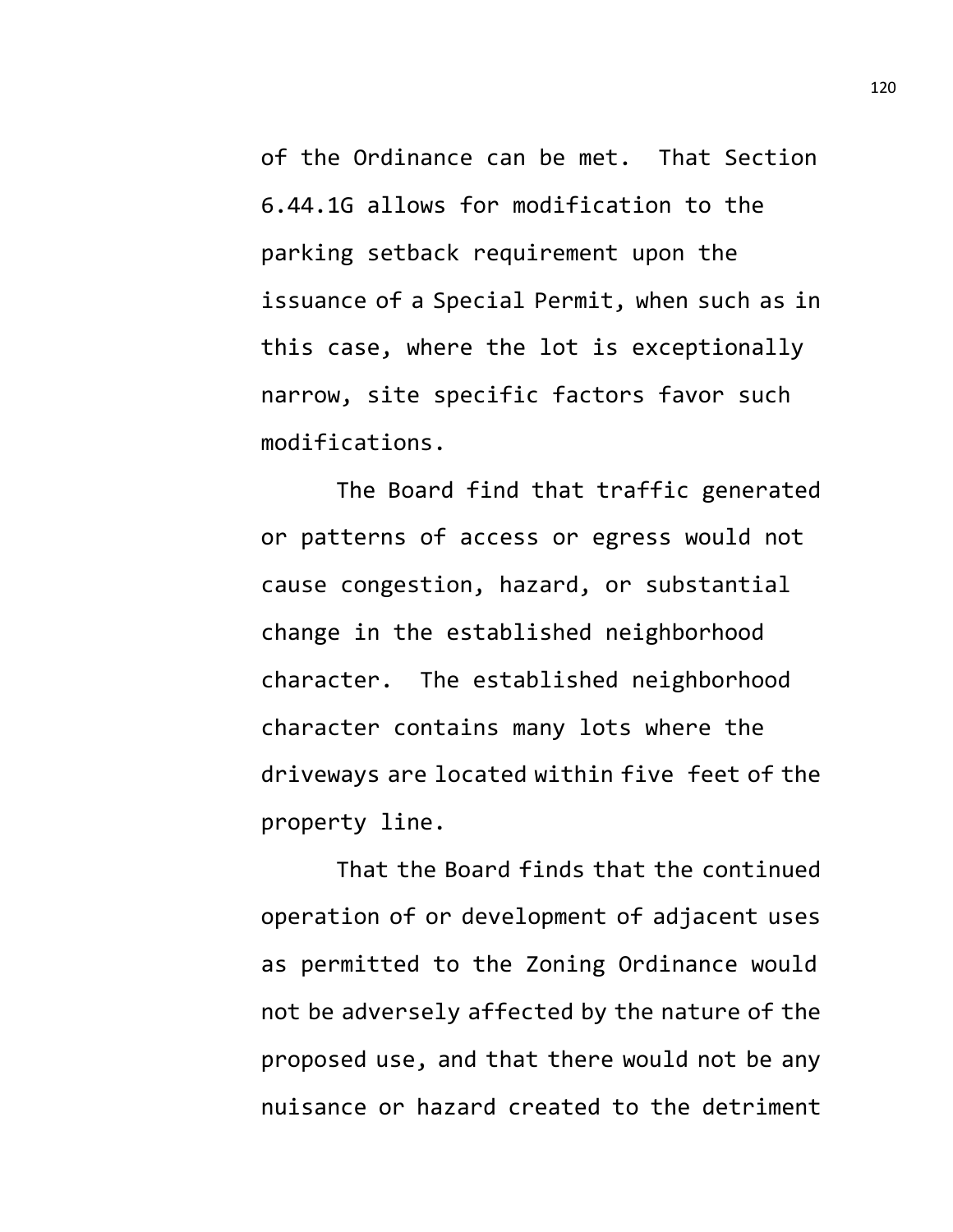of the health, safety or welfare of the occupants of the proposed use or to the citizens of the city.

And that the proposed use would not impair the integrity of the district or adjoining districts or otherwise derogate from the intent and purpose of the Ordinance.

The Board finds that the Ordinance specifically recognizes modifications for driveways and parking spaces for one, two, and three-family dwellings.

All those in favor of the granting the  $-$ 

TAD HEUER: Wait a second.

ATTORNEY JAMES RAFFERTY: Mr. Chair, just a quick question. Did the Variance ask for reduction in the width of the parking space?

BRENDAN SULLIVAN: That's correct. ATTORNEY JAMES RAFFERTY: Okay. The setback is from the side yard setback.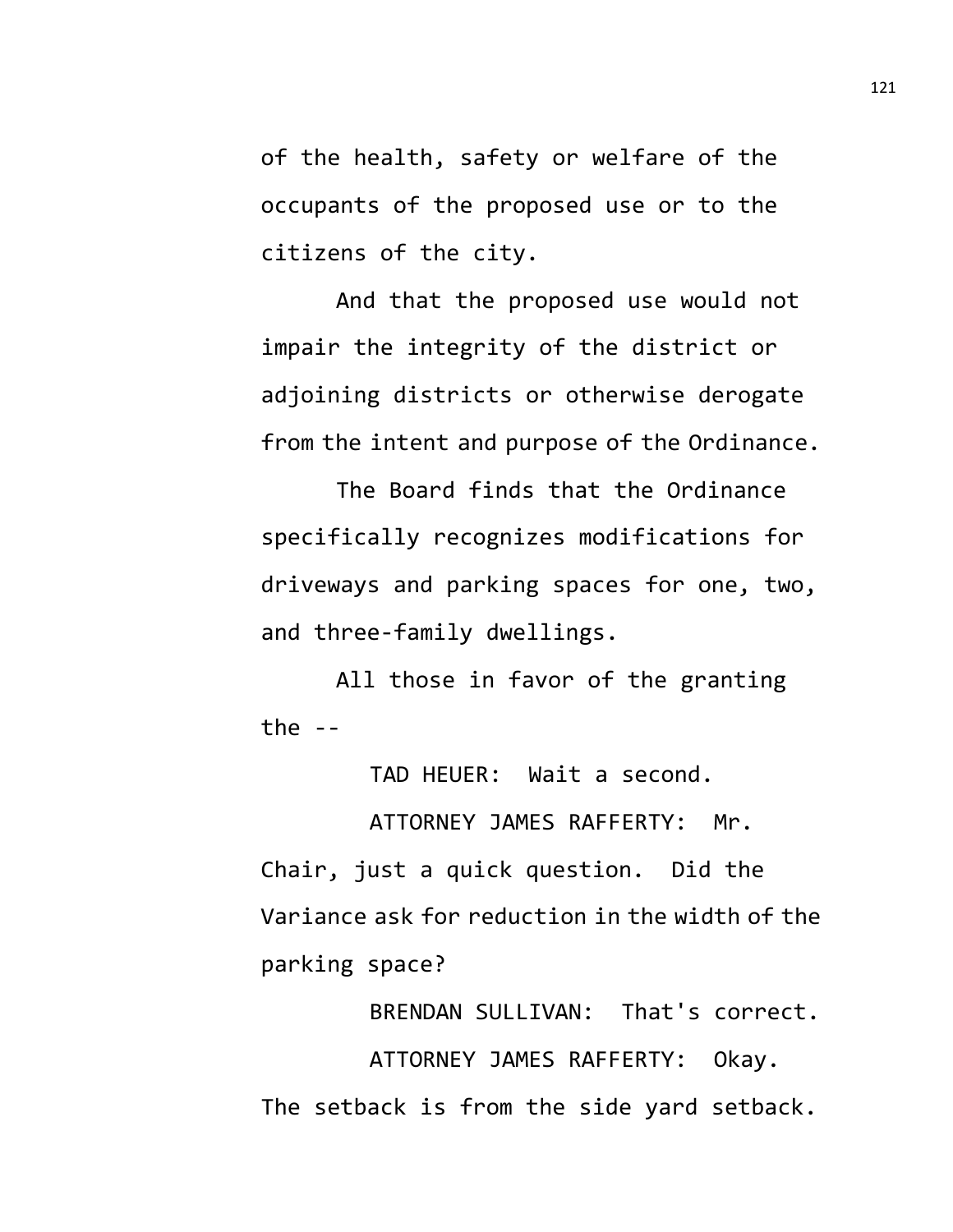Thank you, right. Okay. This is the other one. I apologize.

BRENDAN SULLIVAN: That's correct. All those in favor of granting the Special Permit.

(Show of hands).

BRENDAN SULLIVAN: Five in favor.

(Sullivan, Hughes, Heuer, Myers, Anderson.)

ATTORNEY JAMES RAFFERTY: I just knew we couldn't do the width reduction by Special Permit. This is because it's within the side yard setback.

BRENDAN SULLIVAN: Correct.

ATTORNEY JAMES RAFFERTY: Thank you very much for the time and effort the Board put in this case. I know Mr. and Mrs. Srinivasan just are happy.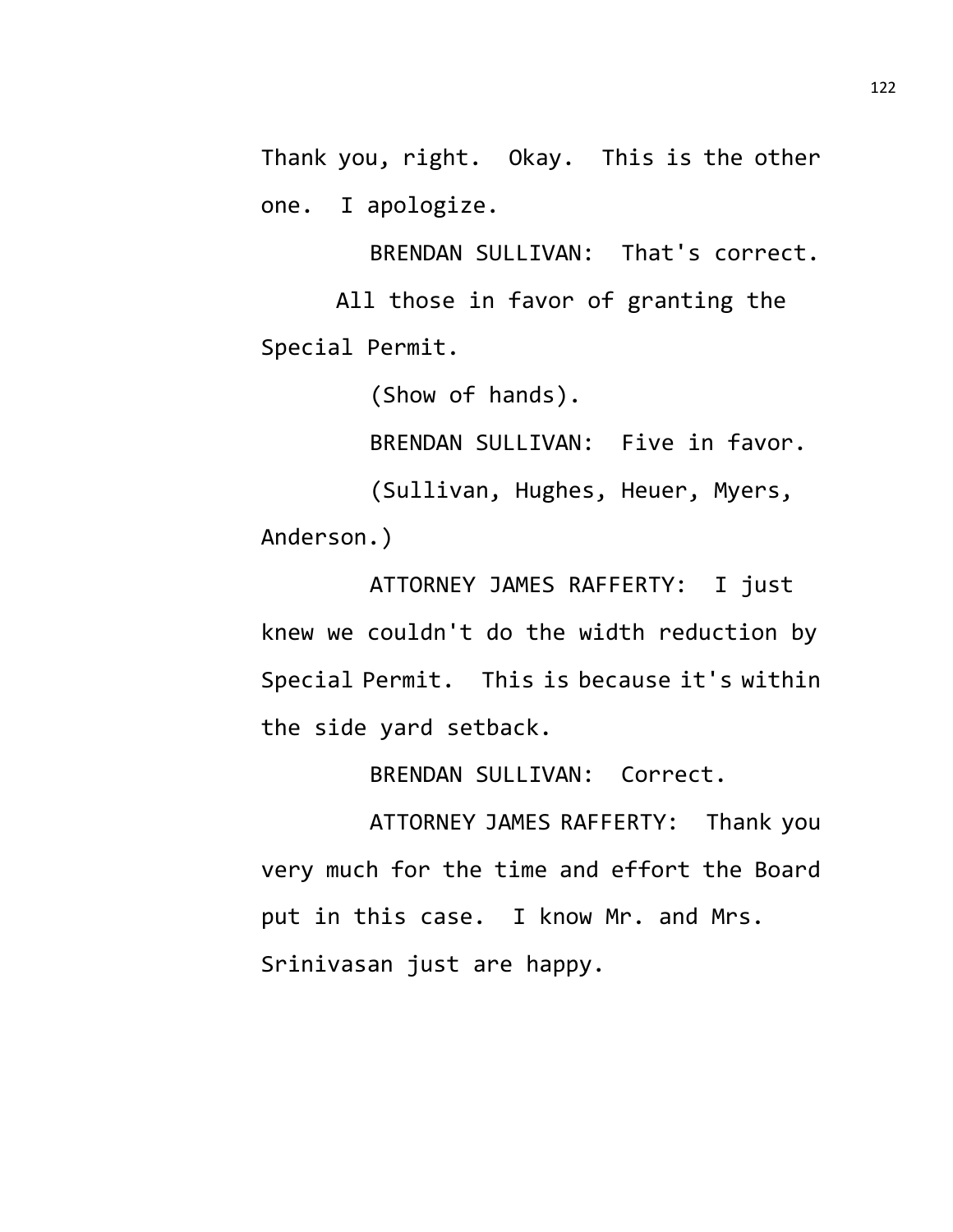(8:50 p.m.)

(Sitting Members: Brendan Sullivan, Timothy Hughes, Tad Heuer, Mahmood Firouzbakht, Douglas Myers.)

BRENDAN SULLIVAN: The Board will hear case No. 10257, 27 Myrtle Avenue.

Is anybody here interested in that matter?

(No Response.)

BRENDAN SULLIVAN: The Board is in receipt of correspondence dated May 7th to Ms. Pacheco. (Reading) We will be unable to attend the BZA hearing on Thursday, May 24th and request a continuance until the next meeting which we understand will be June 14th. Thank you, Deborah D-e-b-o-r-a-h. E. Belle, B-e-l-l-e, 27 Myrtle Avenue.

To continue 27 Myrtle.

DOUGLAS MYERS: To what date? BRENDAN SULLIVAN: To June 14th.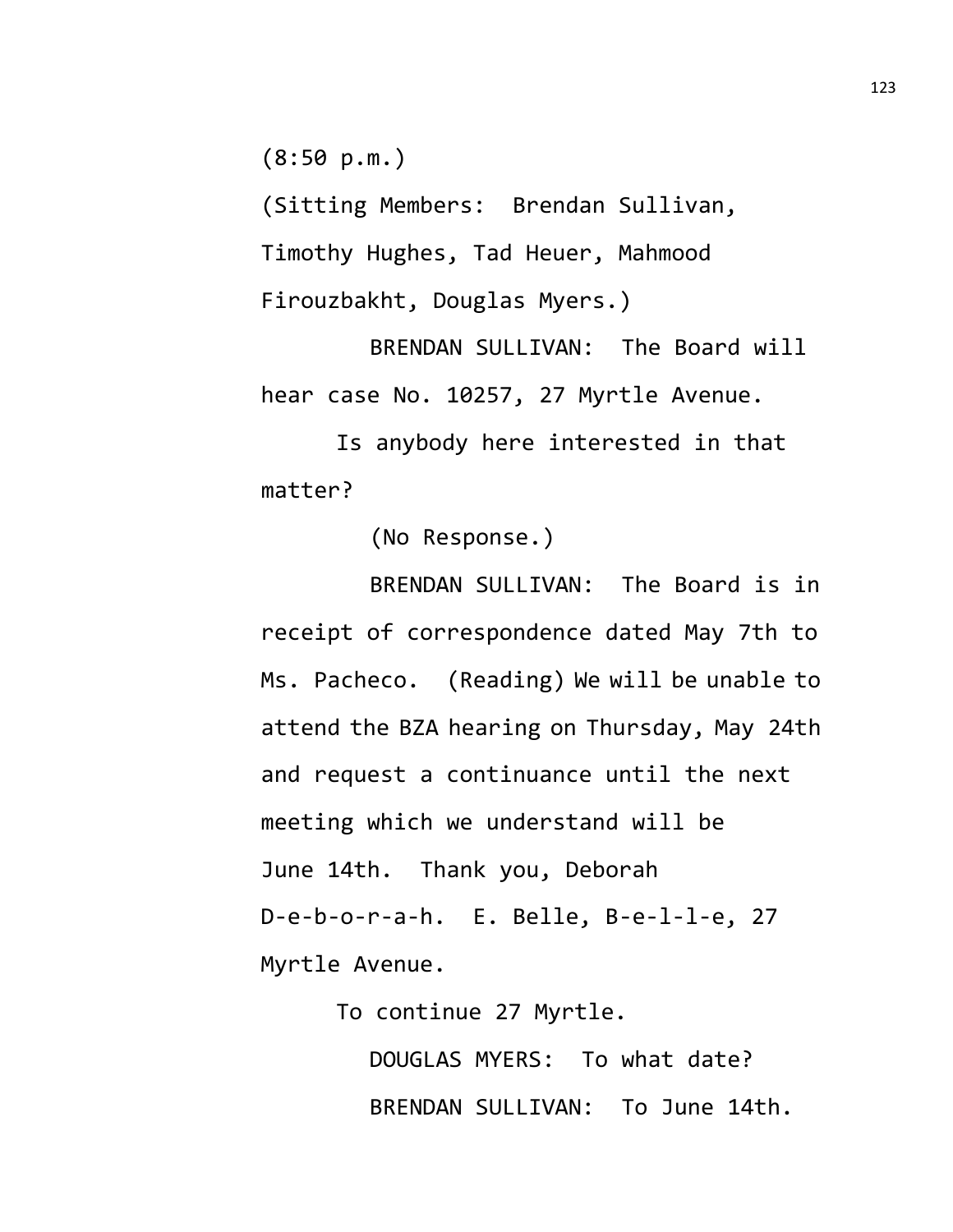RANJIT SINGANAYAGAM: 14th, yes. BRENDAN SULLIVAN: A case not heard. A decision has to be rendered by July 5th. So we're okay as far as the time. Okay.

So let me make a motion to accept the request for the continuance until June 14, 2012, at seven p.m. on the condition that the Petitioner change the posting sign to reflect the new date, June 14, 2012, at seven p.m. And maintain the sign as per the requirements of the Ordinance.

That any changes to the Petition, to the documents already submitted, be re-filed and be in the file by five p.m. on the Monday prior to the June 14th hearing.

All those in favor of accepting the continuance request for the continuance.

(Show of hands).

BRENDAN SULLIVAN: Five in favor. RANJIT SINGANAYAGAM: They have a waiver, too.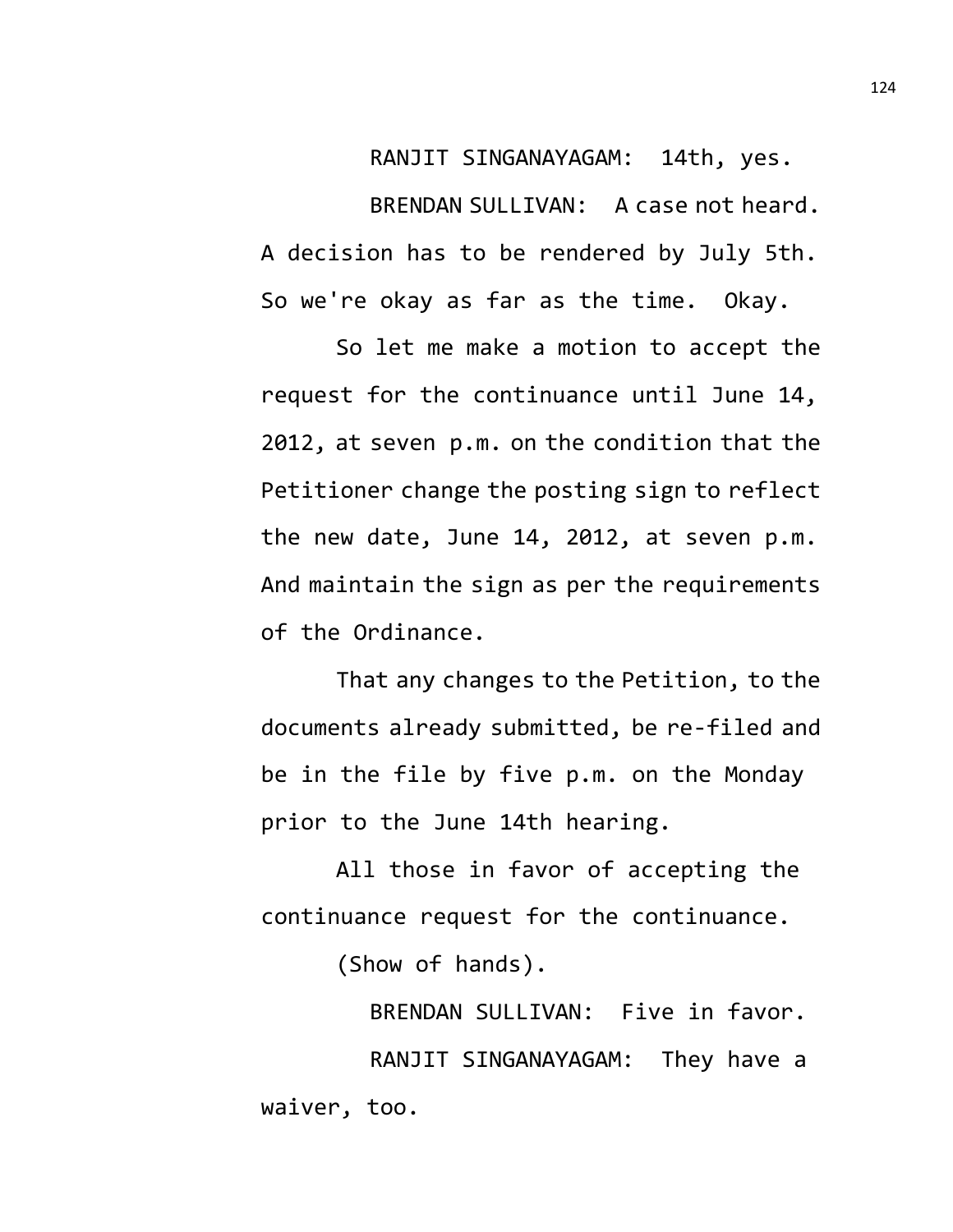BRENDAN SULLIVAN: Well, there's no waiver, but the decision has to be rendered by the 5th.

TIMOTHY HUGHES: Of July?

TAD HEUER: Yes.

BRENDAN SULLIVAN: Look at the back

of that there.

RANJIT SINGANAYAGAM: Okay.

(Sullivan, Hughes, Heuer,

Firouzbakht, Myers.)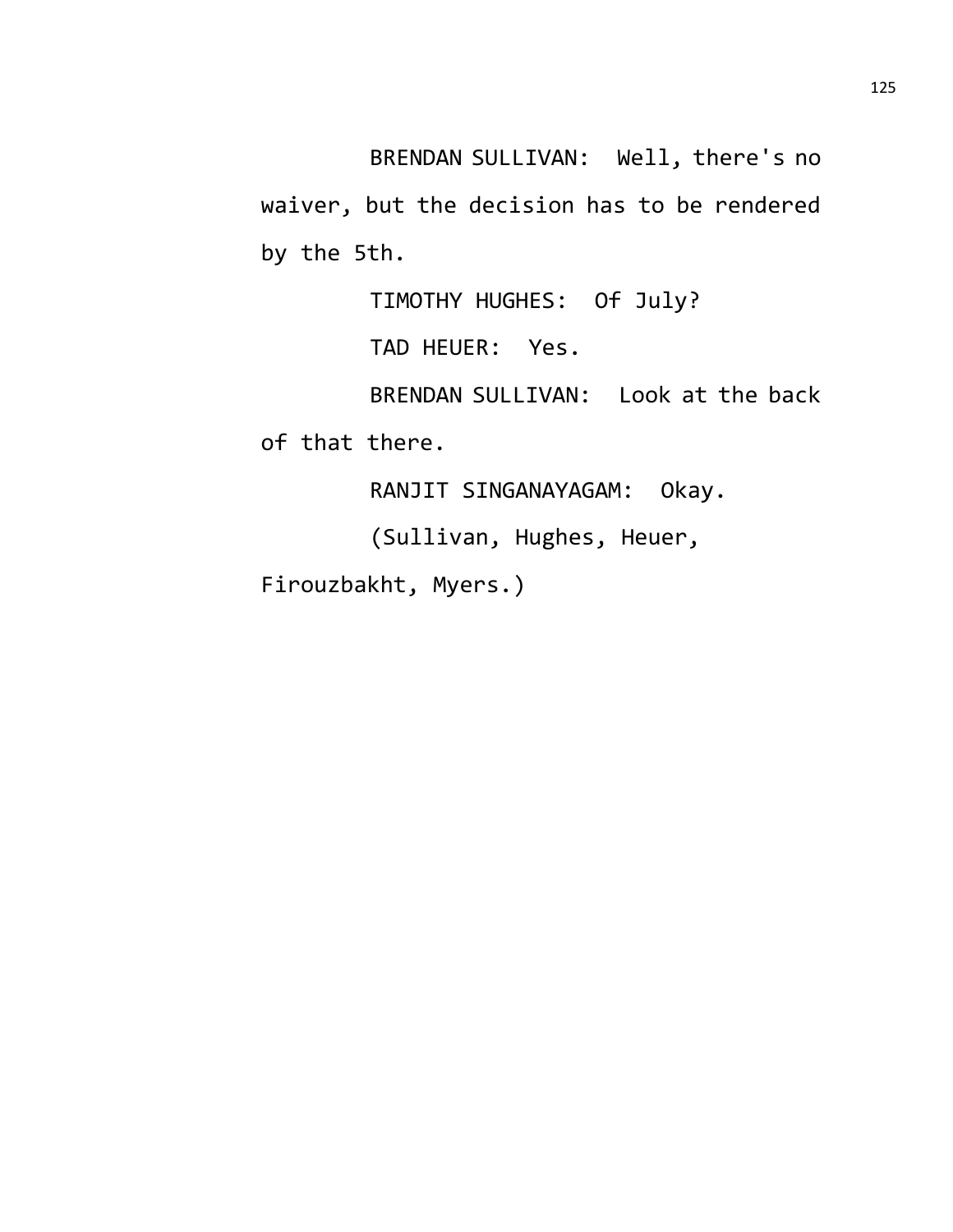$(8:50 p.m.)$ 

(Sitting Members: Brendan Sullivan, Timothy Hughes, Tad Heuer, Mahmood Firouzbakht, Douglas Myers.)

BRENDAN SULLIVAN: The Board will hear case No. 10258. 31 Crescent.

ATTORNEY JAMES RAFFERTY: Good evening, Mr. Chairman. James Rafferty on behalf of the applicant. And seated to my right is the applicant's contractor David Ricci, R-i-c-c-i.

This is an application for a very modest request, essentially to allow for a window seat to be constructed in a kitchen in a single-family home on Crescent Street. One of the more desirable streets in Cambridge generally regarded.

So I have here in floor plans where that window seat is. And it's a small house, and the dimensions of the window seat are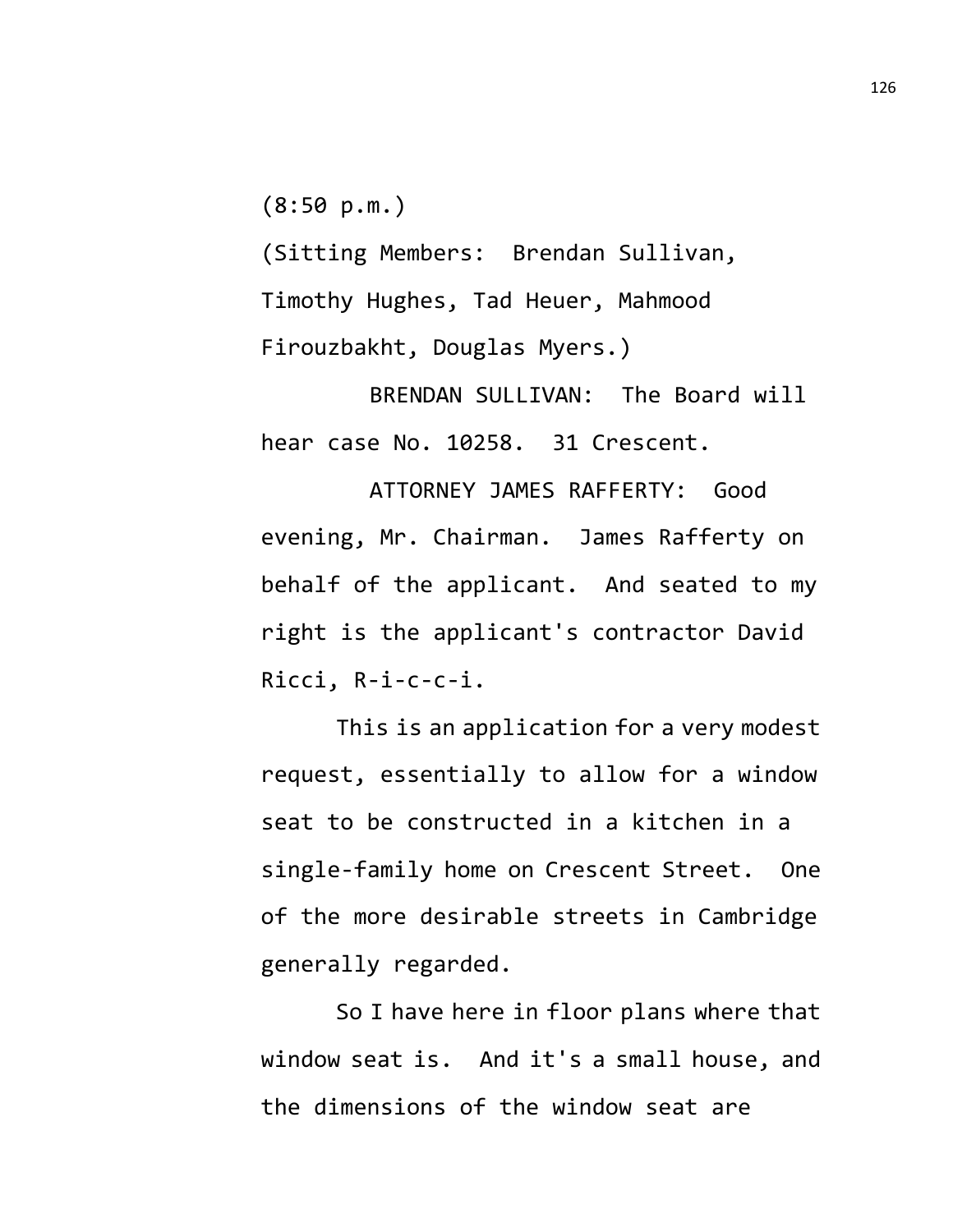two feet -- it's two feet, six inches and about a little over seven feet.

MAHMOOD FIROUZBAKHT: Small house by whose standards Mr. Rafferty.

ATTORNEY JAMES RAFFERTY: Well, that's a good point.

TIMOTHY HUGHES: Is it wider than 18 feet?

ATTORNEY JAMES RAFFERTY: Well, it's a wonderful house. It's not small, that's correct. What it is

it's -- it's -- the space is at a premium. So it's a small addition. The kitchen is being redone. As part of the kitchen redo, this is an area where it was hoped that we could add this. And this is the current condition here. It would be in the area on that blank wall. That portion of the wall actually is a conforming wall. So it's the setback issue that arises -- there are two issues associated with it. It's really the rear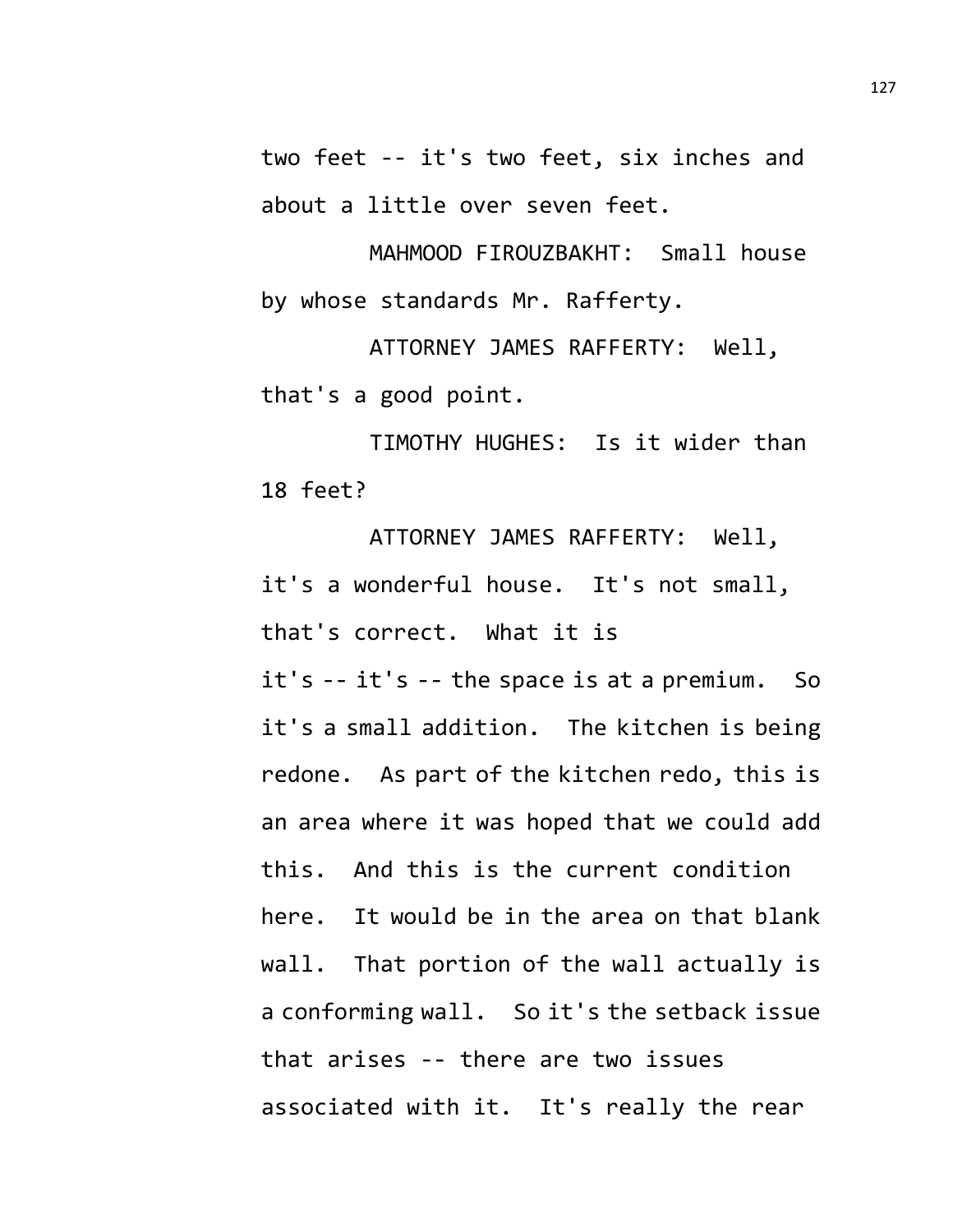setback. But the feature about the rear setback, is there is a zero setback concrete garage here. So this abutter who owns a multi-family home, can't even see into this yard, but because we're, we have the adequate setback on the side, what's proposed here is we need the relief in two areas; one, because the house is already over square footage. So that's -- its impact on the rear setback is what creates the setback violation here.

DOUGLAS MYERS: Question? Is there also a request for relief regarding a front entry porch?

ATTORNEY JAMES RAFFERTY: Yes.

DOUGLAS MYERS: There is. You haven't mentioned that yet, sorry.

ATTORNEY JAMES RAFFERTY: I haven't gotten there yet. That area constitutes about 20 feet. Two and a half times, seven and a half.

RANJIT SINGANAYAGAM: 18.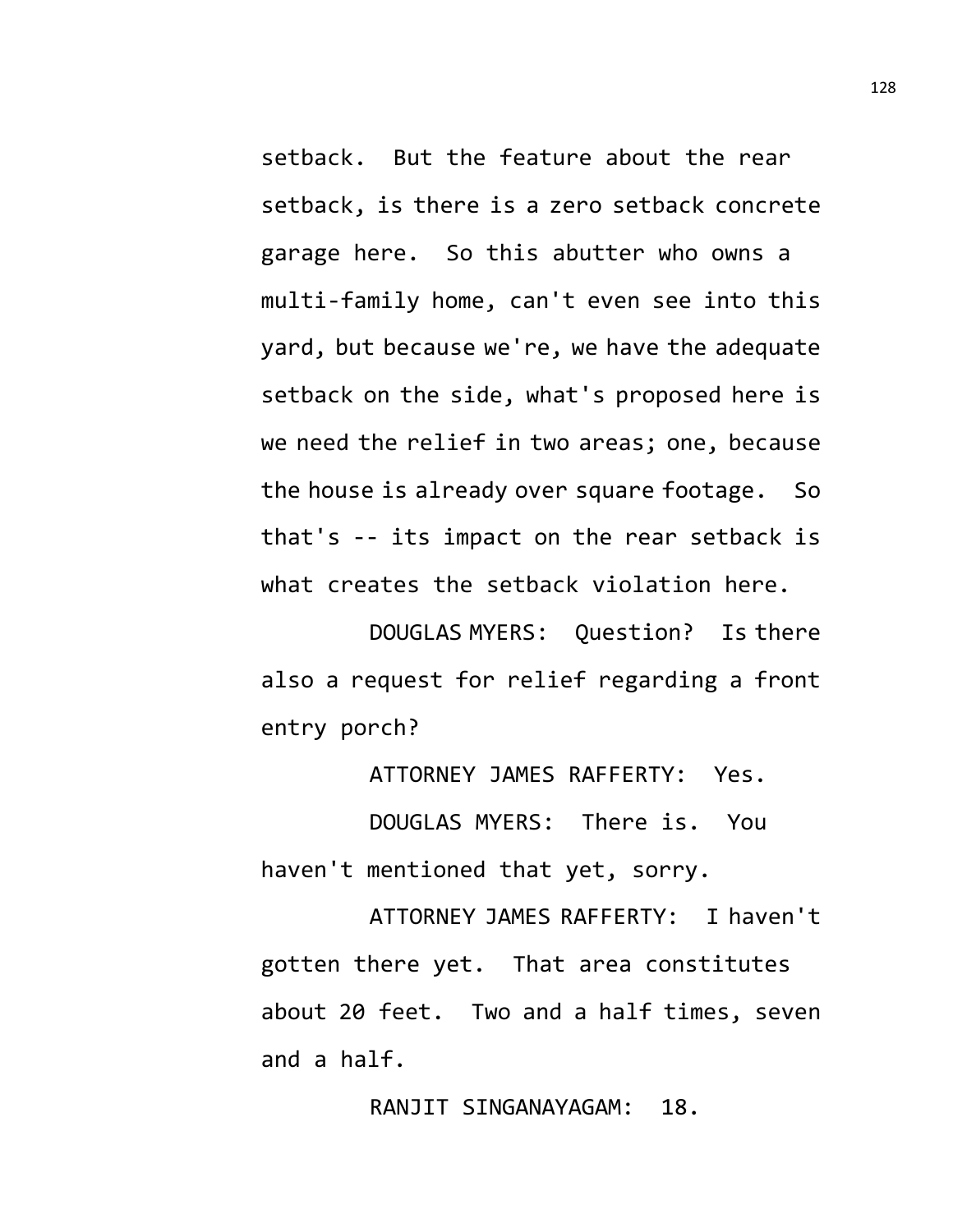ATTORNEY JAMES RAFFERTY: 18? And then there's a similar size covering over front entry.

Now some members of the Board may recall this case was actually before the Board a few years ago where they actually allowed some relief to redo the front, and someone suggested at the time well, why don't you put a covering over the front door? Well, they had designed it that way and they were content with it. Now that they were coming back for this, they said, you know, we probably should have -- it's a feature that we kind of miss, which is that the front door has no covering over it. So....

TAD HEUER: How did they miss it when it was proposed to them at the hearing?

ATTORNEY JAMES RAFFERTY: Well, because a lot of people don't willingly accept design advice from lawyers. And I think that's wrong. You know, they defer to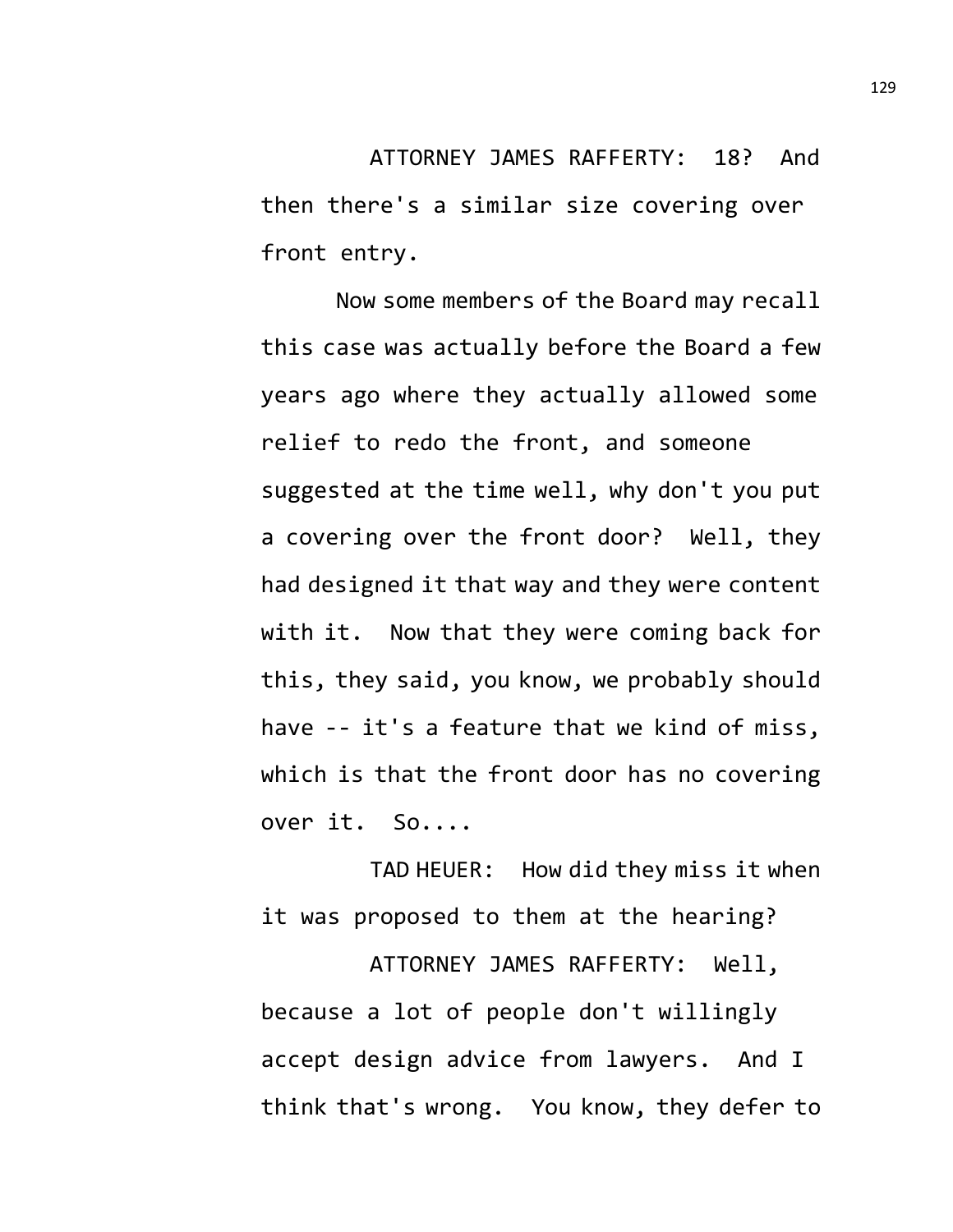the architects and they think the architects know everything. But some of us who have been around know that always isn't the case.

BRENDAN SULLIVAN: (Inaudible) the lawyers either.

TAD HEUER: I think I know where the suggestion came from.

ATTORNEY JAMES RAFFERTY: I read the transcript, I know exactly where it came from. In my attempt to be uncious, I wanted to say it was a great idea. And had they only thought of it then, they wouldn't be asking for it now.

So it's a convenience. It represents a little bit of setback issue, and a little bit of GFA. And, again, it's modest and de minimus.

And the third area of relief involves adding some, a door and window on this side of the house. The bulkhead would go away and there would be a door right here into the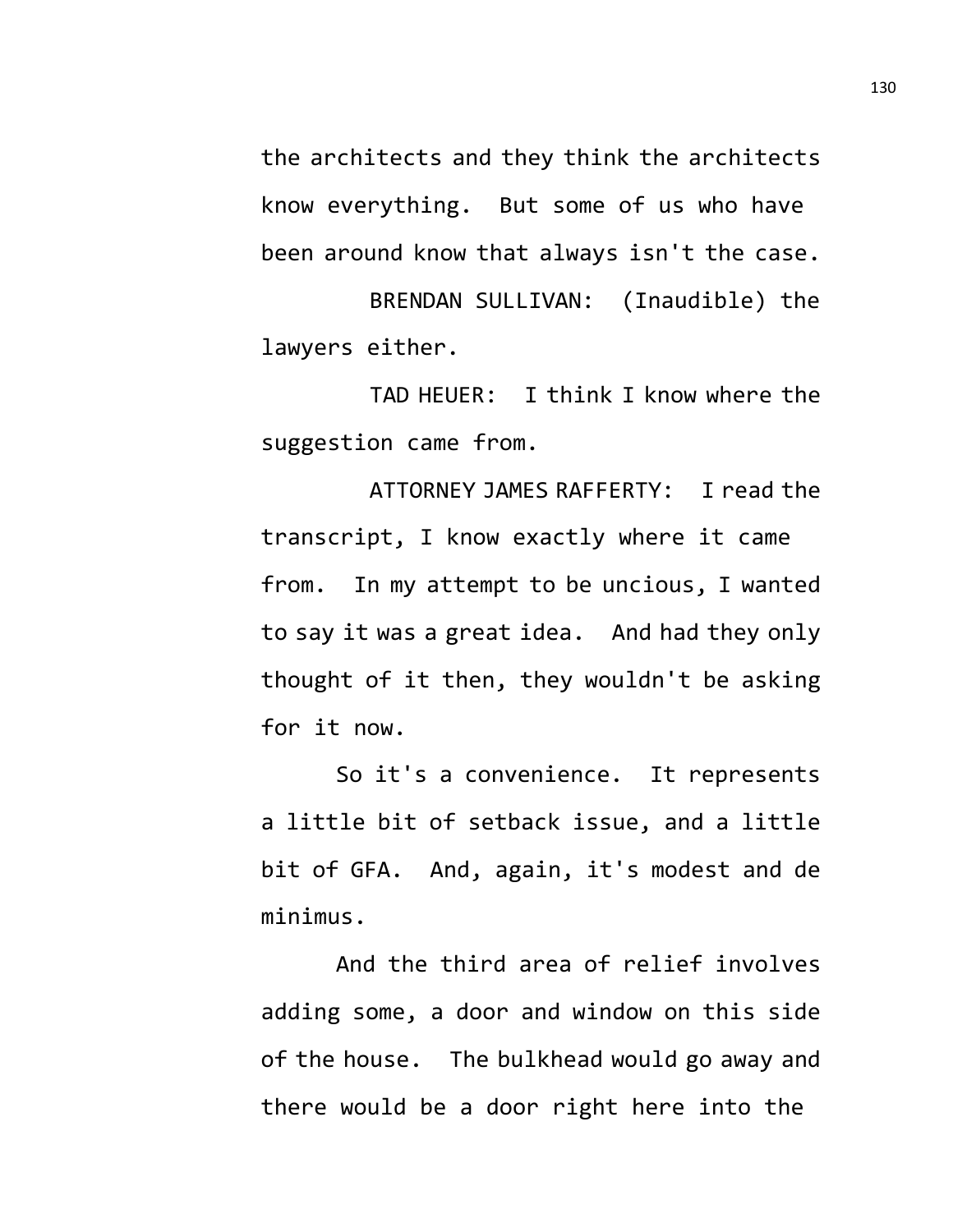lower level and that's --

BRENDAN SULLIVAN: Now, are you -- you're not expanding the landing. You're just being a little bit of a roof over it; is that correct?

DAVID RICCI: Right. Just the landing, existing.

ATTORNEY JAMES RAFFERTY: Totally unchanged, right.

BRENDAN SULLIVAN: So all it is is just a projection of the roof?

DAVID RICCI: That's right.

BRENDAN SULLIVAN: For some covering of that deck.

DAVID RICCI: That's right, yeah.

BRENDAN SULLIVAN: Okay.

DOUGLAS MYERS: It's also a

reduction of the front setback; isn't it?

ATTORNEY JAMES RAFFERTY: Well, I think the front setback is -- it goes into the front setback. I think the front setback is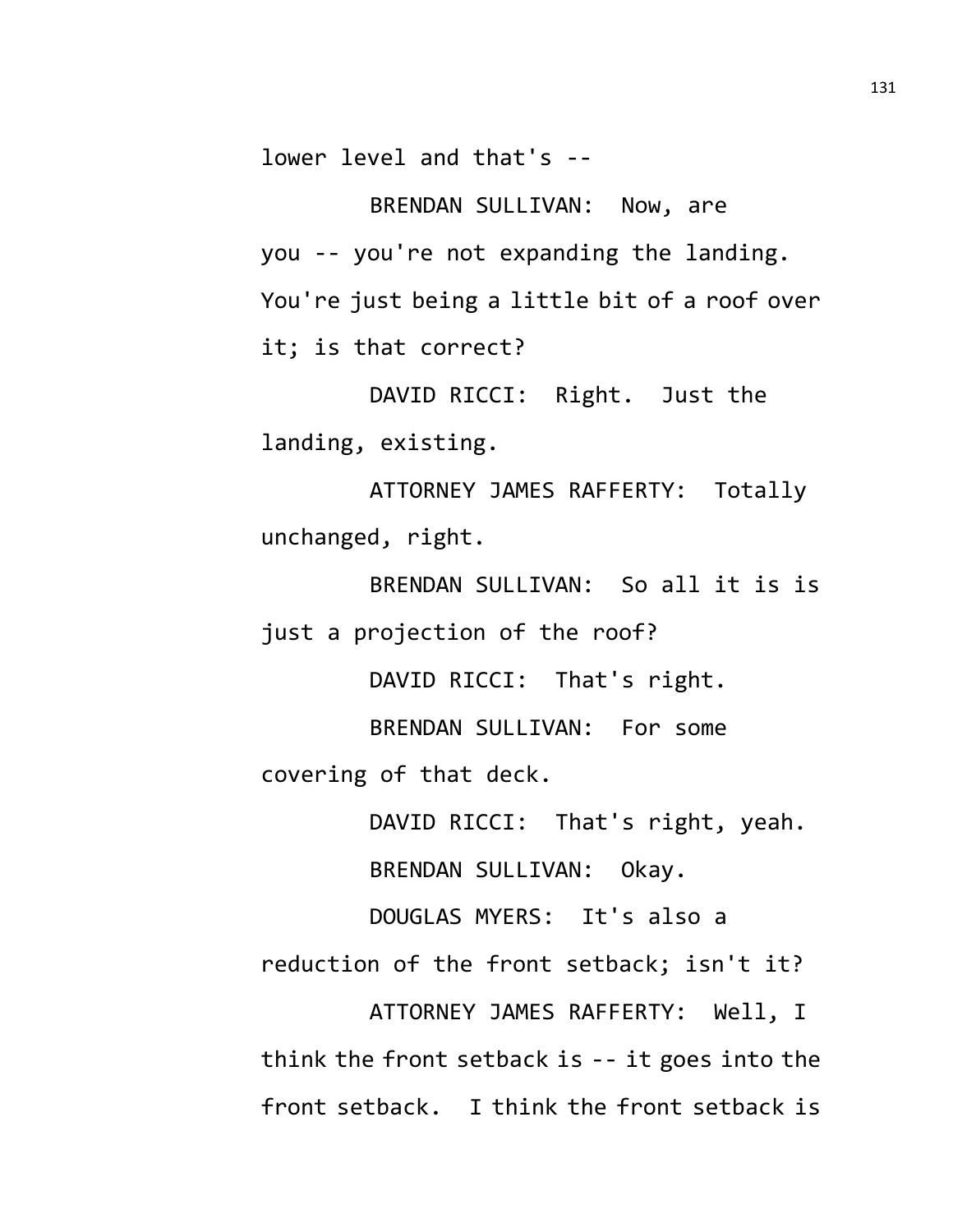already -- I think the stairs are in the front setback, because in order for them to be exempt, they have to be on the conforming wall. The impact -- the front setback is already being impacted by the stairs. So if you do the setback of this house, you'd say that it's probably the bottom step. You're right, so the relief is related to -- in both cases, the window seat and the covering over the door, it's a combination of setback and GFA. Modest in both, about 20 feet in both areas. Really about functionality and liveability and because of the relationship.

DAVID RICCI: 20 square feet.

ATTORNEY JAMES RAFFERTY: 20 square feet for each element. The window seat and this in rough numbers for about a 40-foot overall GFA increase.

BRENDAN SULLIVAN: So we're dealing with two sets of drawings. One which is as-built, it's entitled as-built plan 31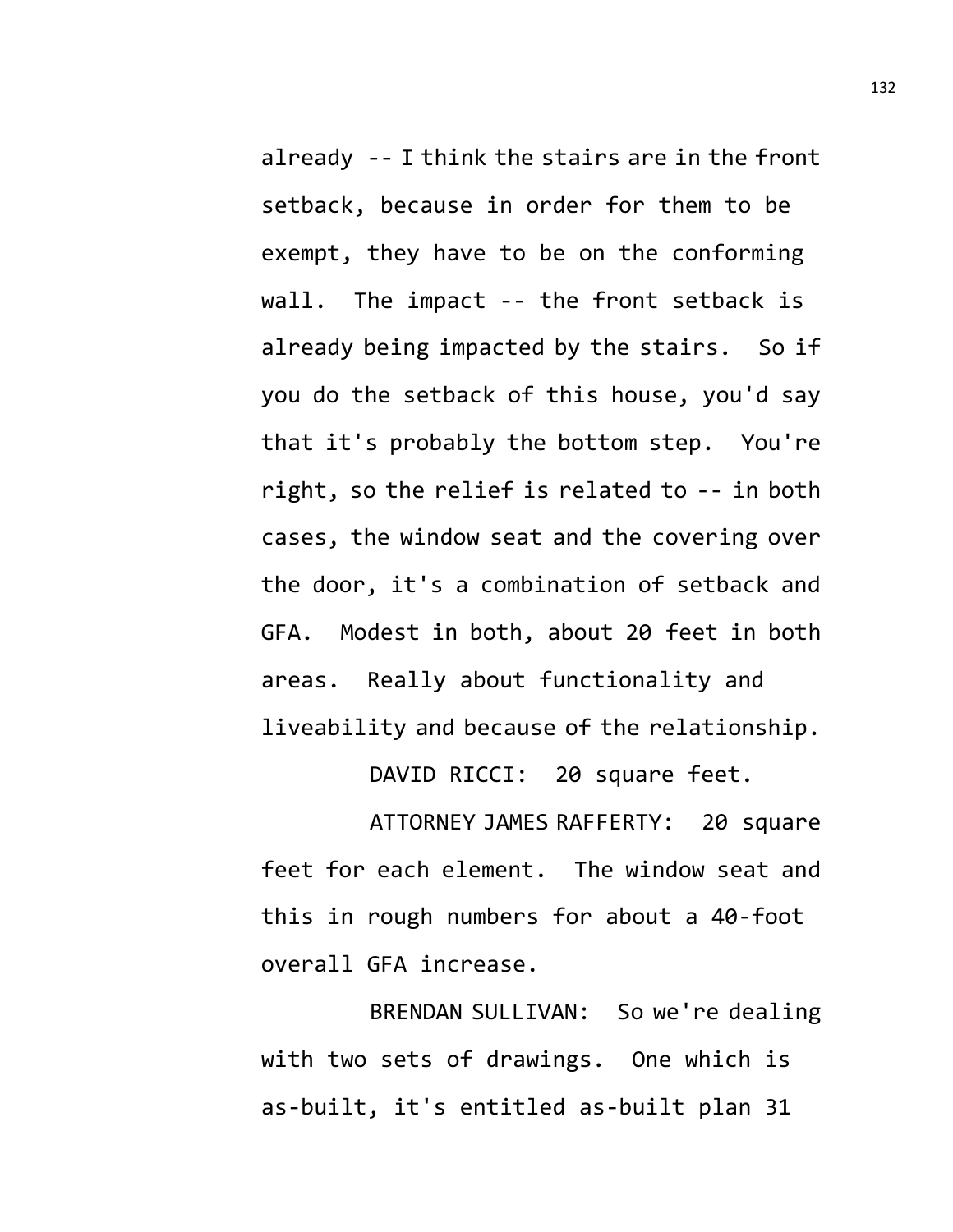Crescent Street by the Boston survey which covers the window seat. And then the other drawing is.

DAVID RICCI: That's an architectural drawing.

ATTORNEY JAMES RAFFERTY: The other is more of an elevation showing the covering over the front entry.

BRENDAN SULLIVAN: And that's entitled Politi, P-o-l-i-t-i house, 31 Crescent Street, showing the front elevation of the proposed roof over the front landing. Two sets of drawings; is that correct?

ATTORNEY JAMES RAFFERTY: Yes.

BRENDAN SULLIVAN: Okay.

TAD HEUER: Is the bay window constructed or not? I only ask because there's a photograph of a bay window in the file. Is it there now or is it not there now?

ATTORNEY JAMES RAFFERTY: It's there now.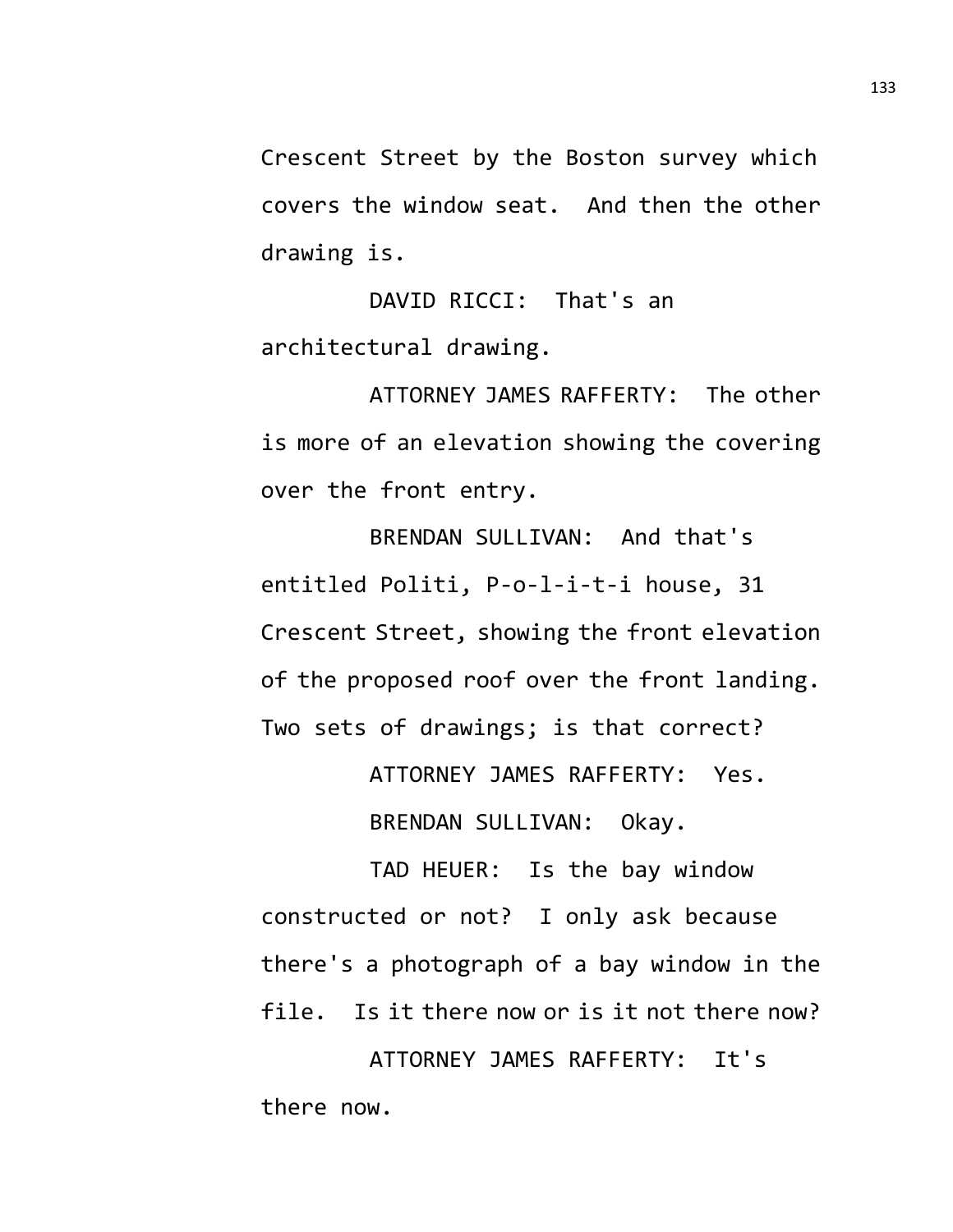TAD HEUER: Oh, okay. I just wanted to make sure the record -- I couldn't tell. ATTORNEY JAMES RAFFERTY: Is there a photograph in the file?

TAD HEUER: Indeed.

ATTORNEY JAMES RAFFERTY: If it's an attempt of honesty or an oversight. I'll leave that to your judgment. But, yes, to be candid, this was a decision made in the field by the designer and it was then unearthed and the project frankly was stopped. And Mr. Ricci is here to remedy that oversight.

BRENDAN SULLIVAN: Okay.

Mr. Myers, any questions at this point?

DOUGLAS MYERS: Well, I just wanted to confirm. So the -- in the 2010 case, in the prior case, there was setback relief given with specifically with respect to the front setback in that case?

ATTORNEY JAMES RAFFERTY: I'd be working off memory, but my understanding is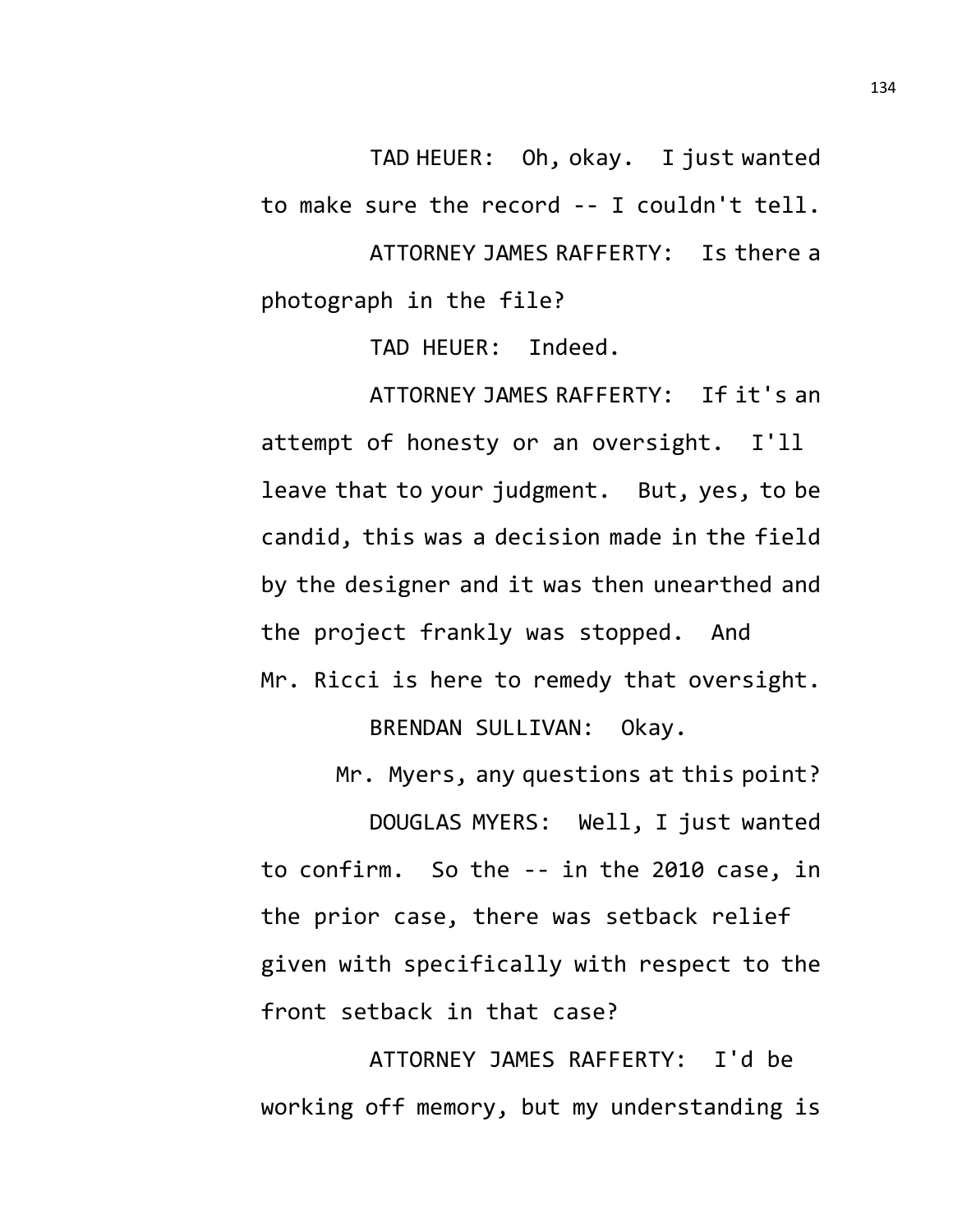that was a porch with a side entrance and it looked like they relocated the entrance to the front of the porch, but I wasn't on the case and I venture to say, I don't think Mr. Ricci had any involvement.

DOUGLAS MYERS: Was the enclosed -- what looks to be the enclosed porch on the enclosed bump, adjunct bump out to the house in front, was that constructed as a result of the 2010 relief?

DAVID RICCI: I believe it was, but I believe they also eliminated the bump out on the other side where the entry was originally. This was I think a two-family house and the owners converted it back to a single.

DOUGLAS MYERS: My question is only aimed at determining whether or not relief was given for the front setback in connection  $with - -$ 

ATTORNEY JAMES RAFFERTY: Oh, I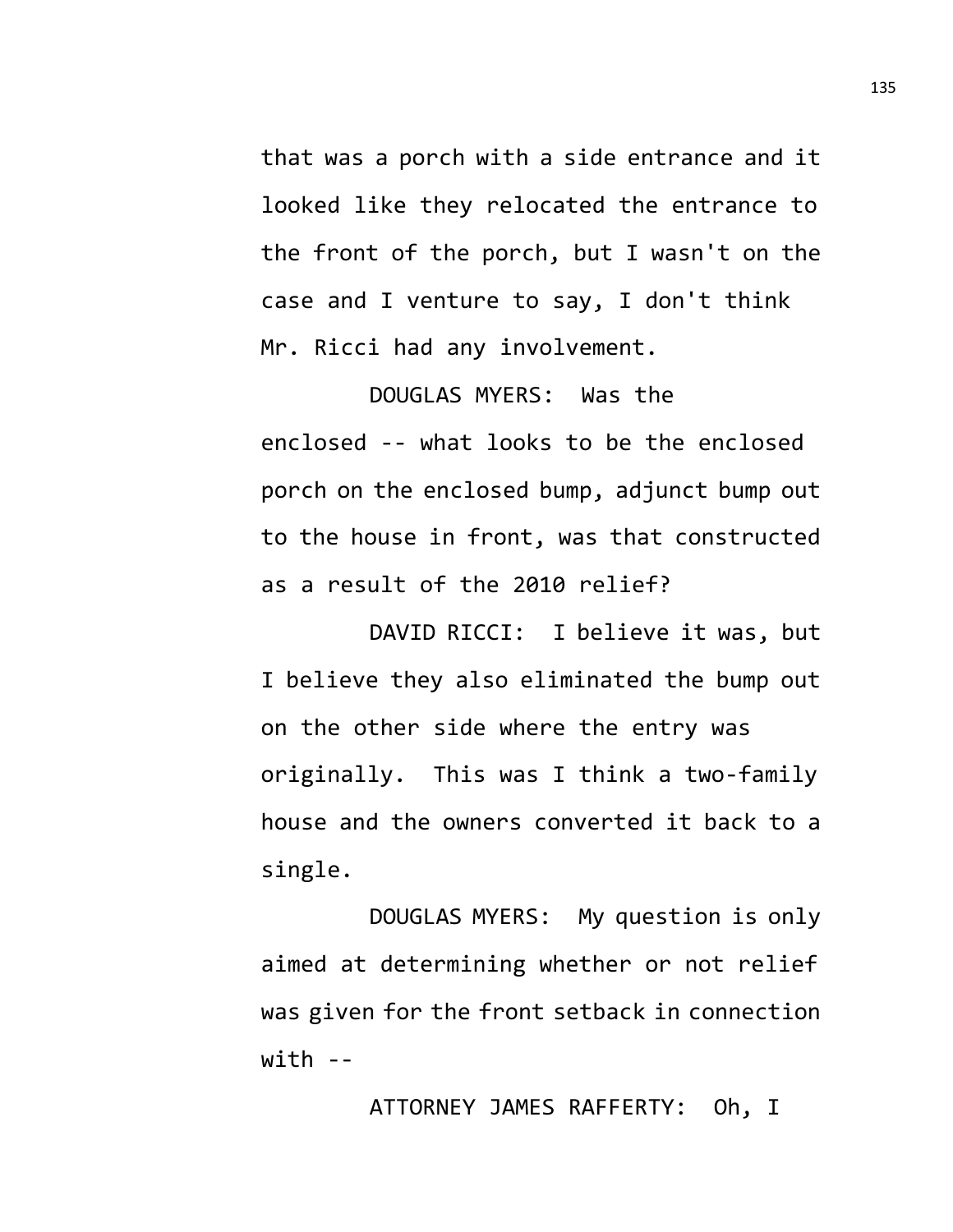suspect it was, sure. Yes. And I think I read the transcript and I did see Mr. Heuer's suggestion when they were doing this, he said why don't you put a -- why wouldn't you want to put a covering over this? And they said well -- the architect said that's the way they drew it. That's the way they left it.

TAD HEUER: Yes, while we're on that point. So this is June 24, 2010, of the transcript page 173, it appears that I asked the following question:

Is there any reason you decide -- and this is a quote. (Reading) Is there any reason you decide not to open it back up as a porch?

That meaning the front aspect which is highly massed.

(Reading) I mean, you already have significant massing in the front of the building. You're looking to bring it even closer to the street, albeit uncovered. The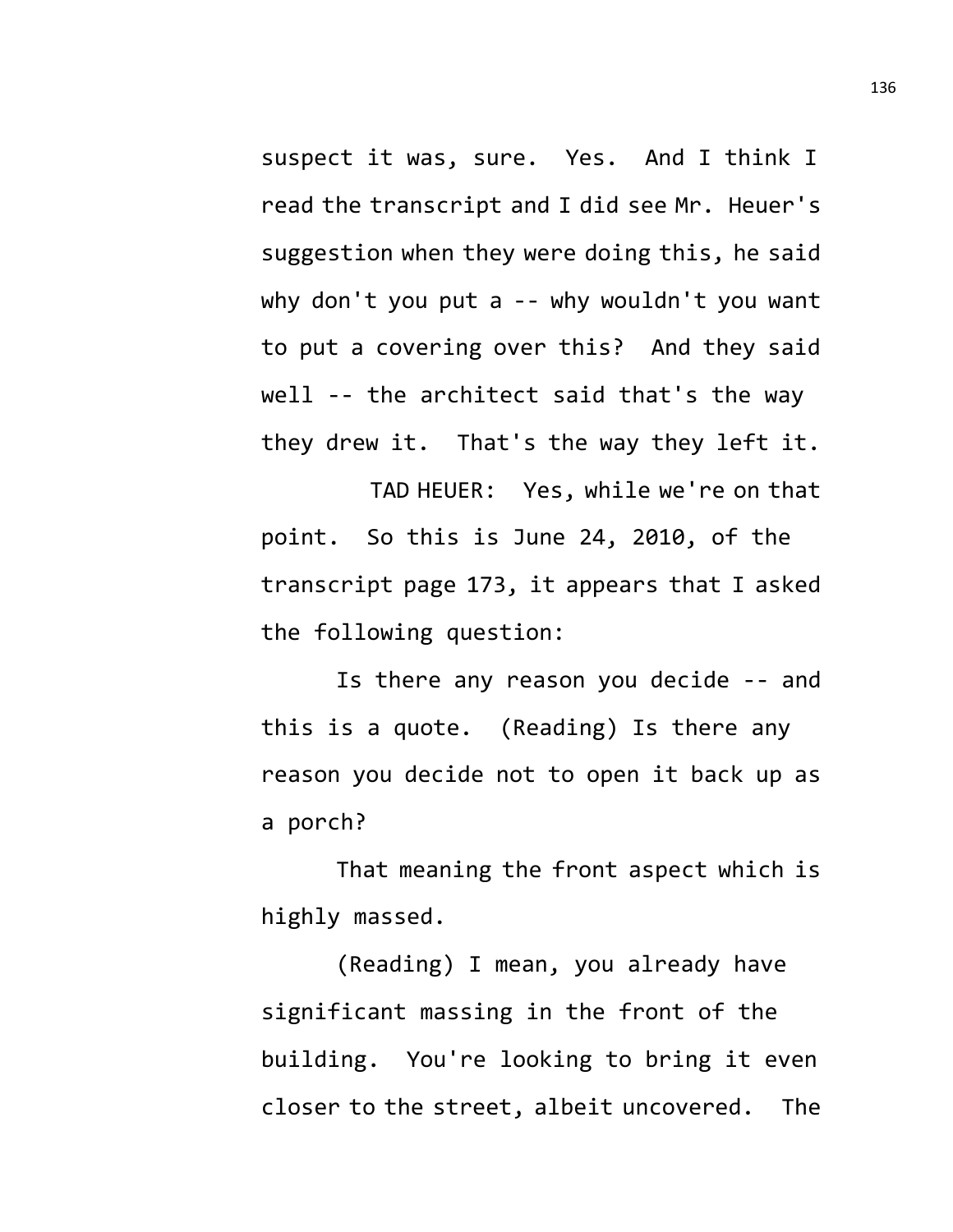images that you show of your neighboring houses are not massed towards the street there in an open porch. Is there any thought about making this an open porch as well as putting more glass in it?

And the response from the owner was that it would be too expensive to undo what someone has already done and they figured because it would be a huge undertaking to do so; that is, to reduce the front area, it would be very nice to do our front porch but not just feasible. The architect then responded it was not part of the project that I was engaged to design. We are only proposing a stoop and steps.

ATTORNEY JAMES RAFFERTY: My understanding of that case was that these stairs used to go off to the side and they were reoriented to the street.

> TAD HEUER: That's right. ATTORNEY JAMES RAFFERTY: And that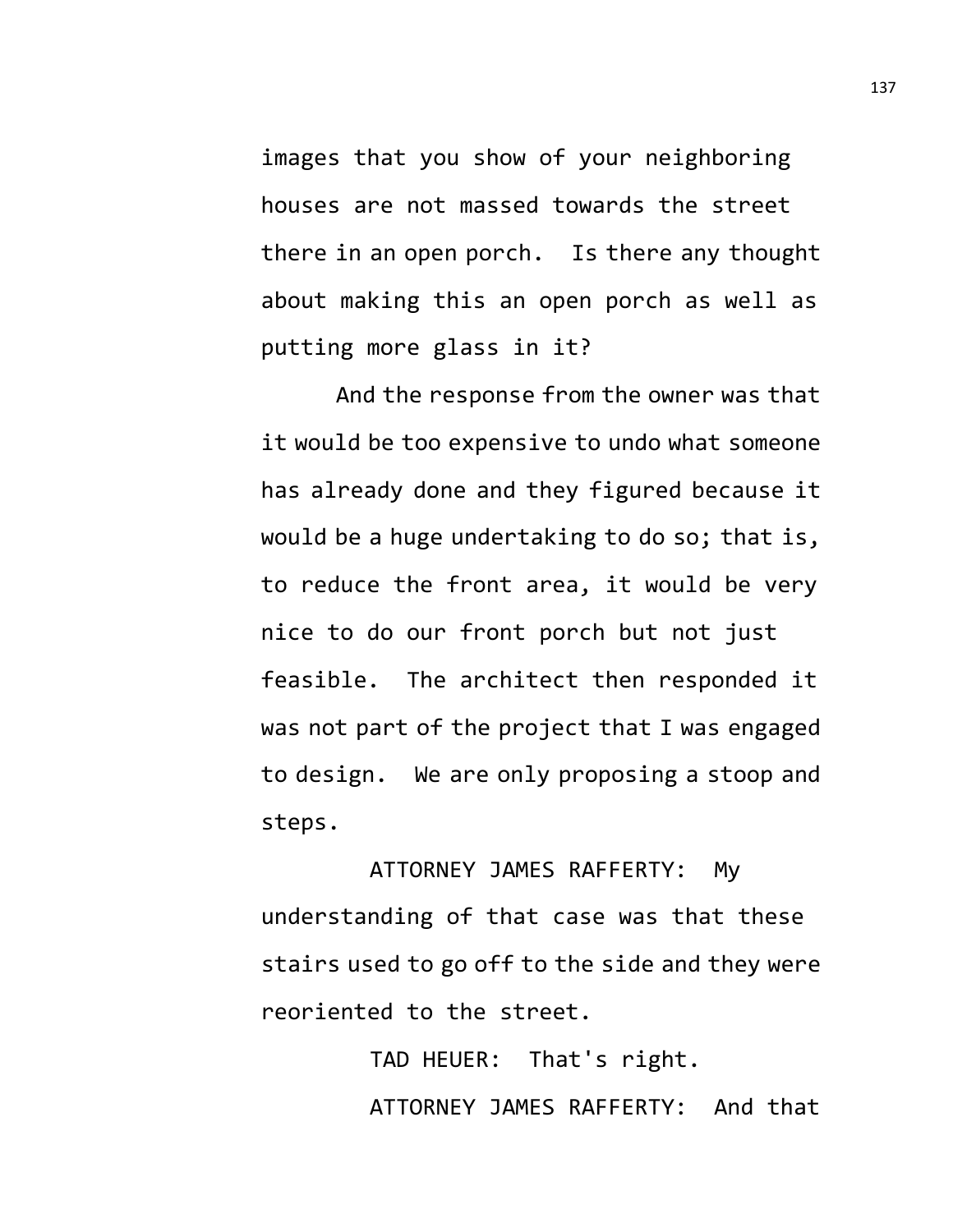was the relief associated with it. That's just from reading the transcript and talking to the property owner.

TAD HEUER: Yes, so originally for those who weren't on the case, there was a window where the front door is and the front door opened out into the side yard. And they wished to reorient that to have a front door facing on to the street properly. And my question at the time was essentially that the case that I think we're faced with now which is that there's massing that was created by what appears to be an enclosing the front porch and creating an entry room, a mudroom with a side entry, that reoriented the door to the front of this bumped out massed piece, and then said we'd just like to put the door there. My question was why not set the door back into the plane of the house and use that mass portion of the front porch?

DOUGLAS MYERS: I happen to think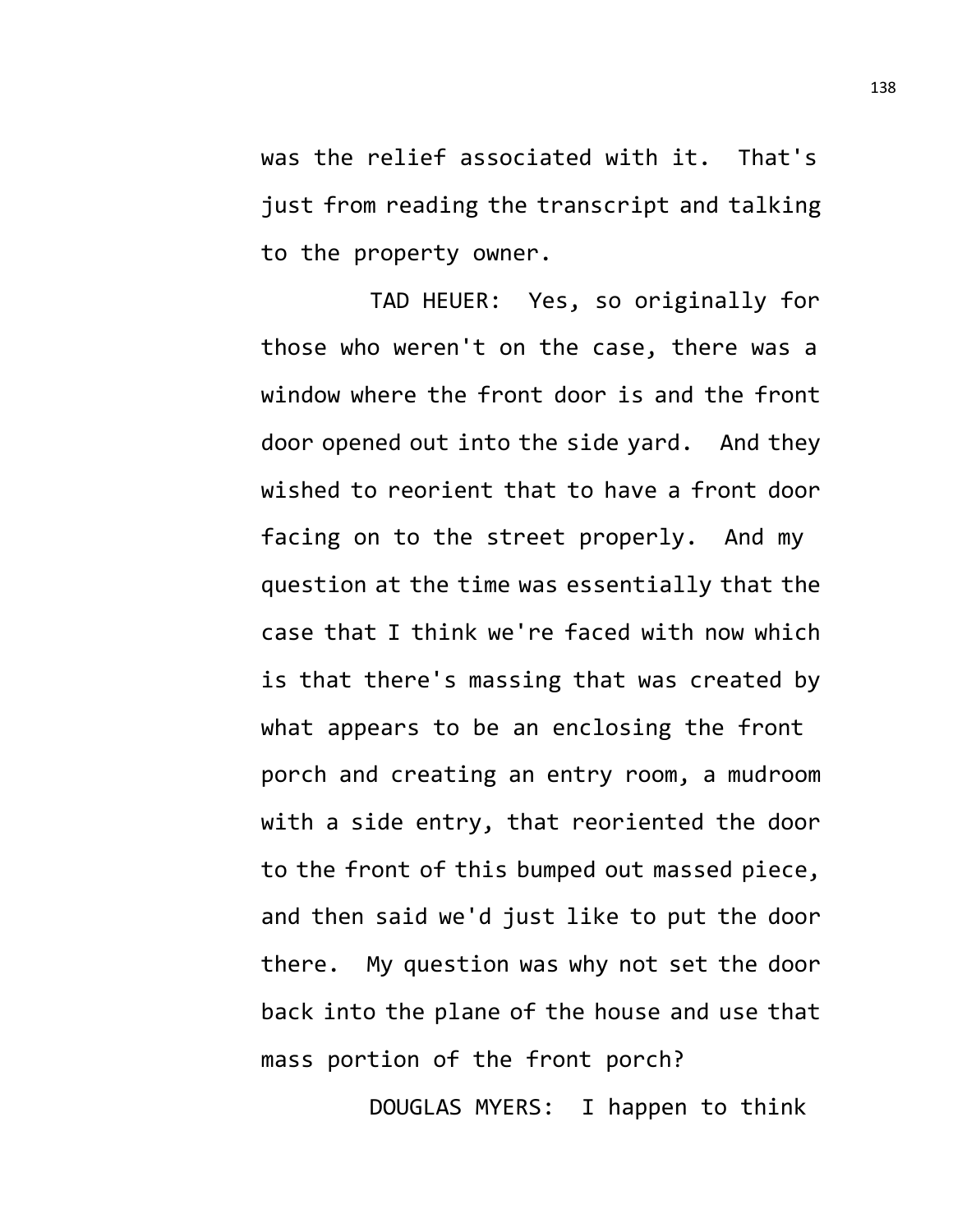that's a very apt question because to me the door on the street emphasizes the effect of the massing of that front adjunct or bump out if you want to call it that because it creates a rather vivid contrast with every other house on Crescent Street.

TAD HEUER: Correct. And that was my concern at the time. Here what I see is that they've not taken that route in the 2010 case, but have come back and have essentially asked for the same relief I was discussing at that point, but intruding further into the setback. Thus instead of requesting a porch, if they want a porch, my thought was that they should create a porch out the existing massing on the front. Here they've elected to try to keep the existing massing and then create a further porch on top of it. To my mind it gives somewhat reminiscent of the approach taken at certain funeral home establishments where there's a long or at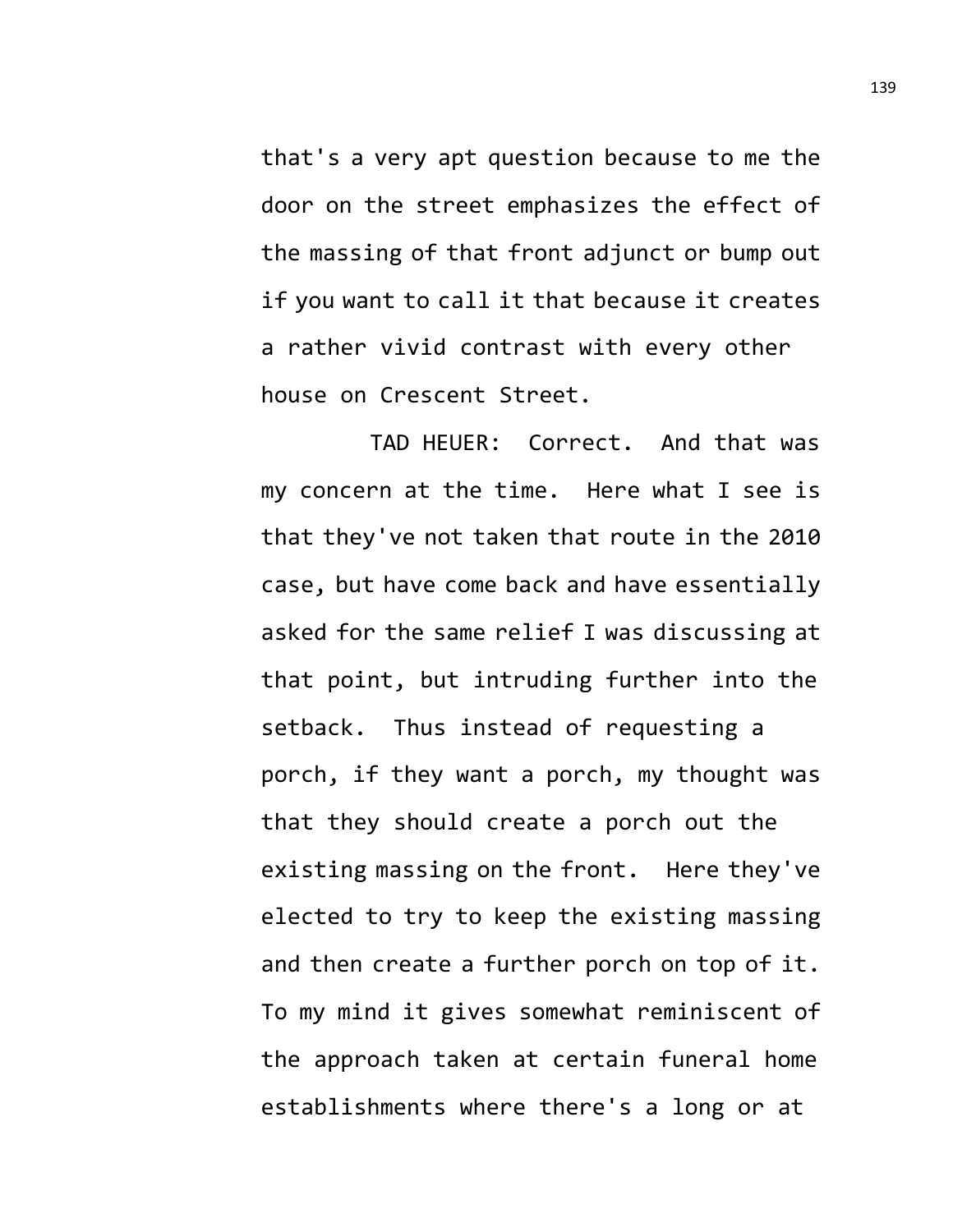hotels where there's a long covered canopy all the way to the street. I'm not so certain, particularly given the streetscape, I don't think any other house on Crescent Street has that extension out to the street. I'm not quite sure why it's warranted here. I certainly understand the desire to have a covered stoop, but given the choices that the owners have made previously when presented with the option by at least one member of this Board and they declined to take it, I am note quite sure why this relief would be necessary here. It seems to be a desire rather than  $a - -$ 

ATTORNEY JAMES RAFFERTY: Right. Well, it's a convenience. And I advised the client that it would be unlikely that a Board member that couldn't support the Variance for the steps would likely be supportive, and that was passed on a four to one vote. So I accept that reality. This really was a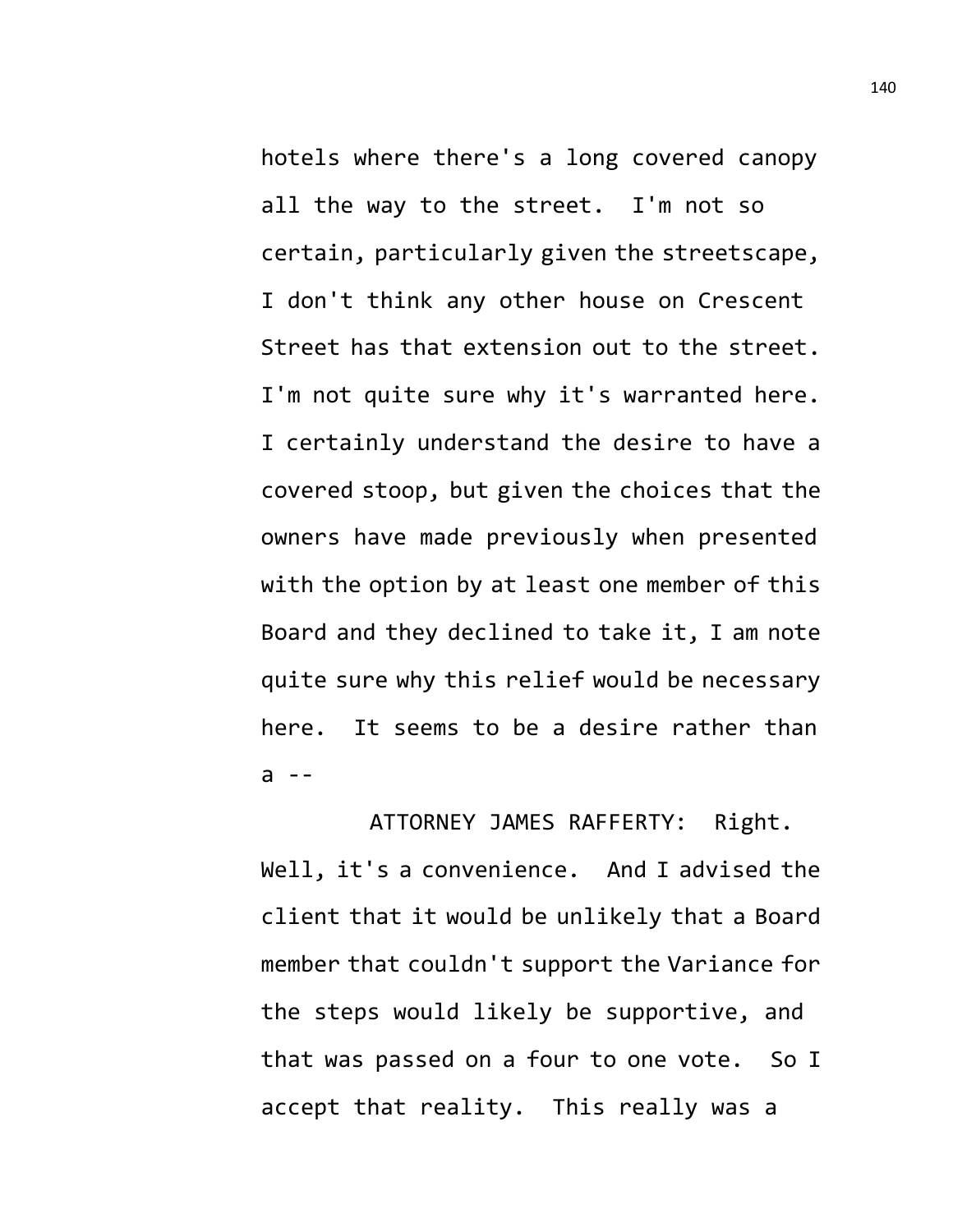matter of convenience. Their understanding of that exercise was that they didn't enclose that porch. It was already enclosed. The design modification suggested by one of the Board members would have resulted in reconfiguring that whole area, and they just -- as I said, that wasn't part of what -- it was there already. They were trying to create a street-facing orientation. But, you know, it's -- while it's a single application, certainly the relief is quite different. The window seat is the primary focus. When we discussed the need to apply for it, they said well, you know, maybe this would be the time to ask about that. But I think those comments are certainly valid and as I said, it's a matter of convenience, but it does represent front setback relief on a set of stairs that already has front setback relief. So I don't think the -- if that was tenor, I think I could say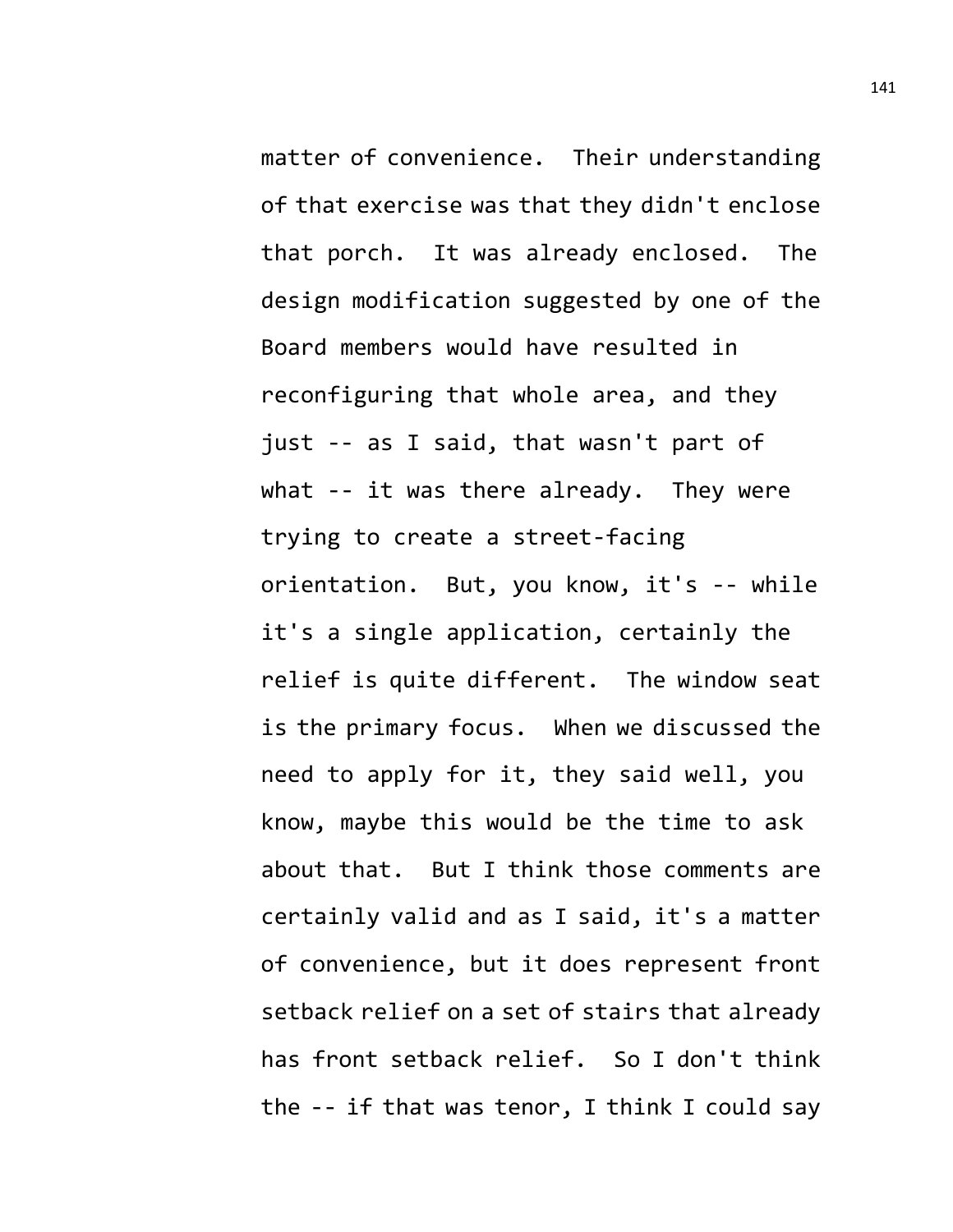that the applicant would be prepared to withdraw that portion of the application.

DOUGLAS MYERS: I don't want to preclude comments from other members of the Board or their argumentation on it.

ATTORNEY JAMES RAFFERTY: If that's two people's view then we might as well.

MAHMOOD FIROUZBAKHT: So I guess in the 2000 case.

TAD HEUER: 2010.

MAHMOOD FIROUZBAKHT: 2010 case, the relief sought for a front setback was reconstructing for the stairs?

ATTORNEY JAMES RAFFERTY: Correct. MAHMOOD FIROUZBAKHT: The front porch was an existing element of the house? ATTORNEY JAMES RAFFERTY: That's correct.

MAHMOOD FIROUZBAKHT: So additional relief wasn't granted for the front porch per se, but just for the stairs. And so was there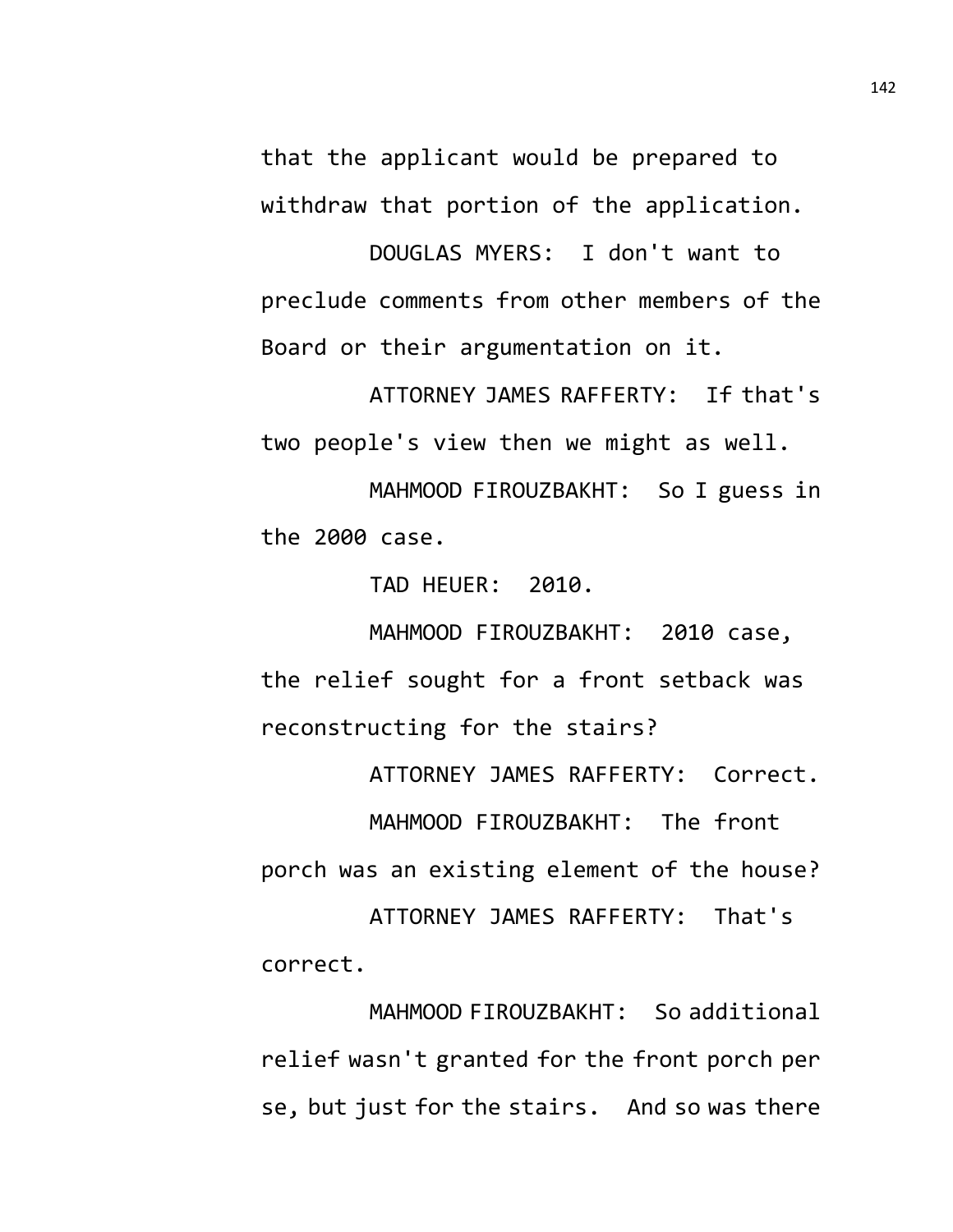a roof on top of the front porch?

ATTORNEY JAMES RAFFERTY: I don't know.

TIMOTHY HUGHES: I think you'd have to say it was the deck and the stairs.

DAVID RICCI: Yeah, there was not a roof on that either.

ATTORNEY JAMES RAFFERTY: Right. Well, when you say that, you mean the landing in front of the door?

TIMOTHY HUGHES: The landing and the stairs. The relief was granted for that.

ATTORNEY JAMES RAFFERTY: Yes.

MAHMOOD FIROUZBAKHT: For the landing and the stairs?

ATTORNEY JAMES RAFFERTY: Yes. Well, that was the effect of relocating the door into that portion of the house. So, and it was granted for an unroofed set of landing and stairs.

TIMOTHY HUGHES: Landing and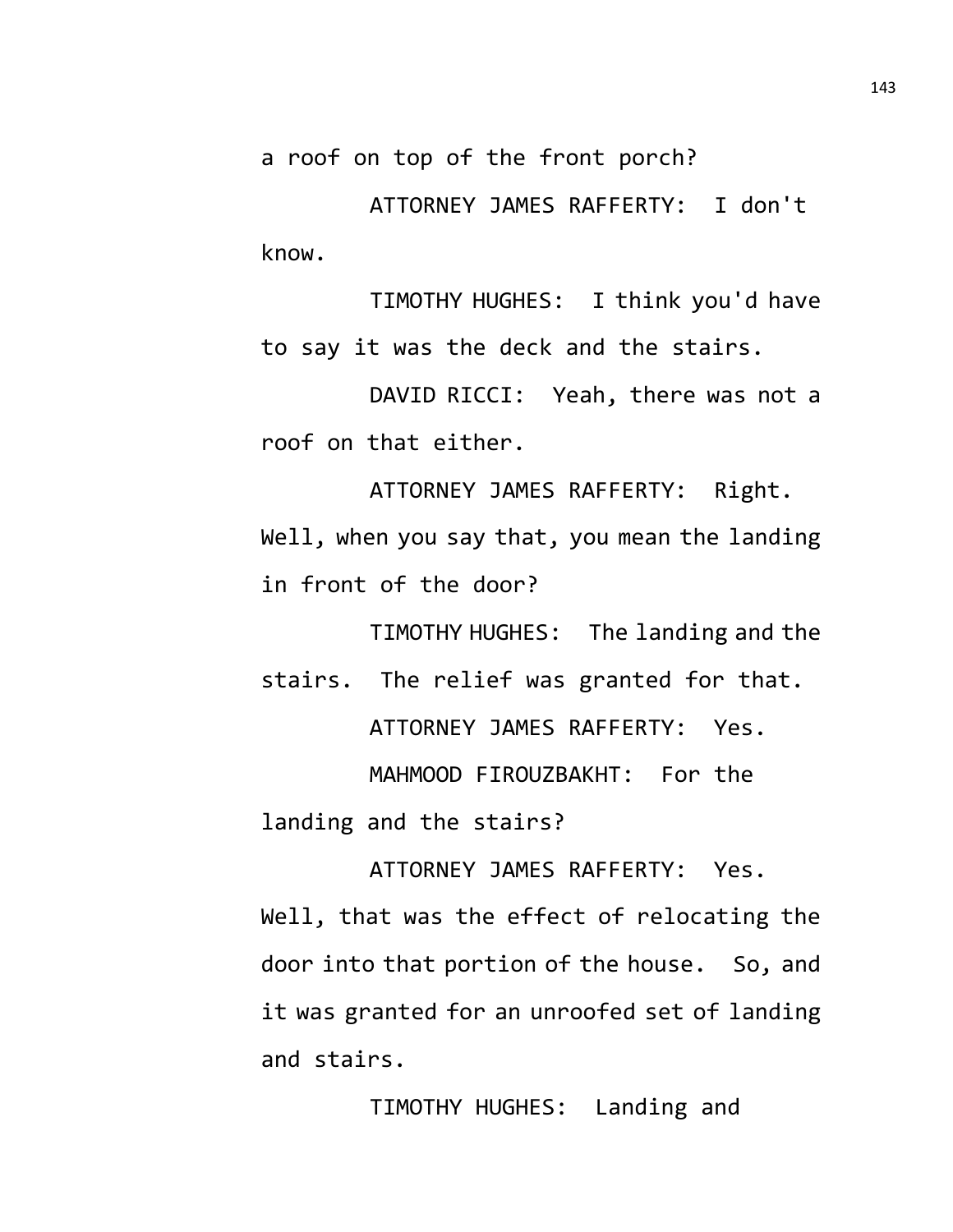stairs, and now they want to roof the landing.

ATTORNEY JAMES RAFFERTY: Well, they really don't even -- I mean, that's what they're asking for.

TIMOTHY HUGHES: I'm not going to say salami.

MAHMOOD FIROUZBAKHT: I mean, just from a commentary point of view, you know, precedent is one thing. When you look at the front of this house, it makes sense for that front stoop to have a roof on it, and it looks more attractive, you know, that way. It does. And I think it would fit better with the streetscape. And I know of one particular house on Crescent Street that has the exact same look and appearance, and so I guess I don't think it would be out of character with, you know, what the other houses on the street sort of look like. I think it would just look better. And the relief required is fairly insubstantial.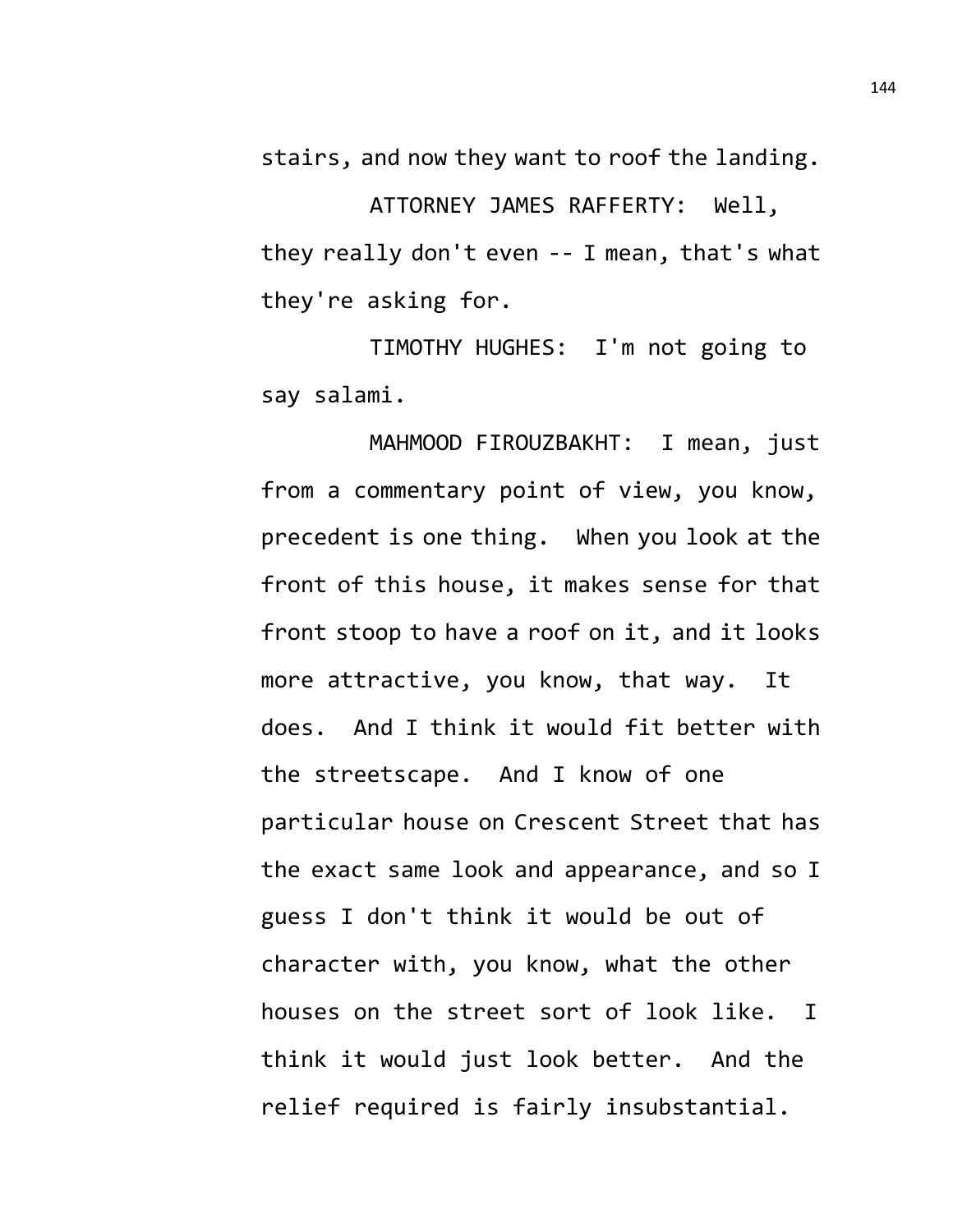BRENDAN SULLIVAN: Doug, any questions at this point?

DOUGLAS MYERS: No questions.

BRENDAN SULLIVAN: Tim? Tad?

Let me open it to public comment.

Is there anybody here who would like to speak on the matter at 31 Crescent Street?

(No Response.)

BRENDAN SULLIVAN: I see nobody and there is no correspondence in the file. There is correspondence from the Planning Board which says they have reviewed the above case and leaves the cases to determination by the Board with no comments or recommendations.

ATTORNEY JAMES RAFFERTY: I apologize, we do have one letter from the abutter who faces the bay window.

BRENDAN SULLIVAN: The Board is in receipt of correspondence from Doctor Douglas Kornfeld, K-o-r-n-f-e-l-d.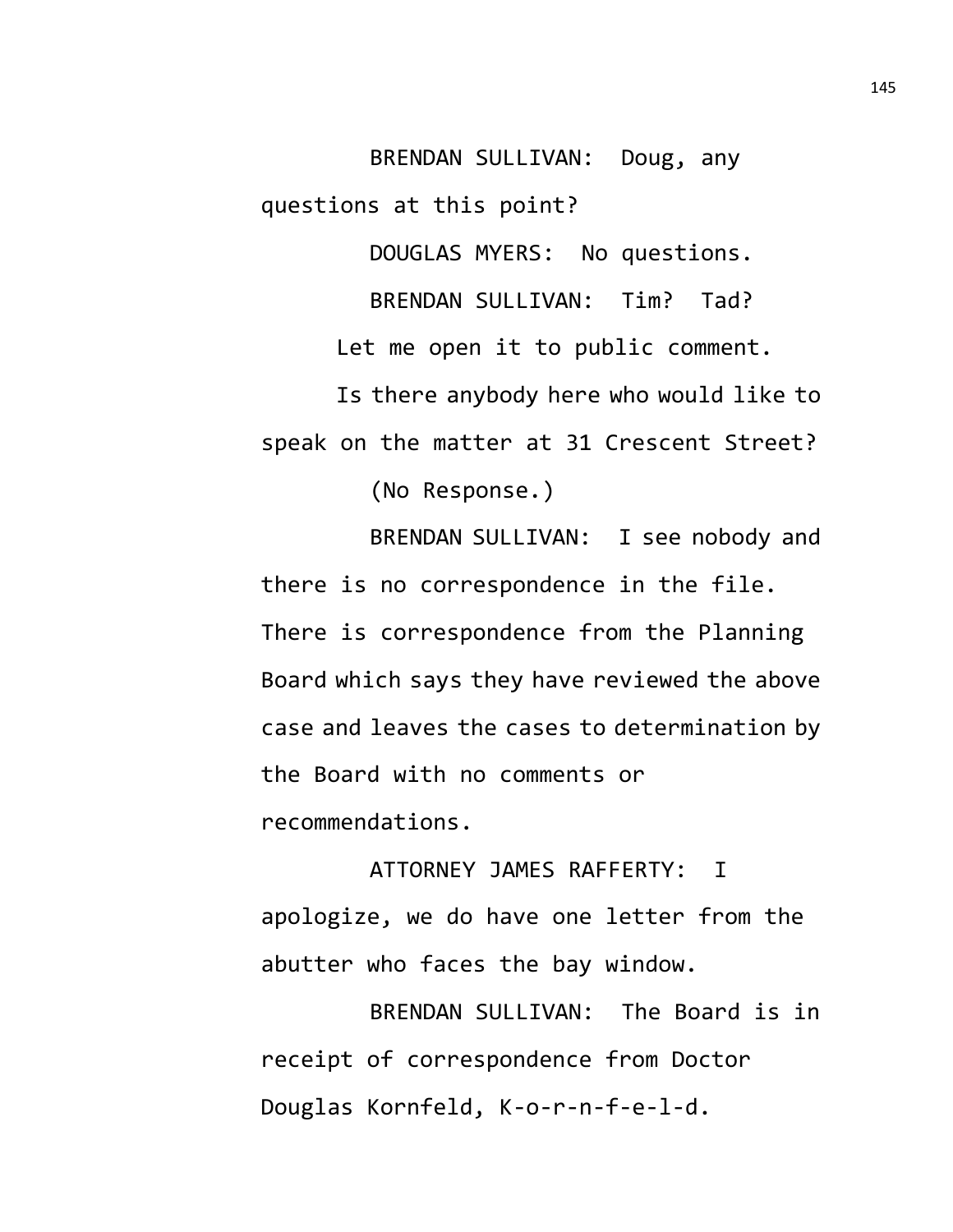(Reading) To Whom It May Concern: I reside at 33 Crescent Street. I'm writing to support the Zoning changes as by Jason and Lindsey Politi, P-o-l-i-t-i at 31 Crescent Street. Please contact me if there's anything I can do to expedite the Variance changes they are requesting. Sincerely, Douglas Kornfeld.

Okay. We'll accept that and make it part of the record.

Okay, Mr. Rafferty, anything else to -- I guess the one question that I have, on the plan, you're asking for a Special Permit.

ATTORNEY JAMES RAFFERTY: There's a door and two windows in the kitchen.

BRENDAN SULLIVAN: To install the basement door and relocate the windows on the non-conforming wall. And if there is a drawing which you can point me toward that. ATTORNEY JAMES RAFFERTY: Do you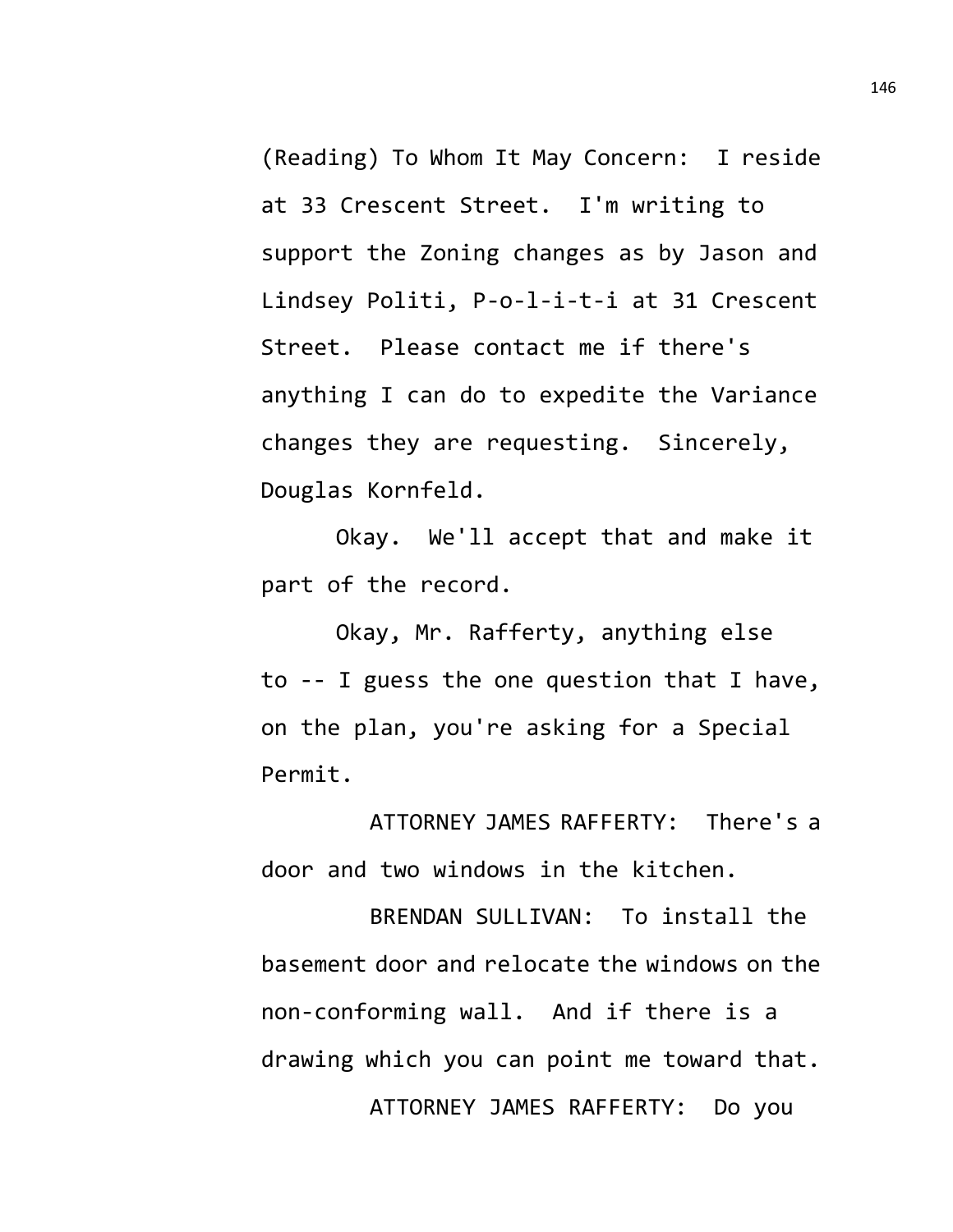have that elevation, the side elevation? It appears on the floor plan.

There was a single larger window or there is over the sink. Was that the stove?

DAVID RICCI: It was the sink, yeah. ATTORNEY JAMES RAFFERTY: So they're separating it into two smaller windows.

BRENDAN SULLIVAN: Okay, and there's no elevation to that?

ATTORNEY JAMES RAFFERTY: And the door is right there. I'm not seeing an elevation.

DAVID RICCI: No. All I have is a floor plan. There was a window, a larger window over the existing sink that was in this spot here.

ATTORNEY JAMES RAFFERTY: I think he got that.

BRENDAN SULLIVAN: The usual and I think expected procedure is that we would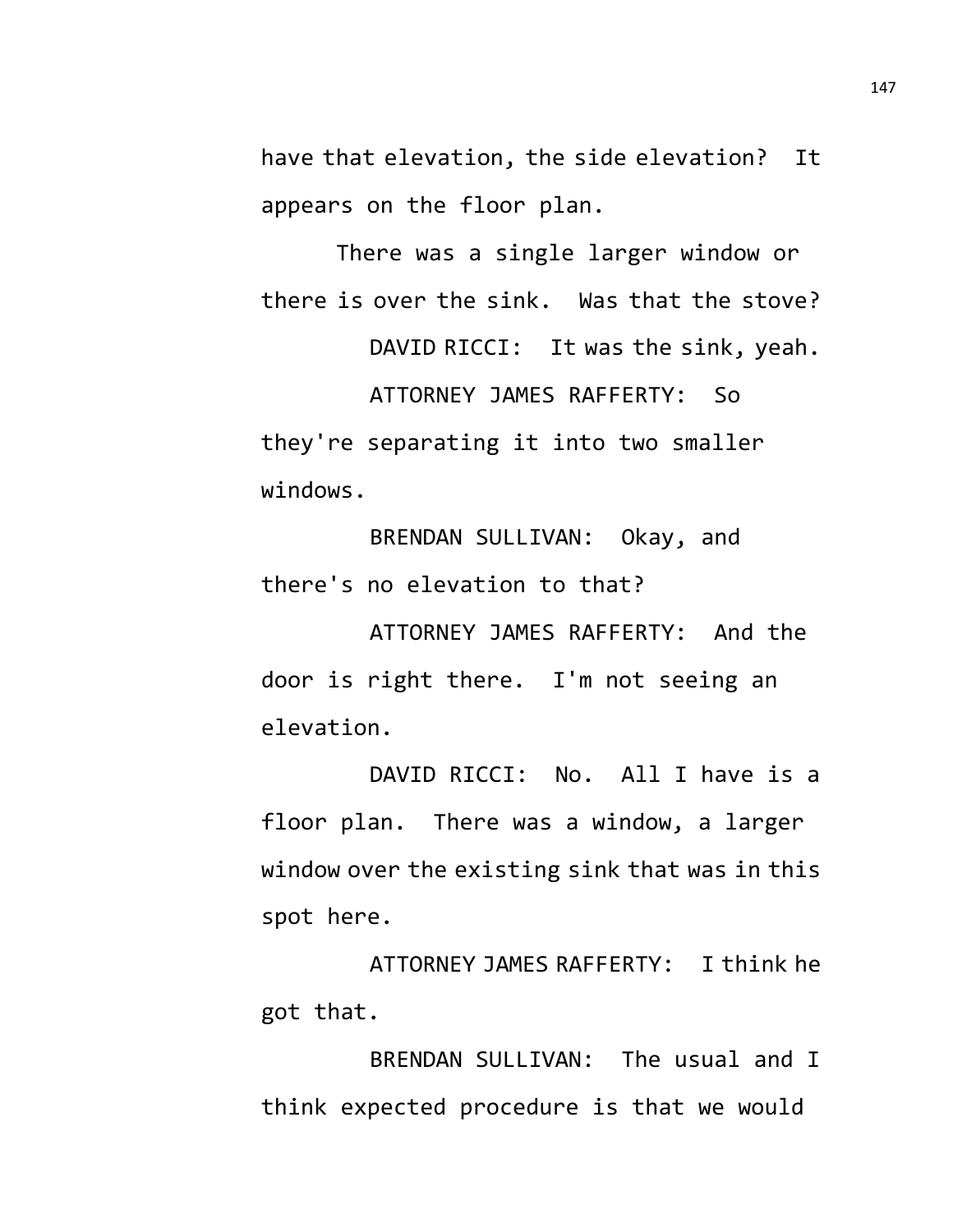have another drawing to look at and also reference and to approve.

ATTORNEY JAMES RAFFERTY: I apologize, it would appear that that elevation doesn't exist. The door is door at grade and then the window that's occurring about  $--$  it might be in the....

BRENDAN SULLIVAN: I'd fill it out. How does the Board want to proceed with a missing element if I so correctly categorize it? Without having a sketch or drawing without the requested relief.

DOUGLAS MYERS: Why don't we hear from the contractor about the impact of that on the character of the file.

BRENDAN SULLIVAN: I mean, does anybody have an issue with it?

MAHMOOD FIROUZBAKHT: Would we be able to maybe mark the plans that we have with a location of the door and the window that's being proposed?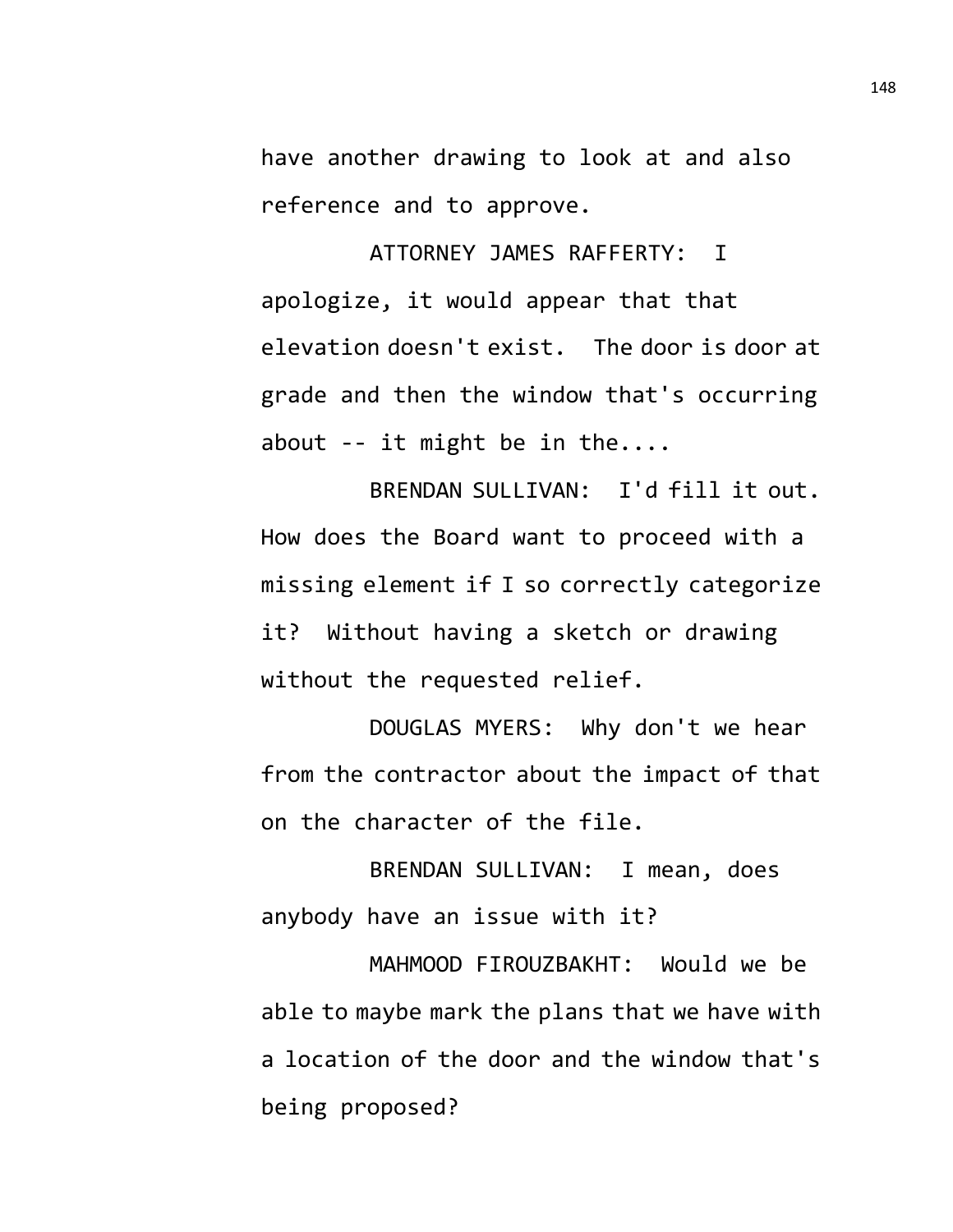BRENDAN SULLIVAN: We don't have an elevation of it per se.

ATTORNEY JAMES RAFFERTY: We don't have an elevation.

BRENDAN SULLIVAN: Location is one thing.

MAHMOOD FIROUZBAKHT: On the floor plans. That's what I'm saying. You locate it there, mark it there, and then with the understanding that the contractor and petitioner would submit elevations.

ATTORNEY JAMES RAFFERTY: We could supplement the file and the Chair could sign -- these windows, if you can see from the floor plan, they're actually rather narrow panes.

DAVID RICCI: Yeah, they're smaller. There was one large window over the existing sink. It used to the face the neighbor's window that looked -- when they both did dishes, they looked at each other in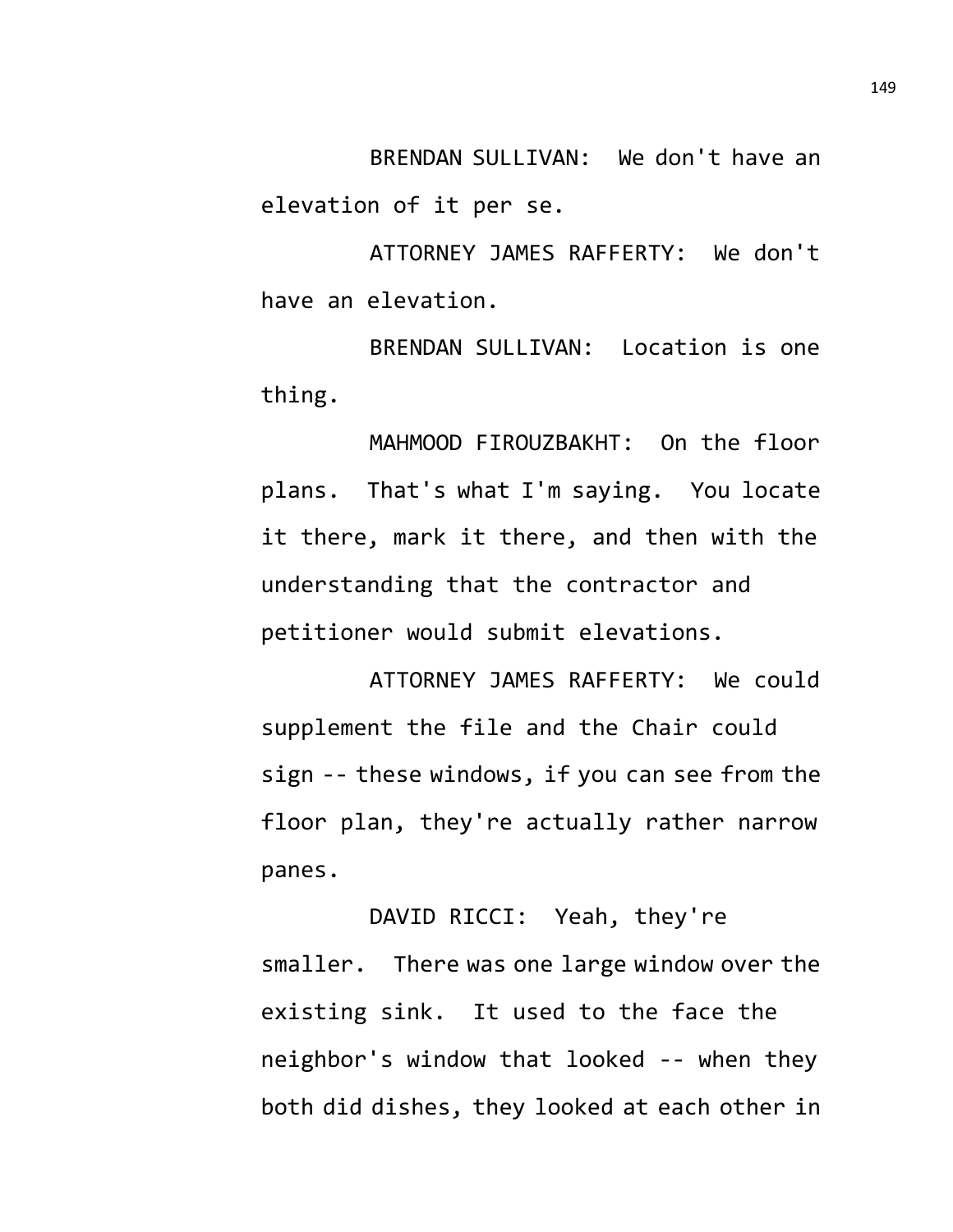the window. The neighbors were in favor of them moving the windows so the side and put a stove here. So the glass size actually got smaller but the location's changed on that wall. I'm sorry we don't have an elevation of that. We do have it on the floor plan here.

BRENDAN SULLIVAN: Point out my original.

TIMOTHY HUGHES: That wall is in the setback? Is that the non-conforming part of it?

ATTORNEY JAMES RAFFERTY: Do you have the site plan?

DAVID RICCI: Technically that one is not in the setback.

TIMOTHY HUGHES: What's the non-conforming nature of it though?

ATTORNEY JAMES RAFFERTY: I --

MAHMOOD FIROUZBAKHT: I thought it was a rear setback.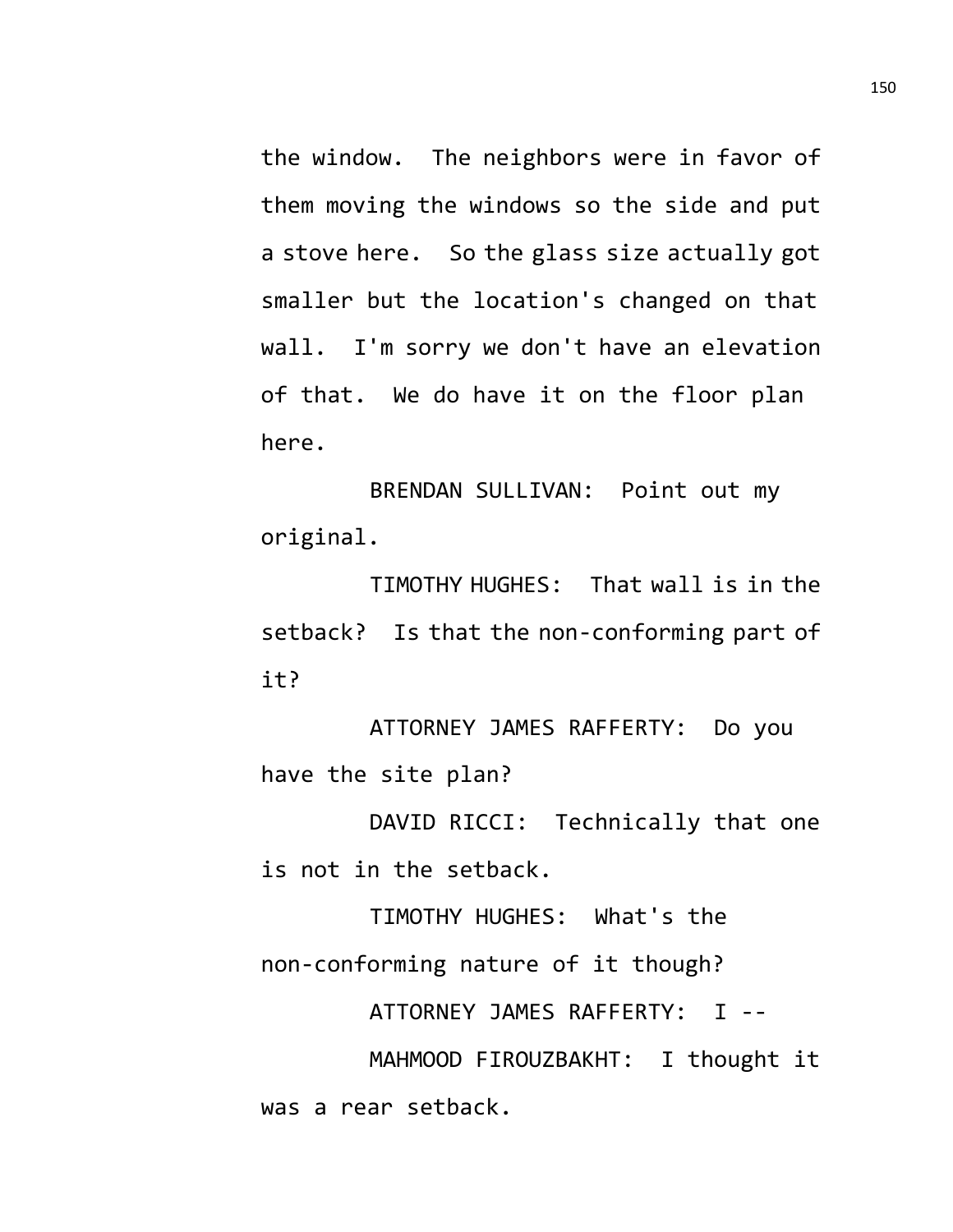ATTORNEY JAMES RAFFERTY: I don't think at that --

BRENDAN SULLIVAN: It says here to install a basement door and relocate windows on the non-conforming wall.

ATTORNEY JAMES RAFFERTY: Basement door is clearly in the side yard setback. It's right there. In this proposed -- do you have the -- like this that shows. Right, so the -- so the dimension -- I think the minimum here is seven and a half. And I think we determined that it's -- it was so close. It's seven-six. So the location of the two windows are like that. And the door to the basement, which is -- which is at ground level. You take -- you go down a couple steps and that's where the door is. It's actually half the door is below grade. I mean, you're down so the door is below grade. So there's no privacy impact from the door because there's a fence here and the door, the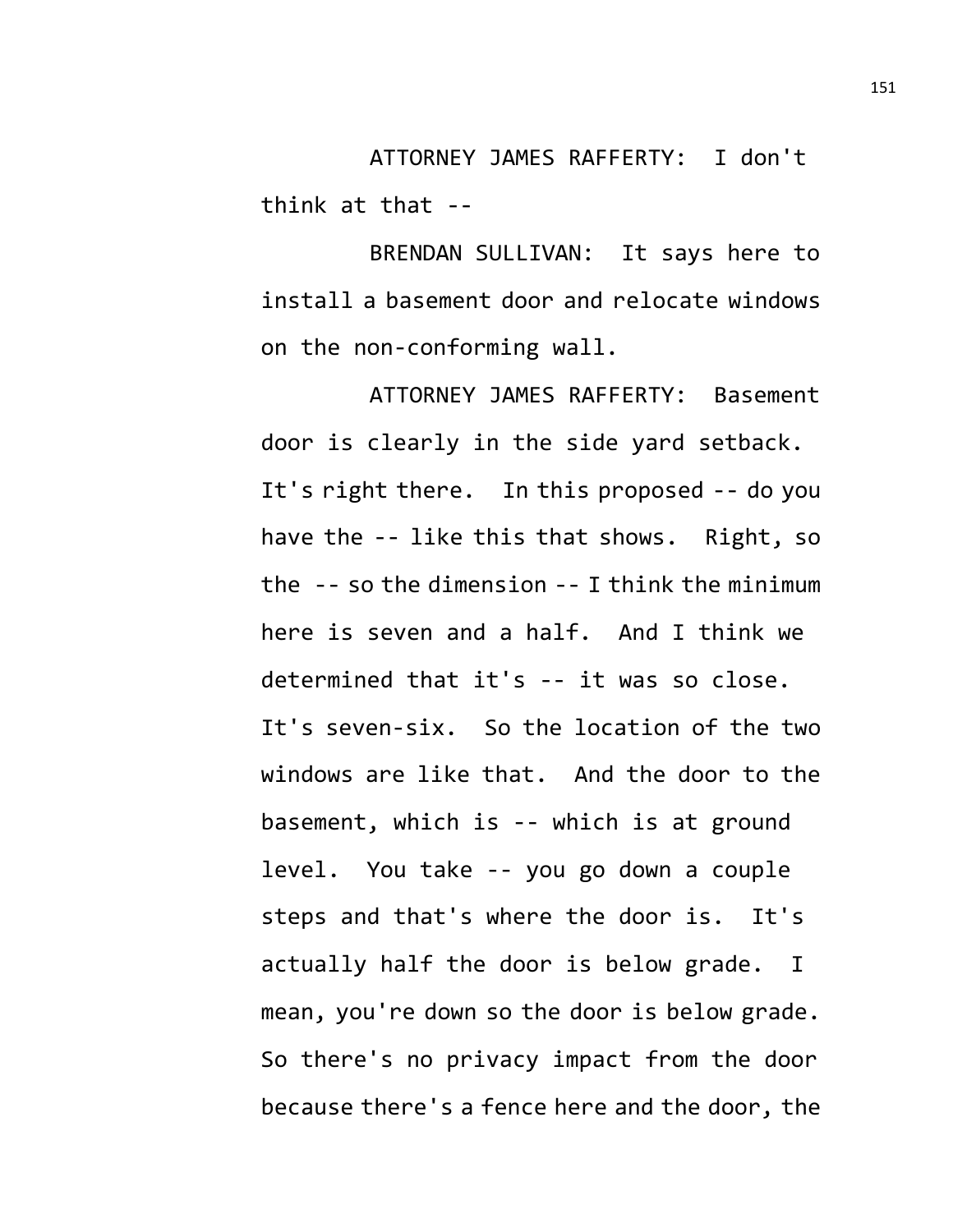door doesn't even begin to come --

BRENDAN SULLIVAN: Yes, but there are two issues. No. 1, something for us to look at and to approve. The other thing is for the building inspector to make a value judgment does the work conform with the relief granted? And, you know, now it's sort of a moving target. And it's, you know, I think I would want to know location, size, and -- yeah.

ATTORNEY JAMES RAFFERTY: Well, we could --

BRENDAN SULLIVAN: Which is very normal for any kind of relief asking.

ATTORNEY JAMES RAFFERTY: No, no, it's not unreasonable at all. And it's oversight on our part that it's not in the application. I acknowledge that. There was a certain urgency here because the work had to stop. The family is living in the home. I would ask that the Board might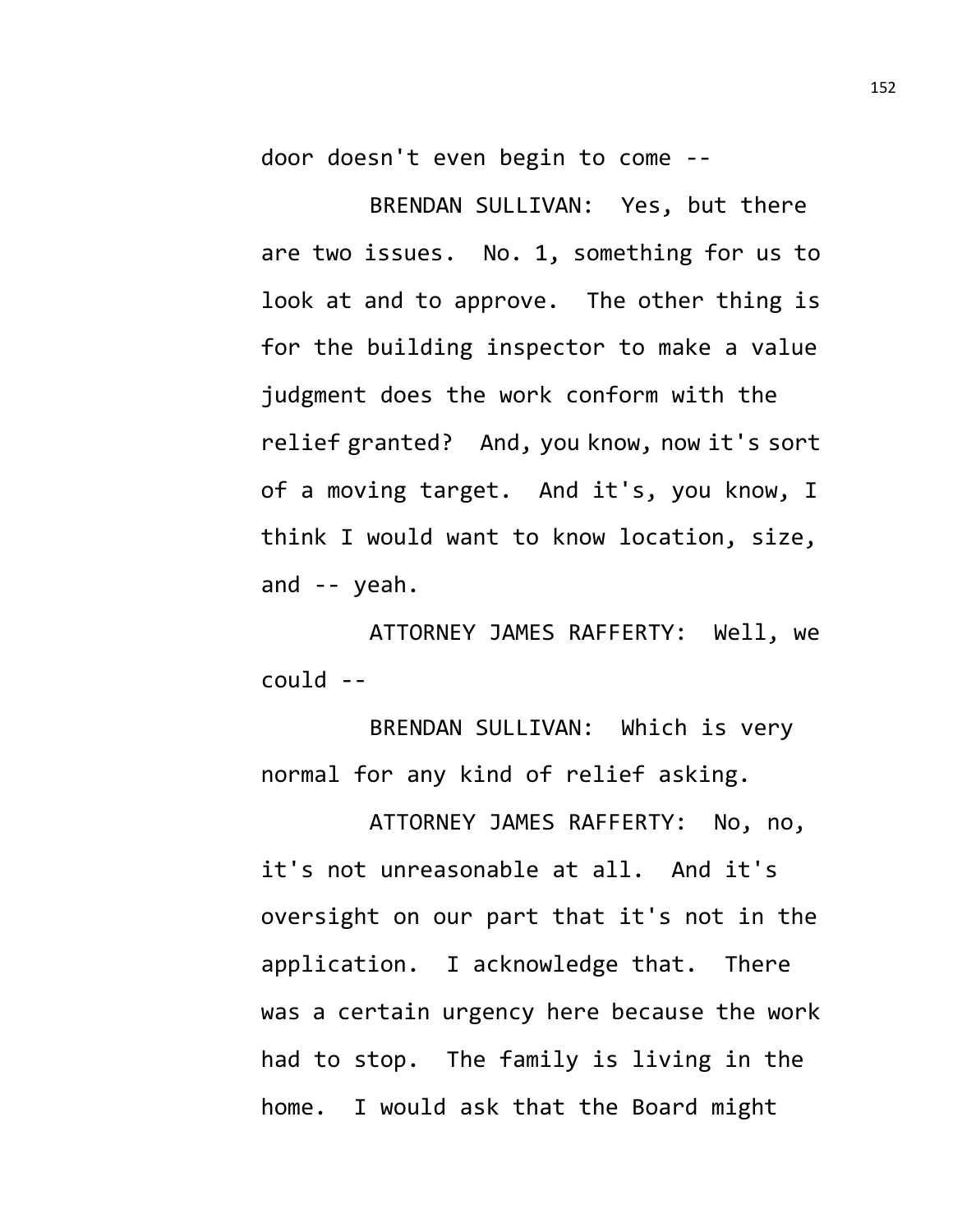consider allowing us to supplement with that elevation. We can produce it I imagine.

DAVID RICCI: Oh, yeah, quickly.

ATTORNEY JAMES RAFFERTY: Within a day or two.

BRENDAN SULLIVAN: Back to my original question, Tim, do you have any problem?

TIMOTHY HUGHES: Well, can we, can we split it? Continue the Special Permit part until we get drawings and we'll vote on the Variance.

ATTORNEY JAMES RAFFERTY:

Technically -- well, I mean, no, it's a single decision I think if it was two separate cases. So I think the case wouldn't --

BRENDAN SULLIVAN: The whole thing would have to be continued.

ATTORNEY JAMES RAFFERTY: I mean, you could theoretically vote one aspect of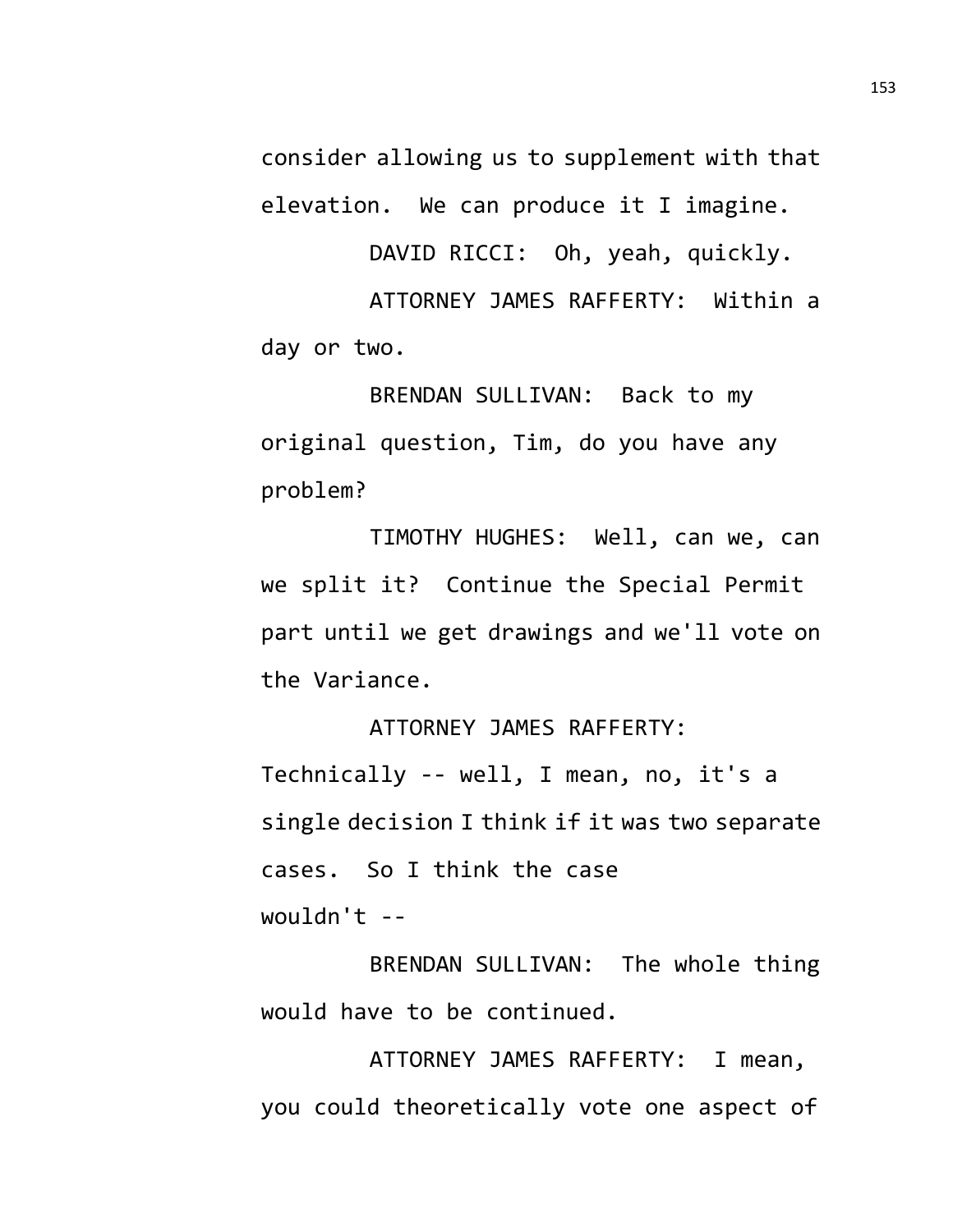the relief and continue for the other aspect, but it doesn't affect the timeline of the ultimate recording of the decision.

BRENDAN SULLIVAN: Right, it has to be all done together. Tad, what's your --

TAD HEUER: I mean, that's my, that's more my question. So if we're talking about windows, I think our practice has always been, and I don't think we've ever varied from it, that we require an elevation because the floor plan shows where a window sits in relation to everything else. I don't think most neighbors, the reason for the setback Special Permit is not the location of the windows along a linear plane of the house, it's what the windows appear to the abutters and how much they impact them which is why I think the elevation is necessary because you can see where the windows are placed, how large they are, etcetera. Where they are. Like I said, on the linear plane the house is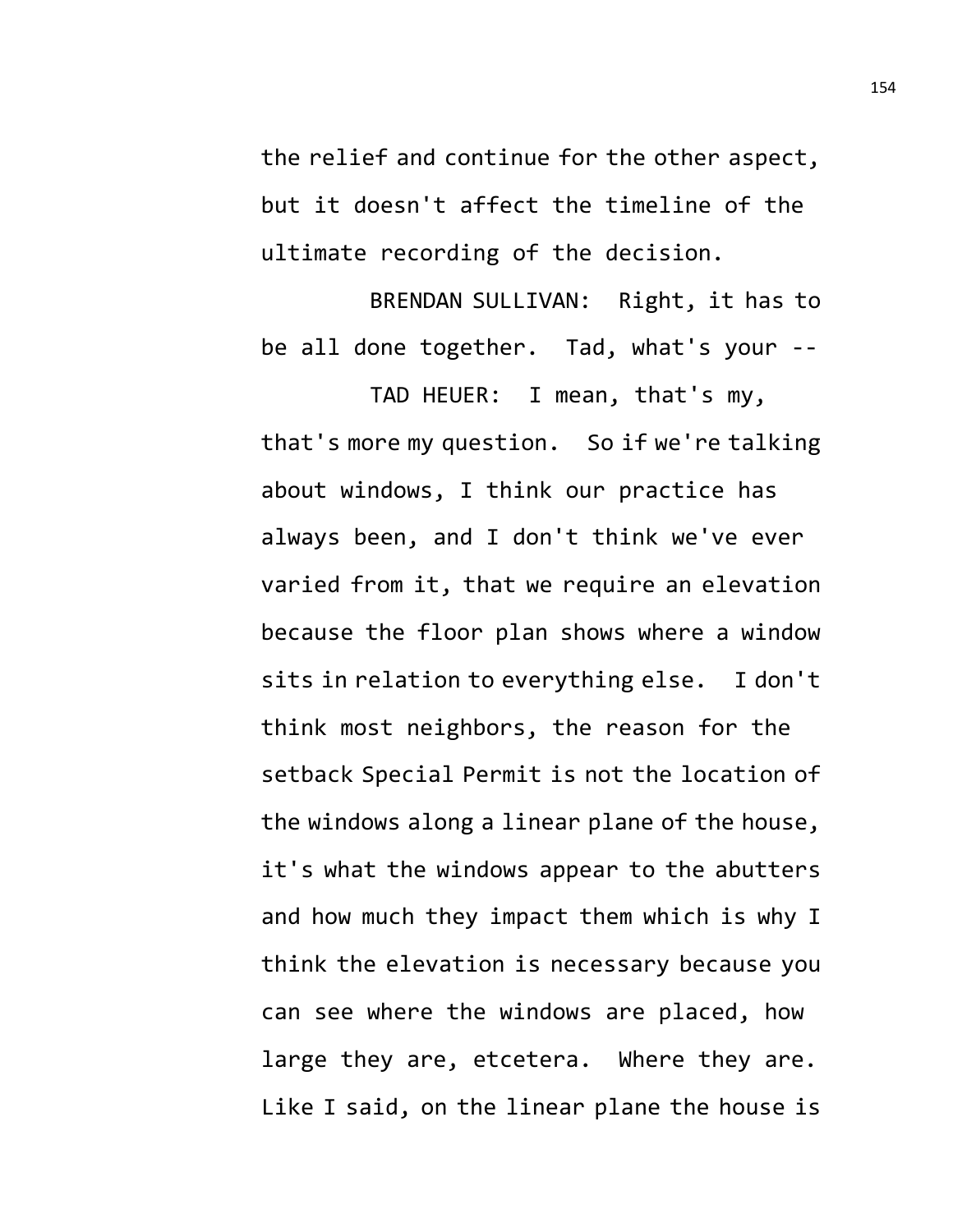almost immaterial. They're either in the setback or not in the setback. And the setback runs perpendicular to the windows. So.....

ATTORNEY JAMES RAFFERTY: Mr. Ricci informs me that he's reviewed this with Mr. O'Grady, and that the windows are not within the setback. That the distance here is eight feet and --

RANJIT SINGANAYAGAM: Because it's a non-conforming lot minimum setback. Is lot size is not conforming and the windows are not conforming. You can have seven and a half feet. These windows probably maybe okay.

ATTORNEY JAMES RAFFERTY: It's the door. The door, he said Sean tells him that the door, which again is half at -- a basement door, in this, in the midpoint of this projection, so the windows I think we wouldn't need the relief on.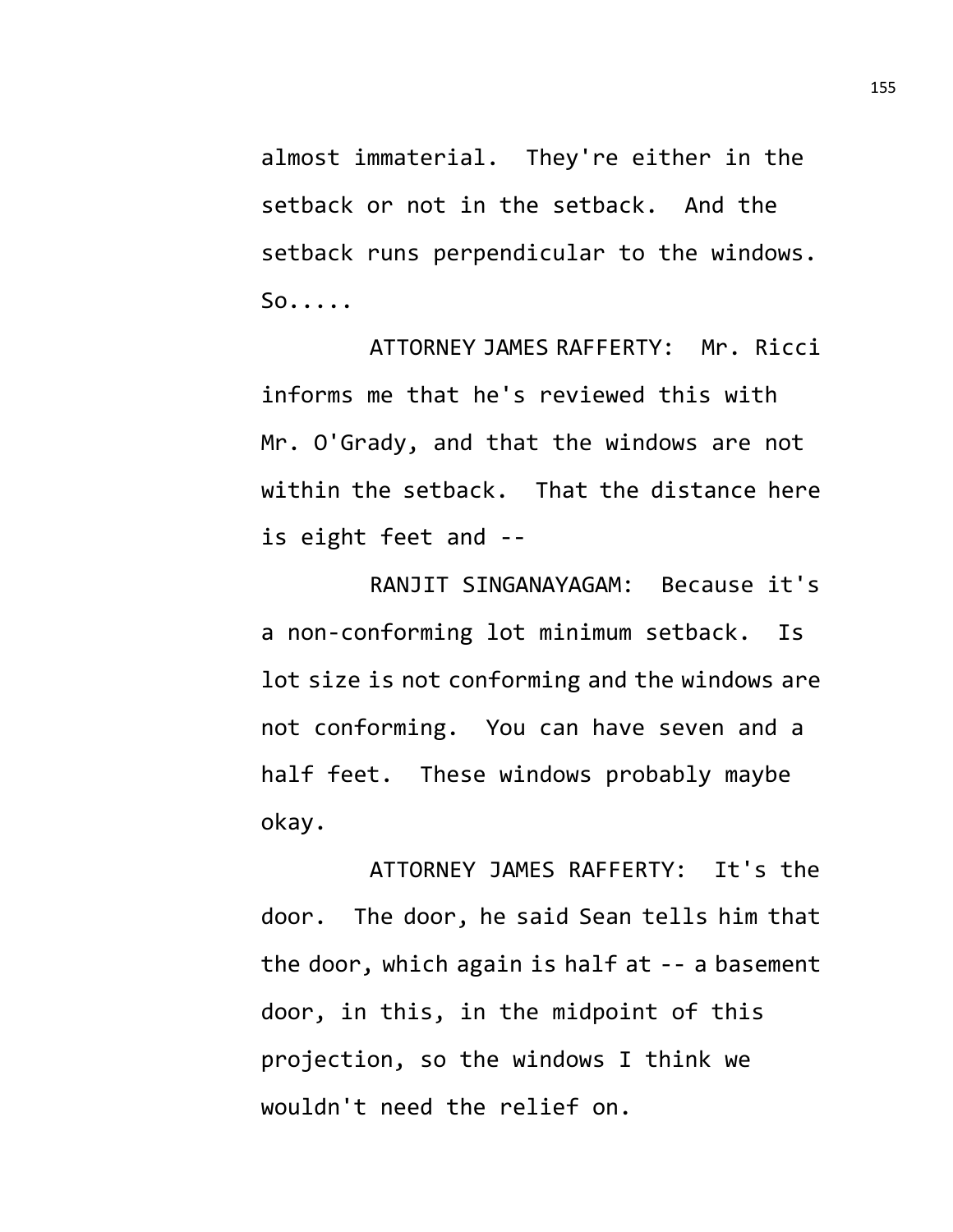TIMOTHY HUGHES: But that doesn't really help our situation. We don't have an elevation on either one of them, do we?

ATTORNEY JAMES RAFFERTY: Well, no, but we're moving in a good direction. A good direction would be if you went back there and you drew up an elevation of it. That would be a good direction.

DOUGLAS MYERS: Are we losing elevation or gaining elevation?

ATTORNEY JAMES RAFFERTY: We might have a photo of the area of where it would be going.

BRENDAN SULLIVAN: Well, I would want something marked up so that we can go with an -- and approve it and then also ultimately pass it on to the building inspector because right now it's rather sloppy.

DOUGLAS MYERS: If that point is more or less decided, Mr. Rafferty I have no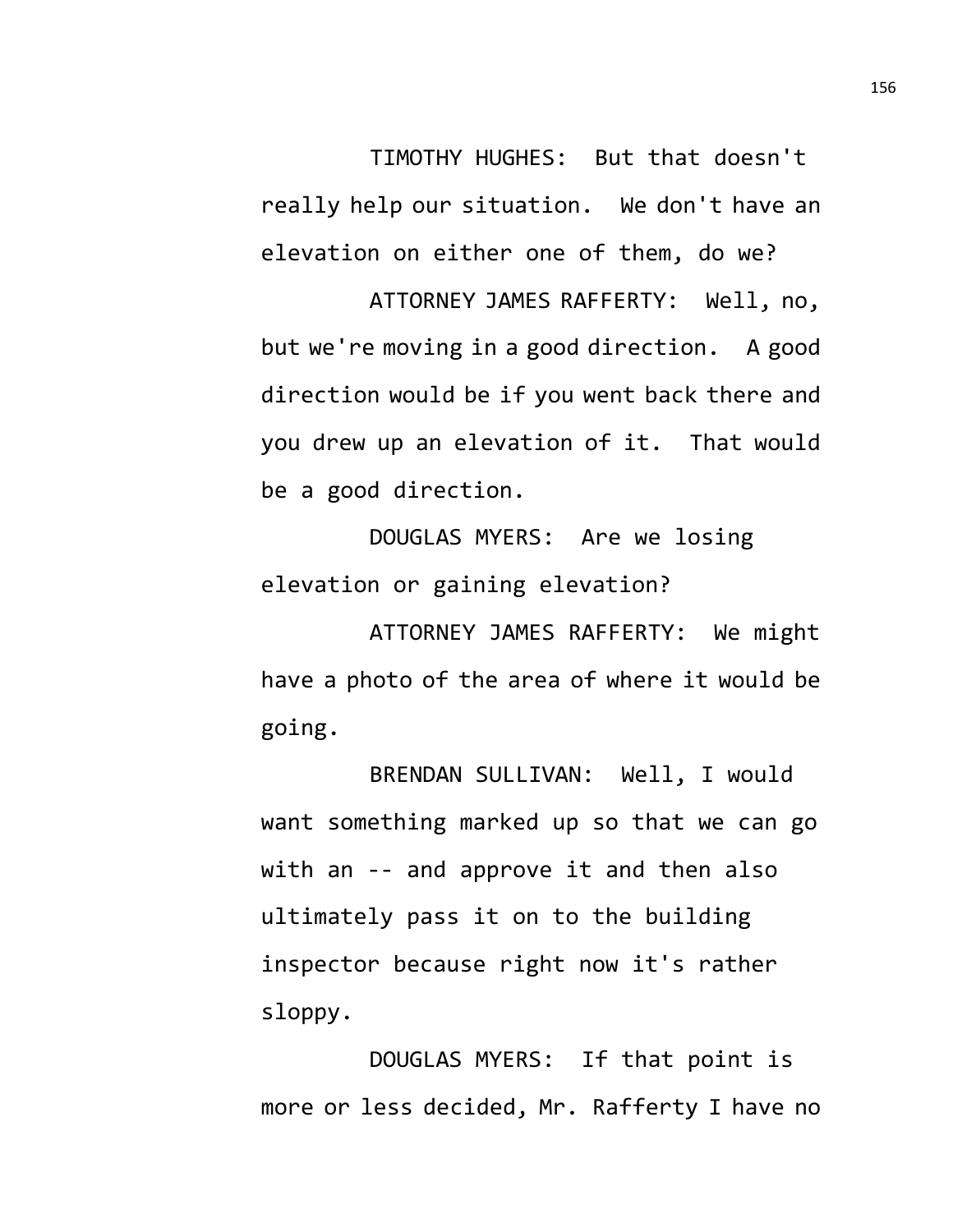desire to be difficult. Let me ask for elucidation. Did you say that all work, all work on the property had stopped for these various reasons?

ATTORNEY JAMES RAFFERTY: No. The work -- oh, I can show you where it's going to be. The work stopped until the Zoning application was filed. It's proposed that where this -- where that window is now, we could draw it, would become a door right through the foundation. And below that.

DAVID RICCI: Same size.

TAD HEUER: As soon as you made the application you were then --

ATTORNEY JAMES RAFFERTY: The stop work was lifted.

TAD HEUER: The stop work's lifted, you're proceeding at risk under the condition that  $-$ 

RANJIT SINGANAYAGAM: No. The entire job was stopped. Once they get the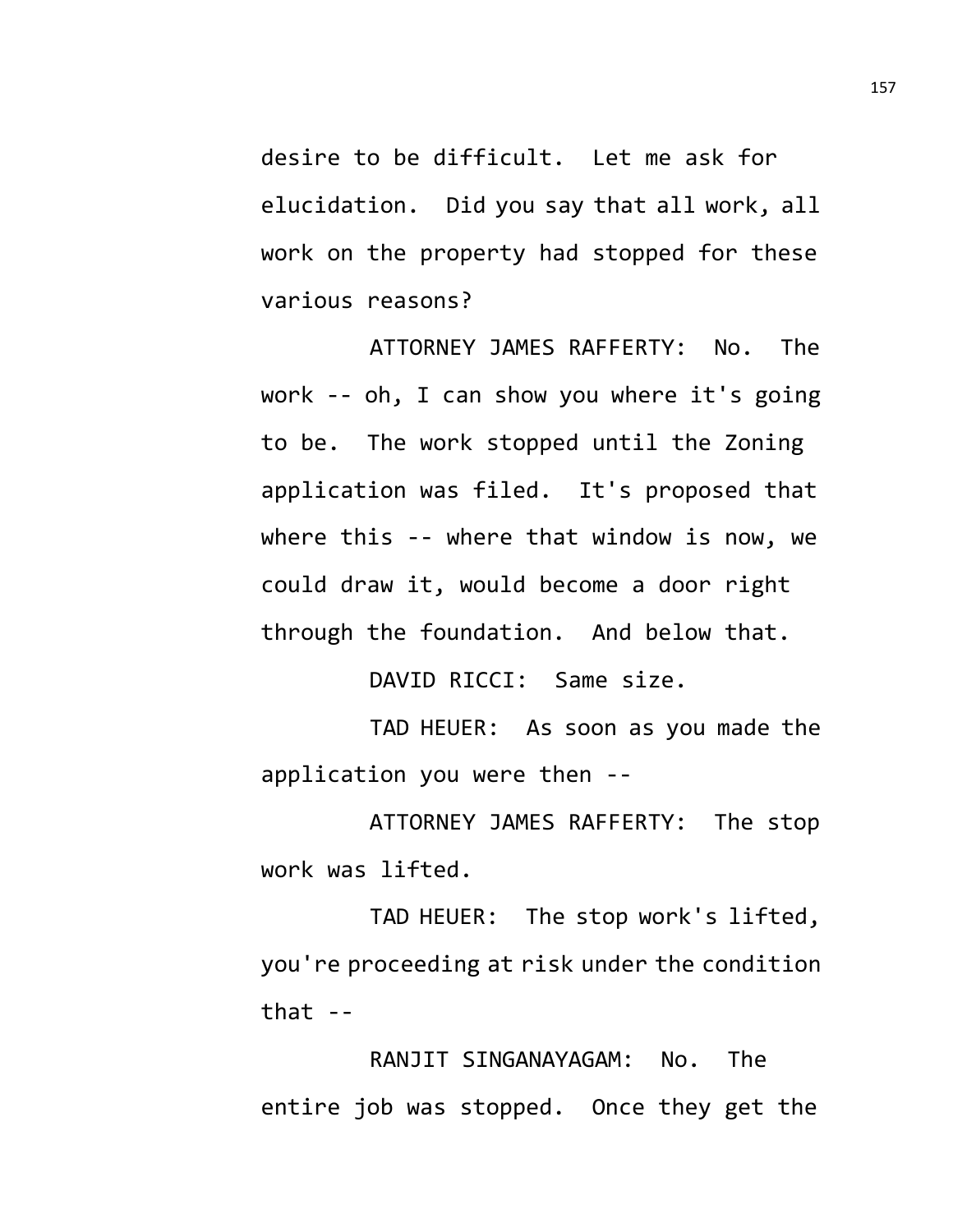application, the rest of the work not from the Variance.

ATTORNEY JAMES RAFFERTY: We weren't required --

TAD HEUER: You were doing other work?

ATTORNEY JAMES RAFFERTY: It's a full renovation of the ground floor. We haven't touched the bay window since, but we weren't ordered to rip it off either.

BRENDAN SULLIVAN: Are you back here on June 14th?

TIMOTHY HUGHES: No, I'm not.

MAHMOOD FIROUZBAKHT: You know, this is quite sloppy. You know, especially given the circumstances of why you're here now and given some of the work that's proceeded. This really is, you know, not good. Certainly in terms of the impact on the -- the impact it could have on the owners. Having said that, you know, would it make a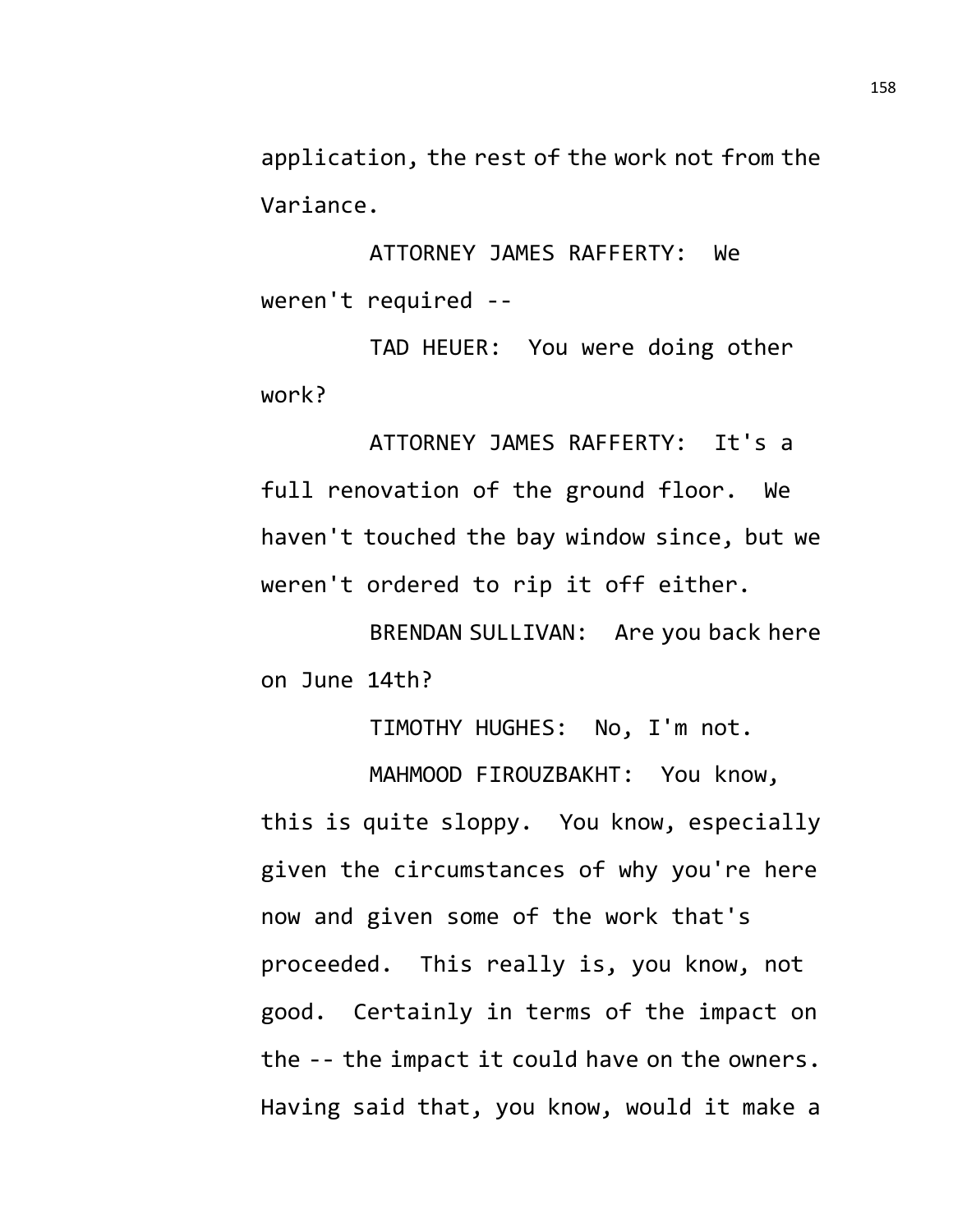difference in my mind if I saw an elevation of what that door looked like precisely in the exact dimensions? In my mind, no because, you know, you know the door's going to go there with the condition that they would submit plans with, you know, precise dimensions and elevations so that the Building Department would know exactly what, you know, is approved and subject to the Chair's approval. It's sloppy but it's just, it's -- I would hate for the homeowner to be further negatively impacted because of what was missing and that shouldn't have been.

BRENDAN SULLIVAN: Right, but in the whole history of my sitting here on Thursday nights and there has been a plethora of inadequacies, incompleteness, and so on and so forth and we have sent those people back to give us a completed document. You know, you're asking for relief and the least we can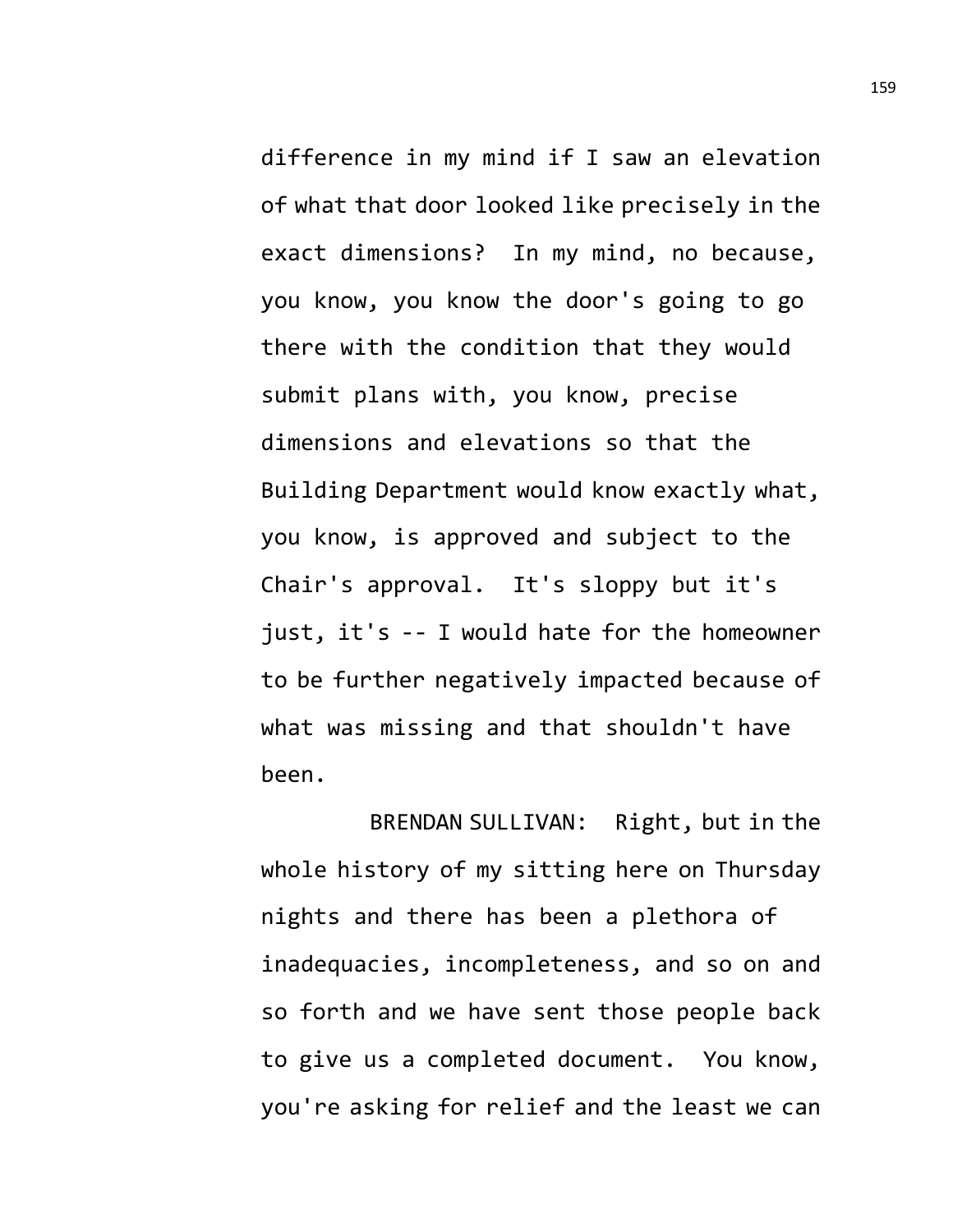expect is to have a completed document.

MAHMOOD FIROUZBAKHT: You know, I totally agree with that. And frankly this -- Mr. Chair, this case shouldn't be in front of us. This case shouldn't be here tonight because of that very reason. And it's -- and, you know, there's a -- and so I think you're absolutely right. But it's unfortunate.

DOUGLAS MYERS: Why jury rig a procedure. The defect is in the file and we shouldn't have to jury rig a procedure.

TIMOTHY HUGHES: And if we're going to send them off to give us an elevation, I need some clarification. The excavation -- if you're going down a few steps, the excavation in the setback going down those steps to put a basement door, and does that require specific relief?

RANJIT SINGANAYAGAM: No, it's below grade.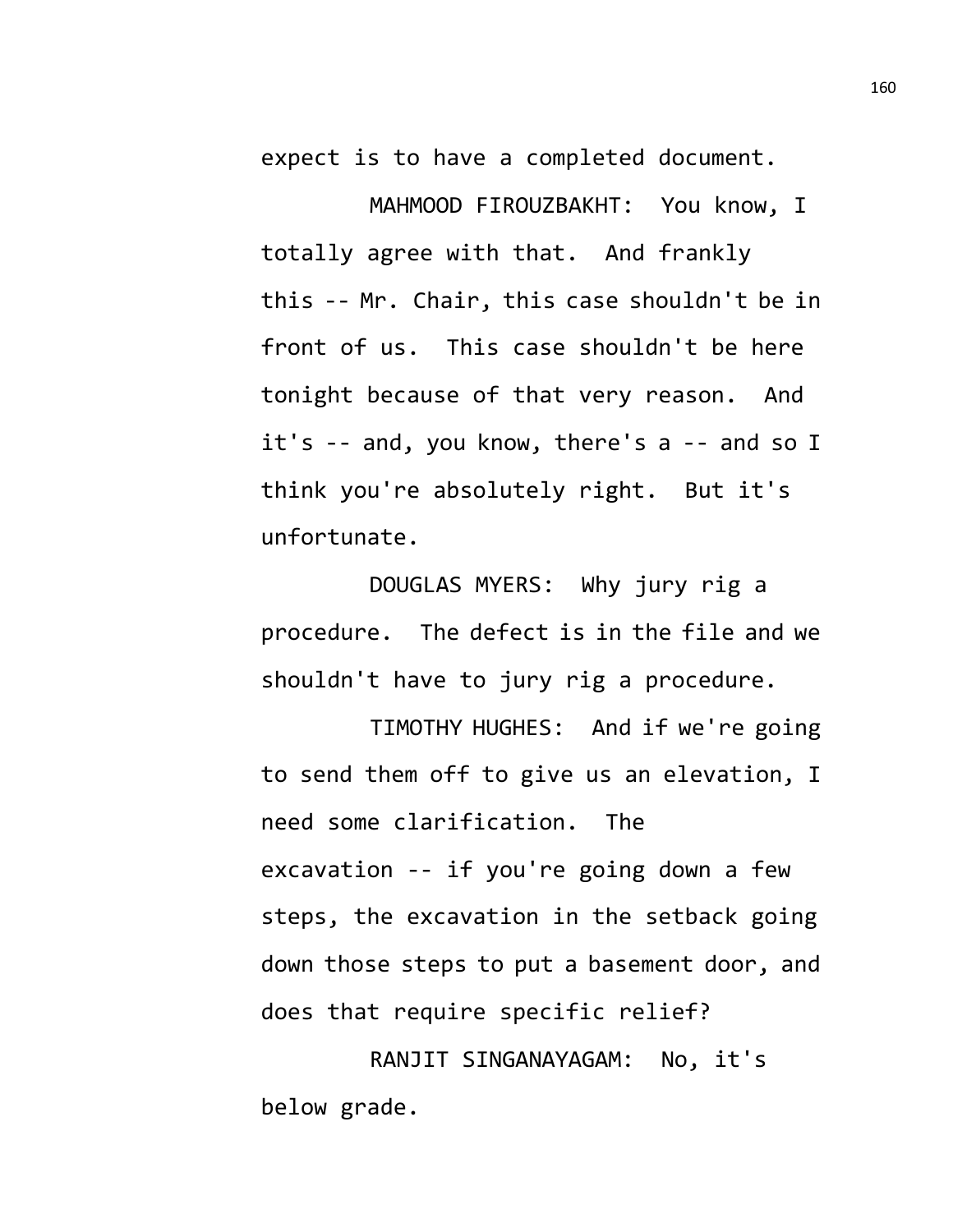TIMOTHY HUGHES: Oh, okay.

RANJIT SINGANAYAGAM: Only the door requests.

BRENDAN SULLIVAN: Mr. Chair, did I hear you say June 14th would be an opportunity?

TIMOTHY HUGHES: I wasn't planning on being here.

BRENDAN SULLIVAN: Mr. Hughes is not going to be here unless you want to hear the four members.

ATTORNEY JAMES RAFFERTY: Would it be possible to vote the Variance now and continue the Special Permit? The elevation only affects the Special Permit and if the four members were here --

BRENDAN SULLIVAN: No. I think myself, I'm not going to vote on -- I'm not going to split decision. It's going to be the application before us which is in two parts. So that would be my feeling.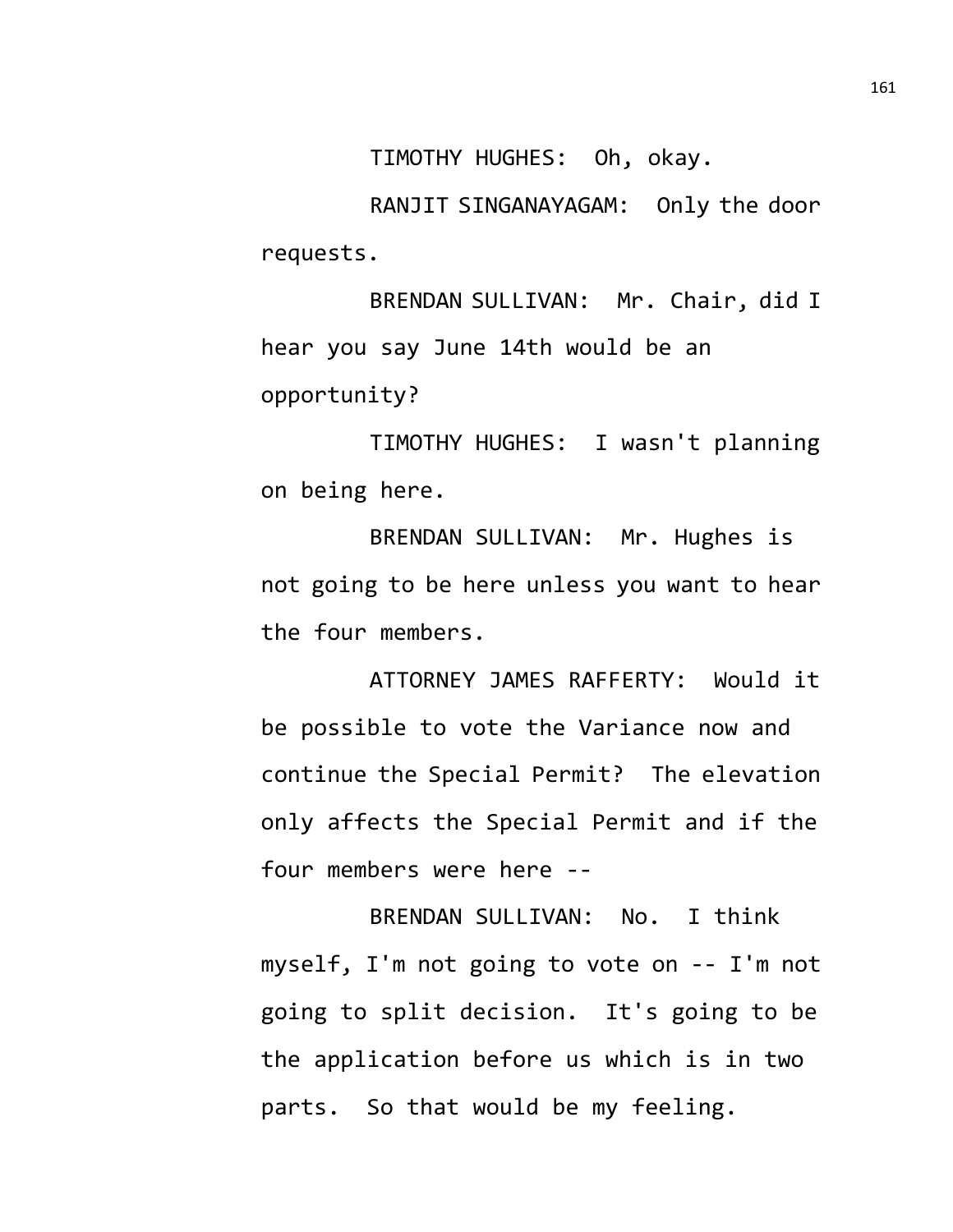ATTORNEY JAMES RAFFERTY: If I could just speak to that for a second. They're very unrelated parts. And the Petitioner, when he returns, would only have four members so his burden would be higher. And if there's a full five members, we have nothing more to offer on the Variance case.

BRENDAN SULLIVAN: I think that the next time the petition be in order.

RANJIT SINGANAYAGAM: I don't think you can split it because it's one case. Somebody appeals it, you know.

ATTORNEY JAMES RAFFERTY: I'm not suggesting. It's a decision.

BRENDAN SULLIVAN: I think I've extended the courtesy to even get to this point as I think you have alluded to -- or you have alluded to with the presentation being incomplete and inadequate, but I am not going to split my vote on it anyhow.

When are you back?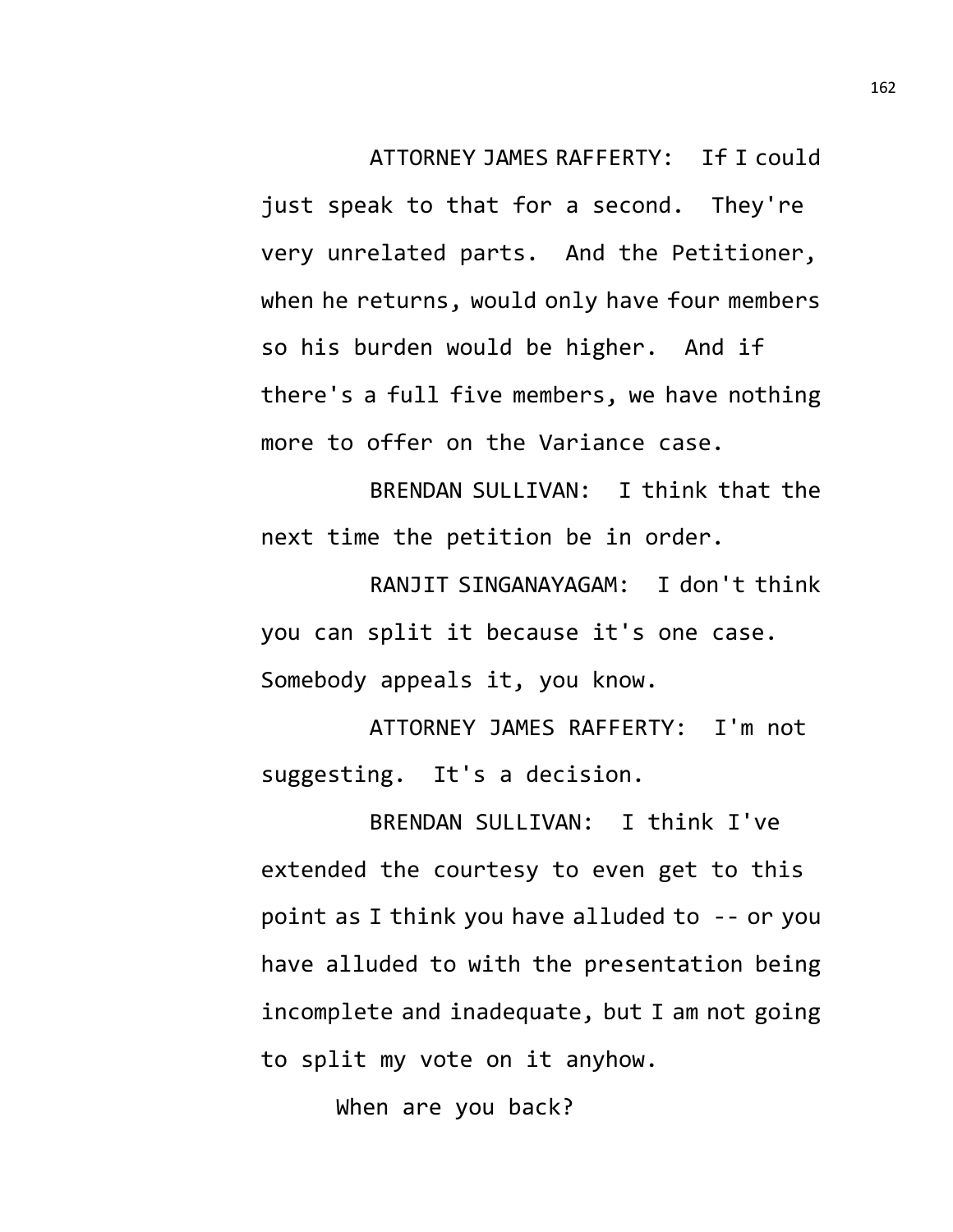TIMOTHY HUGHES: The second meeting in June whatever that is, the 28th.

DOUGLAS MYERS: 28th.

BRENDAN SULLIVAN: I would make a motion then that we continue this matter until June 28, 2012, so to allow the Petitioner sufficient time to bring the documents. Most specifically the elevations for installing the basement door and whether or not the relocated windows require a Special Permit as per some discussion with the Zoning Specialist. And that they be in the file by five p.m. on the Monday prior to the June 28th hearing.

That the Petitioner change the posting sign to reflect a date of June 28, 2012, and it be maintained, and that any changes be in the file that's not currently here before us with special attention to the constructing of the front entry porch cover which you may want to rethink in light of some of the comments,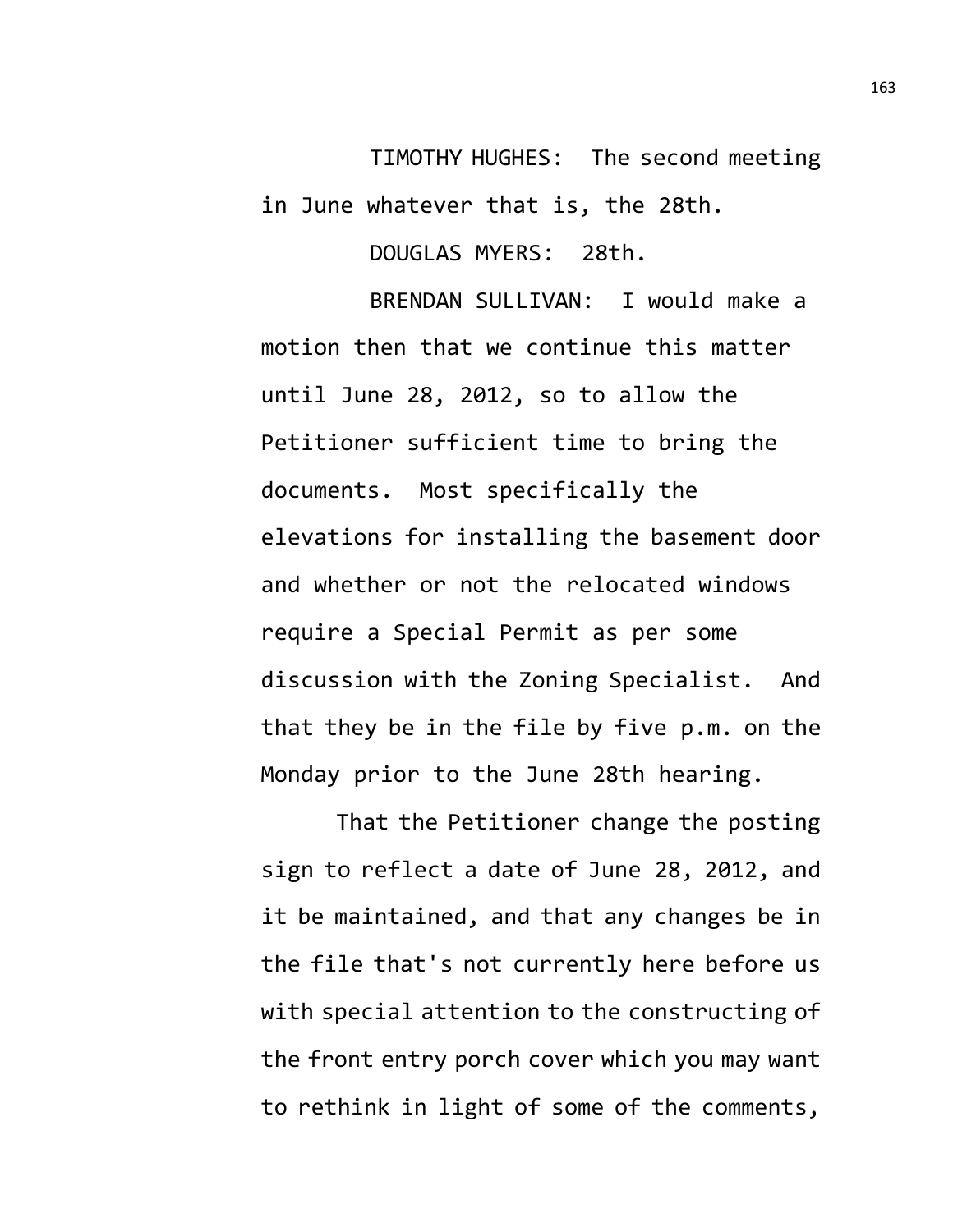that's all.

ATTORNEY JAMES RAFFERTY: I'm sorry, what's expected?

BRENDAN SULLIVAN: In other words, if it's still part of the petition.

ATTORNEY JAMES RAFFERTY: Well, I mean I think the Petition's been filed whether we proceed on it.

BRENDAN SULLIVAN: You may want to rethink that prior that's all. And if you want to go forward with that part, that's fine, too.

ATTORNEY JAMES RAFFERTY: Well, yes, I mean, I don't think we'd file a separate application.

BRENDAN SULLIVAN: No, no. No, no, I'm just saying to give time to think.

ATTORNEY JAMES RAFFERTY: I think we've made a conclusion on that. But it's my understanding and I apologize for interrupting because it's not my style, would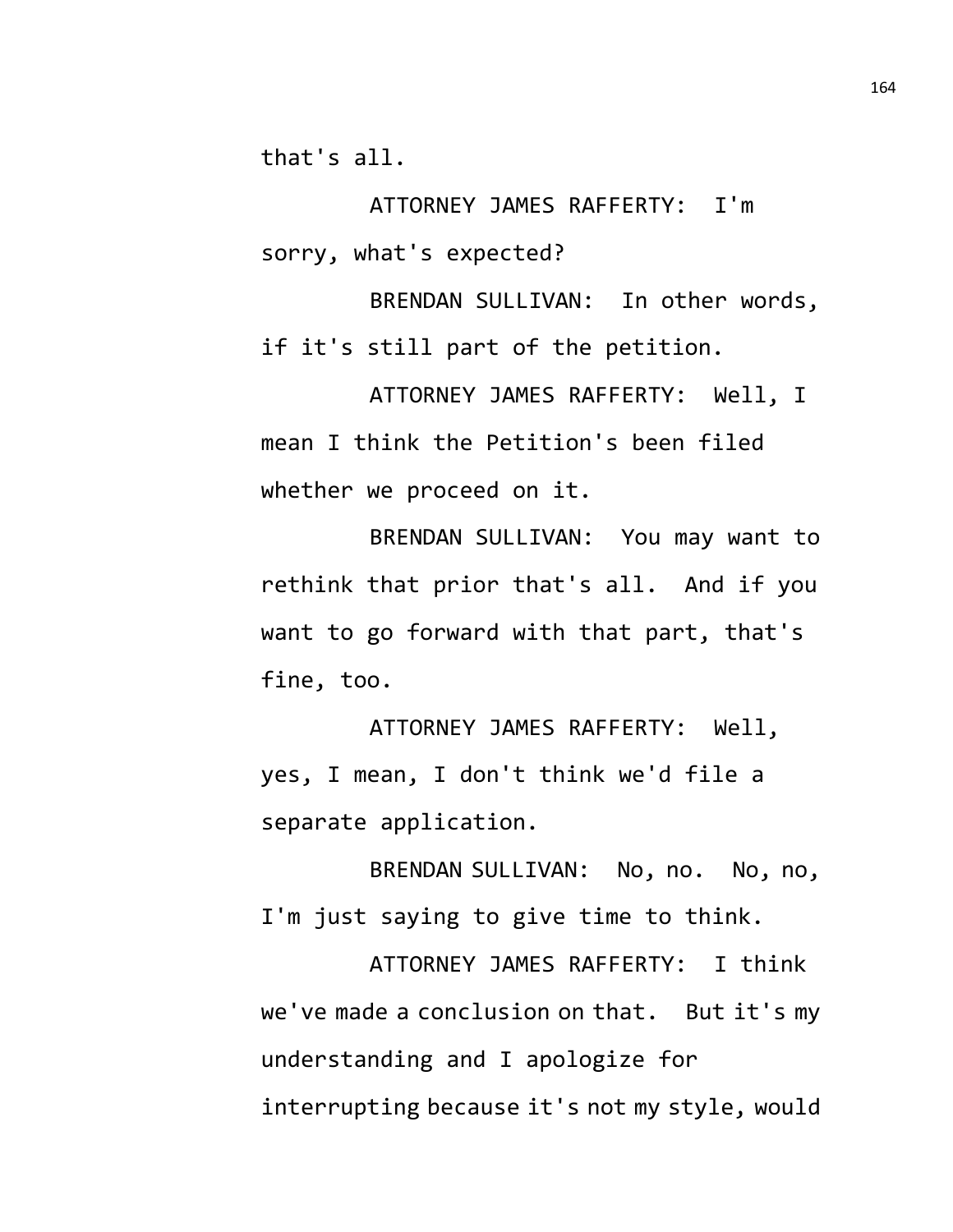the June 14th be available, but there would be only four members available at that time.

BRENDAN SULLIVAN: Correct.

ATTORNEY JAMES RAFFERTY: And you need all four members. I would advise you to go to June 28th.

BRENDAN SULLIVAN: Anything else to add to that?

TAD HEUER: No.

BRENDAN SULLIVAN: All those in favor of continuing this matter to June 28th. (Show of hands).

(Sullivan, Hughes, Heuer, Myers, Firouzbakht.)

ATTORNEY JAMES RAFFERTY: And I do apologize for the negligence of filing, and I understand the Board's position with regard to this.

DOUGLAS MYERS: It's offset by many good files.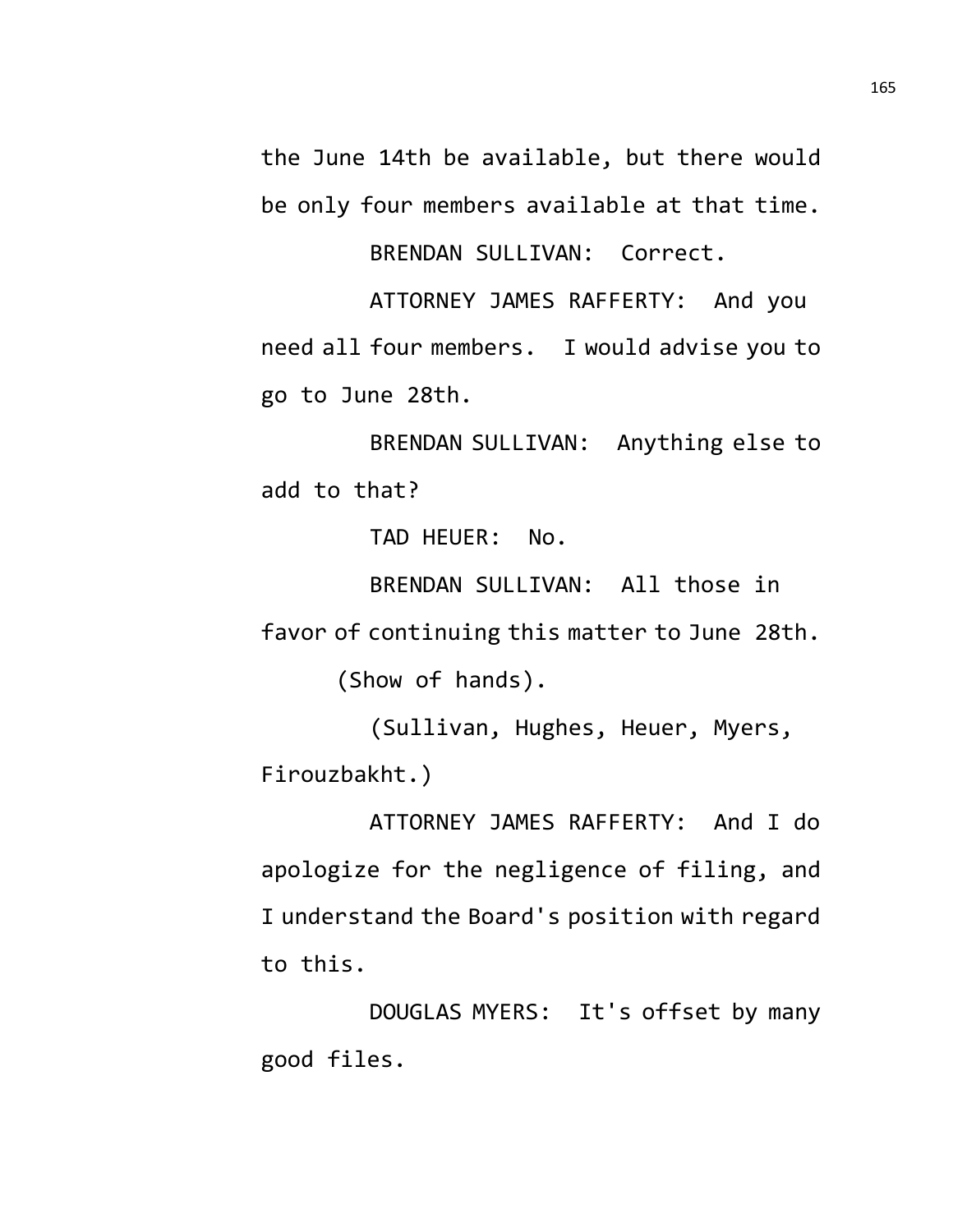(9:25 p.m.)

(Sitting Members: Brendan Sullivan, Timothy Hughes, Tad Heuer, Douglas Myers, Mahmood Firouzbakht.)

BRENDAN SULLIVAN: The Board will now consider case No. 10215, 38 Union, 369 Windsor Street.

ATTORNEY JAMES RAFFERTY: Thank you, Mr. Chairman. The applicants would request permission to withdraw the case.

BRENDAN SULLIVAN: On the motion to accept the request for the withdrawal.

(Show of hands).

BRENDAN SULLIVAN: Five in favor. (Sullivan, Hughes, Heuer, Myers, Firouzbakht.)

BRENDAN SULLIVAN: And case No.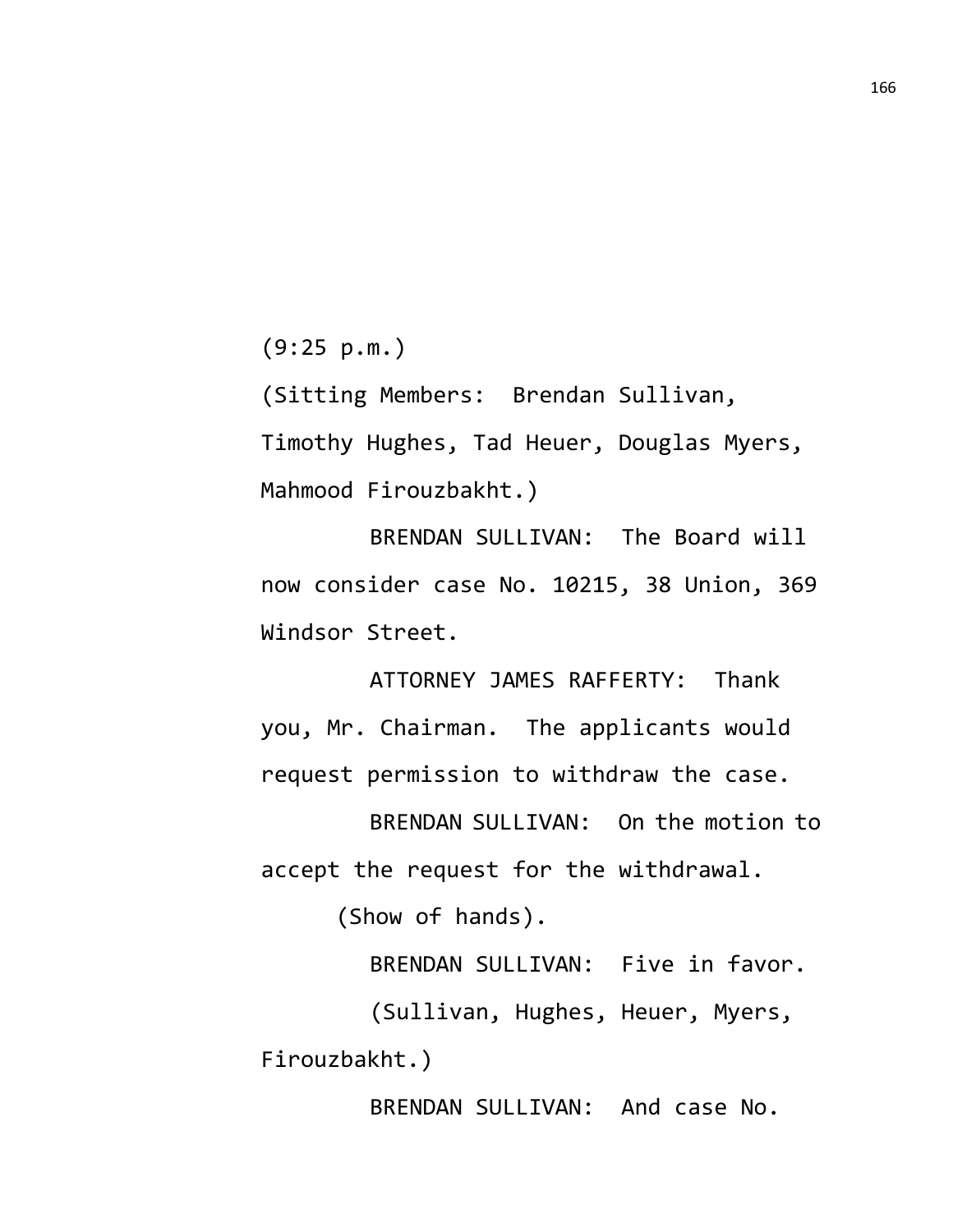10215 is withdrawn.

ATTORNEY JAMES RAFFERTY: Thank you very much.

(9:25 p.m.)

(Sitting Members: Brendan Sullivan, Timothy Hughes, Tad Heuer, Douglas Myers, Mahmood Firouzbakht.)

BRENDAN SULLIVAN: We'll now here case No. 10259, 107 Reed Street.

Okay, if you could please present your case, spell your last name and your address and tell us what you want to do.

RACHEL RUBIN: Rachel Rubin, R-u-b-i-n, 107 Reed Street.

JEFFREY MELNICK: And Jeff Melnick, M-e-l-n-i-c-k. We're asking for relief to build an addition on back the our house at 107 Reed Street, one of the desirable blocks in all of Cambridge. We've lived there for 15 years. The house is fewer than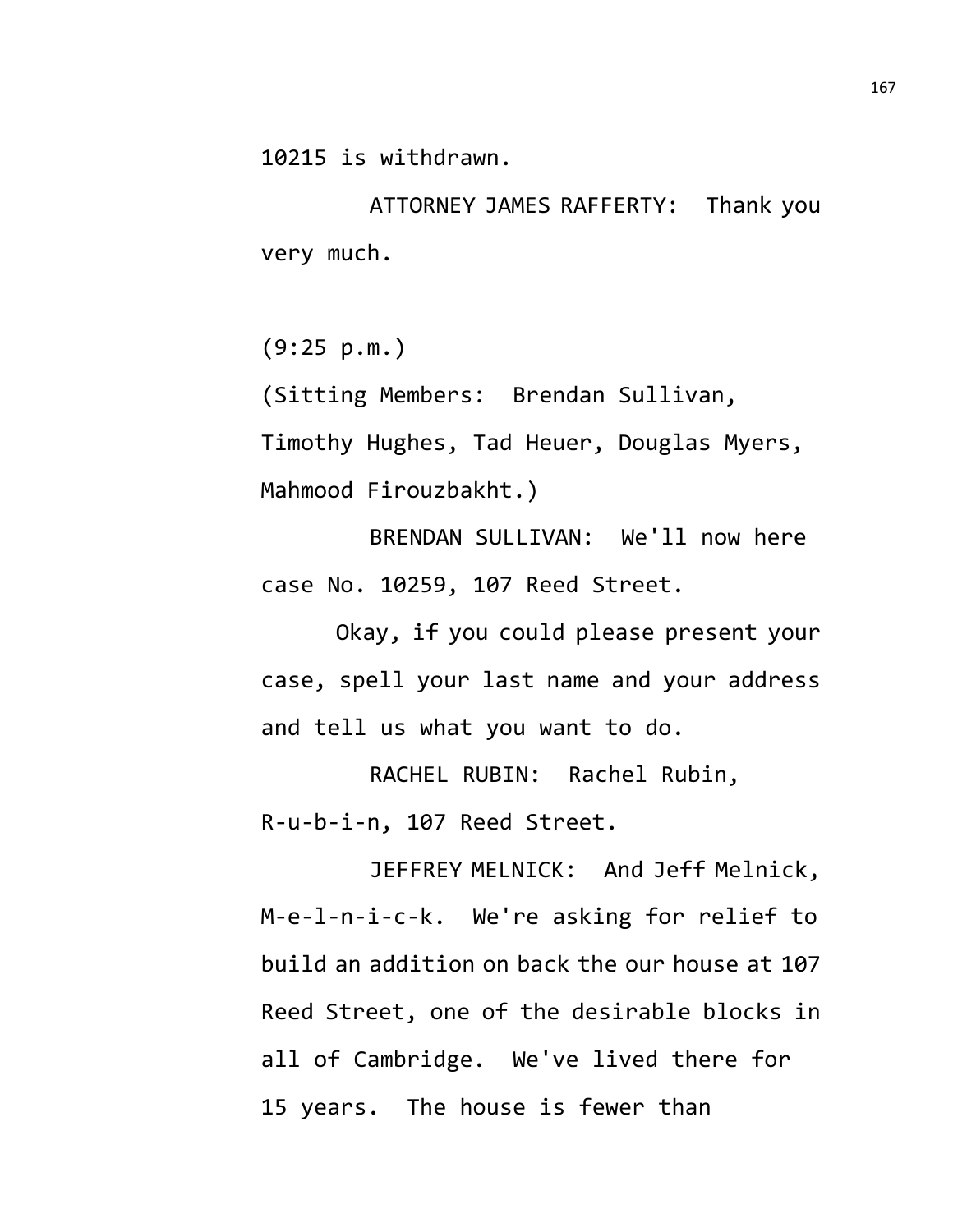1100 square feet. We're asking for relief to build this addition as a family room, mostly as a music room, put a piano and some other things that we can't really fit in the existing property. We want to submit just an informal petition we asked neighbors to sign. All abutters seem to be in favor we can represent. Some of our neighbors in fact came out. Our next-door neighbor Norma Golduck (phonetic) came out to offer support, and as far as we know, there's nobody in opposition to the plan.

The plot plan we submitted, I think, demonstrates that a number of the properties on the block have the same addition that we're requesting. There is at least one that has a two-level addition. We're asking for a one level addition. Won't cast any shadows, won't change anybody's view of anything.

BRENDAN SULLIVAN: Okay. It is my initial thought of it is just kind of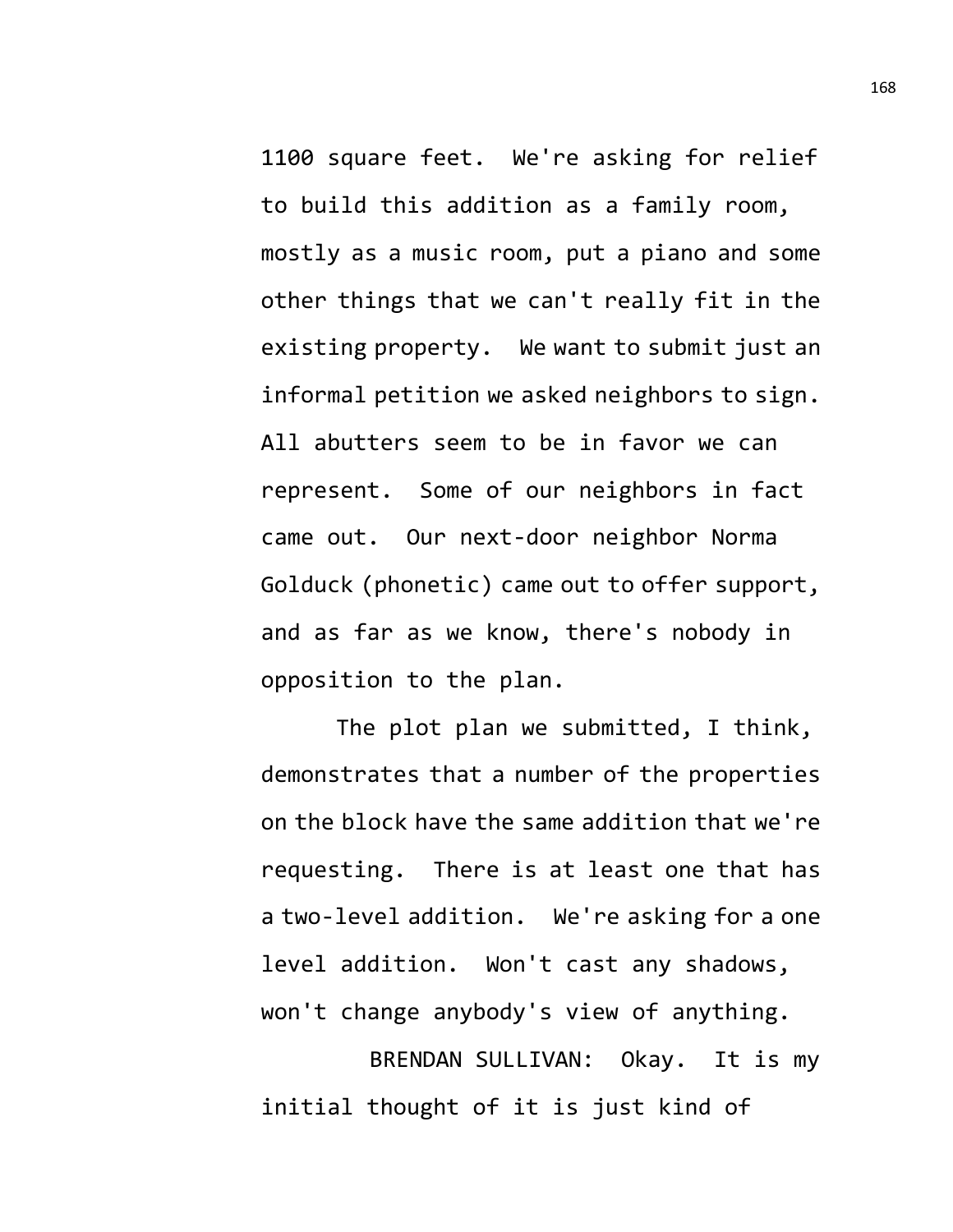planning, seems to be like a something that sort of stuck in the back of the building and maybe that's the intent of it. But I'm just wondering if it wasn't something that could be done to make it look a little bit more aesthetically pleasing rather than just this, you know.

TIMOTHY HUGHES: Box you mean? BRENDAN SULLIVAN: Well, bomb shelter or something.

JEFFREY MELNICK: Well, I don't know if this is an answer or not, but it does conform to the existing style of these additions on our block in North Cambridge. Again, I'm not sure whether the plot plan represents that completely, but folks who have had these additions, they more or less got boxes. And we tried to keep -- we asked our architect to design it to keep it more or less in keeping with --

DOUGLAS MYERS: Do your immediate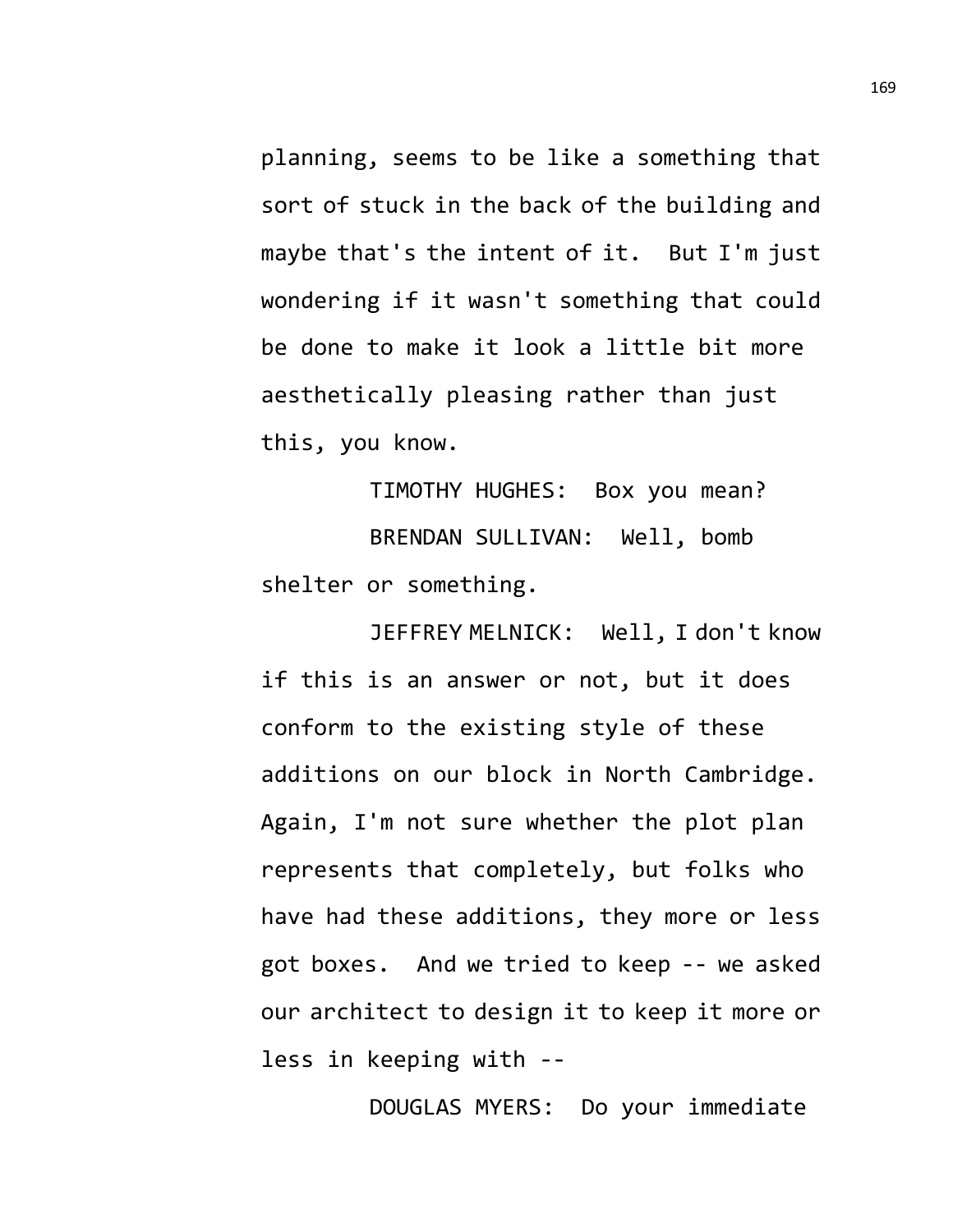abutters have additions to this of such comparable dimensions?

JEFFREY MELNICK: Immediate abutters, no, but, I don't know, you call the next level down, you know, two houses down, three houses down.

DOUGLAS MYERS: What would be closest number on your side of the street if you know that has the addition or has a comparable addition.

RACHEL RUBIN: 113. There's seven of these identical workers cottages in a row. We're the seventh one. The first five have the additions.

JEFFREY MELNICK: And one of those five is a two floor addition.

DOUGLAS MYERS: I looked at 113 this afternoon. It's little hard. I couldn't get into the back yard. And even I went around to Harrington Street, and couldn't quite see through there. But I saw a railed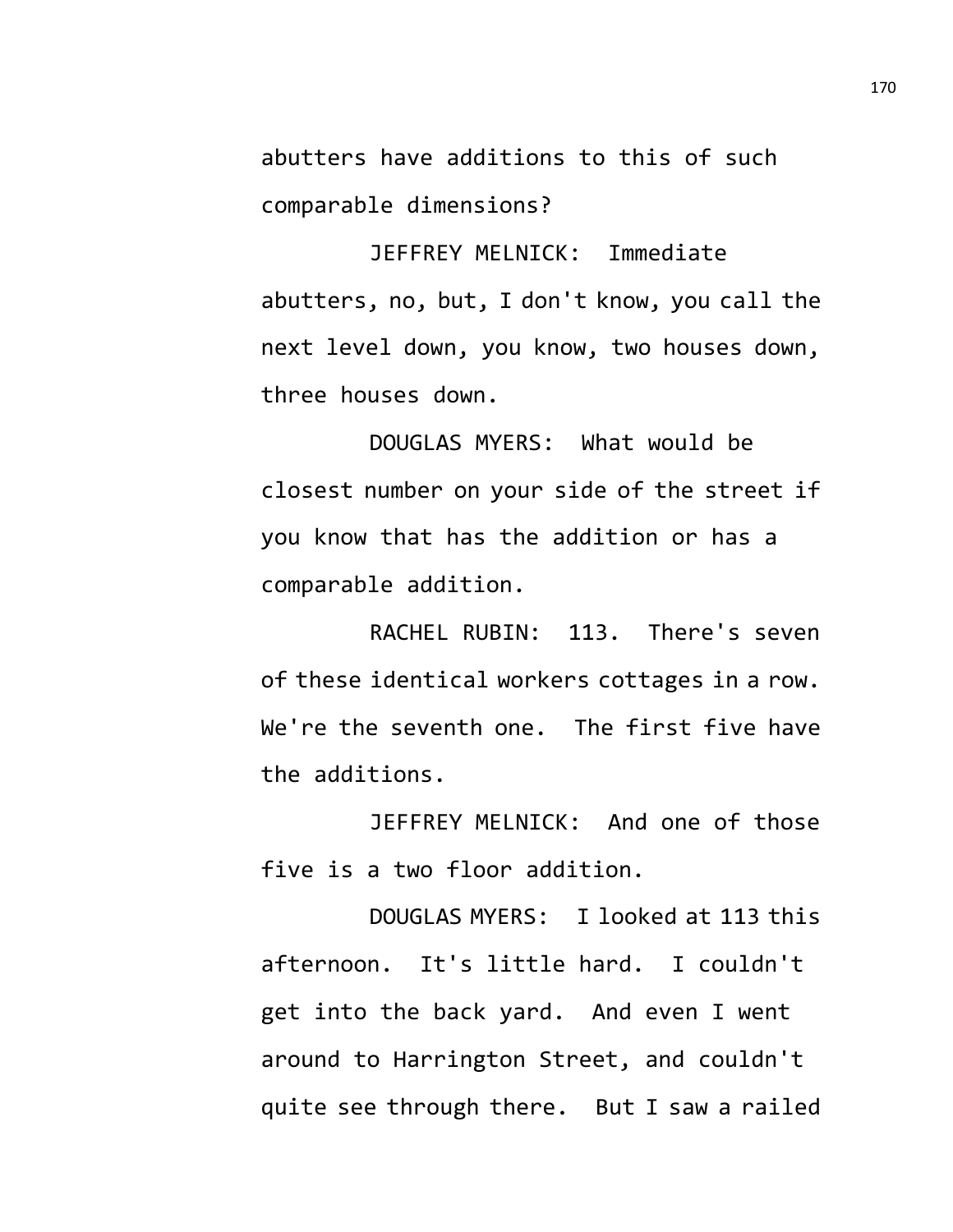deck, but I didn't see an extensive addition on the back of the house. There was maybe a little porch something -- or maybe a room, a mudroom that had been closed in.

JEFFREY MELNICK: That's an addition and then the deck was built beyond that into the yard.

DOUGLAS MYERS: The rail deck I saw. BRENDAN SULLIVAN: I don't know. I just felt that something a little more aesthetically pleasing could be done. That's just from my outside look.

I mean, now, getting back into the numbers you're going from 1,035 to 1237 which is 202 square foot addition. You're going from 0.55 which is over the allowance to a 0.66 which is --

TAD HEUER: 20 percent increase. BRENDAN SULLIVAN: -- in a 0.5 area. The front yard setback remains the same. It's just that there's very little of the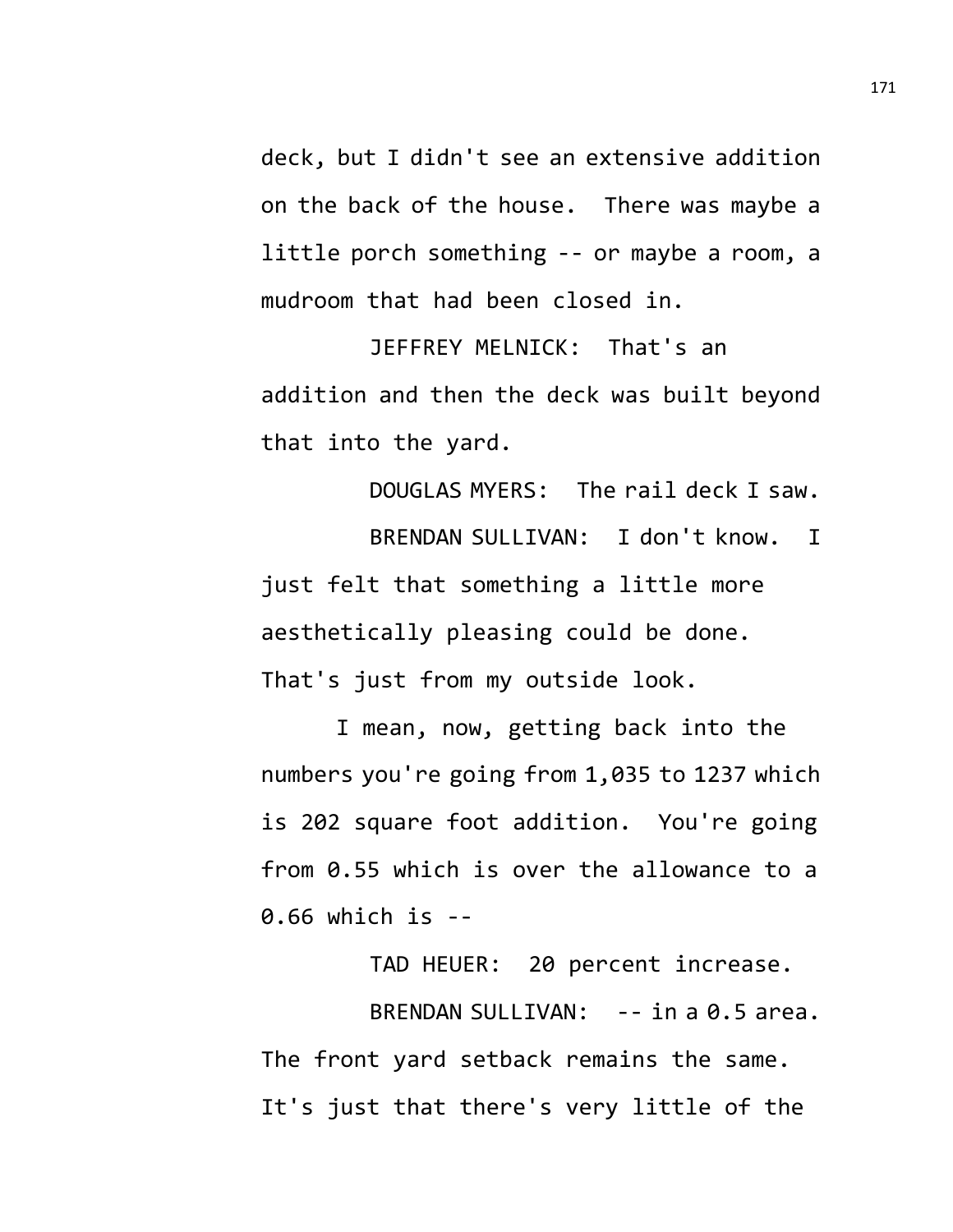house that really complies. Front yard is supposed to be 15. It's at 15 and that's existing. The rear is at 25 feet minimum. And right now it's 33 and you're going to 20, so you're encroaching on the rear setback. Your left side is not conforming nor is the right side because of the existing house. The height you have here at 27, but that's not the height of the addition. I don't know, what's the height of the addition? Nine, ten feet something like that?

RACHEL RUBIN: Ten, yeah.

JEFFREY MELNICK: Ten and change, yeah.

BRENDAN SULLIVAN: I know an awful lot of those houses fill up an awful lot of the lots. It's not uncommon, but I don't know, I just felt that it, it needed something to make it look a little bit more attractive than a box at the back of the house.

JEFFREY MELNICK: I mean, when we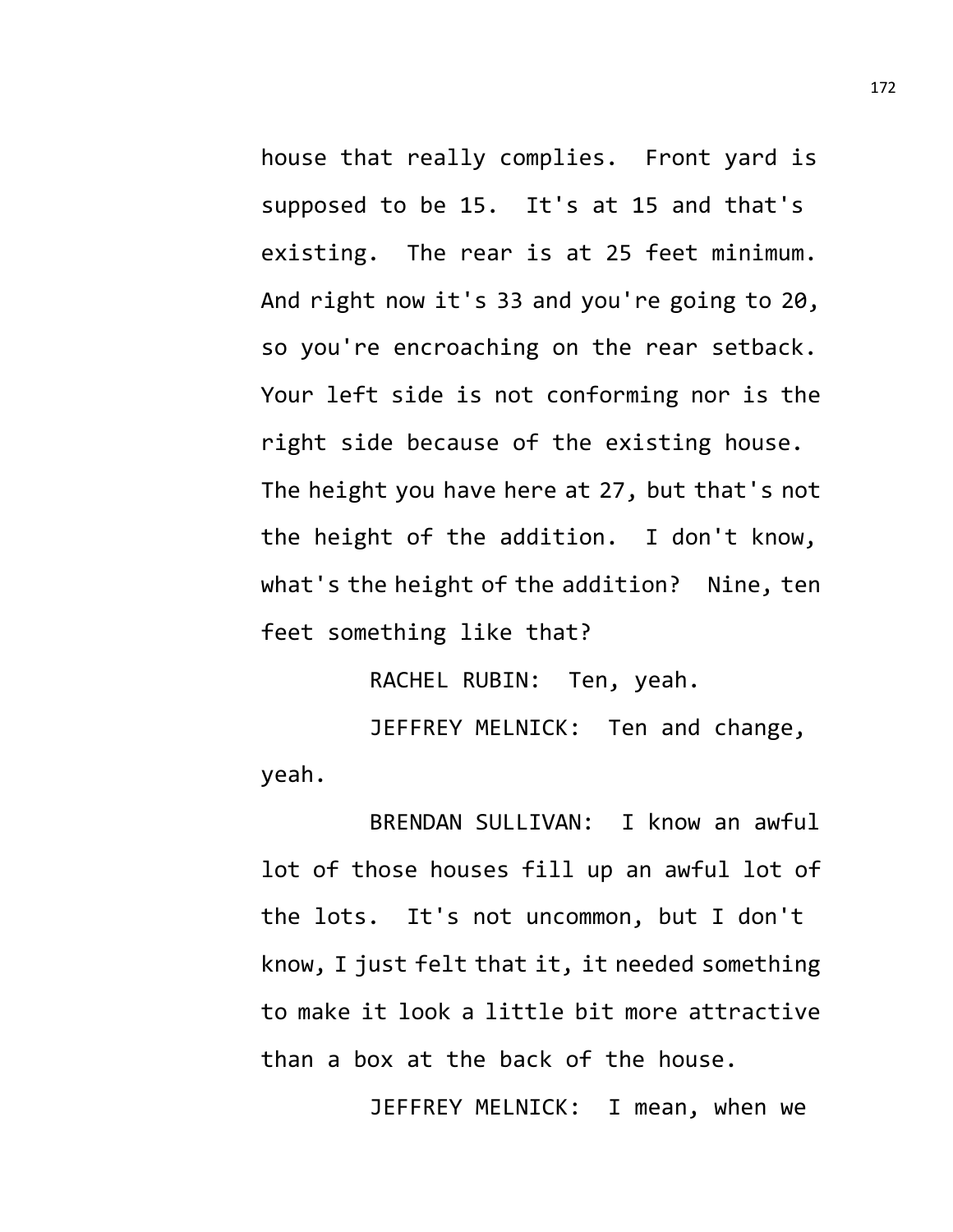went into this our idea was to have as little impact on the neighbor's property and on the scape of the -- it's, you know, the backyards of our block and the abutting houses on Harrington, so it's shared space. And we're trying to make as little impact as possible in terms of height, in terms of design, and, you know, just in terms of general space taking up in the yard.

BRENDAN SULLIVAN: How long have you been there, 15 years?

JEFFREY MELNICK: 15 years.

TAD HEUER: How old is the house? RACHEL RUBIN: The house is --

JEFFREY MELNICK: It was built in the 1890 s.

BRENDAN SULLIVAN: And right now you have kitchen, dining room, living room on the first floor and your family room is where? RACHEL RUBIN: What do you mean? BRENDAN SULLIVAN: Well, I mean you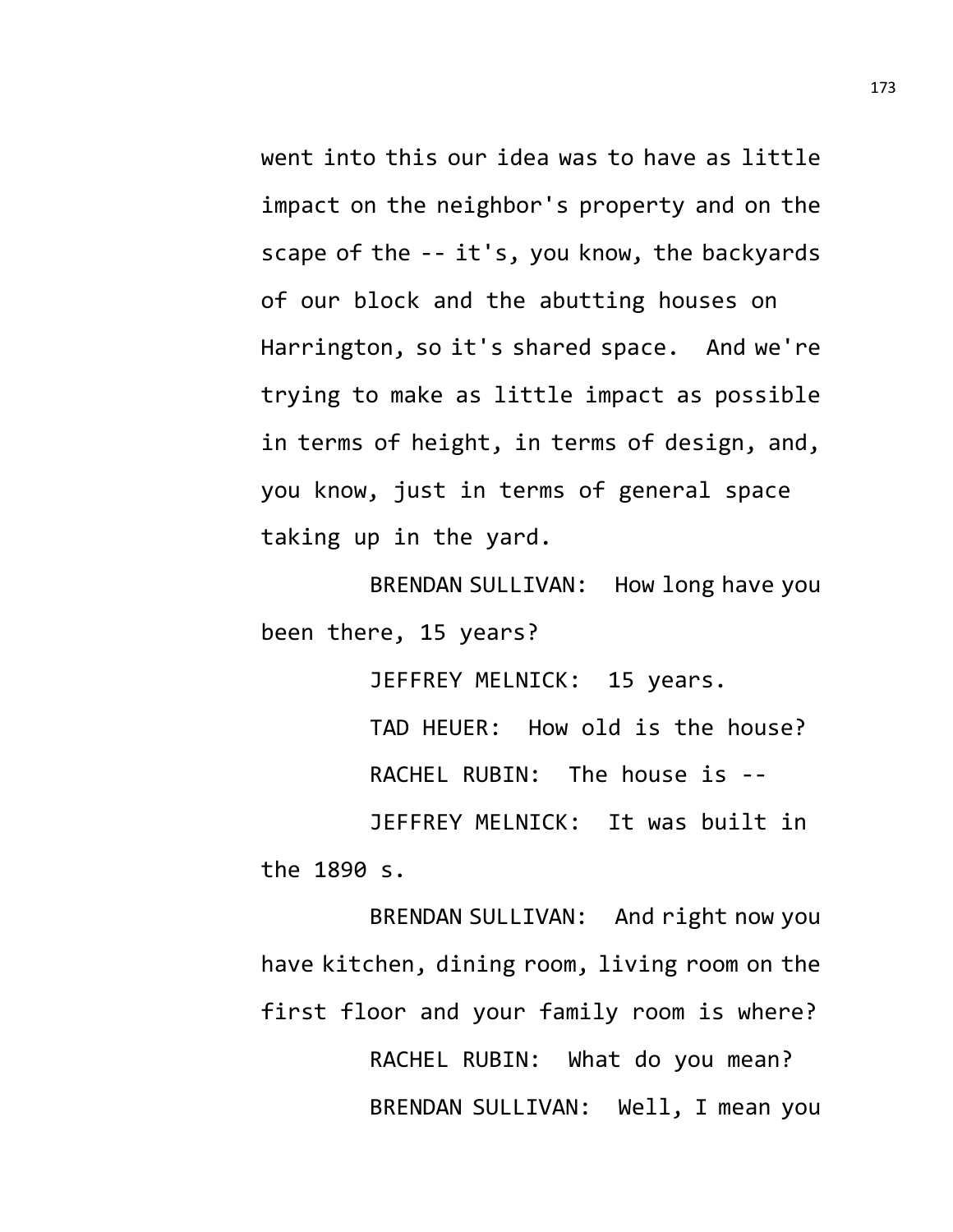have a kitchen, you have a dining room, and living room on the first floor.

RACHEL RUBIN: That's it.

BRENDAN SULLIVAN: And the second floor is just bedrooms and bathrooms? JEFFREY MELNICK: Yes.

TAD HEUER: That entire space is dining room?

JEFFREY MELNICK: Yes.

RACHEL RUBIN: Yeah.

BRENDAN SULLIVAN: All right. Any questions by the Board at this time? You have any questions at all?

DOUGLAS MYERS: No. Just refresh my memory without my looking at the file, how many bathrooms do you have at the present time?

RACHEL RUBIN: We have one bathroom on the second floor, and then a half bathroom in the basement.

DOUGLAS MYERS: Nothing on the first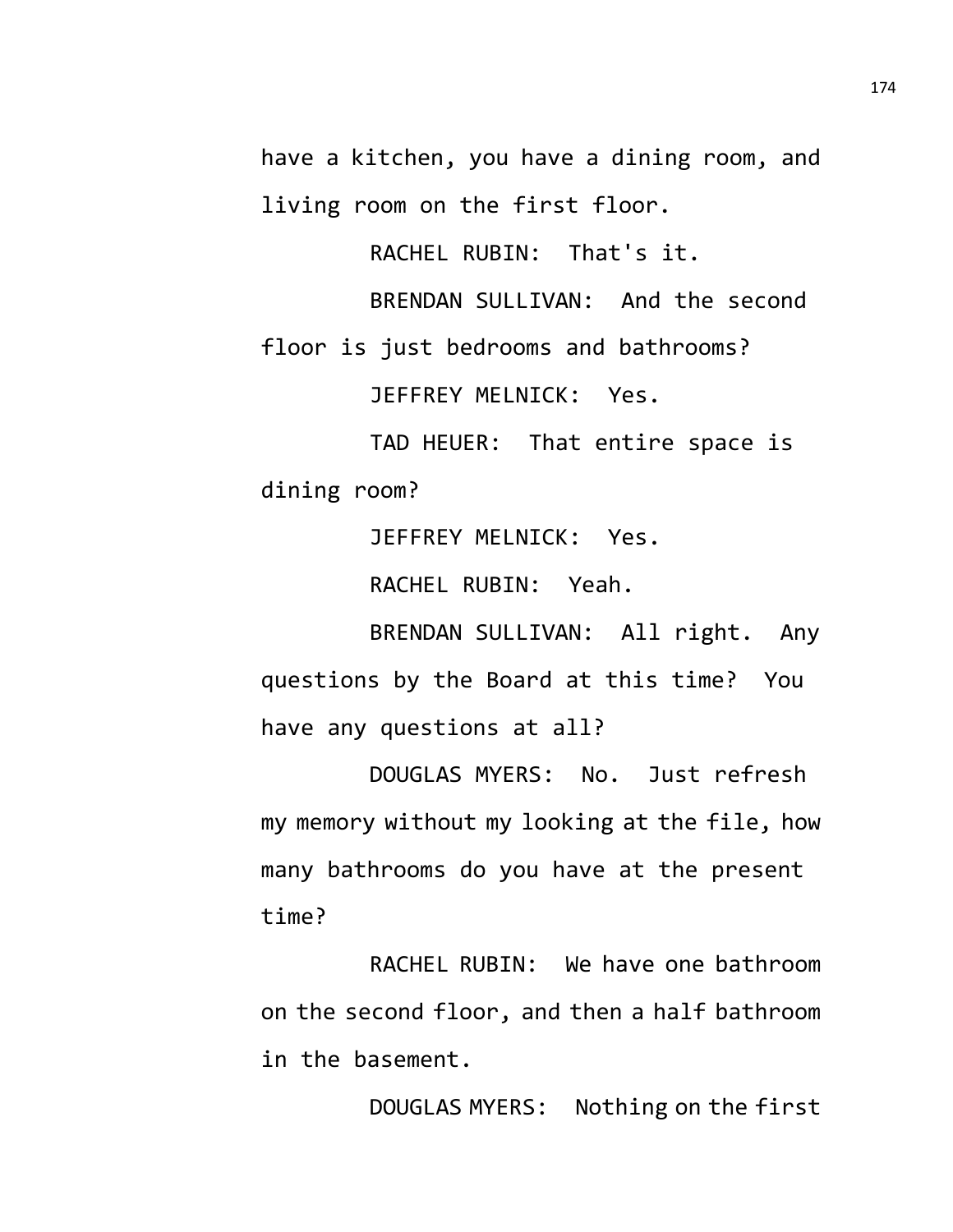floor?

RACHEL RUBIN: No.

DOUGLAS MYERS: Okay. That's it for me.

BRENDAN SULLIVAN: Mahmood? MAHMOOD FIROUZBAKHT: I don't have any questions.

TIMOTHY HUGHES: I don't have any questions.

BRENDAN SULLIVAN: Tad?

TAD HEUER: No.

BRENDAN SULLIVAN: Let me open to public comment.

Is there anybody here who would like to speak on the matter at 107 Reed Street?

(No Response.)

BRENDAN SULLIVAN: I see nobody in attendance.

> TAD HEUER: We have a hand. BRENDAN SULLIVAN: Oh, I'm sorry. NORMA BOULDOC: I'm the next-door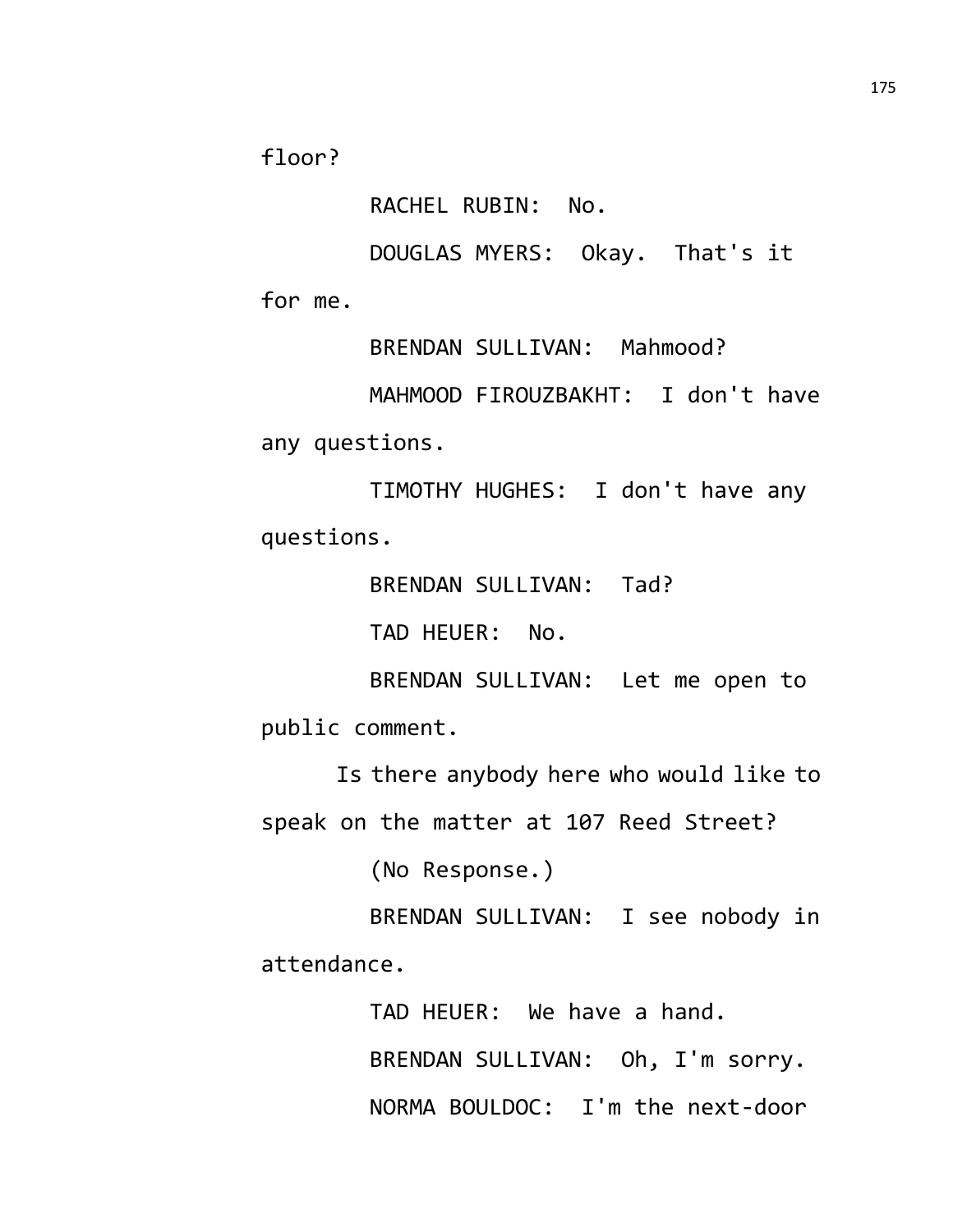neighbor and I have no objections to it whatsoever.

BRENDAN SULLIVAN: If you just give us your name, please.

NORMA BOULDOC: Norma Bouldoc,  $B - 0 - U - 1 - d - 0 - c$ .

BRENDAN SULLIVAN: Okay. And there is correspondence -- anybody else wish to speak on the matter?

DOUGLAS MYERS: What is your address, Ma'am, if I may ask?

NORMA BOULDOC: 101 Reed.

DOUGLAS MYERS: You're at 101.

Thank you.

BRENDAN SULLIVAN: Okay. Anybody else wish to speak on the matter?

(No Response.)

BRENDAN SULLIVAN: I see none.

There is a correspondence in the form of a petition. We the undersigned neighbors of Jeffrey Melnick and Rachel Rubin of 107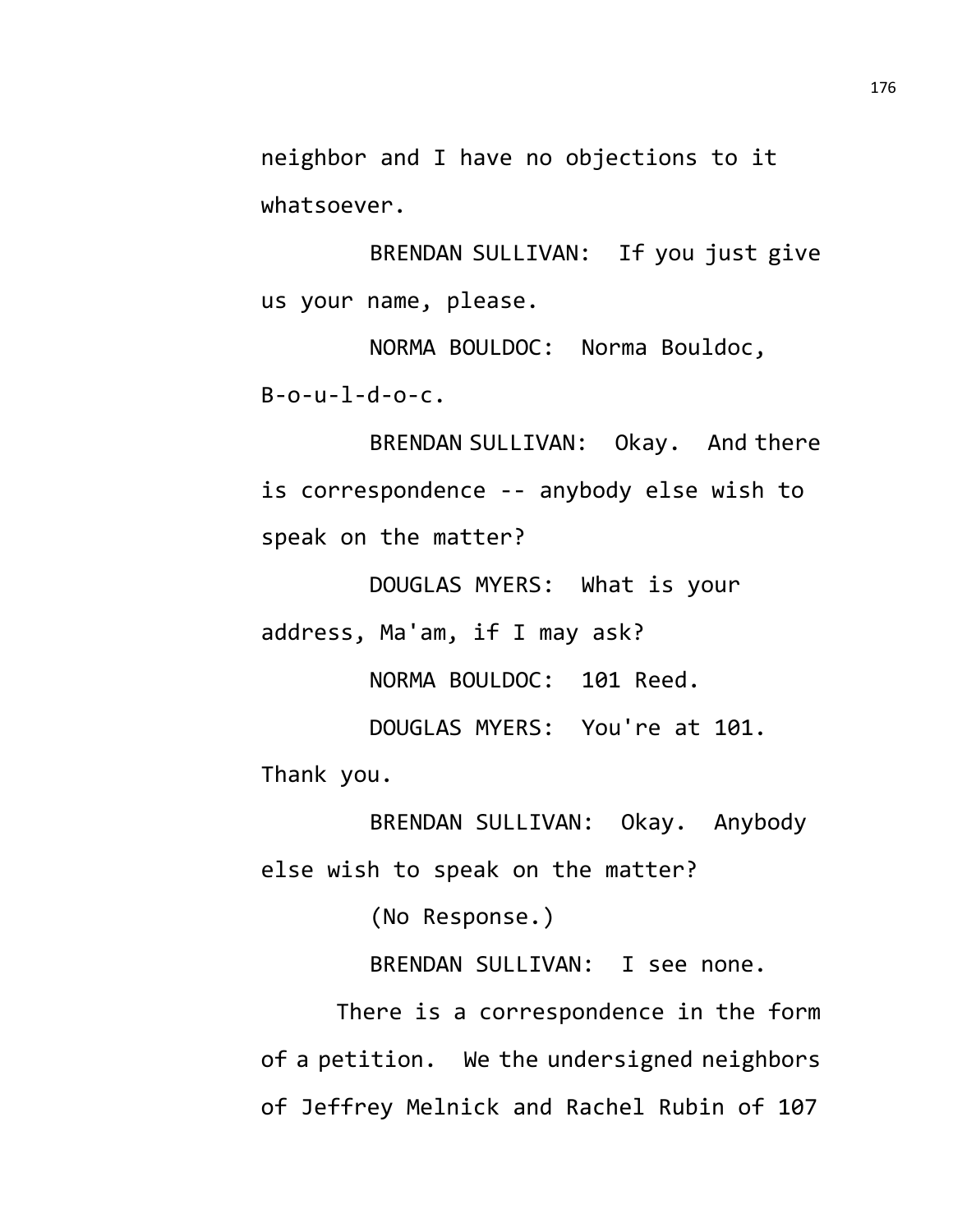Reed Street support their proposal as put forward to build an addition on the back of their house at that address, and it's signed by 11 people: 109 Reed Street, 113, 115, 100, 99, 99, Ms. Bouldoc at 101, and No. 102 and No. 2 Reed Street Terrace are in favor.

And that is the sum substance of the correspondence.

Let me close public comment part and I don't know, anything to add?

TIMOTHY HUGHES: Is there a piano involved?

JEFFREY MELNICK: There is.

TAD HEUER: Is it an upright or grand or mini grand?

JEFFREY MELNICK: Good question.

RACHEL RUBIN: It's a standard smaller and an upright.

> TAD HEUER: Smaller than an upright? TIMOTHY HUGHES: A spinet? RACHEL RUBIN: Yeah.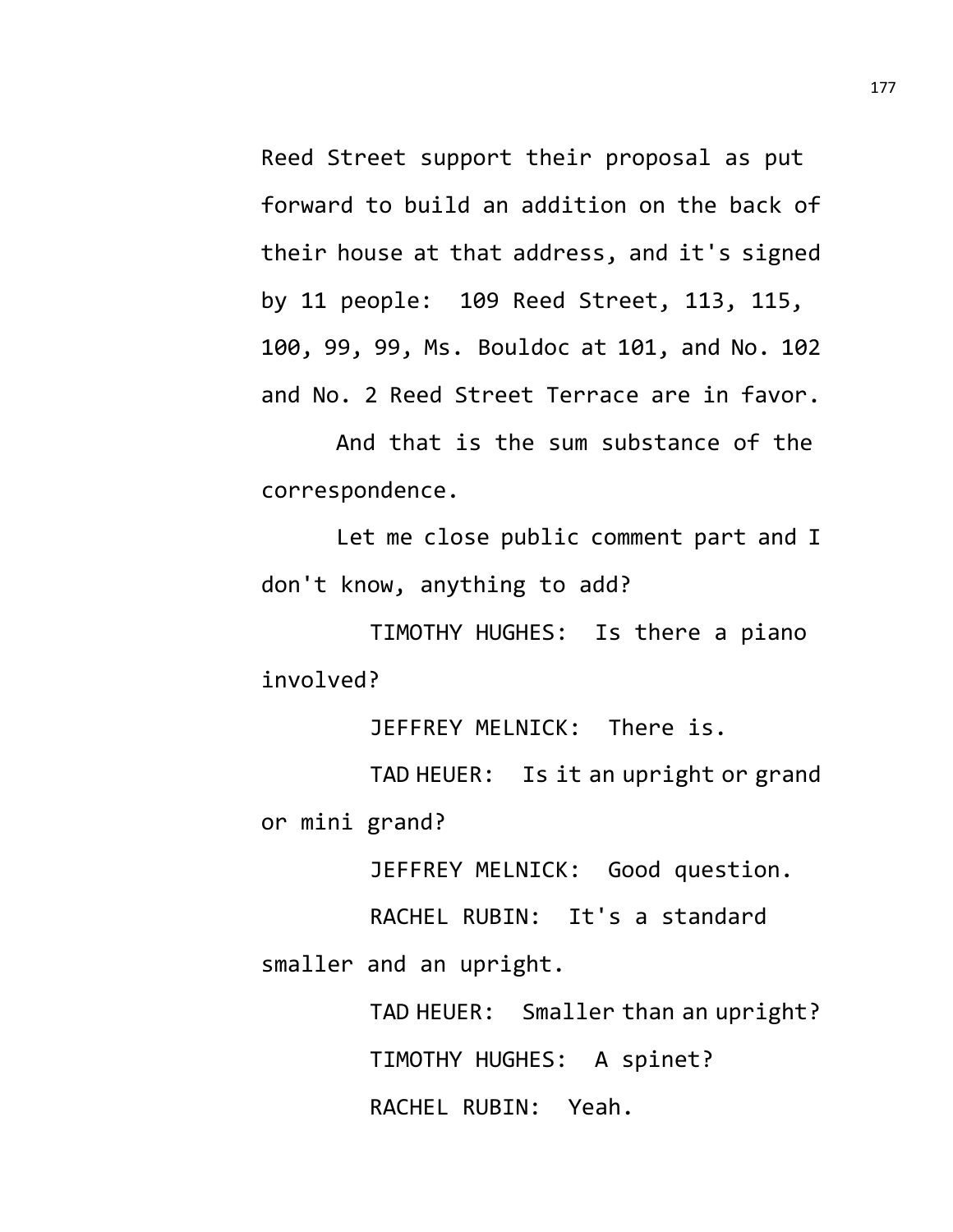TIMOTHY HUGHES: I don't know how you want to spin that.

JEFFREY MELNICK: We heard better jokes at other cases earlier.

TIMOTHY HUGHES: Yes, I did. I'm getting tired.

BRENDAN SULLIVAN: Doug, what are your thoughts?

DOUGLAS MYERS: Well, my thoughts are I'm impressed that the abutters don't object. It does seem to me that the addition is inconsistent with the existing pattern of backyard use in the immediate adjacent properties by in large. I'm also, I'm also -- I take note that it's 20 percent increase in FAR, and I think the Board thinks twice or we perk up our ears when we hear about that large of a request, and I don't -- I'm not a, you know a particular master of architectural aesthetics, but I take the Board, the Chair's comments seriously. So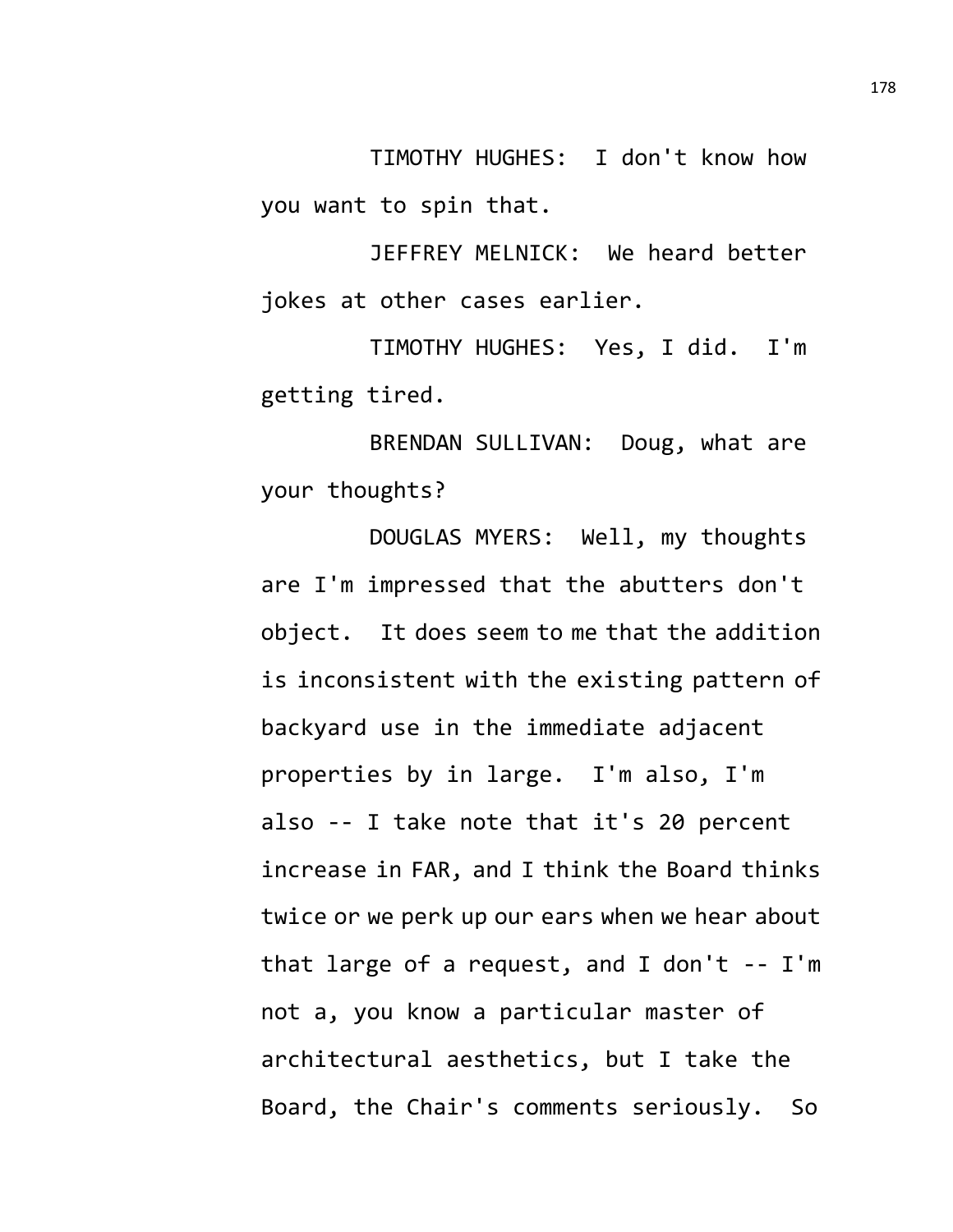my thought is just as a preliminary to discussion more style and less space is what I'd like to see.

## BRENDAN SULLIVAN: Okay.

MAHMOOD FIROUZBAKHT: My first reaction was when I saw the plans, why aren't they doing more? Which is probably not the right response to have, you know, from viewing it from a Zoning Board perspective, but I think aesthetically I think it could look better, and to the extent that I don't know, you could come up with a design that has not a negative impact on abutters, I think that would be -- it would make for a better project. If I had to vote on this tonight, I would be in support because I think it's a small house. I think the relief you're requesting is not that substantial, and visually though I don't think it looks as good as it could, I don't think it's very visible from the street. So in that regard, you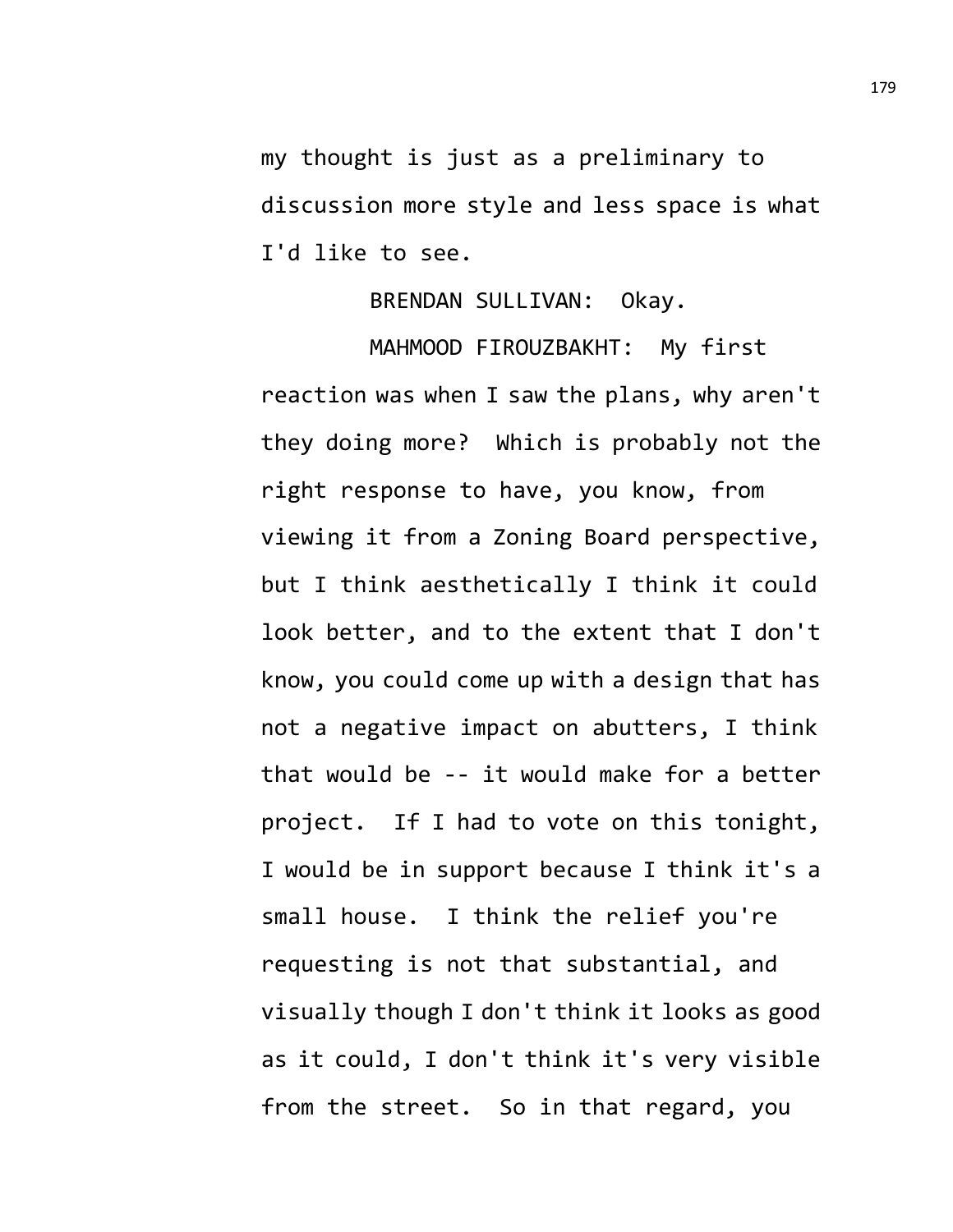know, it is kind of tucked away in the back. There's a fair amount of rear yard space to accommodate, you know, this size addition, but I do wonder whether with a little bit more thought, you know, and time on the design whether you could come up with something that's, you know, that could be even better than what you're proposing. And that's sort of where I stand.

BRENDAN SULLIVAN: Tim, what's your comment?

TIMOTHY HUGHES: I'm not going to get into the aesthetic argument at all because it's really not a zoning issue. But as far as -- and I'm less concerned with the idea of 20 percent as I am with the, you know, the square footage. It still doesn't make this a very large house. I mean, it's -- you know, it's a small house and they could use some space. If they, you know, want to make a box on the back of their house, that's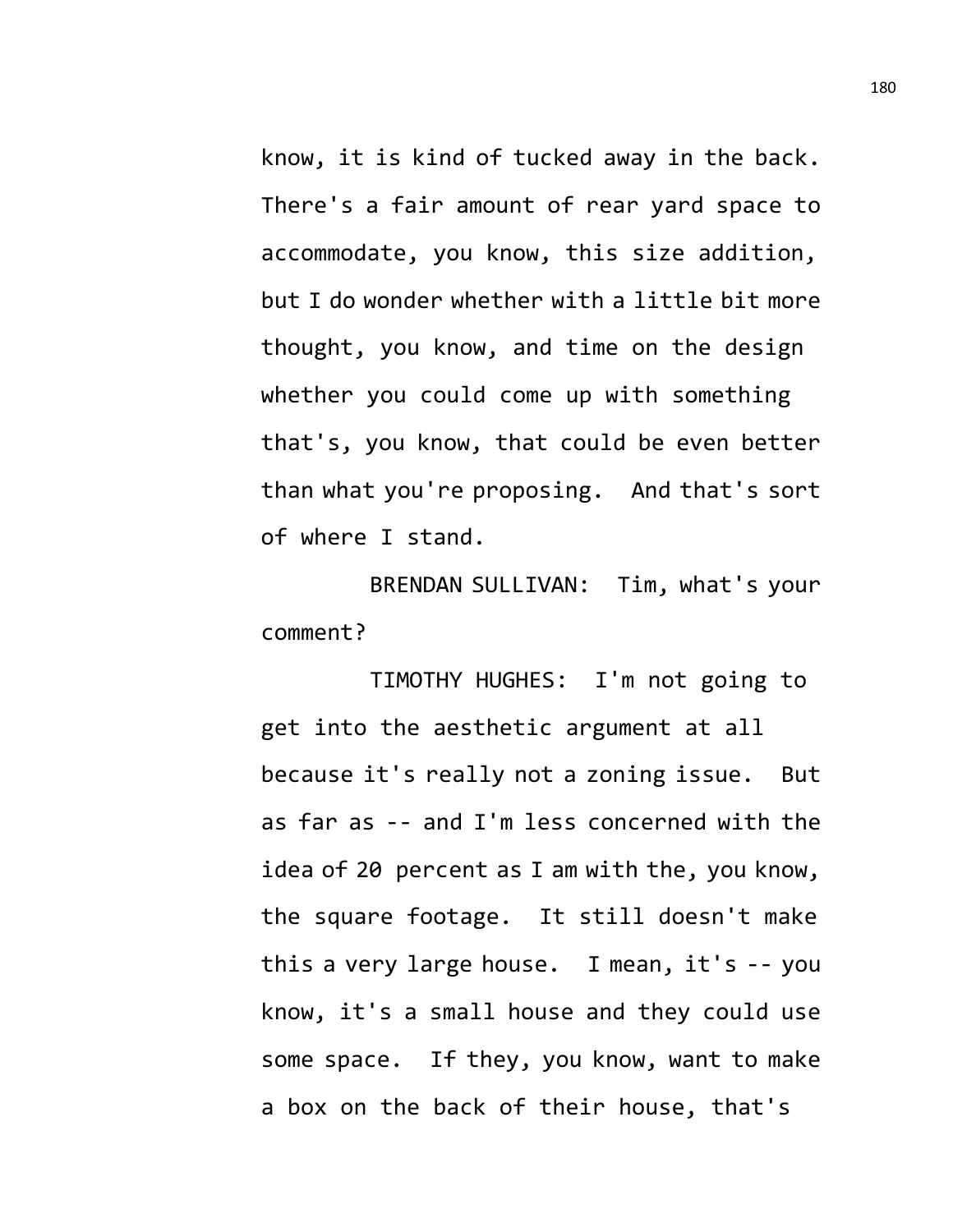really up to them. It's up to us to decide whether we're going to allow them to have the square footage not how they should build it. And so I'm in favor of it.

BRENDAN SULLIVAN: Okay. Mr. Heuer.

TAD HEUER: So I tend to agree with Mr. Myers and somewhat with Mahmood. I am concerned about the size and partly because it seems to be in my mind a question that comes before this Board about is there a minimum house size now in the City of Cambridge. You know, we get a number of people coming to us and saying I can't live in a thousand plus square foot house anymore, I need more space. It's almost as though there's some theory or minimum house size that we've not been informed about that's somewhere in the vicinity of 12 to 1400 square feet and only a house at that point is liveable any more and anything under that requires relief. I'm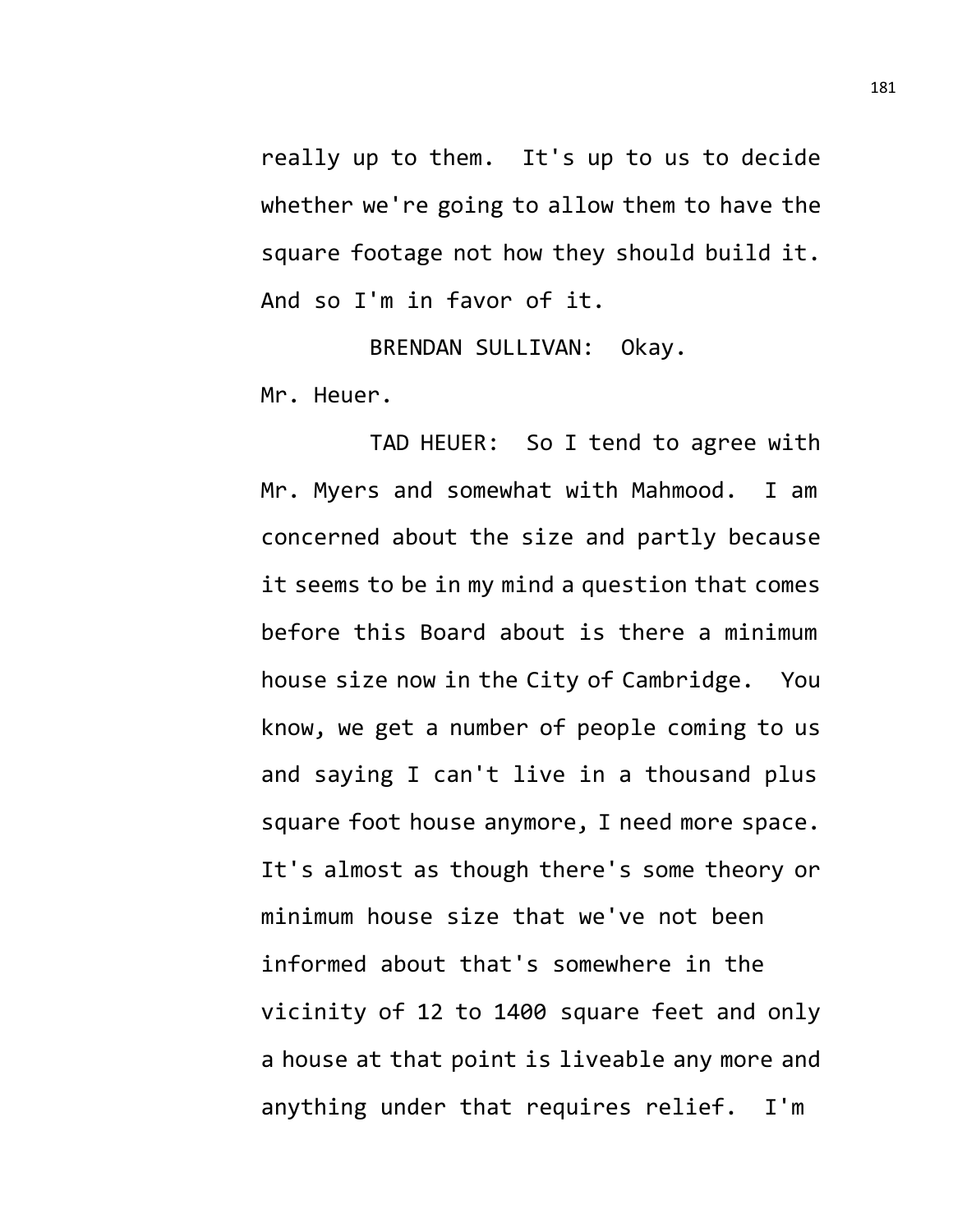not quite sure I'm sold on that. I think there are all kinds of house sizes in the city and they are of use to various different people at various different stages of their lives. And part of it is here when, you know, Mahmood mentions that it's not visible because it's tucked behind the house, to me that's part of the issue because these houses are so close that you can't see it because they're all tucked behind everything. These houses are packed on to small lots. Clearly this was done before Zoning, so we have to live with that. But, you know, the fact that it's, you know, going to intrude into the rear yard setback and adds FAR means that essentially there will be no conforming element of this house or at least remnants of conforming elements at the moment. And that does trouble me somewhat, you know, given we're talking about a large percentage increase even though the net number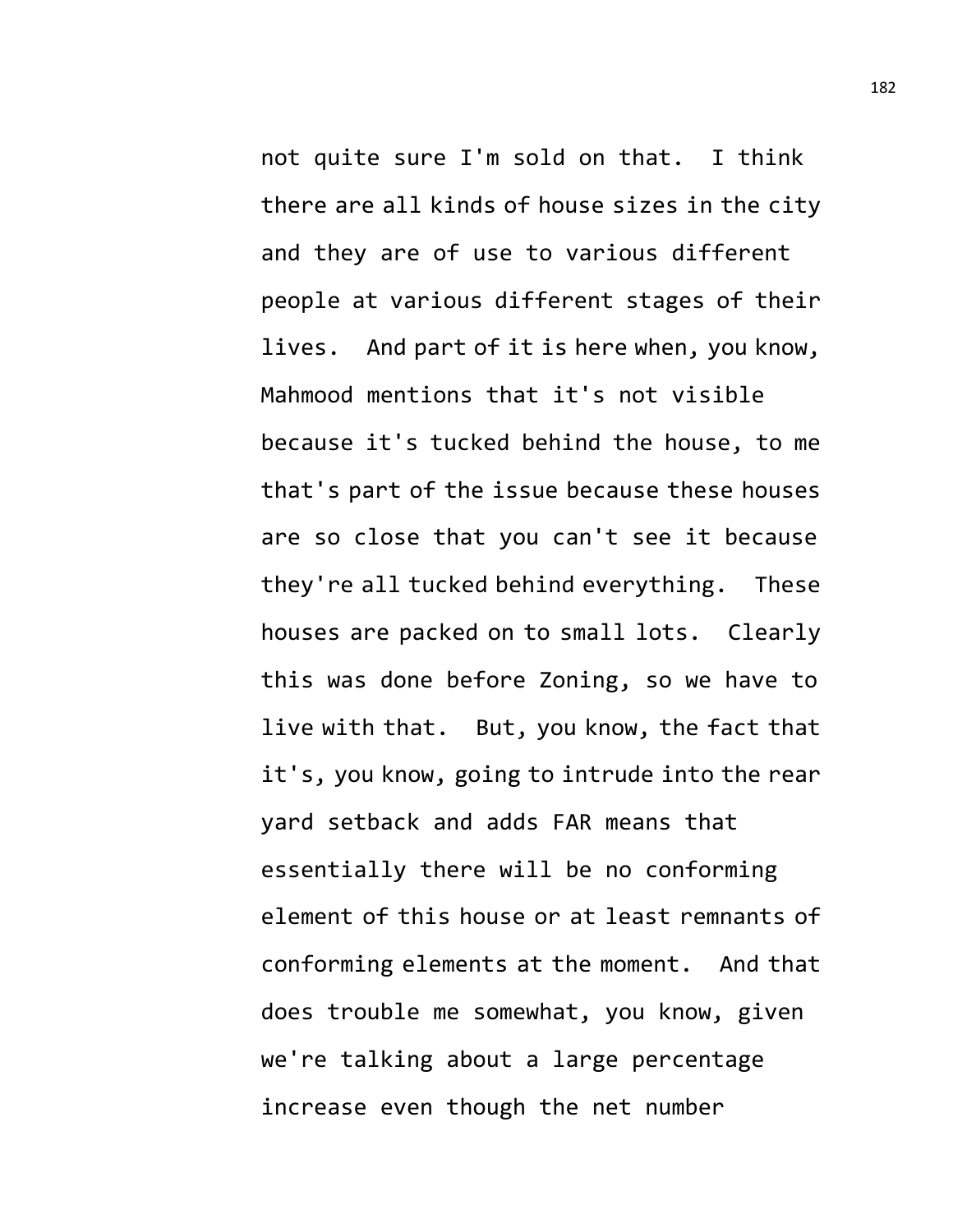202 square feet, you know, is in the upper range of what the Board tends to see and grant.

I think my preference would be along the lines of Mr. Myers'. If I'm looking -- this is the rear, correct? That's your rear now.

JEFFREY MELNICK: Yeah.

TAD HEUER: And Mr. Sullivan that perhaps you look at something that it's, that's more centered on the, you know, between your -- you know, my initial thought, and, again, I'm an attorney, not an architect, is something that puts you more centered in the house, perhaps bringing a gable up between your two existing windows. Perhaps pulling it in slightly from the rear to minimize the amount of rear yard setback that you're asking us to give you, and perhaps a bit of a taller ceiling to make up for the depth issue that you're getting. But I'm seeing -- Mahmood says he's wondering why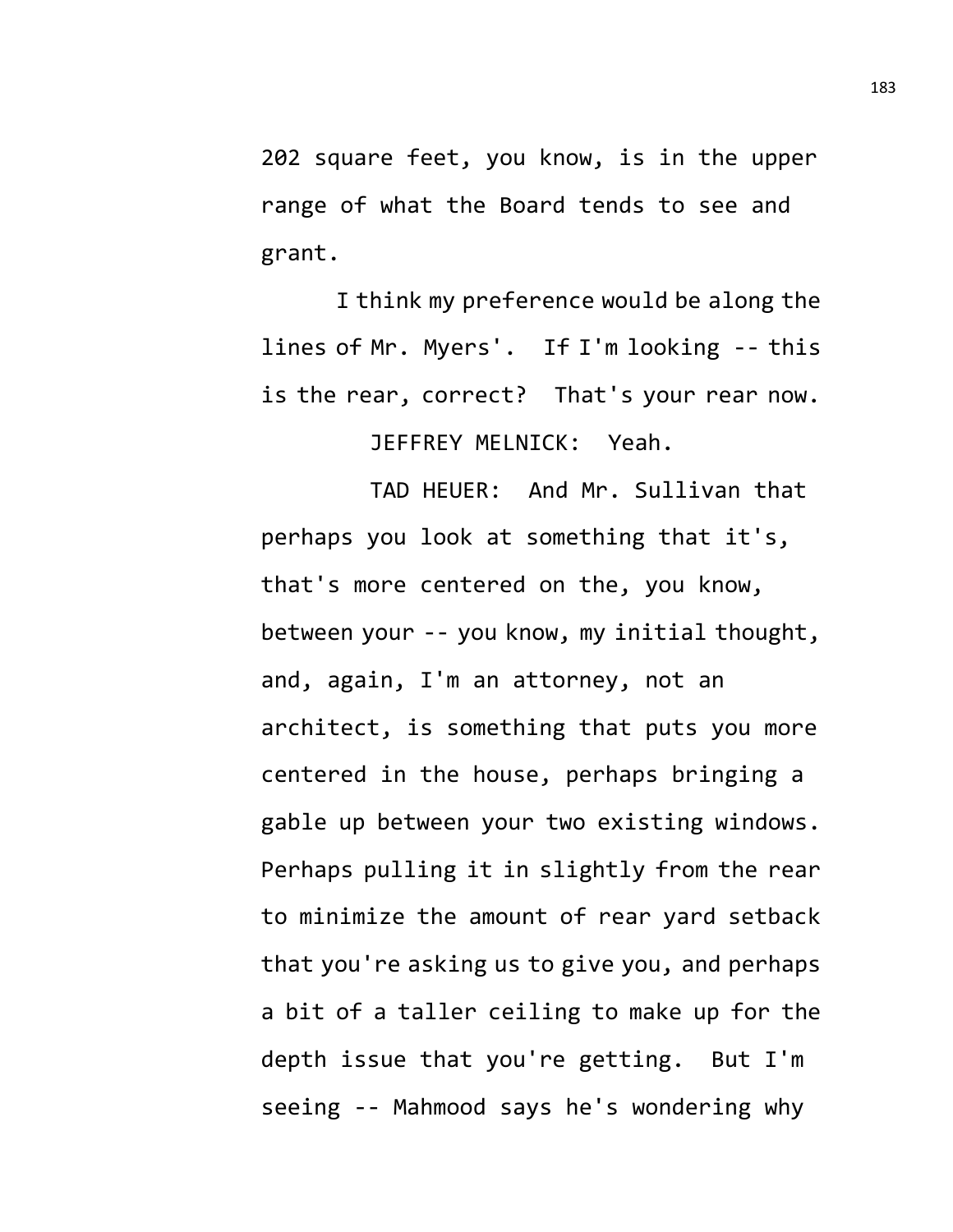we're not doing more? I think it's a lot given the sides of the lot. It's a tiny lot which constrains really what you can do and starts making the numbers look difficult, the more square footage that gets added on.

MAHMOOD FIROUZBAKHT: What's the rear yard setback requirement here? DOUGLAS MYERS: 25 feet. MAHMOOD FIROUZBAKHT: Okay. DOUGLAS MYERS: The proposal is 21.8.

MAHMOOD FIROUZBAKHT: Right. That's a -- I mean guess.

DOUGLAS MYERS: It's 10 percent now. That was something I forgot to mention. Again, not decisive, I'd hate to be put in a position to vote yes or no on tonight's proposal. I really would not want to do that if possible. But, you know, we're creating a new non-conformity in the backyard. You're presently compliant and you'll be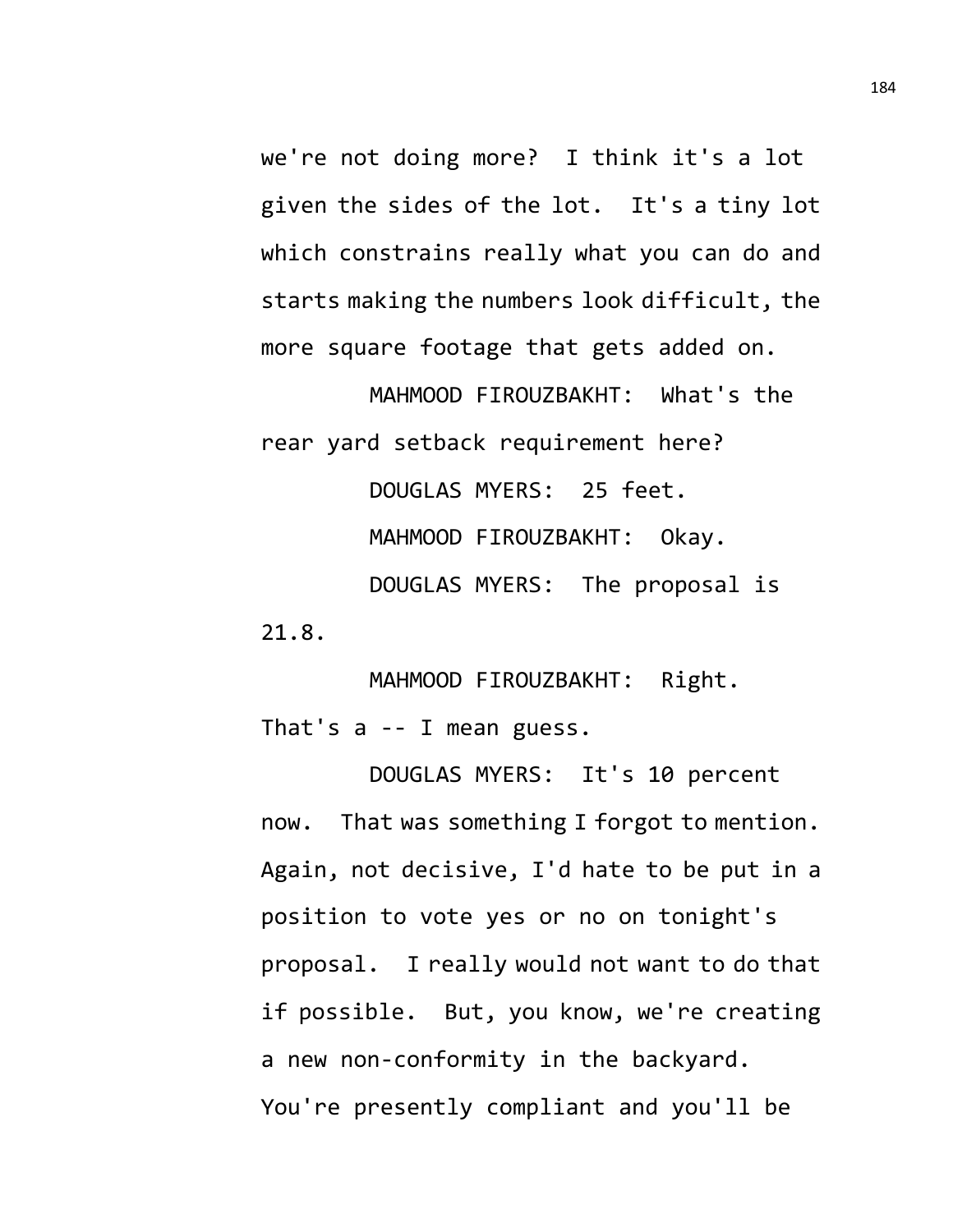non-compliant and we have to try to minimize that I think. Minimize its impact. Try to.

JEFFREY MELNICK: Am I allowed to speak now? We also have to do it in a way that's within a reasonable budget. As I said before, within the aesthetics of the neighborhood. Mr. Heuer is suggesting things that sound lovely but also are quite different from what any house anywhere around us looks like especially in terms of an addition. That's been a real interest of ours since we've moved to North Cambridge is we never changed the exterior of our house in any way. We've been interested in living in this lovely small house as it's been. You know, and we're not interested in bells and whistles or frills or anything like that. So I ask you to take that under advisement as part of your decision, which is that we very happily live in a house that's under 1100 square feet. We can certainly happily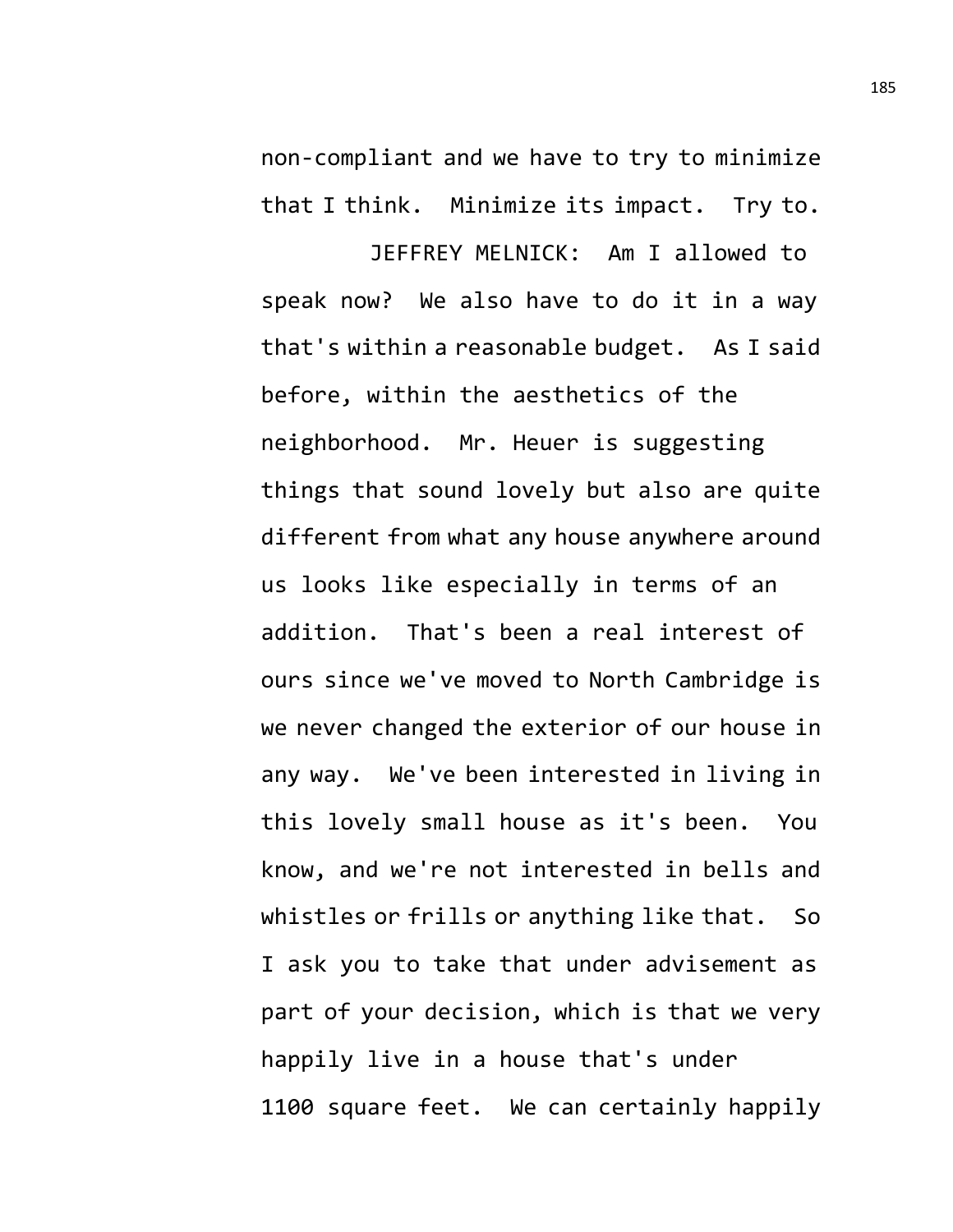continue to live in a house like that. And I totally understand the historical argument and, that's an interesting argument, but, you know, we're asking to do this in a was as simple as possible.

DOUGLAS MYERS: You are entitled to live in a simple house of your own choosing. No one should force you to embellish your house that is, you know, out of keeping with the way you want to live.

MAHMOOD FIROUZBAKHT: And when I said more, what I had in mind is pretty much what Tad was just describing, gabled roof. I think it would just be -- would make more sense. But having said that, that may have an impact on the folks around you and so that's a consideration that you may be even closer to than we are.

BRENDAN SULLIVAN: Let me add to that because I think maybe along all those lines is I would like to break up this long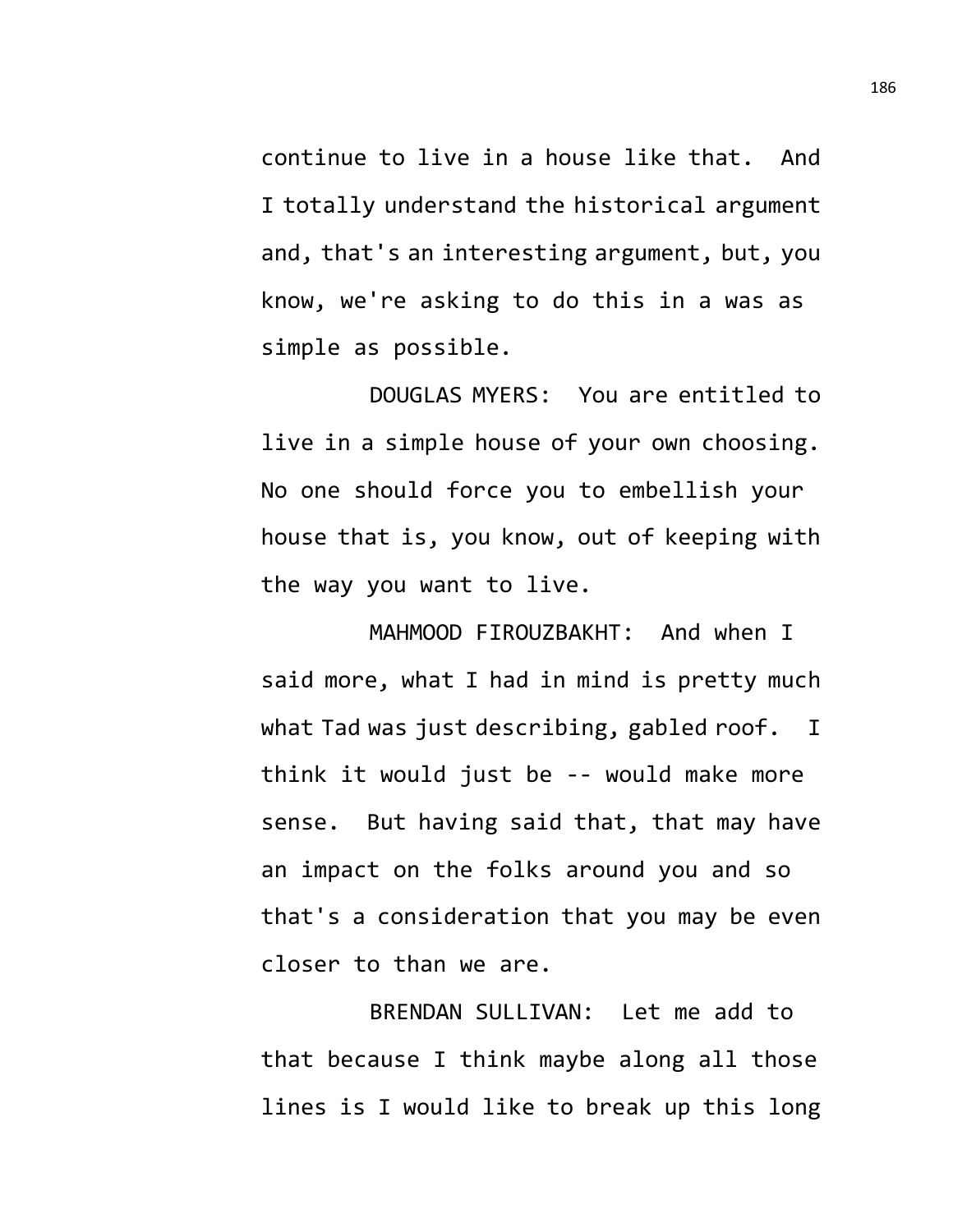wall of this house here, and I think that that was my thought, too, was to pull this and to center it on to the back of the house. You know, I know there's a door here now, but your new door's going to be here. And, again, it just breaks up this long plane here of that -- and I mean I just -- and I think obviously aesthetics is a consideration of mine and it's protected in the Ordinance that we have to -- aesthetics is part of our consideration.

So there's a couple of things that I would like to see is that this addition come off of that plane, come off of that side yard setback, No. 1. And rather than having a flat roof, even if it's just a pitched roof of some kind, just to make it more residential looking rather than what it is. To me it just looks, it almost looks like a garage, you know. And, again, I'm not being critical of -- and everything obviously has a cost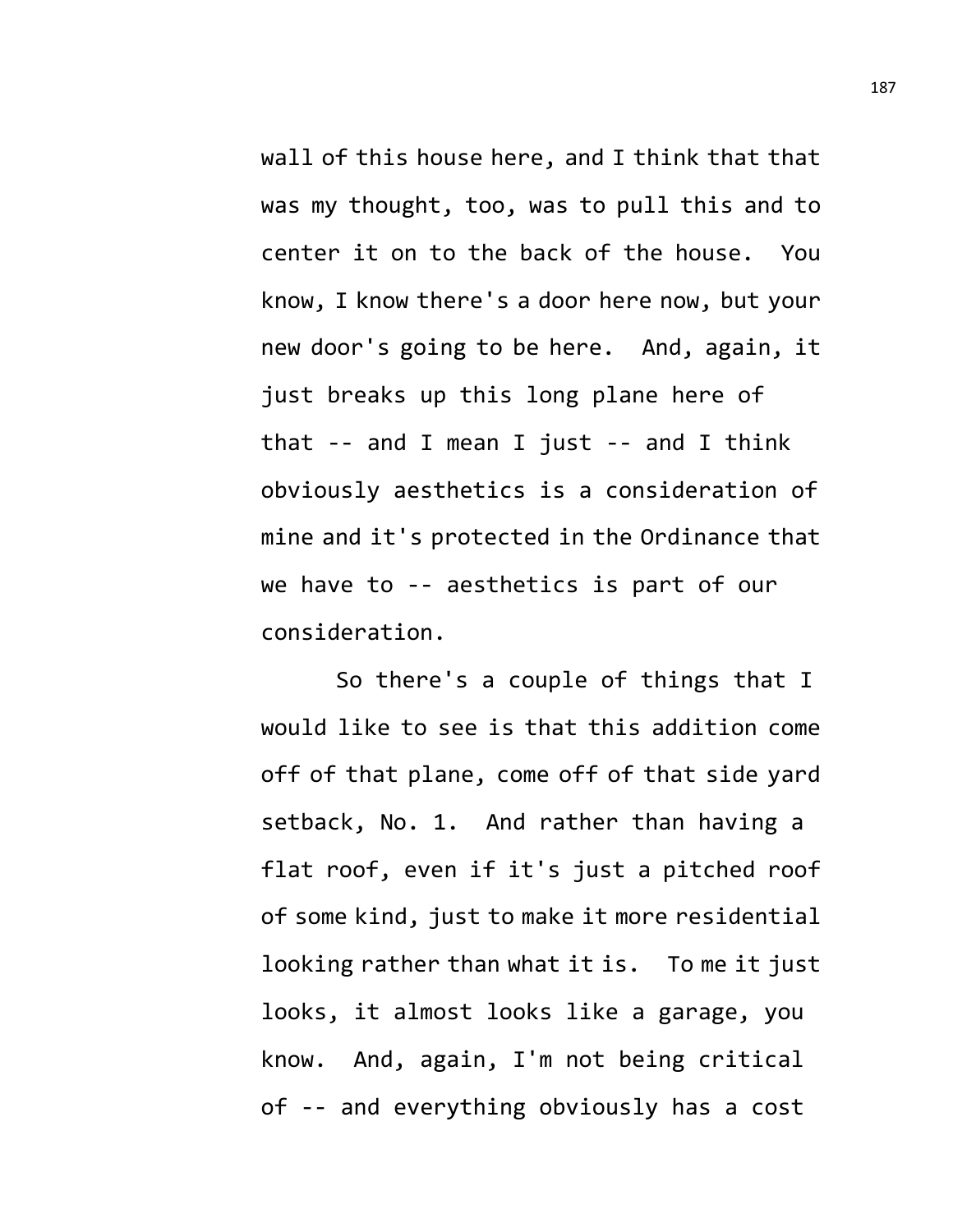factor, too. I understand that. But I think what you're asking for is a tremendous amount of relief vis-a-vis the Ordinance. You know, you're violating almost every aspect of the Ordinance. So basically what you're asking us to do is, you know, set the Ordinance aside and, you know, let us, you know, not regard it in a sense. Now part of the existing house is obviously well before the Ordinance so it's non-conforming, but you're asking us to continue that non-conforming almost to continue along in error, you know.

TAD HEUER: I think one of the reasons -- just to clarify. One of the reasons I suggested the gable was not necessarily not solely aesthetics but also because if you're talking about volume of the space that you want to create, you know, it gives you a bit more height may allow you to pull in a bit from the rear. And, you know,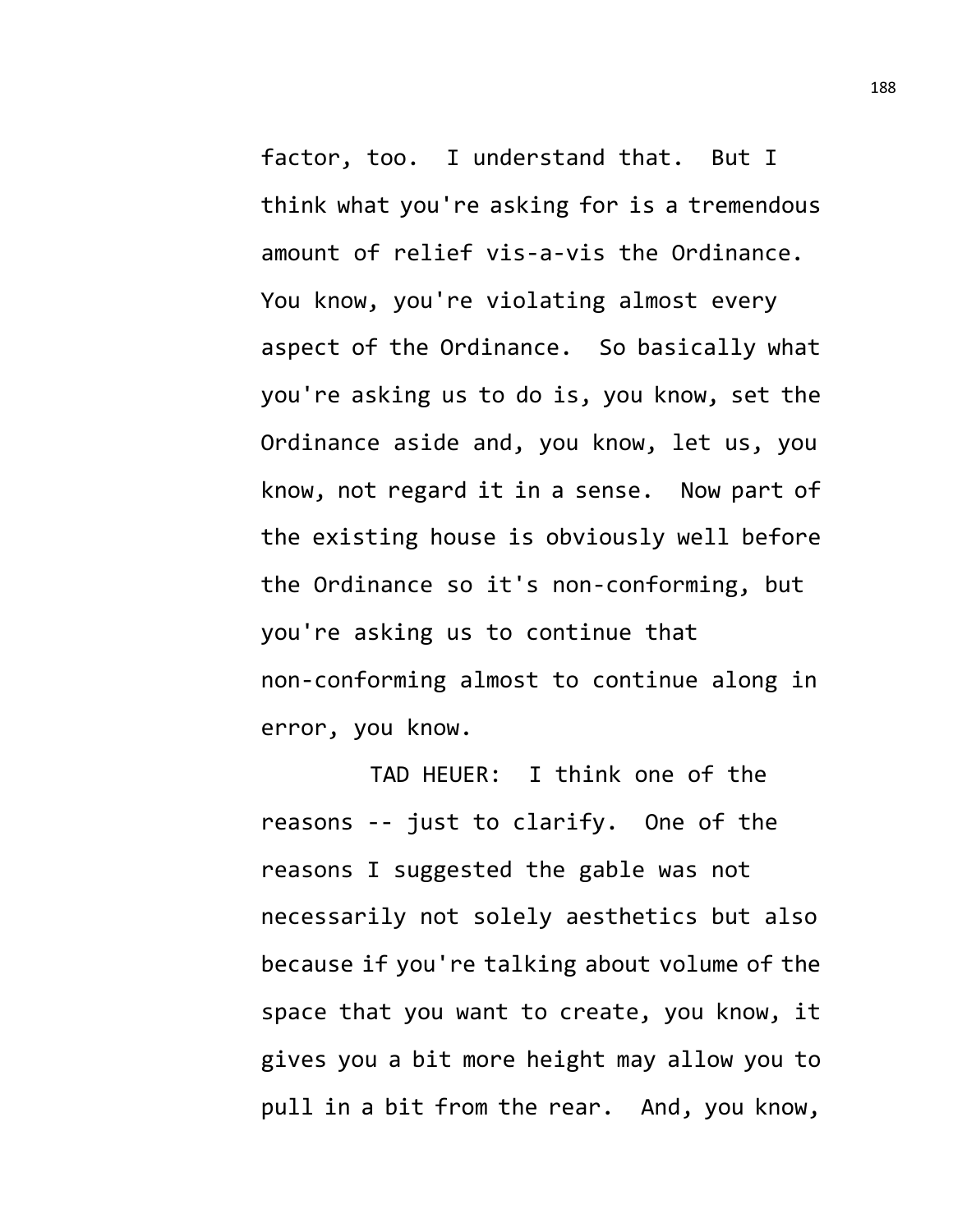particularly if it's going to be used for family space, music space, a bit higher to ceiling may be a tradeoff that will allow you to pull in the distance from the rear setback and make you a bit more conforming or your rear side. Again, this is a tight neighborhood. It's not just your side yards, but it's the people you're backing on to the Harrington. And yet the intent is to kind of create this green space in the rear of all these houses that's able to be used in common. You're in a C or a B. You're in a B. I mean, to my understanding that was the intent of a Res B District is to be able to create a green space behind the houses which is why the depth of the setback is so great as opposed to a Res C District where it's shorter. So, you know, anything you can do to be able to pull that setback to avoid treating the setback as far as you could in my mind would be preferable. And in my mind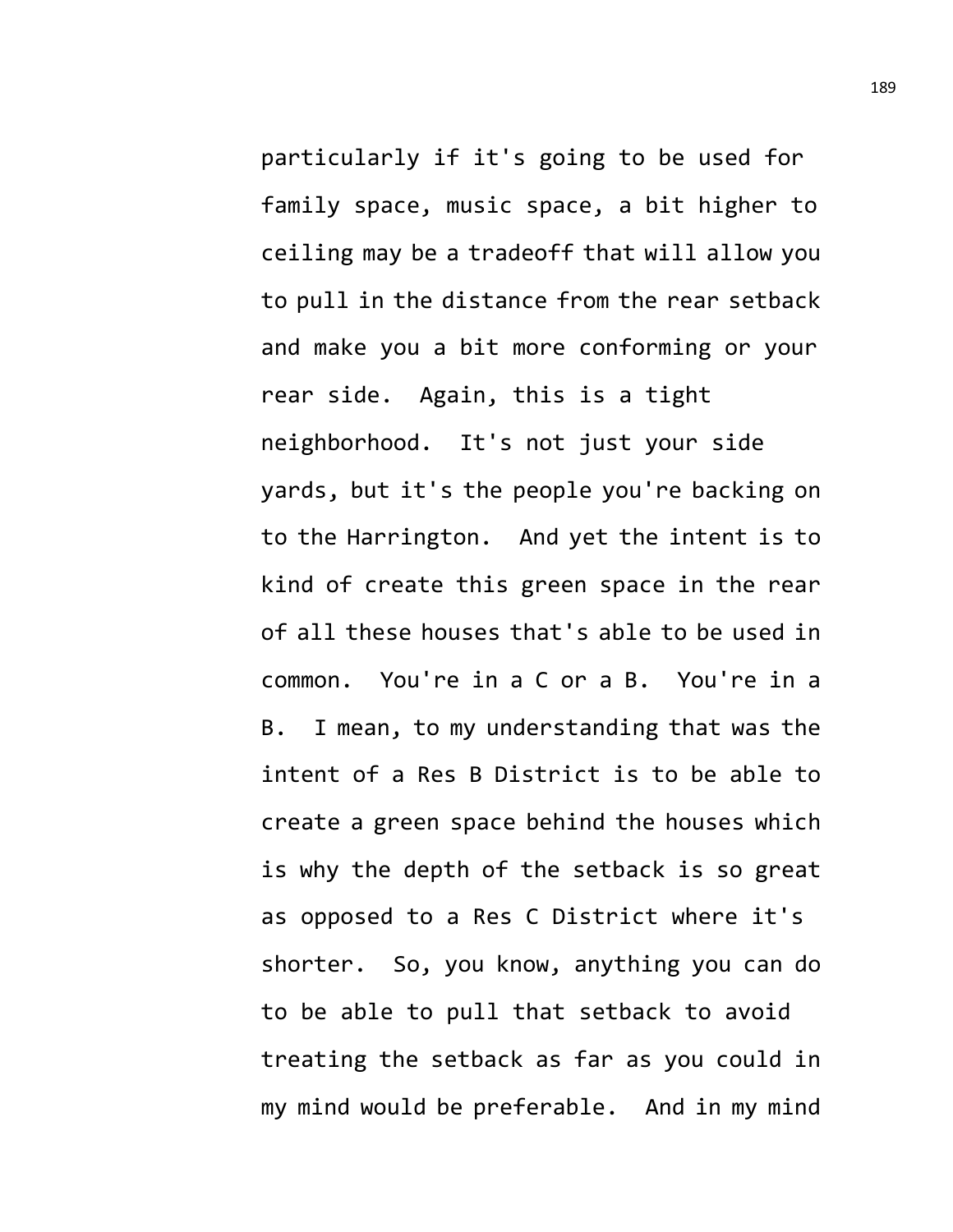my thought is if you're looking at the volume of the house, you can get that volume back out instead of going up.

BRENDAN SULLIVAN: Well, so now you've heard our comments and possibly you can go back and digest it. You may very well go back and say well, my suggestion would be that you go back and reconsider the comments. You may very well come back and say no, this is what we want to go with and then we'll vote accordingly. Or you may come back and reconsider some tweaking it as per our comments and come back with an alternate plan.

MAHMOOD FIROUZBAKHT: What the Chair is suggesting that you continue this case as opposed to having us vote on it tonight because you may not get a favorable decision. But to the extent that you continue to the next available hearing date, and you go back and you refine your plan given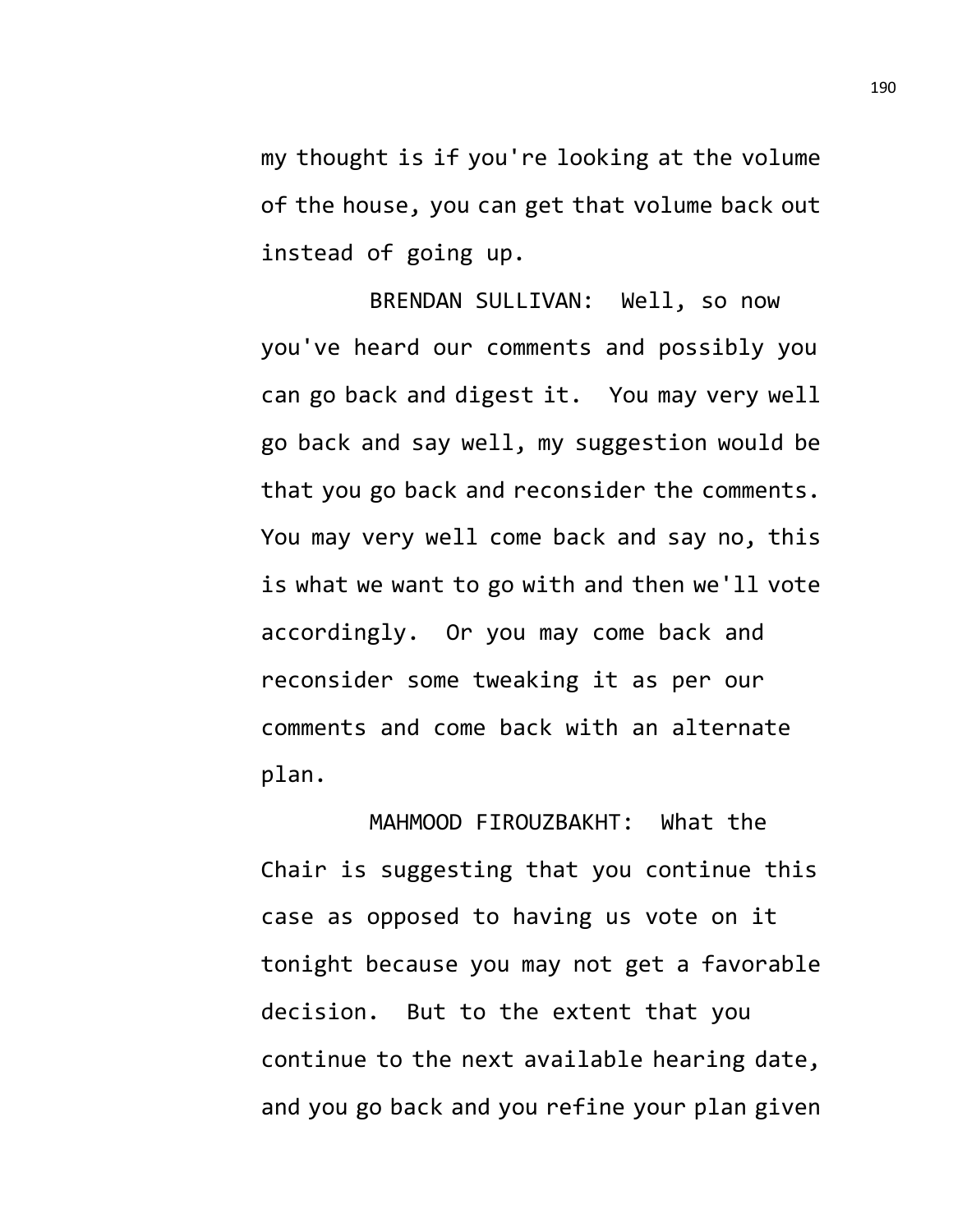what you've heard tonight and you are responsive to what you've heard tonight, you come back and re-represent at the next hearing, you could then consider that and then proceed to maybe get your decision at that point.

RACHEL RUBIN: Can I ask you a historical question?

BRENDAN SULLIVAN: Sure. If I can answer it.

MAHMOOD FIROUZBAKHT: If anyone is going to answer a historical question, you've got a good crowd here.

RACHEL RUBIN: Okay. It's just of those seven houses in a row it's the biggest yard, and the other additions were fairly recent. So I'm just wondering did something change? I mean, I know the houses were built before Zoning, like that much is clear. I'm just asking about the various decisions.

BRENDAN SULLIVAN: The Planning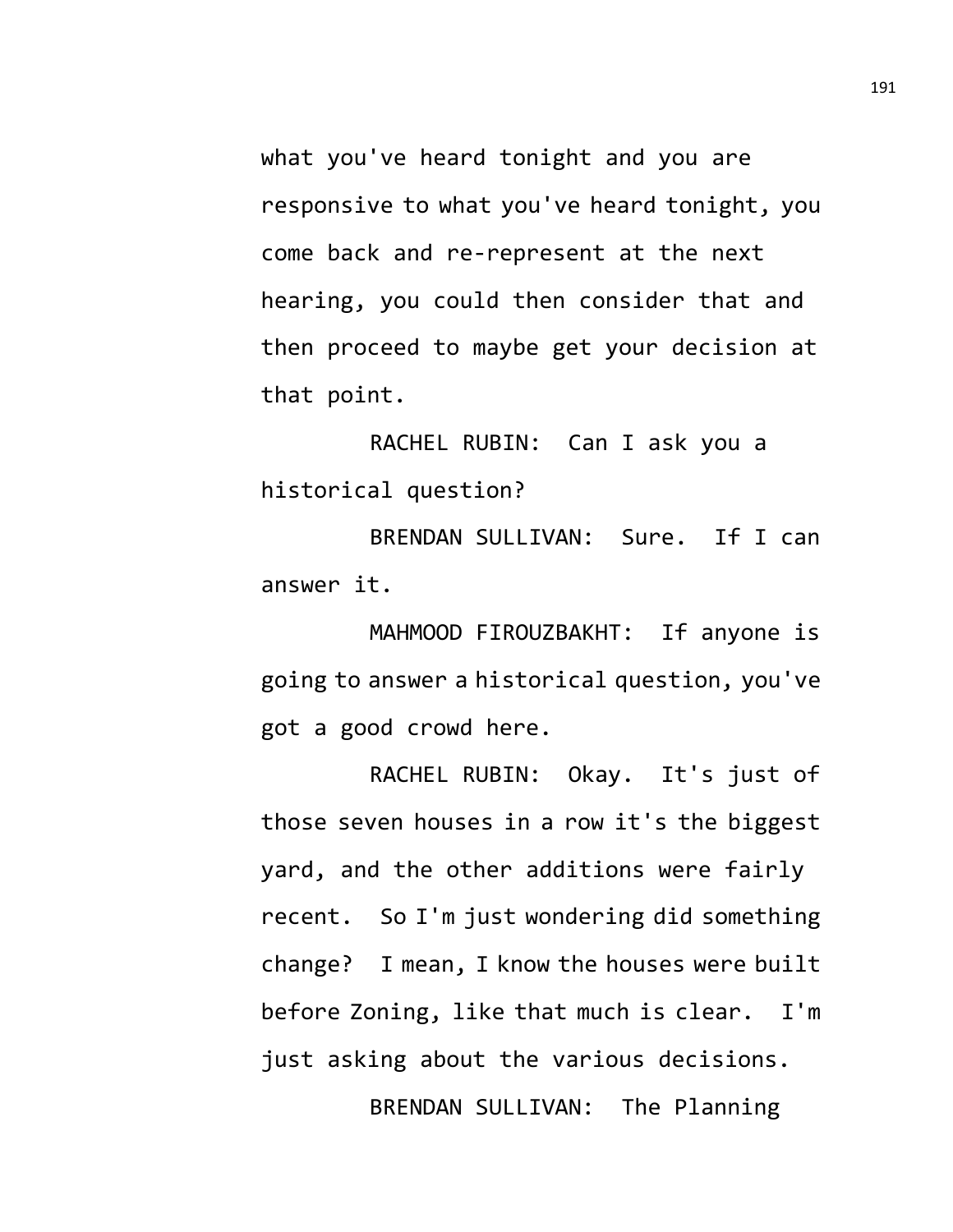Board, the Community Development, the City Council decided that the desirable setback was 25 feet. And because it doesn't work, I think one of the reasons why we have the book that we have which, is yay thick, is because they didn't want to keep propagating all of the mistakes of the past where people just sort of built houses wherever they wanted to.

RACHEL RUBIN: No, no, I understand that. Houses in the backyard.

BRENDAN SULLIVAN: And at some point planning and what makes sense comes into play and, you know, over the years things keep changing.

RACHEL RUBIN: It just changes a lot.

BRENDAN SULLIVAN: Yeah. And so it's not a perfect instrument by any means, but it's the one that's given to you and said here enforce it.

RACHEL RUBIN: I'm just interested.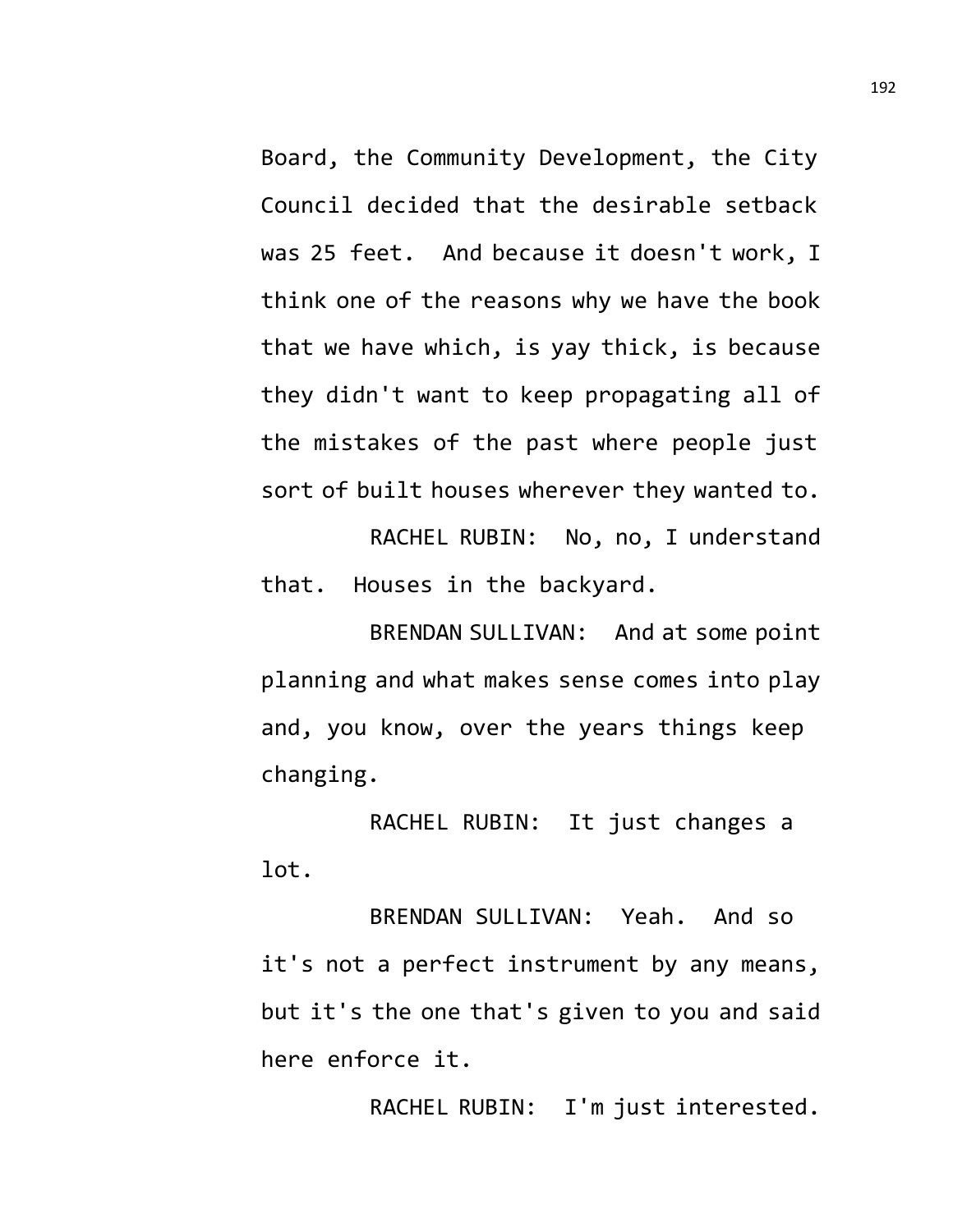BRENDAN SULLIVAN: Or vary it under extreme conditions. So that's basically what we do.

So anyhow, I guess my thought would be that maybe you would consider a continuation, go back and rethink about it and then come back to us with something.

JEFFREY MELNICK: A couple technical questions. If we ask for a continuance, then that means we need a whole new set of drawings? If we think the suggestions you made are good ones. A whole new set of drawings, whole new set of elevations, plot plan still okay.

BRENDAN SULLIVAN: Yes, correct.

TIMOTHY HUGHES: And new dimensional form.

BRENDAN SULLIVAN: Right, that's correct.

JEFFREY MELNICK: Okay. And that has to be how soon before?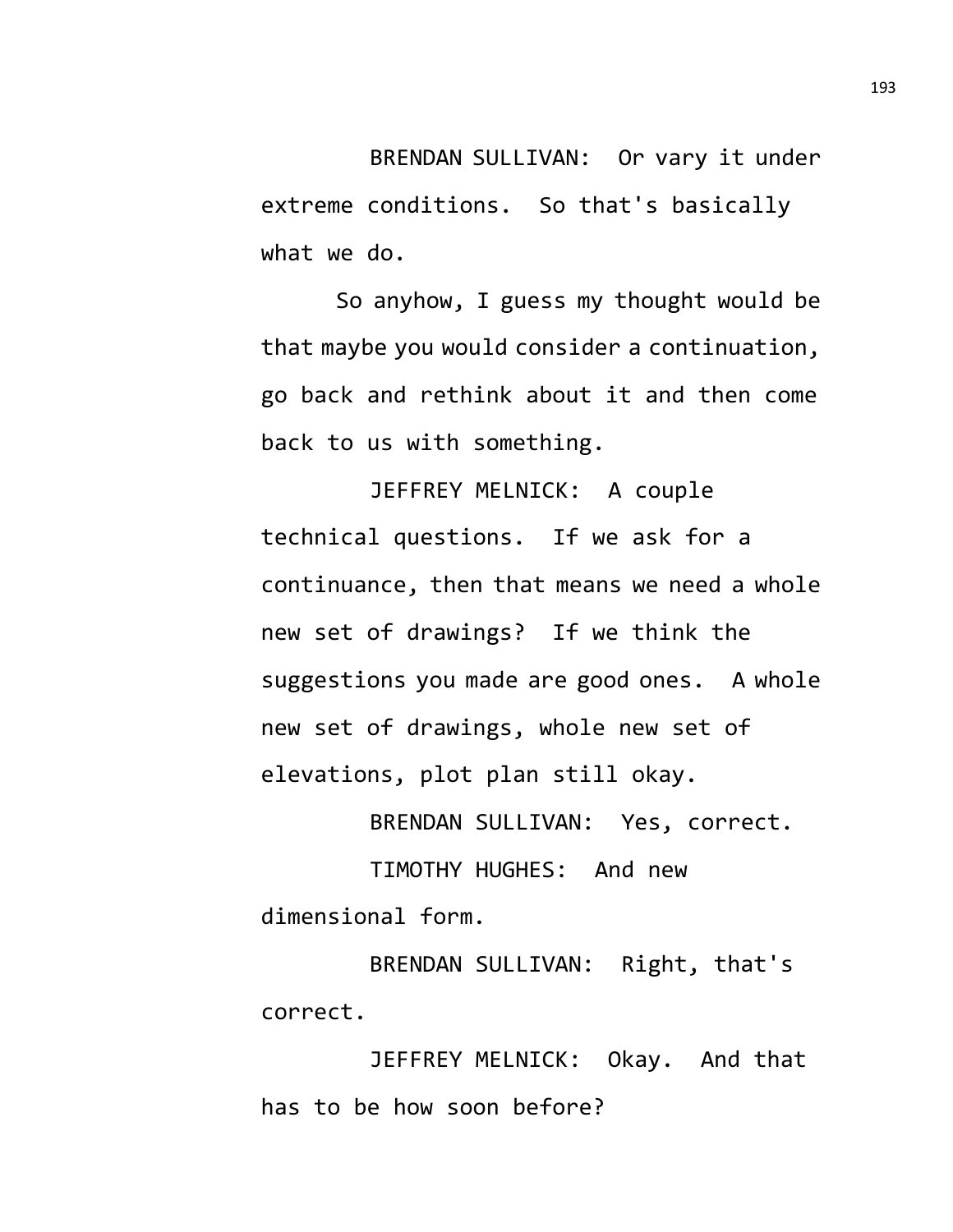BRENDAN SULLIVAN: Well, it has to be in on the Monday before some date to be determined. The question is what date. How long do you think this will -- the process will take? We are now May 24th. There's a July 26th. Does that push it off -- I'm sorry what?

JEFFREY MELNICK: We'll be teaching overseas for all of July.

BRENDAN SULLIVAN: Oh. There's August 9th. We are full for June 14th. We're full for the June 28th, and there would be a possibility of July but you're saying you're not available. After that it's July 26th and August 9th.

DOUGLAS MYERS: June 28th really isn't possible?

BRENDAN SULLIVAN: June 28th we have 1, 2, 3, 4, 5, 6 continued already plus the regular agenda.

DOUGLAS MYERS: Sounds difficult.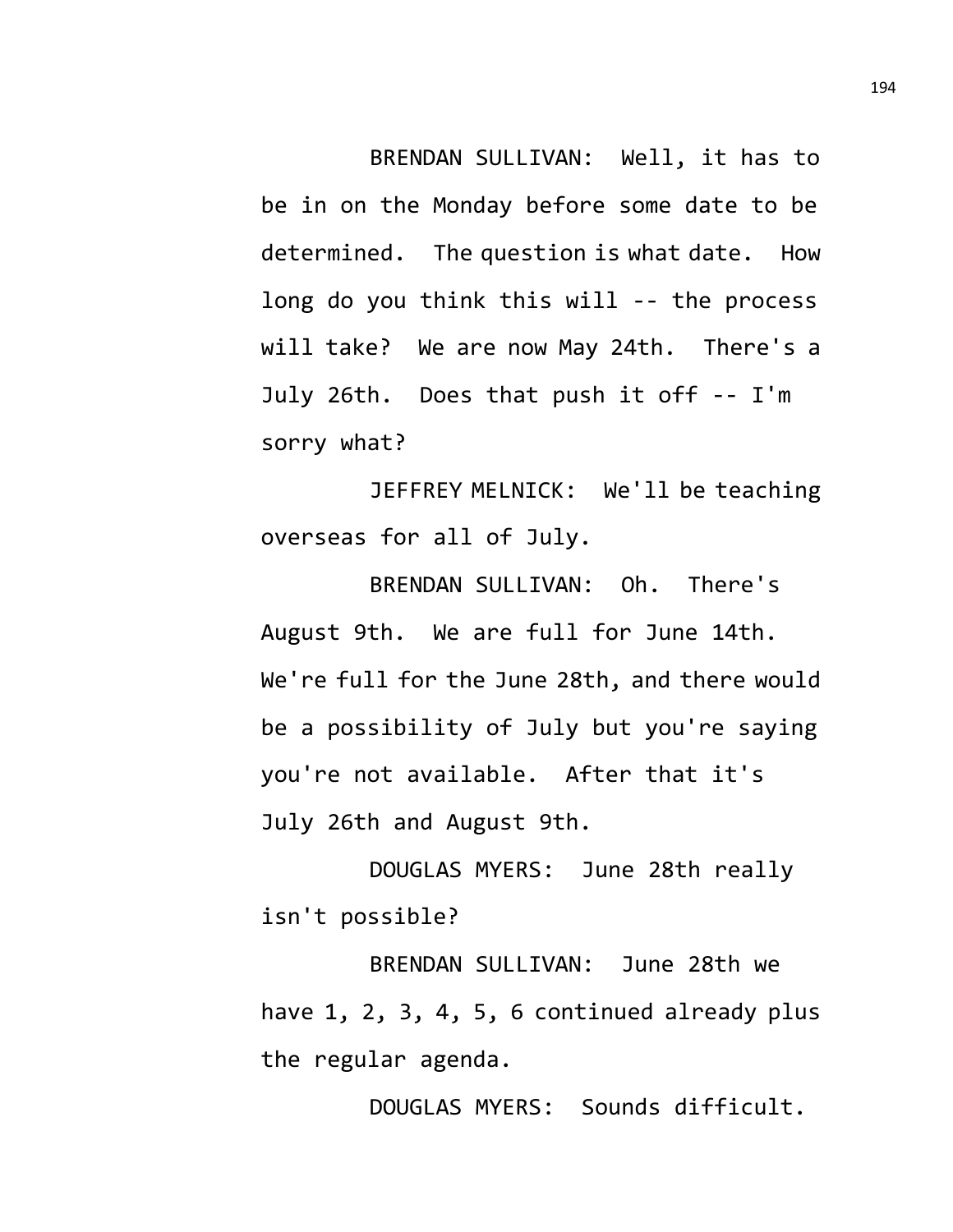BRENDAN SULLIVAN: So, what are your thoughts?

JEFFREY MELNICK: How many votes we need?

> TIMOTHY HUGHES: Four. TAD HEUER: You need four.

BRENDAN SULLIVAN: What do you

think, August?

DOUGLAS MYERS: Do you want to go out and consult and let us know? We don't mean to put you on the spot right this second.

TAD HEUER: The other reason we suggest continuance, because if we vote and you don't get four votes, you can't come back for two years with a similar plan.

JEFFREY MELNICK: So the stakes are high.

BRENDAN SULLIVAN: The stakes are high.

Let me make a motion, then, to continue this matter until August 9, 2012, at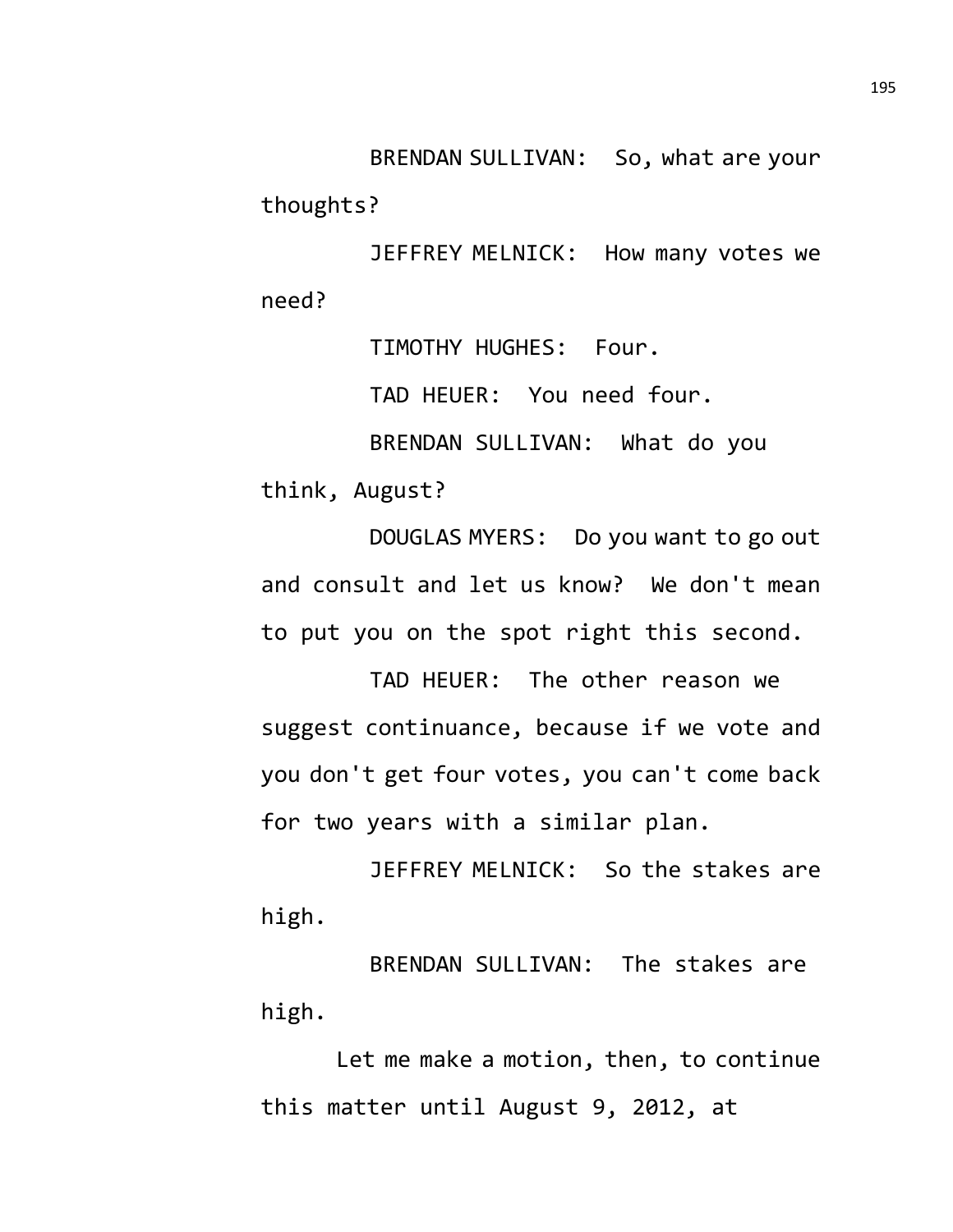seven p.m. to allow the Petitioner sufficient time to consider the proposal before us and to consider comments by the Board.

On the condition that the Petitioner sign a waiver to the statutory requirement for a hearing, and completed hearing and a decision to be rendered.

And also that any changes to the documents be in the file by five p.m. of the Monday prior to the August 9th hearing. Also that the posting sign be changed to reflect the new date of August 9, 2012, and the time of seven p.m. and to be maintained at least 14 days prior to which is a requirement of the Ordinance.

Anything else?

DOUGLAS MYERS: No.

BRENDAN SULLIVAN: All those in favor of continuing the matter until August 9th.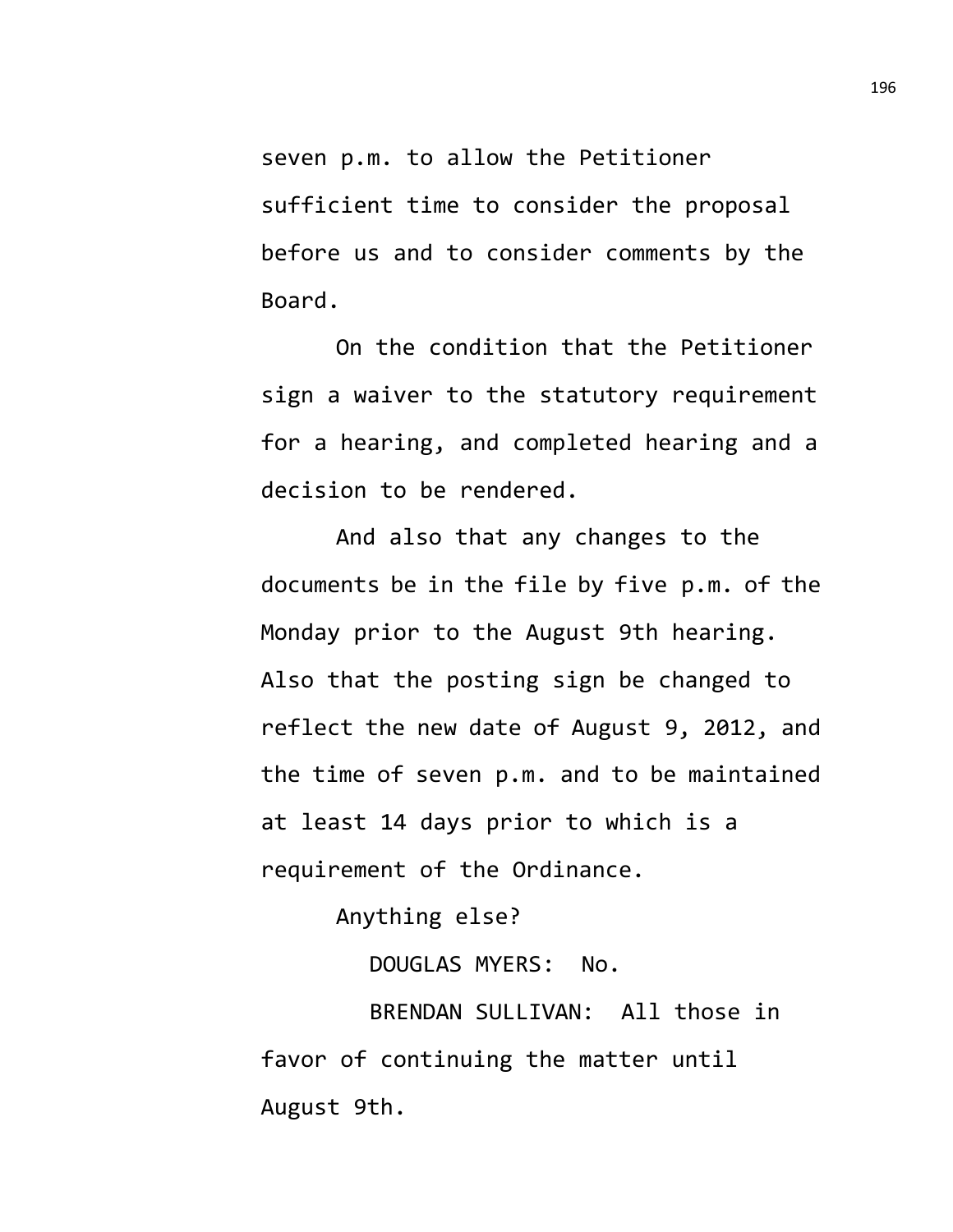(Show of hands).

DOUGLAS MYERS: By implication everybody is here? BRENDAN SULLIVAN: Yes.

(Sullivan, Hughes, Heuer, Myers,

Firouzbakht.)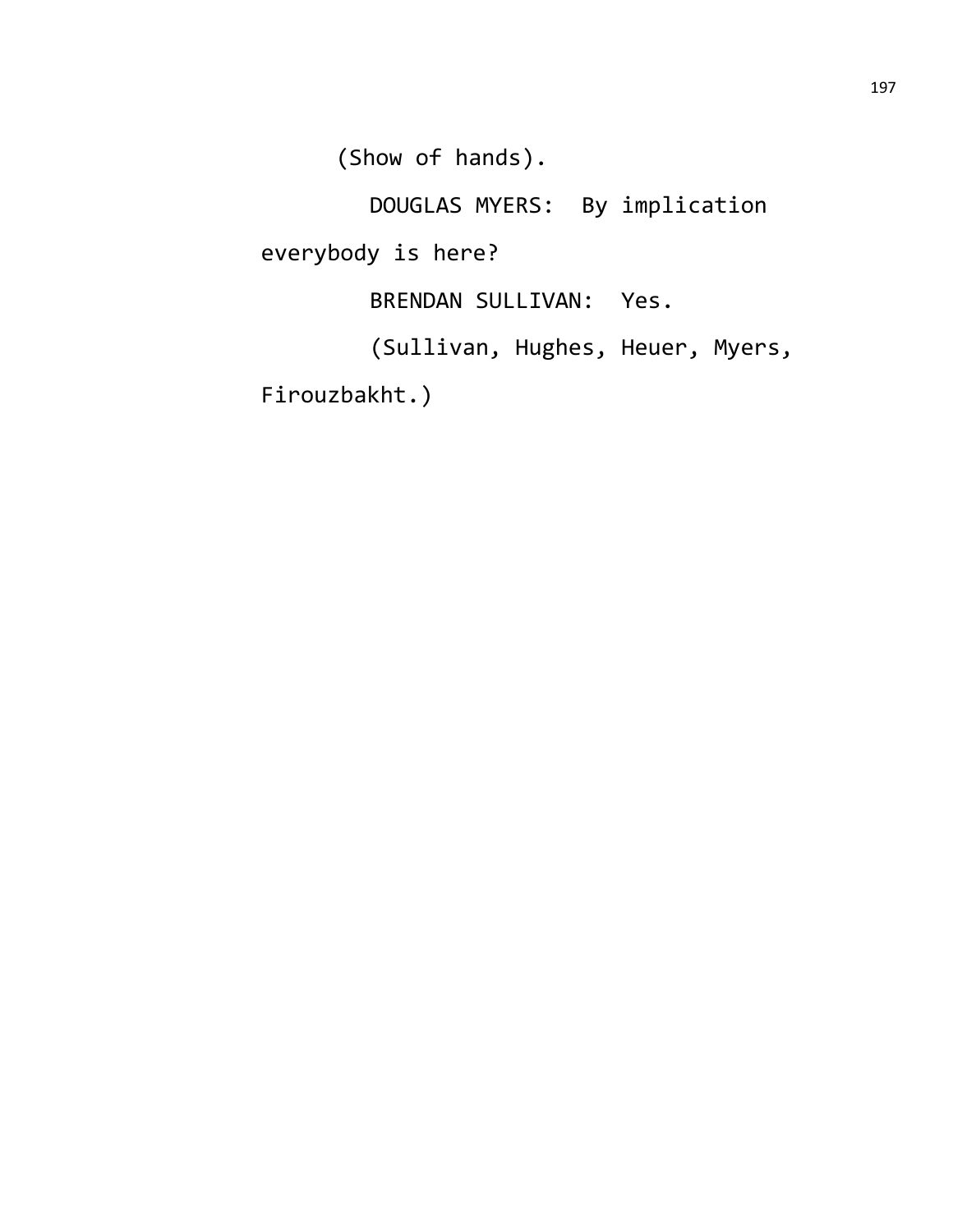(9:50 p.m.)

(Sitting Members: Brendan Sullivan,

Timothy Hughes, Tad Heuer, Douglas Myers, Mahmood Firouzbakht.)

BRENDAN SULLIVAN: The Board will hear case No. 10260, 2528 Mass. Avenue.

CYNTHIA HUGHES: My name is Cynthia Hughes, H-u-g-h-e-s.

TIMOTHY HUGHES: I know how to spell it.

CYNTHIA HUGHES: And I'm a manager at a barber shop next-door to this property. BRENDAN SULLIVAN: Okay. And what is it you want to do?

CYNTHIA HUGHES: We would like to move our existing business that has been a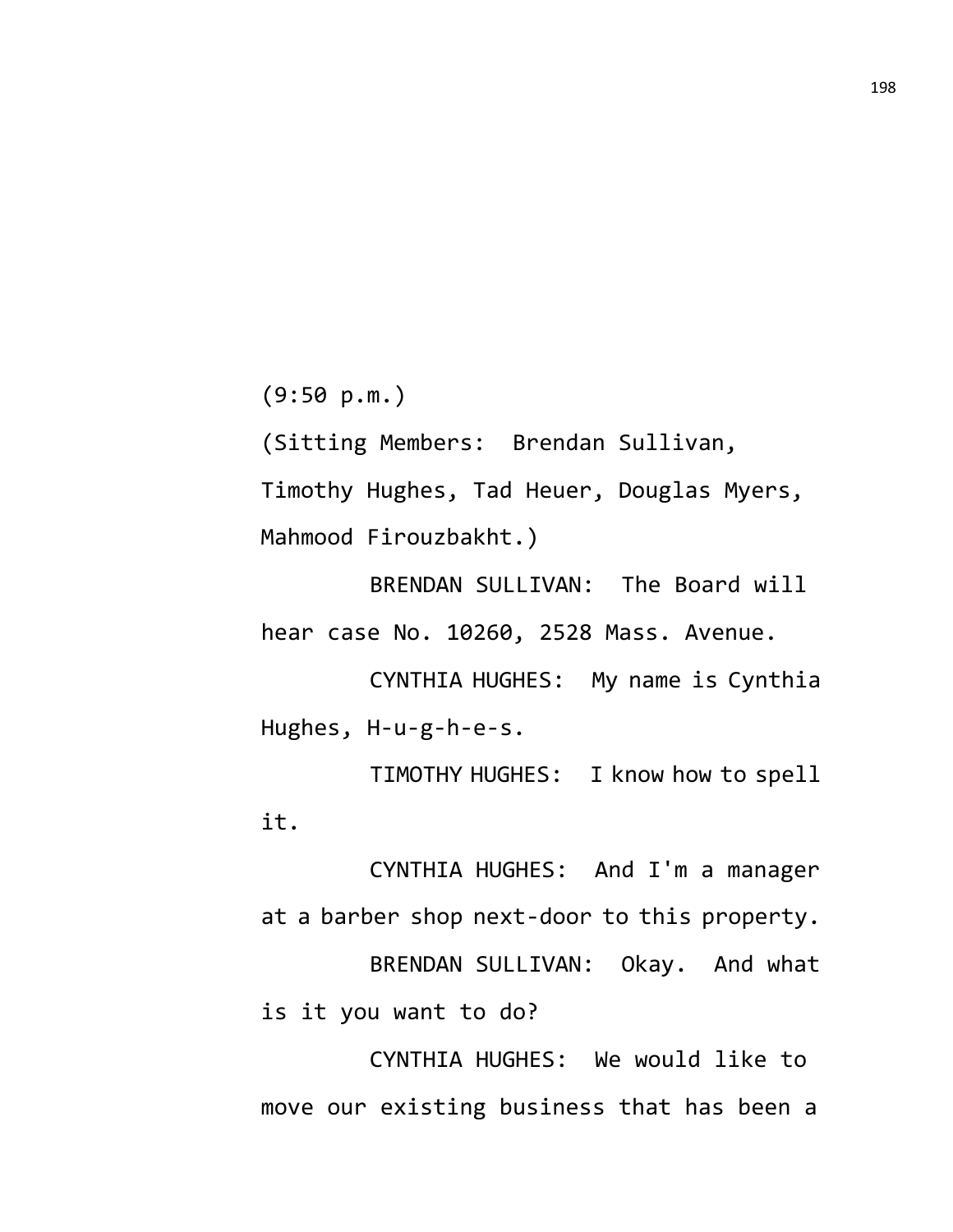barber shop for more than 50 years in the same building to next-door because our building is going to be sold in a year or so. And we thought we'd take the opportunity to try to move and grab a space now so we can stay in the neighborhood because it's a very small commercially buildings that we could actually to move to without having to relocate to another city.

We have a lot of seniors that live across the street on Churchill Ave. and they really rely on us because it's hard for them to get around, and we have quite a nice clientele. We have a lot of supporters with us. And so while the building next-door, which is 2528 is available had been a storefront for many years, and the barber shop that was ours before us was also in that location. I've submitted photos of it, what it used to be. And I have also a photo of what it would look like if we moved next-door.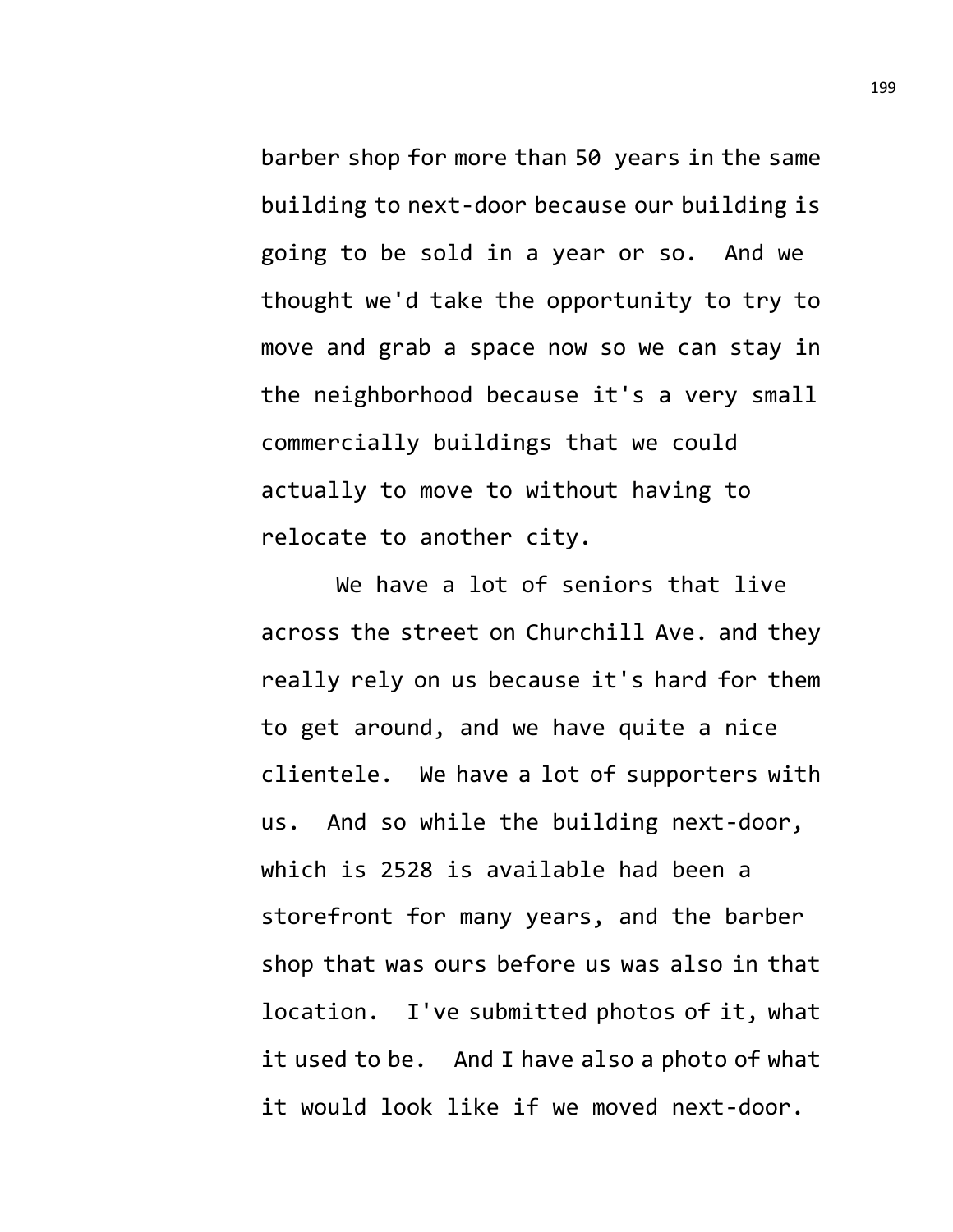There's no structural change. Everything's up to code. There had been a fire there in the previous business. Everything's signed off by city inspectors. And it's just no, non-conforming -- it's just completely just a move of two barber chairs.

TAD HEUER: Was the building that you're moving into, you said it used to be a shop or a store or something?

CYNTHIA HUGHES: It's been a lot of shops over the years. It was residential, business, residential again.

TAD HEUER: So what was it most recently?

CYNTHIA HUGHES: A dog grooming salon.

TAD HEUER: When did it cease being a dog  $-$ 

CYNTHIA HUGHES: Last winter there was a fire. So there's been nothing in there since.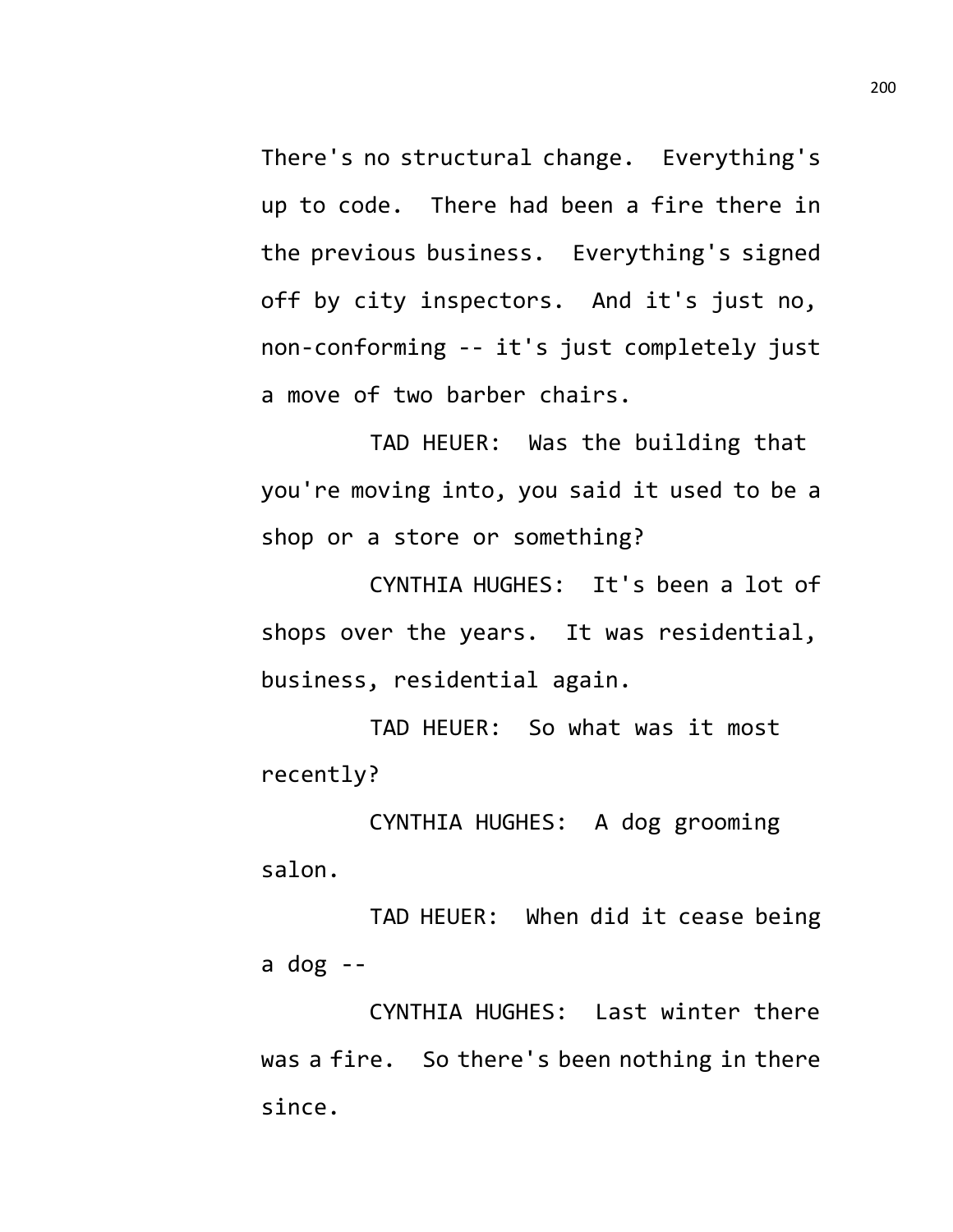TAD HEUER: So there's been no abandonment of a continuous commercial use in that space according to ISD?

RANJIT SINGANAYAGAM: The dog grooming is different use.

CYNTHIA HUGHES: There's been many different uses.

TAD HEUER: Well, but you know where I'm going.

CYNTHIA HUGHES: I have a copy that law. There has been no abandonment. For, more than 10 years it's been strictly rented complete and straight through.

TAD HEUER: Two years.

CYNTHIA HUGHES: Well --

TAD HEUER: Two.

CYNTHIA HUGHES: The law states 10 years. And I have --

RANJIT SINGANAYAGAM: I think what you're saying is commercial use there's no abandonment.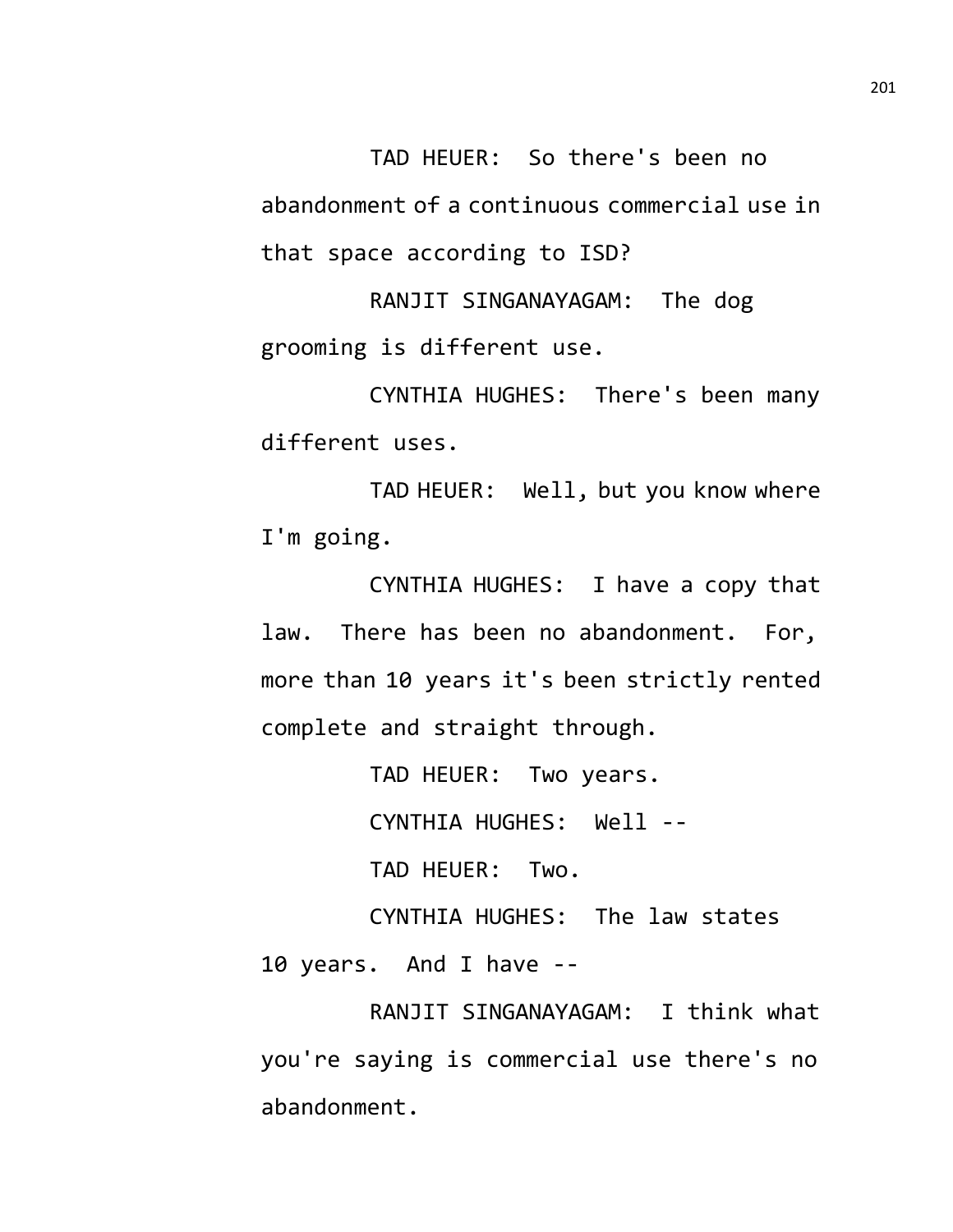TAD HEUER: Okay.

CYNTHIA HUGHES: Right. Which I thought we qualified under, but I just want to make sure everything goes smooth and do it right and by, you know, legally. So....

BRENDAN SULLIVAN: Under the Table of Use contents, the proposed use of a barber shop is not currently permitted in the Zoning because it's a residential district.

TAD HEUER: So it's a prohibited use?

BRENDAN SULLIVAN: It's a prohibited use.

TAD HEUER: It's currently grandfathered into its existing location.

CYNTHIA HUGHES: Correct.

BRENDAN SULLIVAN: Correct.

TAD HEUER: So this is a use variance.

BRENDAN SULLIVAN: It's a use variance, correct.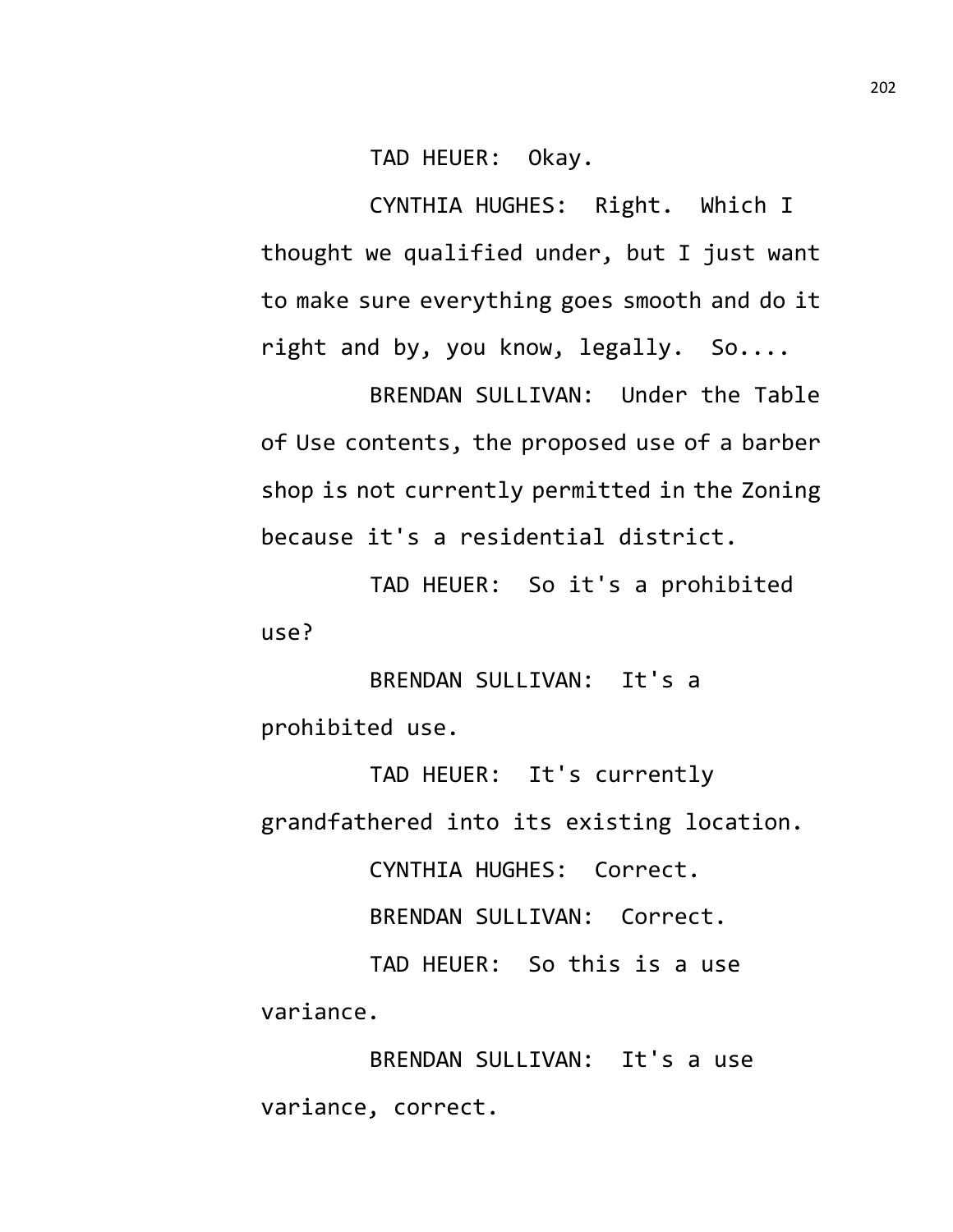TIMOTHY HUGHES: Did the dog grooming shop require a use variance?

BRENDAN SULLIVAN: Well, we don't know that.

TIMOTHY HUGHES: Because that would be curious.

BRENDAN SULLIVAN: Grooming of one and grooming of other, I don't know that.

DOUGLAS MYERS: Would you be able to shed any light on other commercial uses in the premises?

TIMOTHY HUGHES: Shed.

CYNTHIA HUGHES: Before the dog grooming shop there was a tile and granite shop for about a year or less. And then there was a psychic studio there for many years. And before that --

DOUGLAS MYERS: Did she charge money?

CYNTHIA HUGHES: Well, I didn't see any customers.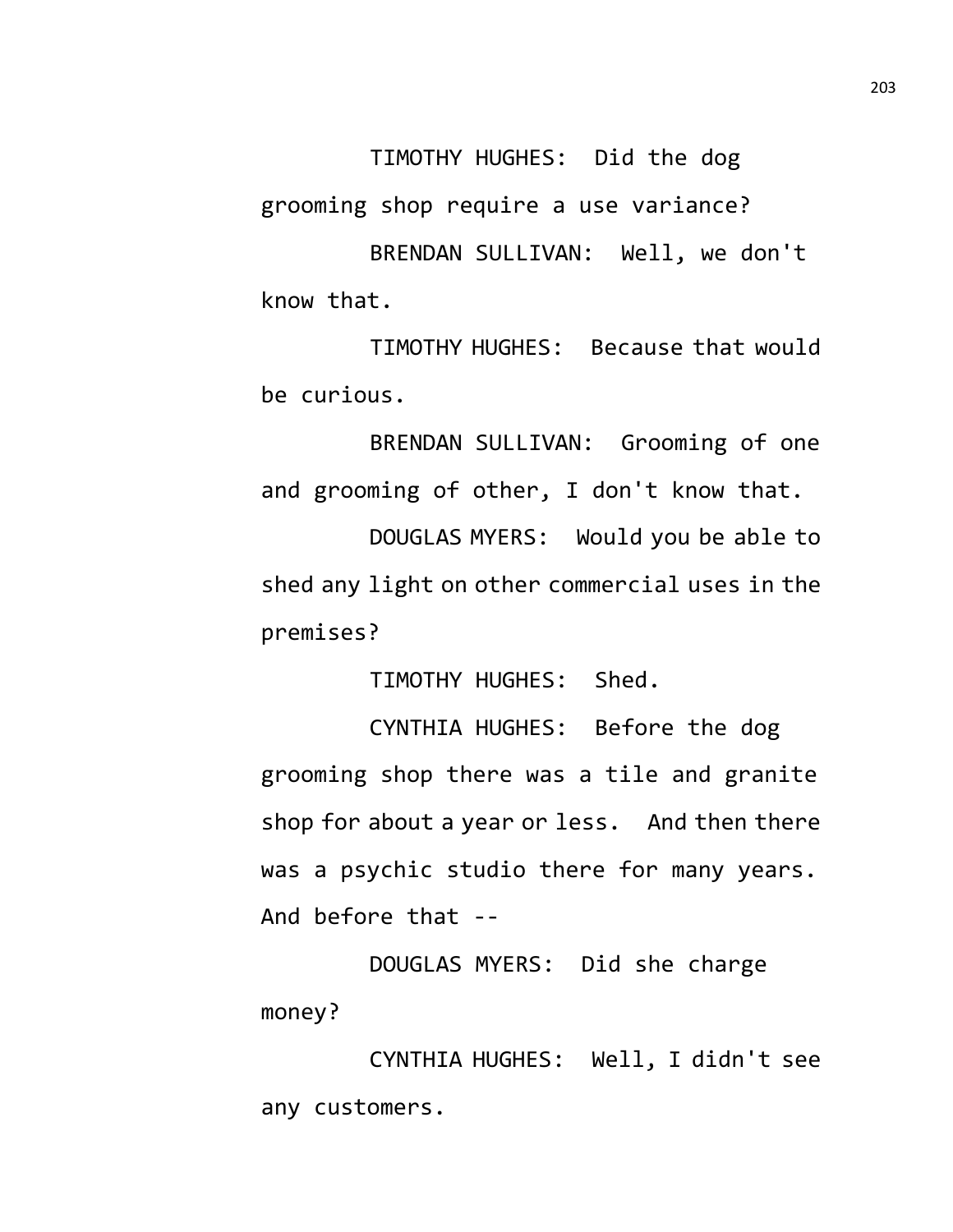DOUGLAS MYERS: I meant for psychic services such that it was commercial.

CYNTHIA HUGHES: I would assume. BRENDAN SULLIVAN: She couldn't foretell her demise.

CYNTHIA HUGHES: And when the owner bought the property in the nineties, it was a variety store. Which it had been many, many years. It had been many businesses over the years. And the owner's sitting here and she bought the property and she doesn't speak very good English or any English very much. And her husband and her had lived there and he moved out of the country, and she just continued to own the property assuming because it was already a variety store for many years.

We have letters from the abutters, but we also have the abutter that's abutting the new property in the room tonight. And he knows the history of the building. He's been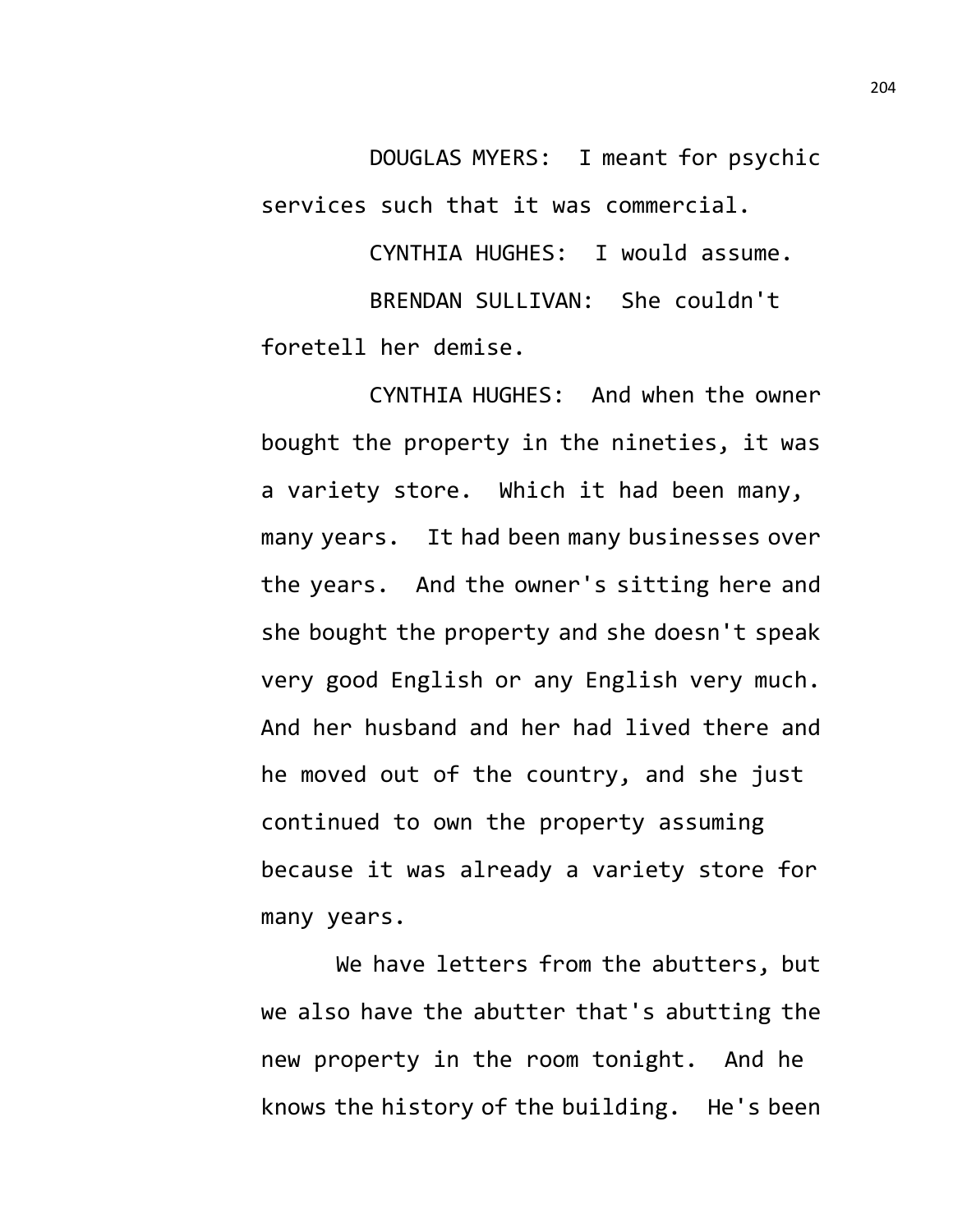there are for 44 years and he knew every business that had been in there.

BRENDAN SULLIVAN: Okay. So in summation, you're located next-door. Have been there for how many years?

CYNTHIA HUGHES: We have personally been there for seven years, but previous barber shop was 50 years.

BRENDAN SULLIVAN: Okay. And your current location is being sold and so this is vacant and so you basically want to move 20 feet --

CYNTHIA HUGHES: Yes, if that. BRENDAN SULLIVAN: -- to the next

spot.

CYNTHIA HUGHES: Correct.

BRENDAN SULLIVAN: And that's basically it in a nutshell I guess.

Any questions?

DOUGLAS MYERS: I should mention to the Board that in taking the course of viewing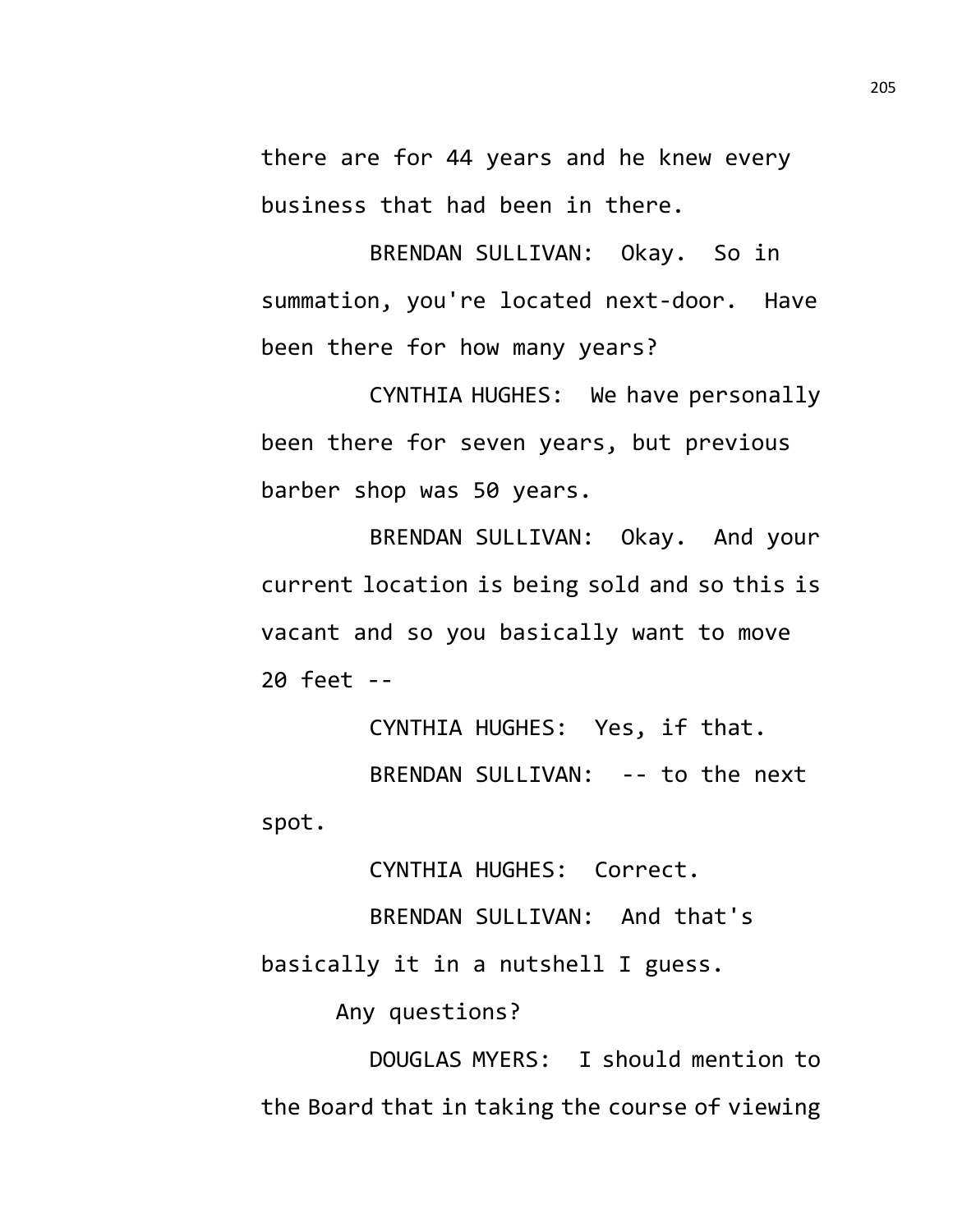this property this afternoon, I had a chance to meet with Ms. Hughes. She was sitting outside in front of the shop, I could hardly avoid talking to her. So I had a chance to ask all of my questions at that time.

Thank you.

MAHMOOD FIROUZBAKHT: No questions.

TIMOTHY HUGHES: No questions.

TAD HEUER: I'll have comments later but no questions now.

BRENDAN SULLIVAN: Okay. Let me open it to public comment.

Is there anybody here who would like to speak on the matter of 2528 Mass. Ave.?

Let me start at the back. Mr. Flynn. Just give your name and address for the record.

THOMAS FLYNN: E. Thomas Flynn, 25 Madison Avenue. As I've been here before, lifetime resident of Cambridge. And seeing that barber shop that you're talking about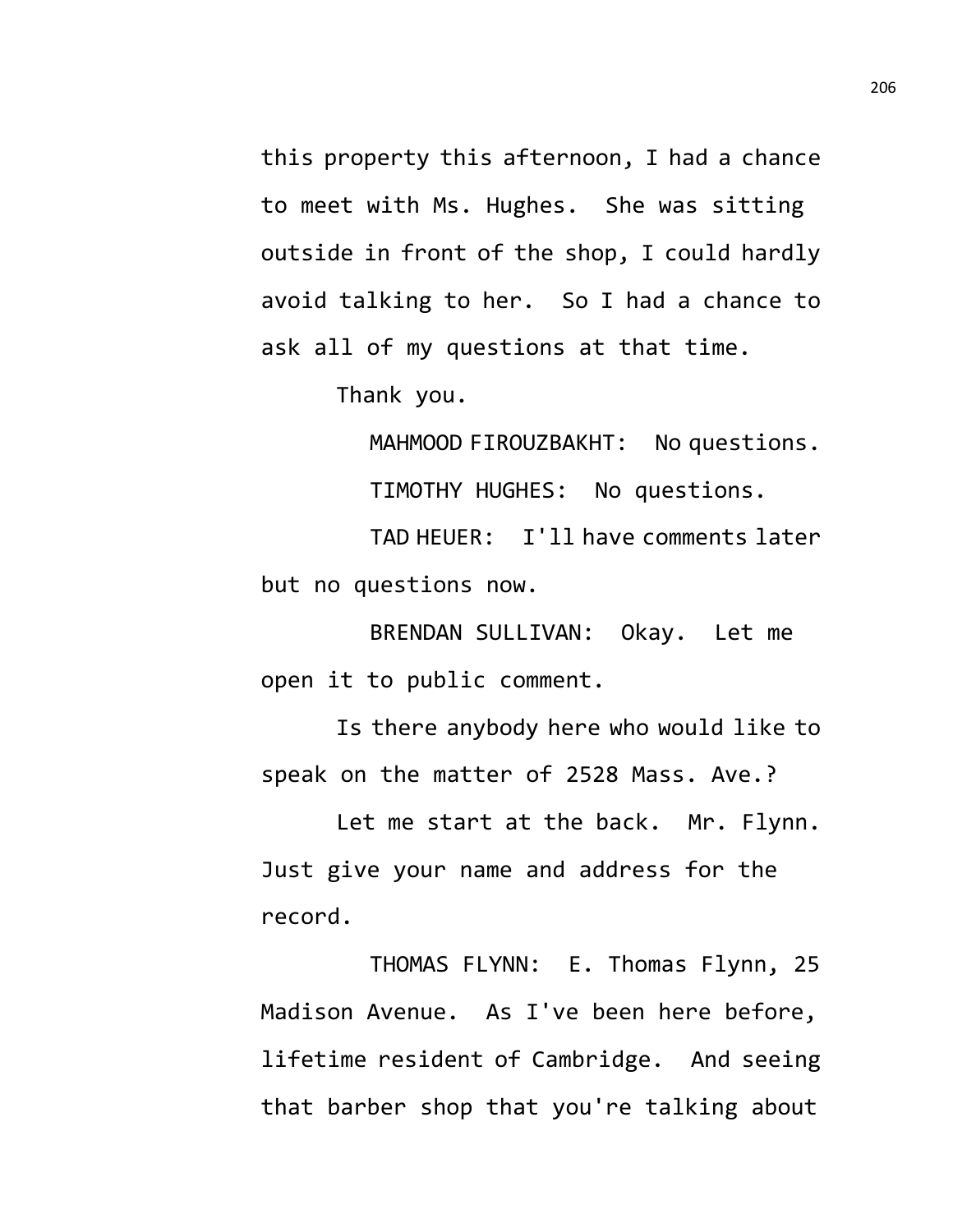was Henry's Barber Shop when I was kid. But anyway, the change from one doorway to the next it's, you know, it fits the hardship and it's a continuing business. And I like to see it passed.

BRENDAN SULLIVAN: Okay.

THOMAS FLYNN: Appreciate it. Thank you.

BRENDAN SULLIVAN: Okay.

Anybody else wishes to speak on the matter? Yes. If you please give us your name and address.

CAROLYN MEIK: Carolyn Meik at 15 Brookford Street right around the conner from the barber shop. They are a fine business neighbor, no nuisances. I highly recommend that they be allowed to move from the present location to the new location.

BRENDAN SULLIVAN: Great, thank you.

Anybody else wish to speak on the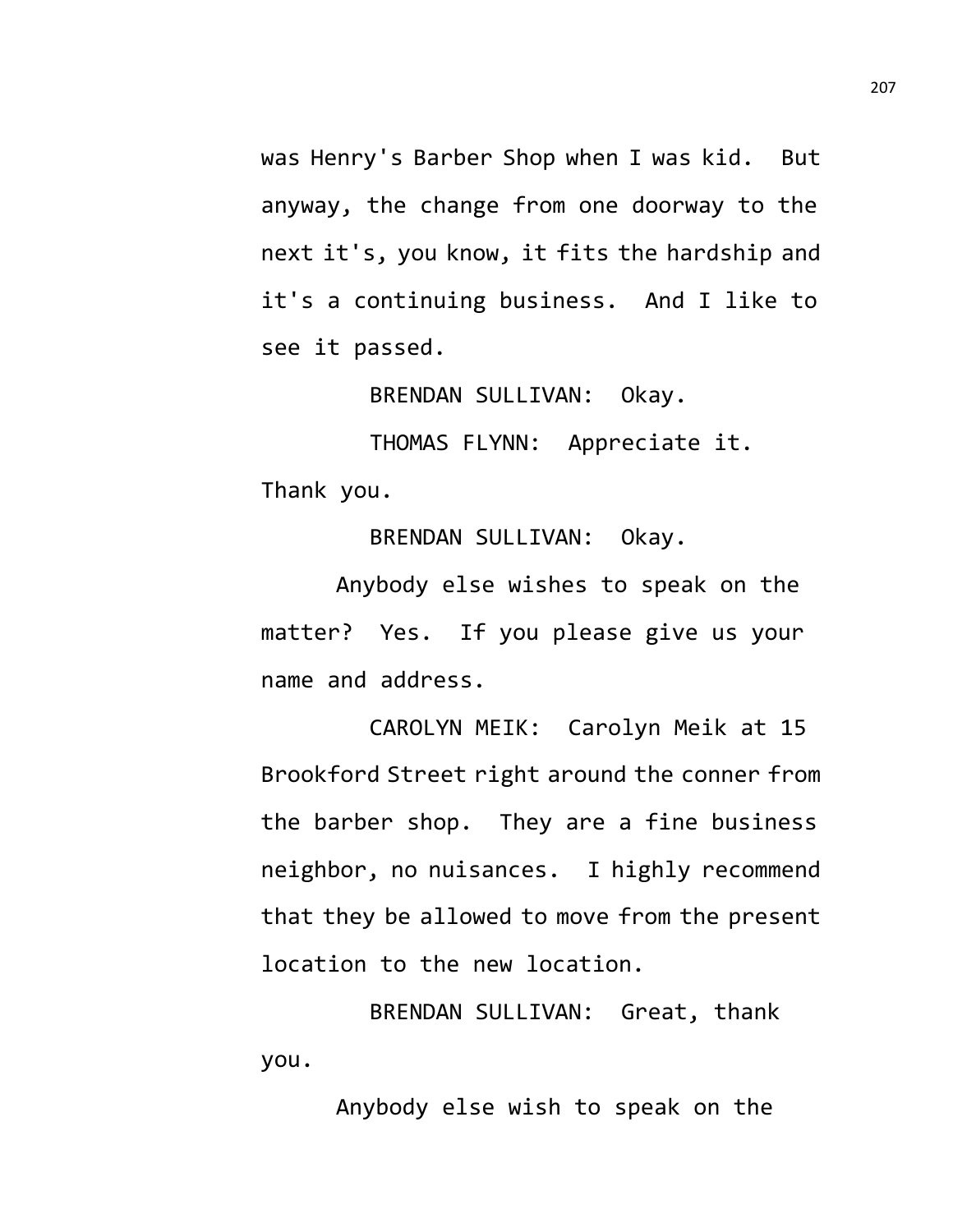matter?

FRED FREDRINI: Fred Fredrini, F-r-e-d-r-i-n-i, 2524 direct abutters to this. Although very colorful we would appreciate if we could move the barber shop over. I lived there for 56 years and have gone through many, many changes on that piece of property. It would be nice to see it back to the originally what it was meant to be about 30 years ago, a barber shop. Although colorful, it would be nice to see it go back there.

BRENDAN SULLIVAN: Okay, thank you. Anybody else wish to speak? Yes.

JAKE WARK: My name is Jake Wark, J-a-k-e W-a-r-k. I live in Arlington, and every two weeks I go to Fast Phil's and I pass probably three or four barber shops on that stretch of Mass. Ave. between my place and Fast Phil's. If I'm going from the other direction, I pass three or four between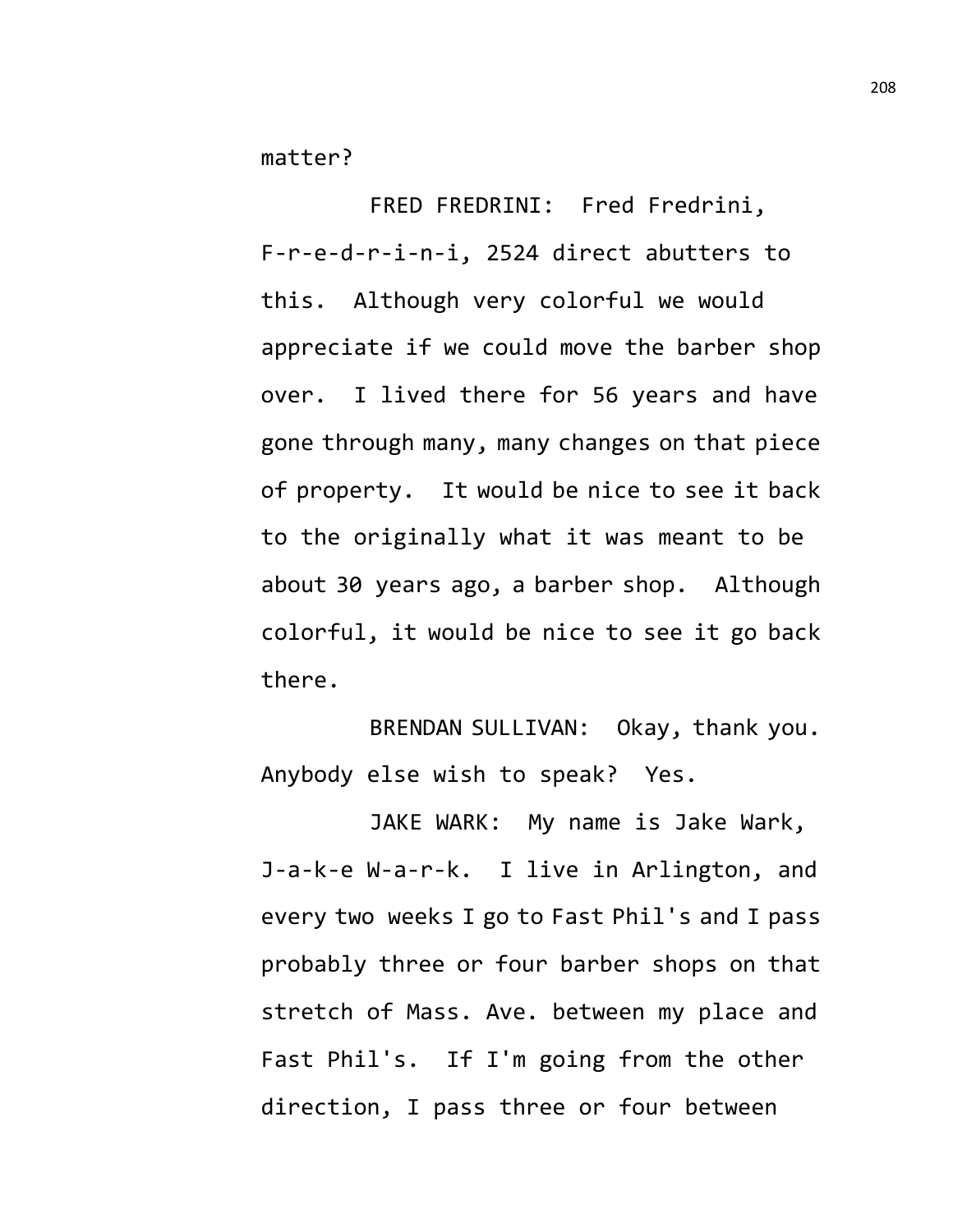Harvard and Porter Square. I always go there for five years. They serve a, I think a clientele in the neighborhood but also people outside the neighborhood as well. I'll always stop by and get a cup of coffee and a piece of pizza afterwards. I'd like to see them stay in business for ten years or more.

BRENDAN SULLIVAN: Thank you. Anybody else?

RICHARD MILLBURY: Richard Millbury (phonetic), Seven Waldo Ave., Somerville. I formerly lived across the street on 40 Hooker Avenue in Somerville which is right next-door to Matignon High School. And Phil just moved there when I was -- when I bought my condo closer to East Somerville and I've gone back there ever since. He's very accommodating. He's somebody you would want as a business owner in the neighborhood and he's always -- he's donated, he's been a good donator of charity bike rides I've done in the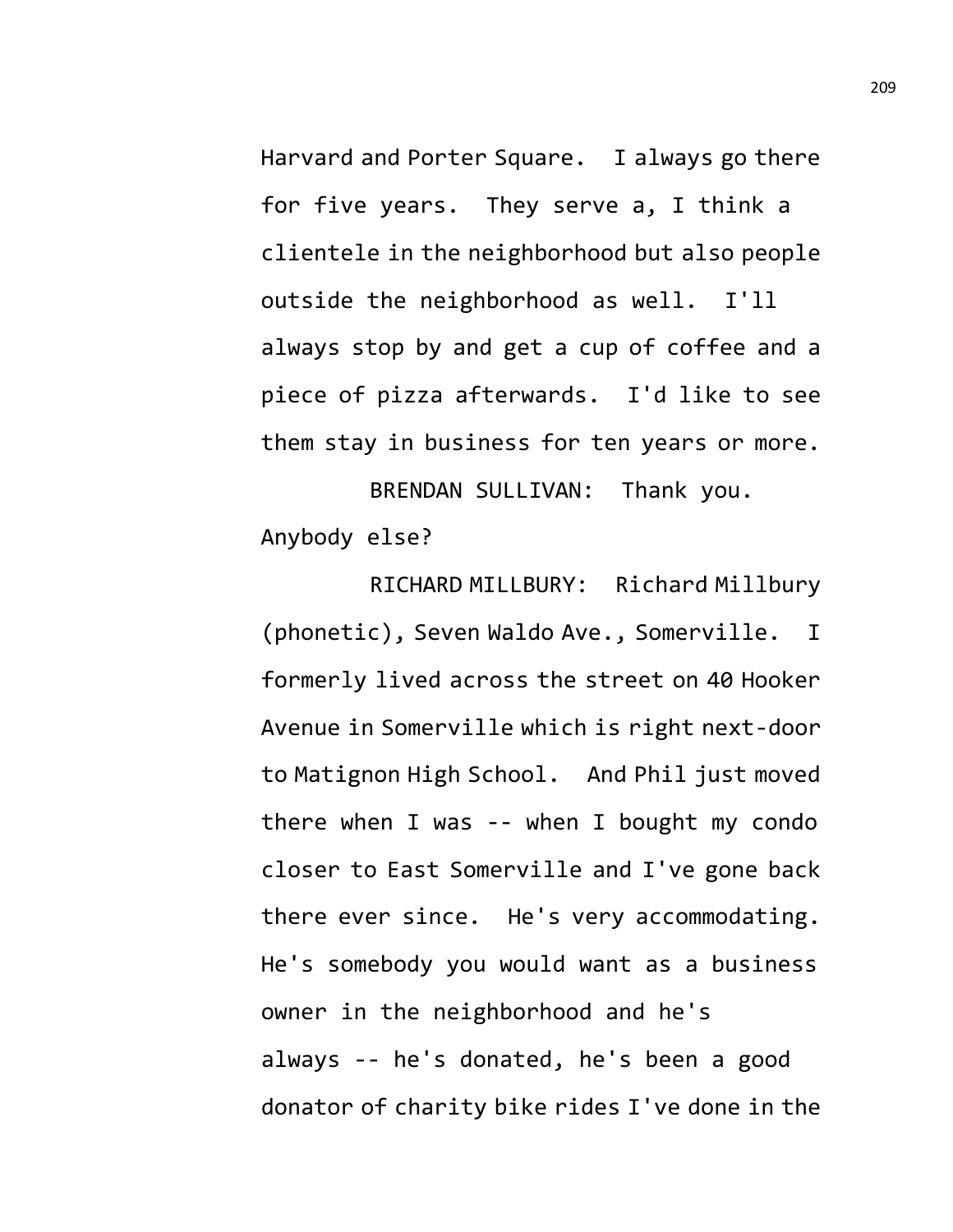past. He's let me bring in concern for customer safety and bring in bikes and make sure they're locked up.

BRENDAN SULLIVAN: Okay. Great, thank you.

Mr. Clary.

RICHARD CLARY: Richard Clary, 15 Brookford Street. I live about a block from this location. The past two years or more the community has been having meetings with the Community Development Department to discuss ways to improve Massachusetts Avenue -- North Massachusetts Avenue. And one of the products of those discussions is something that came out two weeks ago which has been produced by the Community Development Department and labelled the North Massachusetts Avenue Overlay District.

One of the express purposes of this district is to foster retail use of the scale proportion to what the retail use is existing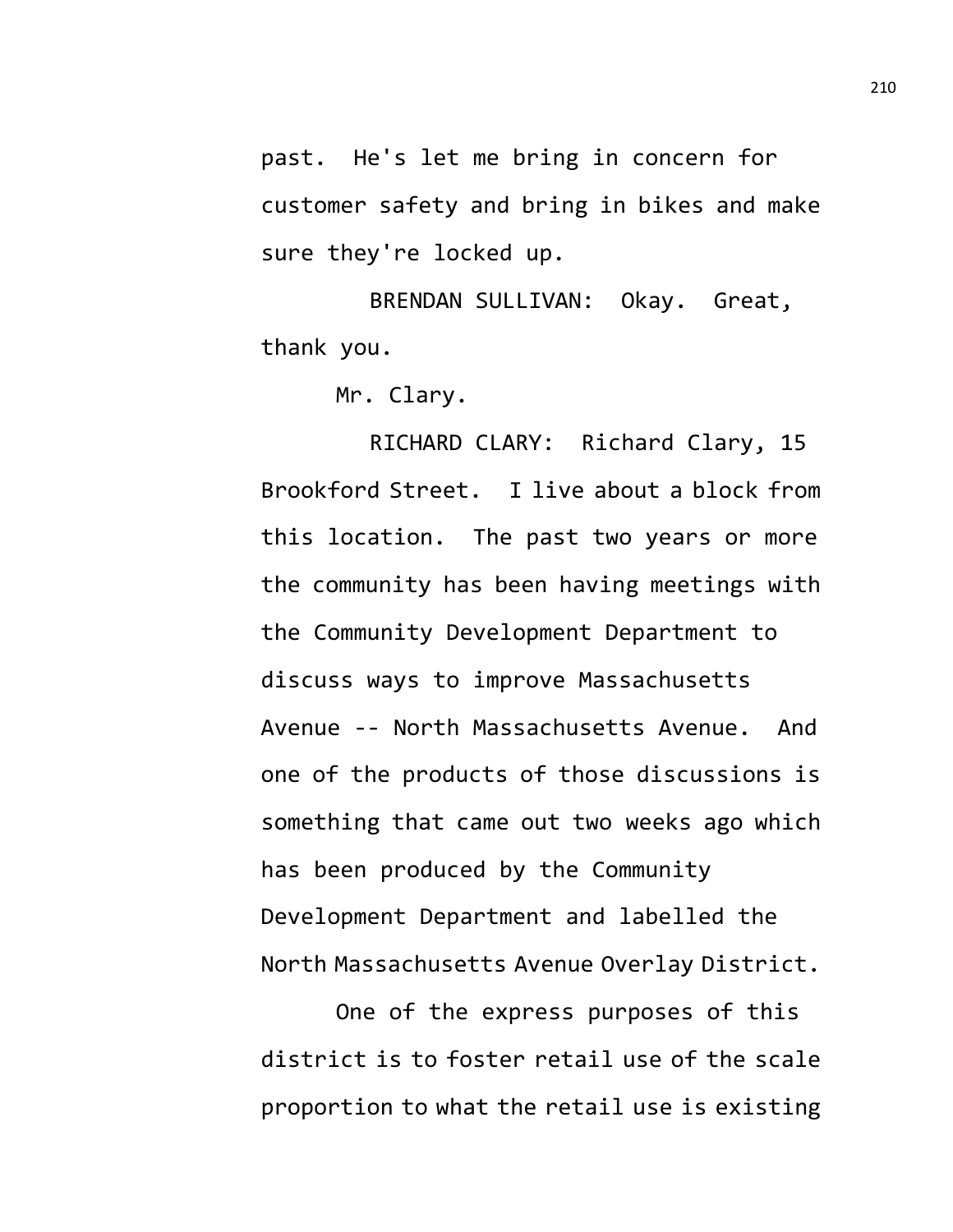there. The feeling of the community was that for a number of reasons, including the city's fondness for lucrative large residential developments was not fostering or not helping the first floor retail use to flourish along Massachusetts Avenue. And it was agreed that they would try to enact the overlay district to foster more retail uses. And if they had looked for one, they could hardly find one more suitable to what the people wanted than this barber shop which is very popular and obviously must be local because it's so small, those little shops are so small that there's no threat of a national franchise coming in to be a retail user at that property. So, I think the Community Development Department, if they were here, would strongly endorse this Variance.

BRENDAN SULLIVAN: Great, thank you.

Anybody else wishes to speak on the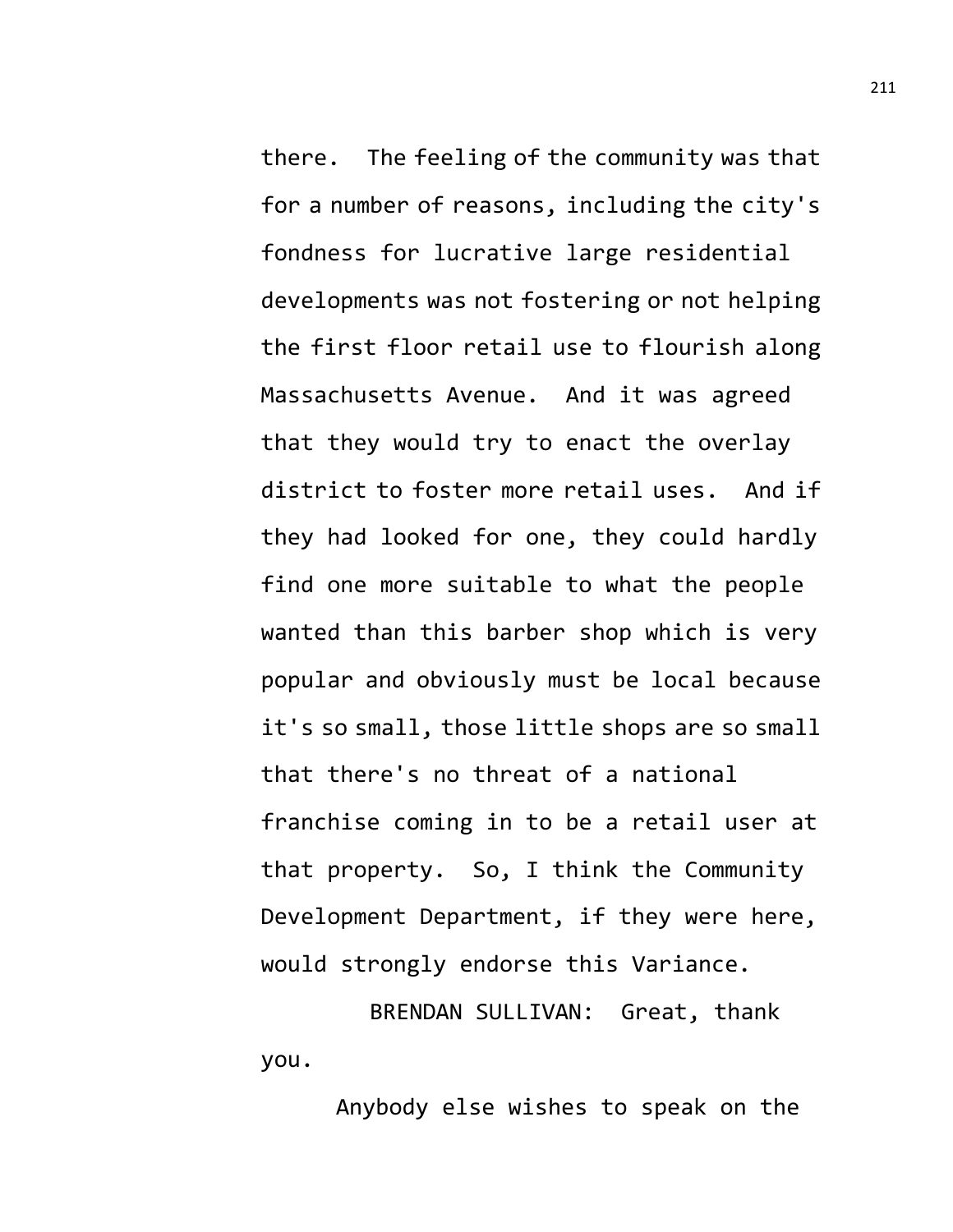matter?

(No Response.)

BRENDAN SULLIVAN: I see nobody.

Let me -- I see nobody else in attendance. There is correspondence in the file.

(Reading) To Whom It May Concern: My name is Rafael Godisman (phonetic) and I'm the owner of 2534. He has no problem with Fast Phil's moving next-door and staying in the neighborhood.

There is a petition. (Reading) To our Fast Phil's customers: Fast Phil would like to stay in the neighborhood as a continued business and we would like your support. If you would like our business to stay in the immediate area, please show your support by signing this with your name and address. There is some --

> CYNTHIA HUGHES: 700 signatures. BRENDAN SULLIVAN: -- 700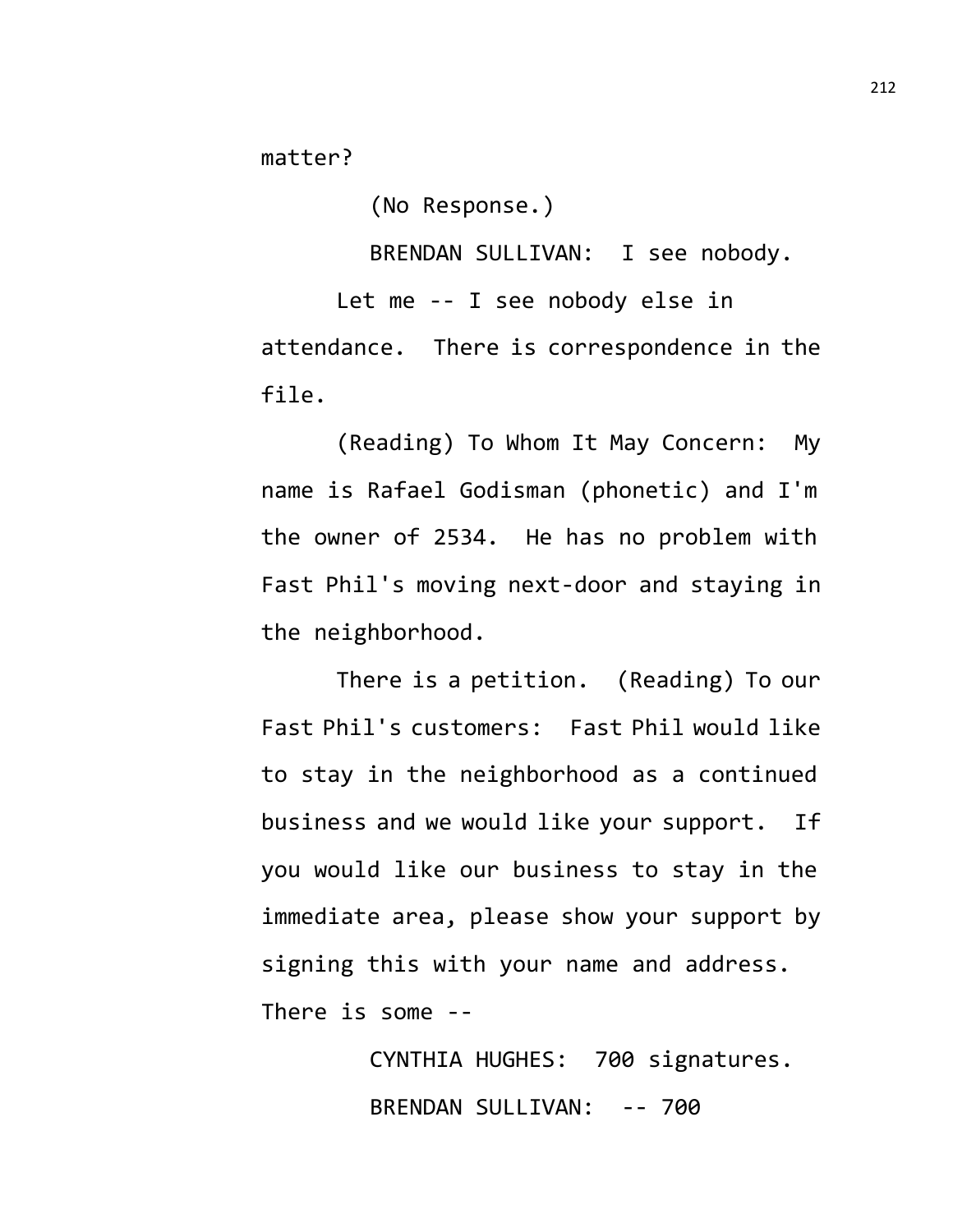signatures. People in the immediate neighborhood, some people from the neighboring towns which tells me it attracts people to the neighborhood which is I think what Mr. Clary alluded to.

There is correspondence from Jack's Gas across the street. He's the owner and he's an abutter who would like to say (reading) that I have no problem with the issue of Fast Phil's moving directly next-door from 2530 to 2528. It's a great thing when a small local business can stay in the neighborhood and continue doing business.

There is correspondence (reading) To Whom It May Concern: My name is Paul Corvo (phonetic). I'm a tenant in the back of 2530 Rear Mass. Avenue between the two properties. Fast Phil's has been a great local neighborhood business for many years, and I have no issues with his business. I would like to see him stay here and continue his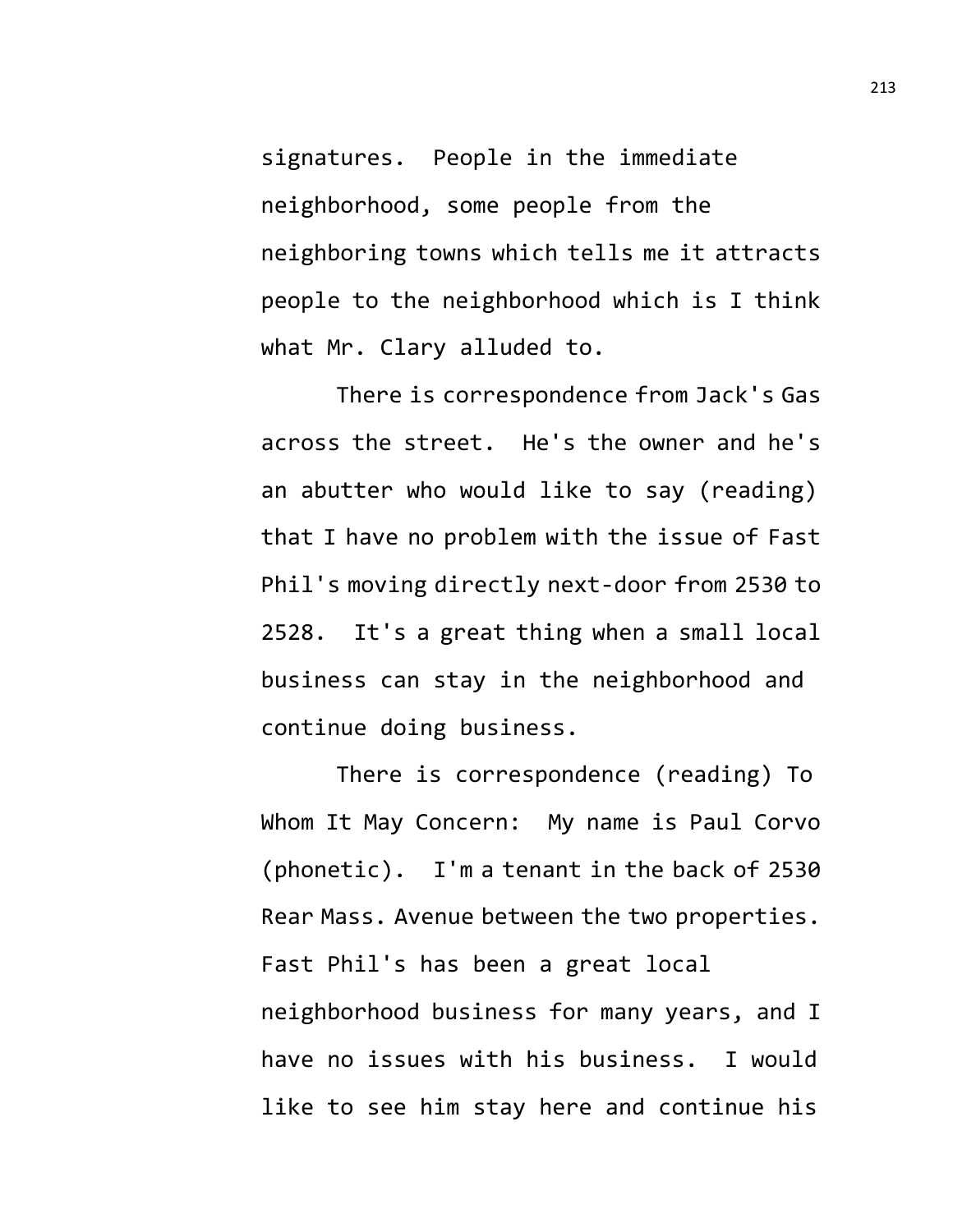business.

There is correspondence from Craig Kelley. (Reading) Dear BZA Members: I write in support of the application for BZA case No. 10260, a request to allow a barber shop at 2528 Mass. Avenue. In its best form, Zoning is a blunt instrument and awkward as it may be, Cambridge has long looked at Variance requests as a way of better defining this land use planning tool in this manner. And I'm sure as you are know, there is a fair amount of efforts being put into developing a Zoning program that encourages exactly this sort of retail use on North Massachusetts Avenue; mom and pop ground floor neighborhood based. While this particular piece of property may not be covered by the Zoning proposal, the thought behind the proposal and the general neighborhood sentiment to support this sort of retail establishment indicates that this application absent some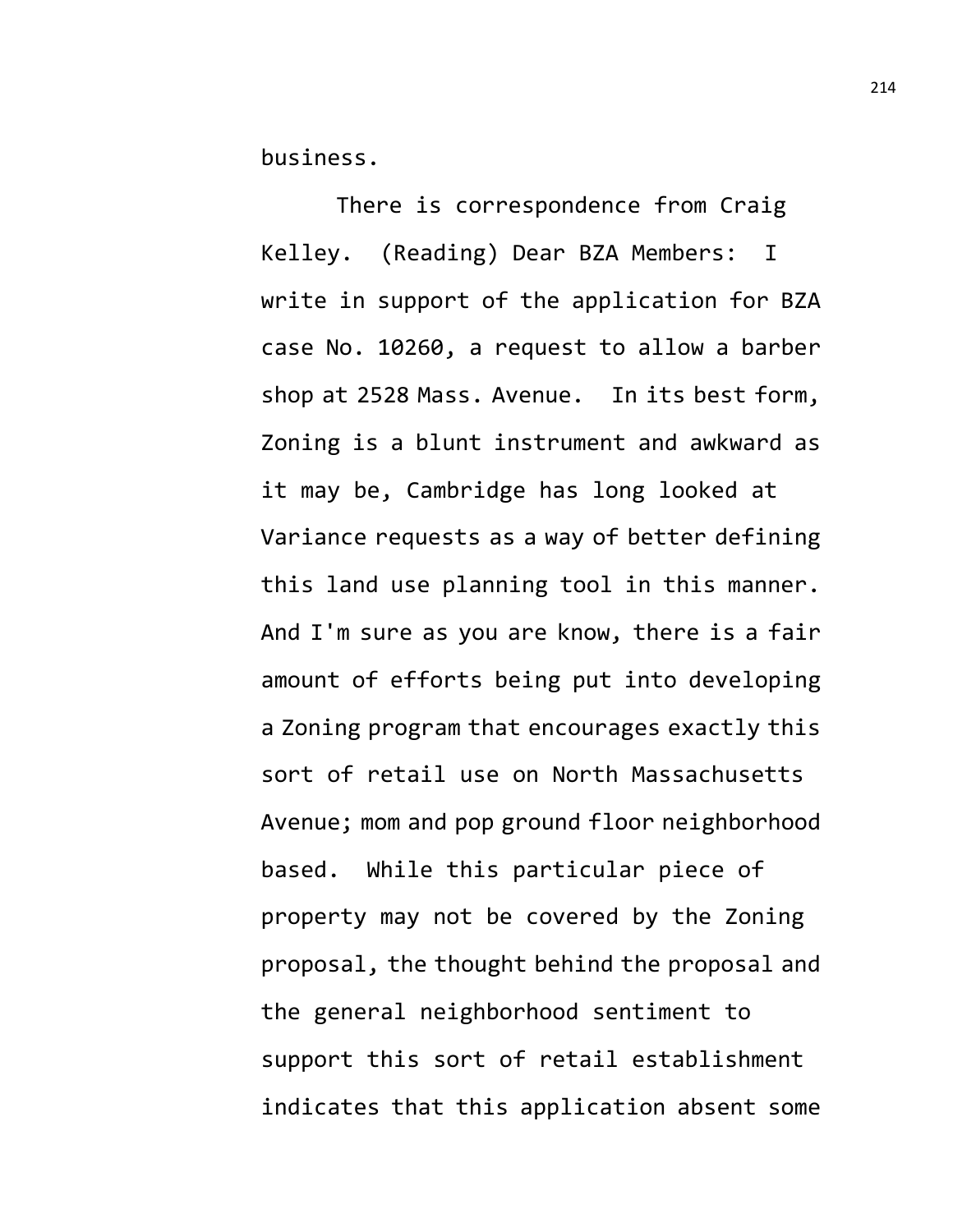unforeseen complications should be granted. I hope that you will review the application favorably. Please feel free to contact me directly with any questions or concerns. Many thanks for your efforts on behalf of the city.

Even though not always, but at least thank you for this particular one. We will accept his good wishes.

That is the sum substance of the public comments, and I will close public comment at this time.

Is there anything else to add, delete, change?

CYNTHIA HUGHES: No, but I just ask that you guys would consider this for our future because we love our jobs and we love our customers and we really would hate to locate to another city and possibly potentially lose the good customer that we have. We could, you know, we could actually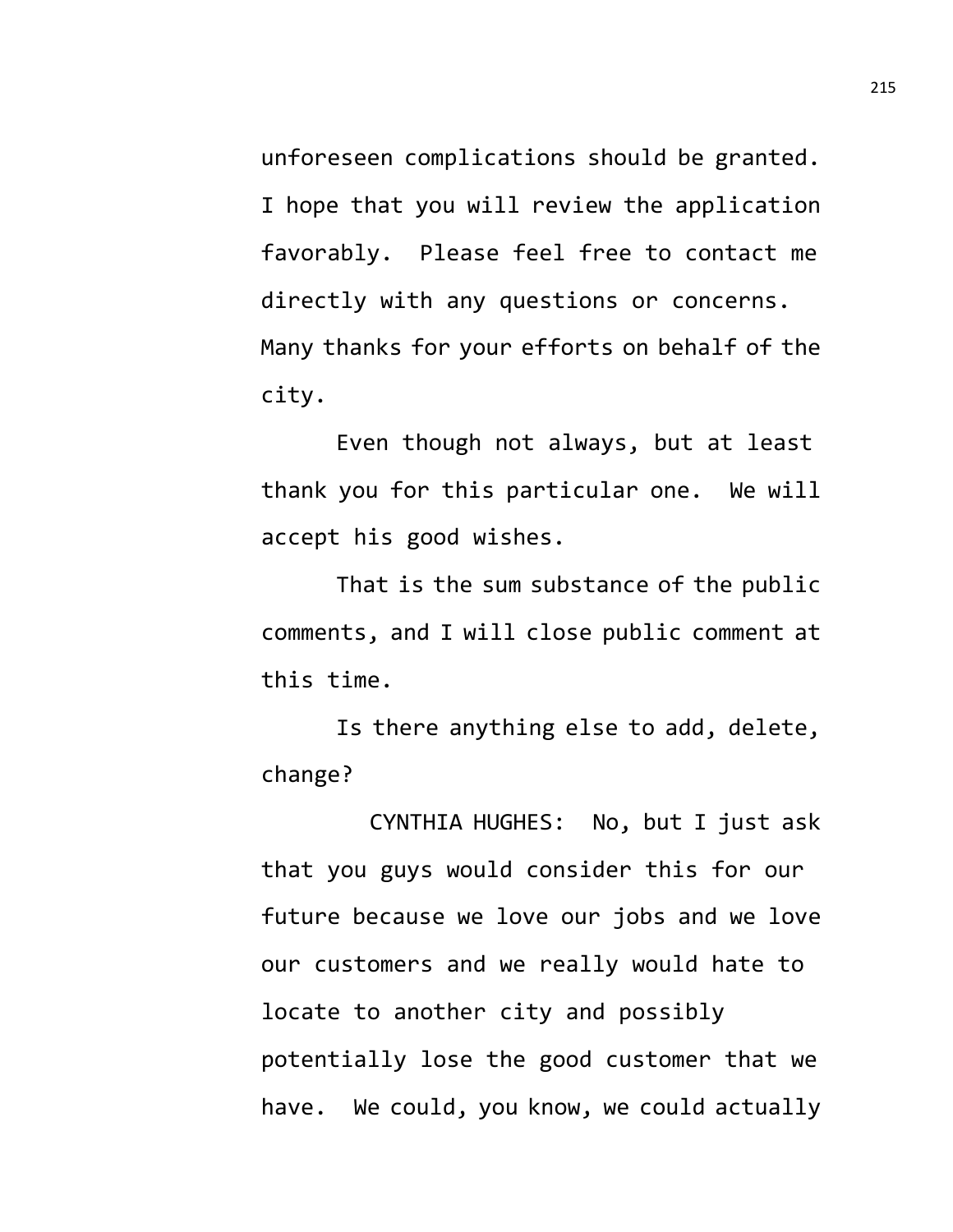bring more, you know, if something passes, we have a lot of people that are in the neighborhood that do, you know, that a lot of times generally they're getting an inspection sticker across the street while they're getting their haircut. They're going to Dunkin' Donuts getting a cup of coffee. You know, we all work hand in hand and support each other. We follow the rules. We never had any issues. We've never had the police called. We've never had any parking issues. You know, everyone respects each other. We just want to stay in business, that's all. We're unfortunately afraid that if we don't get this, we could be Watertown, Arlington, and Somerville somewhere else that we don't want to be.

DOUGLAS MYERS: How many employees do you have including part time?

CYNTHIA HUGHES: Three. Two at once though. So we shift off. It's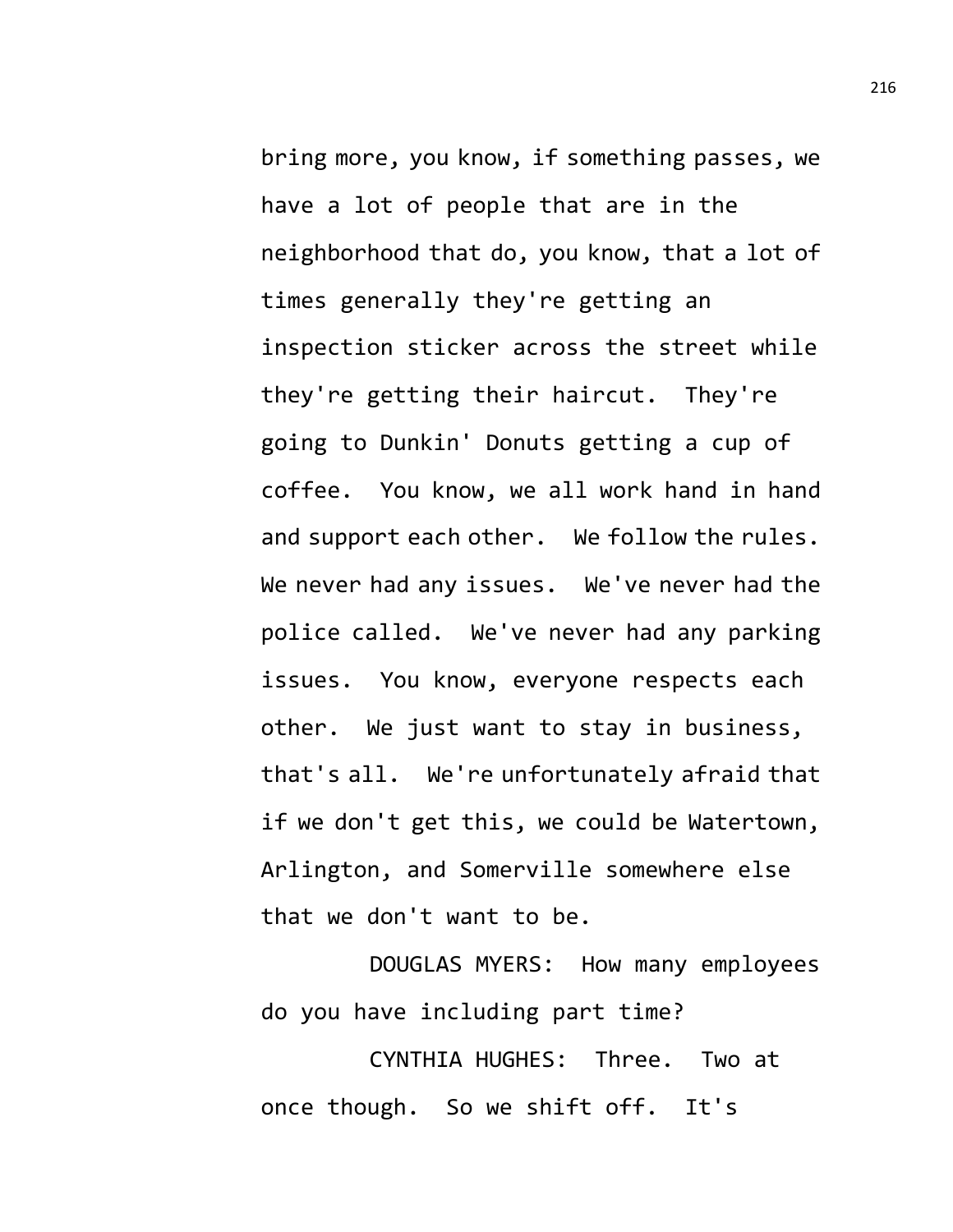200 square feet our current location. It's very small. And the new location is under 400 square feet.

BRENDAN SULLIVAN: Okay. For more stuff on the walls.

Okay.

TIMOTHY HUGHES: You can sweep the hair up into a bigger pile before you have to pick it up.

CYNTHIA HUGHES: That's true.

BRENDAN SULLIVAN: Let me close then the presentation part and let the Board discuss it among themselves.

For the Board's and everybody else's edification, I'm in receipt of a correspondence from the Planning Board to the City Council dated April 9th. The subject was the North Mass. Avenue map change. (Reading) the Planning Board is pleased to submit for consideration a petition to amend the Zoning map of the City of Cambridge for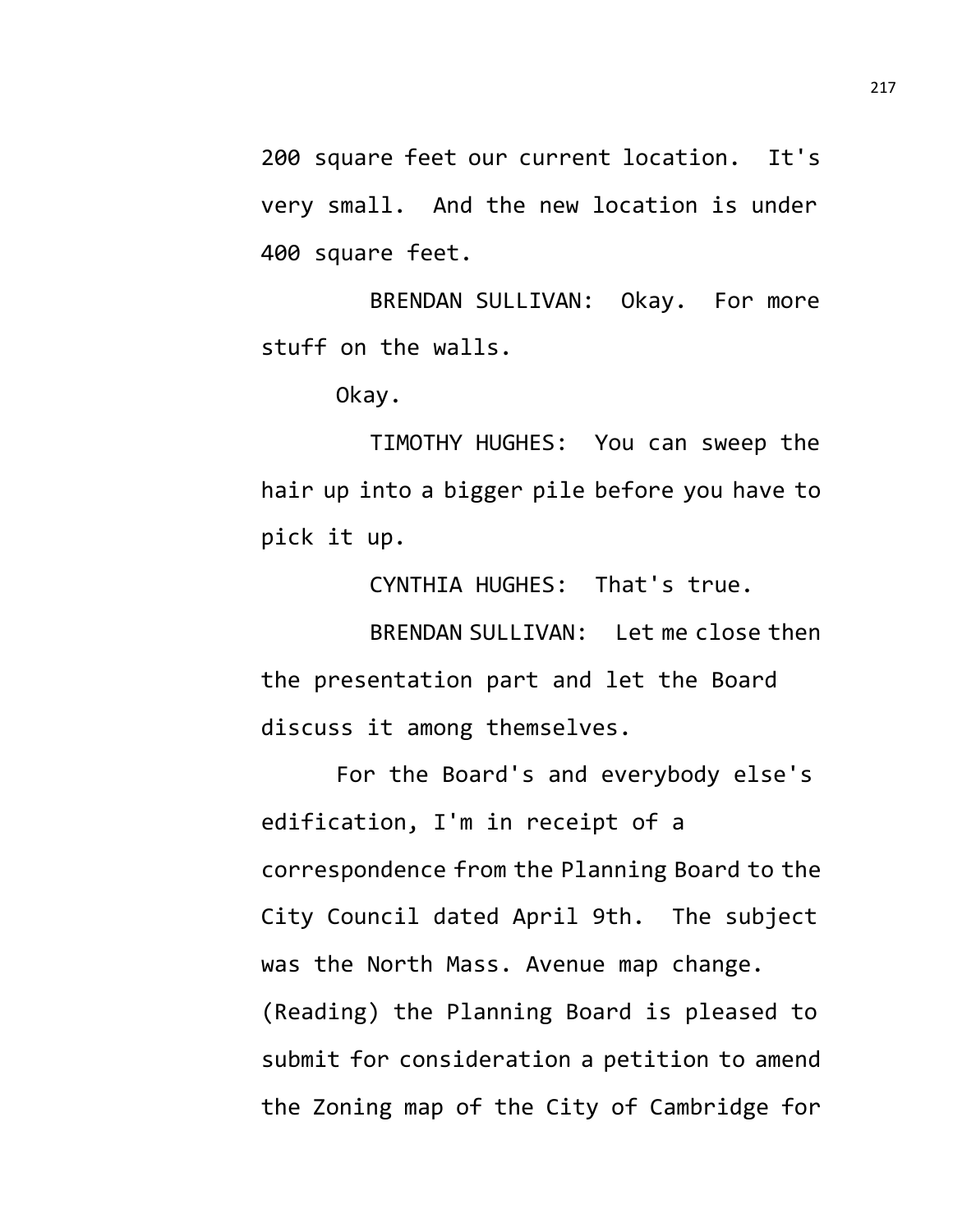the area along North Massachusetts Avenue. The petition amends the Zoning map of the City of Cambridge by changing the Zoning designations of the area indicated on the attached map in the vicinity of Charlie Square and Linear Park and from Business A-2 to Residence C-2B.

If you read through this, it also basically covers from that area all the way up to the Arlington line which covers this particular property.

The proposal which will be acted on next month at the City Council has, I think, as Mr. Clary said has been a two-year plus process to change some of the dimensions, but also some of the uses of this particular area.

As part of the Massachusetts Avenue Overlay District, it shall be divided into three districts:

District 1, the Aggassiz Neighborhood, as we have gone through before.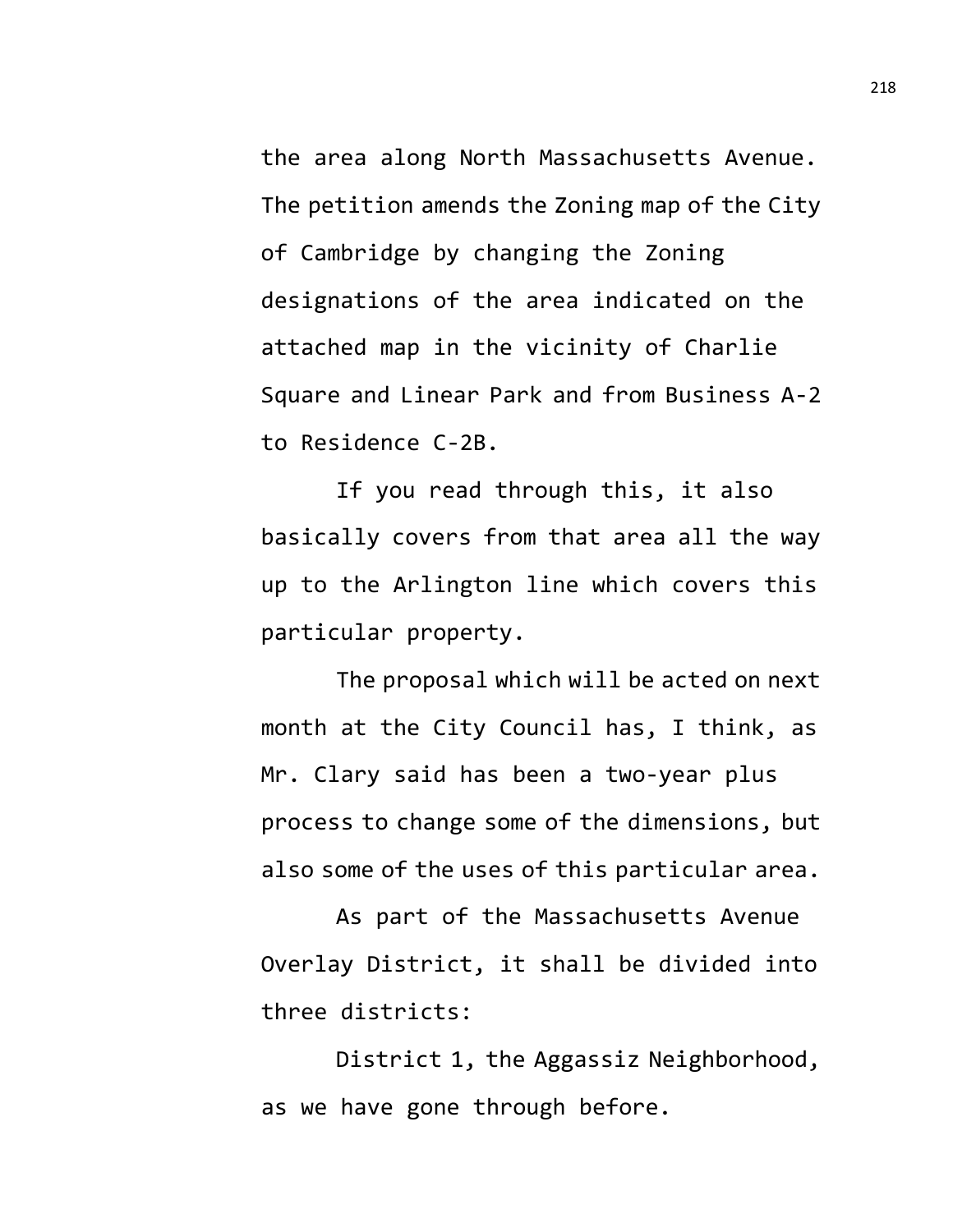District 2, which is at Porter Square.

And overlay districts, subdistrict 3 at North Cambridge, which basically goes from Creighton Street up to Cottage Park Avenue, northwesterly on the avenue from the center of Beech onto the east to the Business A-2 Zoning District on the west and basically up to the Arlington line. It is the purpose of this section to augment base zoning regulation in the district in order to create a more harmonious and consistent image for development along the avenue and adjacent areas to encourage good building design and site development that enhances the pedestrian experience of walking along the avenue to ensure that the changes along the avenue are compatible with the scale and character of the abutting neighborhoods.

(Reading) and to encourage such changes where current site development is inconsistent with these purposes, to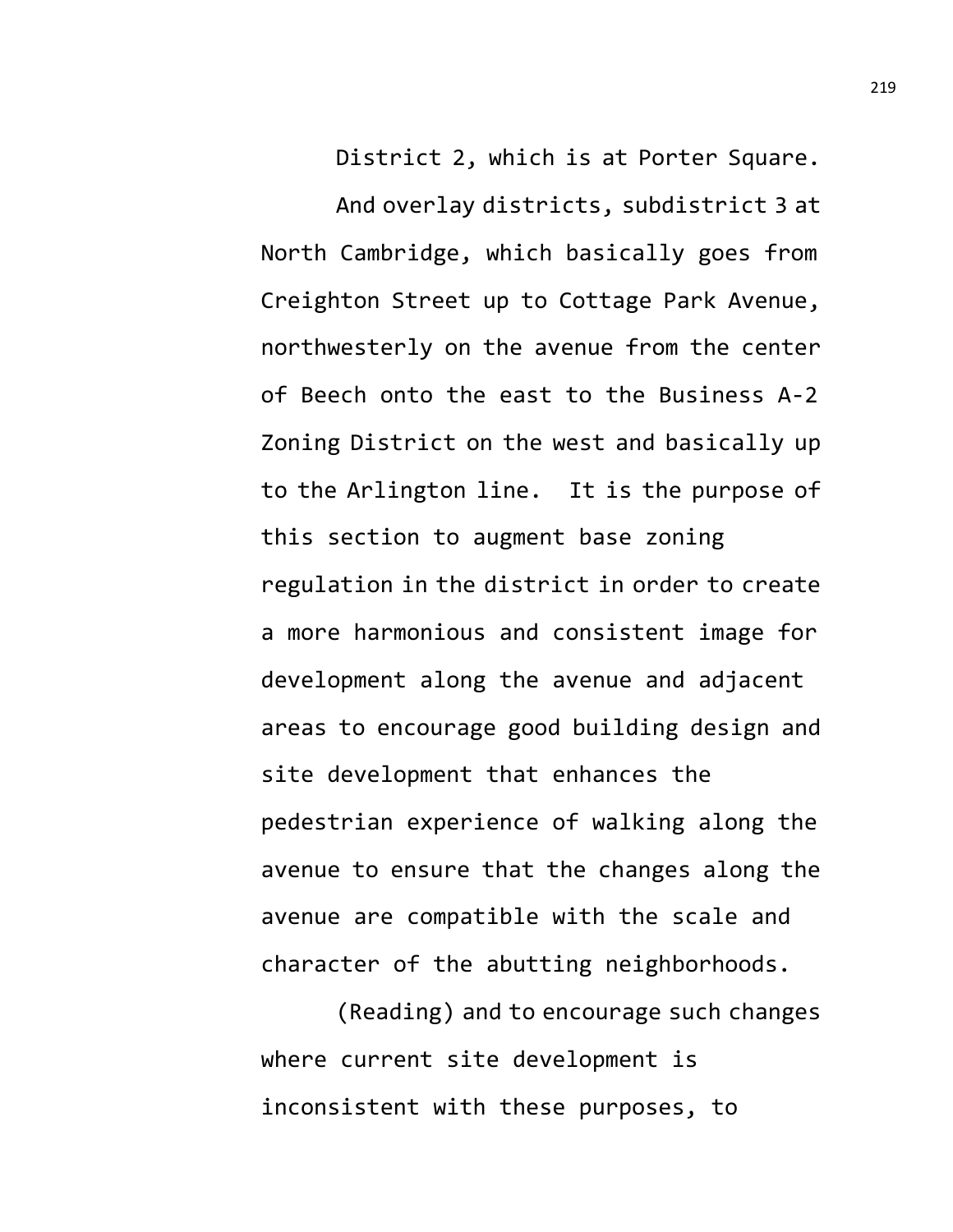encourage the retention of existing buildings of historic value, and to encourage uses, especially retail uses, that serve the abutting neighborhoods and to discourage new development inappropriate in both scale and design. As part of the proposed change, the following changes apply to North Massachusetts Avenue from Porter Square to Residence B, BA-2 Zoning Districts. And in part of this would be a change in the use from under Section 4.3A retail sales to allow barber shop, beauty shop, laundry, and dry cleaning pick up, shoe repair, etcetera, etcetera, etcetera, which are presently not allowed. So the intent of the Community Development Planning Board and the proposal before the City Council is to change the use so that this particular use before us tonight would be permitted.

TAD HEUER: Mr. Chairman, I'm not -- I'm going to be in the minority on this,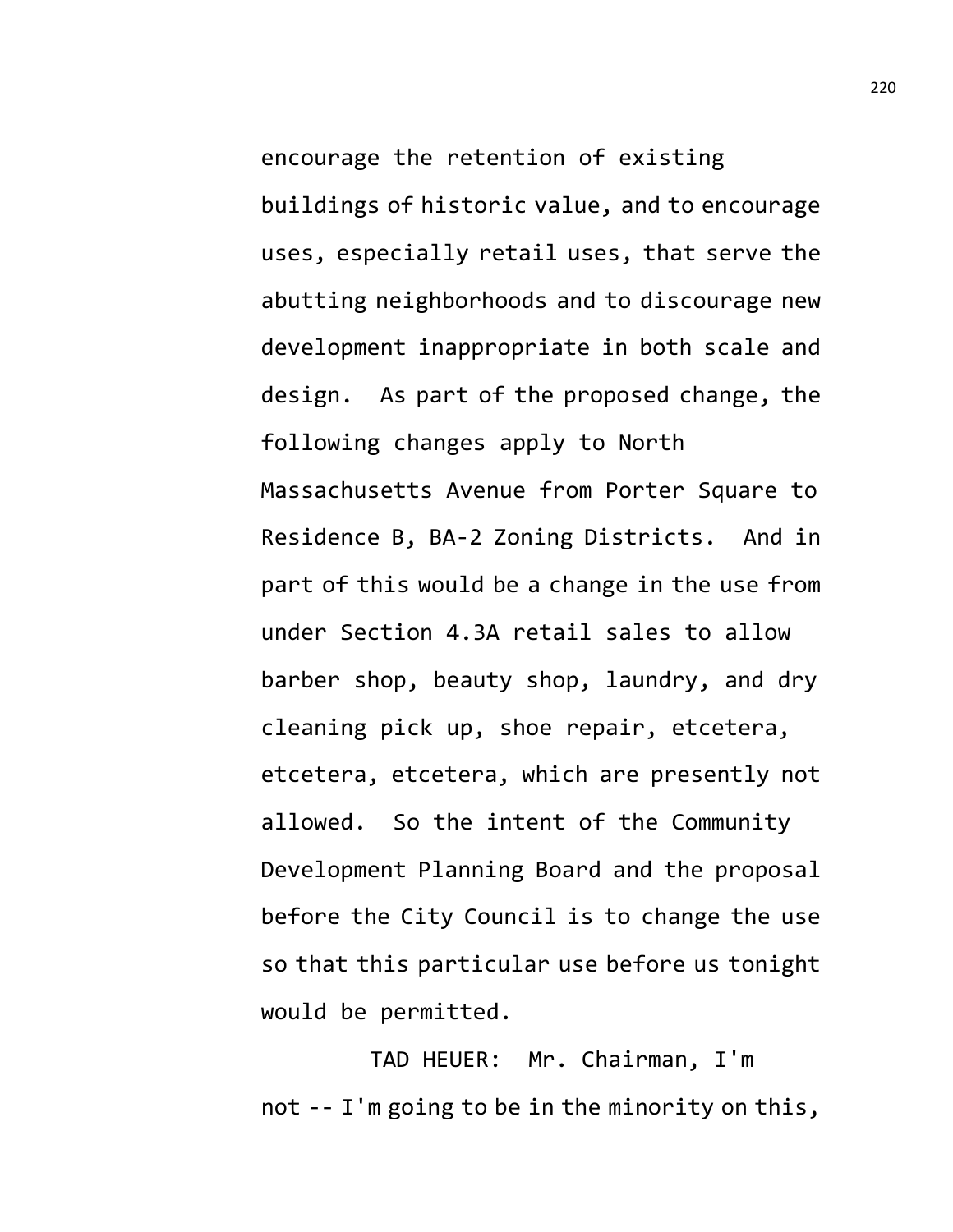but when I look at the Zoning map proposed, when you mention it goes to the Arlington line, it doesn't necessarily go to the Arlington line. If I'm looking at this map, am I correct that the existing Zoning ends just short of Richard Avenue? My question is is this property covered by the new extended Zoning change?

DOUGLAS MYERS: It doesn't seem to be.

CYNTHIA HUGHES: You want a bigger one?

TAD HEUER: And that's not this one. BRENDAN SULLIVAN: In discussions with Community Development, it was the intent maybe of -- well, anyhow, regarding this particular case, it was the intent to augment that and to carry up to the line as what was presented to me. This just came in and I had not really viewed the map. It's obviously Dudley Street here. It looks like it's just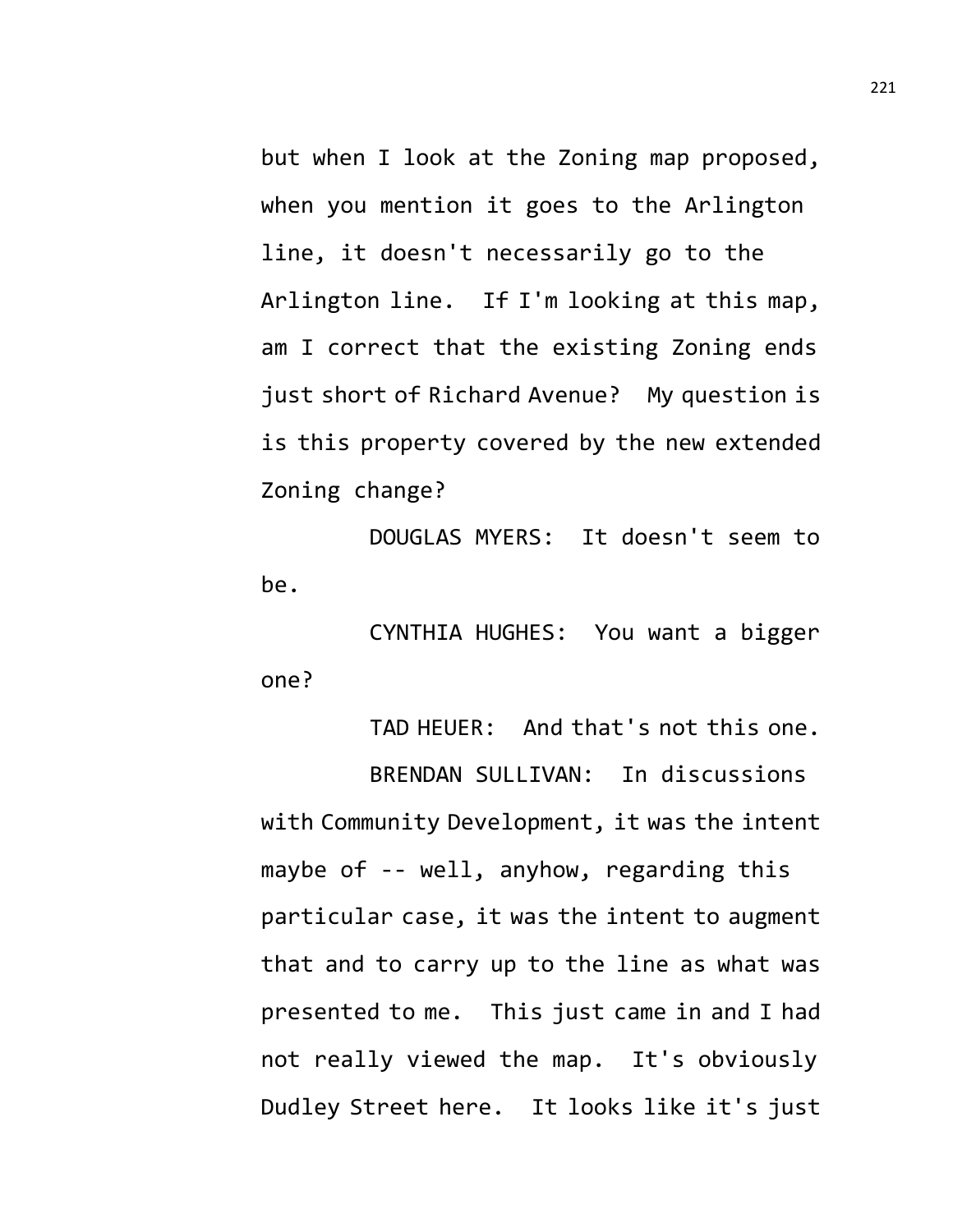short of that.

TAD HEUER: Yes.

CYNTHIA HUGHES: We're on Churchill. Smack across the street. We're directly on Churchill. We're before Churchill.

DOUGLAS MYERS: Passed Cottage Park Avenue in the direction of Arlington.

CYNTHIA HUGHES: Correct. Well, we're between Cottage Park and we're at Churchill.

DOUGLAS MYERS: As you walk out towards Massachusetts Avenue, you cross Cottage Park Avenue.

CYNTHIA HUGHES: No, Cottage Park's to our right. If you walk out into Mass. Avenue Cottage Park's to our right. We're actually a building before Churchill towards Harvard Square.

> DOUGLAS MYERS: Okay. TAD HEUER: When I look at 20.110.3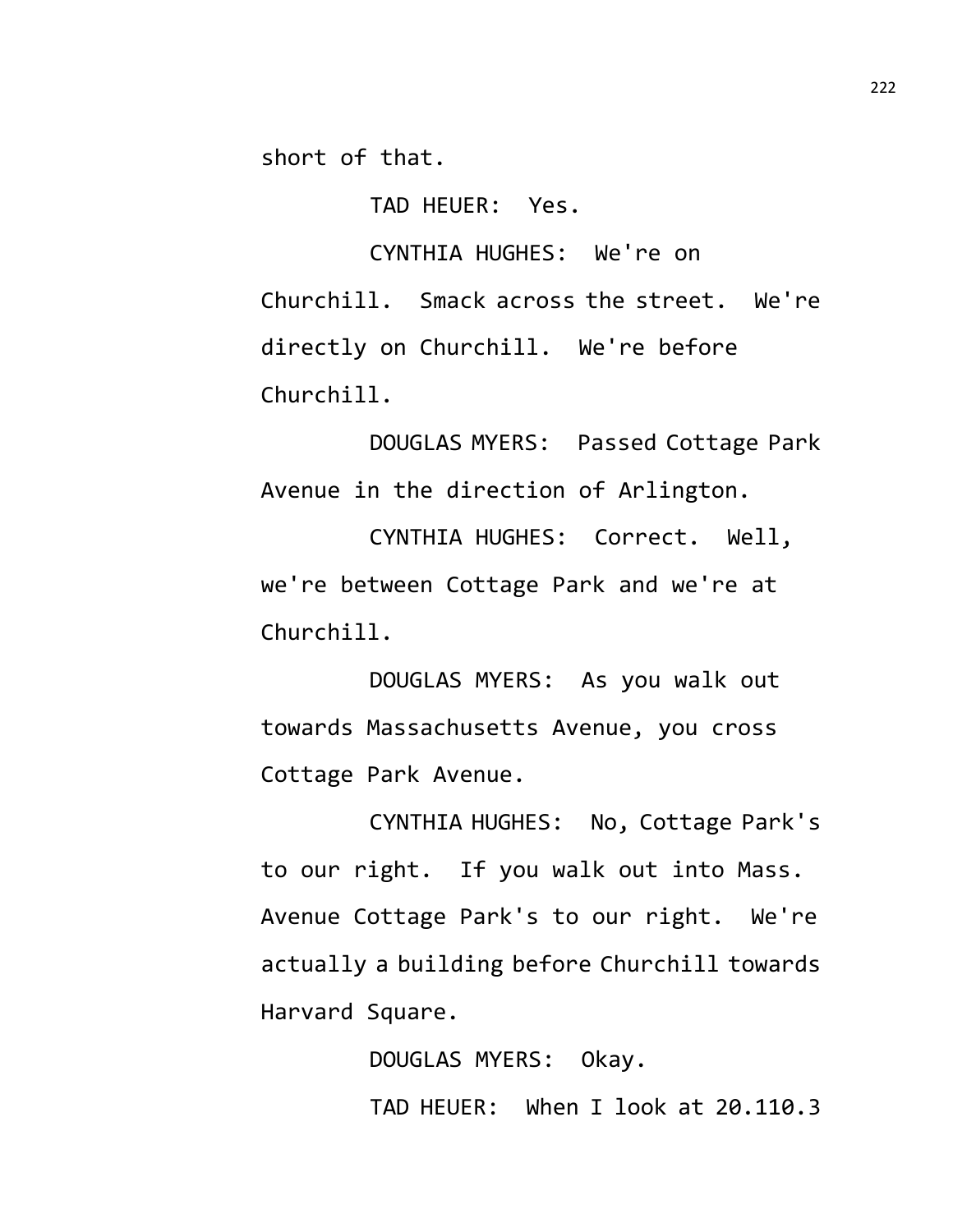proposed, it says the following changes apply to North Massachusetts Avenue from Porter Square to the Res B/BA business A-2 Zoning District line. Just for my own edification, does that mean when I'm looking at this map, this accompanies that, that it's the existing BA, that the overlay district covers the BA-2 district? Or does it intend to go into the Res B District? I think it goes from Porter to the Res B District.

BRENDAN SULLIVAN: To the Res B line.

TAD HEUER: Right. To the Residence B Zoning District line on the left. BRENDAN SULLIVAN: Okay. TAD HEUER: Right.

BRENDAN SULLIVAN: Okay. Mr. Myers.

DOUGLAS MYERS: Well, members of the Board will recall that I have frequently expressed myself in favor of very cautiously,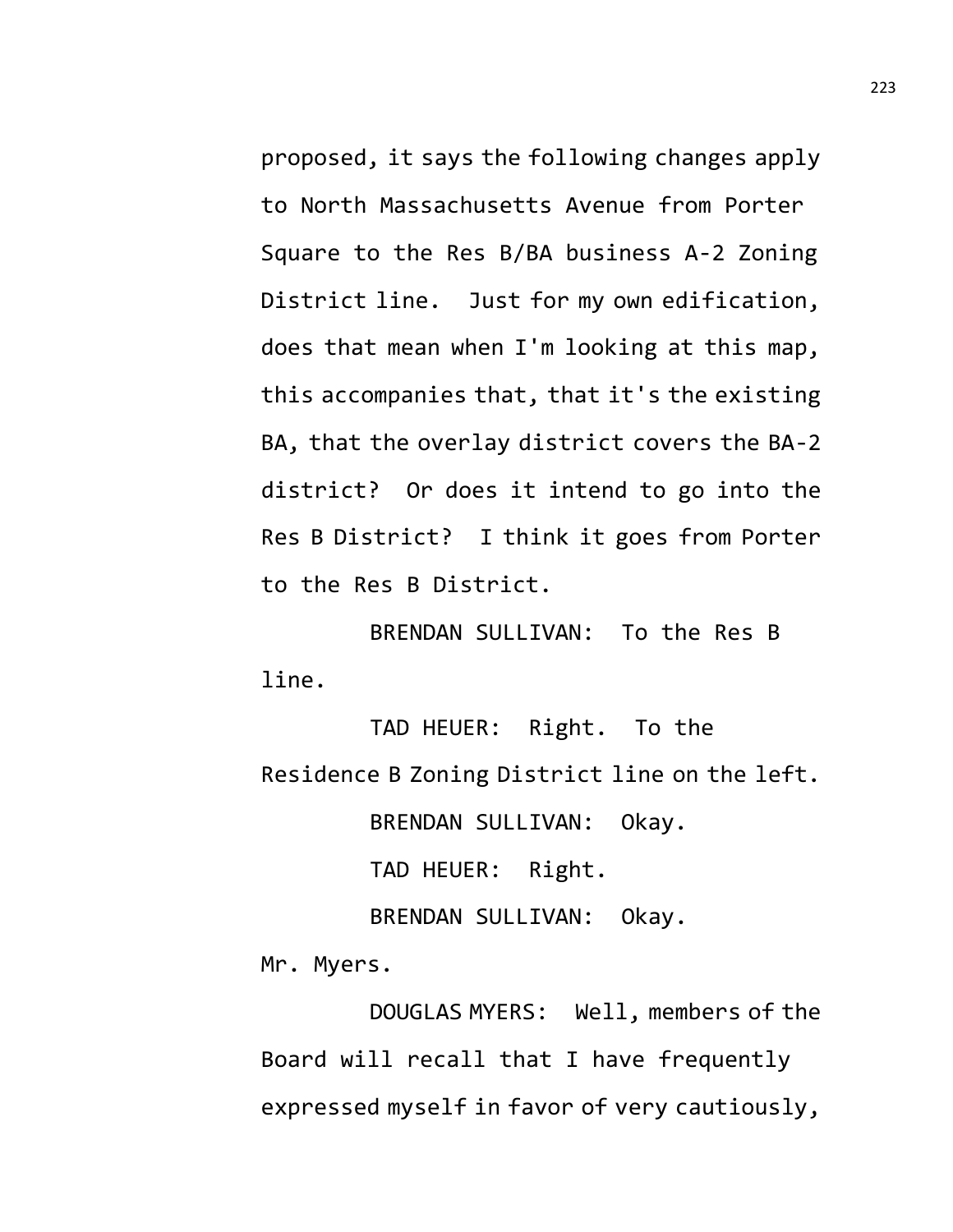exercising our discretion to grant use variances. However, there is a time and a place for everything, and that includes exceptions to my general disapproval of use variances. It seems to me that a use variance is eminently justified in this case. The overlay ordinance to which you just referred, encouraged those uses in areas adjacent to the overlay zone. I think this is a good example of the case when the Board should exercise its discretion to encourage commercial use, thriving commercial enterprise that serves hundreds of Cambridge residents and has established its bona fide over a ten-year period at least. So I think the Board should exercise its discretion. Functionally it's hard for me to conceive any difference in the effect of approving this use variance in any negative sense except possibly in a technical sense that I don't think that doesn't -- or wouldn't be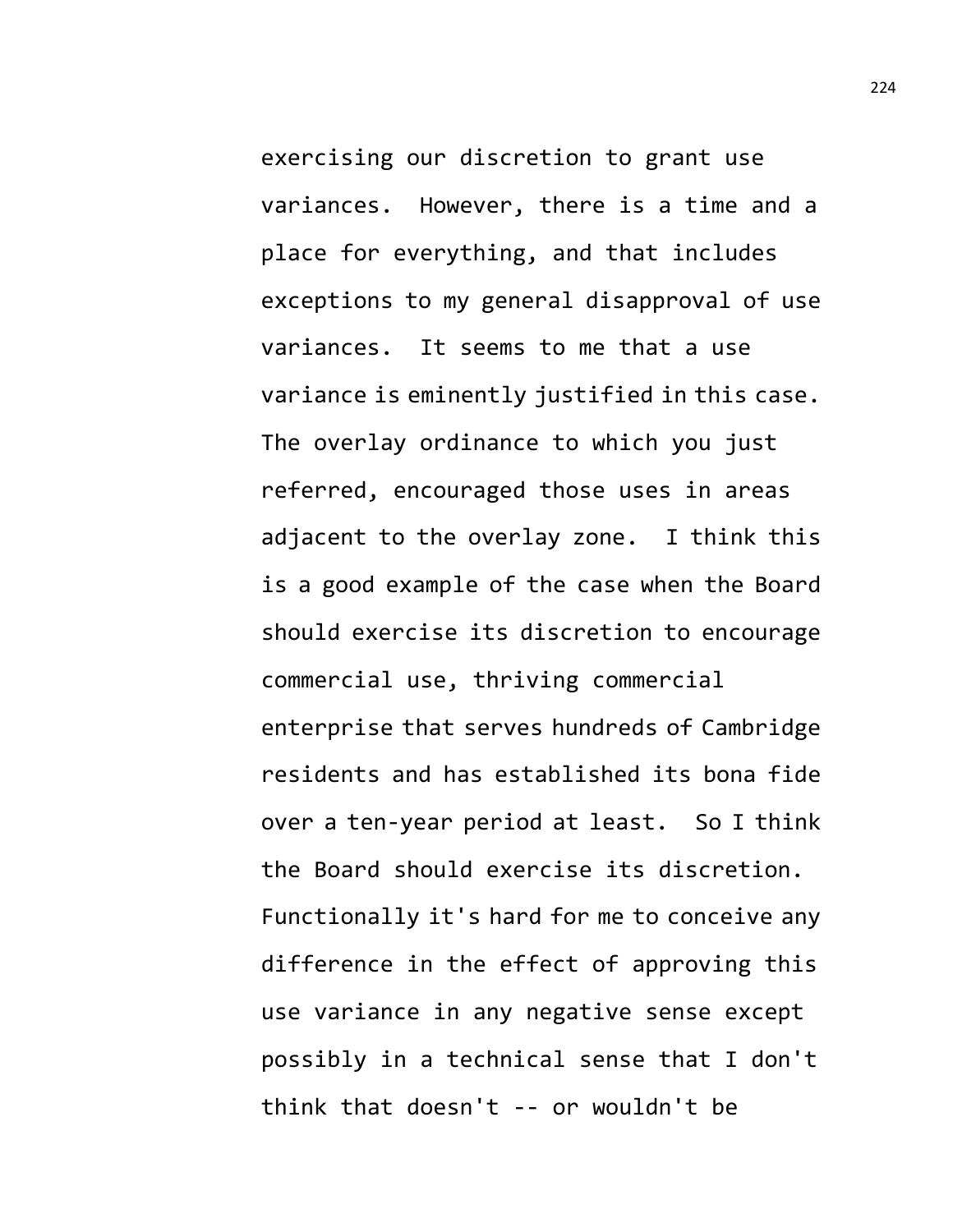persuasive to me in any event. So, I've examined the premises at 2258 Massachusetts Avenue. They've historically had almost a continuous commercial use. They're attractive premises. They're suitable for this business, and I think that this is an occasion when the Board should exercise its discretion and grant the use variance.

CYNTHIA HUGHES: Thank you. BRENDAN SULLIVAN: Mahmood. MAHMOOD FIROUZBAKHT: Wonderfully said. I agree.

> BRENDAN SULLIVAN: Mr. Hughes. TIMOTHY HUGHES: I agree also. BRENDAN SULLIVAN: Mr. Heuer.

TAD HEUER: Everyone knows where I'm going to go. So I'm very sympathetic to this. As an attorney, there's absolutely no way I can vote for this. As a land use attorney, my concerns are entirely technical, have nothing to do with the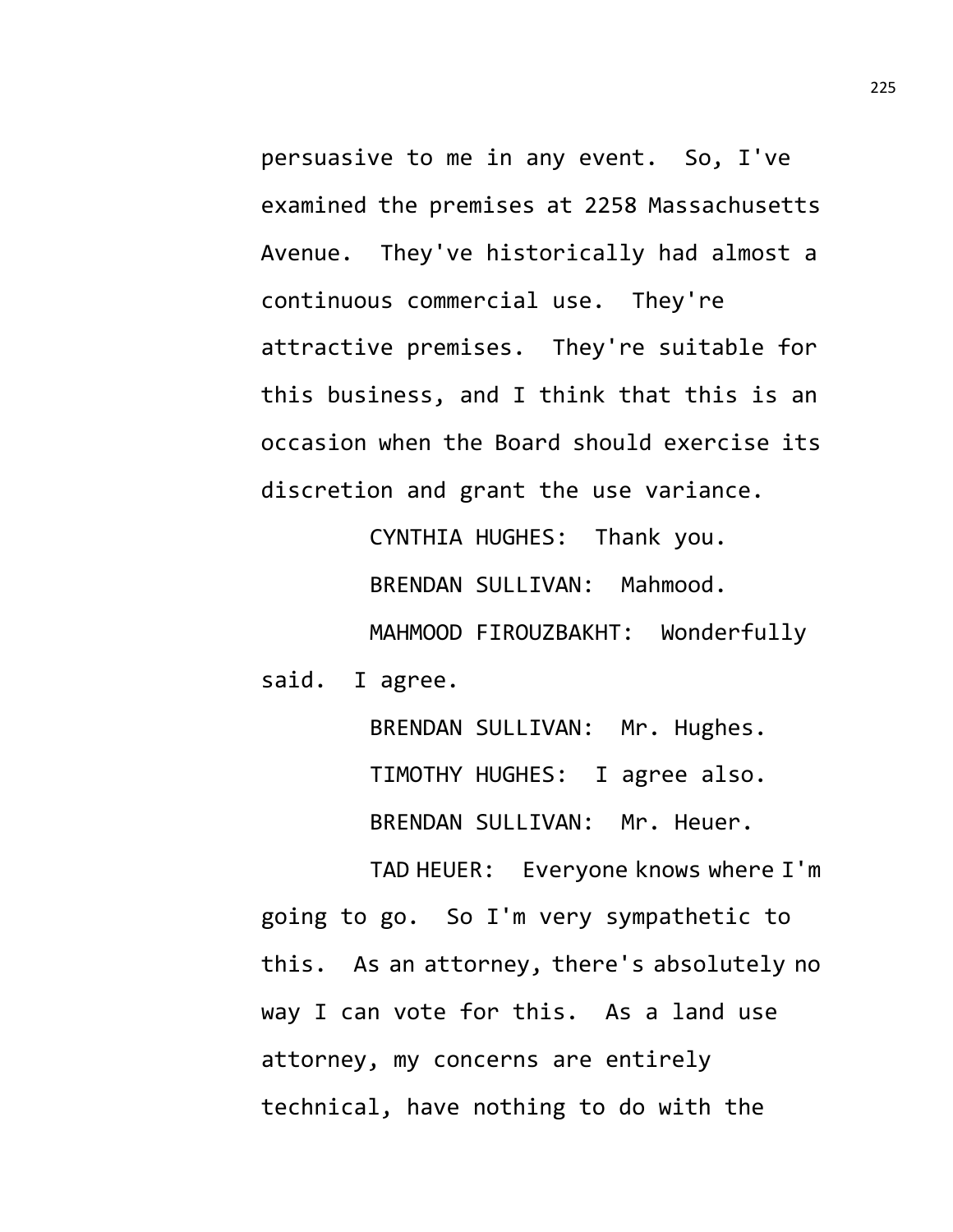petitioners. The Ordinance that we're required to enforce under Chapter 40-A speaks nothing at all about owners about neighborhood value etcetera, even though maybe it should or could or it would be better off if it did. It's solely about the use of land. And as Mr. Myers pointed out, use variances are highly disfavored by the courts. Even exceptionally rare circumstances or something to that effect is the direct language. I would be more sympathetic to Mr. Myers' comments were it not for both the previous precedent of this Board and also the Zoning Overlay District that we've just been presented with by the Planning Board as submitted to City Council. As this Board is aware, several weeks ago we had in my mind a nearly identical situation. We had a commercial property within -- on Massachusetts Avenue, that was seeking a use variance. It was a Dunkin' Donuts. We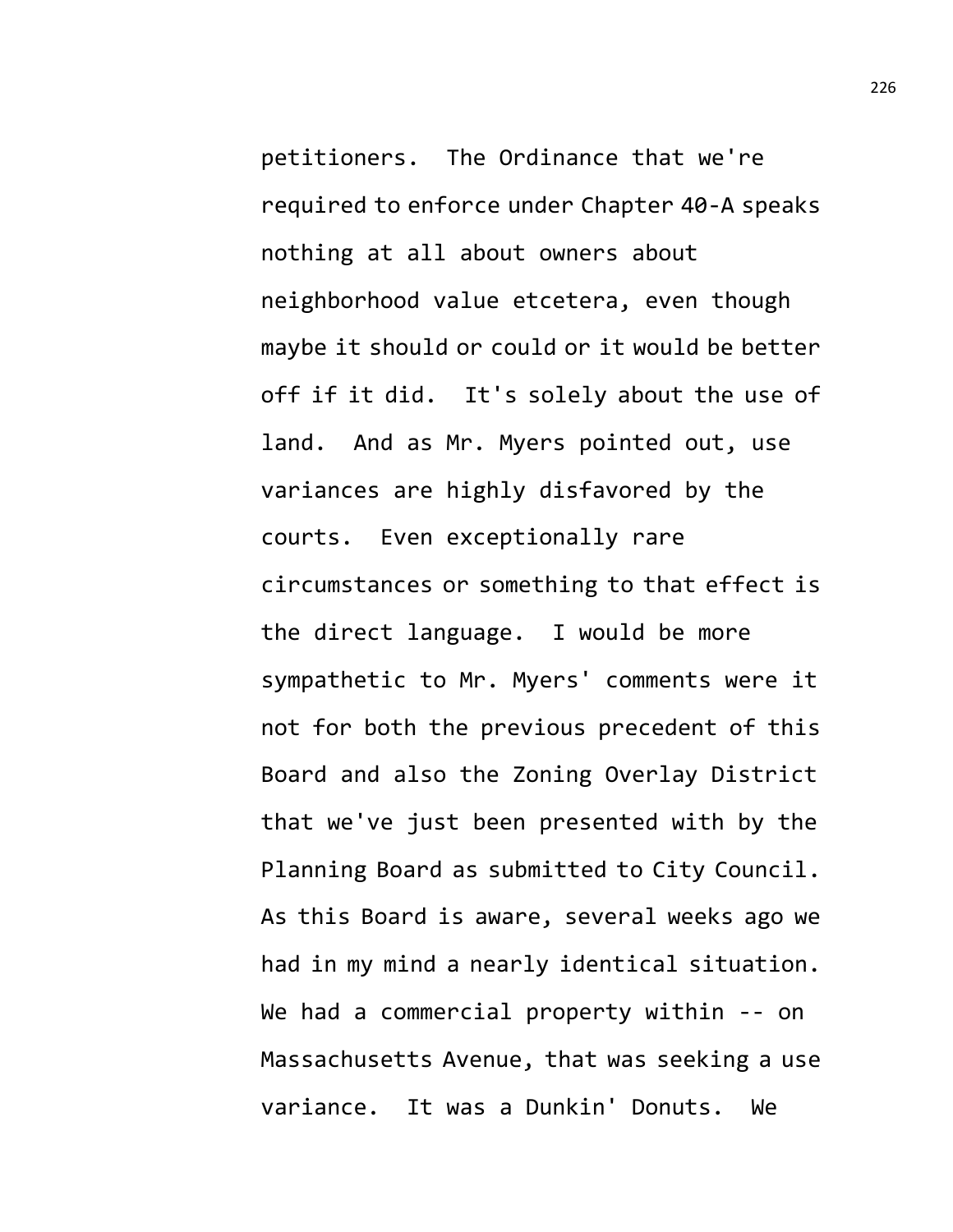received a very nearly identical letter from Councillor Kelley suggesting that Zoning is a blunt instrument and should not be used in a manner contrary to how the Ordinance is written. That it should be enforced as it is and whether other options should be enforced. I was somewhat surprised that Councillor Kelley's letter today which indicates the same substantive argument by the opposite conclusion.

In my mind, and we've had a similar case with the Harvard House of Pizza, which had a very similar request, again, within the same Zoning District, wished to move several storefronts down, and I voted against that as well for the same reasons, that the hardship was not owing to the use of the land, it was owing more to the concerns of the owners. And at law there's nothing that would entitle me I don't believe to vote in that respect. My last concern was with the overlay

227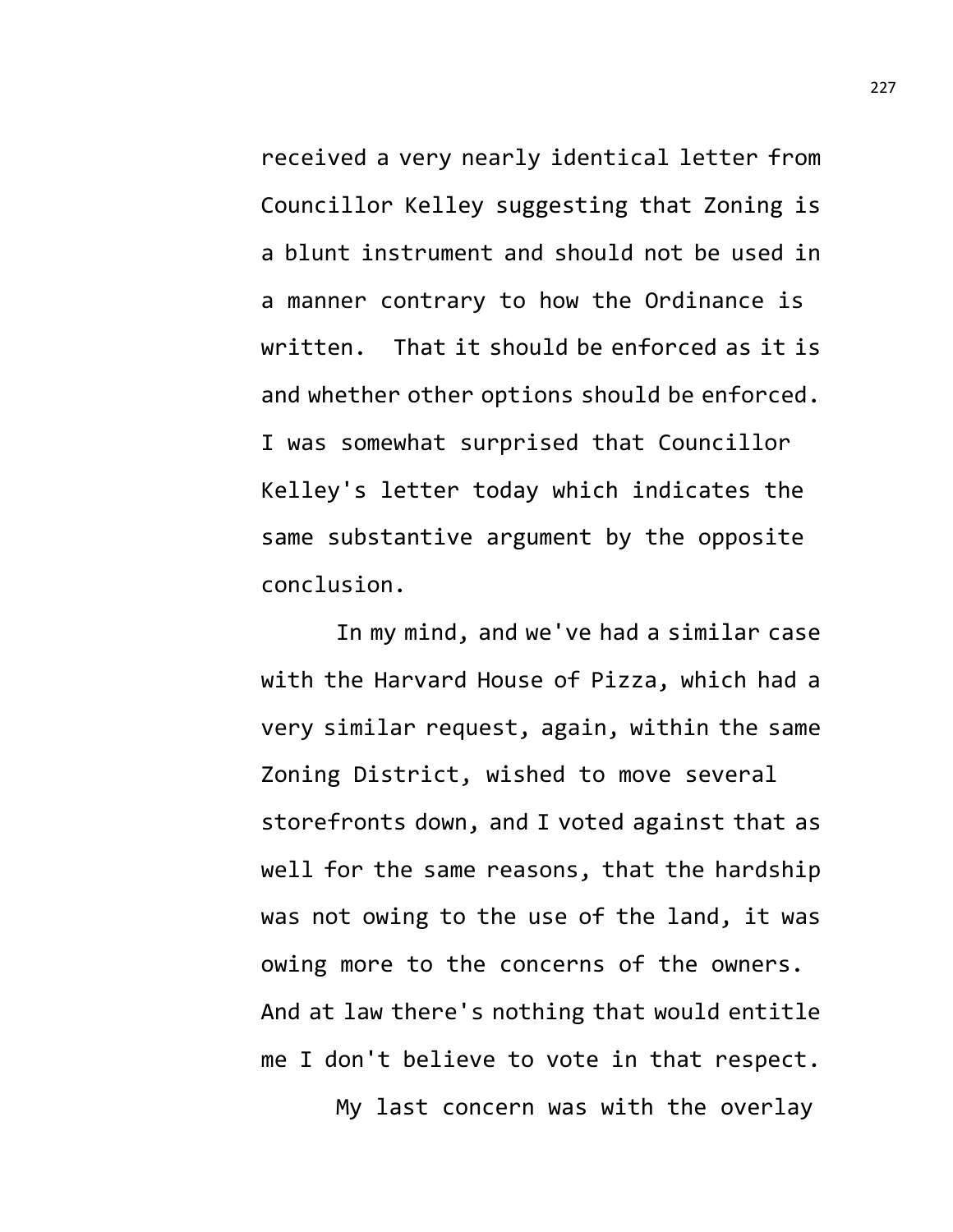district, and because one of the things that I think that we do consider is the extent to which circumstances change in the city so that they don't reflect what the Ordinance says. Here, however, we have the very clear instance that within the last 30 days the city has reviewed North Cambridge, they've decided to make different changes to the Ordinance, to reflect the uses that the Chairman's pointed out. And it expressly did not extend that district as it very easily could have, nor several blocks to encompass areas that the city clearly knows are grandfathered commercial uses. To the extent that the city had that option less than 30 days ago and chose not to exercise it, I would find it very difficult to say to the City Council that -- or to the Planning Board that they did not know what they were doing. It seems that they have the opportunity maybe to amend that going forward and extend it up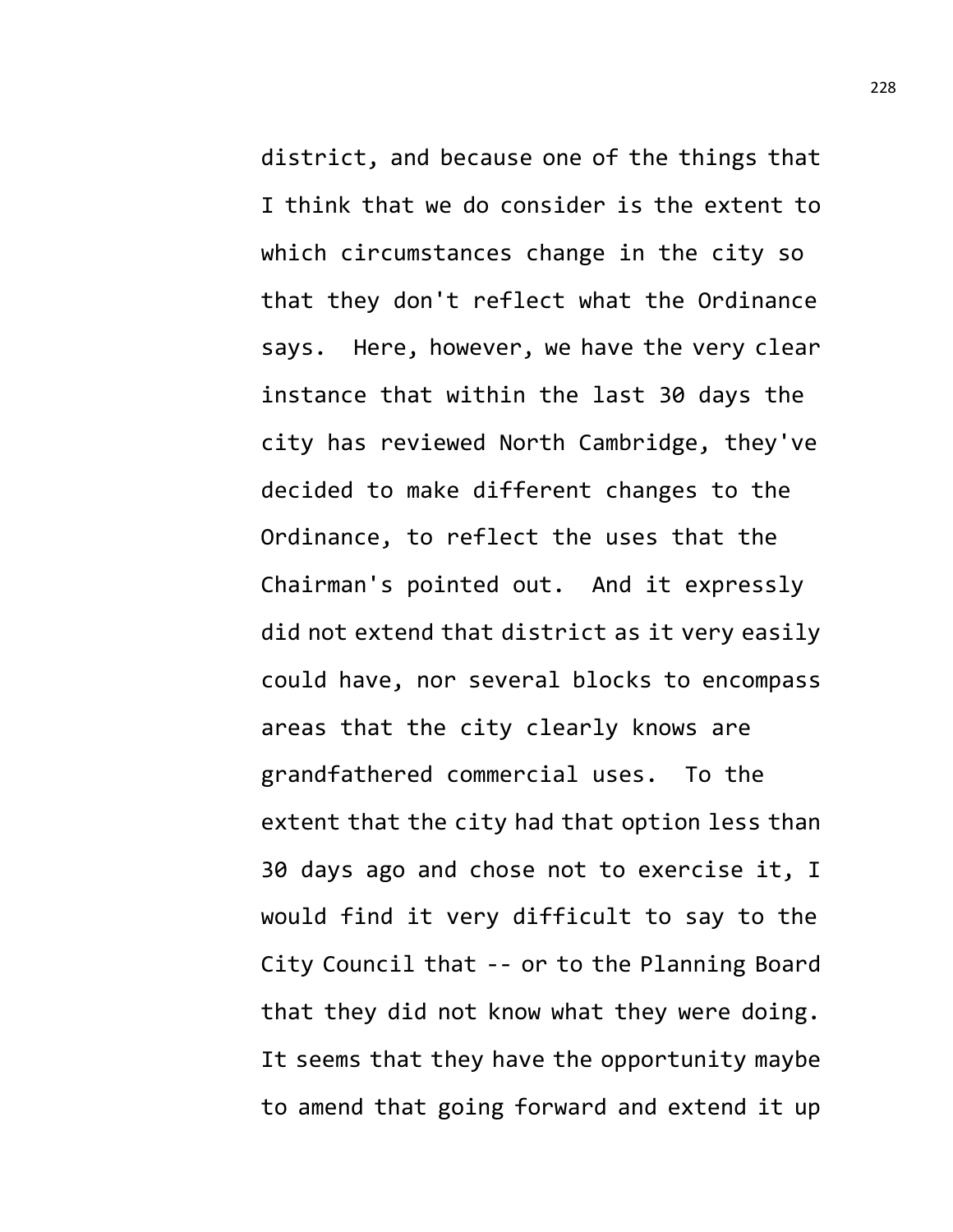to these commercial properties. I would fully endorse that. But I don't think it's our place to do the City Council's work for the City Council has expressly decided not to and the Planning Board's expressly decided not to.

As a purely technical point on the abandonment issue, I would suggest that to the extent that this is -- this property's been filled seriatim by other commercial uses that have not been cured under our Ordinance as to their existence. My suggestion would be that because they had several seriatim uses of several years but not more, the commercial use was actually abandoned at that point which I believe is probably several decades ago. I don't believe the illegal continued operation without a Variance for a commercial use in residential district where it hasn't been cured would entitle grandfathering. And I think as a matter of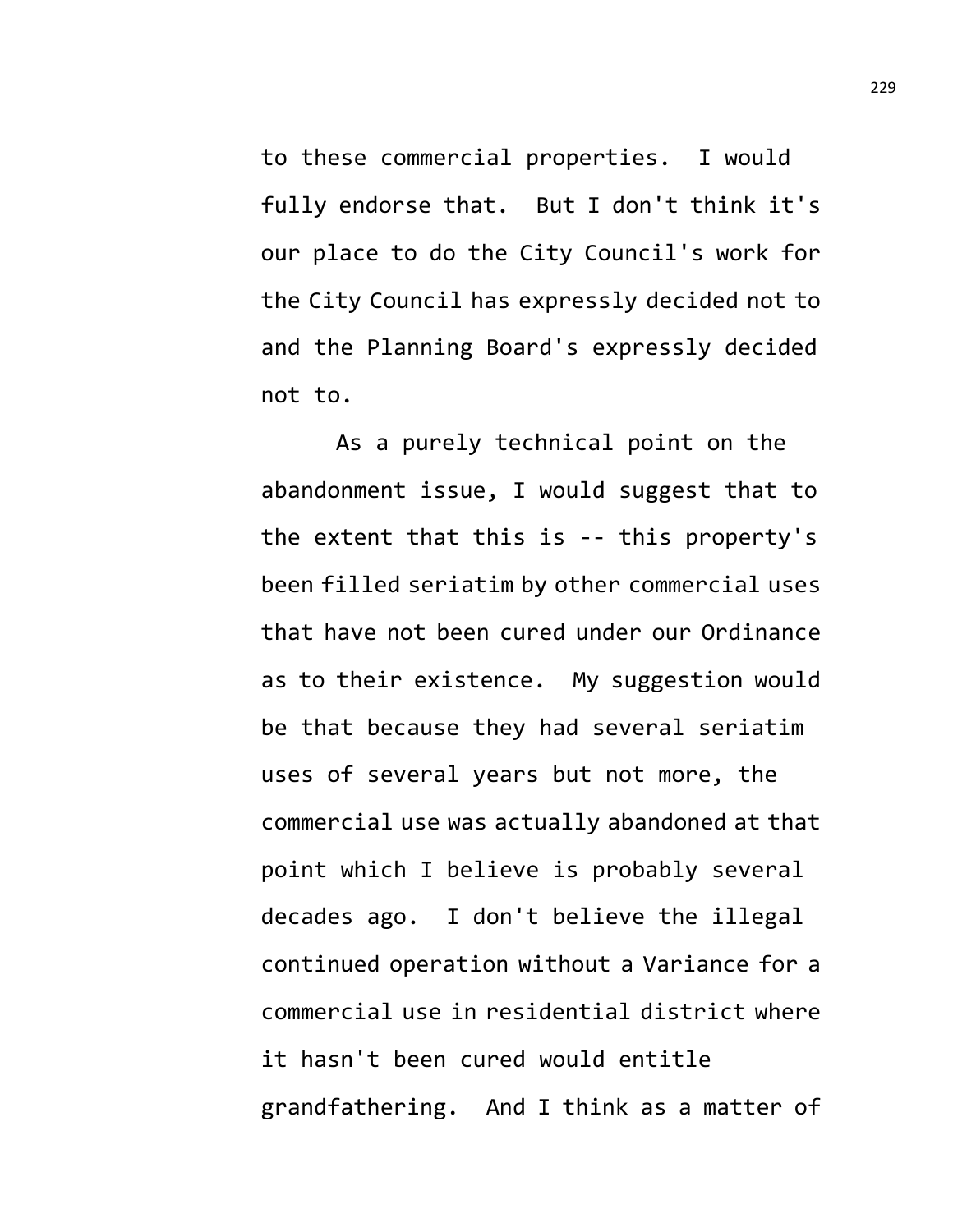law, that maybe the situation that this space was actually abandoned as a commercial property and should not be allowed to re-enter a use as a commercial property even though it has all the characteristics of one.

Again, this is has nothing to do with the petitioners. It has nothing to do with the neighborhood. It simply has to do with the jurisdiction I believe the Board has which is limited and the differentiation between our role and that of City Council.

BRENDAN SULLIVAN: Okay. Let me make a motion to grant the Variance regarding the operation of a barber shop at the existing storefront location at 2528 Massachusetts Avenue as under Article 4, Section 4.35C which is a retail business and consumer service establishment.

To vary that part of the Ordinance the Board finds that a literal enforcement of the provisions of the Ordinance would involve a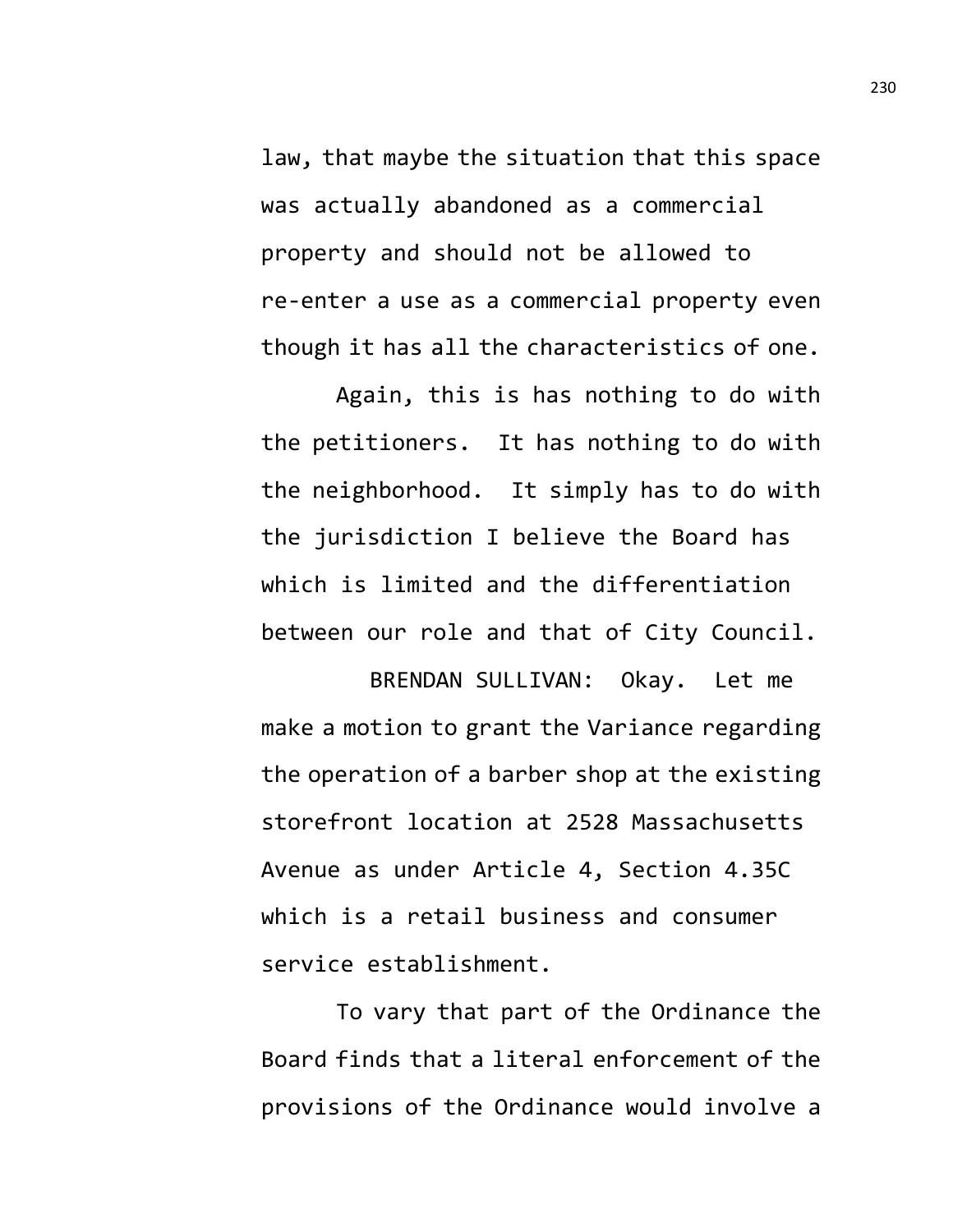substantial hardship so the Petitioner because it would severely limit the liability and the value of the property, and it would be near impossible for the Petitioner to convert this particular location to an Ordinance compliant use seeing that the historical nature of this particular location has been business, and that the size, shape, and function of this particular location is extremely difficult to convert to an Ordinance requirement to comply with the Ordinance.

The Board finds that the hardship is owing to the fact that the Ordinance does not permit such use in this particular location, and that it would again severely limit the liability and the value and the streetscape at this particular location.

The Board finds that desirable relief may be granted without substantial detriment to the public good.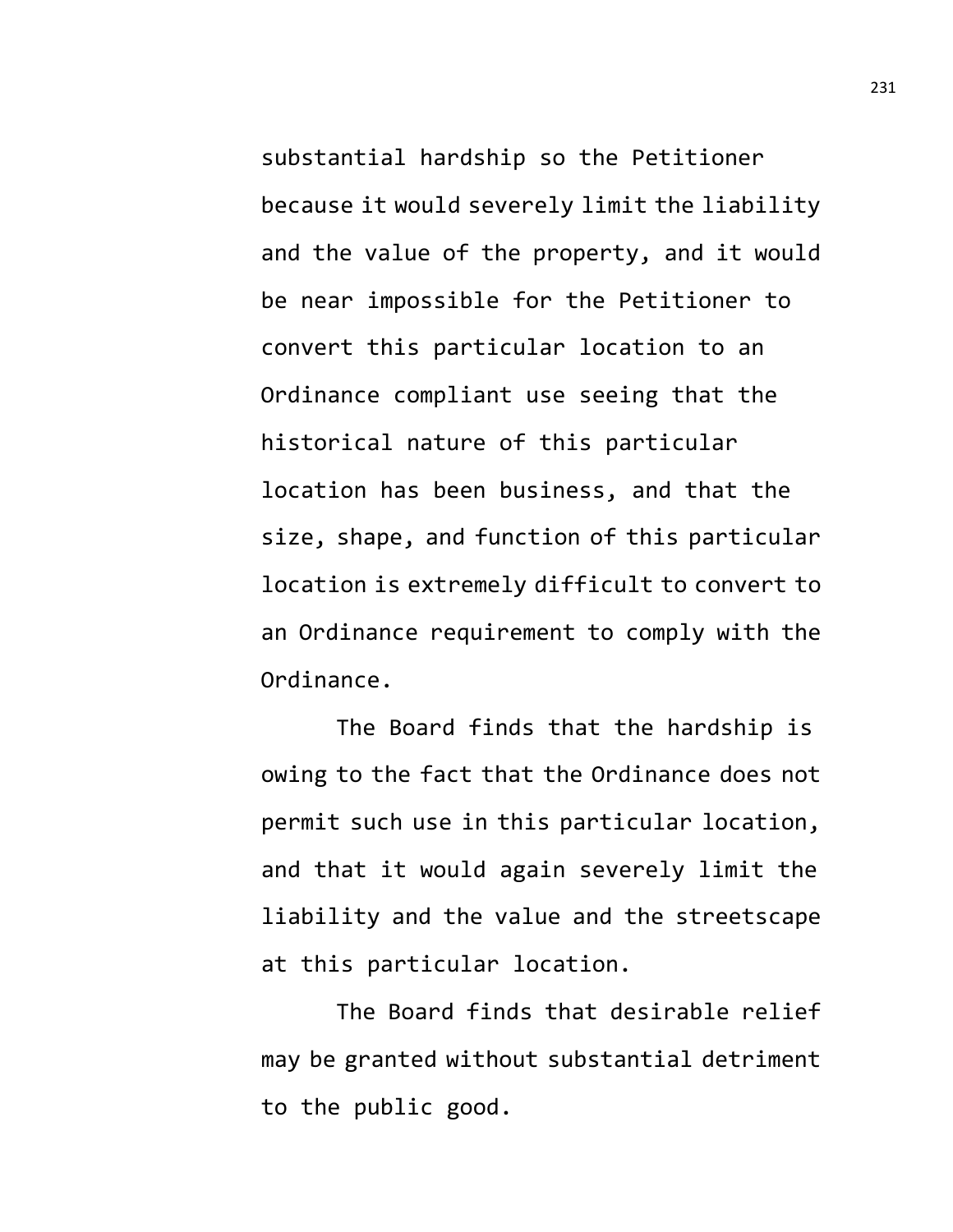And the Board finds that letters in support and a petition signed well over by 700 people in favor of this, and people in the immediate neighborhood who use the establishment and wishes it to continue in the proximity of this location.

The Board finds that relief may be granted without nullifying or substantially derogating from the intent and purpose of the Ordinance.

All those in favor of granting the relief to allow for the barber shop.

(Show of hands.)

BRENDAN SULLIVAN: Four in favor.

(Sullivan, Hughes, Myers,

Firouzbakht.)

BRENDAN SULLIVAN: One opposed and so noted in the previous comments.

(Heuer.)

CYNTHIA HUGHES: Do we win? BRENDAN SULLIVAN: You got it.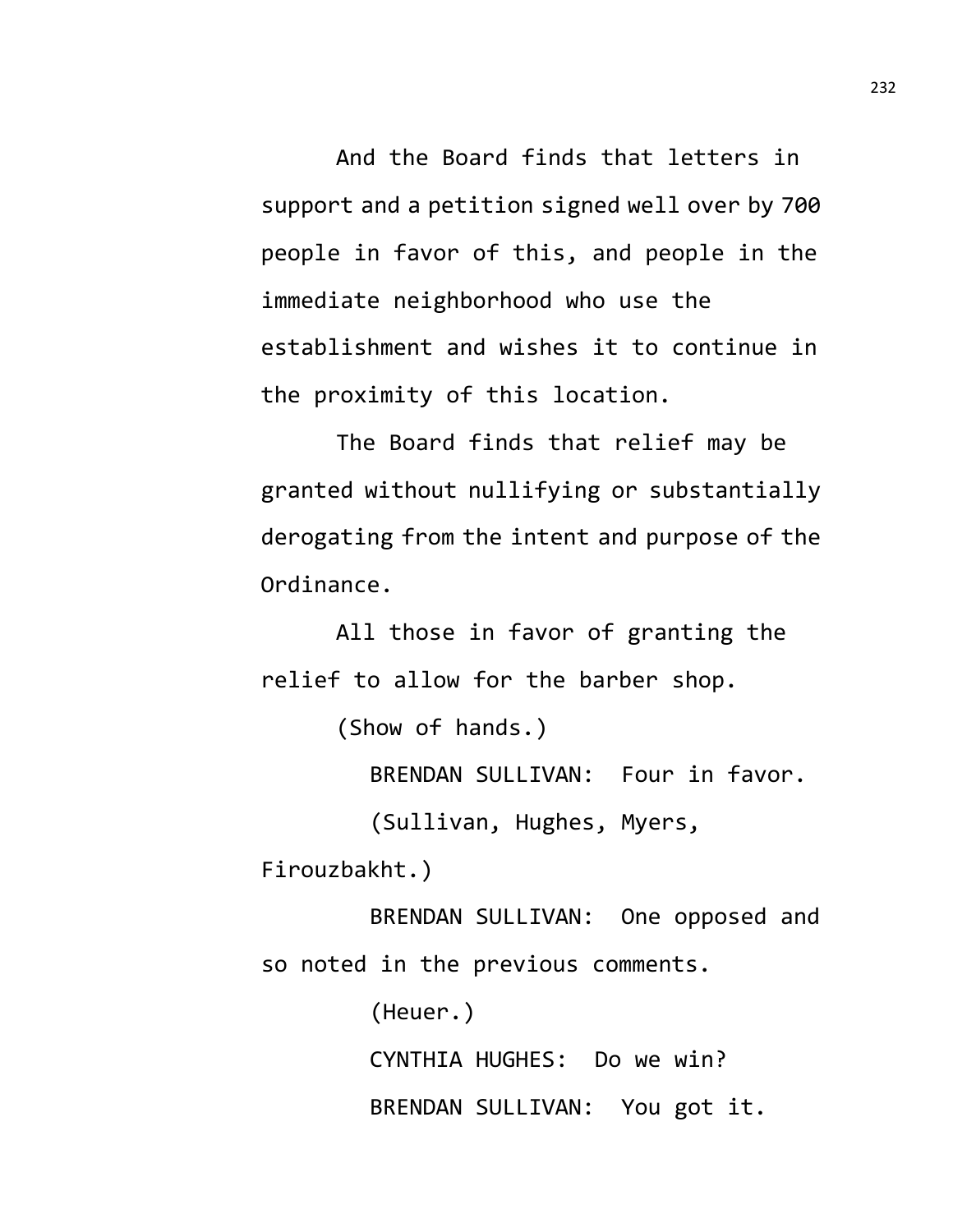(10:25 p.m.)

(Sitting Members: Brendan Sullivan, Timothy Hughes, Tad Heuer, Douglas Myers, Mahmood Firouzbakht.)

BRENDAN SULLIVAN: The Board will hear case No. 10261, 392 Cambridge Street.

CHRISTOPHER CHAN: Mr. Chairman, members of the Board, Michael DiMaggio, Chan Mock Architects. To my left is Michael DiMaggio from Chan Mock Architects. And to my right is Manuel Rogers who is the owner of the property of 392 Cambridge Street.

CHRISTOPHER CHAN: I'm going to go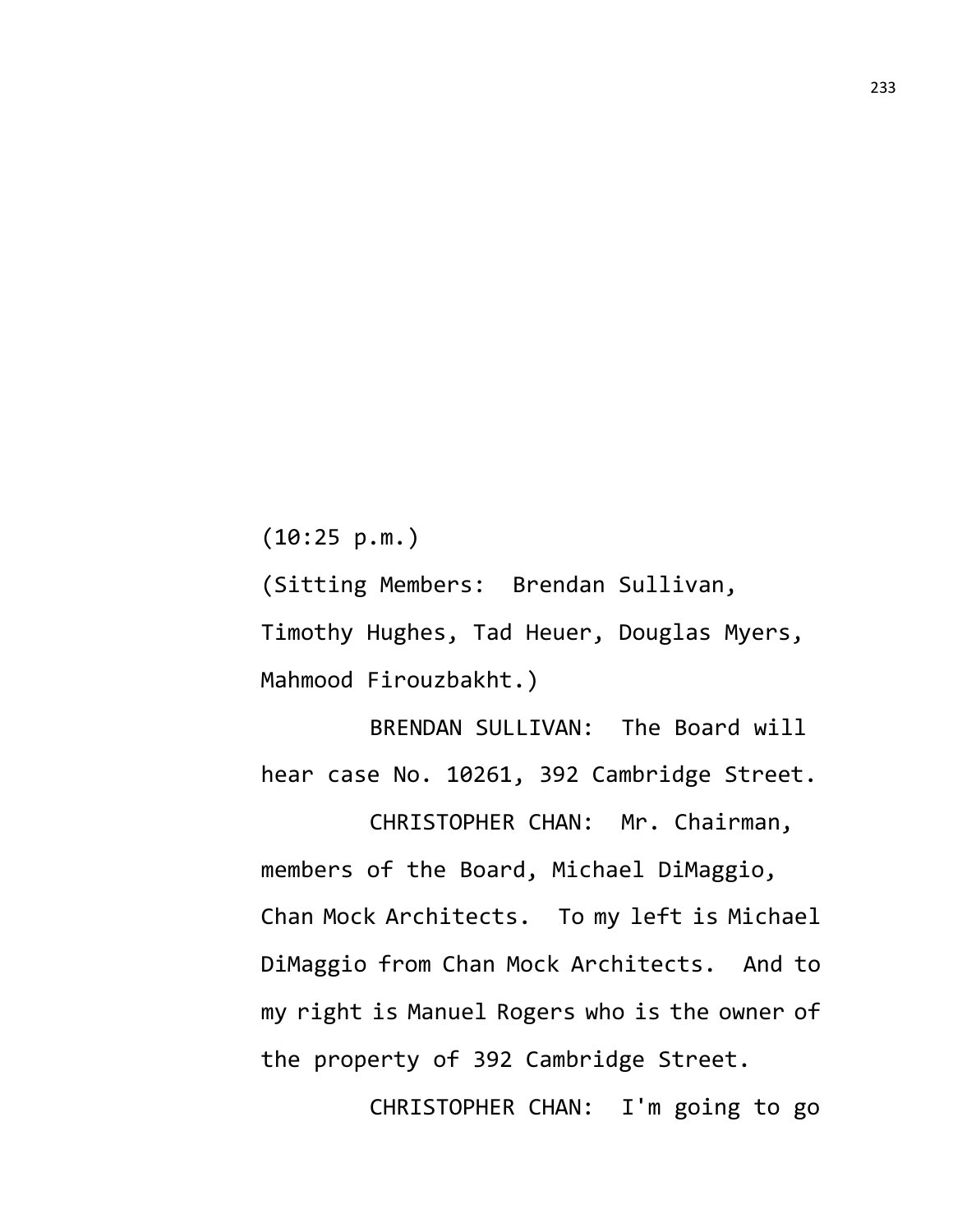relatively quickly because I know this has been a long night for everyone. This is a straight forward case.

We have a side by side single-family houses built at about 1860s. I believe they're originally done by a captain and his brother. Let's see if we have -- this is a rear elevation. What we're looking at is -- we are a three season porch on the back of the property, which we are filling in to exit stair from the second floor unit. There is a first floor -- it's a multi-use building. First floor is a lawyer's office, second and third floor residential. The rear setback is what we are encroaching upon, the existing building. And as we fill it in, we need relief in terms of Special Permit.

TAD HEUER: Mr. Chan, you're requesting a Special Permit. Are you advertised for a Special Permit? CHRISTOPHER CHAN: I believe we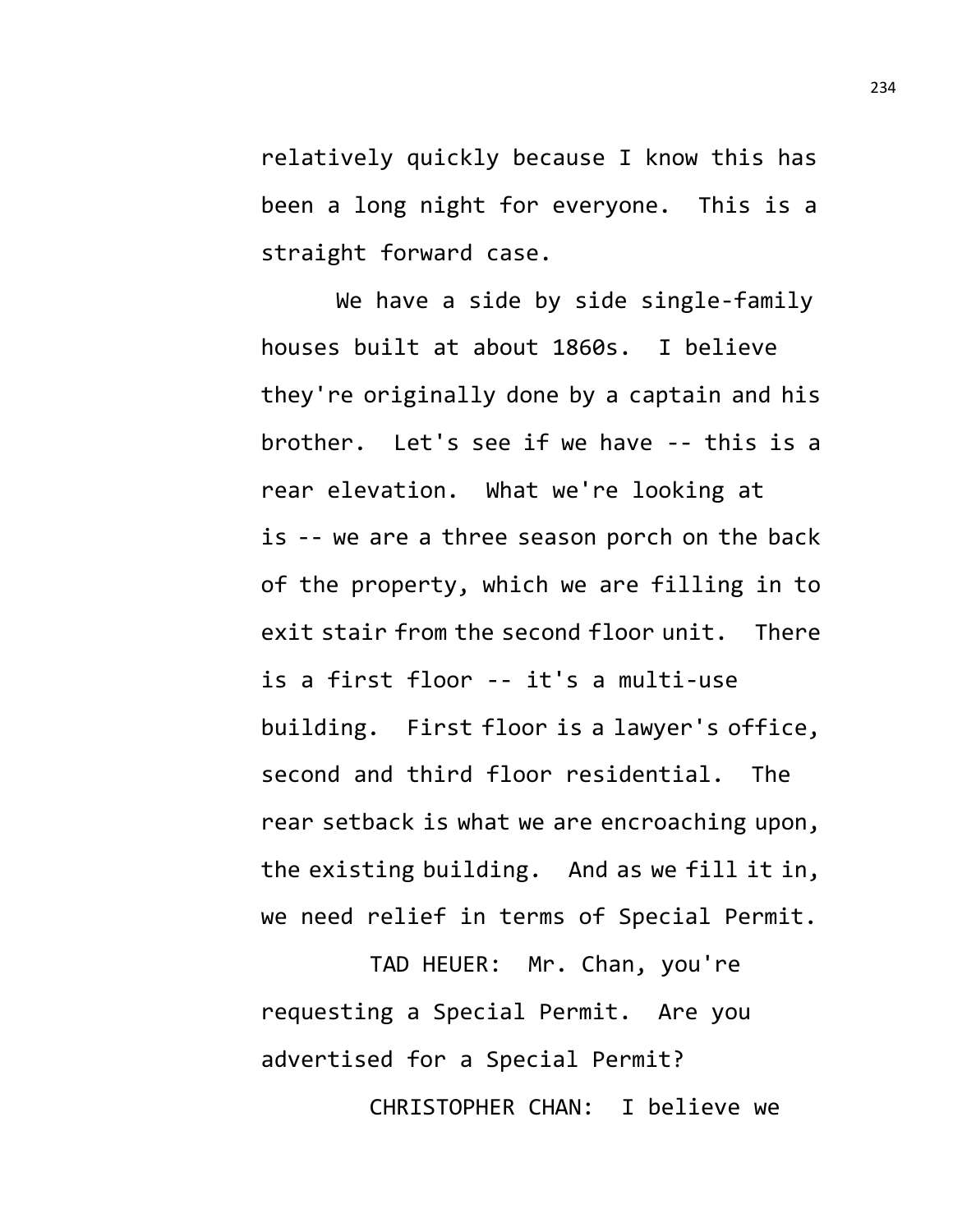were. I mean, that's what we had on our application I think.

TAD HEUER: I'm just looking at you're citing Article 5 and 5.33. Wouldn't you usually site Article 8?

CHRISTOPHER CHAN: Well, we're in the sides, in the rear setback.

TAD HEUER: Well, if you're in a rear setback and you're enclosing, doesn't that require a Variance?

CHRISTOPHER CHAN: There's no expansion of the square footage.

TAD HEUER: But you're extending your building into the setback.

BRENDAN SULLIVAN: Actually all they're doing is in-filling what's there. Under 8.22.2C they can basically in-fill that provided there is no further dimensional violations.

CHRISTOPHER CHAN: Correct. And we were under FAR to begin with.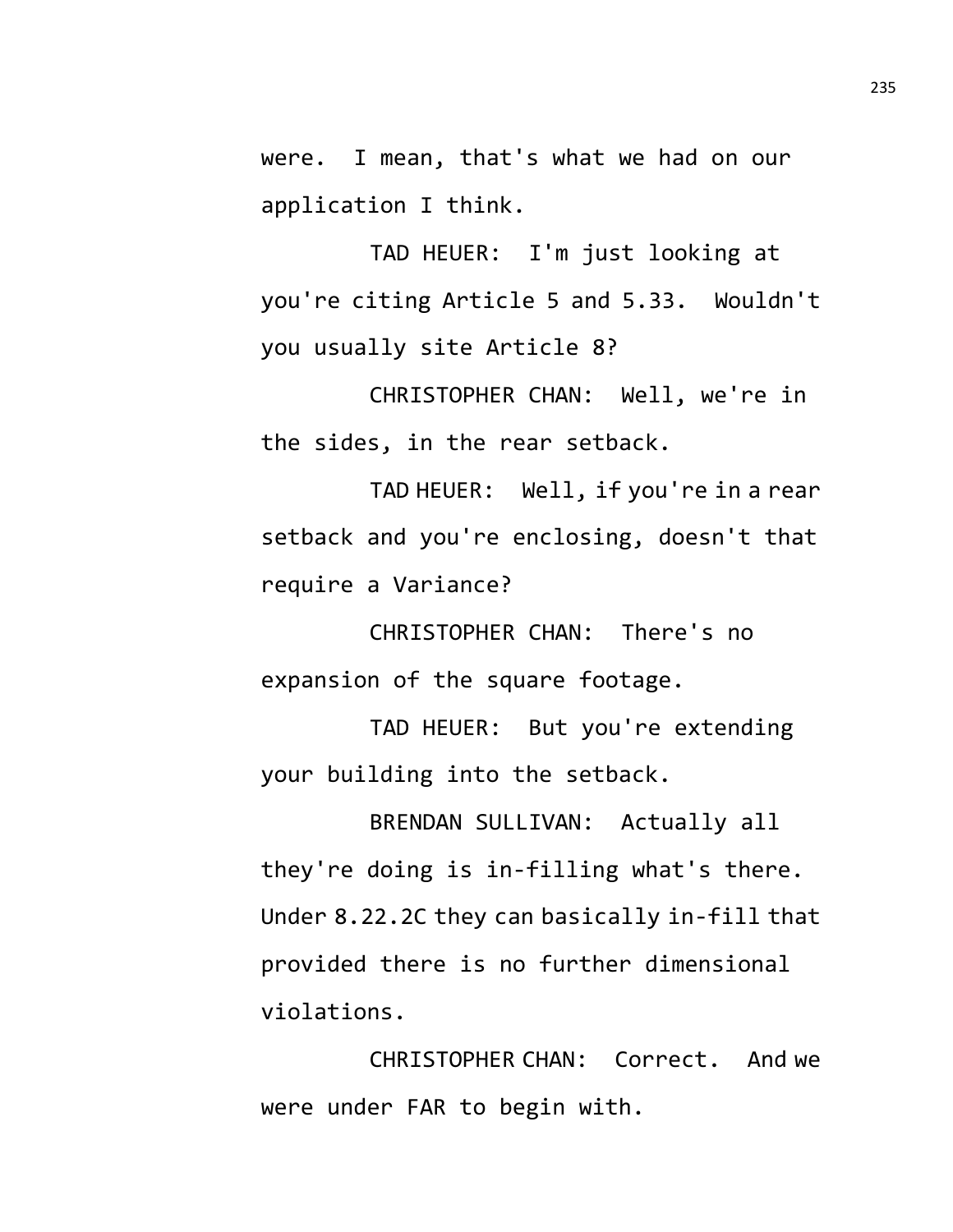BRENDAN SULLIVAN: And there is an under 8.22.

MAHMOOD FIROUZBAKHT: So there's a deck there already.

CHRISTOPHER CHAN: There's a three-season porch.

MAHMOOD FIROUZBAKHT: And you're enclosing that?

CHRISTOPHER CHAN: Yes, underneath, exactly.

MAHMOOD FIROUZBAKHT: So you're not encroaching any further?

CHRISTOPHER CHAN: Exactly. But the rear setback is restricted to 20 feet and the original building is 14. So I believe it is correctly a Special Permit. I did go over this fairly strongly with Sean before we filed it.

BRENDAN SULLIVAN: All right.

TAD HEUER: I'm just thinking of dormer cases where we have dormers in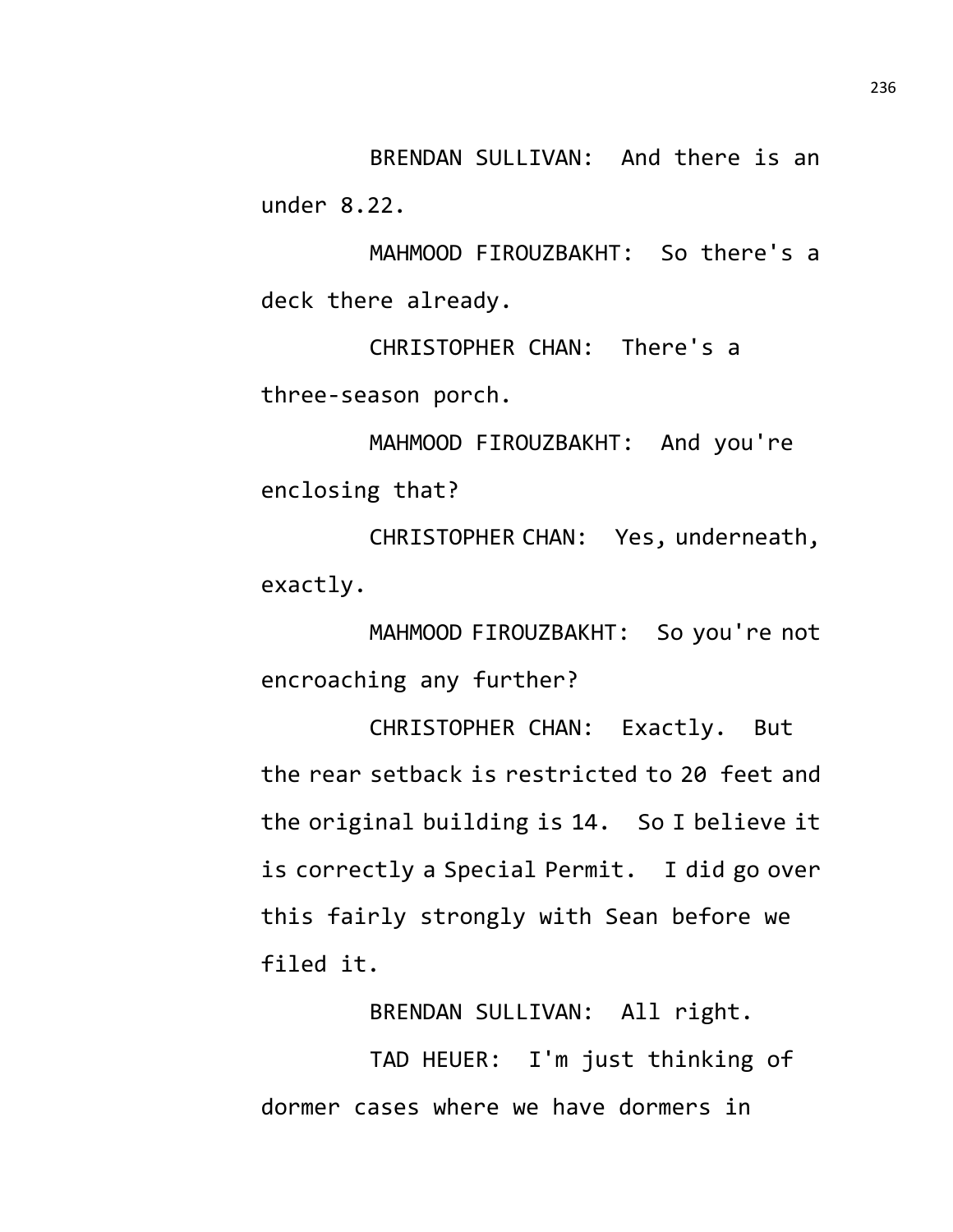setbacks and they're encroaching no further, but they're in the setback; right? I'm just trying to get the logic straight.

CHRISTOPHER CHAN: Well, the dormer would be potentially additional square footage.

TAD HEUER: Well, even if it weren't it would be a building in a setback; right? So if you had something right against the lot line, you put a dormer in, it's three feet back, you have a seven-foot setback, you're building's in the setback so you need setback relief. Even though you're not building any further into the setback because the rest of the main structure is already there; right?

BRENDAN SULLIVAN: Under 8.22.2, the following changes, extensions of alterations of a pre-existing non-conforming structure or use may be granted in the following cases after the issuance of a Special Permit. Such a permit be may granted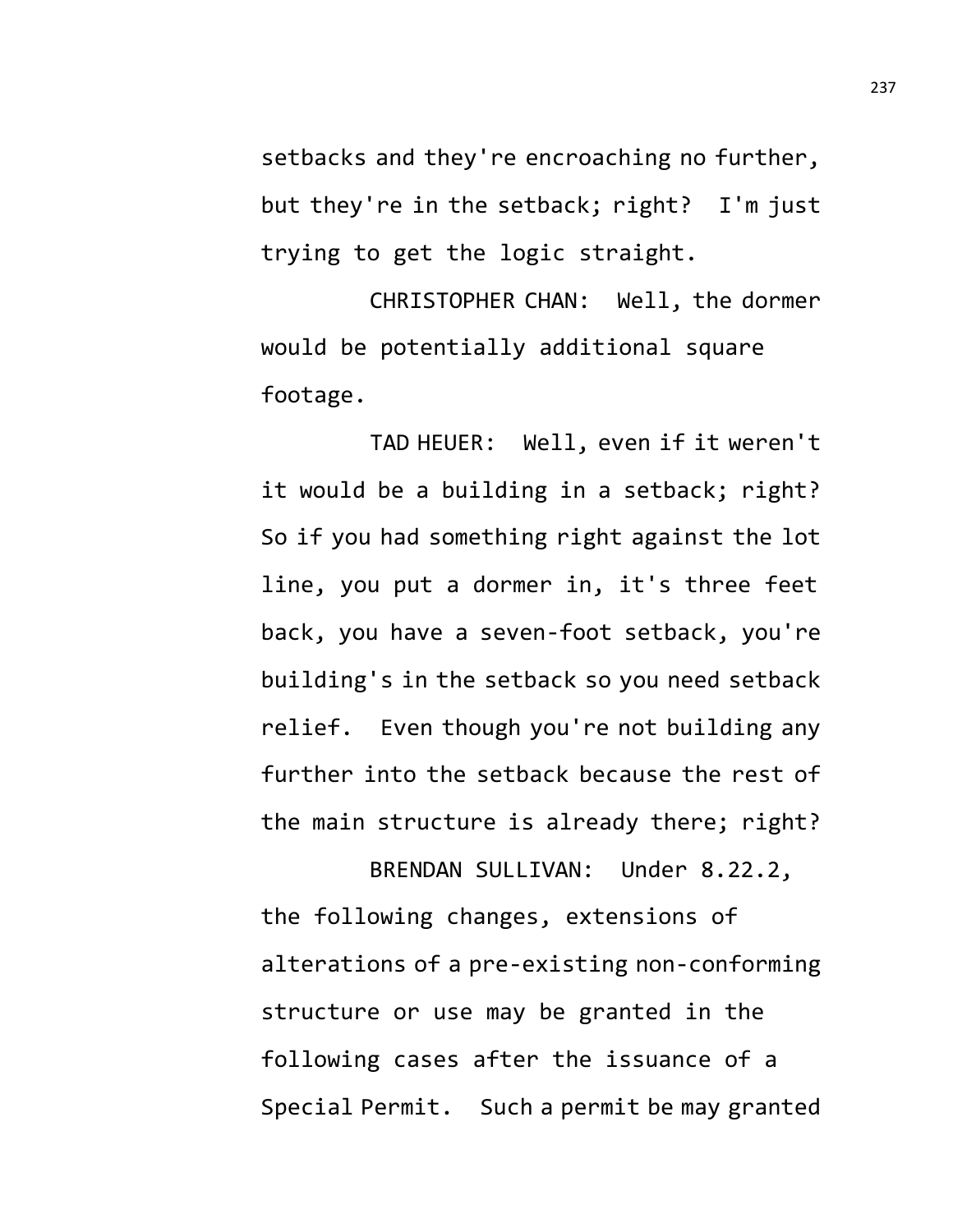only if the permit granting authority as specified below finds that such changes, extension, or alterations will not be substantially more detrimental to the neighborhood than to the existing non-conforming uses.

TAD HEUER: But then you're citing from 8.22.2.

BRENDAN SULLIVAN: This is Business A. In an office, the Board of Zoning Appeal may issue a Special Permit for the alteration or enlargement for a non-conforming structure not other permitted 8.22 provided any alteration or enlargement of such non-conforming use or structure is not further in violation of the dimensional requirement in Article 5 or the off-street loading requirements in Article 6 for the district in which such structure is used. And that provided such non-conforming structural use not be increase in area or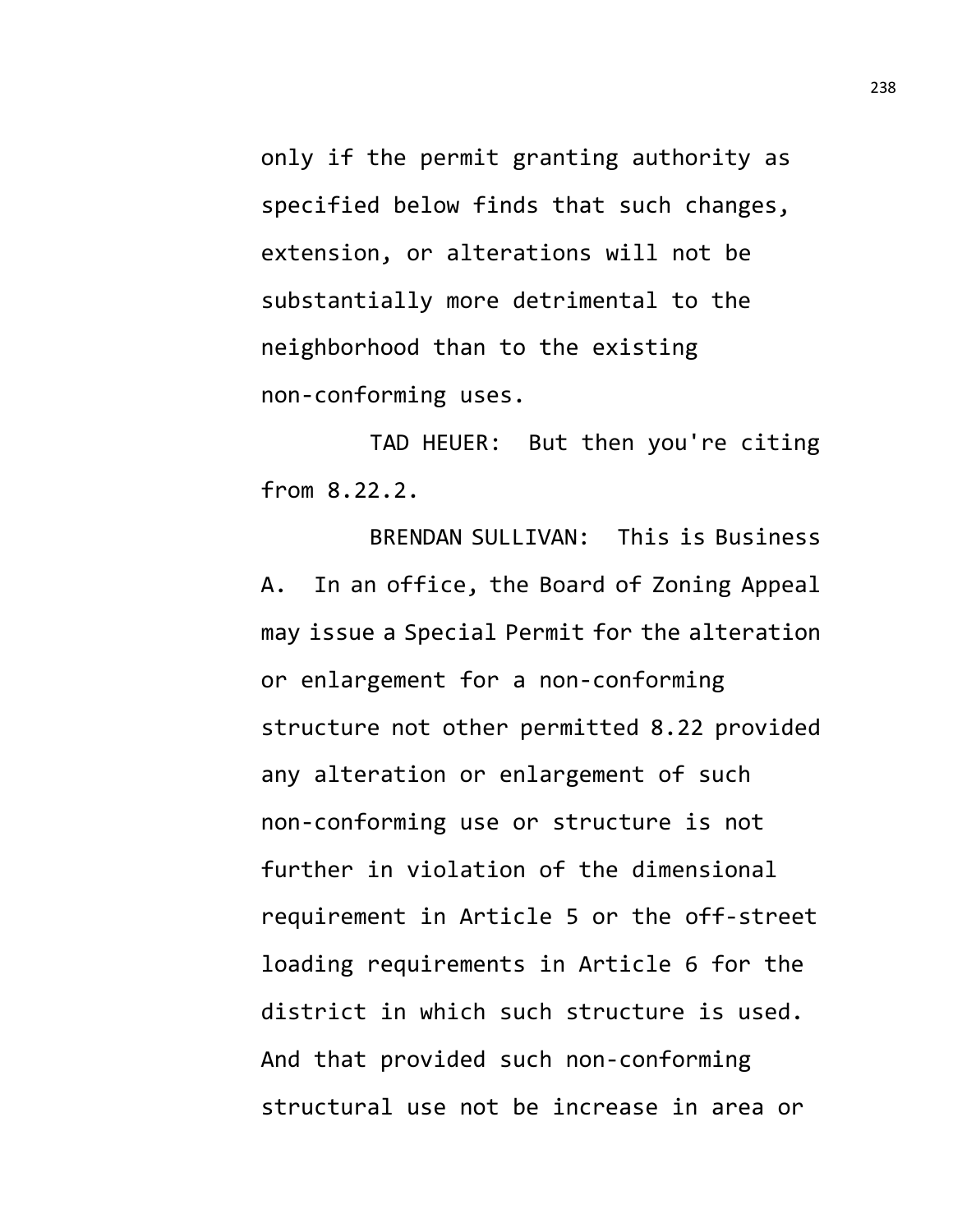volume by more than 25 percent since it first became non-conforming. Technically they're here for the Special Permit which is correct. Article 8.22.21 probably should have been cited as allowing them to come for the Special Permit. And I think it was an oversight on the Zoning specialists.

CHRISTOPHER CHAN: In terms of what's cited.

BRENDAN SULLIVAN: And possibly not citing that.

DOUGLAS MYERS: Unless it's absolutely fatal to the application, I must say that I'm not really troubled in terms of a decision on the merits. If it's absolutely fatal, then we ought to talk about it some more.

BRENDAN SULLIVAN: There is no change in any of the dimensional requirements or Ordinance requirements. There is no change in the GFA because it's an area already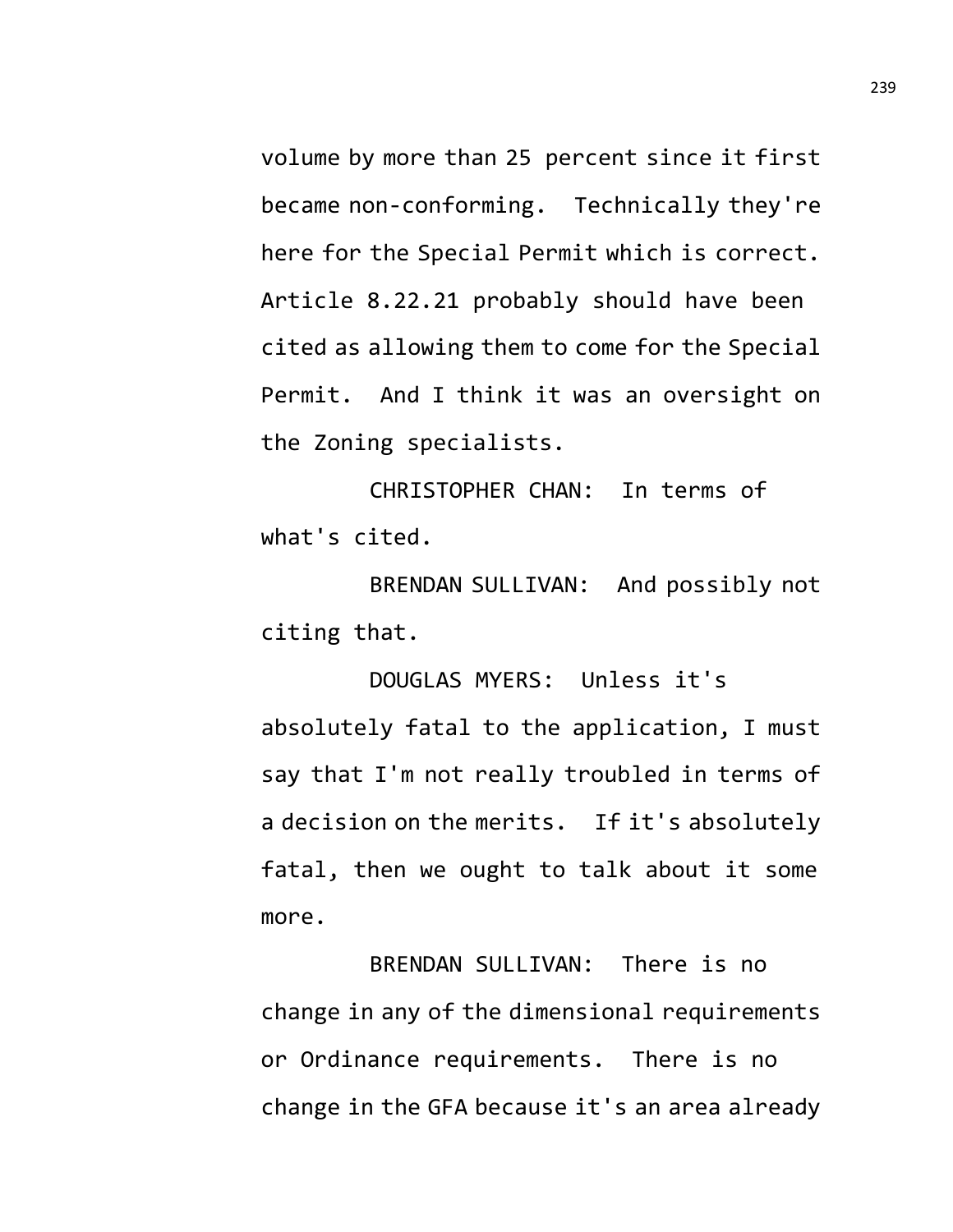included.

CHRISTOPHER CHAN: I mean, when you apply for the Special Permit, you don't necessarily cite that you're breaking the Special Permit. You cite what you're asking relief from I believe; is that correct?

BRENDAN SULLIVAN: Well, it's to be technical.

CHRISTOPHER CHAN: I mean, I've done many ones before.

BRENDAN SULLIVAN: Yes, 8.22 probably should have been cited because basically you're coming underneath that umbrella to allow you to apply for the Special Permit. In other words, if you satisfy 8.22, which says you're not in any further violation of the dimensional requirements, then you can apply for the Special Permit. So you've satisfied 8.22, and then you apply for the Special Permit.

CHRISTOPHER CHAN: I see.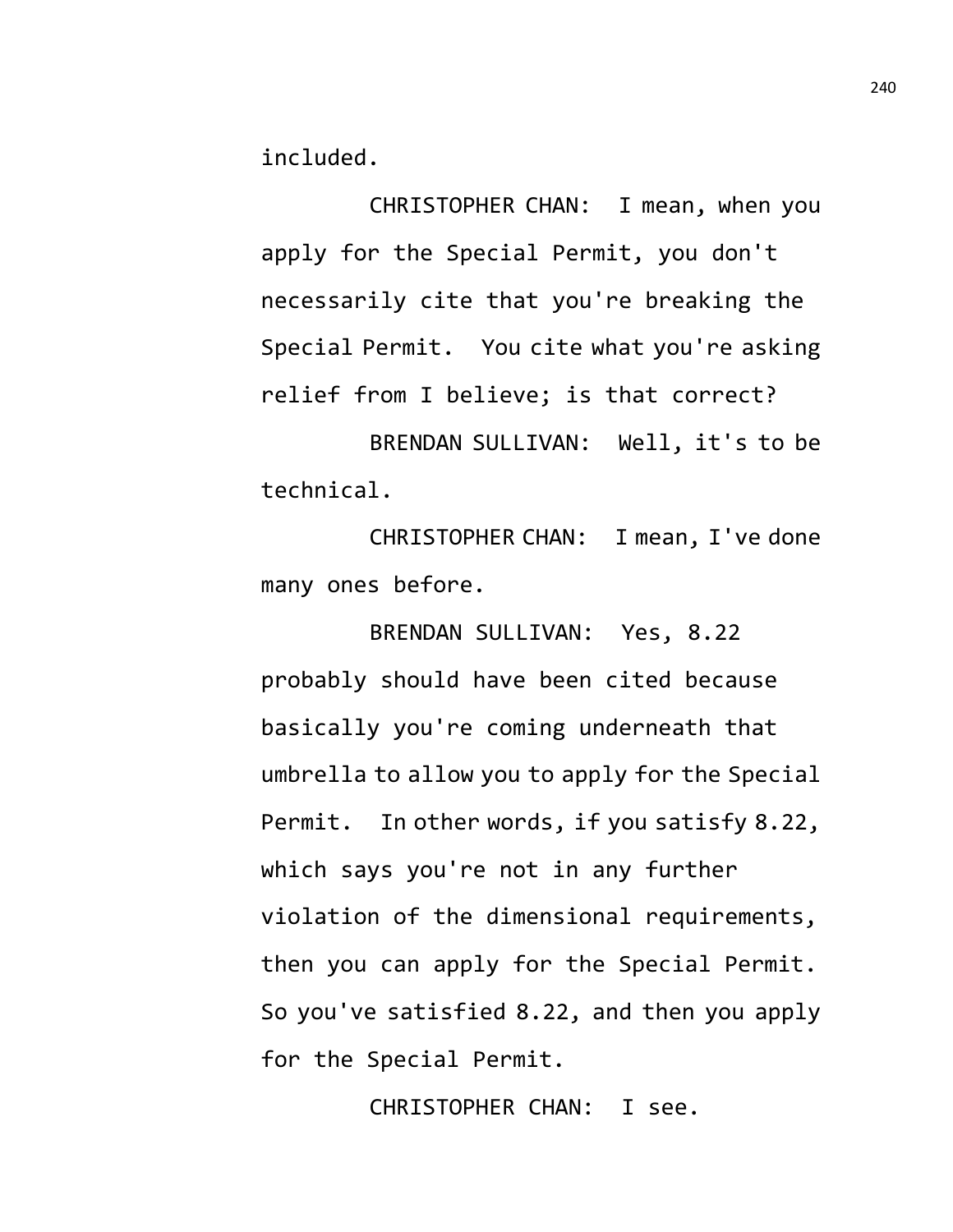BRENDAN SULLIVAN: If you were extending it or if you were changing any of the dimensional -- any of the dimensions that are currently there, then you would not satisfy 8.22. It gets technical, then you have to go for a Variance.

CHRISTOPHER CHAN: Right.

BRENDAN SULLIVAN: Is that correct? RANJIT SINGANAYAGAM: I think what it's saying is that they didn't cite the proper section.

CHRISTOPHER CHAN: But even when I go for a Variance, I often don't cite the Variance statute. I cite the area that we're asking for relief from in the application.

BRENDAN SULLIVAN: Well, 5.22 is somehow pretty inclusive.

RANJIT SINGANAYAGAM: When you advertise anything under the 5, the dimensional relief. But I don't think you're asking dimensional relief; right?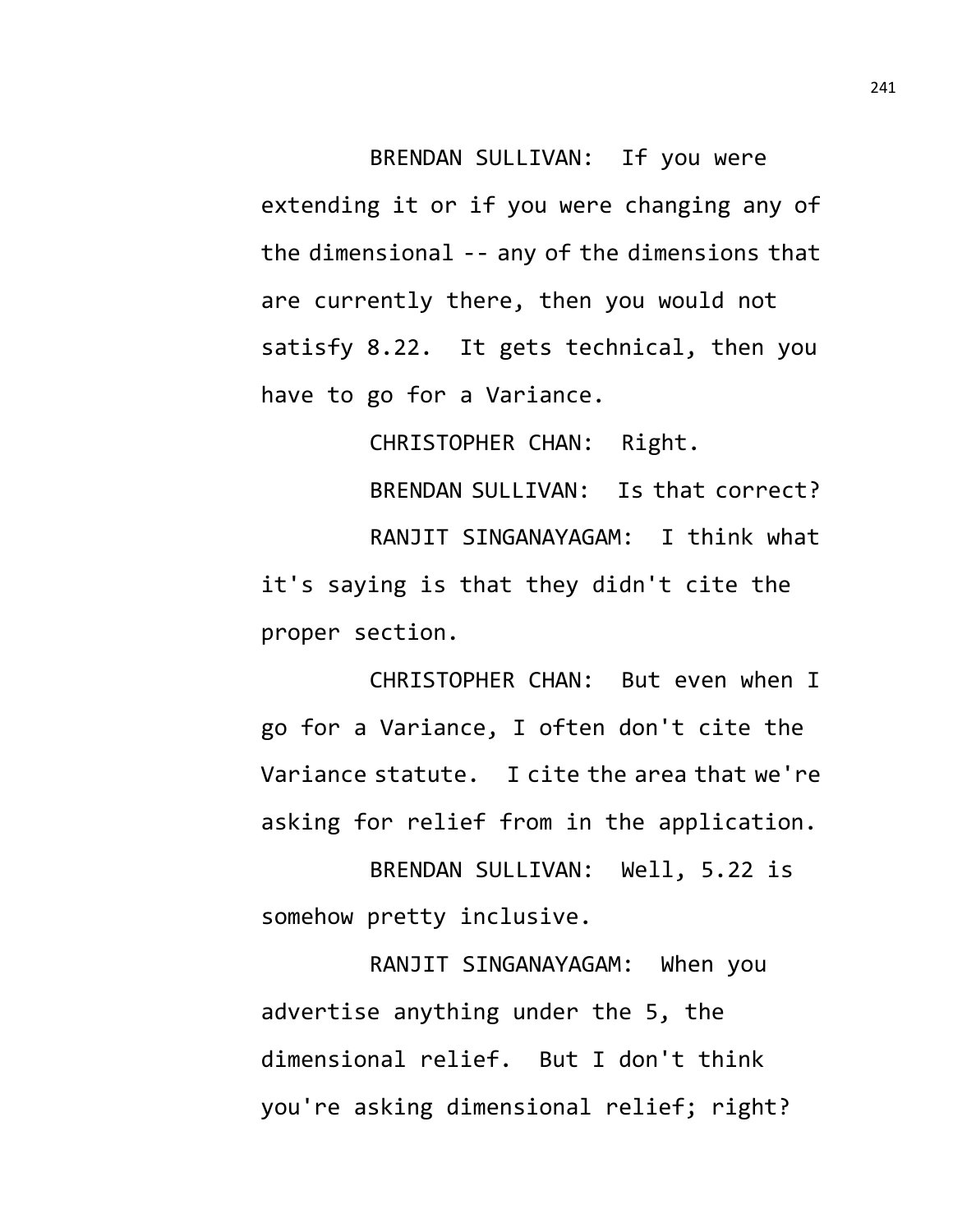CHRISTOPHER CHAN: No, we're asking for Special Permit. It is dimensional relief in that we are in the setback. We're not changing the dimensions.

TAD HEUER: Right. You're saying that when you cover for a Variance, you don't usually cite Section 10; right?

CHRISTOPHER CHAN: Exactly, exactly. I just cite Section 5. So why would I have to cite Section 8.

RANJIT SINGANAYAGAM: You're just closing existing roof porch; right? BRENDAN SULLIVAN: Correct.

RANJIT SINGANAYAGAM: So you're not adding any further violations except there is a non-conforming structure. That's why 8.22.

BRENDAN SULLIVAN: It allows them to come under the umbrella of 8.22 in order to apply under the Special Permit.

CHRISTOPHER CHAN: Correct, right.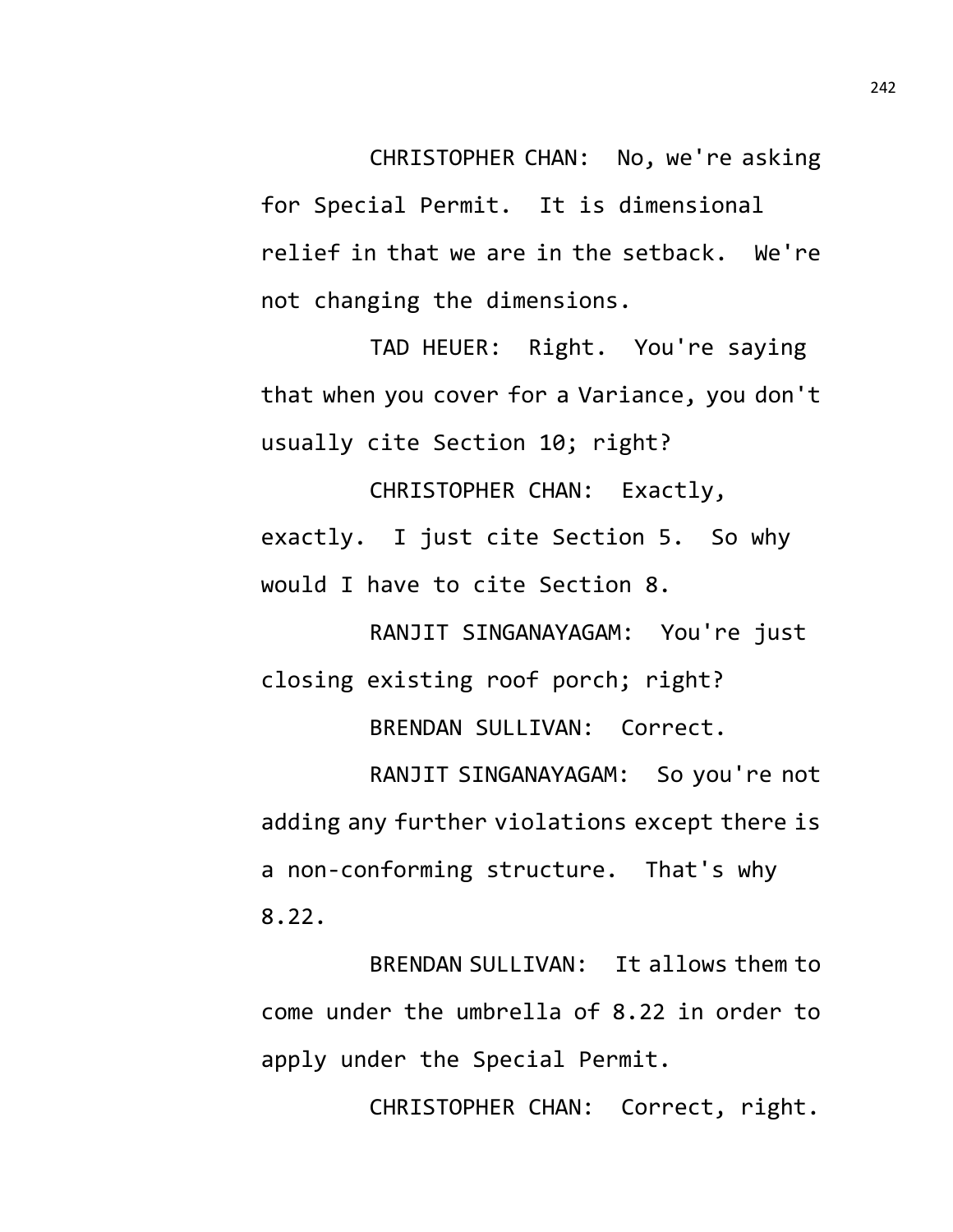But what I was saying is that when I apply for a Variance, I often don't cite the Variance statute in my application. I cite the area that we're asking relief from.

RANJIT SINGANAYAGAM: Basically what you're doing is alteration to a non-conforming building.

CHRISTOPHER CHAN: I mean, if it's a question of advertising, then I'm advertising how I'm being successful. You know, not what the problem is which wouldn't make any sense; right? It would be more important to advertise what you're asking, what the issue is, I guess, that's why you would cite section. For instance, if I hadn't put Article 5 there at all and just put Article 8, then someone who is reading it wouldn't know why they should show up essentially.

> TAD HEUER: Right. BRENDAN SULLIVAN: Well, I think the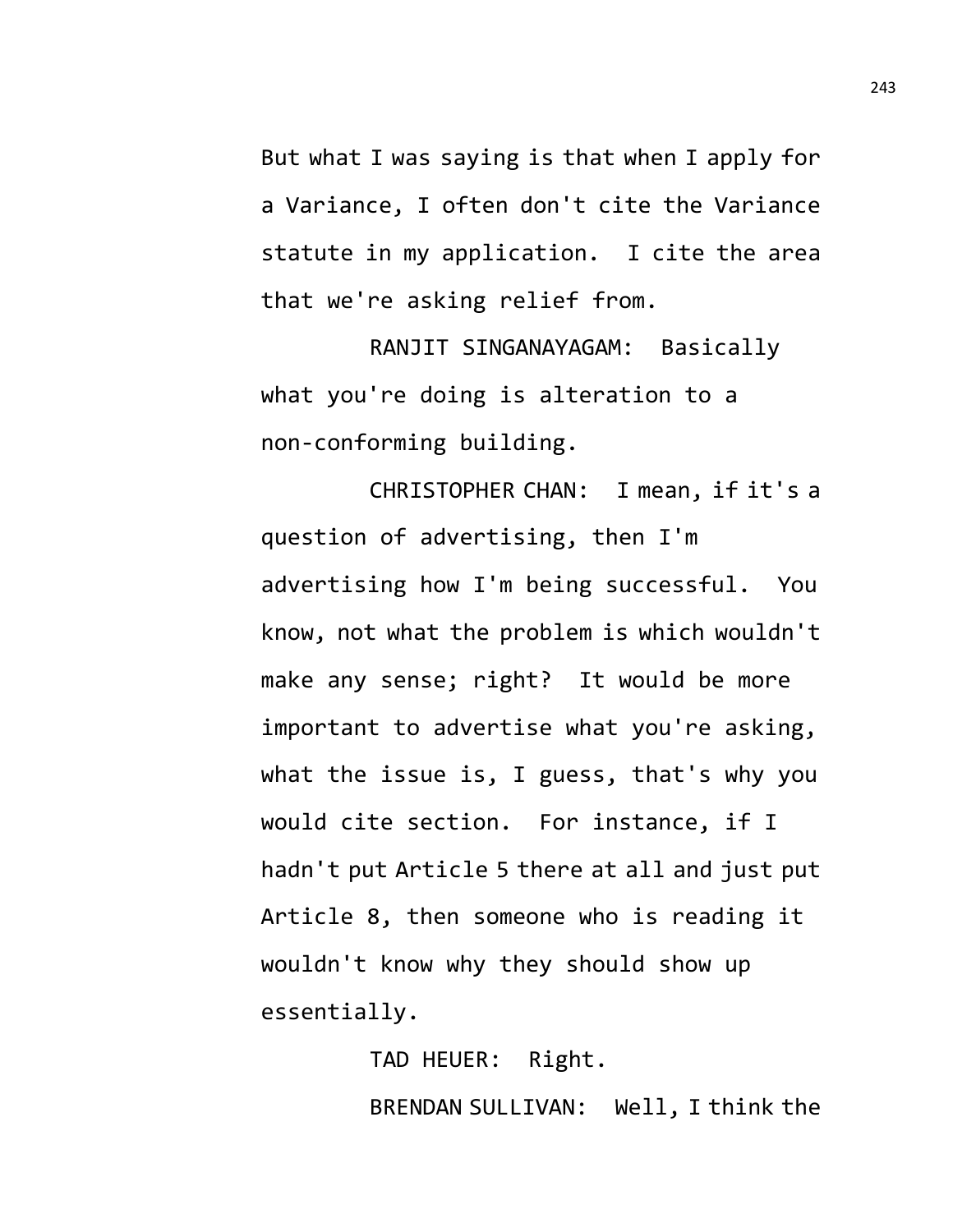key part of the whole thing is as long as it's legible to Councillor Kelley is that you're enclosing an open area, so that's all that --

DOUGLAS MYERS: As long as it doesn't --

BRENDAN SULLIVAN: That's all the general public would care about.

DOUGLAS MYERS: As long as it doesn't deprive us of jurisdiction or render other judgment void, as long as the Special Permit is in fact the right relief, I think we're okay.

BRENDAN SULLIVAN: I would concur. MAHMOOD FIROUZBAKHT: I would concur as well.

TIMOTHY HUGHES: In fact, I'm ready for a vote.

CHRISTOPHER CHAN: I knew you would be. I'll try to make it quick.

BRENDAN SULLIVAN: That's your presentation. Is there any questions by the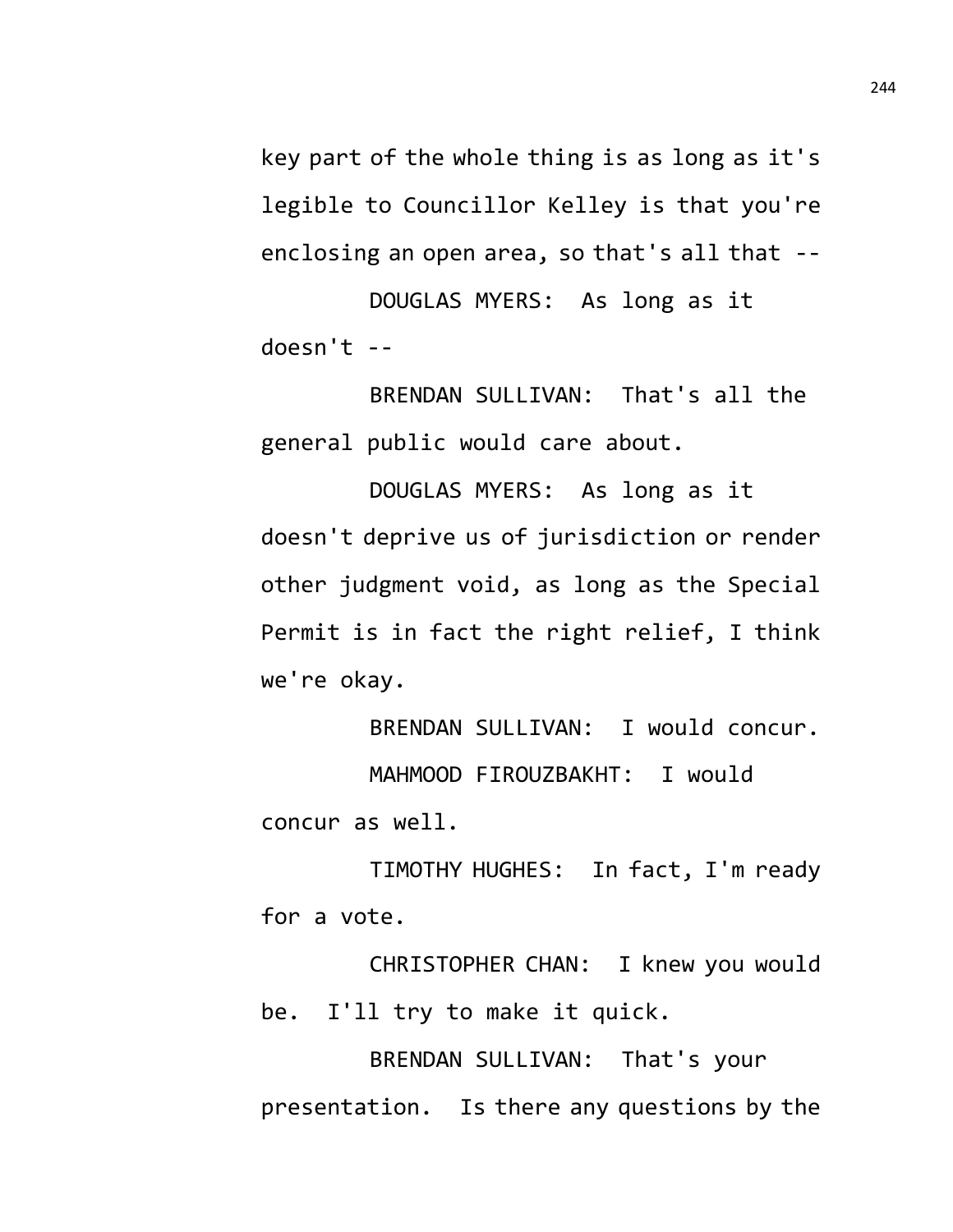Board at this point?

DOUGLAS MYERS: No questions by me. BRENDAN SULLIVAN: At this point.

All right. Let me open it to public comment. Is there anybody here who would like to speak on the matter at 392 Cambridge Street?

(No Response.)

BRENDAN SULLIVAN: Nobody cares. There is no correspondence in the file.

The Planning Board has reviewed the above case and leaves the case to the determination by the Board of Zoning Appeal with no comments or recommendations.

Okay. Anything else to add, delete, change? None. Okay.

CHRISTOPHER CHAN: I'll answer any questions if there are any.

DOUGLAS MYERS: I went, I saw, I'm convinced.

TAD HEUER: But did you conquer?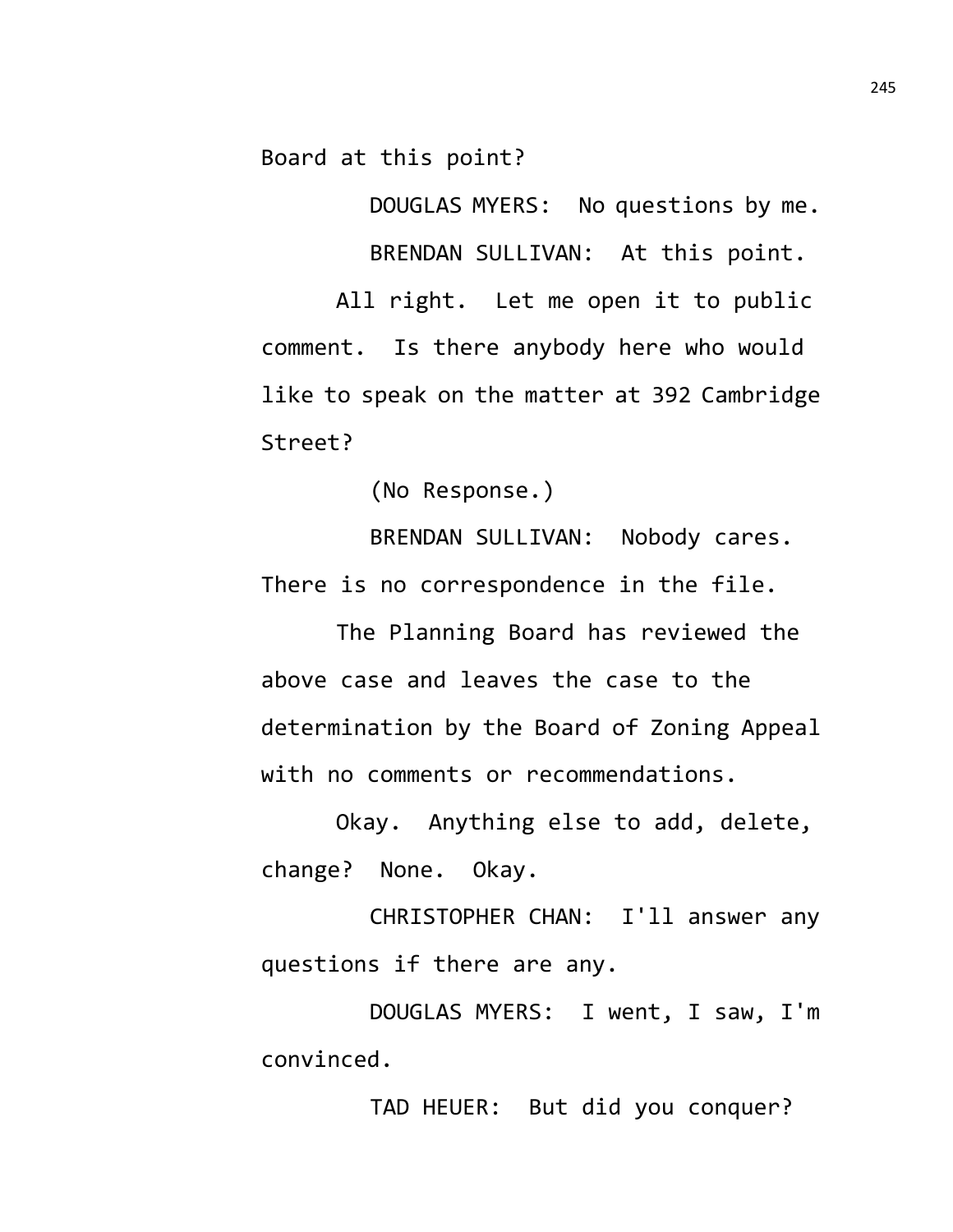BRENDAN SULLIVAN: And give him a couple minutes.

DOUGLAS MYERS: I will vote in favor.

BRENDAN SULLIVAN: The proposal is an improvement over what is there.

DOUGLAS MYERS: Yes. I mean, the space is extremely unattractive. It's enclosed already and cut off by a fire escape, and functionally it can only improve. It has no chance of impairing the rear abutters who is separated by a high fence or a side abutter who is separated by a similar fence that's impertinent to the rear of this building. I'm completely satisfied.

MAHMOOD FIROUZBAKHT: This fulfills Special Permit requirements and I'm fine with it.

BRENDAN SULLIVAN: Okay.

Mr. Hughes.

TIMOTHY HUGHES: I'm good with it.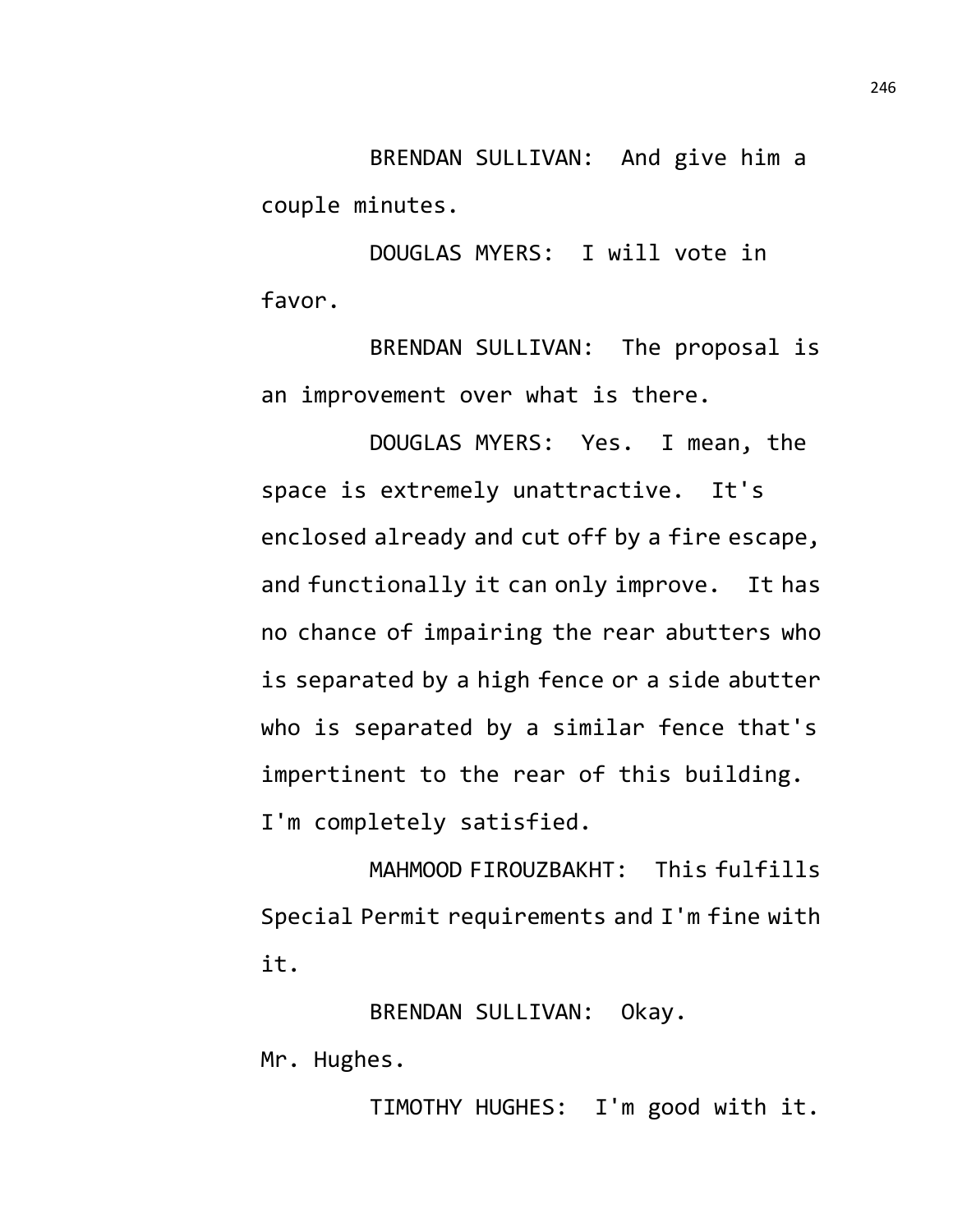## BRENDAN SULLIVAN: Okay.

Mr. Heuer.

TAD HEUER: I'm going to abstain.

BRENDAN SULLIVAN: Okay. Let me make a motion to grant the Special Permit to enclose the open area on the first floor under the second floor enclosed porch as per the drawings in the file and the dimensional form made a part of the application and initialed by the Chair.

The Board finds that the requirements of the Ordinance can be met. That the enclosed space below the existing three-season porch is not an increase in GFA. Relief is only required because the existing porch is within the rear yard setback.

The Board finds that traffic generated or patterns of access or egress would not cause congestion, hazard, or established change in the established neighborhood character.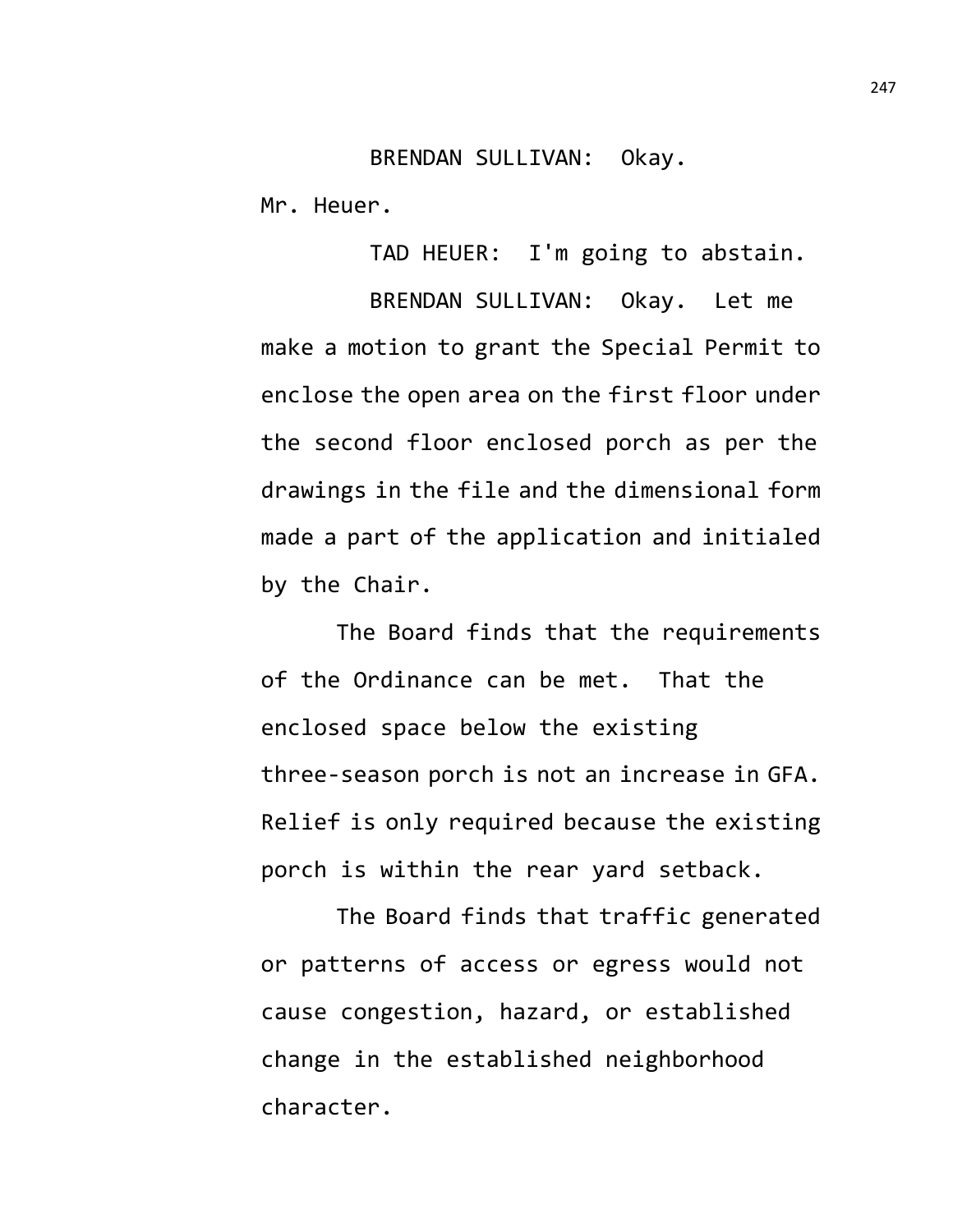The Board finds that continued operations of or development of adjacent uses as permitted to the Zoning Ordinance would not be adversely affected by the nature of the propose used.

There would not be any nuisance, hazard created to the detriment of the health, safety or welfare of the occupants of the proposed use or to the citizens of the city. And that the proposed use would not impair the integrity of the district or adjoining districts or otherwise derogate from the intent or purpose of the Ordinance.

All those in favor of granting the Special Permit.

> (Show of hands.) BRENDAN SULLIVAN: Four in favor. (Sullivan, Hughes, Myers,

Firouzbakht.)

BRENDAN SULLIVAN: One abstention. (Heuer.)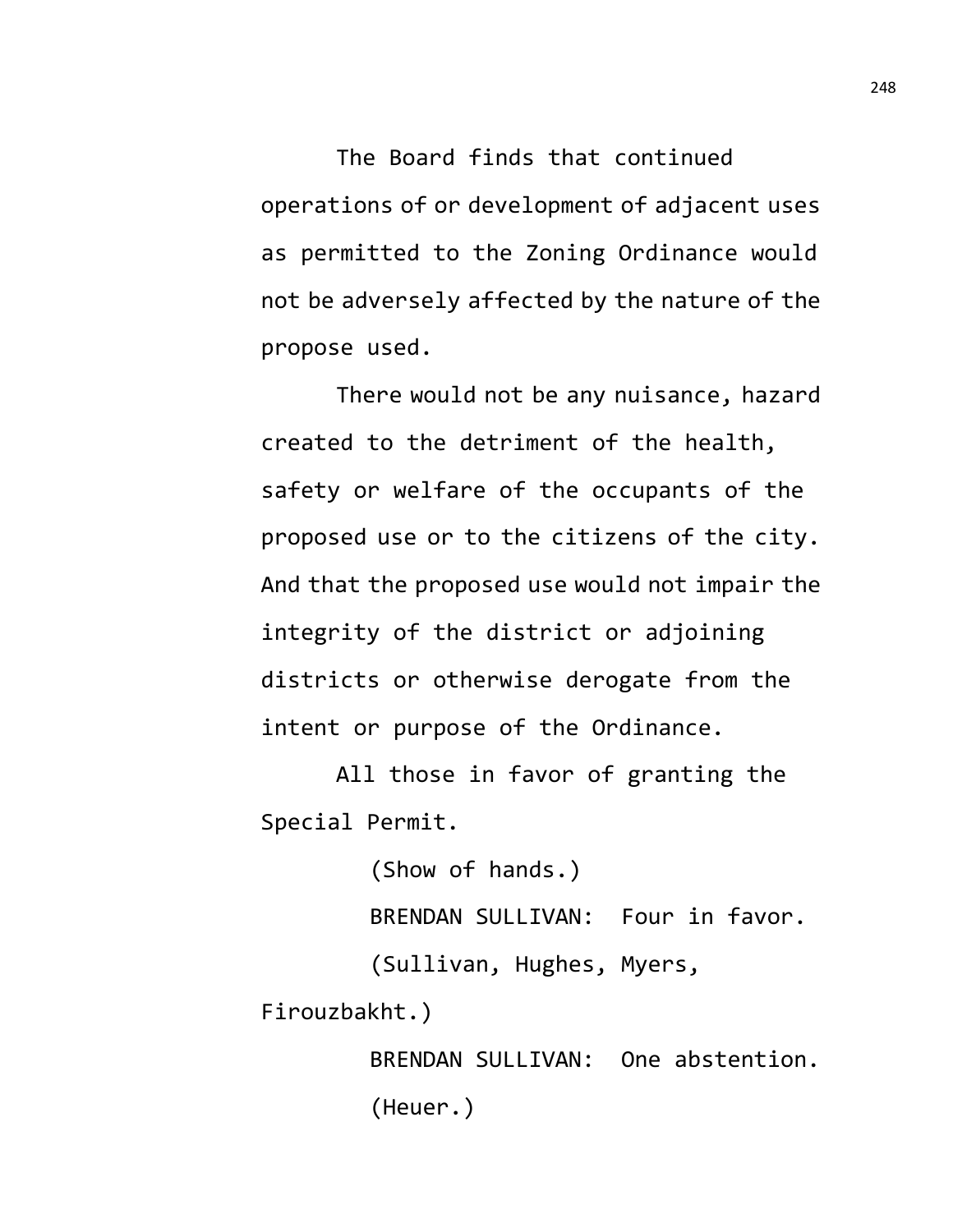(10:40 a.m.)

(Sitting Members: Brendan Sullivan, Timothy Hughes, Tad Heuer, Douglas Myers, Mahmood Firouzbakht.)

BRENDAN SULLIVAN: The Board will hear case No. 10262, 151 Brattle Street.

Okay. Please introduce yourself. Do you have a business card at all?

JEANNE VANECKO: I do. I'm Jeanne Vanecko from Vanecko Limited in Cambridge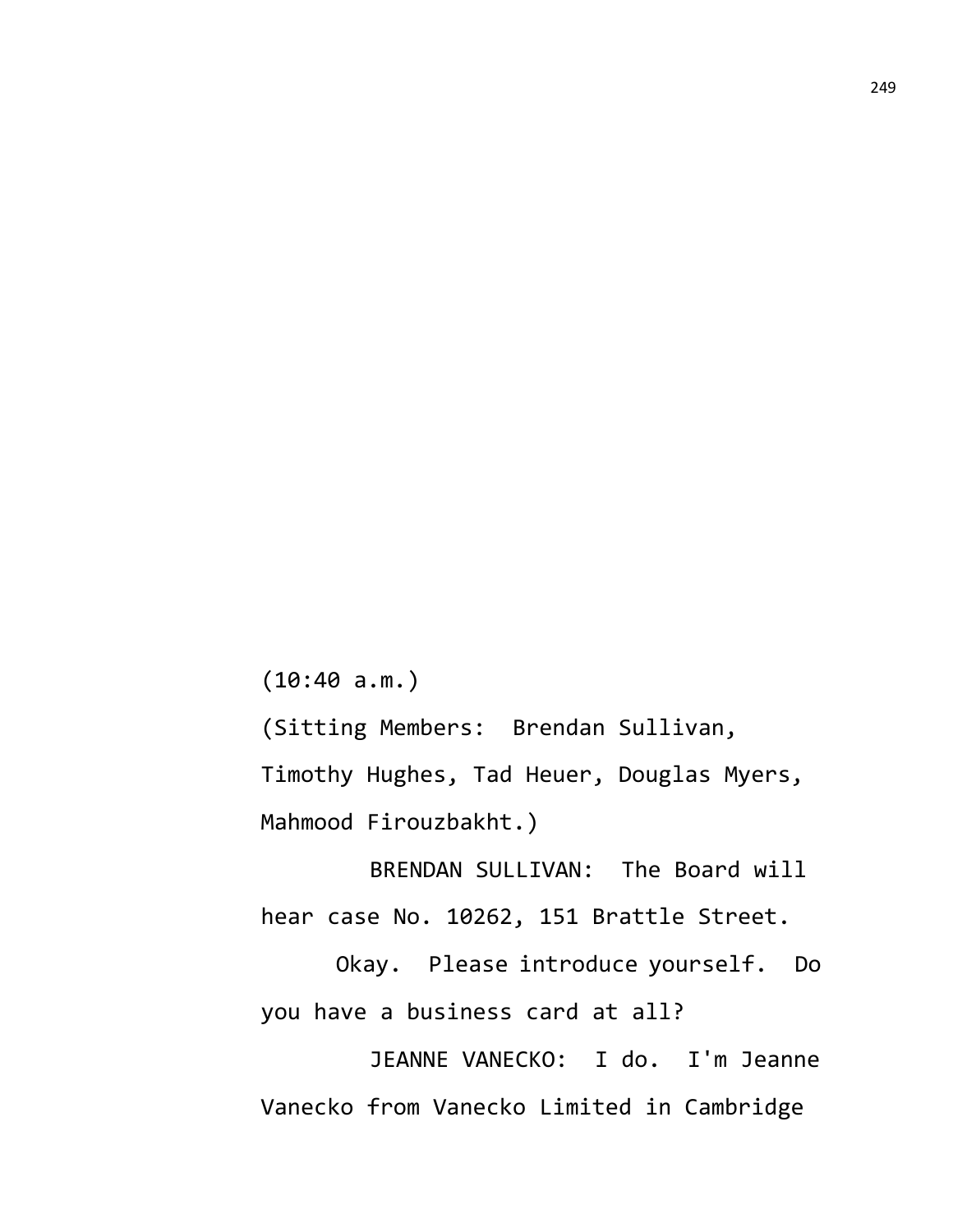representing my clients from 151 Brattle Street.

BRENDAN SULLIVAN: Okay. And what is it that you would like to do?

JEANNE VANECKO: We're putting on a porch on the back of the house, replacing an existing porch, making a smaller porch. We'd like to put a roof over that porch. By doing so it makes it part of the liveable area in the FAR calculation. The present FAR calculation before putting that roof on and with the existing porch and the existing cover, there's a little awning on the existing structure. Our ratio is 0.55. Taking that existing porch off, taking the exhausting awning off, putting the new porch with the new roof on still keeps us at 0.55. What's required is 0.50. We're 50 square feet over the FAR.

BRENDAN SULLIVAN: From what it is now?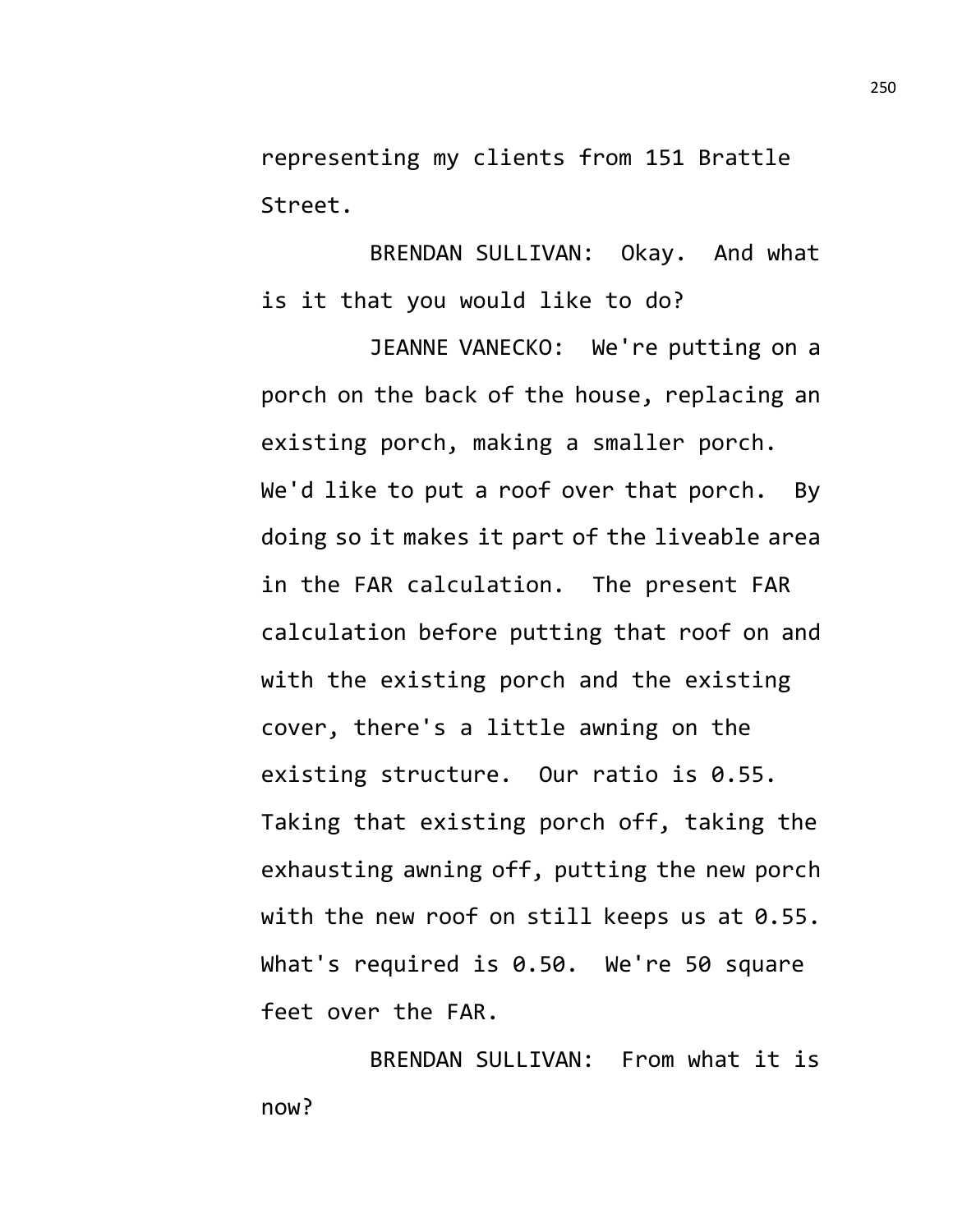JEANNE VANECKO: From what it is now.

BRENDAN SULLIVAN: Yes, okay.

JEANNE VANECKO: It's in an area of the house that's been exempted by the Historic Commission it can't be seen from a public way.

BRENDAN SULLIVAN: Okay. What the is percentage of 15 feet into 10,434.

DOUGLAS MYERS: De minimus.

JEANNE VANECKO: If you take the percentage out a couple more decimal points, it shows up. But rounding it to the nearest --

BRENDAN SULLIVAN: Wing back? Rounding it down?

JEANNE VANECKO: It's exactly where we are now. It's just because of the way the Ordinance is written, we can't swap one overage for another overage.

BRENDAN SULLIVAN: Right.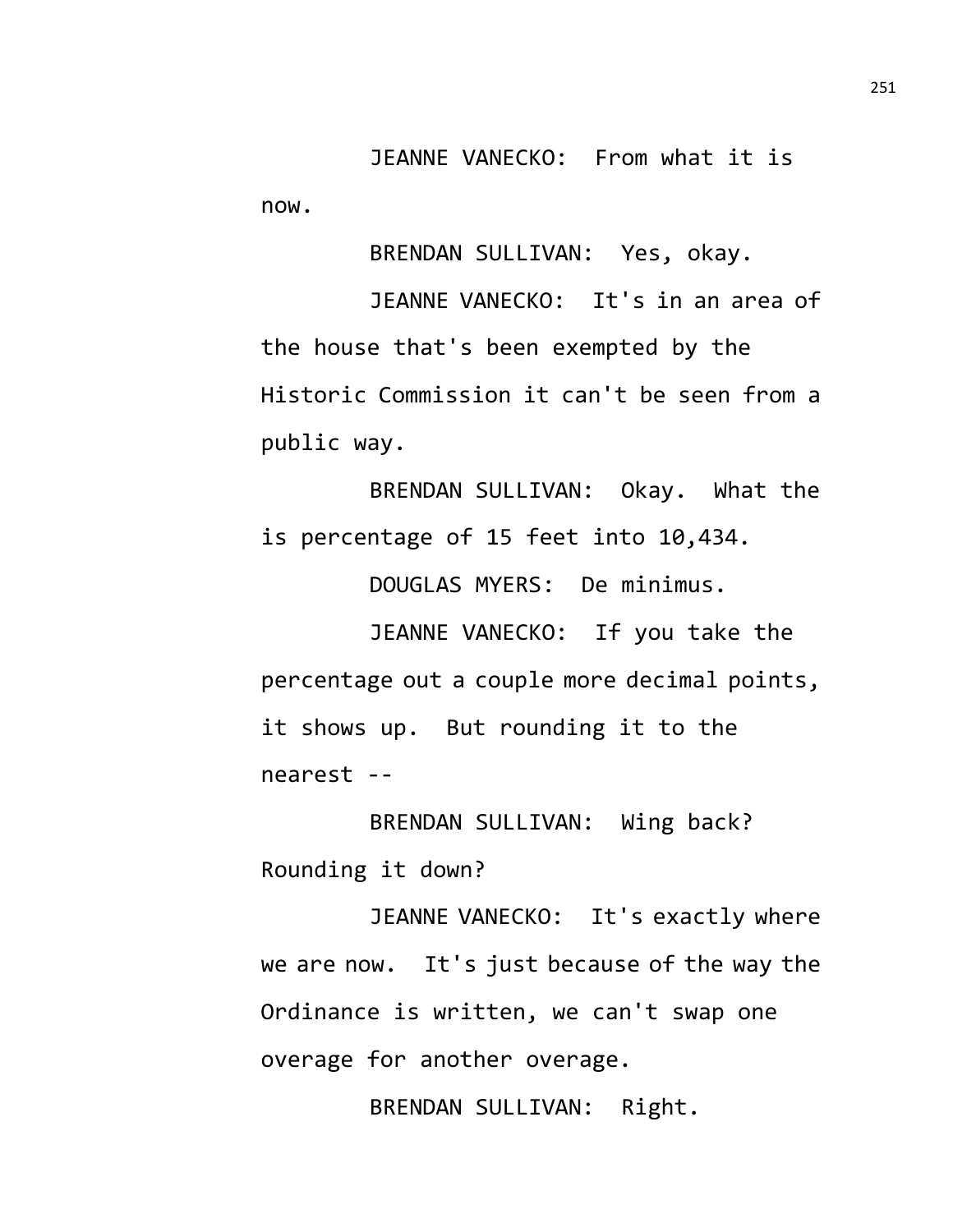DOUGLAS MYERS: It is less than what's paid in most money market accounts in the City of Cambridge.

TAD HEUER: I just have a couple questions about the dimensional form. You show a lot area per dwelling unit of 7,803 square feet. There's only one unit -- there's only one dwelling unit on this lot; right?

JEANNE VANECKO: That's correct.

TAD HEUER: So shouldn't that be that there is whatever the lot area is? Shouldn't that also be 19,030?

JEANNE VANECKO: Yes, it should.

TAD HEUER: And in the next column you're requesting no change in the lot area per dwelling unit, correct?

JEANNE VANECKO: Correct.

TIMOTHY HUGHES: Not unless they're going to rent out underneath that porch.

TAD HEUER: And you have ratio of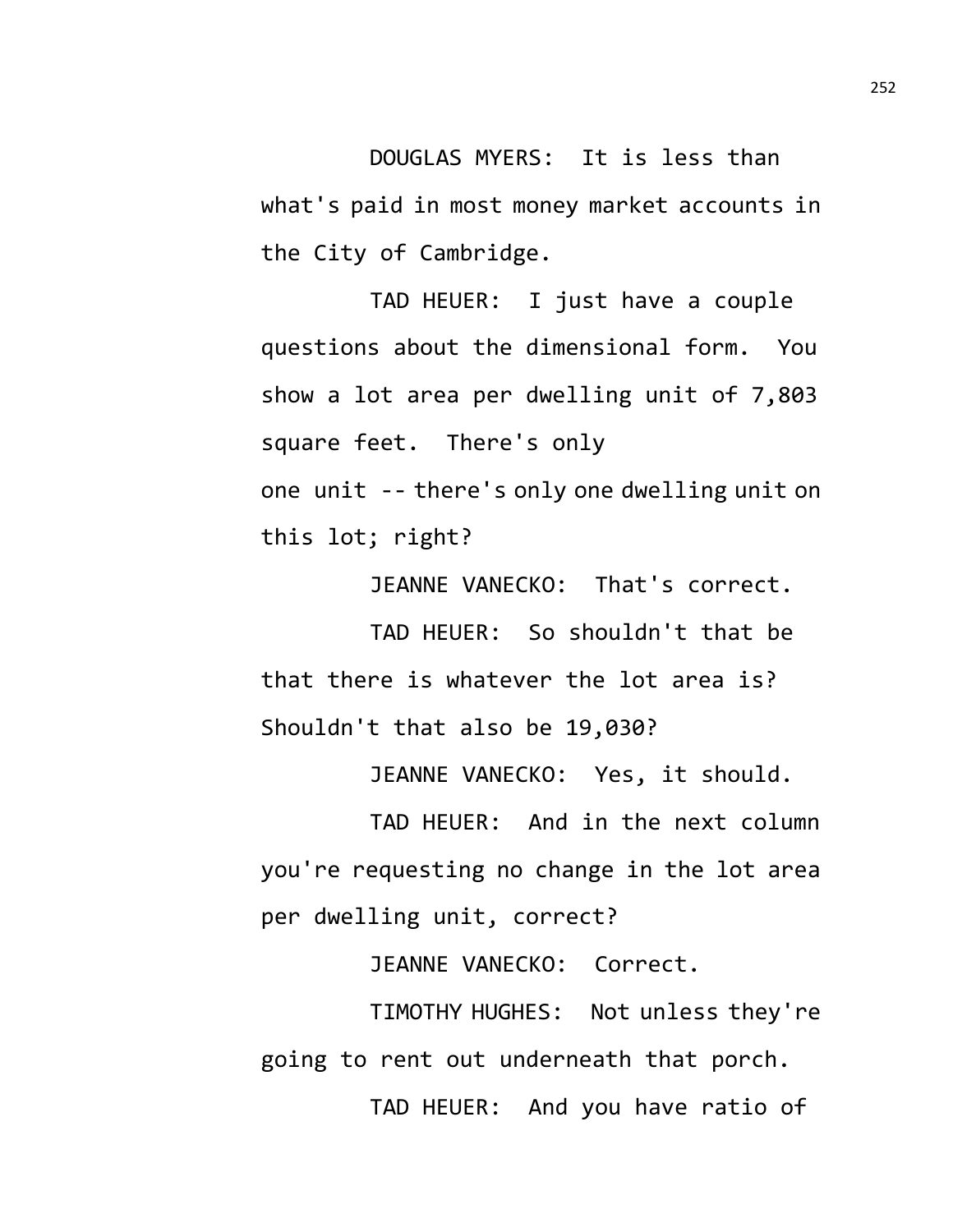usable open space to lot area. And it's -- you've listed as a square footage not as a ratio. It seems to go up by 500 square feet. What's going on there?

JEANNE VANECKO: It does go up by 500 square feet, but the -- it still doesn't alter the percentage.

TAD HEUER: Really? 500 square feet out of -- that's, that would percent to someone.

JEANNE VANECKO: You have to take it out more decimal points.

TAD HEUER: So when I do the math you're going from a 0.66 presume because it's not from the relief requesting. From a 0.66 to a 0.71, certainly more decimal places, and you're in a 0.75. You have 50 percent slash 13442. I don't -- I'm not sure what that means.

JEANNE VANECKO: Well, if you take 50 percent of -- this is what the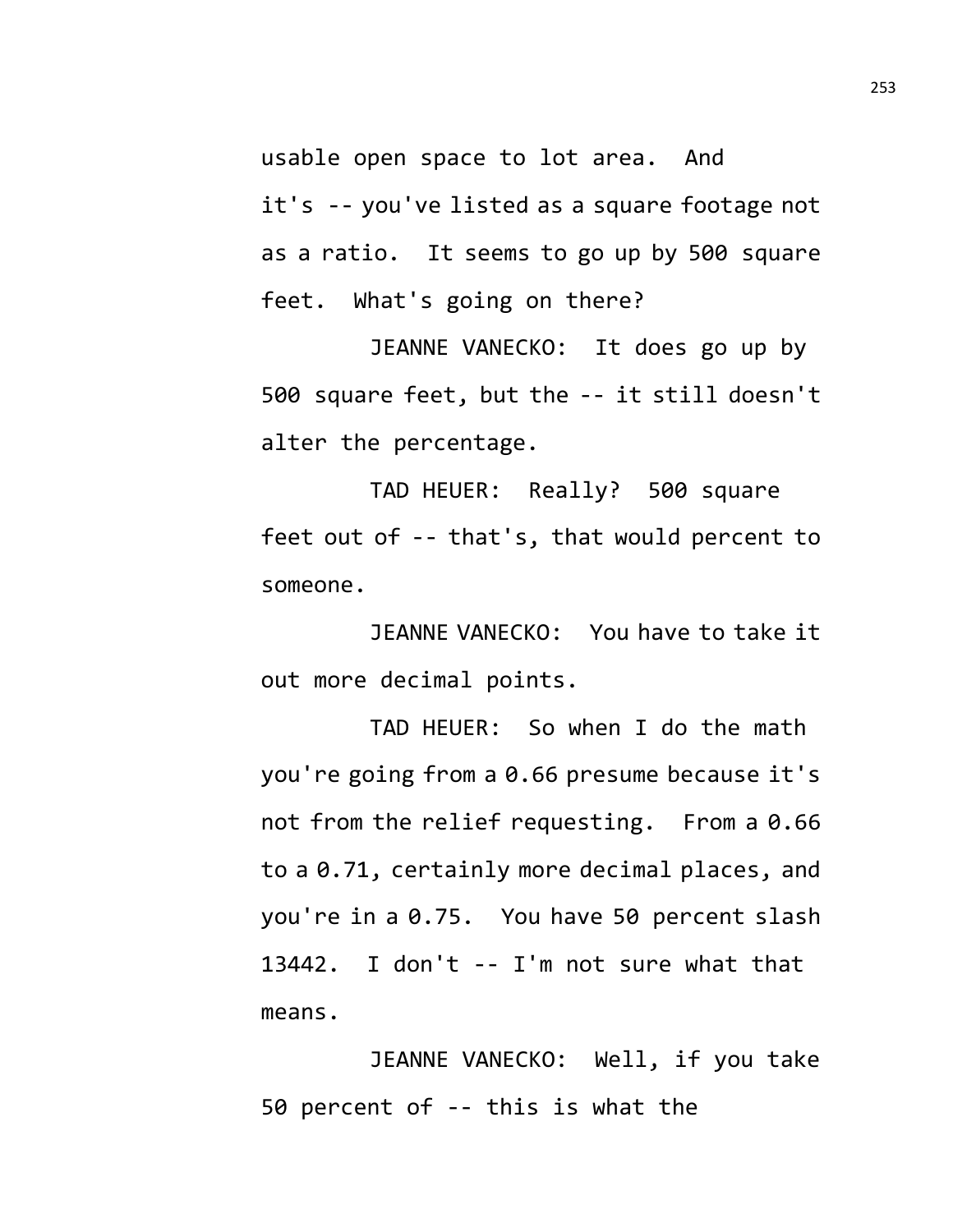requirements are, that last section? Is that what you're looking at? I'm sorry.

TAD HEUER: Yeah.

BRENDAN SULLIVAN: 50 percent of the lot area.

TAD HEUER: It has to be 50 percent of the lot, right?

BRENDAN SULLIVAN: Of 19,030.

TAD HEUER: So you need to have 9515. And you have 1248 and you have somehow that doesn't concern us to 13443.

DOUGLAS MYERS: Would you repeat that, Tad? From what to what?

TAD HEUER: So it's going from 0.66 to 0.71 in a 0.5 district.

DOUGLAS MYERS: Actual square footage?

TIMOTHY HUGHES: That's usable open space.

TAD HEUER: That's usable open space. It's going from 12,488 to 13,443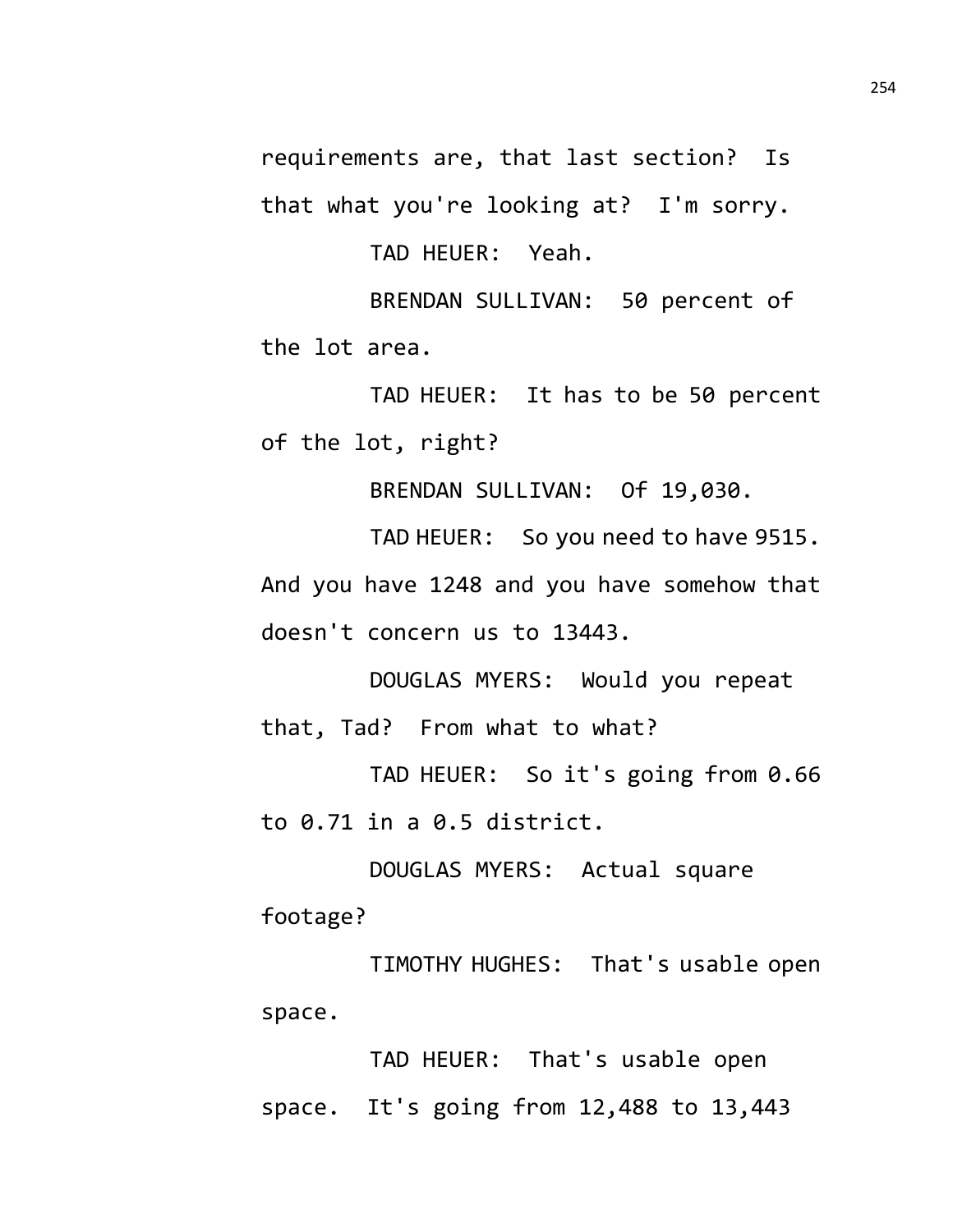noting that that is a lot area larger than combined lots of everything we've discussed previously this evening where the lot area is 19,030.

TIMOTHY HUGHES: What percentage of the city is that?

TAD HEUER: You can probably count that accurately probably in decimal places. BRENDAN SULLIVAN: Okay.

TIMOTHY HUGHES: So the dimensional form is corrected to satisfaction? Cool.

BRENDAN SULLIVAN: This is the drawing. I must comment that you are one of two or three people who have actually submitted a notification panel locator. I know it's a requirement. Nobody ever does. You did. So, you know, we'll give you a gold star for that anyhow. Being very thorough anyhow. So sheet A1-1 is really, is the detail of the work to be done.

JEANNE VANECKO: Correct.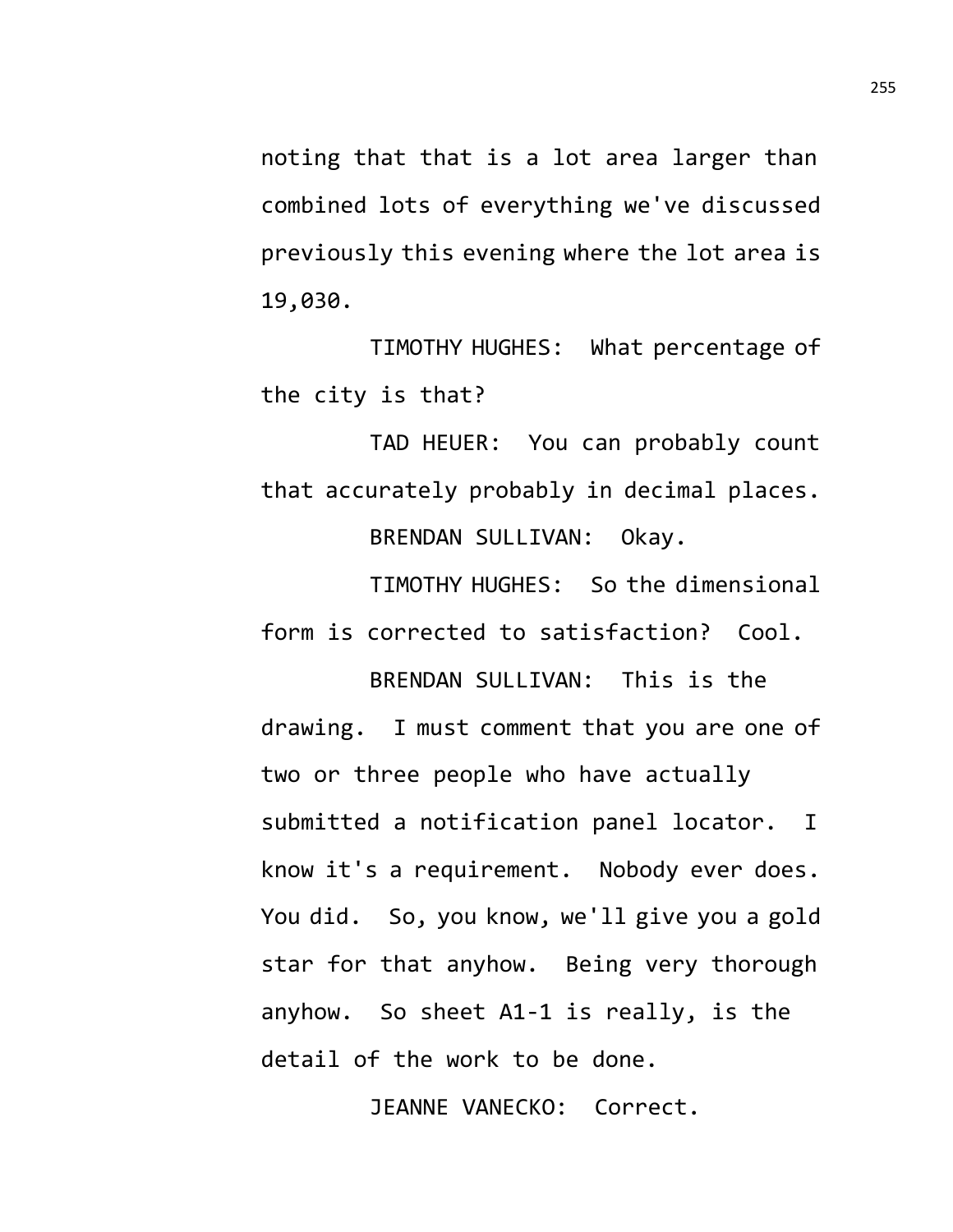BRENDAN SULLIVAN: Okay.

Is there anybody here who wishes to speak on the matter 151 Brattle Street?

(No Response.)

BRENDAN SULLIVAN: I see none.

There is correspondence from the Cambridge Historical Commission issuing a certificate of 12/16/11. (Reading) the Cambridge Historical Commission hereby certifies pursuant to the Massachusetts Historical District Act and the Cambridge Historical Commission Ordinance that the work described below does not involve activity requiring issuance of a Certificate of Appropriateness or hardship. And under three add divided like door at the west elevation with entry roof and stairs. And so they have basically issued a Certificate of Non-Applicability for their review.

And that is the in the file. And there are no other correspondence in the file.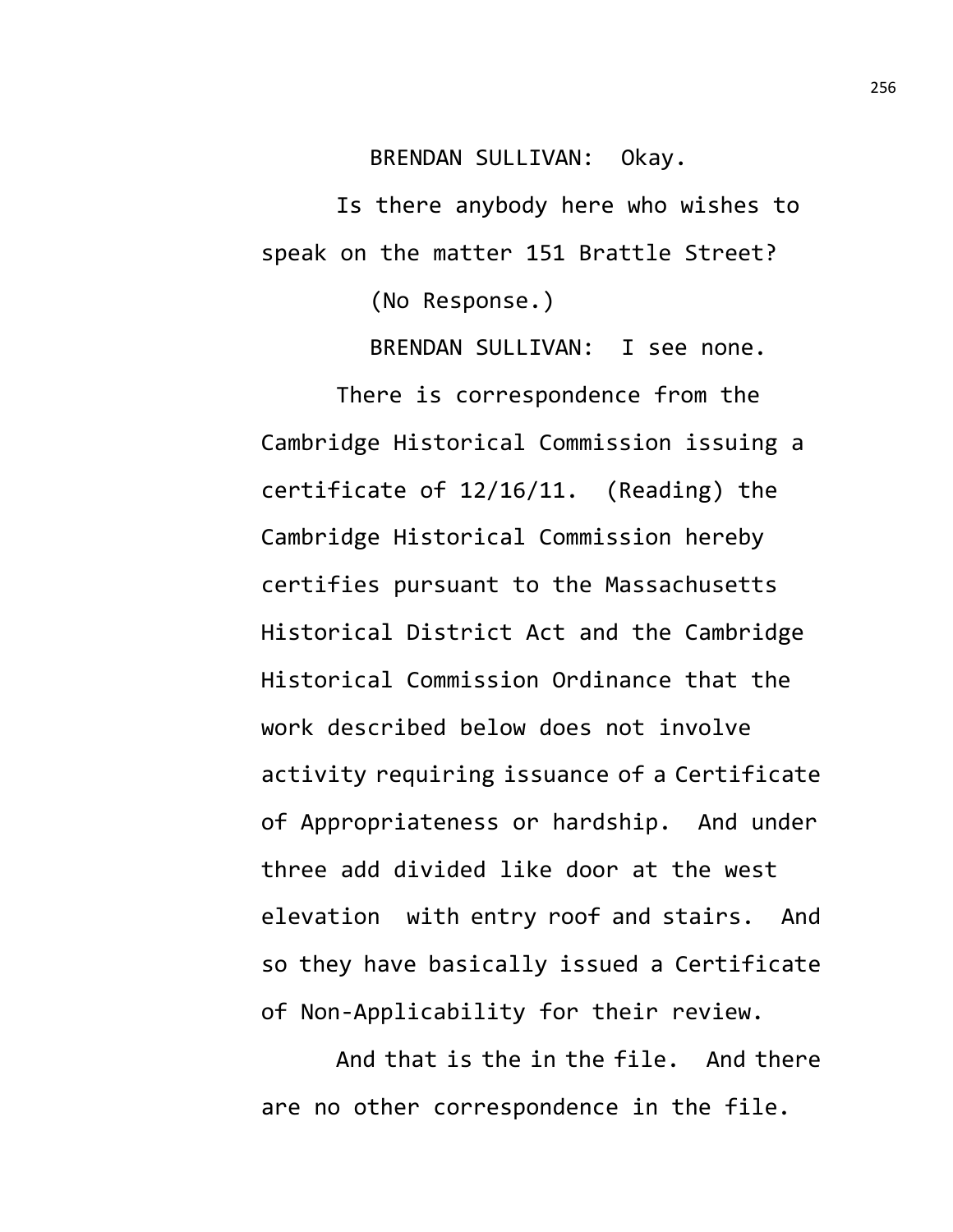I'll close public comments. You've got nothing else to add, change or delete. Okay.

Let me take it to the Board now.

DOUGLAS MYERS: No questions. No comments.

> BRENDAN SULLIVAN: Okay. MAHMOOD FIROUZBAKHT: Same. TIMOTHY HUGHES: I'm good with it. BRENDAN SULLIVAN: Mr. Heuer. TAD HEUER: No questions.

BRENDAN SULLIVAN: Let me make a motion to grant the relief requested as per the drawing submitted entitled, "Renovation to 151 Brattle Street," and dated -- the last revision is August 31, 2011. Would that be correct?

JEANNE VANECKO: Yes.

BRENDAN SULLIVAN: Initialed by the Chair.

To remove the existing wood frame uncovered deck and construct a smaller wood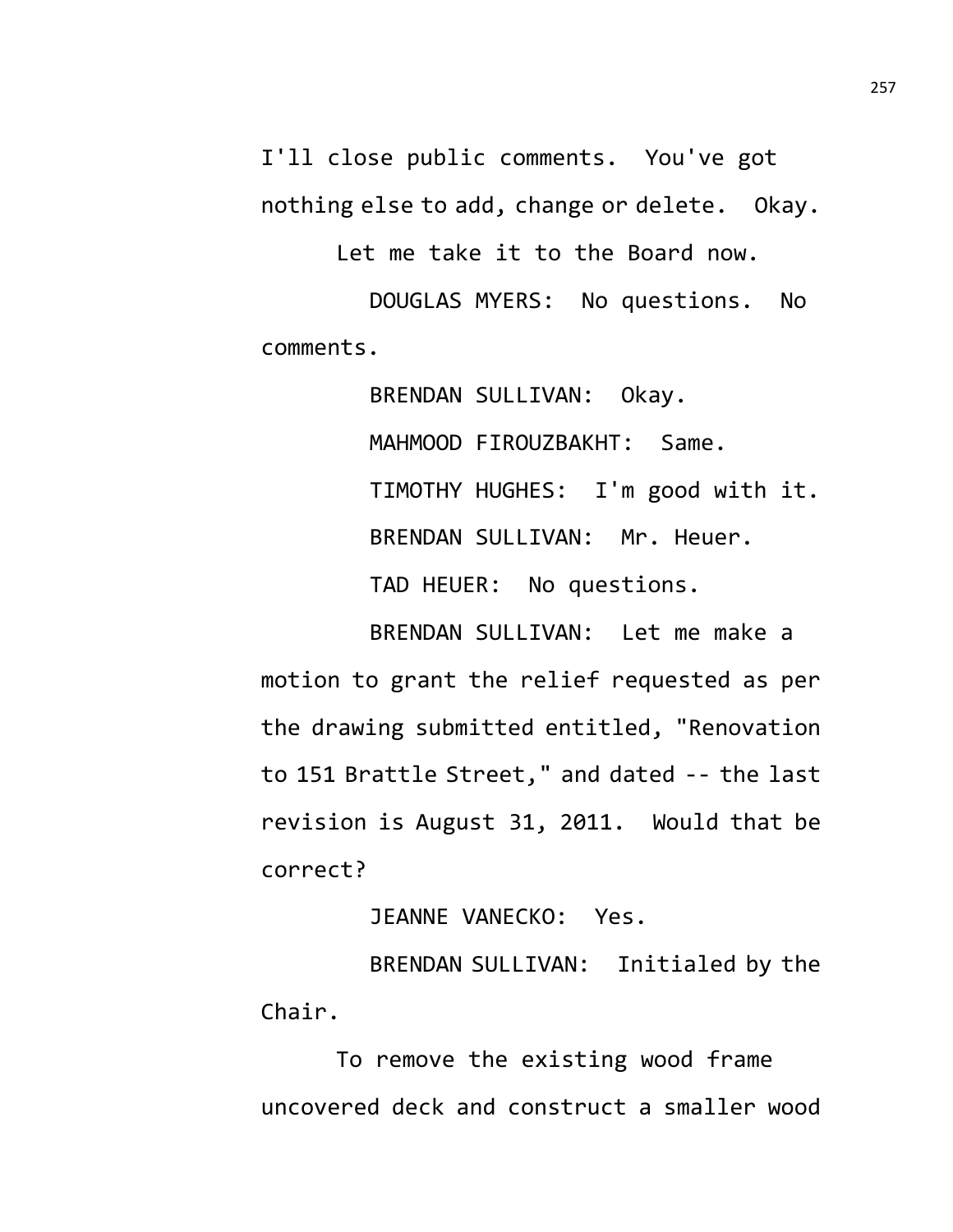frame covered entry porch to serve as the primary side entrance to the residence.

The Board finds that a literal enforcement of the provisions of the Ordinance would involve a substantial hardship to the Petitioner because it would preclude the Petitioner to cover from the weather a smaller deck which will serve as a primary entryway into the dwelling unit.

If left uncovered and not allowed by way of relief from this Board, the porch would probably be a hazardous condition having snow and ice accumulating during the inclement weather.

The hardship is owing to the fact that the existing house is non-conforming in nature and having to do with the dimensional requirements, the siting of the house on the lot which precludes the existing Ordinance.

The Board finds that desirable relief may be granted without substantial detriment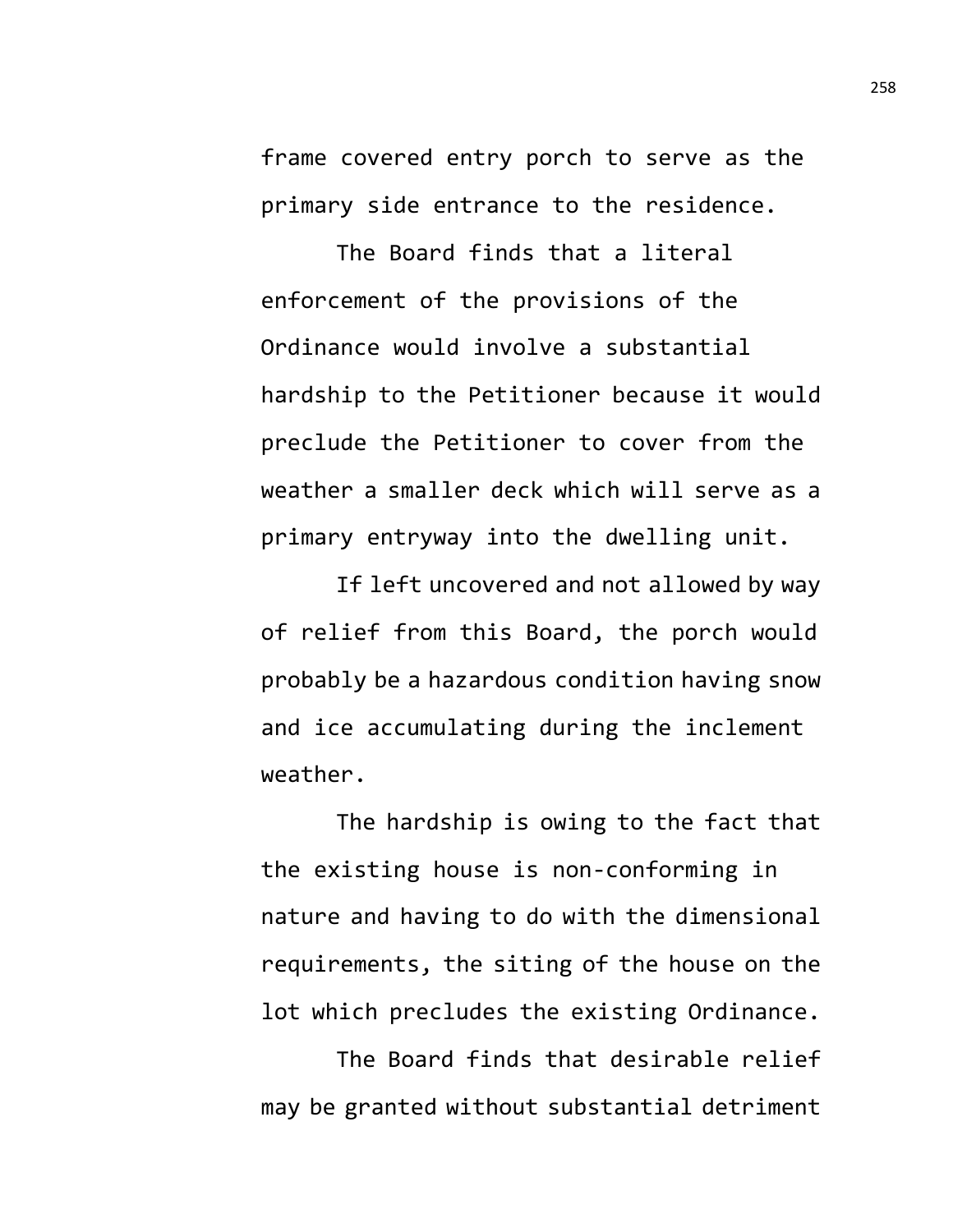to the public good, and relief may be granted without nullifying or substantially derogating from the intent and purpose of the Ordinance.

All those in favor of granting the relief requested.

(Show of hands).

BRENDAN SULLIVAN: Five in favor.

(Sullivan, Hughes, Heuer, Myers, Firouzbakht.)

JEANNE VANECKO: Thank you.

TAD HEUER: What's happening in the fonts of the house?

JEANNE VANECKO: The original porch was closed in at some point in a very unappealing way and we've now restored it to its original design. It's been under a blanket.

BRENDAN SULLIVAN: It's under wraps.

JEANNE VANECKO: It's been under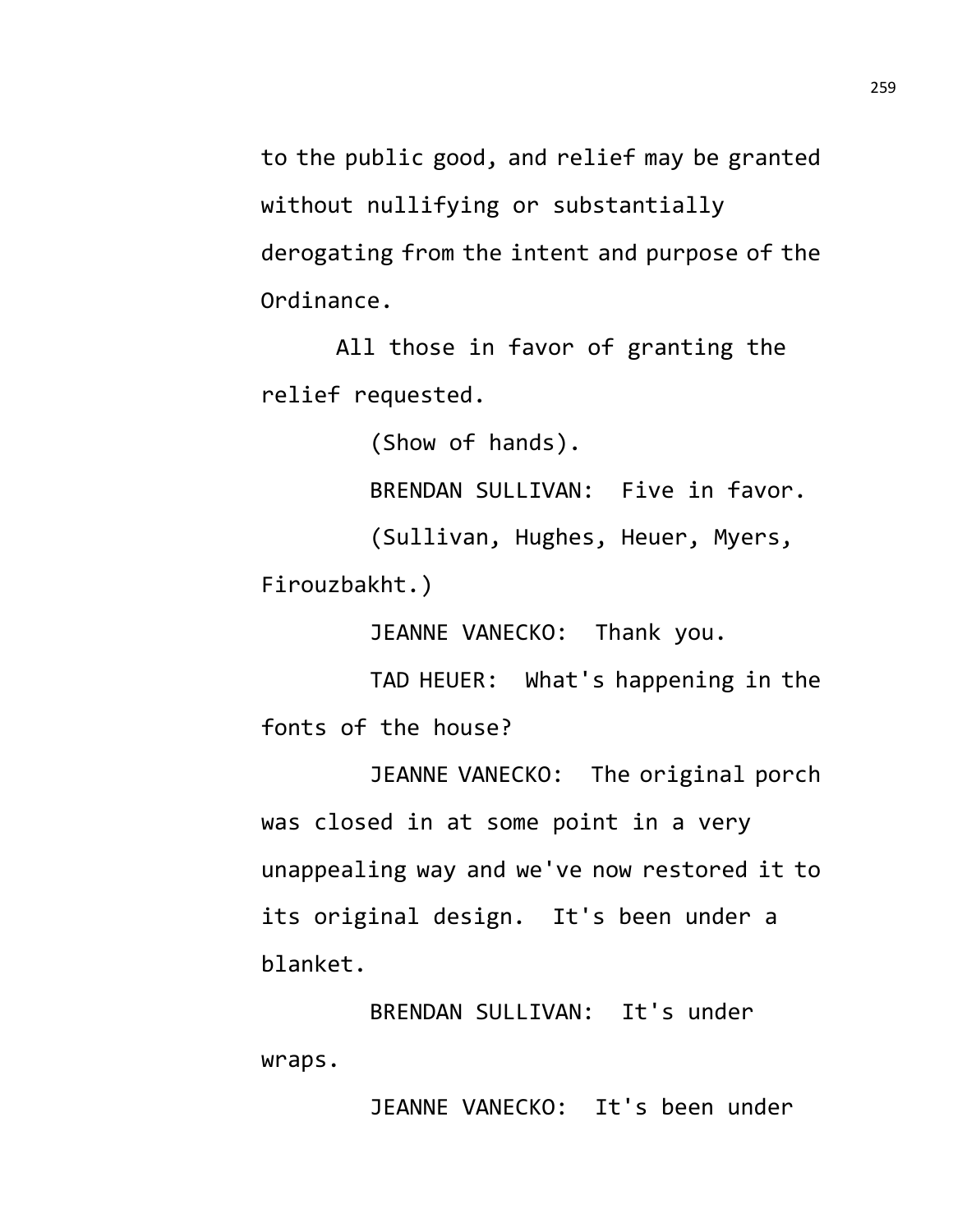wraps so that we can work during the bad weather.

BRENDAN SULLIVAN: Waiting for the unveiling. I go by there everyday.

JEANNE VANECKO: There will be an unveiling very shortly.

(10:50 p.m.)

(Sitting Members: Brendan Sullivan, Timothy Hughes, Tad Heuer, Douglas Myers, Mahmood Firouzbakht.)

BRENDAN SULLIVAN: The Board will hear case No. 10263, 1707 Cambridge Street. Whoever is going to present.

BHUPESH PATEL: Hi, I'm Bhupesh Patel. I'm the owner's rep for 1707. I live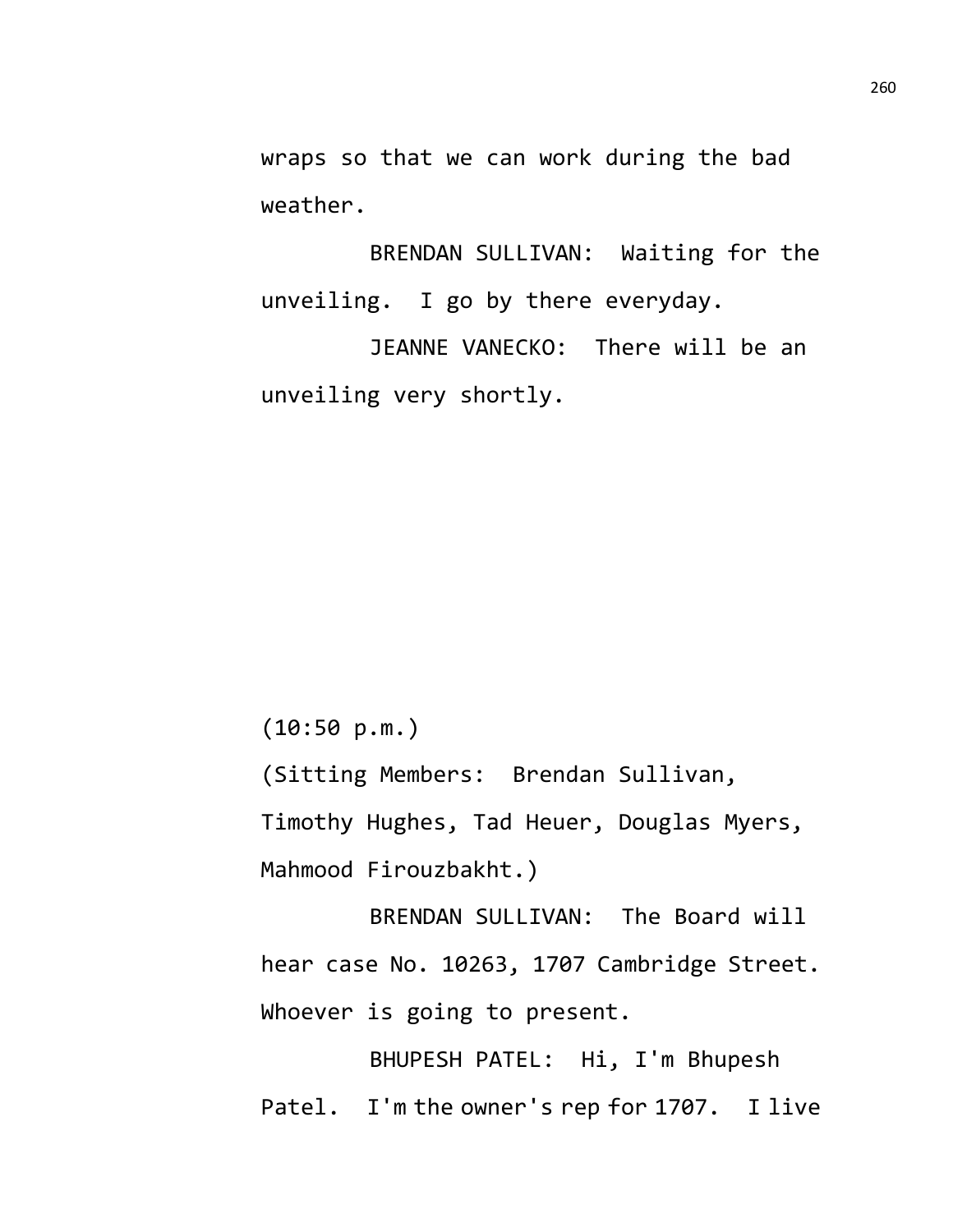at Three Bowden Street representing DesignTank, Inc., the architect.

JASON ROAN: I'm Jason Roan, R-o-a-n in Concord, Mass.

SUSAN ARNOTT: Susan Arnott, A-r-n-o-t-t, 1707 Cambridge Street.

BRENDAN SULLIVAN: Okay. What is it you would like to do?

BHUPESH PATEL: Basically the existing house is a three-family and we're proposing that we are literally adding square footage approximately two percent and shaded in on this plot plan here. And let's just give you a reference of where it actually is.

You've got this in your packets this morning. It's four pages of architectural drawings and two pages of existing and proposed site plan. I'm going to flip this over so you can see what it looks look. And what it looks like symmetrically. Basically the dashed area is what's being proposed. At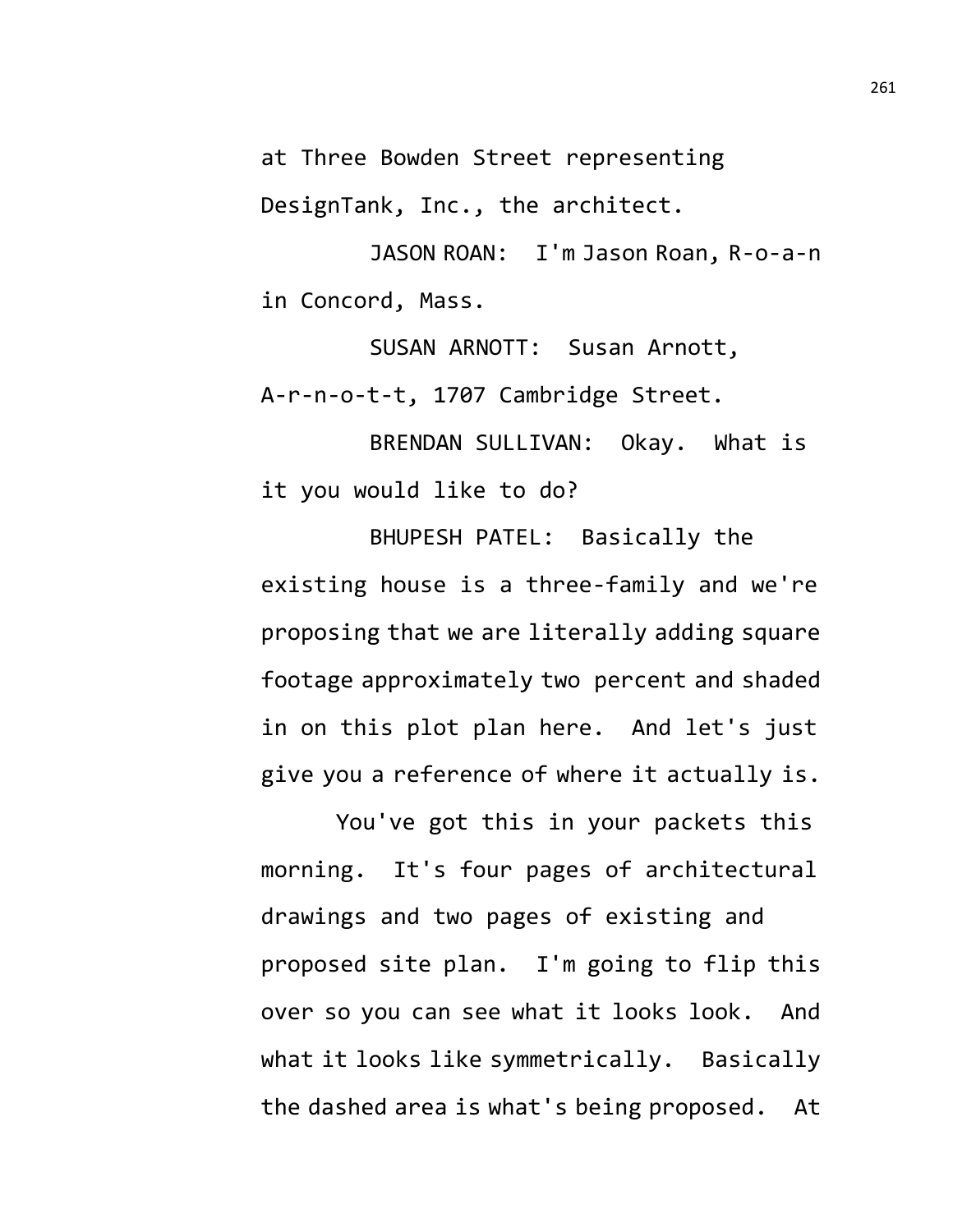present there is a door in this way. And the stair that comes down, this will be filled and this piece is existing and two-story house is existing. This is one of four houses that are antebellum houses that used to exist right next to the school of design. So it is on the National Registry. Two of the houses have been lost and two are remaining, and this is one of those houses. Basically they're side-by-side houses, so this does not conform with the side of the setback, but the other side of the setback, the house is actually 19 feet. But our proposal is 21 feet and what's required is 20 feet. So we don't -- basically we don't infringe on any of the setbacks, but there is an existing setback on the opposing side of the house because it's demising all the shares with the antebellum house.

So what it basically boils down to just the square footage increase by two percent to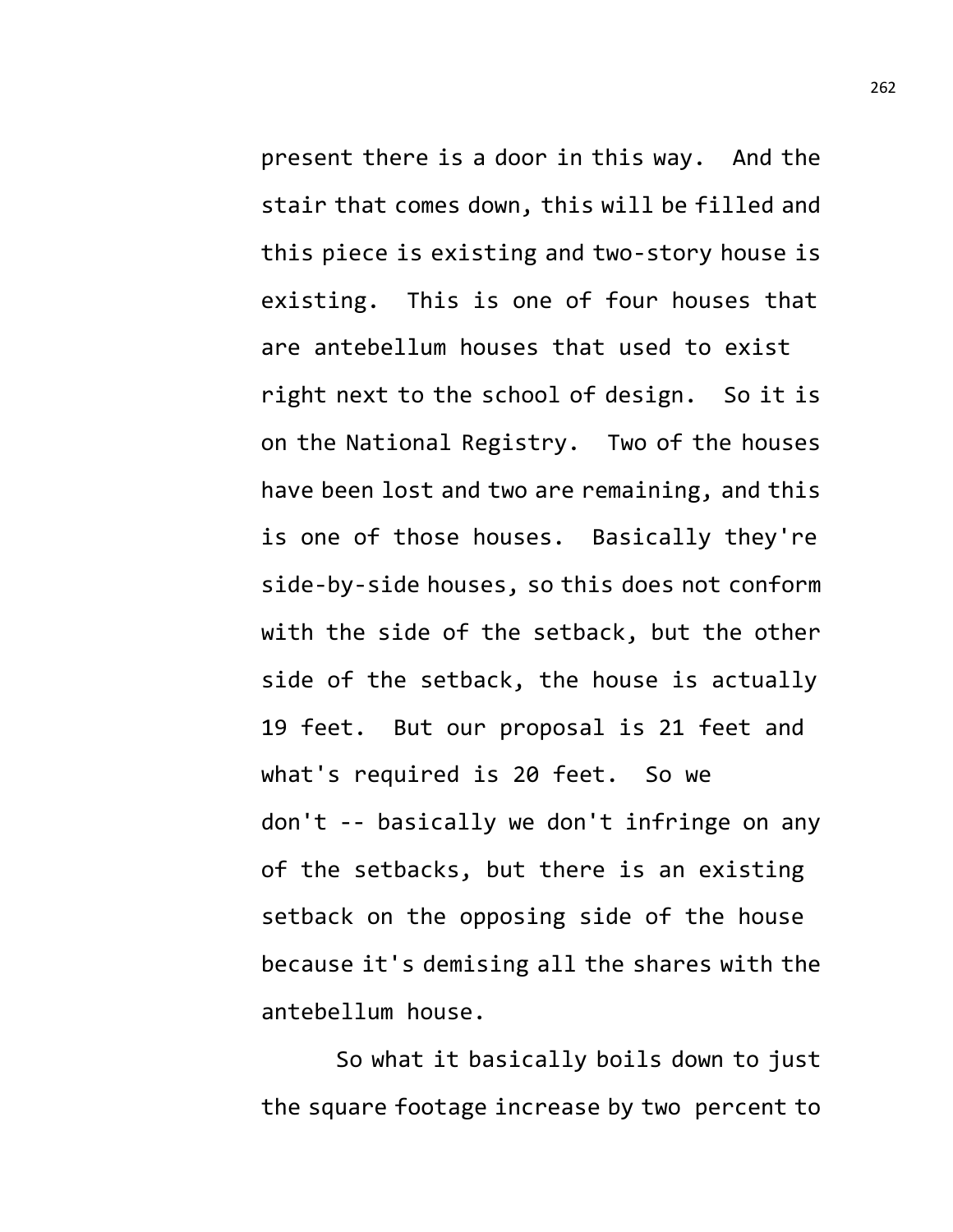create the space, and the real issue here is they're in-filling this space because there's a large apartment building next to here. And this is a space that doesn't actually get any sun so it's quite moisture drenched and they have an issue where a lot of the snow that comes down here, it melts but the snow at the bottom here doesn't get any sun so it doesn't melt. They've had an issue with it, but wanted to in-fill it with a roof. But we proposed basically a roof and a screened porch. So it's not a space that's going to be conditioned but it's merely a space that's going to be a porch with a roof to allow the icicles to be safely removed and snow conditions to be basically safely removed from the roof naturally without dealing with a porch that wouldn't have a roof. That's really it. We've obviously extended the staircase beyond that space. And the floor plan just shows that the two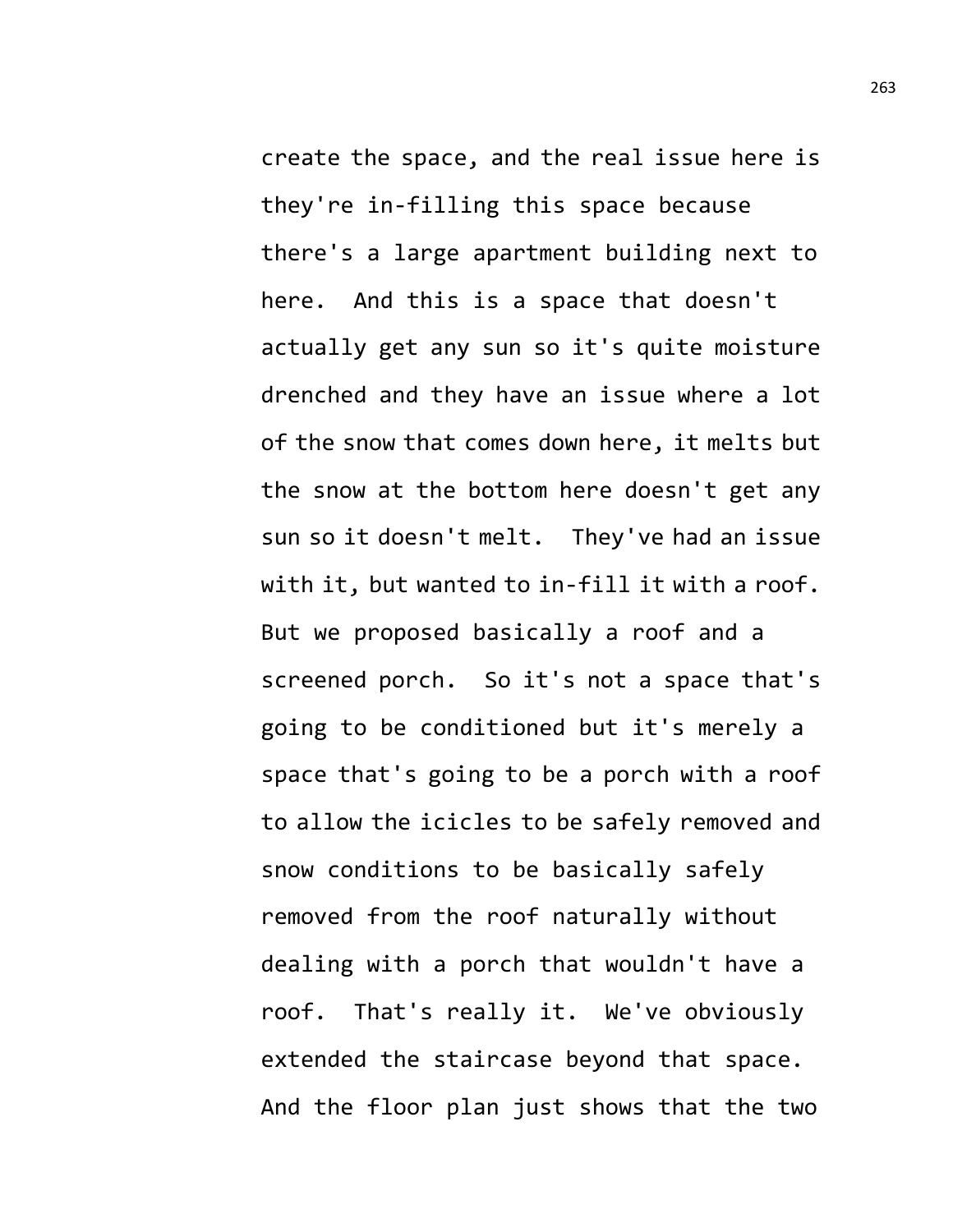dimensions that we proposed this on is just to fit the doorways, and it's brought in a little bit from the existing elevations because obviously the National Registry trying to preserve the corners of the existing house so there's a condition where they wanted to remove the screen porch, they wouldn't remove any of the existing trim work so it's sit in. So the only actual change on this trim work is sort of the seven courses of siding that's here. That could be replaced if that screen porch is ever removed. So it's basically an in-fill project that's put in in cladding system that's already on the existing house. And we actually didn't get this until seven p.m. tonight, but Sarah assured me that you already have the letter from the Historic Commission. But if you didn't have it, I have a copy of it here. But she did not have it as of five p.m. on Monday. I don't know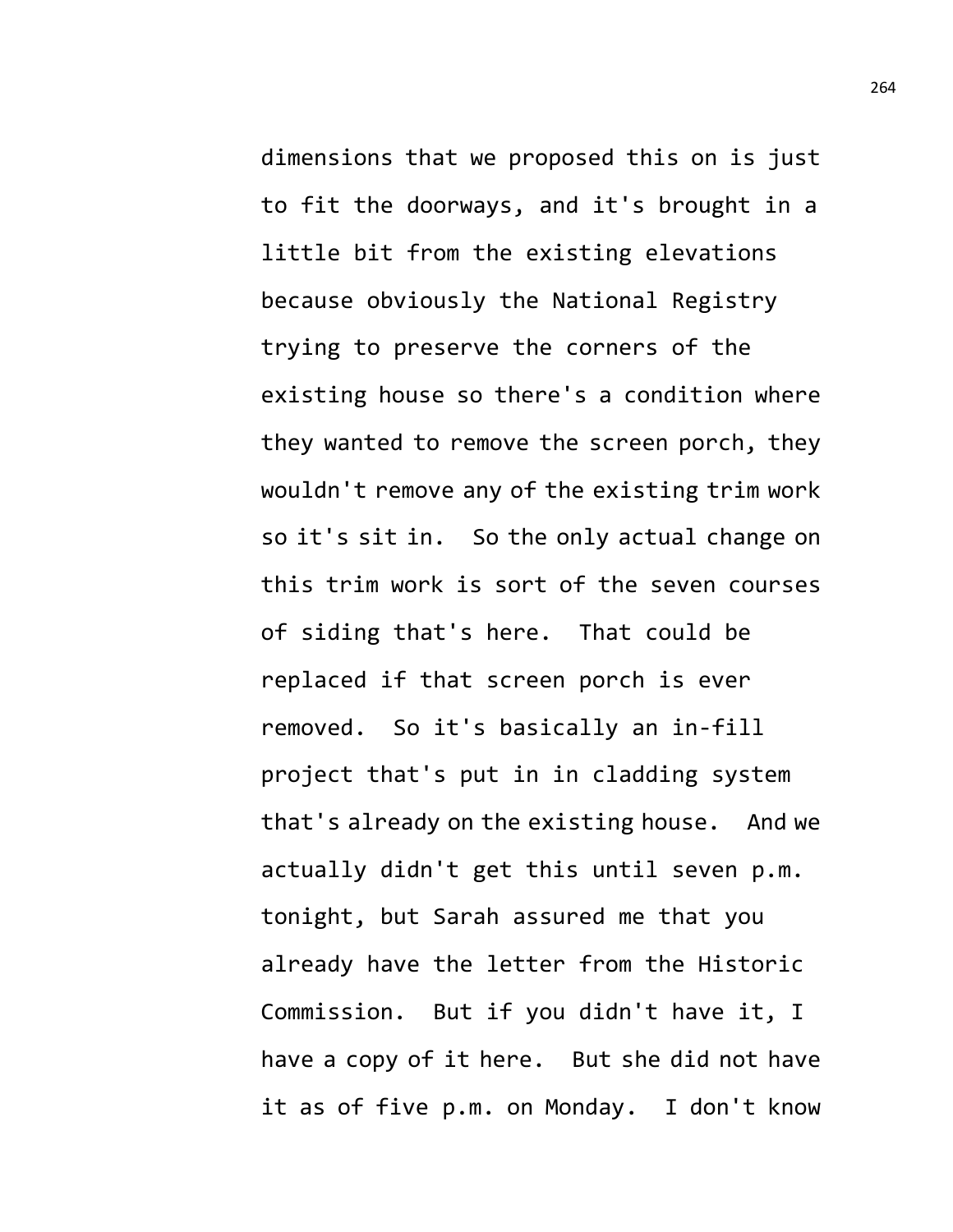how she got it to you guys on time. So it's here. So that's that.

You already have two letters of support from abutters which basically if you look at the plot plan, there's actually letters from the two abutters, one side of the house, the abutter in the back, and eventually a very entertaining support letter that's in the apartment building. And so basically properties on both sides and property in the rear have support letters for the project.

You don't have two supports letters in the file so we'll submit them now. And you can read them in the file, but basically one of the abutters did send an image of him sitting on the front porch.

BRENDAN SULLIVAN: Mr. McCarthy. JASON ROAN: Robert McCarthy. BRENDAN SULLIVAN: We have that. BHUPESH PATEL: So the one you probably don't have is the Humphrey Morris.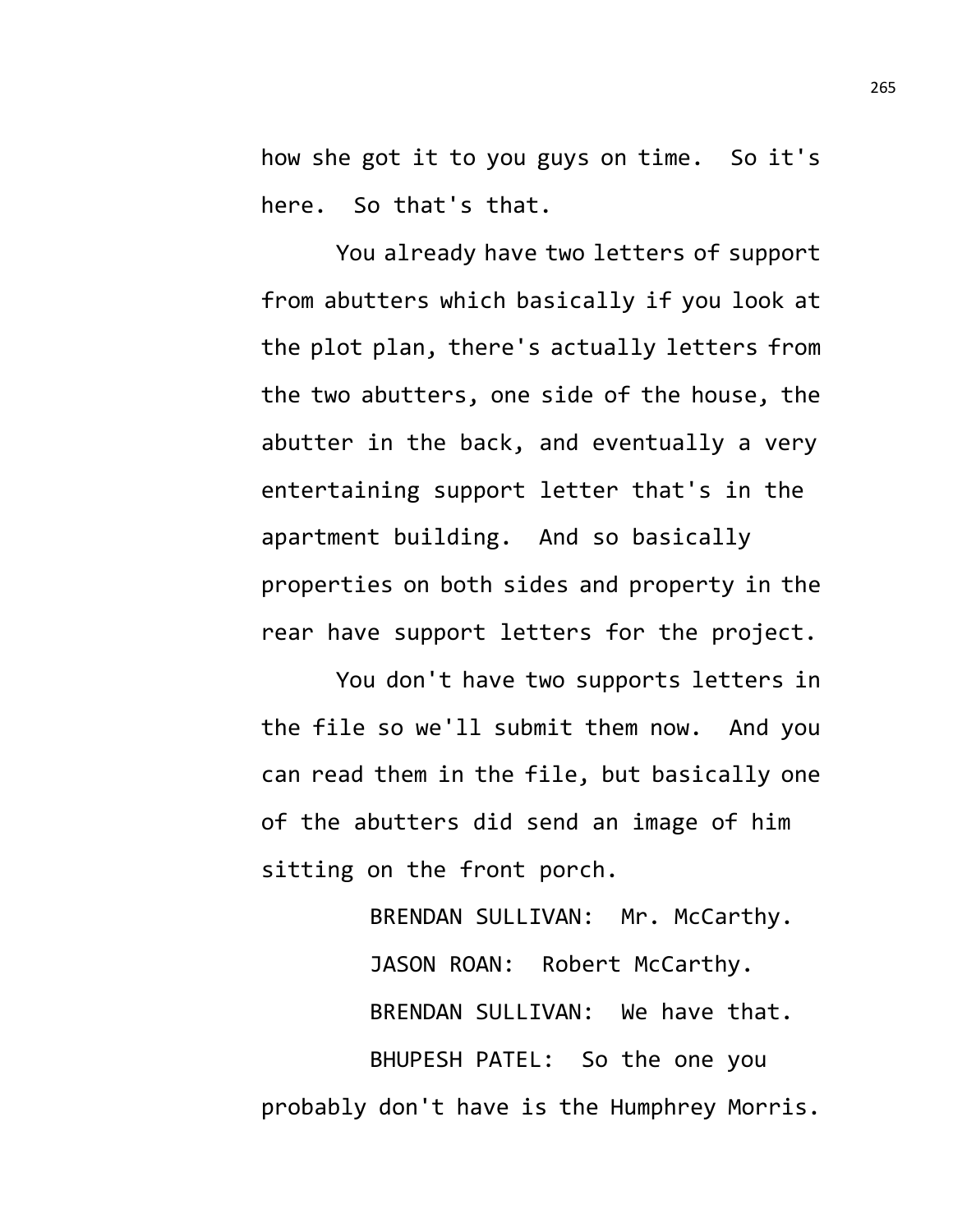JASON ROAN: Irving Terrace. DOUGLAS MYERS: Somewhat behind? JASON ROAN: Yes, exactly. BRENDAN SULLIVAN: Okay, that's it? BHUPESH PATEL: That's it. BRENDAN SULLIVAN: Any questions at this point?

MAHMOOD FIROUZBAKHT: One question. Will you then put gutters in to capture any of the melting ice, snow?

BHUPESH PATEL: Yeah, that's correct. We're actually incorporating a gutter that's shown in this section that follows the baseline of the roof so that disappears in the facia. But it's basically a metal gutter that's engineered to hold up a lot of snow. It melts way up on the top of the roof, but the rest doesn't melt. It just sits there.

MAHMOOD FIROUZBAKHT: Right. Where is the downspout?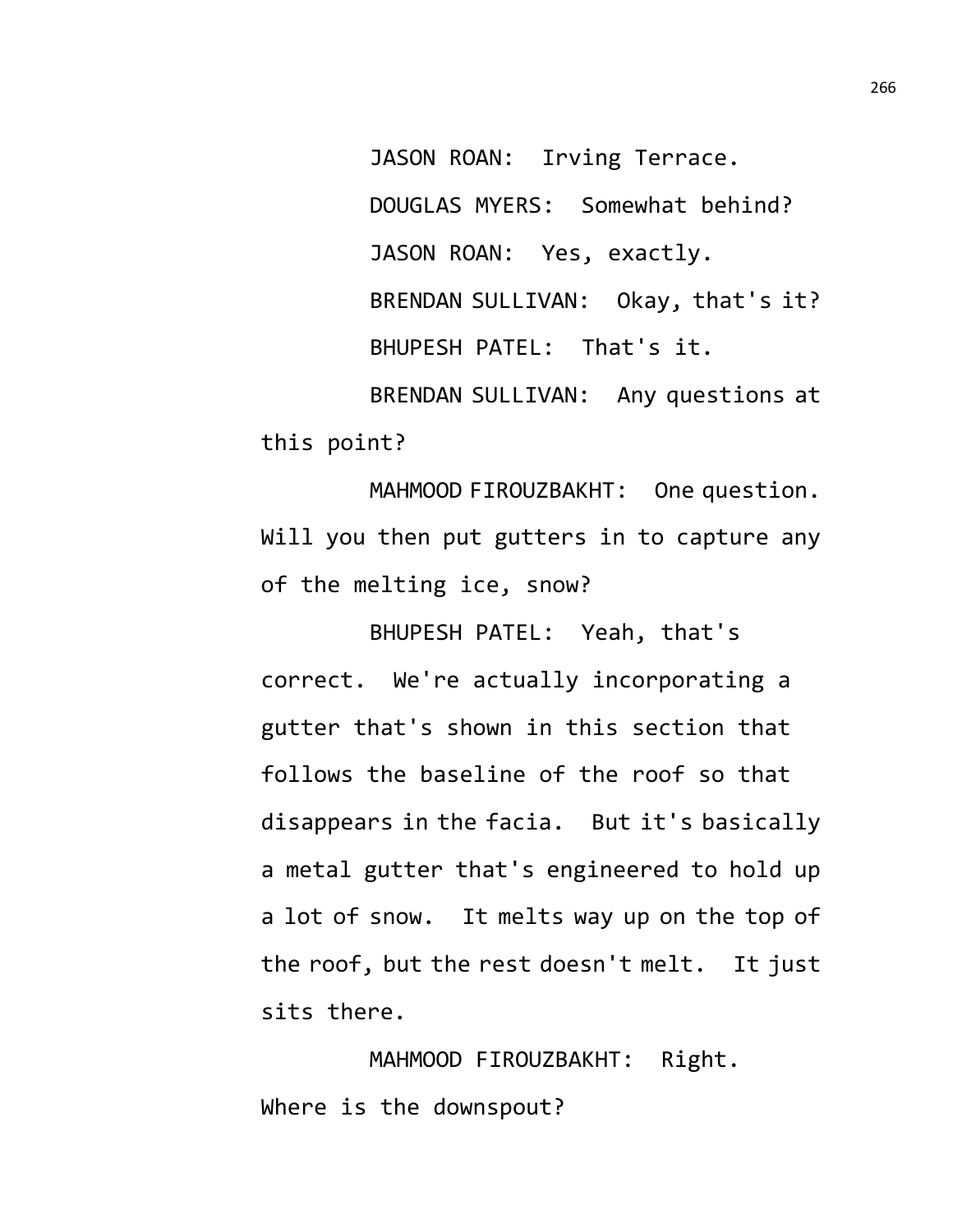BHUPESH PATEL: The downspout is integrated into the inside of this elevation in this corner. And there's a condition of drainage that's already on the property that would allow us to actually -- allow that to be engineered into it. So we already have a drywall system on the property that could take that additional load. There is no change in water that's added (inaudible) it either goes to the ground or the roof.

MAHMOOD FIROUZBAKHT: Just diverting it.

BHUPESH PATEL: Yes, just diverting it in the direction it was going before.

MAHMOOD FIROUZBAKHT: Good. That should help.

BRENDAN SULLIVAN: Mr. Hughes, any questions at this point?

> TIMOTHY HUGHES: No. BRENDAN SULLIVAN: Mr. Heuer? TAD HEUER: No.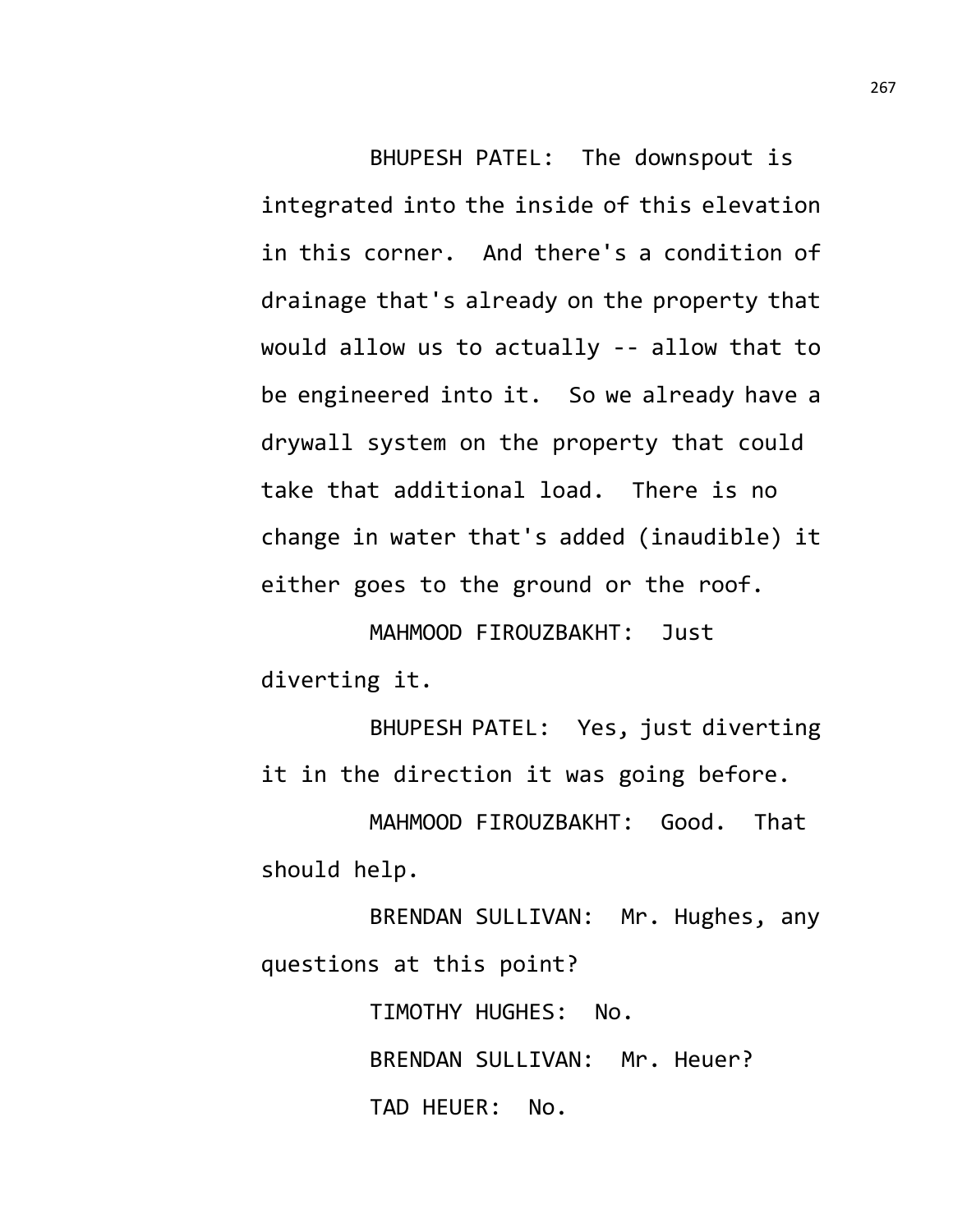BRENDAN SULLIVAN: Let me open it to public comments.

Is there anybody here who would like to speak on the matter of 1707 Cambridge Street?

(No Response.)

BRENDAN SULLIVAN: There is correspondence in the file from Laura Roberts and Ed Belove, B-e-l-o-v-e. (Reading) To Whom It May Concern: We're writing to support David Auburn and Susan's application for permission to modify the L of their house at 1707 Cambridge Street. Our understanding that the work will correct some problems with the roof line as well as creating a porch by confining the work to the rear of the house which has already been significantly altered. Over time this project will make the house more liveable while protecting its historic qualities. We urge you to approve our neighbor's application.

From Frederick C. Childs, C-h-i-l-d-s,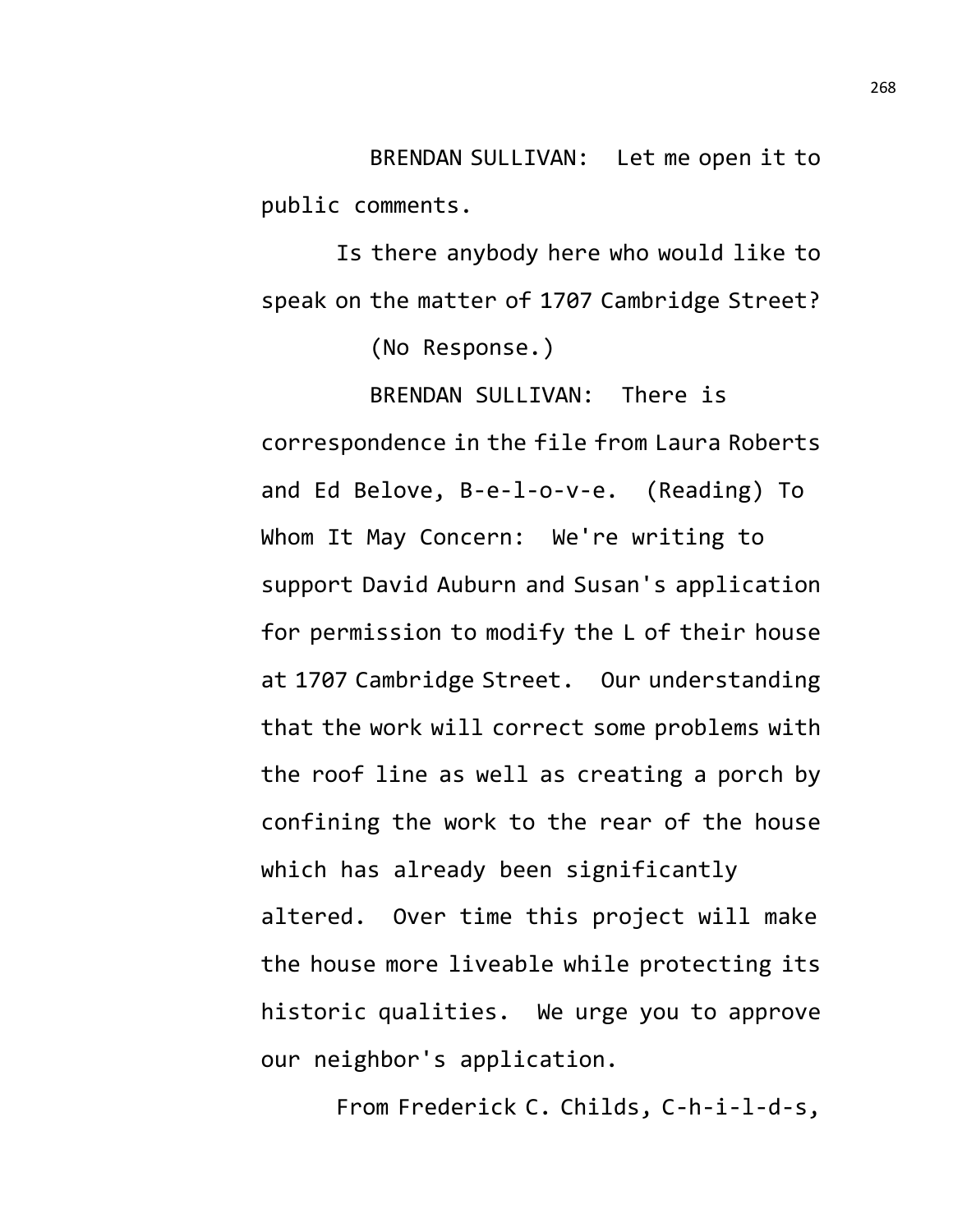1709. (Reading) I'm the owner of the house adjacent or attached to 1707, and the 12 years that we have been neighbors and abutters we have cooperated on numerous renovations and/or home improvements projects. I fully support their plans to extend the roof line along the side of the house and to create a screened porch area outside the kitchen. And I see this project as improving and protecting the structure.

(Reading) To Whom It May Concern -- by Humphrey Moris, M-o-r-i-s, Eight Irving Terrace. My wife and I own the top two floors of Eight Irving Terrace making us abutters of 1707 Cambridge Street. The back of our house is on the property line as we look out over their garden. Today I went over their house and reviewed the plan they are proposing to add a screened in porch access through their kitchen and to extend an existing roof line. I wholeheartedly support their getting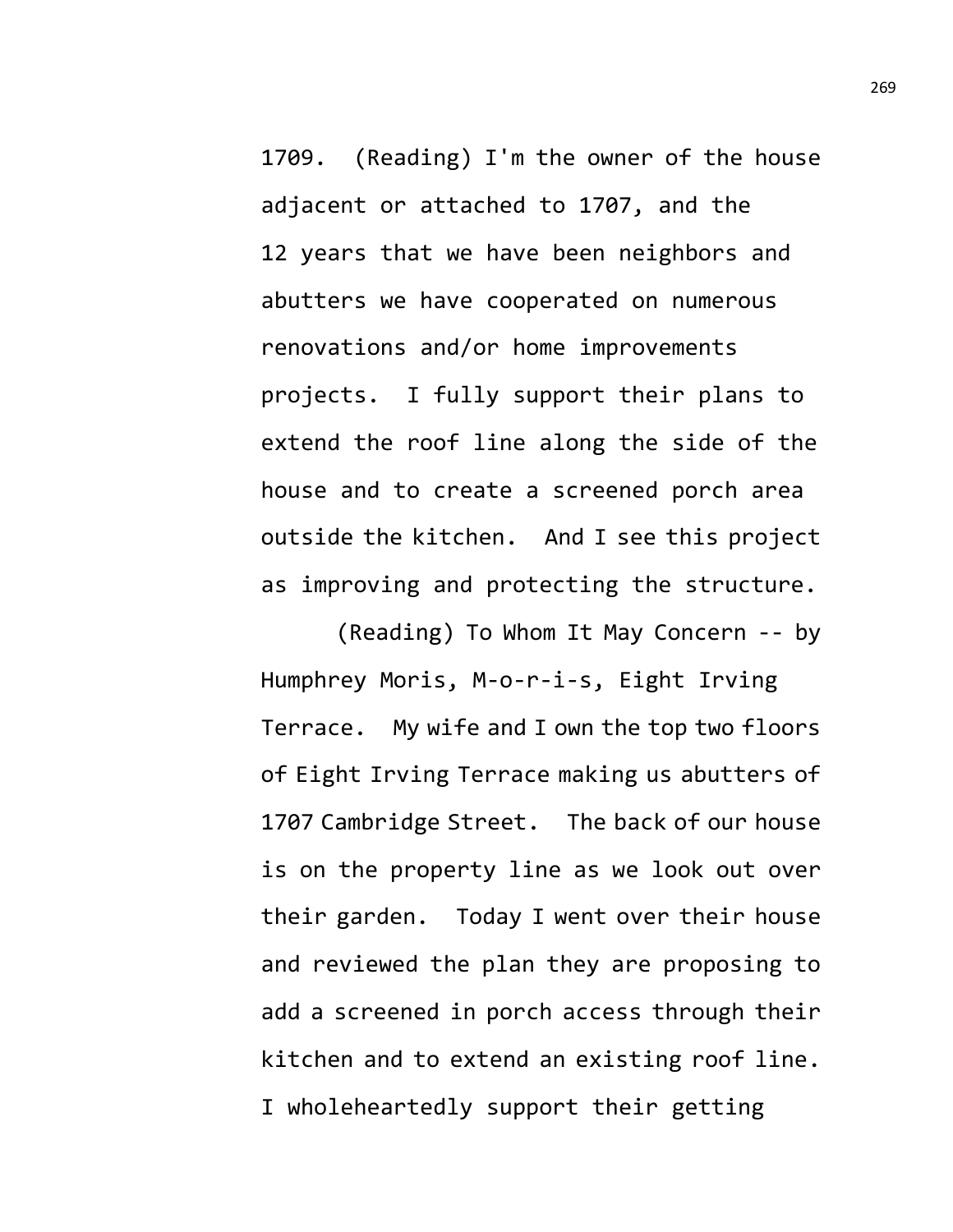approval to do this work. I can add that they're very good neighbors that bring an exemplary spirit of cooperation to the relationship. For example, when we asked to have access to the yard to have work done on the back of our house. Sincerely, Humphrey Moris.

From Mr. Robert McCarthy who lives at 1697 Cambridge Street, and he just wishes to support the petition.

TAD HEUER: Having sat in front of similar screen porch as a boy.

DOUGLAS MYERS: He's been at the property for a long time.

BRENDAN SULLIVAN: And picture of same is enclosed. He's in favor of it.

There is correspondence from the Cambridge Historical Commission regarding case No. 10263. (Reading) the property is located in the Mid Cambridge Neighborhood Conservation District where exterior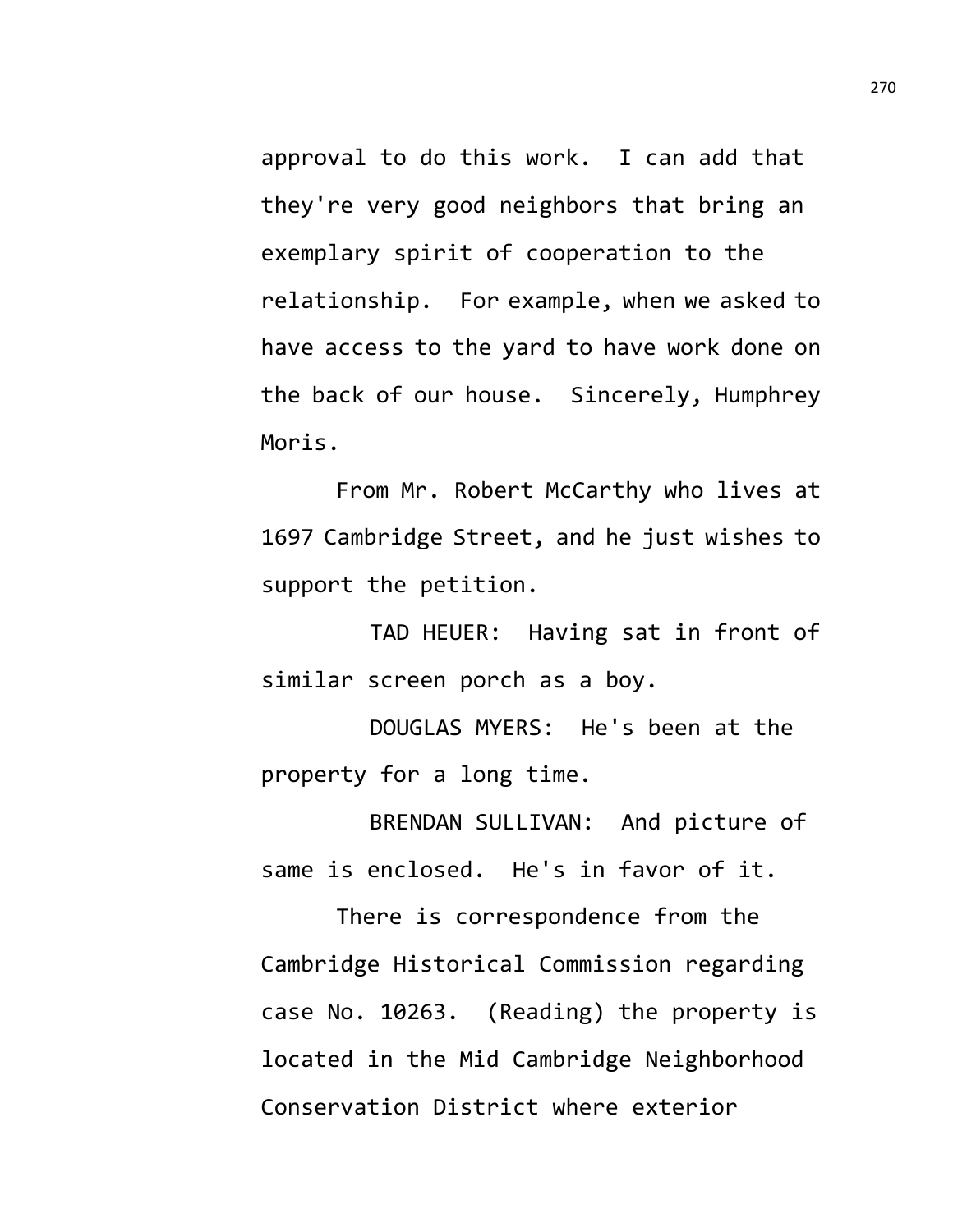alterations visible from a public way are subject to review and approval. The proposed new screened in porch was approved, and to construct new screen inside the porch as per the plans. Work is to be carried out to the application material dated received on April 13, 2012. The plans and specifications that were submitted with the application are incorporated into the certificate which is binding on the applicant. And signed by Nancy Goodwin Chair. And the date of the certificate is May 24, 2012.

Okay. That's the sum substance of the correspondence.

Anything else to add?

BHUPESH PATEL: No.

BRENDAN SULLIVAN: You're increasing the proposal by 115 square feet; is that correct? Going from 0.57 to 0.59. So it's two percent.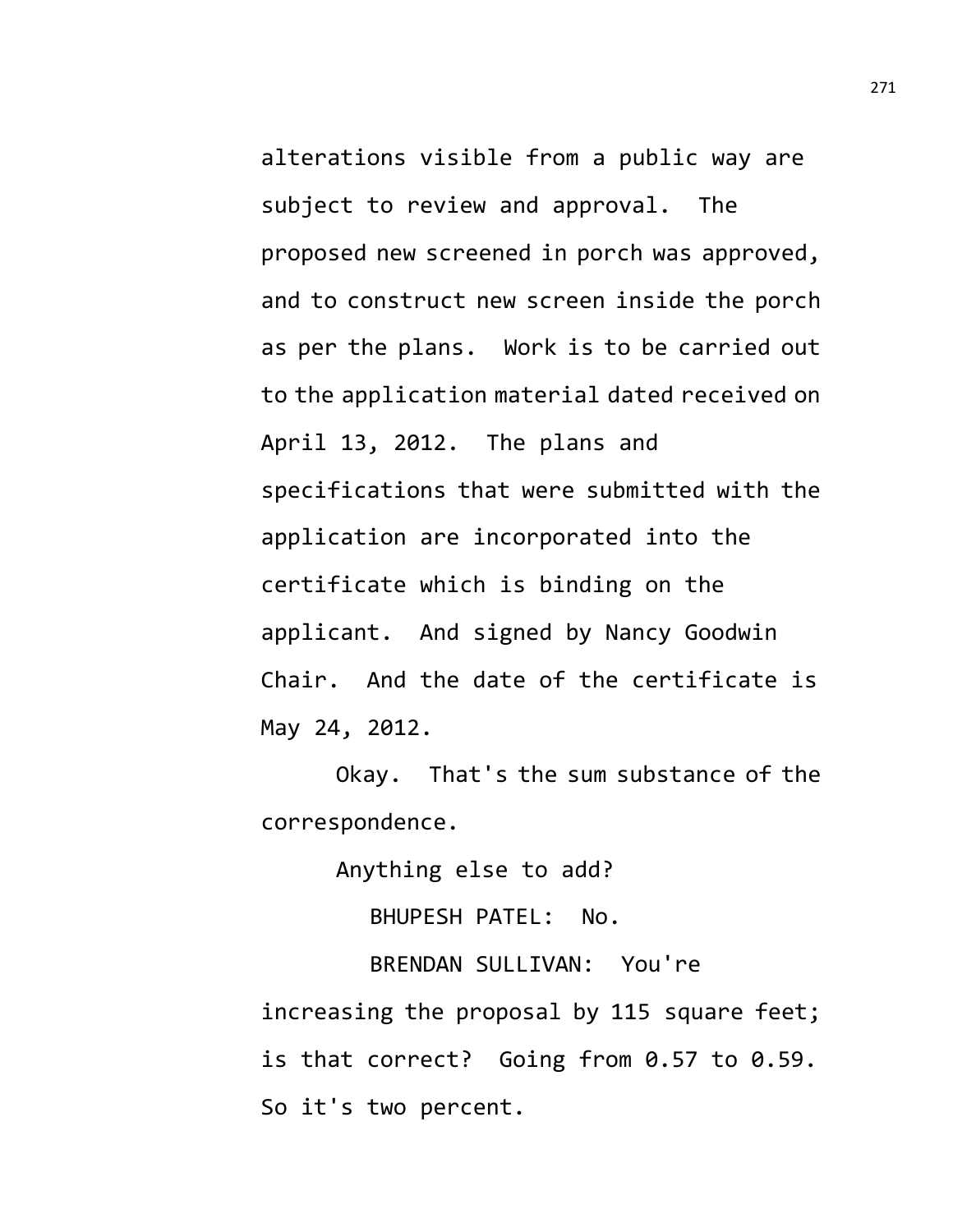BHUPESH PATEL: Correct. It's two percent increase, right.

BRENDAN SULLIVAN: And the house is existing non-conforming. So okay, let me make a motion then to grant the relief requested to in-fill the addition -- let me back up.

Let me make a motion to grant the relief requested to create the addition of a screen porch within a niche of the main two and a half story house and a one-story existing addition as per the plans submitted and initialed by the Chair. And the dimensional form to be incorporated thereof.

The Board finds that a literal enforcement of the provisions of the Ordinance would involve a substantial hardship to the Petitioner because it would preclude them from creating this covered entryway and filling in this niche in the existing building.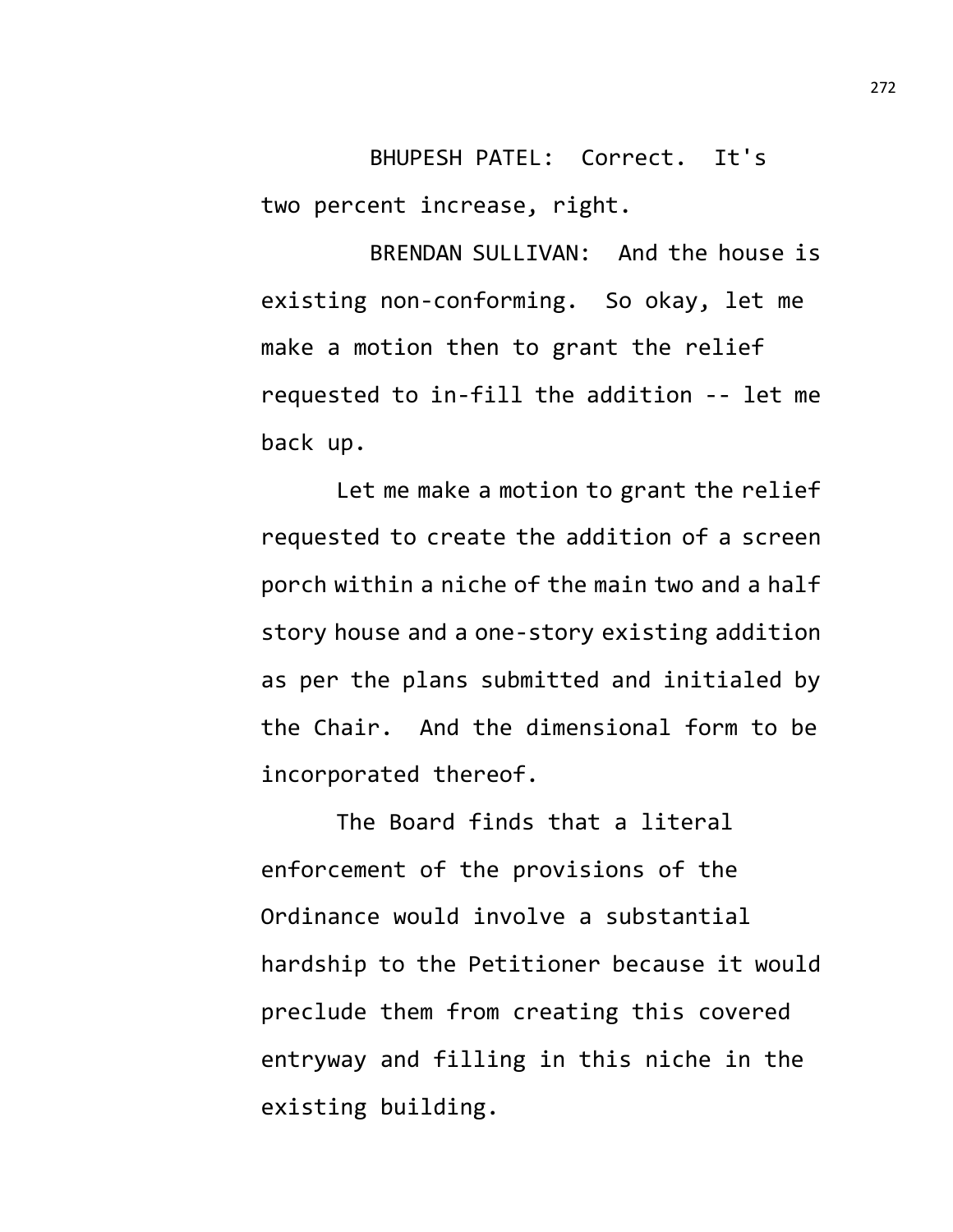The Board finds that the hardship is owing to the existing non-conforming nature of the house and any addition of any additional square footage. The proposal is 0.02 percent which is quite de minimus. And a fair and reasonable request would require some relief from this Board.

The Board finds that desirable relief may be granted without substantial detriment to the public good. In fact, it would enhance the public good by eliminating a potential hazard both to the occupant of the house and snow and ice and also alleviate a moisture problem as far as this in-fill in this section of the house which receives no sunlight to alleviate such moisture.

The Board finds that relief may be granted without nullifying or substantially derogating from the intent and purpose of the Ordinance.

The relief is granted on the condition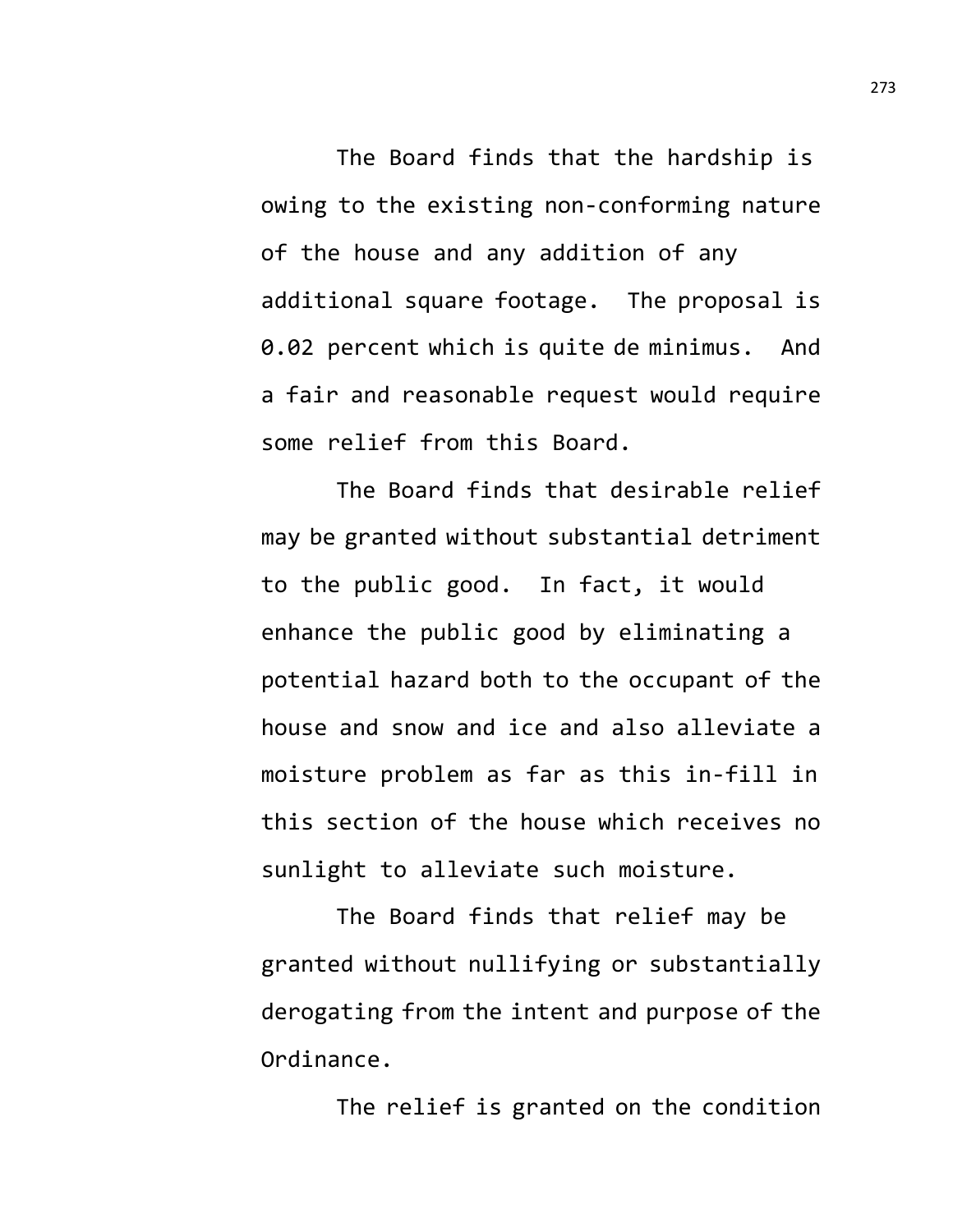that the Certificate of the Mid Cambridge Neighborhood Conservation District be incorporated and made part of this decision and is binding for the granting of the Variance.

Anything else to add?

All those in favor of granting the relief.

(Show of hands.)

BRENDAN SULLIVAN: Five in favor.

(Sullivan, Hughes, Heuer, Myers, Firouzbakht.)

(11:05 p.m.)

(Sitting Members: Brendan Sullivan,

Timothy Hughes, Tad Heuer, Douglas Myers, Mahmood Firouzbakht.)

BRENDAN SULLIVAN: The Board will hear case No. 10264, 25 Robert Kelley, R.C. Kelley Street.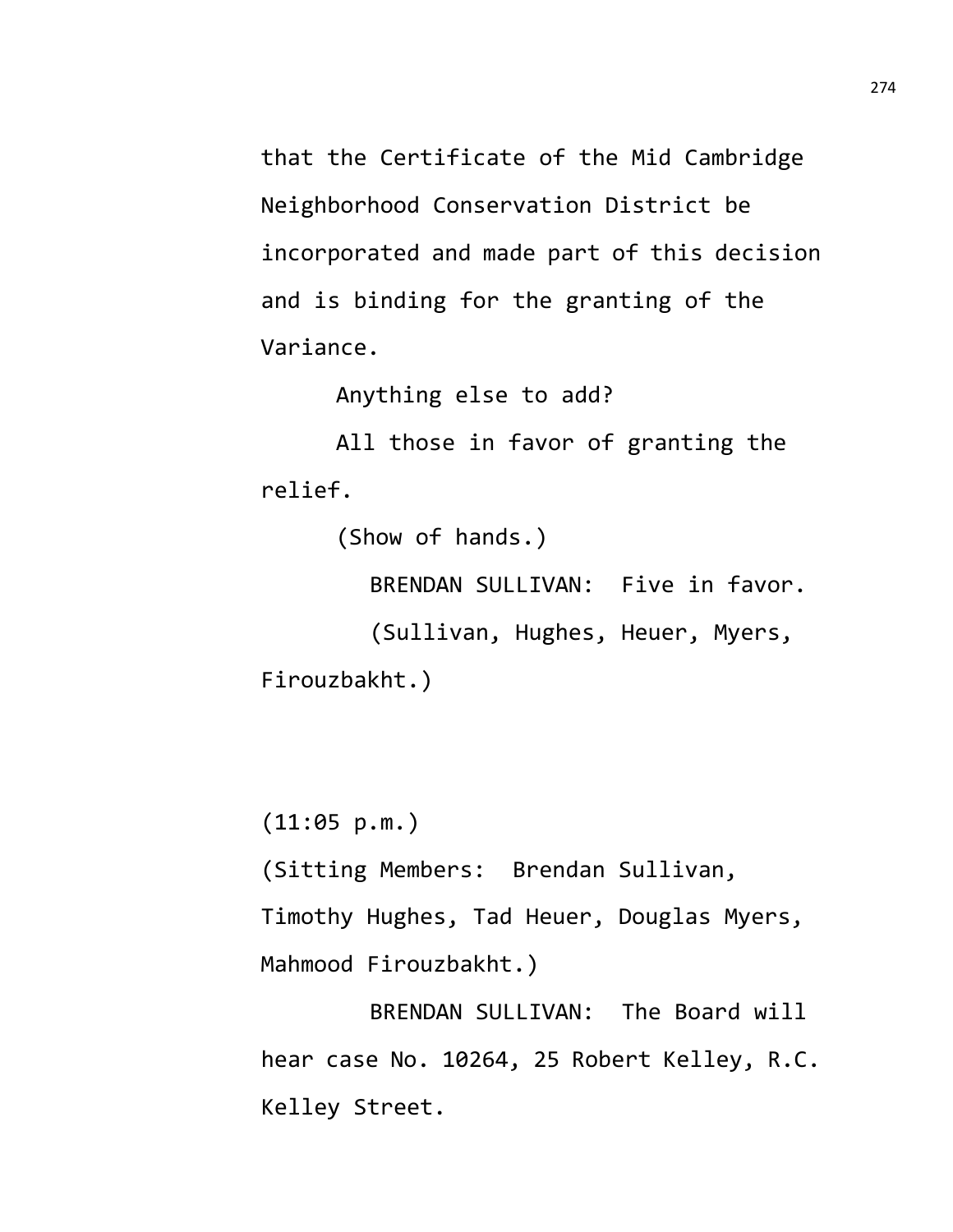Okay, whoever is going to present.

CARY FRIEDMAN: I'll begin. I'm one of the others Cary Friedman. And this is Ricardo Wellisch. We have a single-family home. We would like to add a gabled roof. We have currently a flat roof. We are I believe not the only, almost the only flat roof on our street. The hardship is that we have had roof leaks with the snow and ice of the New England climate, and it would be an improvement and a relief of the hardship to be able to build a pitch. We also have a growing family. We have currently three bedrooms. We had intended to have two children and got twins, and they are literally growing big, and are outgrowing the space. And so under the pitched roof we would like to add bedrooms to accommodate.

In terms of space, they also -- besides the numbers of bedrooms, the bedrooms are very low ceilings. So the actual volume of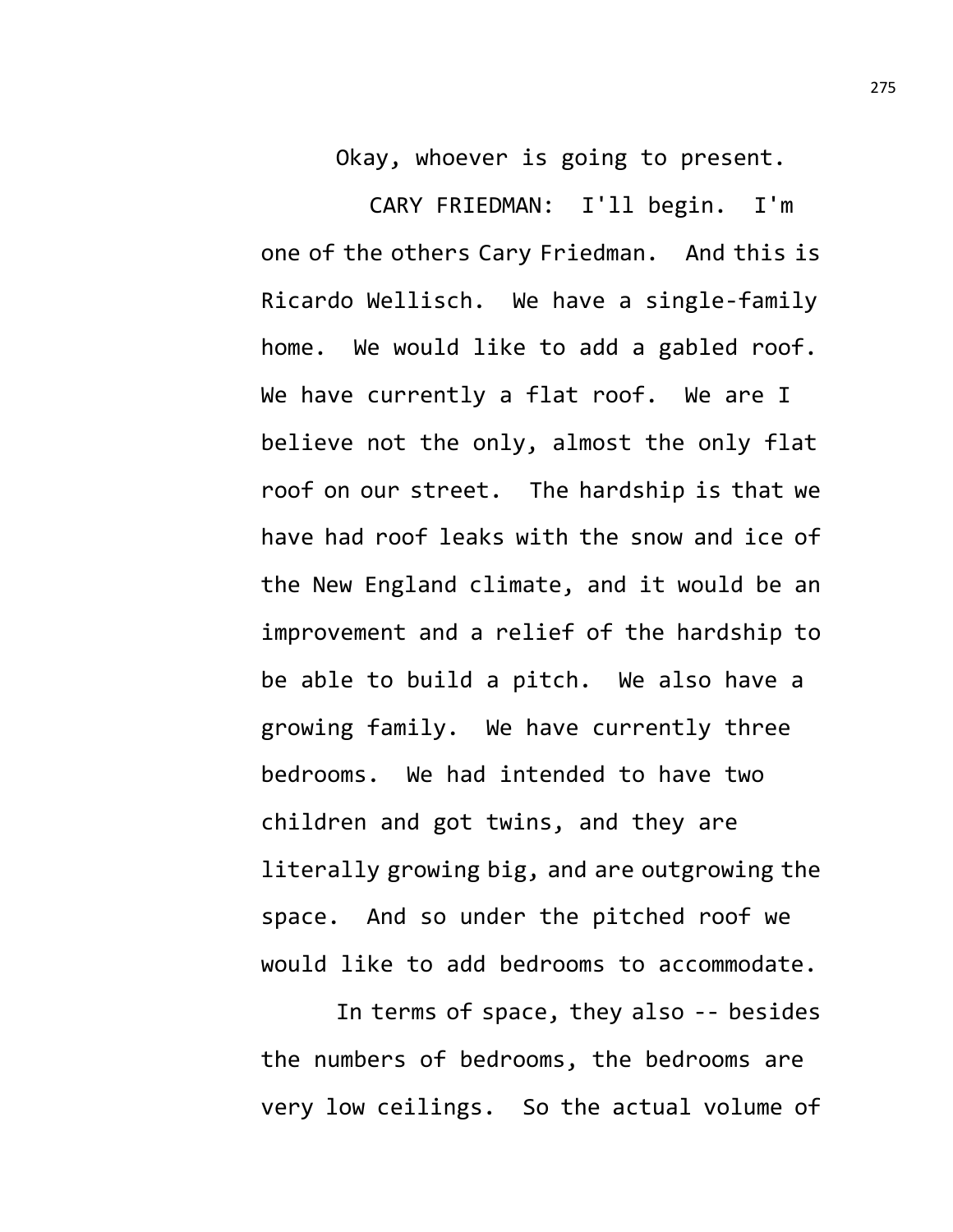the space we have for bedrooms is small. We also -- well, I mentioned the issue of the block. We actually have pictures of the block to show this will improve the appearance. We also had 15 signed letters from neighbors in support of the project including our next-door neighbor and our architect John Tittman.

JOHN TITTMANN: I could just elaborate a little bit on the description of the project. I'm John Tittmann,  $T$ -i-t-t-m-a-n-n.

As Cary said, I've been retained as their architect, but I'm also an immediate neighbor. The project is mostly the understood I think in looking at the section of building. The -- right now the building is a flat roof structure and the thought to deal with the snow and ice, of course, is to do what every other house in New England is pitched gable roof.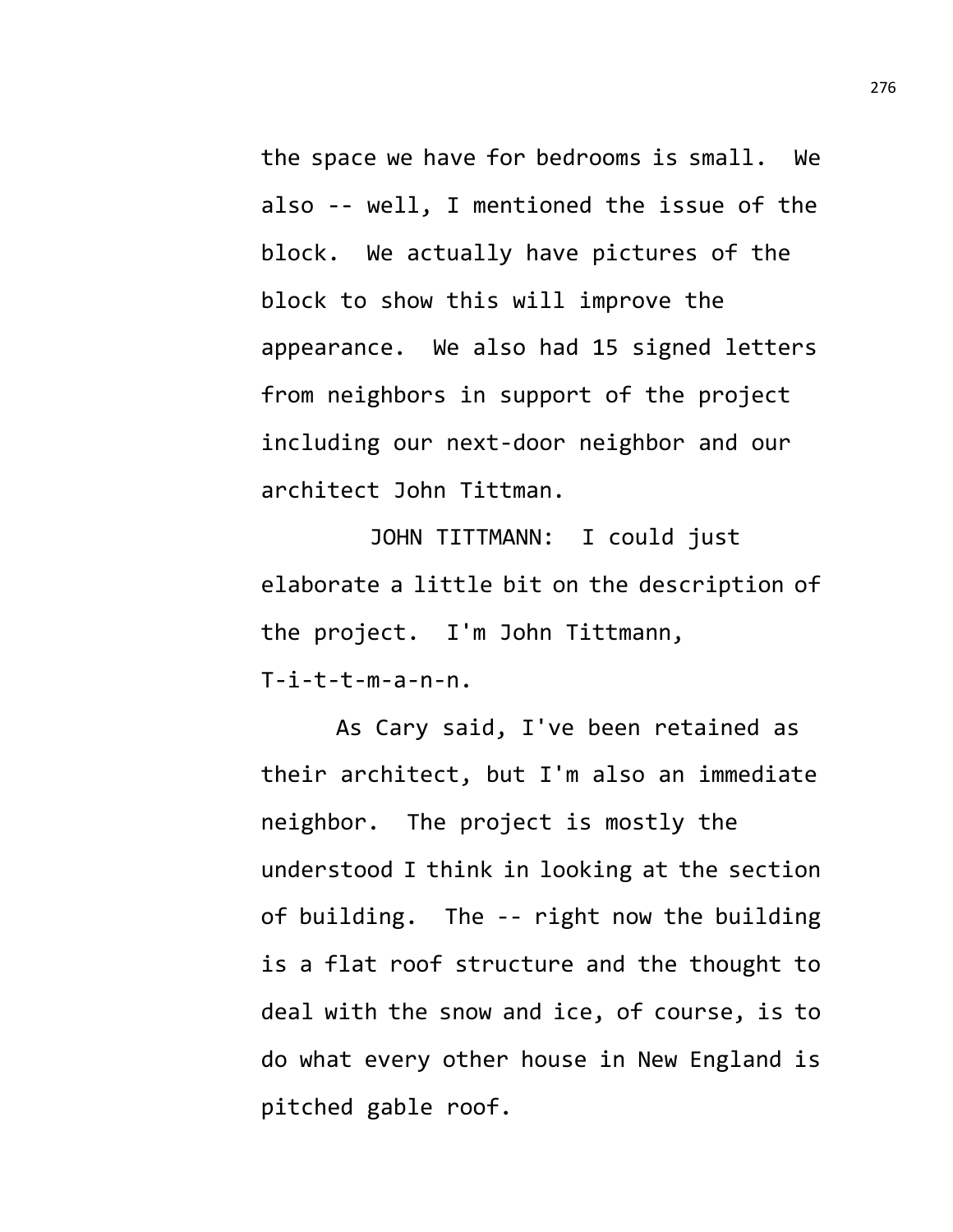TAD HEUER: Three families?

JOHN TITTMANN: Three-families don't obviously.

TAD HEUER: Are there a lot of three-families in Cambridge?

JOHN TITTMANN: Yes.

TAD HEUER: Okay.

JOHN TITTMANN: I'm saying a lot of houses have pitched roofs for solving the  $500W - -$ 

TAD HEUER: But many have existed for hundreds of years (inaudible).

JOHN TITTMANN: That is true.

TAD HEUER: Go ahead.

JOHN TITTMANN: It is not the only reason for doing the gabled roof. But, you know, your point is well taken.

You know, this is the picture of the street. This is sort of a rough alignment of the buildings as you walk down the street. Most of the buildings on the street with a few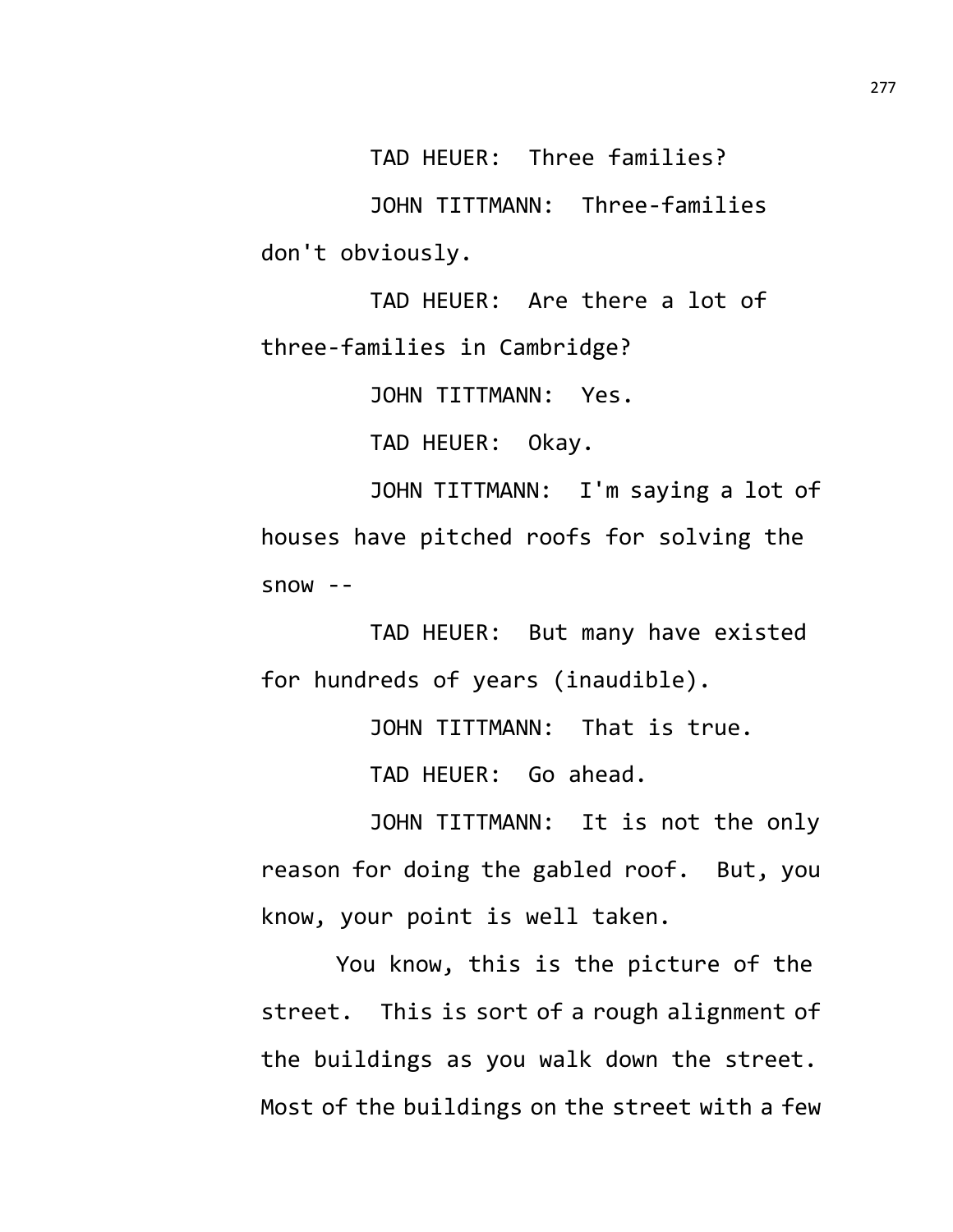exceptions, a triple decker. Most of the housing that was done in the eighties over here that has flat roofs. But otherwise all the buildings are for the most part small gabled ended pitched roofs. With one exception is this project here, and so it seemed like an easy way to sort of kill two birds with one stone, fix the roof issues while expanding the house for the needed space. The -- one of the issues in this building is that the ceiling heights are seven feet high inside. So doing any significant work to bring the building up to code would be, you know, involved, completely reframing the building, essentially.

BRENDAN SULLIVAN: Seven feet is code right now.

JOHN TITTMANN: They've reduced the code? Reduced the ceiling height?

BRENDAN SULLIVAN: Chapter -- yes, seven feet.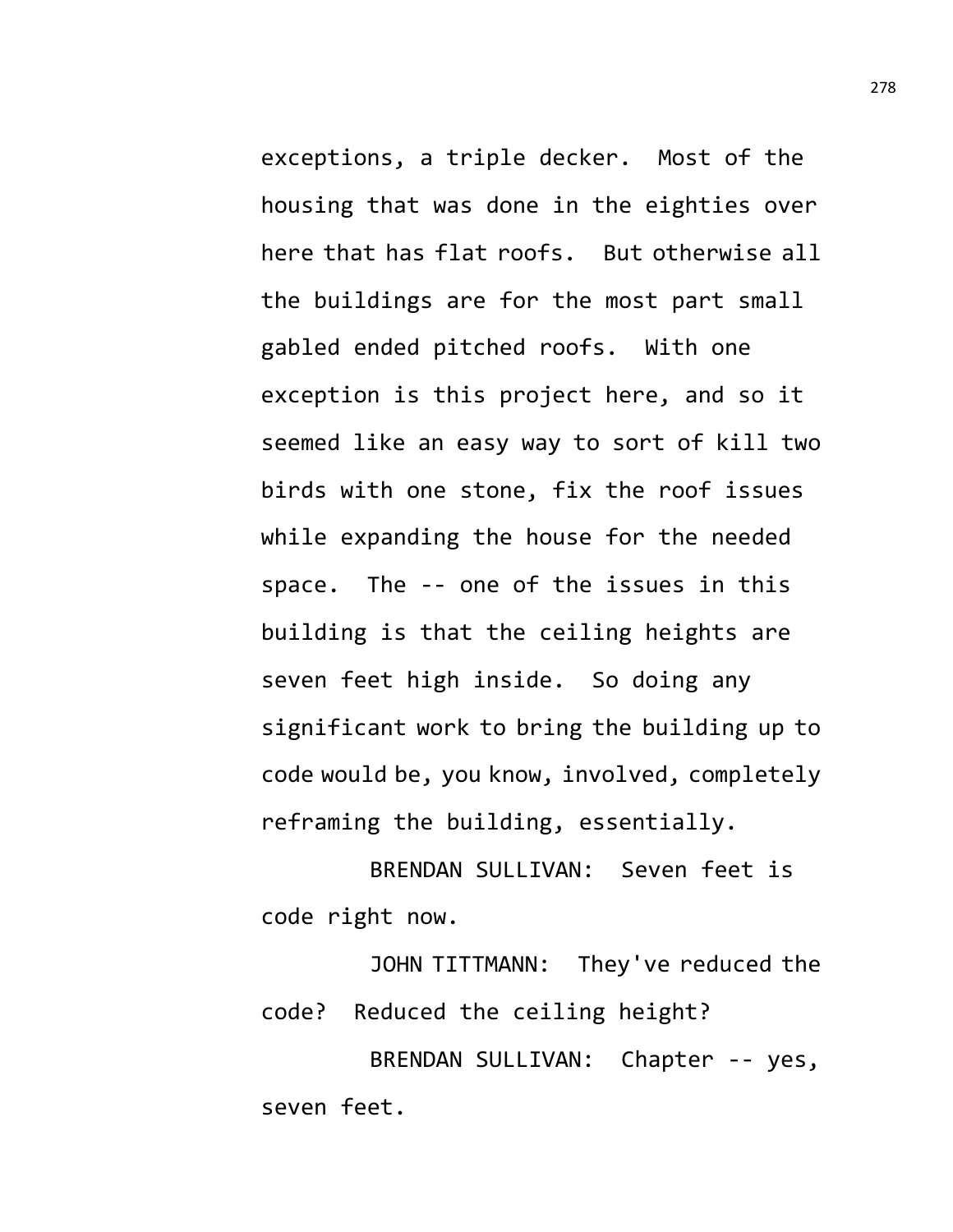RANJIT SINGANAYAGAM: You're

talking with basement.

JOHN TITTMANN: No, I'm talking about --

BRENDAN SULLIVAN: Basement is six-foot, eight.

RANJIT SINGANAYAGAM: That's the building code.

TAD HEUER: But habitable is seven feet.

JOHN TITTMANN: Habitable spaces are seven feet now?

RANJIT SINGANAYAGAM: Seven, six for multi-family and I think seven, three if I'm not mistaken. Building Code I'm talking about.

BRENDAN SULLIVAN: Well, I don't know, I checked with the building inspector and he told me under the new code is --

JOHN TITTMANN: For habitable space?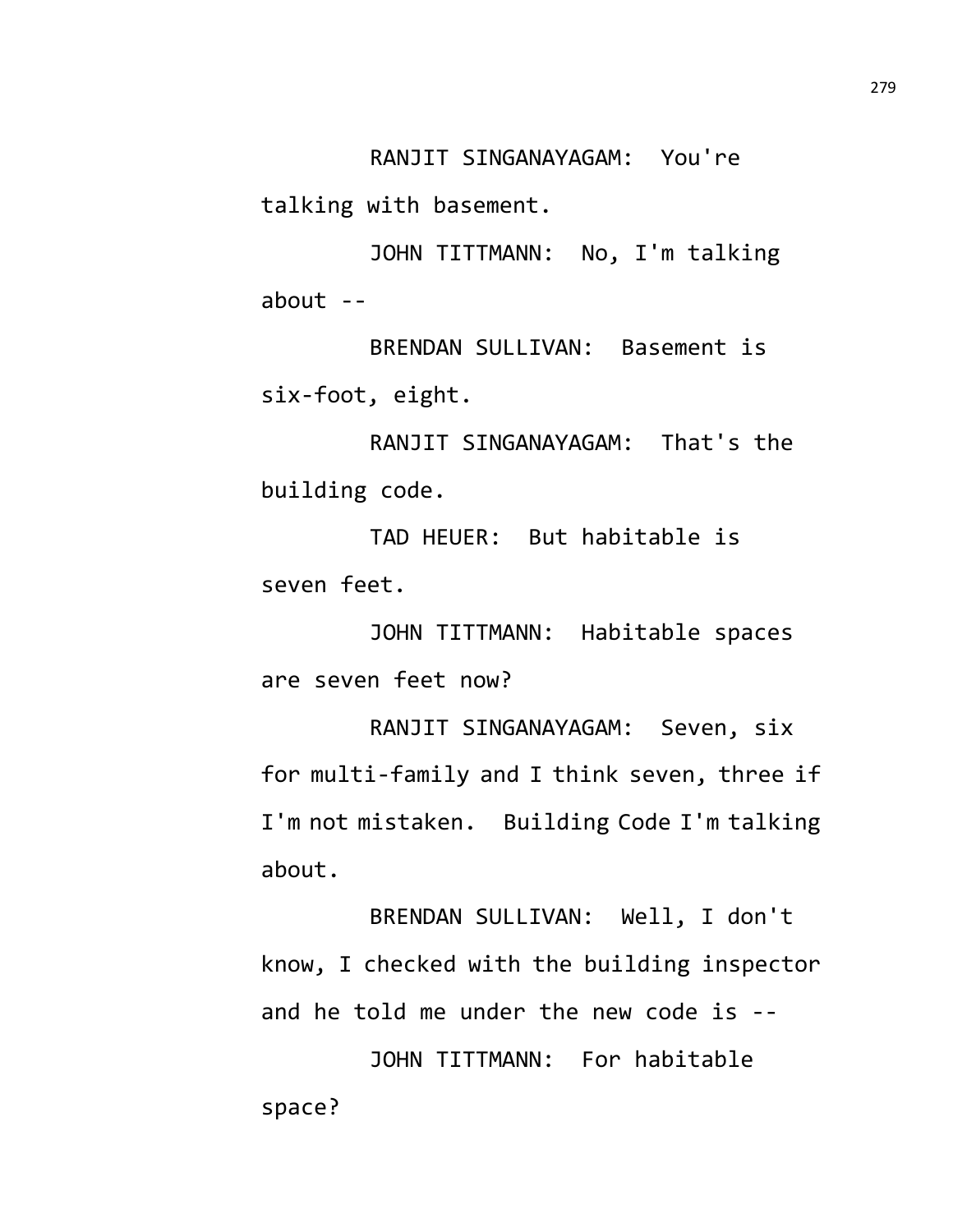BRENDAN SULLIVAN: For habitable space.

JOHN TITTMANN: I stand corrected on that point.

BRENDAN SULLIVAN: In the Ninth Edition.

JOHN TITTMANN: Yeah, okay.

BRENDAN SULLIVAN: But still low.

JOHN TITTMANN: It's still very low. And there's also another issue which is the energy improvement of the building. And so we've got a very high R value roof proposed for this which would significantly help. There is no insulation in this flat roof which is part of the problem of why there's ice dams and such. And so, again, it seems the most cost-effective way to deal with all the problems is put it under a gable roof. So, it's -- and then the proposed appearance of the building as you can see in these perspectives, is there are two photographs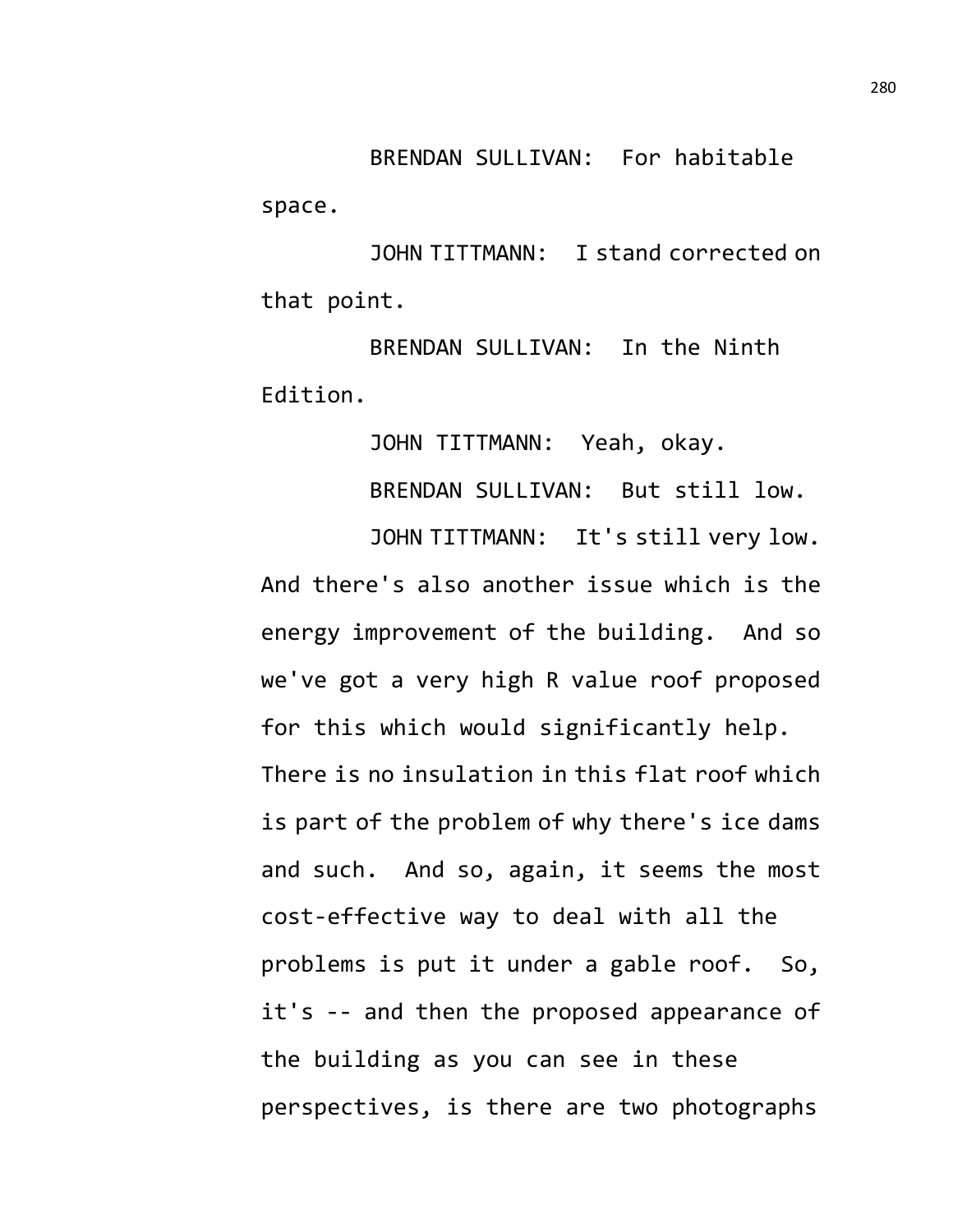taken not long ago with how we would see the additional reading. And so the only aspects of the building that would break the proposed roof plane would be the two dormers on either side. We put a gable dormer on one side which has the staircase, and a shed dormer that follows along the lines of all the dormer guidelines, setback from the edges and not more than 50 percent of the edge or length.

TAD HEUER: How long is it?

JOHN TITTMANN: It's at 12 feet which you can see here. So that's the shed dormer, 11 feet inside, 12 feet outside and then this is the gable dormer as you can see a roof plank here. So these two here are breaking that plane. They count. They're about 50 feet each, about 100 square feet, a little more than a 100 feet beyond the -- what the gable produces. The other aspect that we're talking about here is that there's 200 feet in the basement which is greater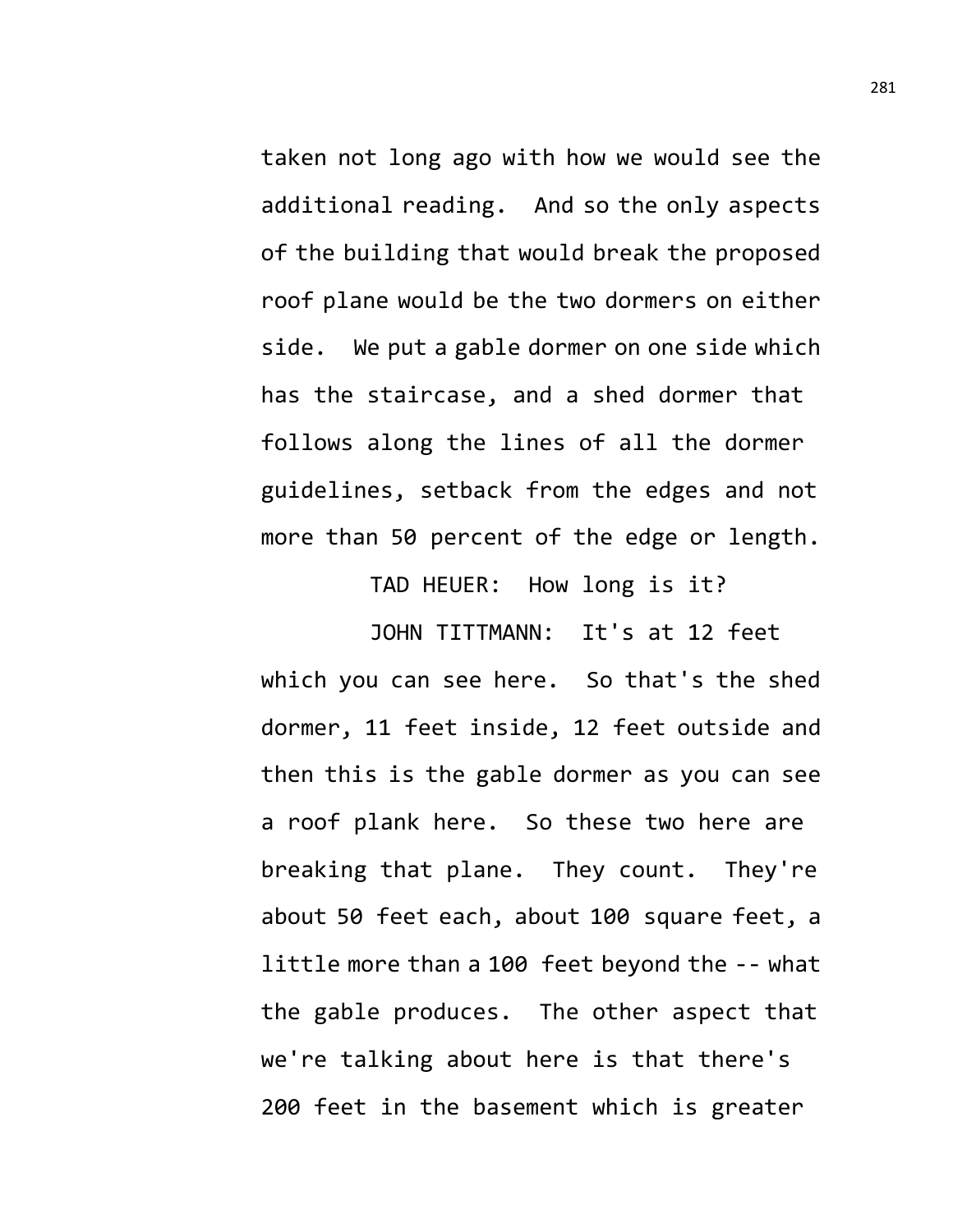than 611. So the thought is to fill that in and take that off of the FAR count. So even though the total ask on this is 500 by taking 200 off the basement, it becomes a 300 foot change to the building, off the basement.

CARY FRIEDMAN: 298.

JOHN TITTMANN: 298 to be exact. So what we're thinking is that the gable condition of the building is such a common form, that it makes no, you know, no deleterious effects, no adverse effect to the streetscape. In fact, we think that it makes an improvement on the streetscape.

MAHMOOD FIROUZBAKHT: And you say that as an architect and as an abutter?

JOHN TITTMANN: Correct.

DOUGLAS MYERS: Per chance do you live in No. 29?

JOHN TITTMANN: Correct.

DOUGLAS MYERS: That really makes you an abutter. A direct abutter.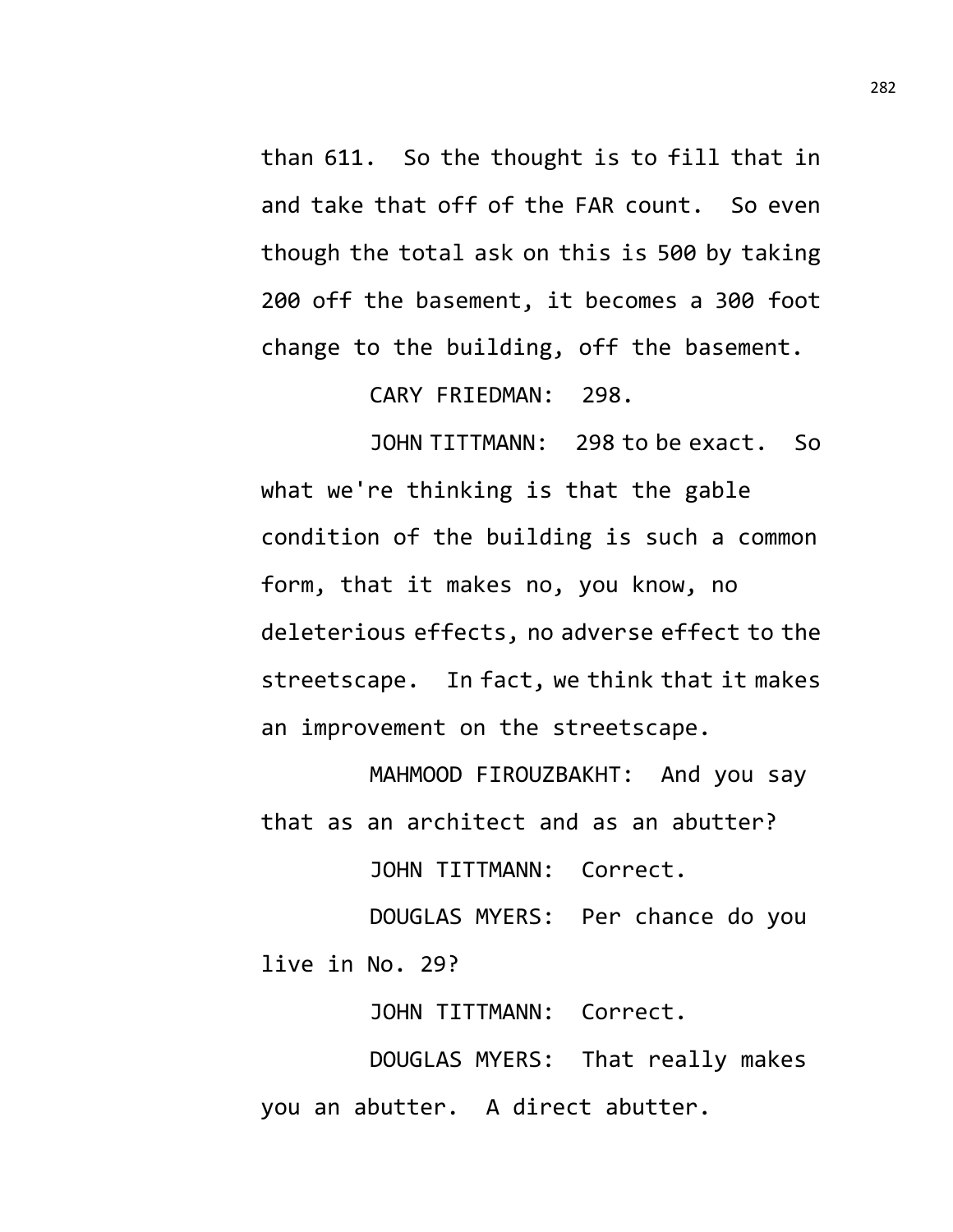JOHN TITTMANN: A direct abutter.

TAD HEUER: Is the space on the second floor that's open to the living room below, has that been calculated as the interior courtyard rules?

JOHN TITTMANN: I don't know the interior courtyard rules.

TAD HEUER: Ranjit, so this space here on the second floor dropping down to the living room below, that's interior courtyard?

RANJIT SINGANAYAGAM: Yes, it's got 20 feet minimum open area, yes. It could be considered a courtyard.

TAD HEUER: And that's counts as FAR?

RANJIT SINGANAYAGAM: FAR for each floor, yes.

TAD HEUER: So my question is how high is that, do you know?

JOHN TITTMANN: It would be -- it's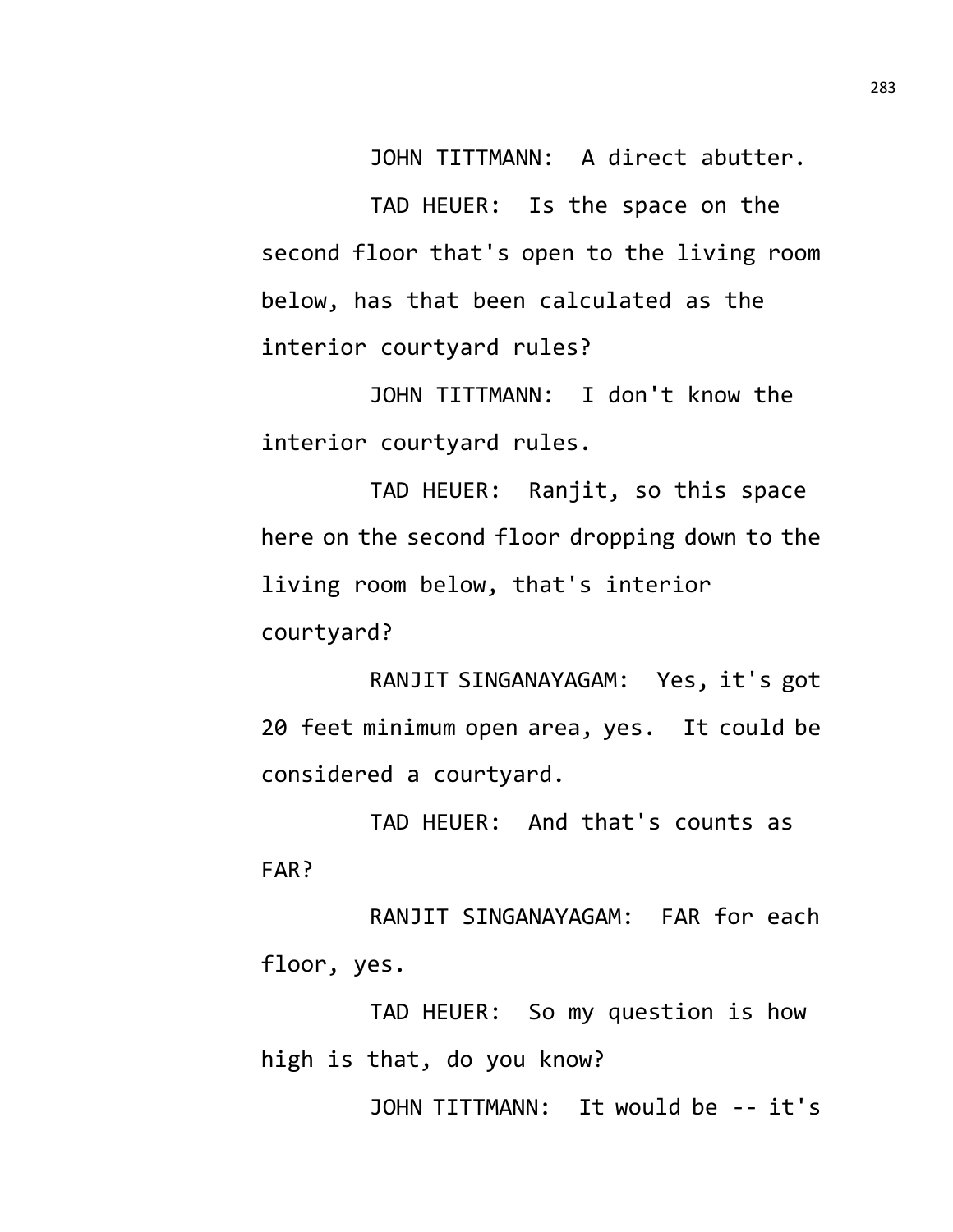15 feet. Because it's two, seven-foot floors plus the floor deck.

RANJIT SINGANAYAGAM: So open all the way from ground to --

JOHN TITTMANN: Yeah, a previous owner of 20 years or more removed the second floor to create a little bit more headroom because it's a seven-foot ceiling on the first floor. So they opened it up so it's 15 feet to the ceiling.

TAD HEUER: Okay. Does that count in or not?

RANJIT SINGANAYAGAM: No.

TAD HEUER: Okay.

JOHN TITTMANN: You can see it here in this section.

TAD HEUER: Okay. The reason I ask is because courtyard then essentially we pretend that there's FAR in there even though it doesn't physically exist.

JOHN TITTMANN: Right. What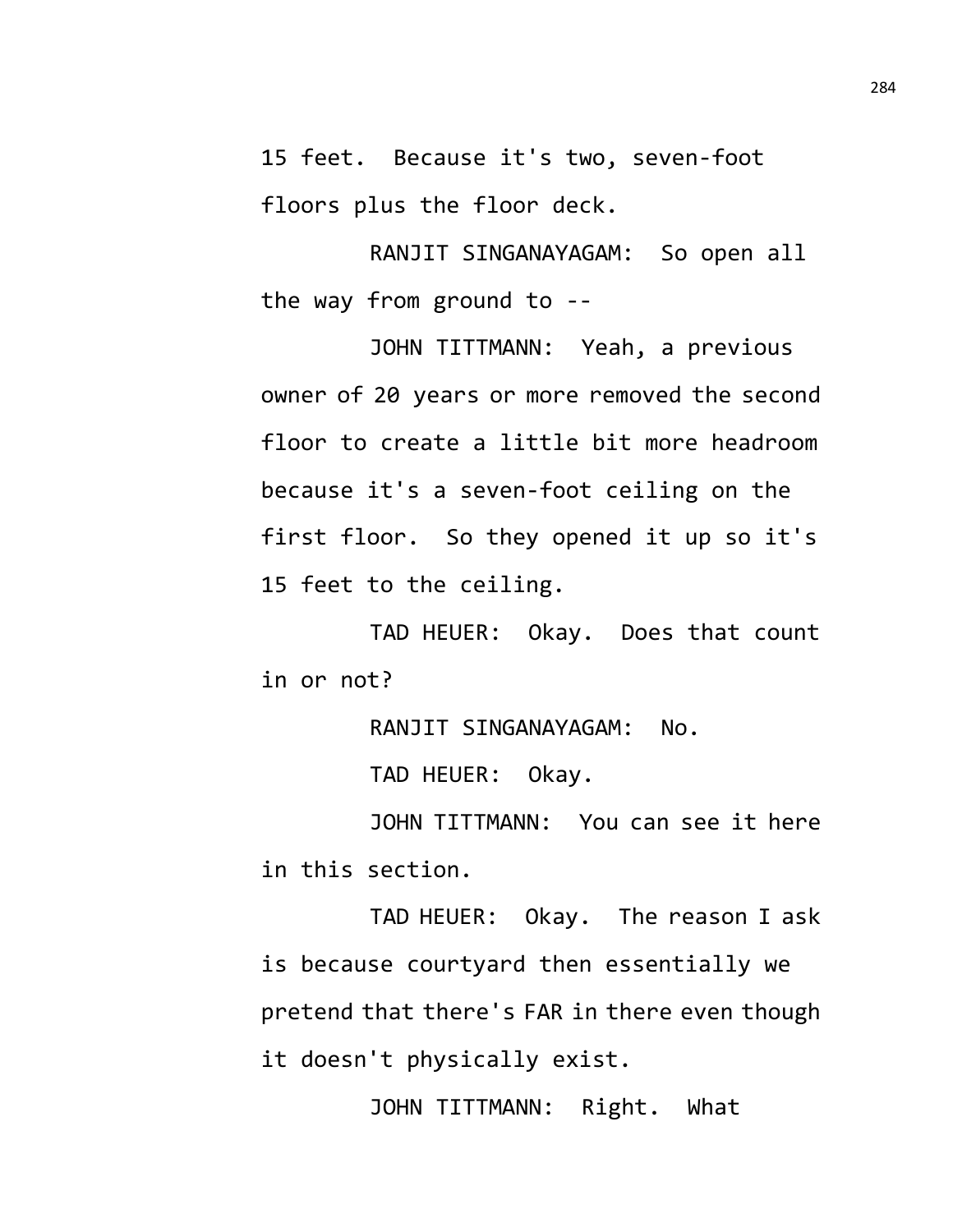happens is one of the first suggestions in terms of well, where's another bedroom so we can fill the floor in. But then that creates another seven-foot ceiling. At the time we were making the discussion, we didn't know about the nine-foot addition, that only just came out. And so it was seven-foot, six is not building code. So then we'd run into other trouble. So we said well, part of the problem is the roof and that's how we ended.

BRENDAN SULLIVAN: It's just not practical or desirable. Seven-foot.

JOHN TITTMANN: It's very tight. BRENDAN SULLIVAN: Well, it's, you know -- anyhow.

JOHN TITTMANN: The rest of the space feels very crammed and so it's hard to imagine filling in.

BRENDAN SULLIVAN: Okay. Any questions at this time?

DOUGLAS MYERS: Yes, one. You may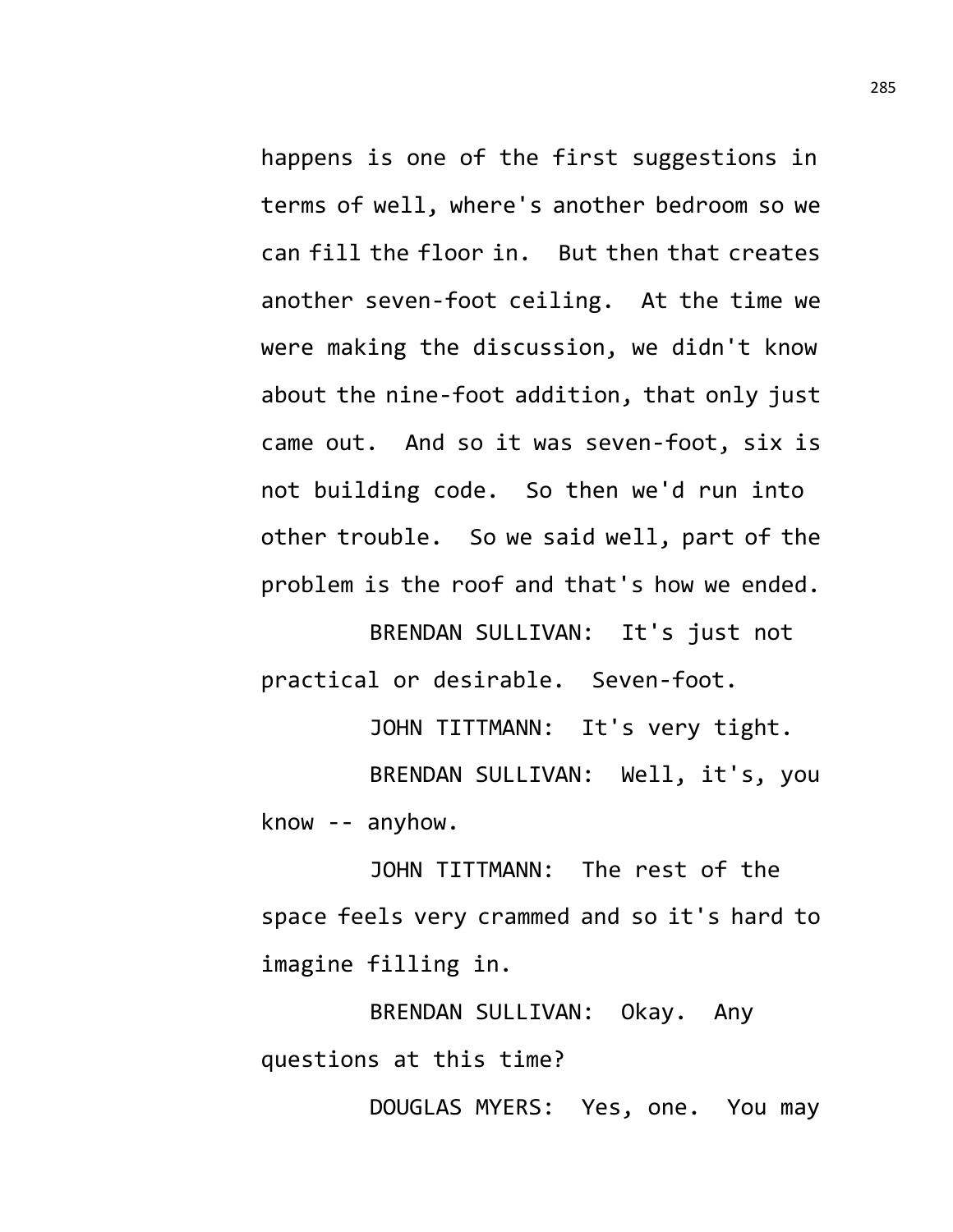think it's extraneous, but it comes up before the Board and may have some marginal relevance. I hope you don't think it's impertinent. How old are the children?

CARY FRIEDMAN: Seven, five and five.

DOUGLAS MYERS: Thank you. That's all.

CARY FRIEDMAN: Okay.

MAHMOOD FIROUZBAKHT: No, this seems reasonable in scale visually. It does fit well with the streetscape. I think it's in line with other relief that we've granted in the past so I would be in favor of supporting this.

> BRENDAN SULLIVAN: Tim? TIMOTHY HUGHES: Yes, I like it. BRENDAN SULLIVAN: Mr. Heuer?

TAD HEUER: I mean, in my mind the house is a mish-mash of stuff that's all been created in one place and turned into a house.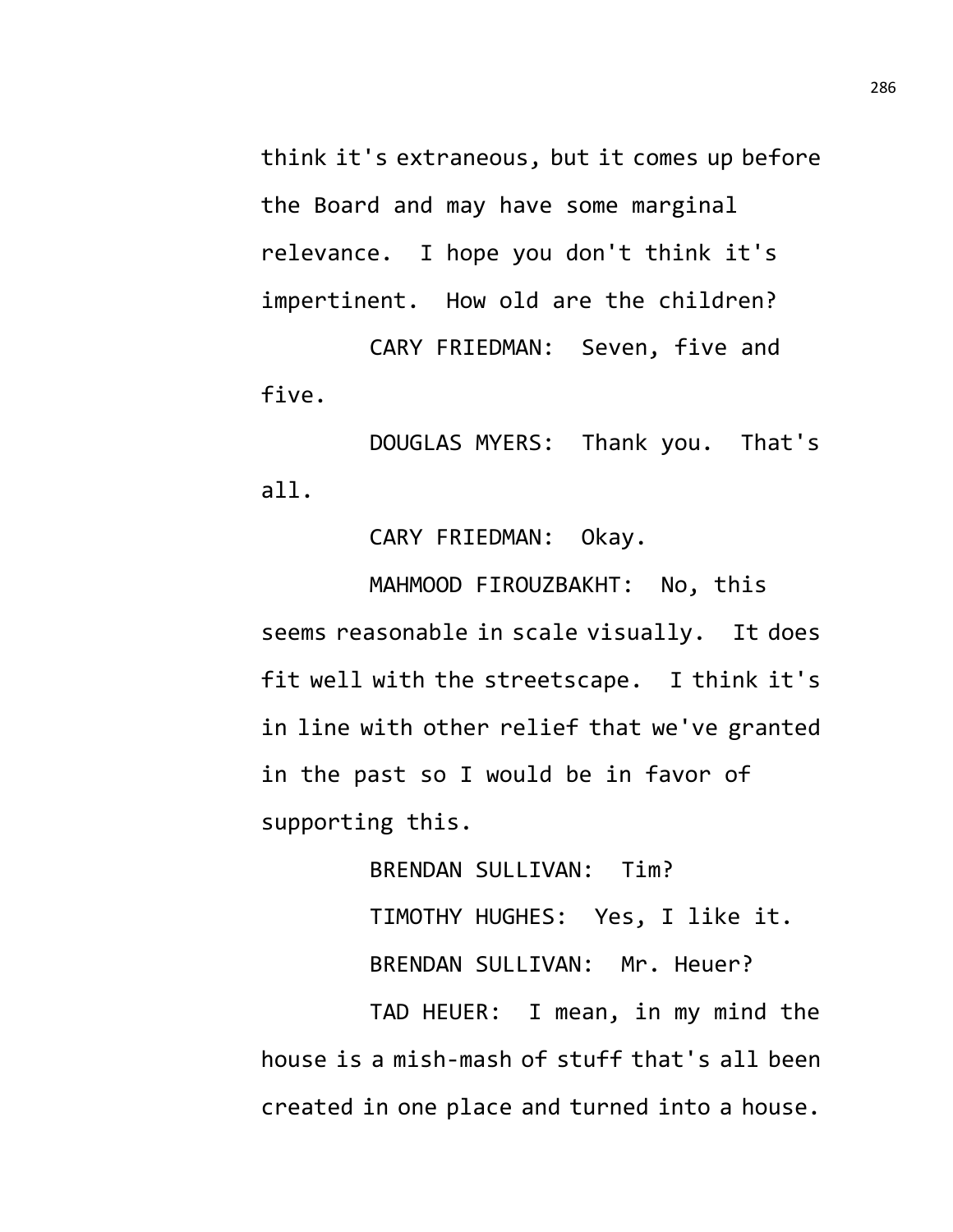JEFFREY MELNICK: We love it, but you're right.

JOHN TITTMANN: Yeah, Sean O'Grady thinks it may have been a shop at one point.

TAD HEUER: Okay. You don't know if it happened to have a gable or anything?

JOHN TITTMANN: No. Nothing that we know of indicates that. And then Sean thought that the low ceilings, the flat roof maybe made him think it had been a shop.

TAD HEUER: Right. And the original is the front?

JOHN TITTMANN: Is the front, correct.

TAD HEUER: And the rear was added 10 years ago? Roughly.

CARY FRIEDMAN: Yes.

TAD HEUER: Was there an addition to it in between?

JOHN TITTMANN: There was. Well, there was an L which may have been very old.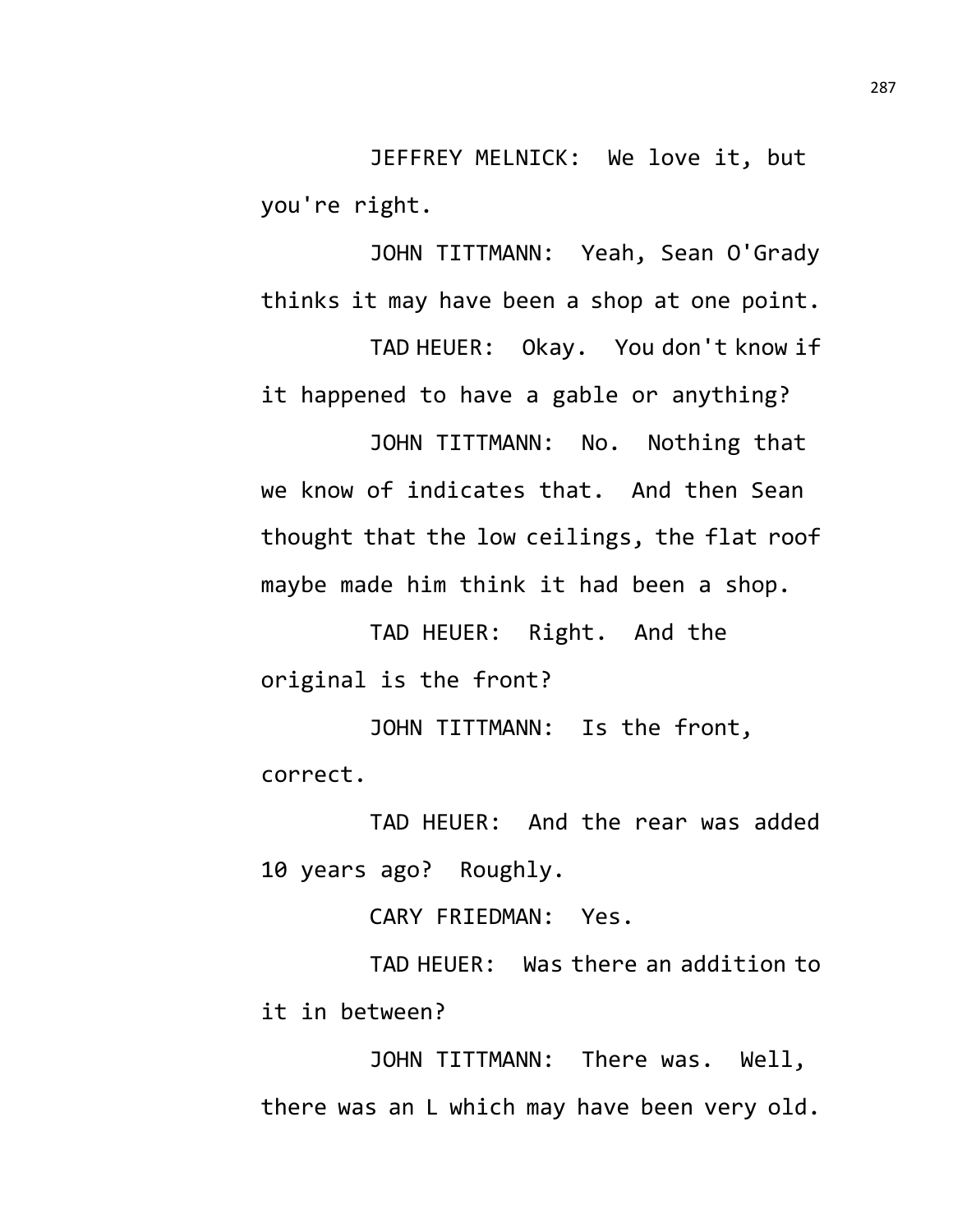Actually it's part of the original

foundation. The L may have had an outhouse or something in it. But the L, the L was -- had a stone foundation which is still visible in the cellar.

TAD HEUER: Okay.

I guess my only real thought, and I'm not sure how big of a deal it is, is that usually when we're looking at -- so this -- you're 2576 going to 2874, and as you know, you're getting 200 some odd, 200 some odd square feet from in-filling the basement down to six, eleven. Usually what we see in these situations is people having counted the FAR in the basement because it's high enough and then saying don't look at, you know, don't count that against us because we can't use that space in the basement. Here we have the opposite situation where we're saying the basement doesn't count really at all, and all the FAR is above ground. In the past my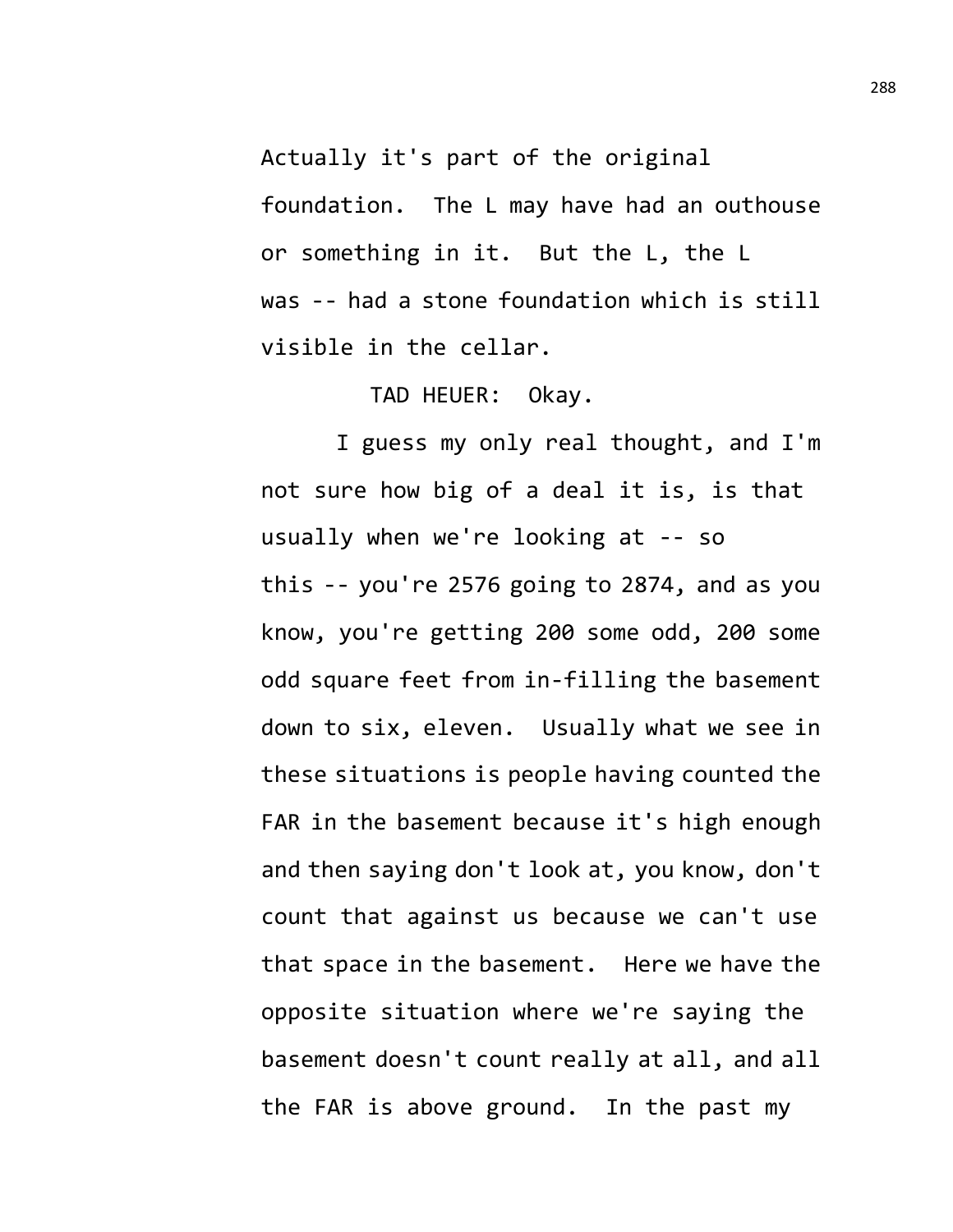general thought has been FAR has really been the city's inarticulate way with dealing with bulking and massing. And to the extent that some of that bulking and massing expresses FAR is below grade, it doesn't really bother me very much unless you're trying to put another unit in there, and I think that's a different issue. Here essentially all of the FAR is above grade so you don't in my mind get the kind of grace period of saying well, FAR shouldn't really be relevant because it's underground. And so essentially you're adding 500 feet above ground to something that's already 0.52 in a 0.5 district. So in my mind I almost consider this, the numbers go to a 0.58 and it's really going to something a bit higher than that. Or going to a 0.64-ish I think.

TIMOTHY HUGHES: 0.61.

TAD HEUER: 0.61? Okay. So I mean I guess that's kind of where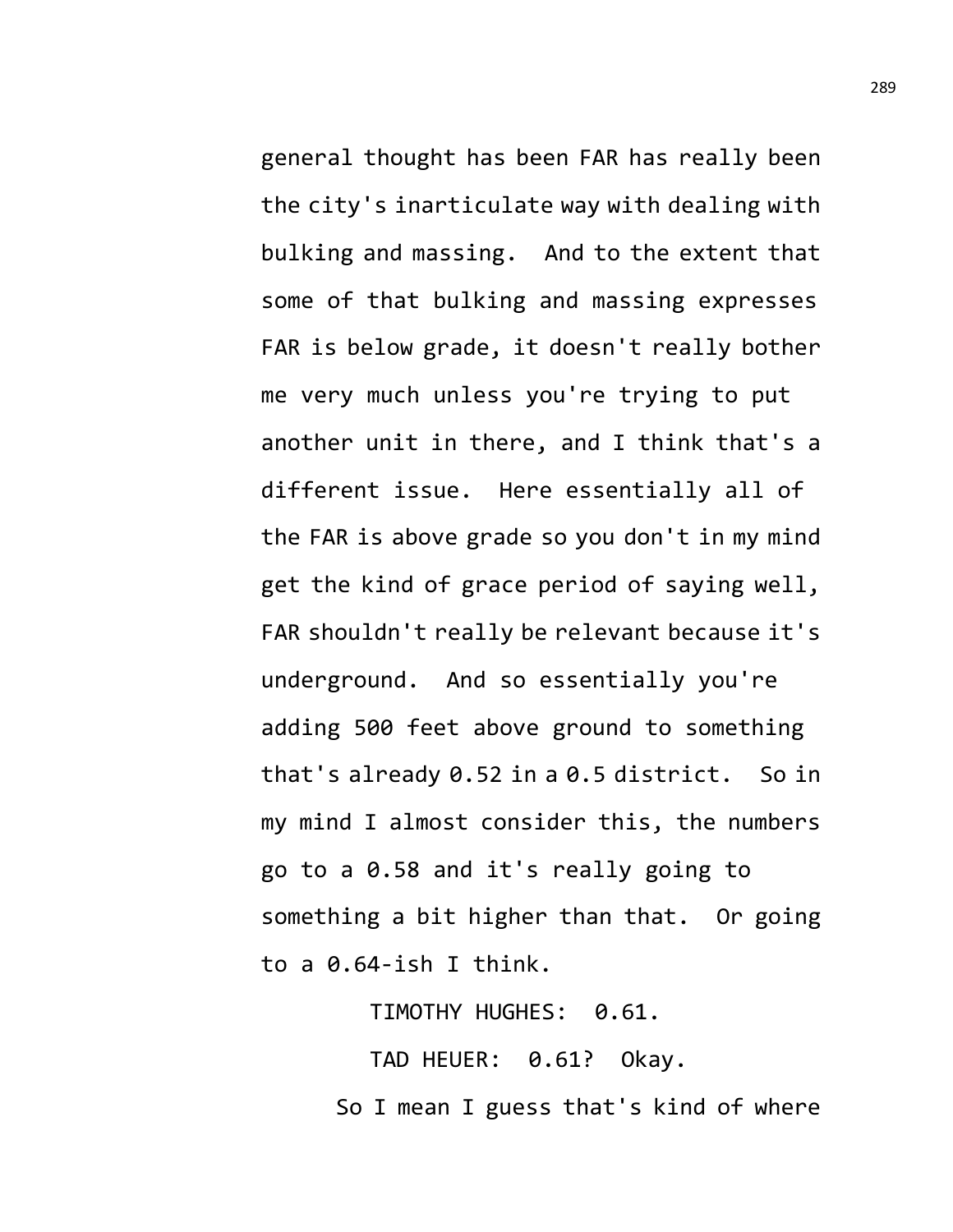I'm looking at. I almost -- even though it's technically a 300-square foot net, I'm looking at it, a 500-square foot ad and all of that to the bulking of the structure which does trouble me a little bit.

JOHN TITTMANN: Well, when you're done, I have a comment on your point.

TAD HEUER: Yes. I mean, I fully acknowledge that, you know, the Ordinance says you can do this and you can't do this, and where it comes out, it comes out. I still think, you know, you're in a position where you're over 0.5. That's why you're here for a Variance. And you're over 0.5 because you were put over 0.5 by the 2002 edition.

CARY FRIEDMAN: Actually, if I could add. We weren't at the time because there's a bit of overhang which at the time did not count toward the FAR and now does. So at the time we did not go over FAR.

TAD HEUER: In the 2002?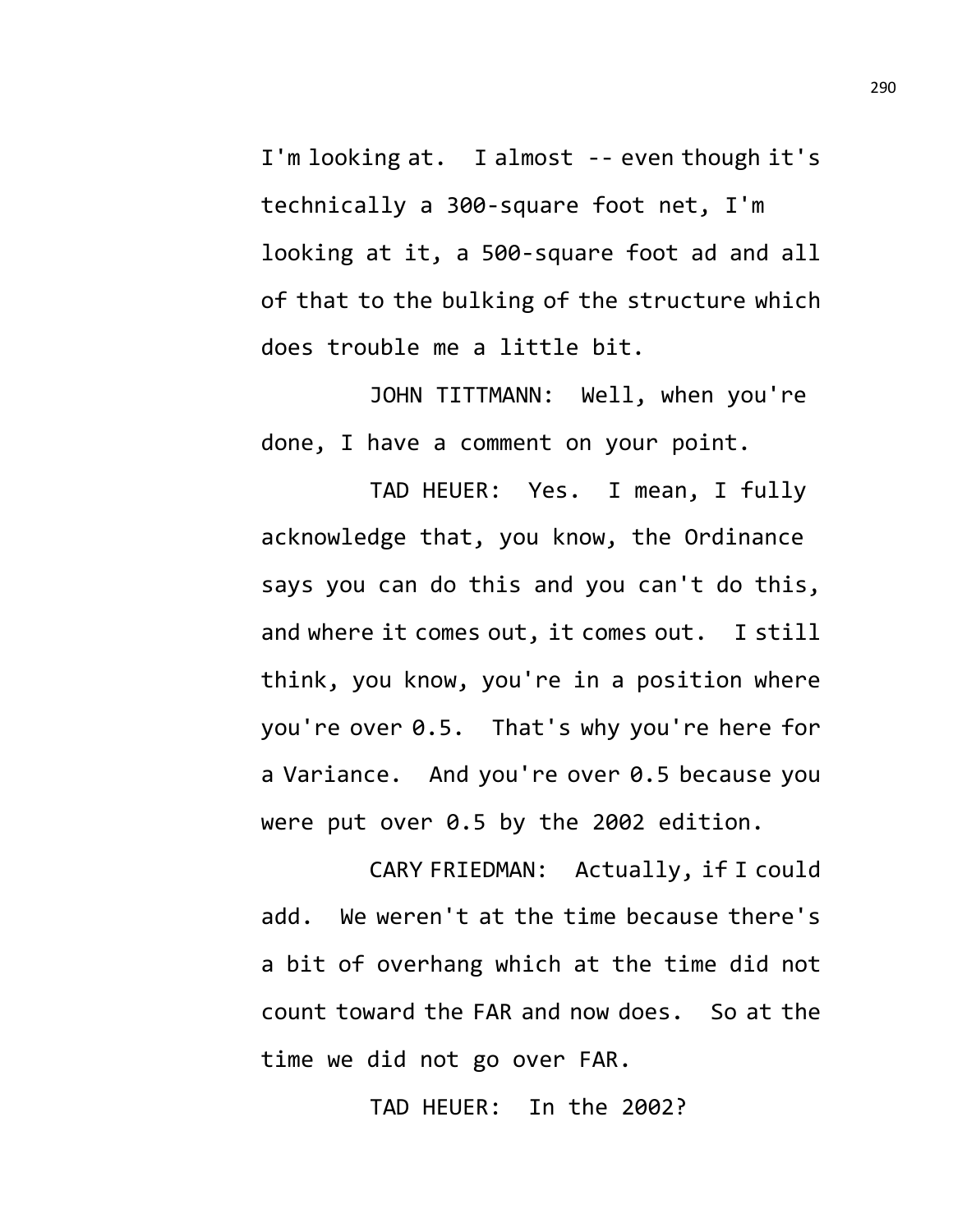CARY FRIEDMAN: Correct. The reason we needed a Variance then was a setback issue. We were enclosing the front porch which was over the setback, and that was the only reason we needed it a Variance and we did not for FAR at the time.

JOHN TITTMANN: The FAR calculation has increased in some, I don't know exactly what year it increased.

CARY FRIEDMAN: Because of the change in the overhang.

JOHN TITTMANN: The overhang, eaves are all now counted in the FAR count and 10 years ago they weren't counted.

TAD HEUER: When I look at this and it says three-story 2002 edition, that's -- that looks like the rear half of the house.

CARY FRIEDMAN: That's correct. But the original house was essentially 1500 and we essentially added 1,000 square feet.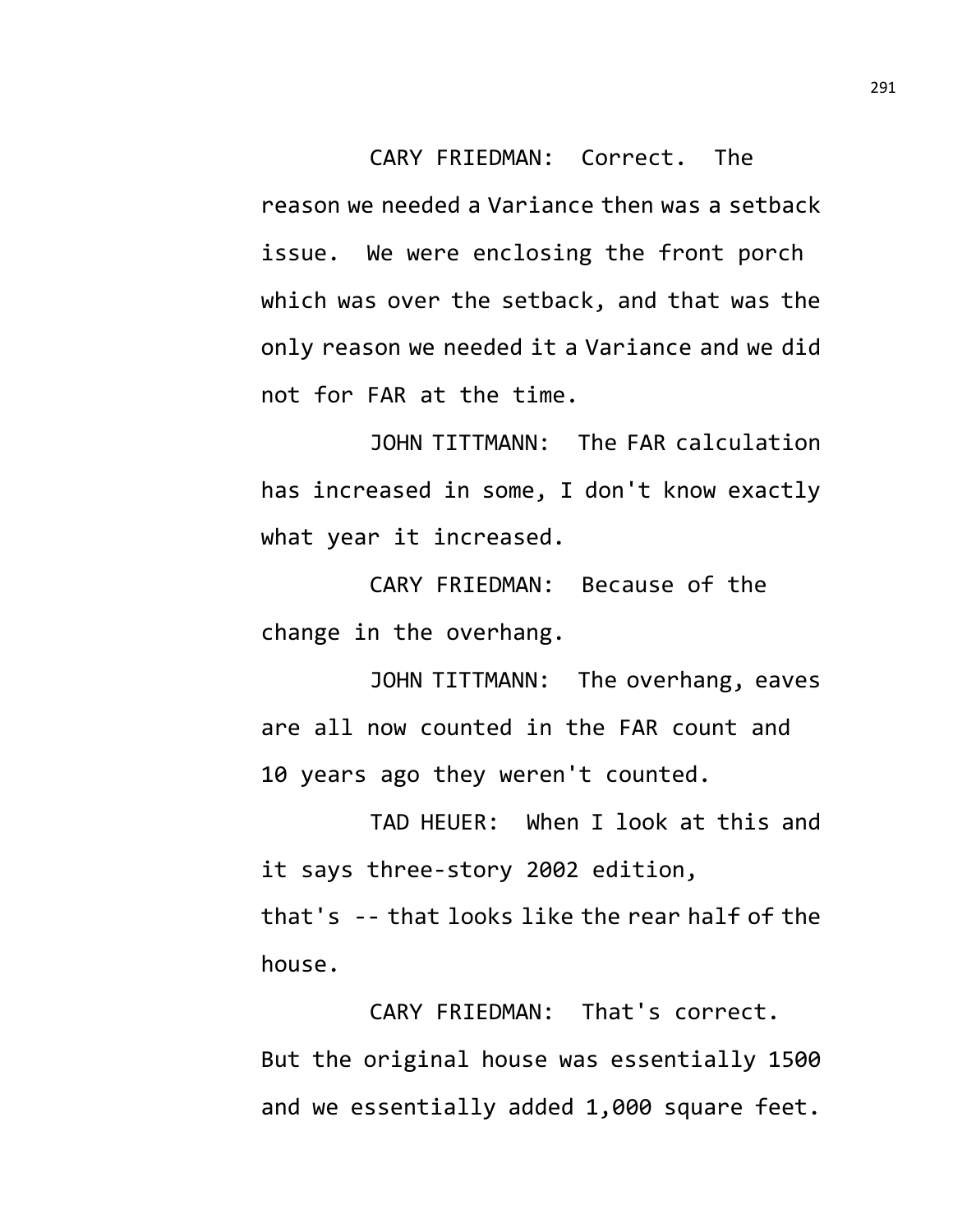We stayed under FAR at the time.

JOHN TITTMANN: When you calculate it under the current methods, the calculation requires you to measure some overhanging spaces as part of the --

TAD HEUER: Okay. I mean, essentially the point remains that you're here because you're over FAR.

JOHN TITTMANN: Correct.

TAD HEUER: And looking over FAR, again, it's in my mind a measure of bulking. JOHN TITTMANN: Right.

TAD HEUER: And whether it's a little bit or a lot a bit, you know, it's still over and we still look at it and scrutinize it carefully. And my sense is that it's a lot of bulking I think mitigated by the fact that it's a pitched roof so you're not squaring it up.

> JOHN TITTMANN: Right. TAD HEUER: And you're essentially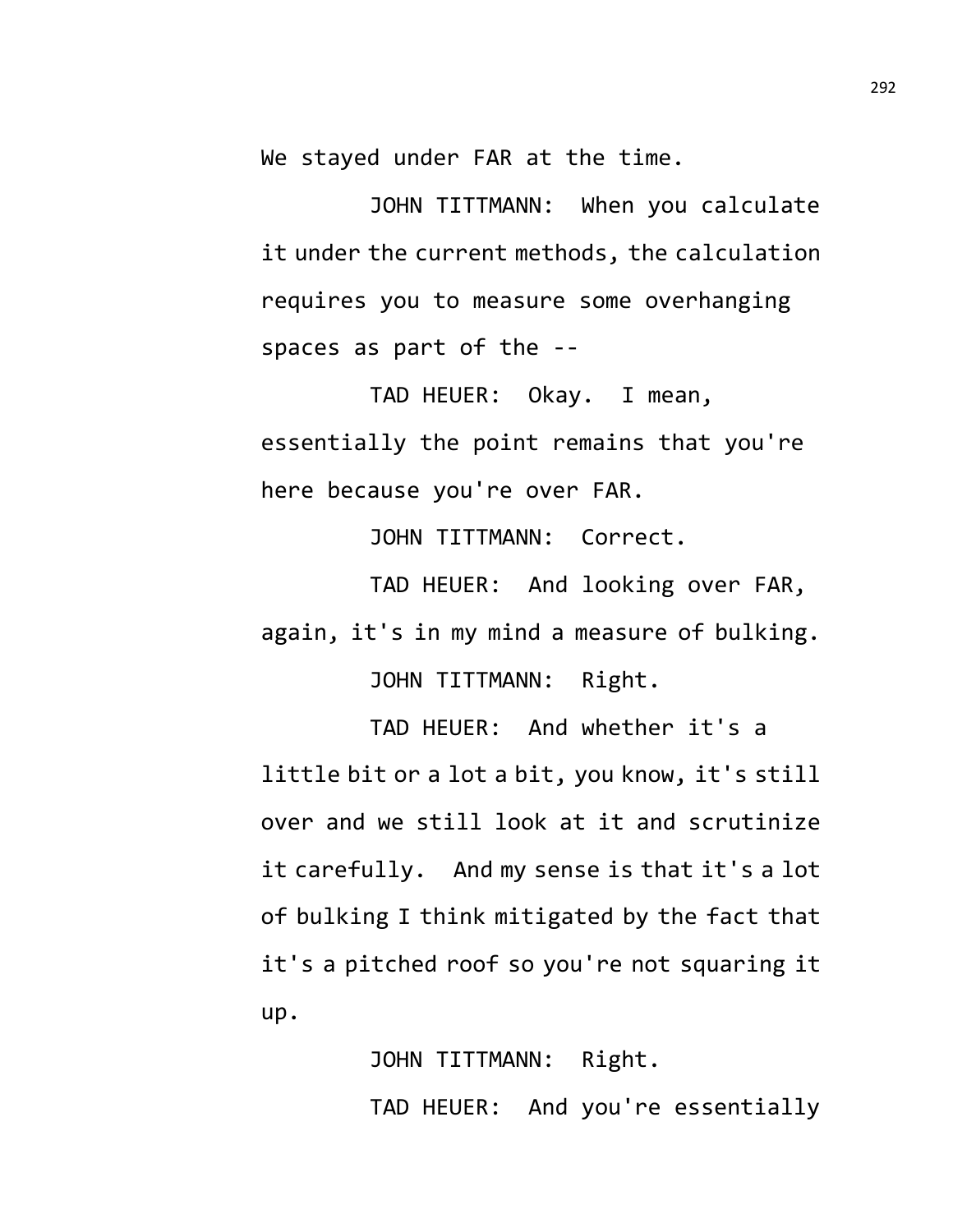going over your roof plane and covering it over.

JOHN TITTMANN: Right. I mean because -- I'm sorry.

DOUGLAS MYERS: Go ahead.

JOHN TITTMANN: The point that we always feel in our office is that the most important reading of a house is the eave line not the ridge line. So our argument here today to you and we do understand the math as such, is that the apparent bulking of this building is minimal, because essentially 400 feet of the ad is under the gable. 100 feet is in the dormers. So, you know, forgetting the math game that we're playing in the basement, it doesn't come. It's not free because they have to fill it in with concrete. But that 400 feet in a sense could always have been a part of this building, and it would feel very natural to have been part of it. And its impact on the street bulk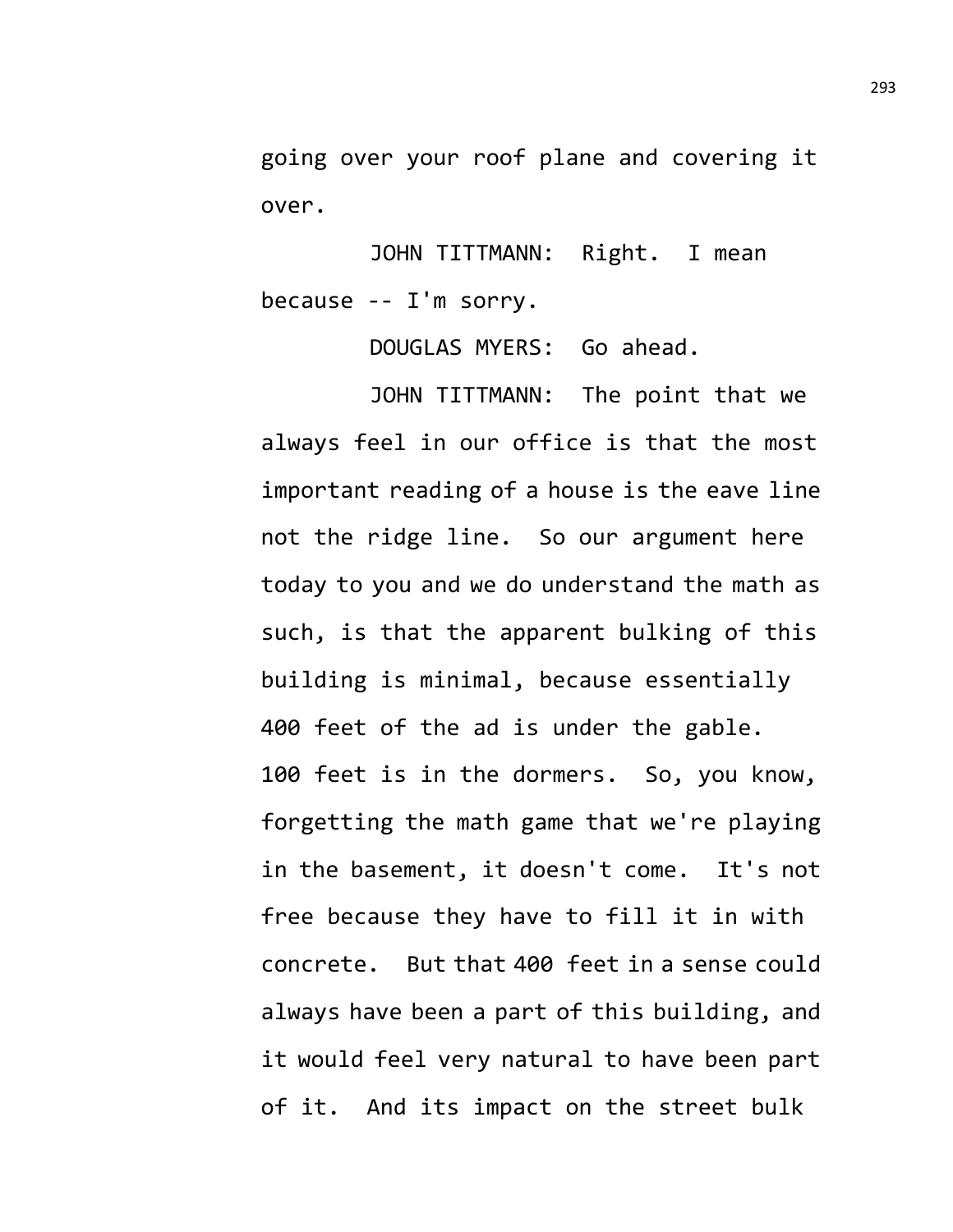which is an ultimate goal on the FAR is not hindering or hurting the street. If we were adding a full third floor like a triple decker, then I think there is a volumetric imposition. But by doing the gable because the eaves stay low and this existing eave line is being maintained in the whole process is that our feeling our present, our presentation to you is that this is a yes, it's adding bulk but it's not perceptible bulk.

TAD HEUER: Sure. And I take that point and I think the width of your structure supports, you know, a larger gable than for instance, where we have people who come in and want to raise the roof on an existing 30-foot wide house. And they want to go from a two-and-a-half story to a three-and-a-half story. And they say well, I'm just going up to my height, so I'm going 35 feet. In my mind it looks ridiculous because you've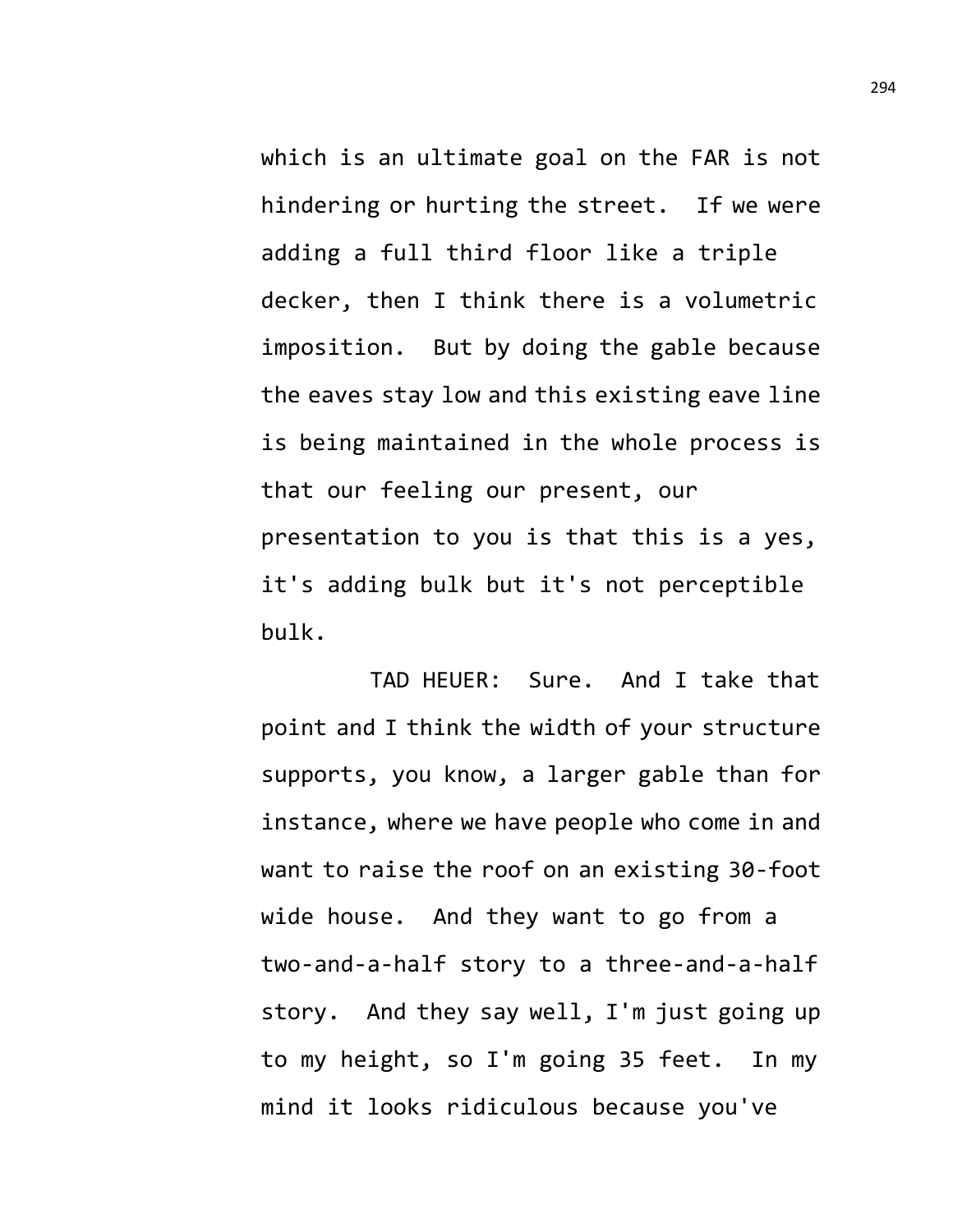popped up the roof without any relevant increase in the width. So you've demolished your golden rectangle. Here I think you've got proportions that allow to you go up and you're right. I'm not saying necessarily it's dispositive for me. I'm pointing out it's a larger number than we see granting 300 is large. In my mind 500 is very large. And I understand the net. Usually we're seeing things at 150, 200.

JOHN TITTMANN: Understood.

TAD HEUER: Part of this is to get me, if I can, to a point where I'm comfortable that what you've done actually mitigates the bulk of the hard number that I'm seeing.

DOUGLAS MYERS: I didn't realize that we were going to actually express our opinion on the case. If I may?

BRENDAN SULLIVAN: We'll come back. DOUGLAS MYERS: Okay, that's fine. It's hard to wait but I'll wait.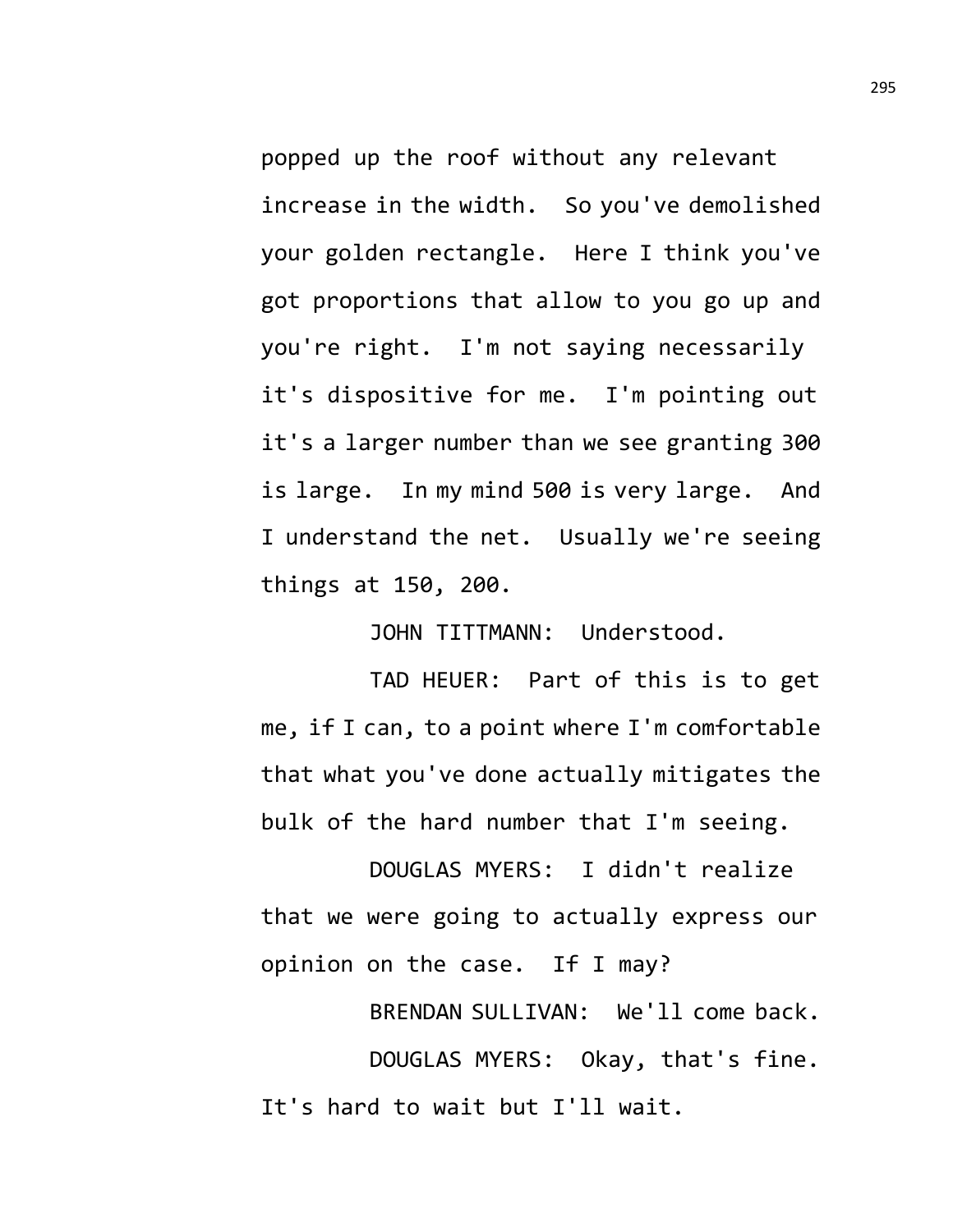BRENDAN SULLIVAN: Let me open it public comments.

Is anybody here who wants to speak on the matter 25 Robert Kelley Street. Give us your name.

MEREDITH MOSS: My name is Meredith Moss, I live at 30 R.C. Kelley Street across the street and we're neighbors across the street and our children play together, so our kids are at each other's house quite a lot. So we're pleased to hear about the news that the ice situation will be abated by the roof. I think the issues around ice are particularly right at that front entrance area which is where we spend a lot of time ringing each other's door bells for the kids to come over, for my daughter and son to go to their house. So that's a nice thing. And then I think aesthetically the house is a bit anomalous in its flatness. It does look a bit like it might have been a store. So I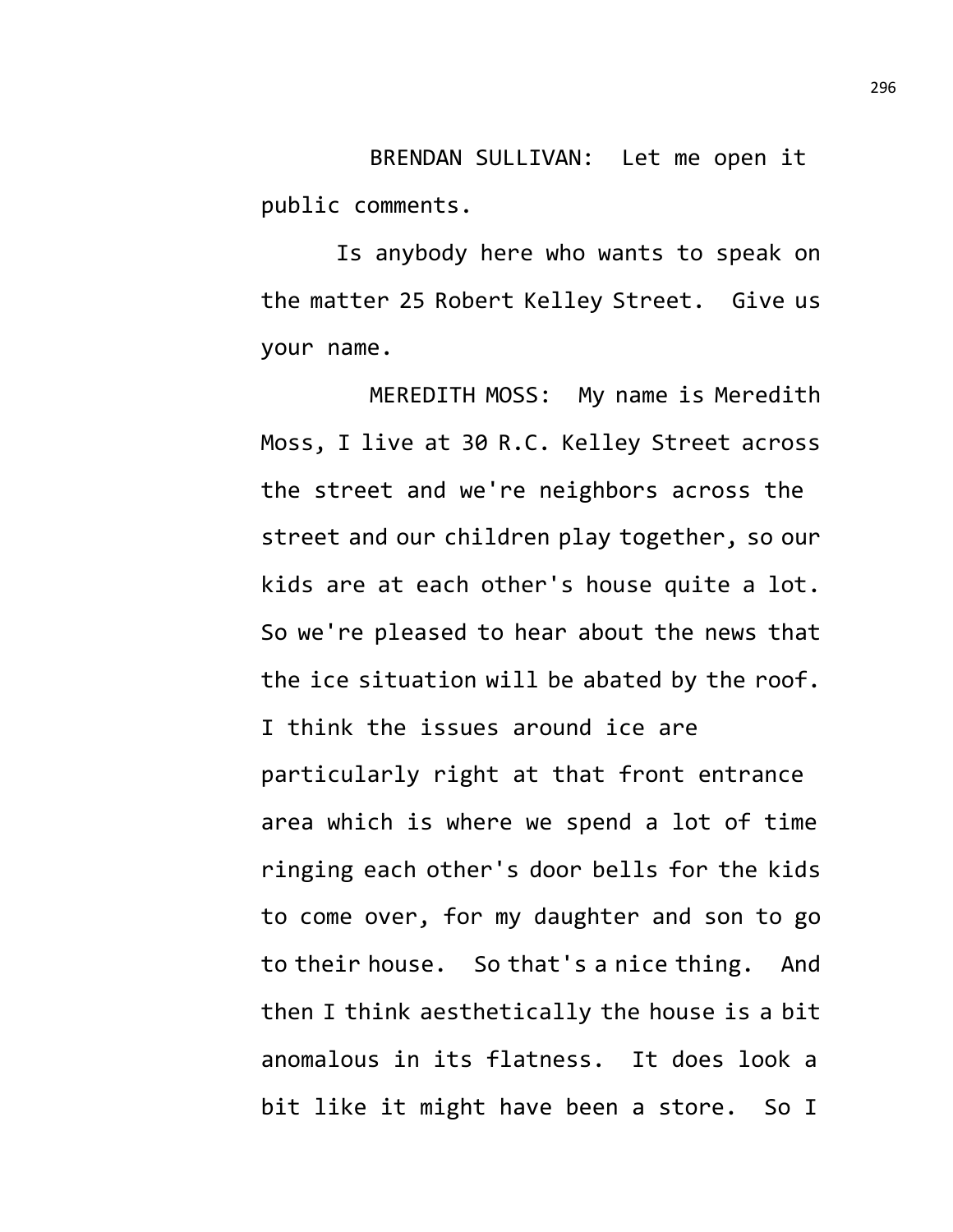think for the kind of character of the neighborhood it would be a benefit and a positive.

BRENDAN SULLIVAN: Great, thank you.

UNIDENTIFIED MALE: I'm just here as a draftsman.

BRENDAN SULLIVAN: All right. There was nobody else in attendance. There is no correspondence in the file. I'll close public comment.

JOHN TITTMANN: There was. We sent in the letters.

RICARDO WELLISCH: There were 15 letters of support from the neighbors.

BRENDAN SULLIVAN: I think you're right. There is correspondence from the Planning Board who is leaving the determination to us. They expressed no opinion.

I'm sorry, there is.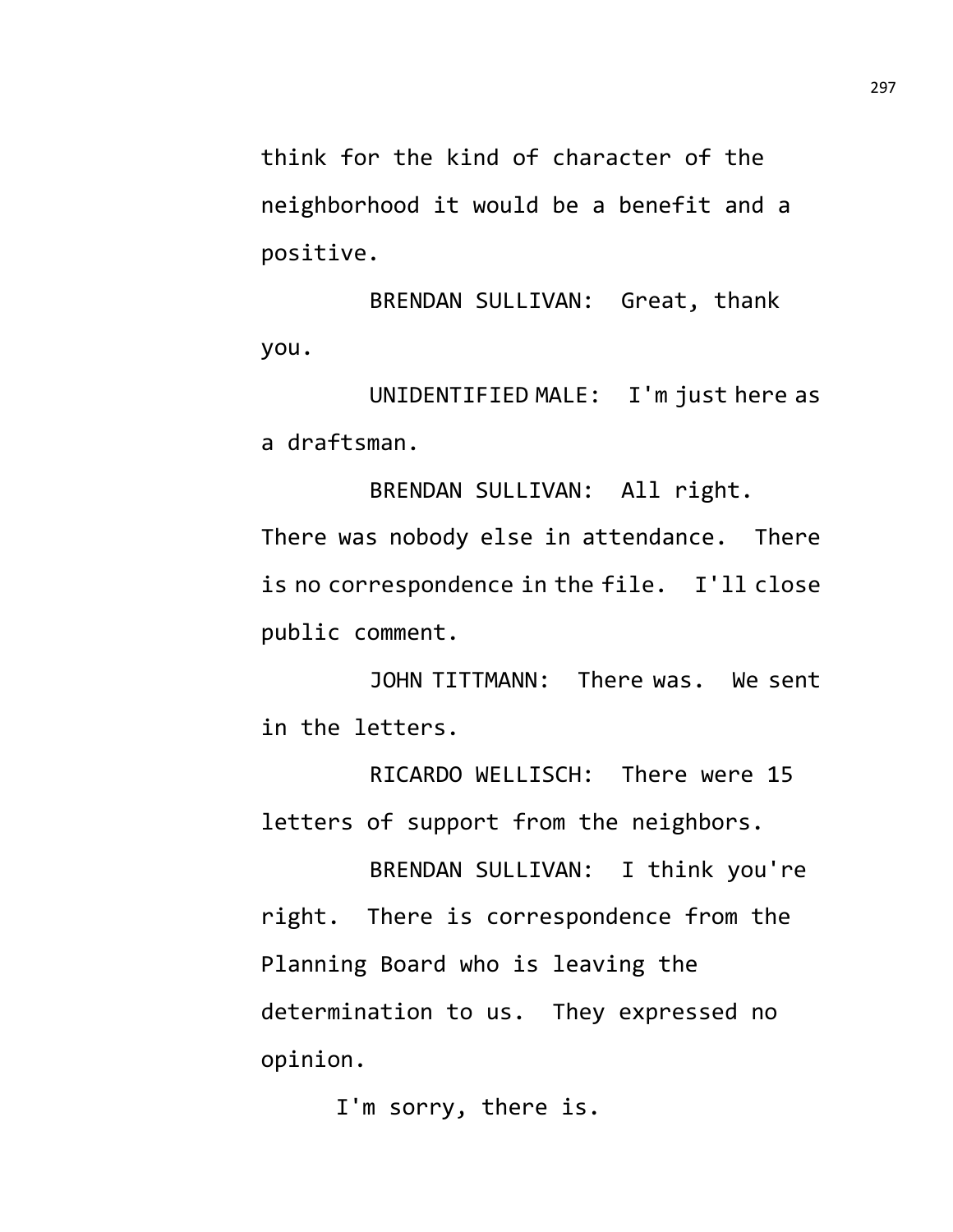MAHMOOD FIROUZBAKHT: Is it the same form letter?

CARY FRIEDMAN: 14 are the same and one by Mr. Tittmann is different.

BRENDAN SULLIVAN: Mr. Tittmann presented their feelings.

From David Kefor at 28 Kelley Street. (Reading) writing to support the petition. They have been neighbors since 2002. At the time they added the addition to the back of the house to accommodate the two children they hope to add to the family. Because of the unexpected birth of twins, they have three charming but rapidly growing children and being integral members of our child and family-centered neighborhood and often sharing the toys and scooters. We are particularly appreciative that the proposed addition has been carefully designed by their next-door neighbor and other valued members of the community. John Tittmann with the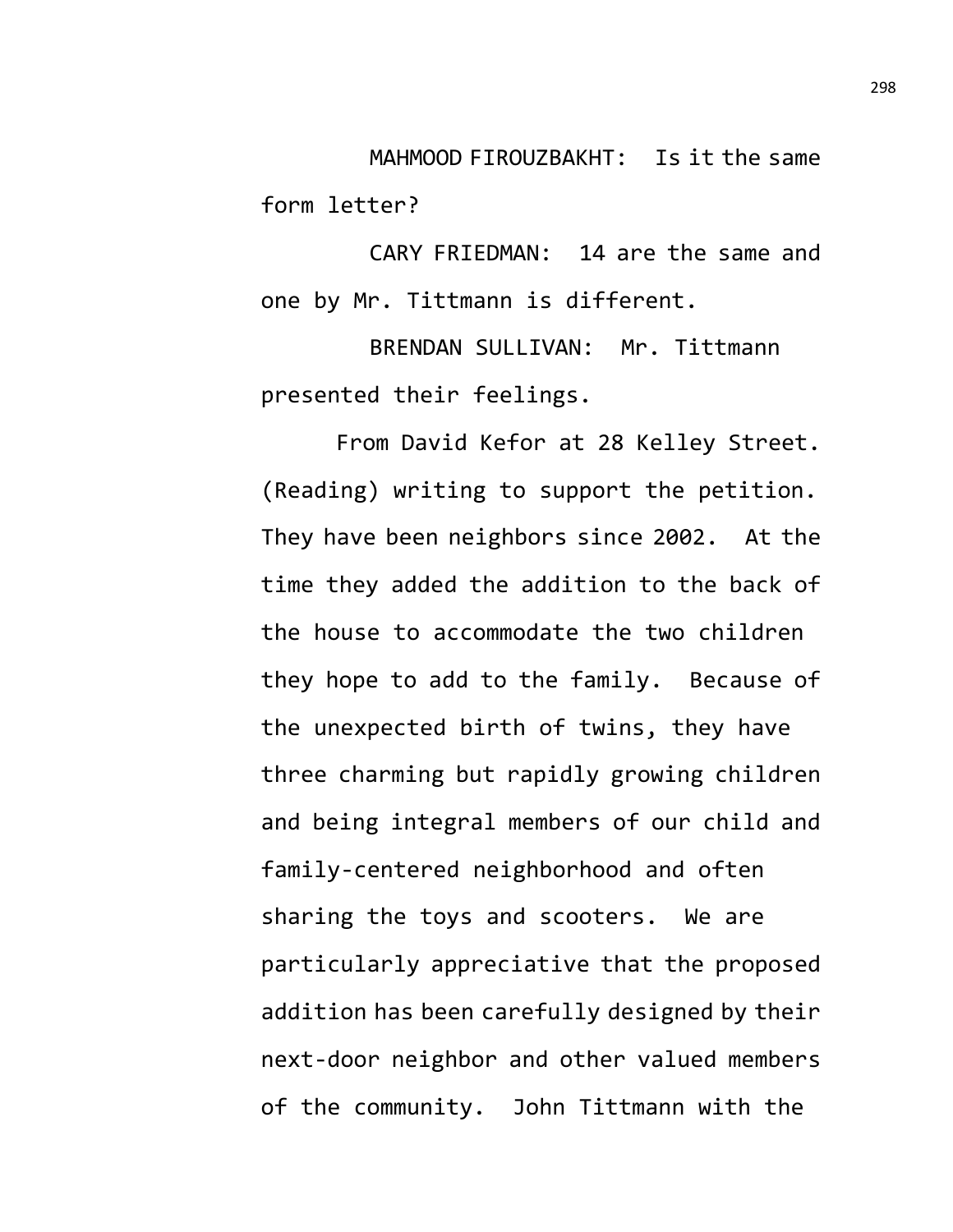neighbor's interest in mind. The addition of the pitched roof will add significantly to the appearance of our street. We enthusiastically support the application.

A letter in support, much of the same sentiments from 39 Robert Kelley Street. I have no idea of the name.

There is correspondence much to the same sentiment from Al Galaburda,

G-a-l-a-b-u-r-d-a. Something like that.

200 Concord Avenue, Unit 1.

Much of the same sentiments from Lenny Solomon, Solomon, 50 Robert Kelley Street.

There is correspondence from 45 Kelley Street. Kurt is it?

CARY FRIEDMAN: 45 is Kent and Lana.

BRENDAN SULLIVAN: Kent.

JOHN TITTMANN: Christman. And Lida Kuth.

BRENDAN SULLIVAN: How do you spell that?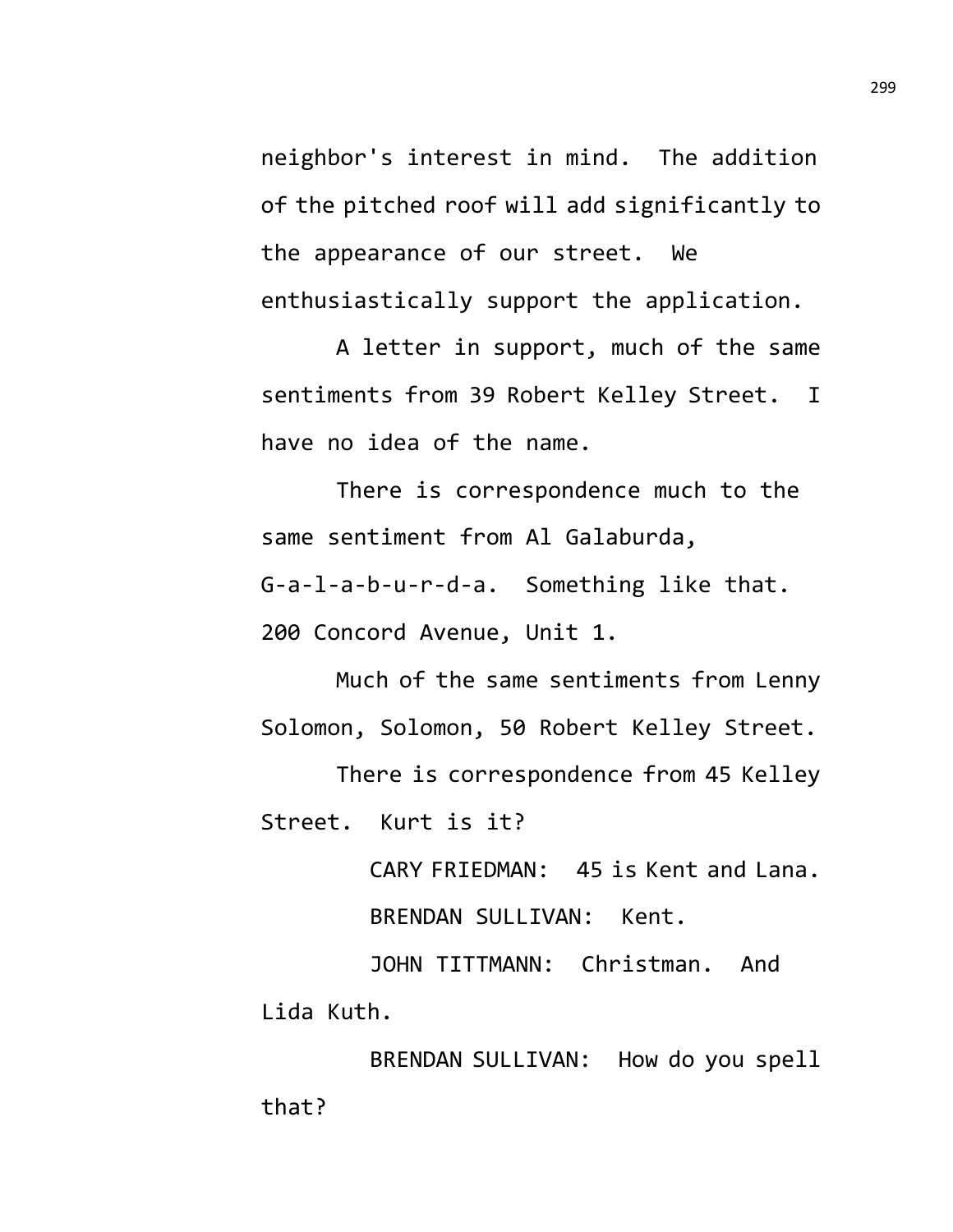JOHN TITTMAN: K-u-t-h.

BRENDAN SULLIVAN: There you go. Correspondence from Caroline.

CARY FRIEDMAN: Besty (phonetic). BRENDAN SULLIVAN: Yes.

CARY FRIEDMAN: It's a very friendly block community.

TAD HEUER: And poor handwriting. BRENDAN SULLIVAN: And support from 39 Kelley Street. Correspondence from John Haydon at 34 Robert Kelley Street. From 34 Robert Kelley Street. They must be all doctors because of the penmanship.

TIMOTHY HUGHES: You had them all over after wine was served and had them sign the papers.

BRENDAN SULLIVAN: It appears all of Robert Kelley Street is in support.

At 243 Concord Avenue unit No. 5.

RICARDO WELLISCH: Abutters of abutters actually.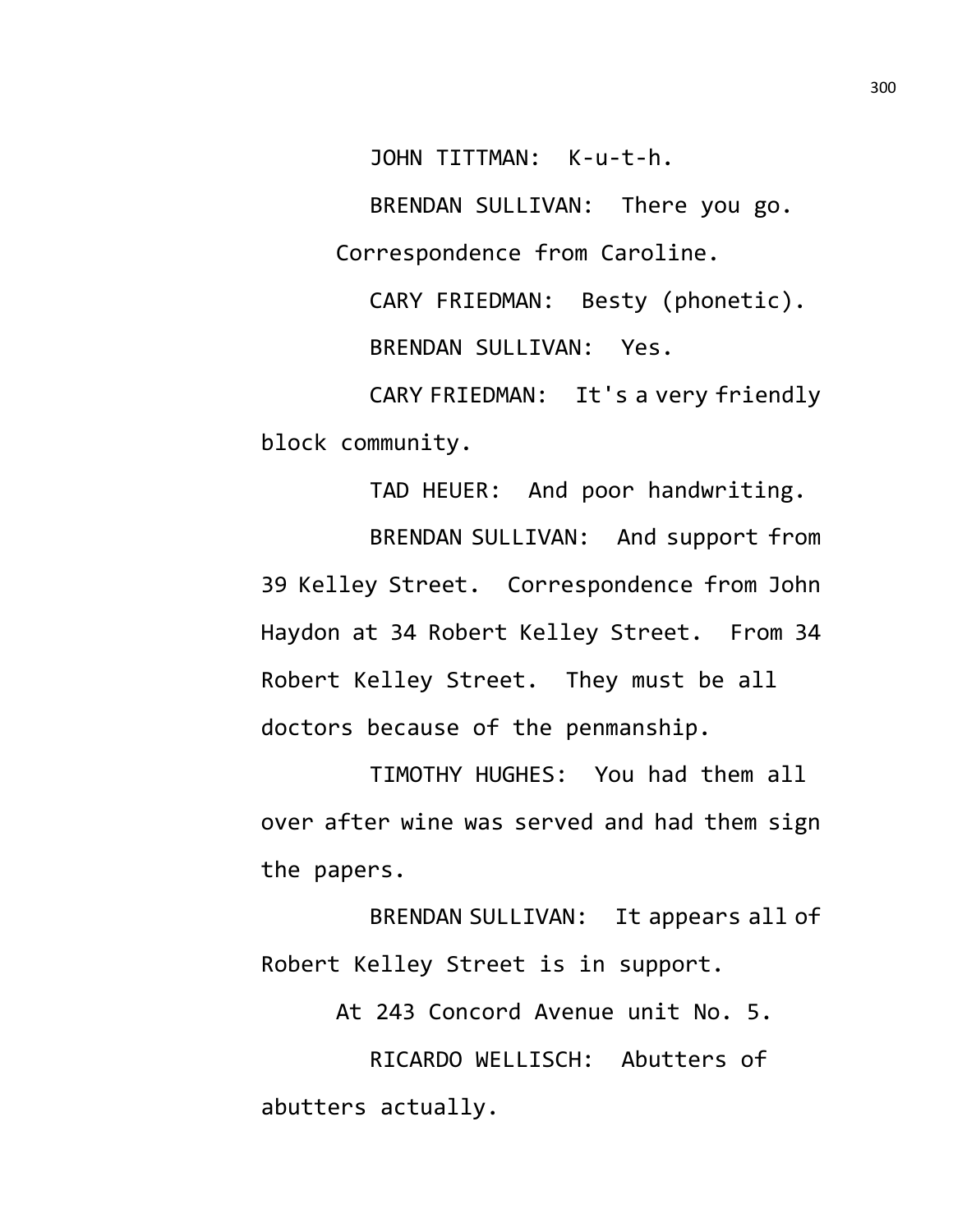BRENDAN SULLIVAN: 38 Robert Kelley Street. 30. We canvassed the neighborhood. And 35 Robert Kelley Street. So the neighborhood is in support.

> Anything else to add, change? JOHN TITTMANN: No.

BRENDAN SULLIVAN: These are the drawings. This is what you live and die by? Okay, now your sentiments.

DOUGLAS MYERS: Okay. They're not -- mostly they're responsive to what Tad said so that's why I wanted to come back and to have a chance to speak.

There's a lot of -- I mean, actually there's -- I took a walk down R.C. Kelley Street today, and there's a number of tall buildings and heavily massed buildings on the street. Across the street not so far away 3436 is a really tall building. And many of your immediate neighbors have one and a half stories or more. It just so happens your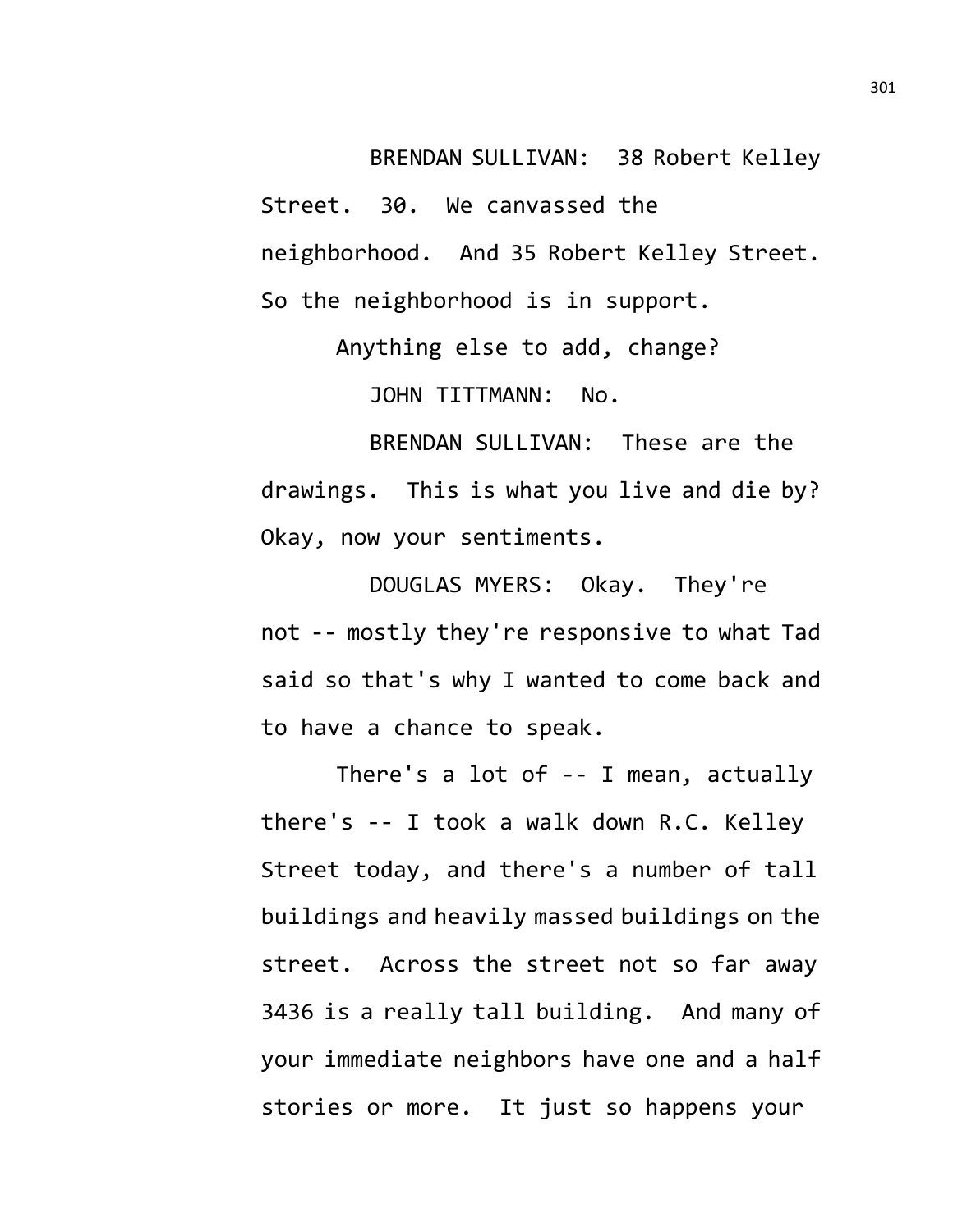buildings in kind of a low pocket of the street. Now your building and your immediate neighbor at No. 22, but the street is changing. There's been heavy development not so far up the street passed you in the direction is it --

JOHN TITTMANN: Donnell.

DOUGLAS MYERS: Is it Donnell Street?

JOHN TITTMANN: Yes.

DOUGLAS MYERS: And increased massing, not excessive but increased is not out of place. But we've taken this position on other cases I think recognizing that the neighborhood is changing and the form of housing is changing. And I think you've reached a point on R.C. Kelley Street where the preponderance is not massive massive, but is heavier massing of the structures. I don't think our application of the Ordinance requires that you as it were stand alone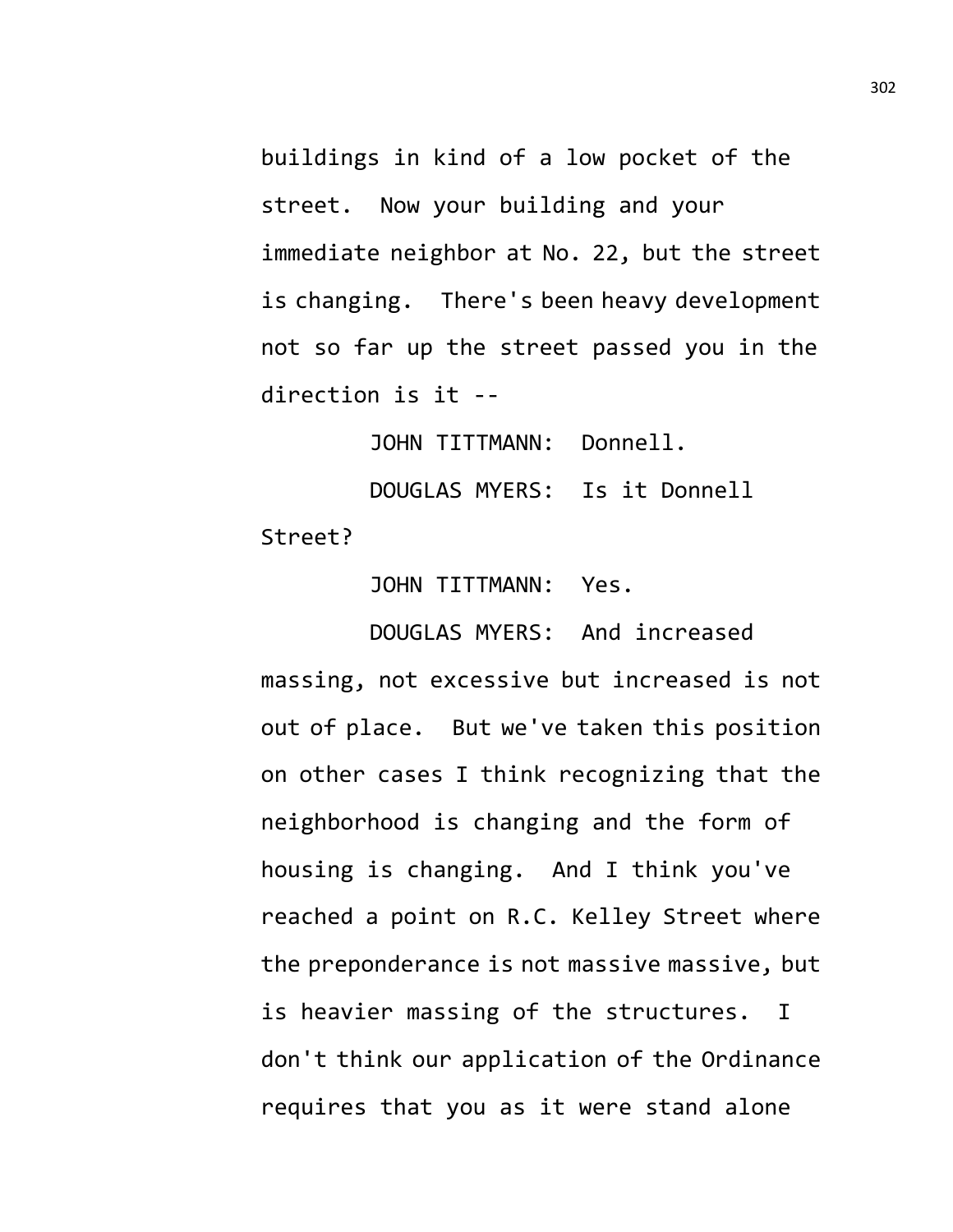against that change in your neighborhood. So even though the FAR is at the high end as Tad said of what we often approve, and the increase in the square footage is at the high end, although far from outlandish, I think the application is justified for the reasons stated. I stated and others have stated and by reason of the careful and conscious design so I'm in favor.

MAHMOOD FIROUZBAKHT: I am also supportive. It's appropriate in scale and it looks great.

TIMOTHY HUGHES: I agree with both my colleagues.

BRENDAN SULLIVAN: Okay.

Mr. Heuer.

TAD HEUER: I'll figure it out in a second. Is there a full return on your impediment? Does that come straight across.

JOHN TITTMANN: We're going to leave the existing eave line and so, yes, it will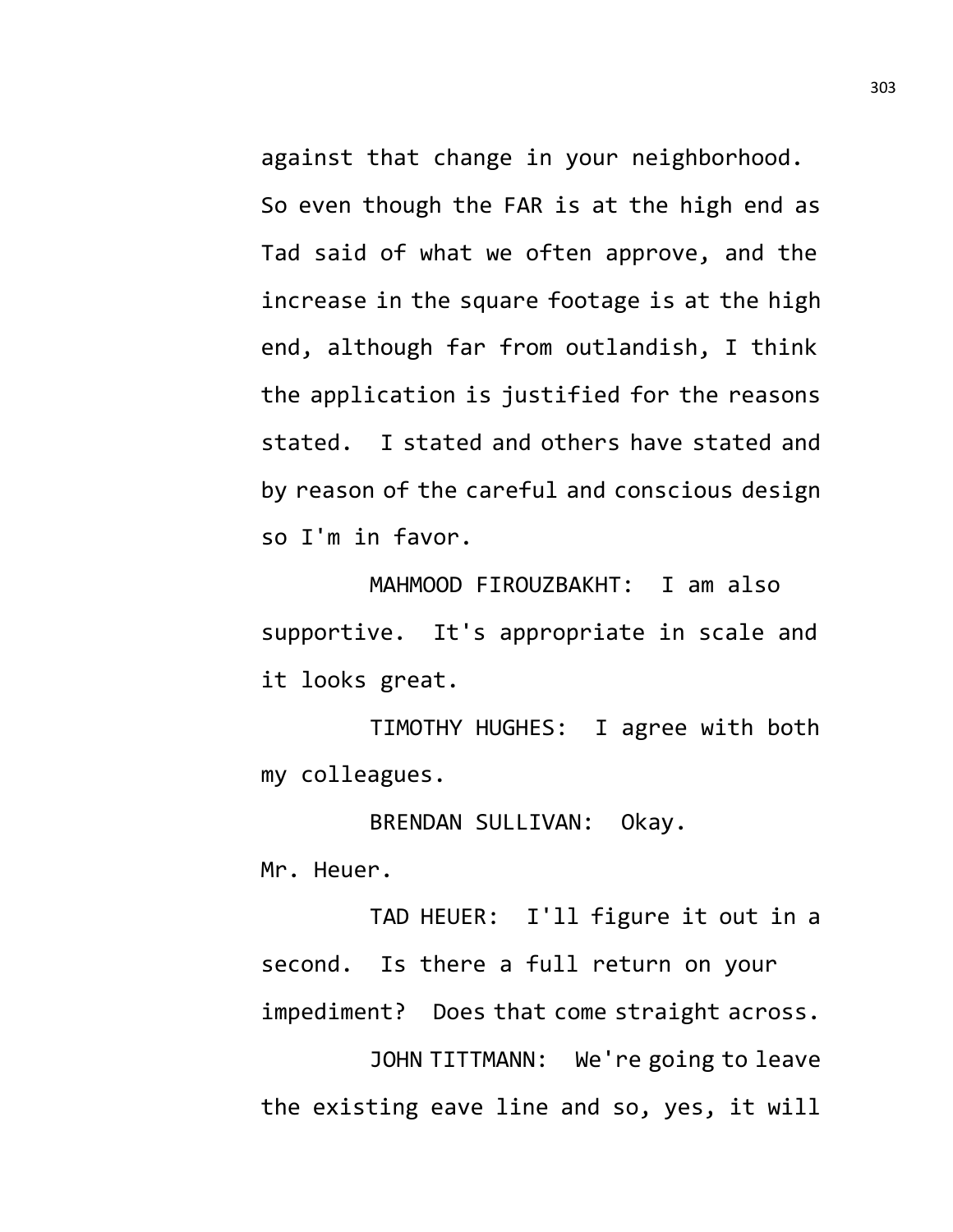be. We planned to integrate the break into the -- that horizontal return. So, you know, the horizontal is that not where you're talking about?

TAD HEUER: Yes.

JOHN TITTMANN: We do plan to keep that.

TAD HEUER: Okay. So you're going to end up, it will be a cover impediment because you're keeping --

JOHN TITTMANN: We're going to run this straight across. Fully integrated that the eave will break apart in a sort of Greek revival manner and the Greek will go up and the fascia board across.

TAD HEUER: All right.

BRENDAN SULLIVAN: Any thoughts, questions?

TAD HEUER: No.

BRENDAN SULLIVAN: Let me make a motion to grant the relief as requested to add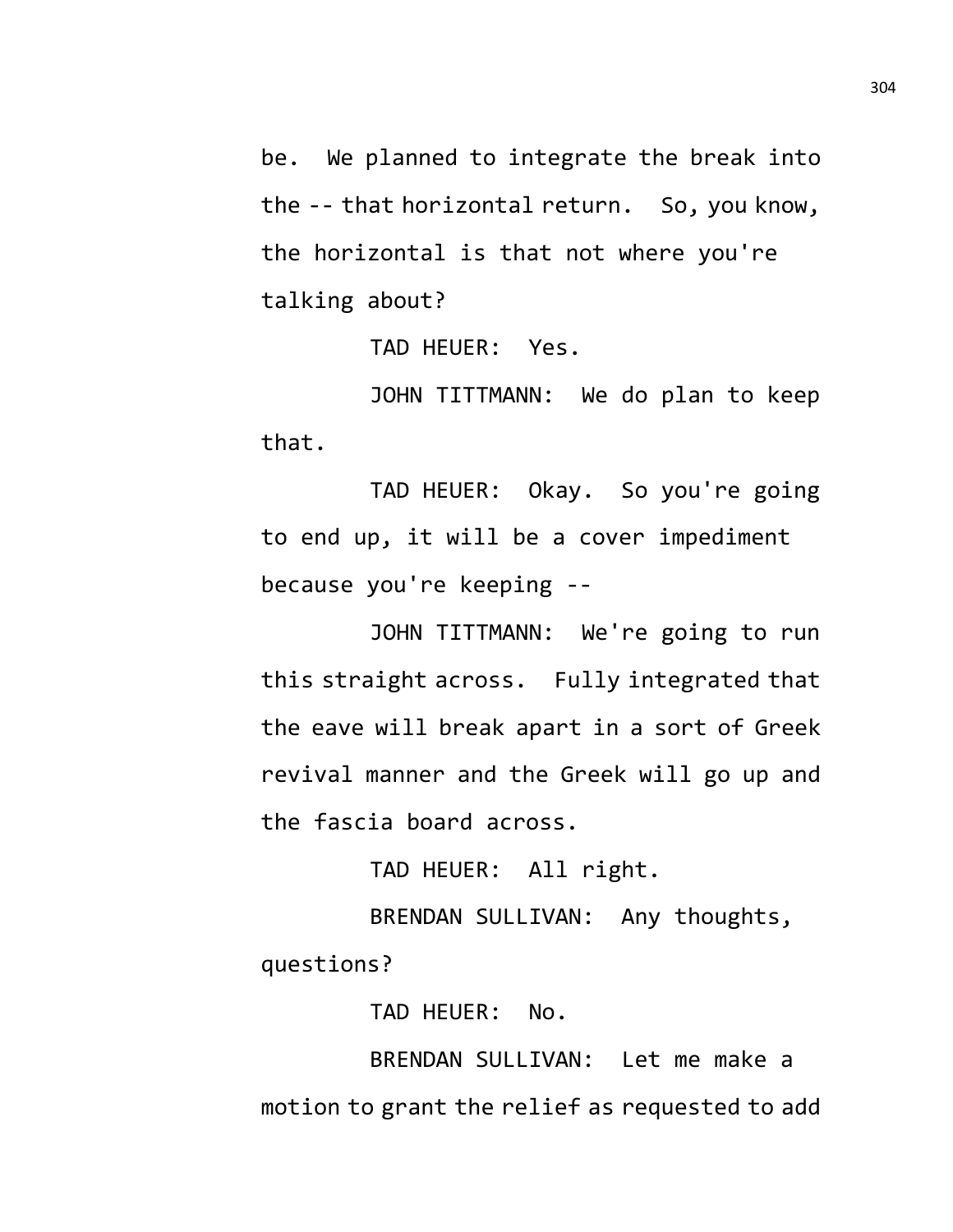a gabled half story to the original section of the house to accommodate two bedrooms and one bathroom.

The Board finds that a literal enforcement of the provisions of the Ordinance would involve a substantial hardship to the Petitioner because it would preclude the Petitioner from unable to accommodate a growing family in the current house where they have resided for 10 years. By adding the pitched roof, the additional area can be accommodated without increasing the building footprint and the proposed pitched roof will have an added benefit to facilitate maintenance.

The Board notes that the existing house predominantly has a seven-foot high ceiling, floor to ceiling, which is quite substandard for this type of house, this particular neighborhood.

The Board finds that the hardship is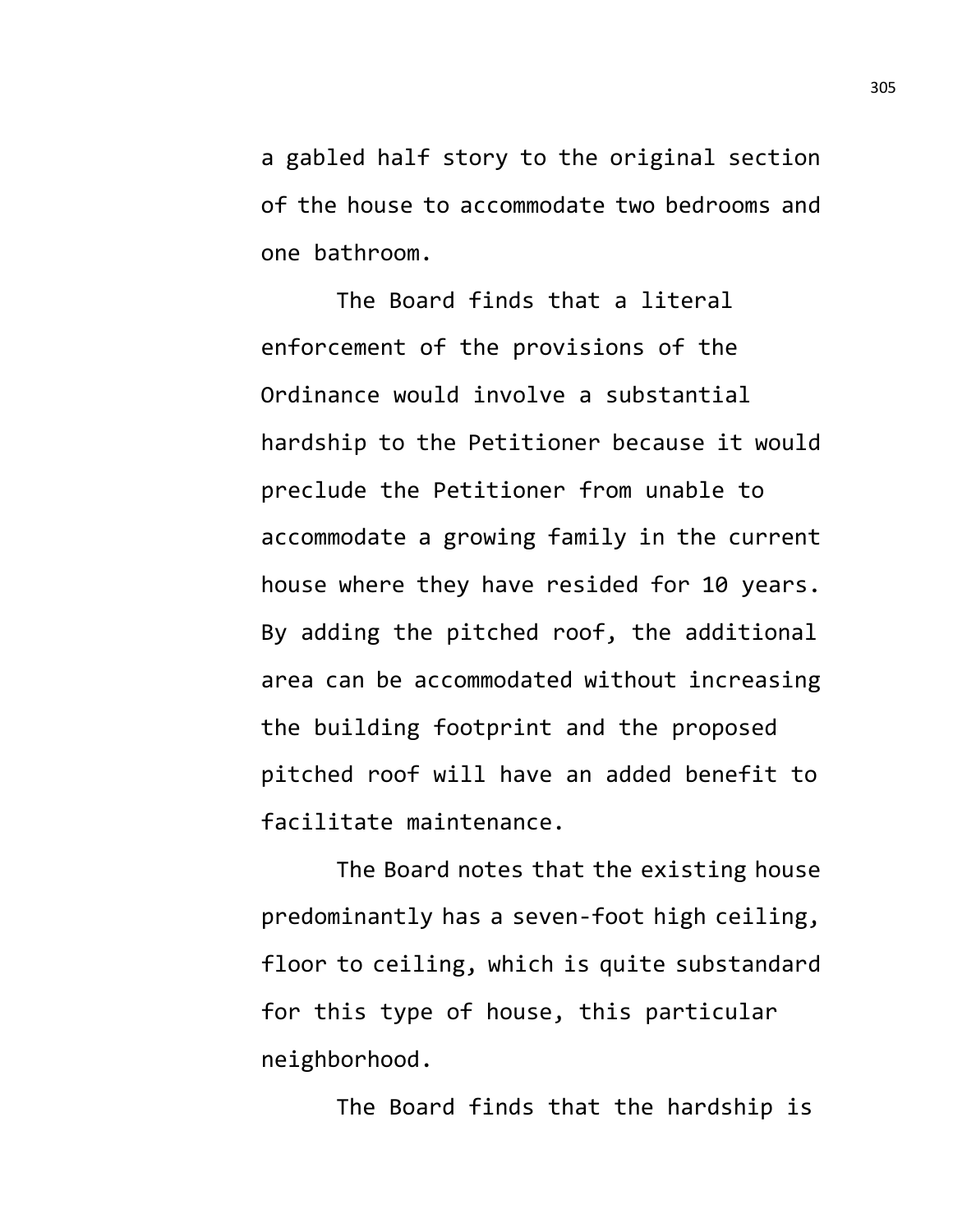owing to the particular lot and the siting of this house on the lot. The existing non-conforming nature of the house is so that any relief of this nature would require -- I'm sorry, any work of this nature would require relief from this Board.

The Board finds that the proposal is fair and reasonable.

The Board finds that desirable relief may be granted without substantial detriment to the public good.

The Board notes the letters of support from unanimous support from the immediate abutters.

And relief may be granted without nullifying or substantially derogating from the intent and purpose of the Ordinance.

And that the work be completed as per the drawings submitted and the dimensional form which is part of the application and initialed by the Chair.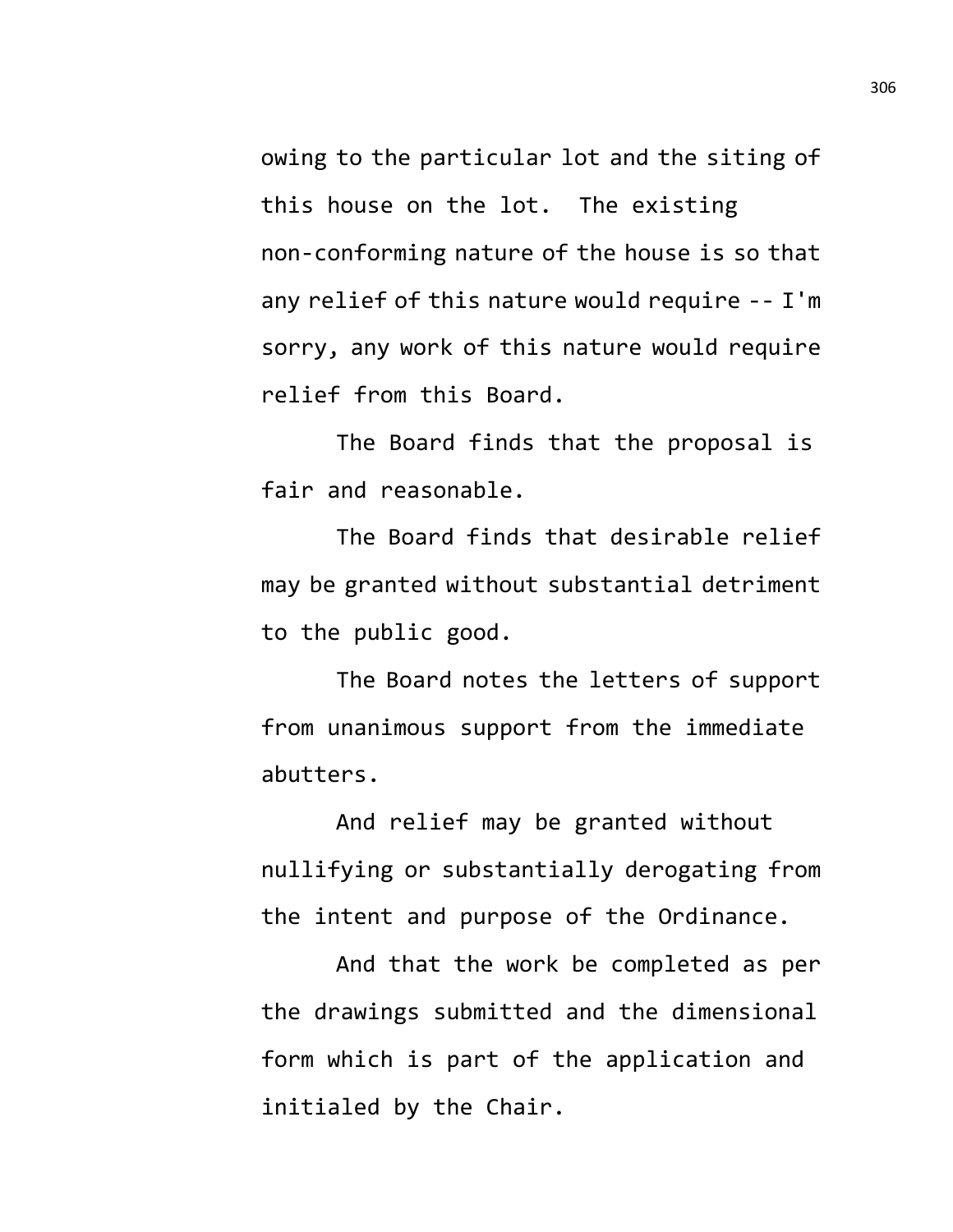All those in favor of granting the Variance.

(Show of hands.)

BRENDAN SULLIVAN: Four in favor.

(Sullivan, Hughes, Myers,

Firouzbakht.)

BRENDAN SULLIVAN: And opposed? (Heuer.)

BRENDAN SULLIVAN: One. Any dissenting comments?

TAD HEUER: No. I think it's a very admirable plan. I think it's well designed. For me it's just a bit too much FAR given that it's already over and we go further. But I certainly concur with the other members of the Board to have reasonable opinion. I think it's a good project that will go forward. I personally can't get right there.

BRENDAN SULLIVAN: I'm always conscious of the fact of whether any of these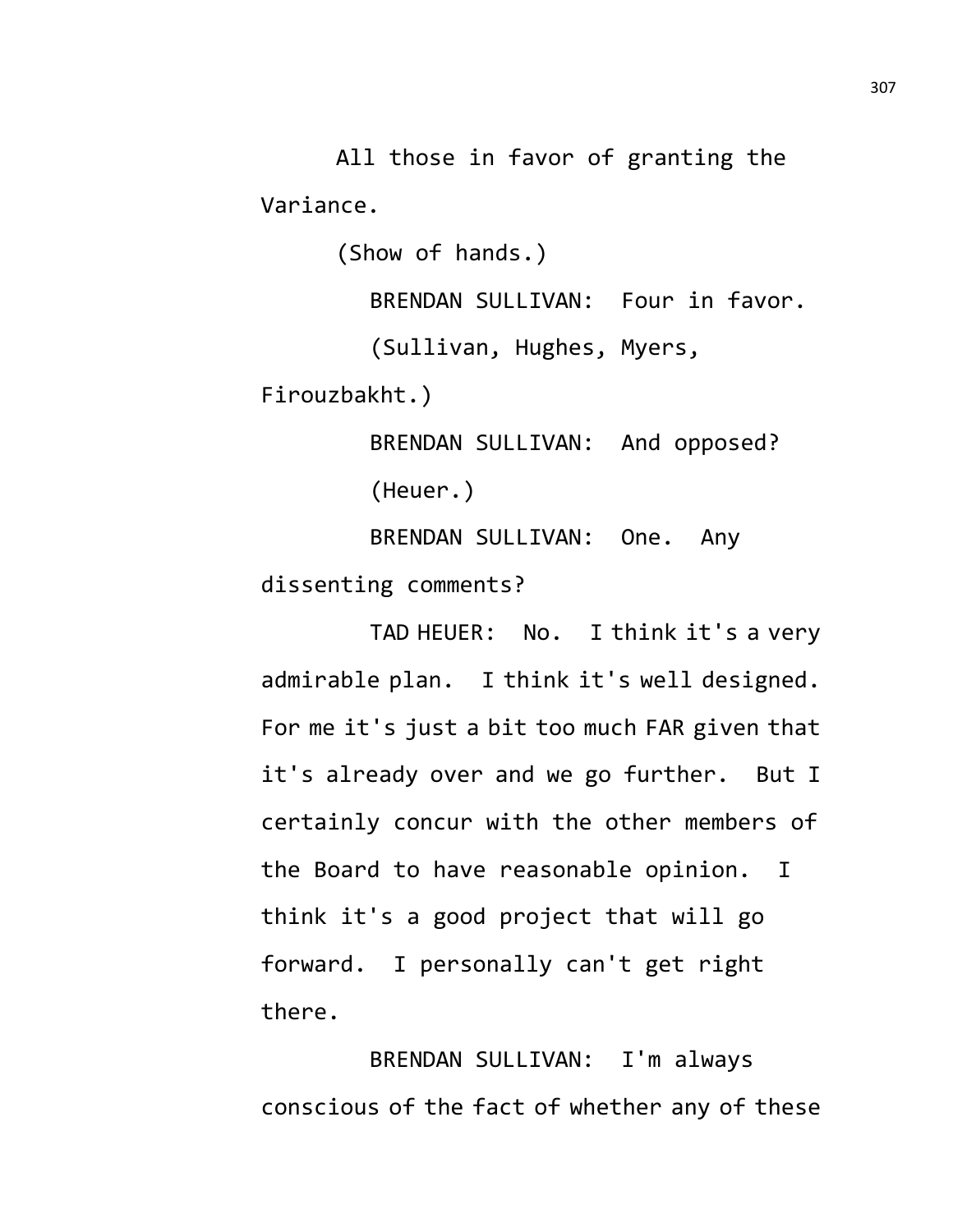additions will make the house stand out, and again, massing, bulking, so on and so forth. This is one house that needs something. Just -- it stands out now and lacks and screams for something. And, you know, it's a nice street. And I only live just behind it. I'm on Gardner Street. And you're right, there is a tremendous amount of change going on whether it be new funds or new livelihood, something coming into that area, but I think it's tastefully done and good luck to it.

RICARDO WELLISCH: Thank you very much.

CARY FRIEDMAN: Thank you. (Whereupon, at 11:35 p.m., the Board of Zoning Appeal Adjourned.)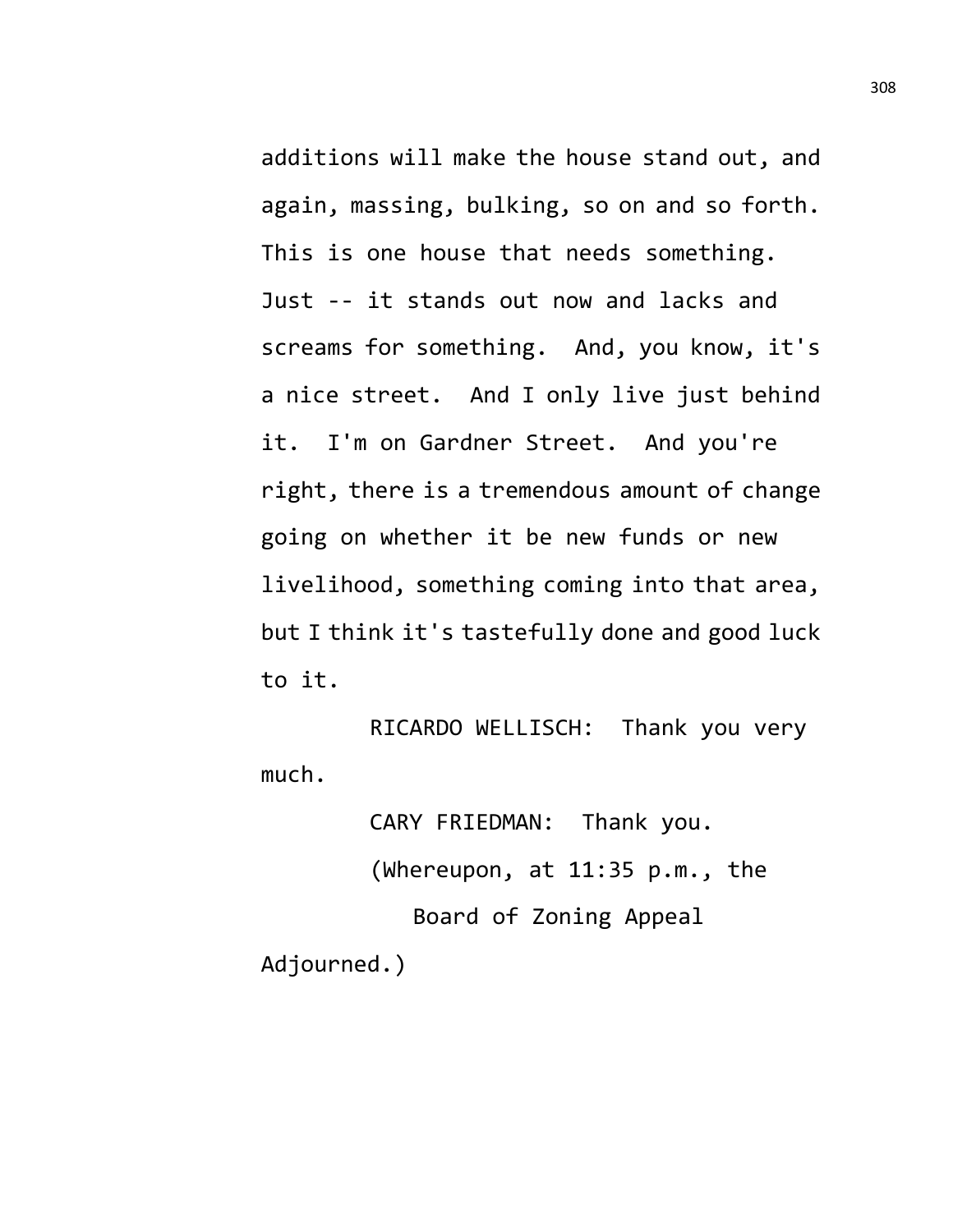### **ERRATA SHEET AND SIGNATURE INSTRUCTIONS**

The original of the Errata Sheet has been delivered to the Inspectional Services. When the Errata Sheet has been completed and signed, a copy thereof should be delivered to the Inspectional Services and the **ORIGINAL** delivered to Inspectional Services., to whom the original transcript was delivered.

#### **INSTRUCTIONS**

After reading this volume of the transcript, indicate any corrections or changes and the reasons therefor on the Errata Sheet supplied to you and sign it. **DO NOT** make marks or notations on the transcript volume itself.

### **REPLACE THIS PAGE OF THE TRANSCRIPT WITH THE**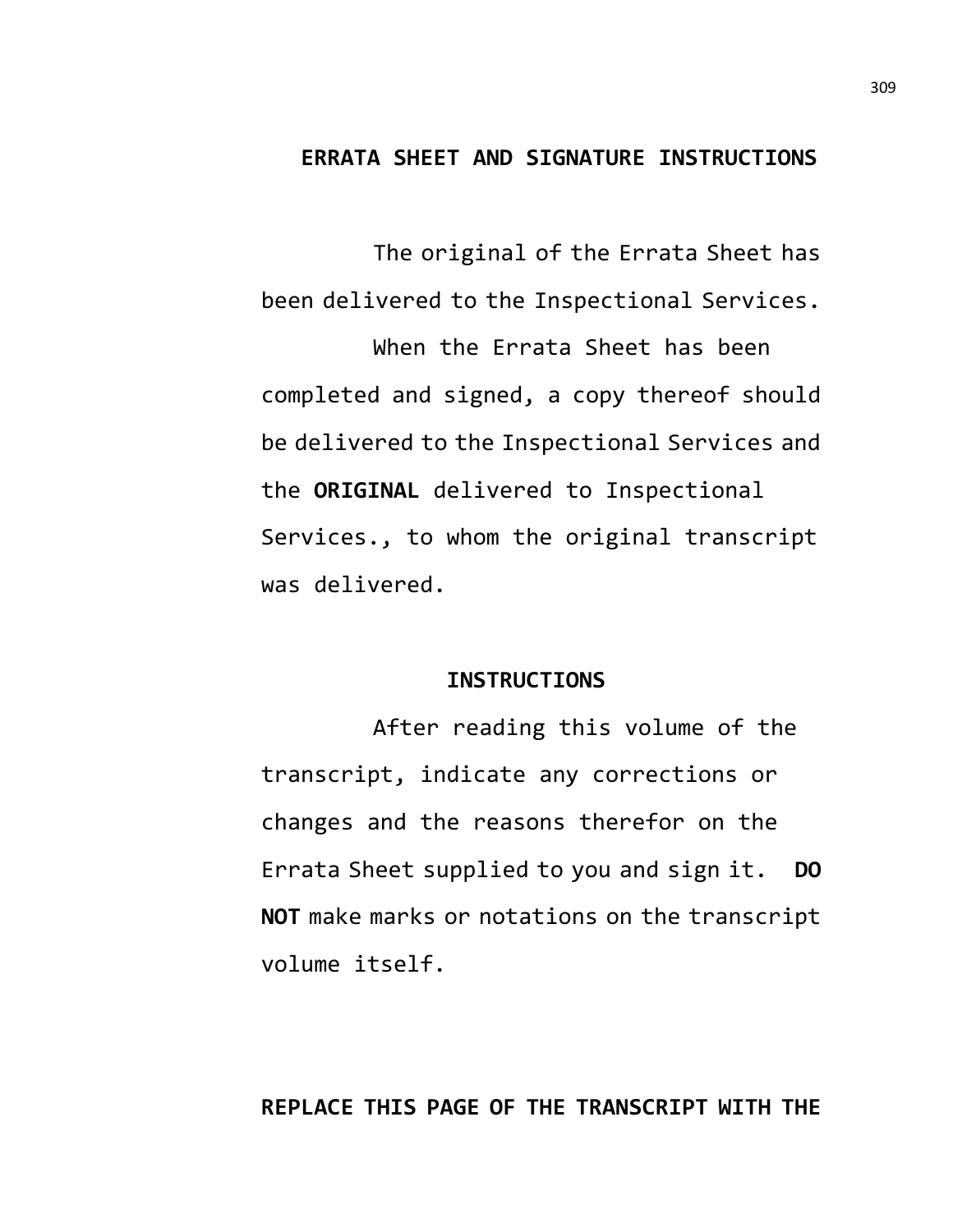# **COMPLETED AND SIGNED ERRATA SHEET WHEN**

**RECEIVED.**

### **ATTACH TO BOARD OF ZONING APPEAL DATE:** 05/24/2012<br>**REP:** CAZ REP: **ERRATA SHEET**

**INSTRUCTIONS:** After reading the transcript, note any change or corrections and the reason therefor on this sheet. **DO NOT** make any marks or notations on the transcript volume itself. Sign and date this errata sheet. Refer to Page 308 of the transcript for Errata Sheet distribution instructions.

| <b>PAGE</b> | <b>LINE</b> |                |  |
|-------------|-------------|----------------|--|
|             |             | <b>CHANGE:</b> |  |
|             |             | <b>REASON:</b> |  |
|             |             | <b>CHANGE:</b> |  |
|             |             | <b>REASON:</b> |  |
|             |             | <b>CHANGE:</b> |  |
|             |             | <b>REASON:</b> |  |
|             |             | <b>CHANGE:</b> |  |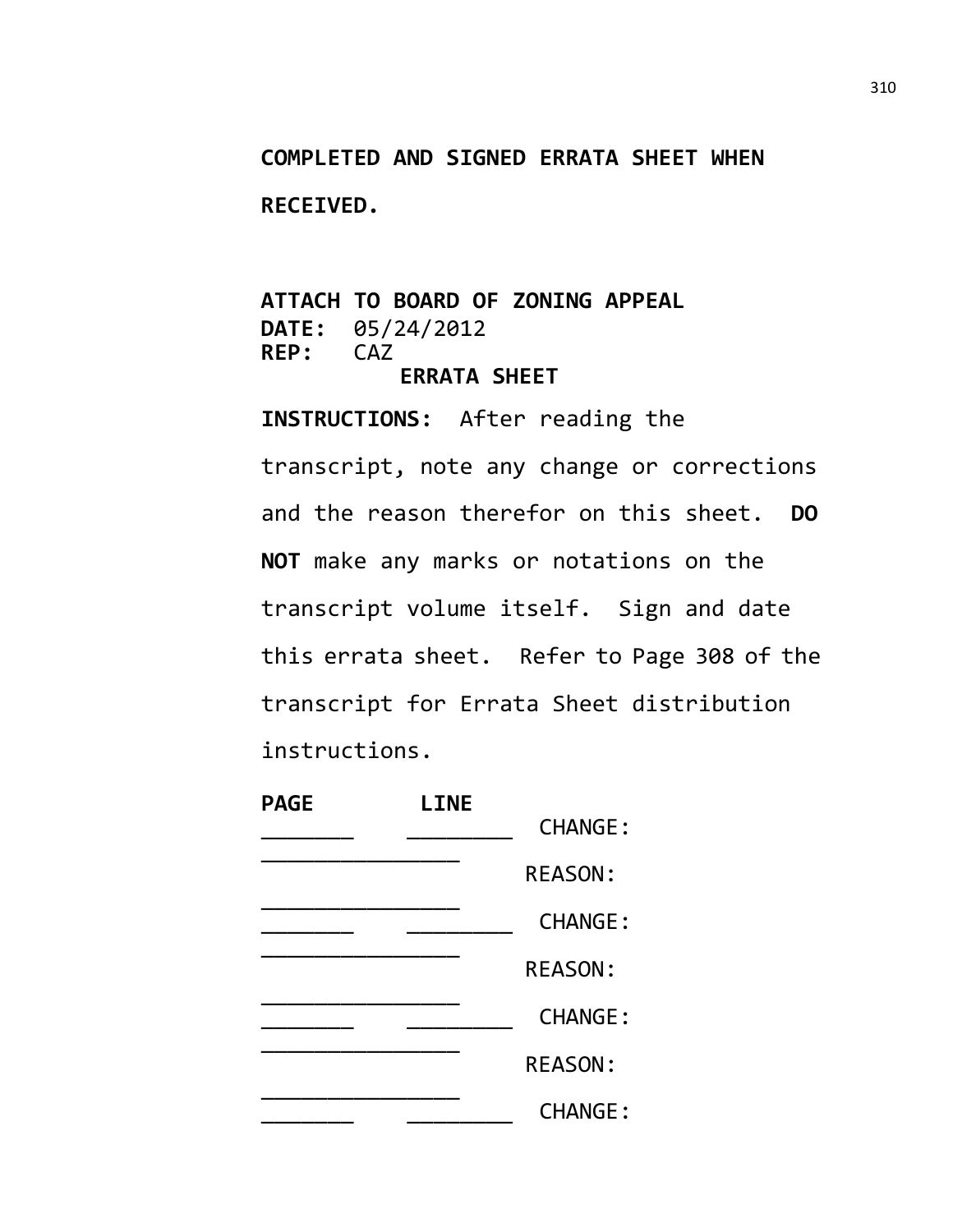| <b>REASON:</b><br><b>CHANGE:</b><br><b>REASON:</b><br><b>CHANGE:</b><br><b>REASON:</b><br><b>CHANGE:</b><br><b>REASON:</b><br><b>CHANGE:</b><br><b>REASON:</b><br><b>CHANGE:</b> |
|----------------------------------------------------------------------------------------------------------------------------------------------------------------------------------|
| <b>REASON:</b>                                                                                                                                                                   |

I have read the foregoing transcript, and except for any corrections or changes noted above, I hereby subscribe to the transcript as an accurate record of the statements made.

# **C E R T I F I C A T E**

# **COMMONWEALTH OF MASSACHUSETTS BRISTOL, SS.**

I, Catherine Lawson Zelinski, a Certified Shorthand Reporter, the undersigned Notary Public, certify that:

I am not related to any of the parties